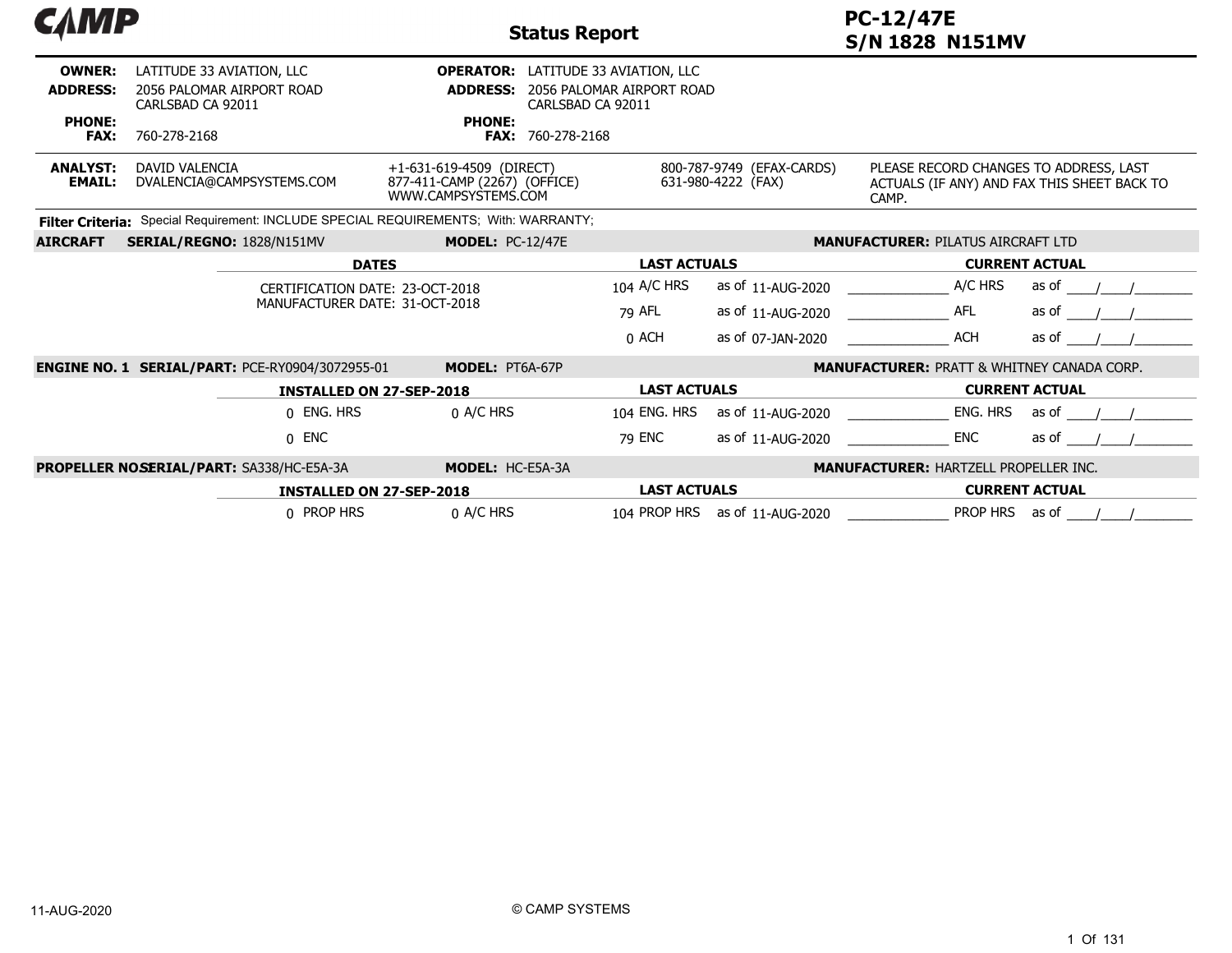

PC-12/47E S/N 1828 (N151MV): 104 HRS, 79 AFL as of 11-Aug-2020

Owner/Operator: LATITUDE 33 AVIATION, LLC

|                     |                                  |                           | - - - -         | . .                              |                     |                      | Report Date: 11-AUG-2020 |
|---------------------|----------------------------------|---------------------------|-----------------|----------------------------------|---------------------|----------------------|--------------------------|
| <b>TASK NO</b>      | <b>TASK DESCRIPTION</b>          | <b>UNIT</b>               | <b>INTERVAL</b> | ADJ WARR EXP COMPLIANCE NEXT DUE |                     | (ENG/APU) A/C        | <b>MAX LIMIT</b>         |
| CHAPTER 05          | TIME LIMITS/MAINTENANCE CHECKS   |                           |                 |                                  |                     |                      |                          |
| 05200A              | JOB SET UP / CLOSE UP PACKAGE    |                           |                 |                                  |                     |                      |                          |
|                     | PKG 1 in PKG 2,3,4,5,6,7         | MOS<br>HRS/MSC A/R        |                 |                                  | 24-OCT-2019<br>61.5 | <b>PKG</b>           |                          |
|                     | <b>REF: AMM 05-20-00</b>         | <b>AFL</b>                |                 |                                  | 53                  |                      |                          |
| 05401A<br>$+$       | 300 HOUR INSPECTION              |                           |                 |                                  |                     |                      |                          |
|                     | PKG <sub>2</sub>                 | MOS<br>HRS/MSC 300        | $+30/-30$       |                                  | 24-OCT-2019<br>61.5 | 361.5                | 391.5                    |
|                     | <b>REF: AMM 05-40-01</b>         | AFL                       |                 |                                  | 53                  |                      |                          |
| 05402A<br>$+$       | 300 HOUR OR 12 MONTHS INSPECTION |                           |                 |                                  |                     |                      |                          |
|                     | PKG <sub>3</sub>                 | <b>MOS</b><br>HRS/MSC 300 | 12<br>$+30/-30$ | $-1$                             | 24-OCT-2019<br>61.5 | 31-OCT-2020<br>361.5 | 391.5                    |
|                     | <b>REF: AMM 05-40-01</b>         | AFL                       |                 |                                  | 53                  |                      |                          |
| 05403A<br>$+$       | 600 HOUR INSPECTION              |                           |                 |                                  |                     |                      |                          |
|                     | PKG <sub>4</sub>                 | <b>MOS</b><br>HRS/MSC 600 | $+60/-60$       |                                  | 24-OCT-2019<br>61.5 | 661.5                | 721.5                    |
|                     | <b>REF: AMM 05-40-01</b>         | AFL                       |                 |                                  | 53                  |                      |                          |
| 05404A<br>$\ddot{}$ | 600 HOUR OR 12 MONTHS INSPECTION |                           |                 |                                  |                     |                      |                          |
|                     | PKG <sub>5</sub>                 | <b>MOS</b><br>HRS/MSC 600 | 12<br>$+60/-60$ | $-1$                             | 24-OCT-2019<br>61.5 | 31-OCT-2020<br>661.5 | 721.5                    |
|                     | <b>REF: AMM 05-40-01</b>         | <b>AFL</b>                |                 |                                  | 53                  |                      |                          |

?-Insufficient Information +-Task exists in Inspection Manual (s)-Suppressed Requirement (EBT)-Estimated Base Time \*-Estimated Due (New Requirement) (EFF)-Effective C/W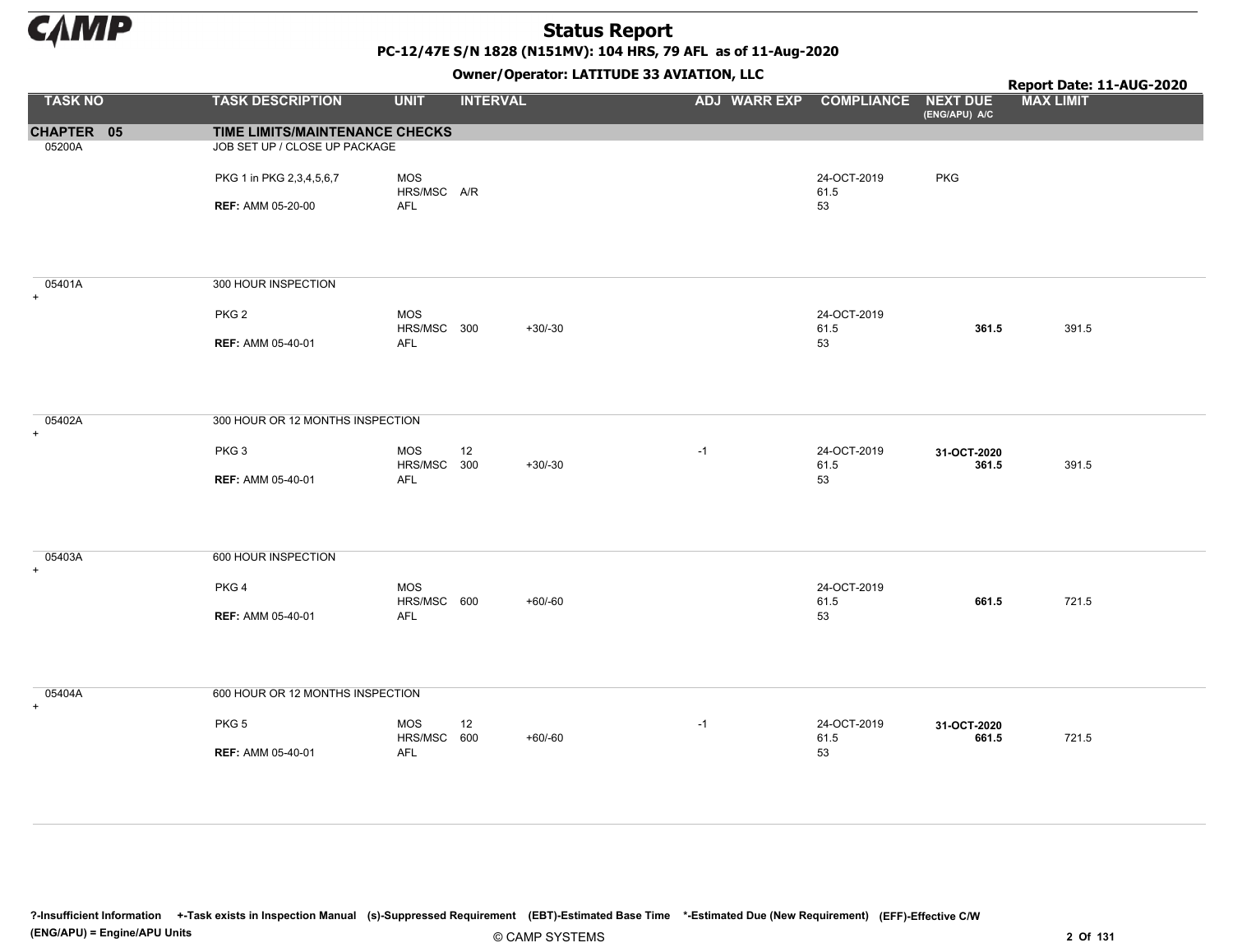

|                |                                   |                |                 | .<br>__<br>$ -$       |                     |                     |                           | Report Date: 11-AUG-2020 |
|----------------|-----------------------------------|----------------|-----------------|-----------------------|---------------------|---------------------|---------------------------|--------------------------|
| <b>TASK NO</b> | <b>TASK DESCRIPTION</b>           | <b>UNIT</b>    | <b>INTERVAL</b> |                       | <b>ADJ WARR EXP</b> | <b>COMPLIANCE</b>   | NEXT DUE<br>(ENG/APU) A/C | <b>MAX LIMIT</b>         |
| 05405A<br>$+$  | 1200 HOUR OR 12 MONTH INSPECTION  |                |                 |                       |                     |                     |                           |                          |
|                | PKG 6                             | MOS<br>HRS/MSC | 12<br>1200      | +120/-120             | $-1$                | 24-OCT-2019<br>61.5 | 31-OCT-2020<br>1261.5     | 1381.5                   |
|                | <b>REF: AMM 05-40-01</b>          | AFL            |                 |                       |                     | 53                  |                           |                          |
|                |                                   |                |                 |                       |                     |                     |                           |                          |
| 05406A         | 2400 HOUR OR 24 MONTHS INSPECTION |                |                 |                       |                     |                     |                           |                          |
| $+$            |                                   |                |                 |                       |                     |                     |                           |                          |
|                | PKG7                              | MOS<br>HRS/MSC | 24<br>2400      | $+1m/1m$<br>$+60/-60$ |                     | 23-OCT-2018<br>0    | 31-OCT-2020<br>2400       | 23-NOV-2020<br>2460      |
|                | <b>REF: AMM 05-40-01</b>          | AFL            |                 |                       |                     | 0                   |                           |                          |
|                |                                   |                |                 |                       |                     |                     |                           |                          |
|                |                                   |                |                 |                       |                     |                     |                           |                          |
|                |                                   |                |                 |                       |                     |                     |                           |                          |

| ENGINE NO. | 1 Model: PT6A-67B/-67P Serial # PCE-RY0904 |             | Part # 3072955-01 |      |             |                 |       |
|------------|--------------------------------------------|-------------|-------------------|------|-------------|-----------------|-------|
| 057010     | NO. 1 ENGINE - MINOR INSPECTION            |             |                   |      |             |                 |       |
|            |                                            |             |                   |      |             |                 |       |
|            | PKG <sub>2</sub>                           | <b>MOS</b>  |                   |      | 24-OCT-2019 |                 |       |
|            |                                            | HRS/MSC 300 | +10%/-10%         | 61.5 |             | $(361.5)$ 361.5 | 391.5 |
|            | <b>REF:</b> See Workcard                   | ENC         |                   | 53   |             |                 |       |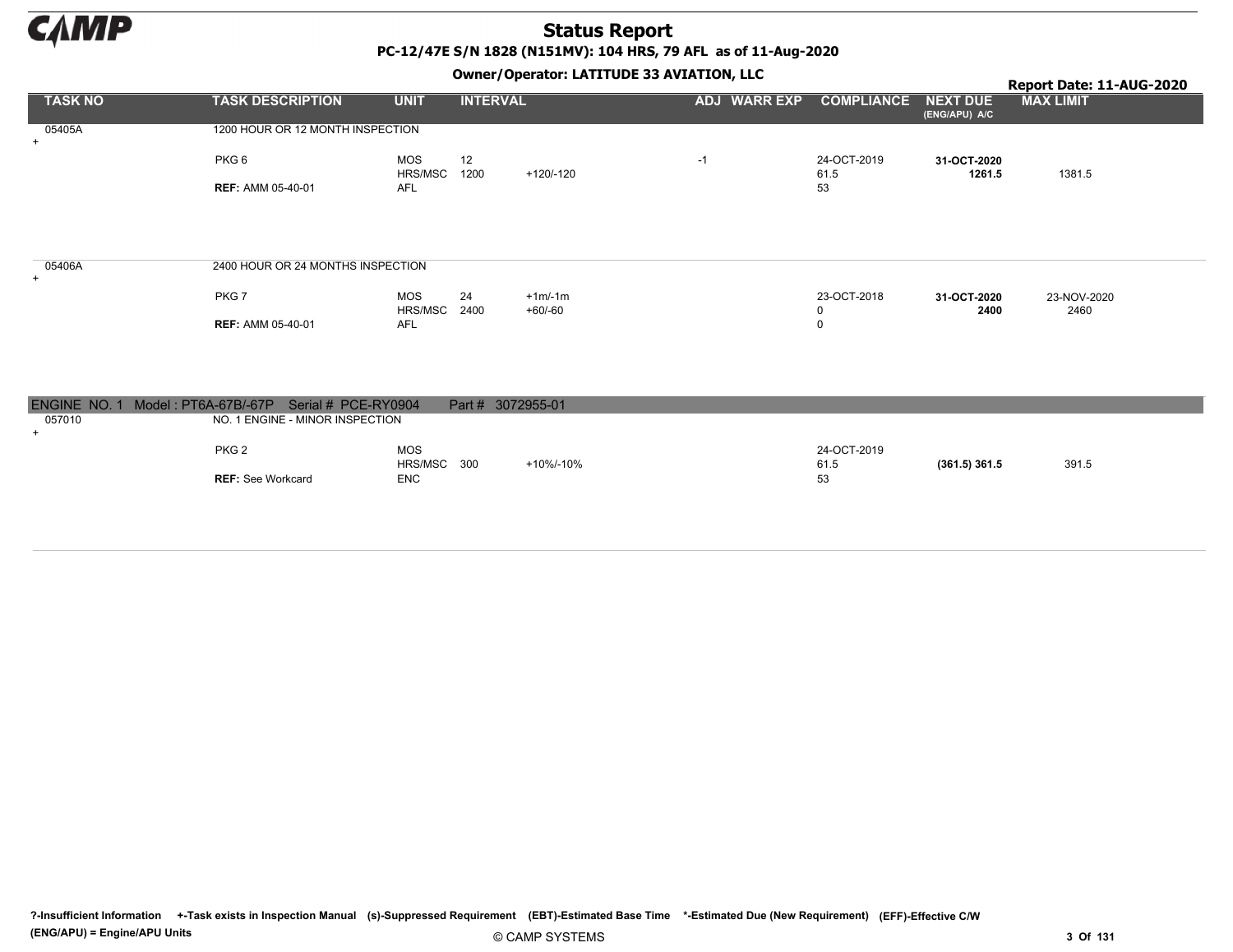

PC-12/47E S/N 1828 (N151MV): 104 HRS, 79 AFL as of 11-Aug-2020

|                                           |                                                                                                                                                                              |                                       | .               |                   |            |                           |                            |               | Report Date: 11-AUG-2020   |  |
|-------------------------------------------|------------------------------------------------------------------------------------------------------------------------------------------------------------------------------|---------------------------------------|-----------------|-------------------|------------|---------------------------|----------------------------|---------------|----------------------------|--|
| <b>TASK NO</b>                            | <b>TASK DESCRIPTION</b><br><b>PART/SERIAL</b>                                                                                                                                | <b>UNIT</b>                           | <b>INTERVAL</b> | <b>TIME SINCE</b> | <b>ADJ</b> | <b>WARR</b><br><b>EXP</b> | <b>COMPLIANCE NEXT DUE</b> | (ENG/APU) A/C | <b>MAX</b><br><b>LIMIT</b> |  |
| CHAPTER 00                                | <b>INFORMATION</b>                                                                                                                                                           |                                       |                 |                   |            |                           |                            |               |                            |  |
| $+ 00 - 00/121$                           | CHECK AIRWORTHINESS DIRECTIVES AND SERVICE BULLETINS REVIEWED AND COMPLIED WITH AS REQUIRED                                                                                  |                                       |                 |                   |            |                           | <b>PKG</b>                 |               |                            |  |
|                                           | PKG 1, 2, 3, 4, 5, 6, 7<br><b>REF: GENERIC NO REF</b>                                                                                                                        | <b>MOS</b><br>HRS/MSC A/R<br>AFL      |                 |                   |            |                           | 24-OCT-2019<br>61.5<br>53  |               |                            |  |
| $+ 00 - 00/122$                           | CHECK CHAPTER 4 AND CHAPTER 5 - OVERHAUL AND REPLACEMENT SCHEDULE AND TIME LIMITED INSPECTION<br>REQUIREMENTS DMS REVIEWED AND ANY ADDITIONAL REQUIREMENTS ARE COMPLIED WITH |                                       |                 |                   |            |                           | <b>PKG</b>                 |               |                            |  |
|                                           | PKG 1, 2, 3, 4, 5, 6, 7                                                                                                                                                      | <b>MOS</b>                            |                 |                   |            |                           | 24-OCT-2019                |               |                            |  |
|                                           |                                                                                                                                                                              | HRS/MSC A/R                           |                 |                   |            |                           | 61.5                       |               |                            |  |
|                                           | <b>REF: GENERIC NO REF</b>                                                                                                                                                   | <b>AFL</b>                            |                 |                   |            |                           | 53                         |               |                            |  |
| 00-00/481 (s)                             | CHECK AIRCRAFT FLIGHT MANUAL IS AT THE LATEST REVISION                                                                                                                       |                                       |                 |                   |            |                           | <b>PKG</b>                 |               |                            |  |
|                                           | PKG 1, 2, 3, 4, 5, 6, 7                                                                                                                                                      | <b>MOS</b>                            |                 |                   |            |                           | 24-OCT-2019                |               |                            |  |
|                                           | <b>REF: GENERIC NO REF</b>                                                                                                                                                   | HRS/MSC A/R<br><b>AFL</b>             |                 |                   |            |                           | 61.5<br>53                 |               |                            |  |
| P47E-180917                               | REVIEW PC-12/47E AIRCRAFT MAINTENANCE MANUAL TEMPORARY REVISION NO. 05-05                                                                                                    |                                       |                 |                   |            |                           |                            |               |                            |  |
| <b>REQUIREMENT CHANGE</b><br><b>FORMS</b> | <b>REF: RCF P47E</b>                                                                                                                                                         | <b>MOS</b><br>HRS/MSC -<br><b>AFL</b> |                 |                   |            |                           |                            |               |                            |  |
| P47E-181129                               | REVIEW PC-12/47E AIRCRAFT MAINTENANCE MANUAL REVISION 20                                                                                                                     |                                       |                 |                   |            |                           |                            |               |                            |  |
| <b>REQUIREMENT CHANGE</b><br><b>FORMS</b> | <b>REF: RCF P47E</b>                                                                                                                                                         | <b>MOS</b><br>HRS/MSC -<br>AFL        |                 |                   |            |                           | (EBT)                      |               |                            |  |
| P47E-190503                               | REVIEW PC-12/47E AIRCRAFT MAINTENANCE MANUAL REVISION 21                                                                                                                     |                                       |                 |                   |            |                           |                            |               |                            |  |
| <b>REQUIREMENT CHANGE</b><br><b>FORMS</b> | <b>REF: RCF P47E</b>                                                                                                                                                         | <b>MOS</b><br>HRS/MSC -<br><b>AFL</b> |                 |                   |            |                           | (EBT)                      |               |                            |  |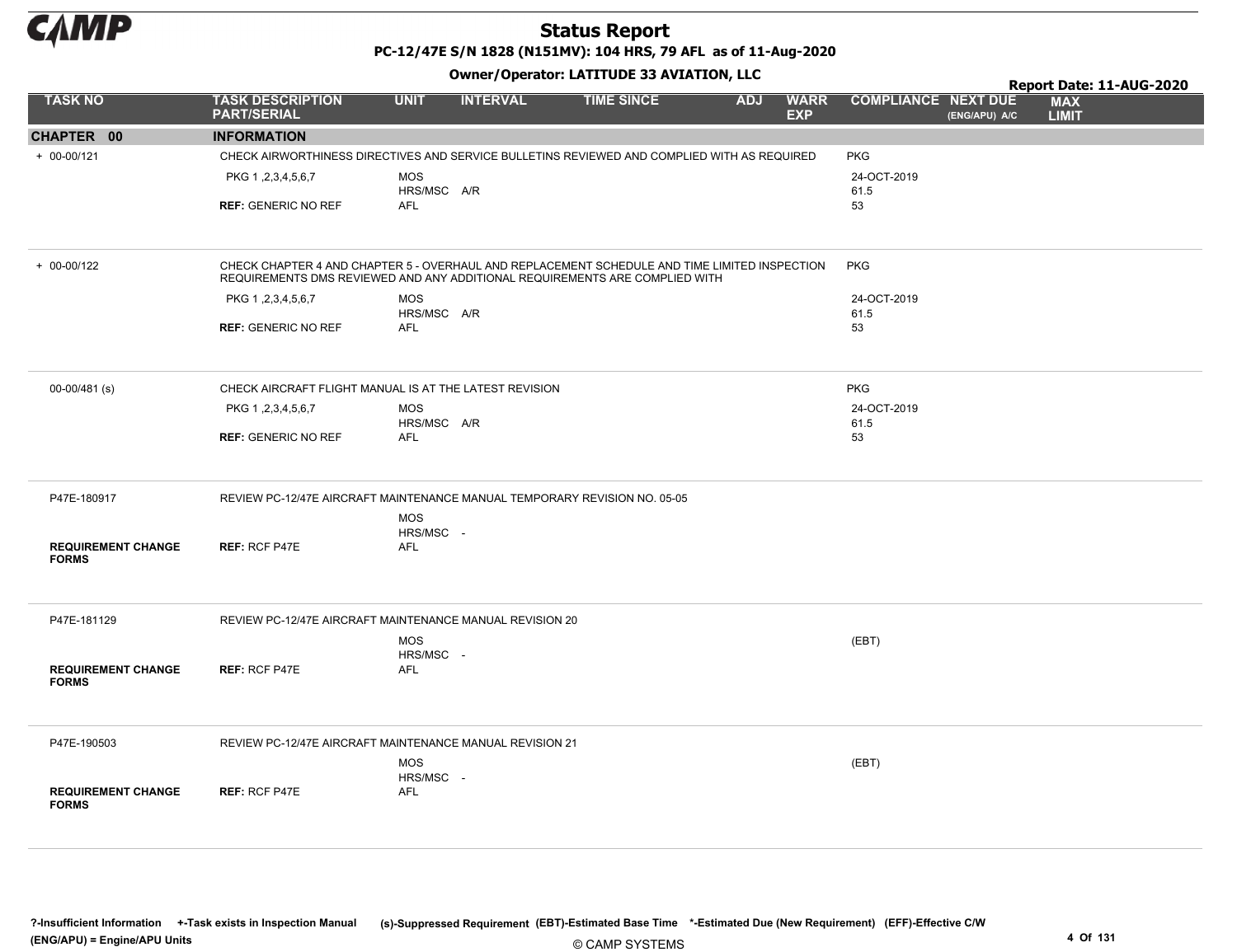

PC-12/47E S/N 1828 (N151MV): 104 HRS, 79 AFL as of 11-Aug-2020

|                                           |                                                          |                                           |                 | Owner/Operator: LATITUDE 33 AVIATION, LLC |                                         |                                 |                | Report Date: 11-AUG-2020   |
|-------------------------------------------|----------------------------------------------------------|-------------------------------------------|-----------------|-------------------------------------------|-----------------------------------------|---------------------------------|----------------|----------------------------|
| <b>TASK NO</b>                            | <b>TASK DESCRIPTION</b><br><b>PART/SERIAL</b>            | <b>UNIT</b>                               | <b>INTERVAL</b> | <b>TIME SINCE</b>                         | <b>ADJ</b><br><b>WARR</b><br><b>EXP</b> | <b>COMPLIANCE NEXT DUE</b>      | (ENG/APU) A/C  | <b>MAX</b><br><b>LIMIT</b> |
| P47E-191121                               | REVIEW PC-12/47E AIRCRAFT MAINTENANCE MANUAL REVISION 22 |                                           |                 |                                           |                                         |                                 |                |                            |
| <b>REQUIREMENT CHANGE</b><br><b>FORMS</b> | <b>REF: RCF P47E</b>                                     | <b>MOS</b><br>HRS/MSC -<br><b>AFL</b>     |                 |                                           |                                         | 23-OCT-2018<br>0<br>0           |                |                            |
| P47E-200515                               | REVIEW PC-12/47E AIRCRAFT MAINTENANCE MANUAL REVISION 23 |                                           |                 |                                           |                                         |                                 |                |                            |
| <b>REQUIREMENT CHANGE</b><br><b>FORMS</b> | REF: RCF P47E                                            | <b>MOS</b><br>HRS/MSC -<br><b>AFL</b>     |                 |                                           |                                         | (EBT)                           |                |                            |
| CHAPTER 04                                | <b>LIMITATIONS</b>                                       |                                           |                 |                                           |                                         |                                 |                |                            |
| $+ 040001$                                | AIRCRAFT LIMIT OF VALIDITY                               |                                           |                 |                                           |                                         |                                 |                |                            |
| <b>LIFE LIMIT</b>                         | <b>PN</b><br>SN-UNKNOWN<br><b>REF: GENERIC NO REF</b>    | <b>MOS</b><br>HRS/MSC<br><b>AFL</b>       | 50000<br>60000  | N:0<br>N:0<br>N:0                         |                                         | 23-OCT-2018<br>0<br>$\mathbf 0$ | 50000<br>60000 |                            |
| $+ 040005$                                | AIRCRAFT LEFT WING STRUCTURE LIMIT OF VALIDITY           |                                           |                 |                                           |                                         |                                 |                |                            |
| <b>LIFE LIMIT</b>                         | <b>PN</b><br>SN-UNKNOWN<br><b>REF: GENERIC NO REF</b>    | <b>MOS</b><br>HRS/MSC 35000<br><b>AFL</b> | 43000           | N:0<br>N:0<br>N:0                         |                                         | 23-OCT-2018<br>0<br>$\pmb{0}$   | 35000<br>43000 |                            |
| $+ 040005$                                | AIRCRAFT RIGHT WING STRUCTURE LIMIT OF VALIDITY          |                                           |                 |                                           |                                         |                                 |                |                            |
| <b>LIFE LIMIT</b>                         | PN<br>SN-UNKNOWN<br><b>REF: GENERIC NO REF</b>           | MOS<br>HRS/MSC 35000<br><b>AFL</b>        | 43000           | N:0<br>N:0<br>N:0                         |                                         | 23-OCT-2018<br>0<br>0           | 35000<br>43000 |                            |
| CHAPTER 05                                | TIME LIMITS/MAINTENANCE CHECKS                           |                                           |                 |                                           |                                         |                                 |                |                            |
| 05-50-01                                  | UNSCHEDULED INSPECTION - CHECK AFTER A HARD LANDING      |                                           |                 |                                           |                                         |                                 |                |                            |
|                                           | <b>REF: See Workcard</b>                                 | <b>MOS</b><br>HRS/MSC A/R<br>AFL          |                 |                                           |                                         | 23-OCT-2018<br>0<br>$\pmb{0}$   |                |                            |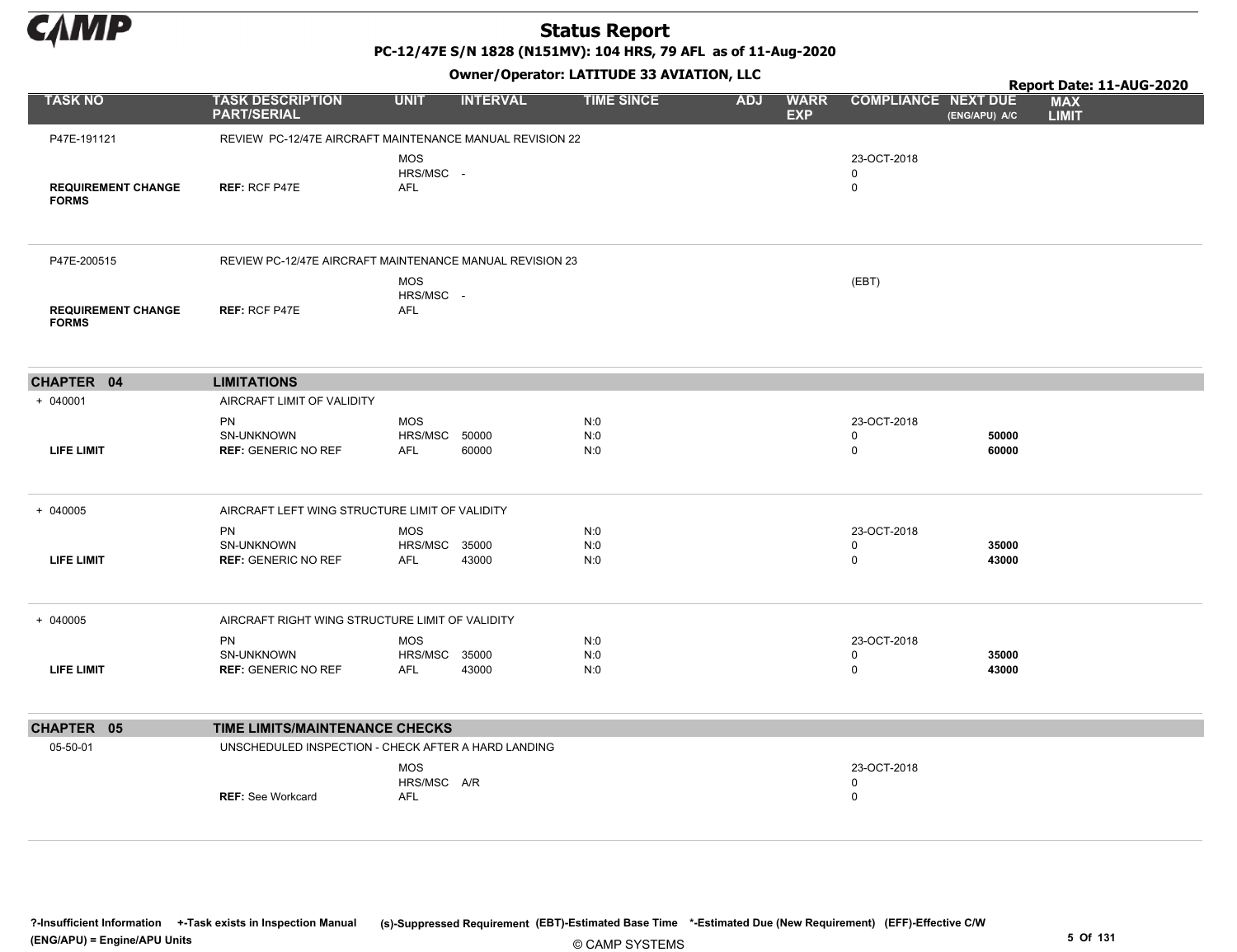

PC-12/47E S/N 1828 (N151MV): 104 HRS, 79 AFL as of 11-Aug-2020

Owner/Operator: LATITUDE 33 AVIATION, LLC

|                |                                                                                            |                                         |                 | Owner / Operator. LATITUDE 33 AVIATION, LLC |            |                           |                                 |               | Report Date: 11-AUG-2020   |
|----------------|--------------------------------------------------------------------------------------------|-----------------------------------------|-----------------|---------------------------------------------|------------|---------------------------|---------------------------------|---------------|----------------------------|
| <b>TASK NO</b> | <b>TASK DESCRIPTION</b><br><b>PART/SERIAL</b>                                              | <b>UNIT</b>                             | <b>INTERVAL</b> | <b>TIME SINCE</b>                           | <b>ADJ</b> | <b>WARR</b><br><b>EXP</b> | <b>COMPLIANCE NEXT DUE</b>      | (ENG/APU) A/C | <b>MAX</b><br><b>LIMIT</b> |
| 05-50-02       | UNSCHEDULED INSPECTION - CHECK AFTER FLIGHT IN SEVERE TURBULENCE OR AFTER SEVERE MANEUVERS |                                         |                 |                                             |            |                           |                                 |               |                            |
|                | <b>REF: See Workcard</b>                                                                   | <b>MOS</b><br>HRS/MSC A/R<br><b>AFL</b> |                 |                                             |            |                           | 23-OCT-2018<br>0<br>$\mathbf 0$ |               |                            |
| 05-50-03       | UNSCHEDULED INSPECTION - CHECK AFTER OVERSPEED WITH FLAPS DOWN                             |                                         |                 |                                             |            |                           |                                 |               |                            |
|                | <b>REF: See Workcard</b>                                                                   | <b>MOS</b><br>HRS/MSC A/R<br><b>AFL</b> |                 |                                             |            |                           | 23-OCT-2018<br>0<br>$\mathbf 0$ |               |                            |
| 05-50-04       | UNSCHEDULED INSPECTION - CHECK AFTER PROPELLER SUDDEN STOPPAGE OR IMPACT                   |                                         |                 |                                             |            |                           |                                 |               |                            |
|                | <b>REF: See Workcard</b>                                                                   | <b>MOS</b><br>HRS/MSC A/R<br><b>AFL</b> |                 |                                             |            |                           | 23-OCT-2018<br>0<br>$\mathbf 0$ |               |                            |
| 05-50-05       | UNSCHEDULED INSPECTION - CHECK AFTER A LIGHTNING STRIKE                                    |                                         |                 |                                             |            |                           |                                 |               |                            |
|                | <b>REF: See Workcard</b>                                                                   | <b>MOS</b><br>HRS/MSC A/R<br><b>AFL</b> |                 |                                             |            |                           | 23-OCT-2018<br>0<br>$\mathbf 0$ |               |                            |
| 05-50-06       | UNSCHEDULED INSPECTION - CHECK ALIGNMENT AND SYMMETRY                                      |                                         |                 |                                             |            |                           |                                 |               |                            |
|                | <b>REF: See Workcard</b>                                                                   | <b>MOS</b><br>HRS/MSC A/R<br>AFL        |                 |                                             |            |                           | 23-OCT-2018<br>0<br>$\mathbf 0$ |               |                            |
| 05-50-07       | GEOMETRY INSPECTION - CHECK FUSELAGE CARRY THRU FRAMES                                     |                                         |                 |                                             |            |                           |                                 |               |                            |
|                | <b>REF: See Workcard</b>                                                                   | <b>MOS</b><br>HRS/MSC A/R<br><b>AFL</b> |                 |                                             |            |                           | 23-OCT-2018<br>0<br>$\mathbf 0$ |               |                            |
| 05-50-08       | UNSCHEDULED INSPECTION - CHECK AFTER MAXIMUM OPERATING SPEED (VMO/MMO) EXCEEDANCE          |                                         |                 |                                             |            |                           |                                 |               |                            |
|                |                                                                                            | <b>MOS</b><br>HRS/MSC A/R               |                 |                                             |            |                           | 23-OCT-2018<br>0                |               |                            |
|                | <b>REF: See Workcard</b>                                                                   | AFL                                     |                 |                                             |            |                           | $\mathbf 0$                     |               |                            |
|                |                                                                                            |                                         |                 |                                             |            |                           |                                 |               |                            |

?-Insufficient Information +-Task exists in Inspection Manual (s)-Suppressed Requirement (EBT)-Estimated Base Time \*-Estimated Due (New Requirement) (EFF)-Effective C/W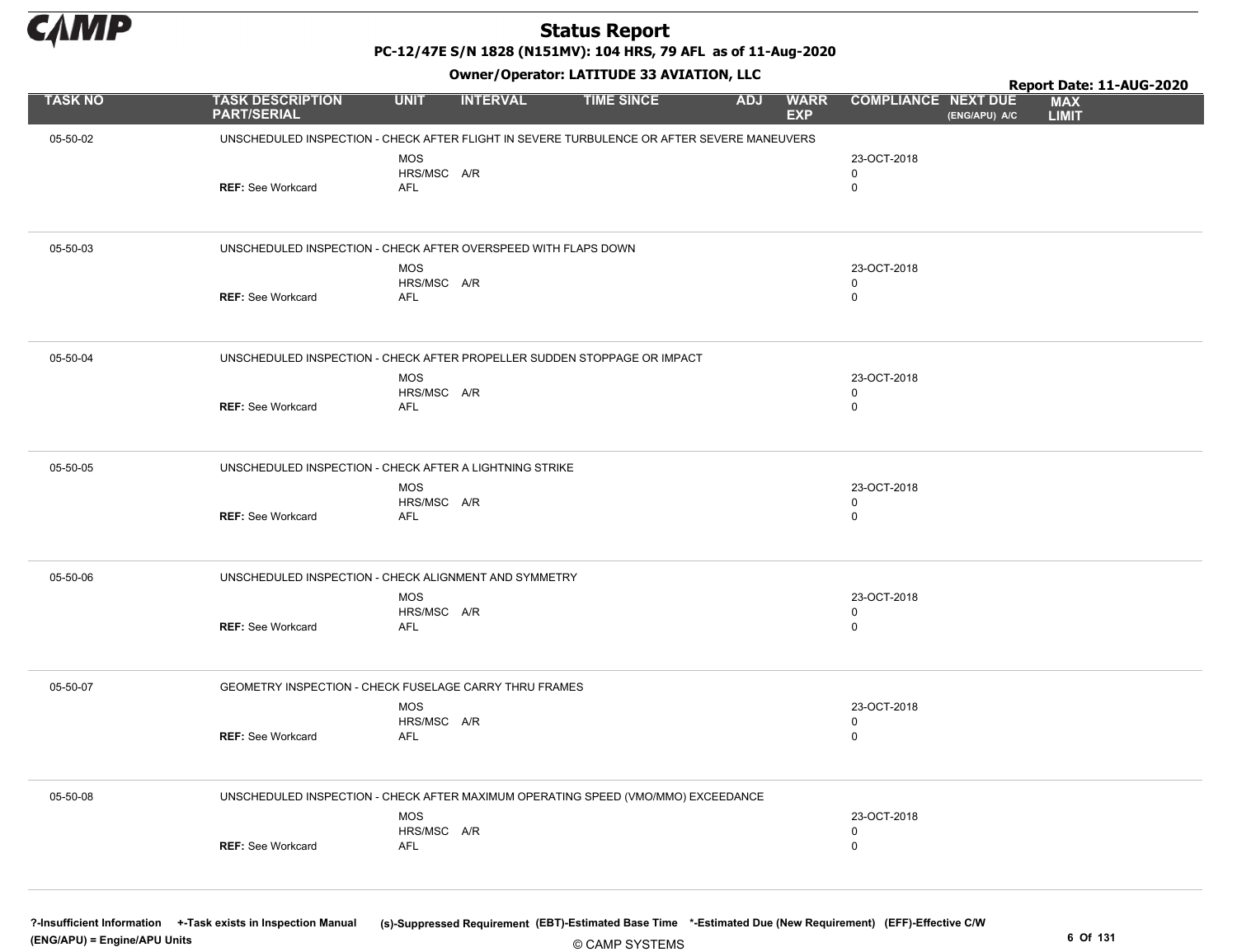

PC-12/47E S/N 1828 (N151MV): 104 HRS, 79 AFL as of 11-Aug-2020

Owner/Operator: LATITUDE 33 AVIATION, LLC

|                |                                                                                            |                             | - <i>-</i> - -  |                   |                                         |                            | Report Date: 11-AUG-2020                    |
|----------------|--------------------------------------------------------------------------------------------|-----------------------------|-----------------|-------------------|-----------------------------------------|----------------------------|---------------------------------------------|
| <b>TASK NO</b> | <b>TASK DESCRIPTION</b><br><b>PART/SERIAL</b>                                              | <b>UNIT</b>                 | <b>INTERVAL</b> | <b>TIME SINCE</b> | <b>ADJ</b><br><b>WARR</b><br><b>EXP</b> | <b>COMPLIANCE NEXT DUE</b> | <b>MAX</b><br><b>LIMIT</b><br>(ENG/APU) A/C |
| 05-50-09       | UNSCHEDULED INSPECTION - CHECK AFTER MAXIMUM LANDING GEAR OPERATING SPEED (VLO) EXCEEDENCE |                             |                 |                   |                                         |                            |                                             |
|                |                                                                                            | <b>MOS</b><br>HRS/MSC A/R   |                 |                   |                                         | 23-OCT-2018<br>0           |                                             |
|                | <b>REF: See Workcard</b>                                                                   | AFL                         |                 |                   |                                         | $\mathbf 0$                |                                             |
|                |                                                                                            |                             |                 |                   |                                         |                            |                                             |
| 05-50-10       | UNSCHEDULED INSPECTION - CHECK AFTER MAXIMUM LANDING GEAR EXTENDED SPEED (VLE) EXCEEDENCE  |                             |                 |                   |                                         |                            |                                             |
|                |                                                                                            | MOS<br>HRS/MSC A/R          |                 |                   |                                         | 23-OCT-2018<br>0           |                                             |
|                | <b>REF: See Workcard</b>                                                                   | <b>AFL</b>                  |                 |                   |                                         | $\mathbf 0$                |                                             |
|                |                                                                                            |                             |                 |                   |                                         |                            |                                             |
| 05-50-11       | UNSCHEDULED INSPECTION - TAIL DOWN DAMAGE                                                  |                             |                 |                   |                                         |                            |                                             |
|                |                                                                                            | <b>MOS</b><br>HRS/MSC A/R   |                 |                   |                                         | 23-OCT-2018<br>0           |                                             |
|                | <b>REF: See Workcard</b>                                                                   | <b>AFL</b>                  |                 |                   |                                         | $\mathbf 0$                |                                             |
|                |                                                                                            |                             |                 |                   |                                         |                            |                                             |
| 05-50-15       | UNSCHEDULED INSPECTION - AFTER A FLIGHT THROUGH VOLCANIC ASH OR SMOKE                      |                             |                 |                   |                                         |                            |                                             |
|                |                                                                                            | <b>MOS</b><br>HRS/MSC A/R   |                 |                   |                                         | 23-OCT-2018<br>0           |                                             |
|                | <b>REF: See Workcard</b>                                                                   | <b>AFL</b>                  |                 |                   |                                         | $\mathbf 0$                |                                             |
|                |                                                                                            |                             |                 |                   |                                         |                            |                                             |
| $+ 050001$     | SUPPLEMENTAL STRUCTURAL INSPECTION DOCUMENT (SSID)                                         |                             |                 |                   |                                         |                            |                                             |
|                |                                                                                            | MOS<br>HRS/MSC N/A          |                 |                   |                                         | 23-OCT-2018<br>0           |                                             |
|                | <b>REF: AMM 05-10-30</b>                                                                   | <b>AFL</b>                  |                 |                   |                                         | $\mathbf 0$                |                                             |
|                |                                                                                            |                             |                 |                   |                                         |                            |                                             |
| + 050005       | AIRCRAFT REGISTRATION - FAR 47.40                                                          |                             |                 |                   |                                         |                            |                                             |
|                |                                                                                            | <b>MOS</b>                  |                 |                   |                                         | 23-OCT-2018                | 30-NOV-2021 M                               |
|                | <b>REF: GENERIC NO REF</b>                                                                 | HRS/MSC DUE<br>AFL          |                 |                   |                                         | 0<br>$\mathbf 0$           |                                             |
|                |                                                                                            |                             |                 |                   |                                         |                            |                                             |
| $+ 050010$     | SUPPLEMENTAL CORROSION PREVENTION AND CONTROL PROGRAM (CPCP) INSPECTION                    |                             |                 |                   |                                         |                            |                                             |
|                |                                                                                            | MOS                         |                 |                   |                                         | 23-OCT-2018                |                                             |
|                | <b>REF: GENERIC NO REF</b>                                                                 | HRS/MSC 25000<br><b>AFL</b> | 30000           |                   |                                         | 0<br>$\mathbf 0$           | 25000<br>30000                              |
|                |                                                                                            |                             |                 |                   |                                         |                            |                                             |
| CHAPTER 06     | <b>DIMENSIONS AND AREAS</b>                                                                |                             |                 |                   |                                         |                            |                                             |

© CAMP SYSTEMS ?-Insufficient Information +-Task exists in Inspection Manual (s)-Suppressed Requirement (EBT)-Estimated Base Time \*-Estimated Due (New Requirement) (EFF)-Effective C/W (ENG/APU) = Engine/APU Units 7 Of 131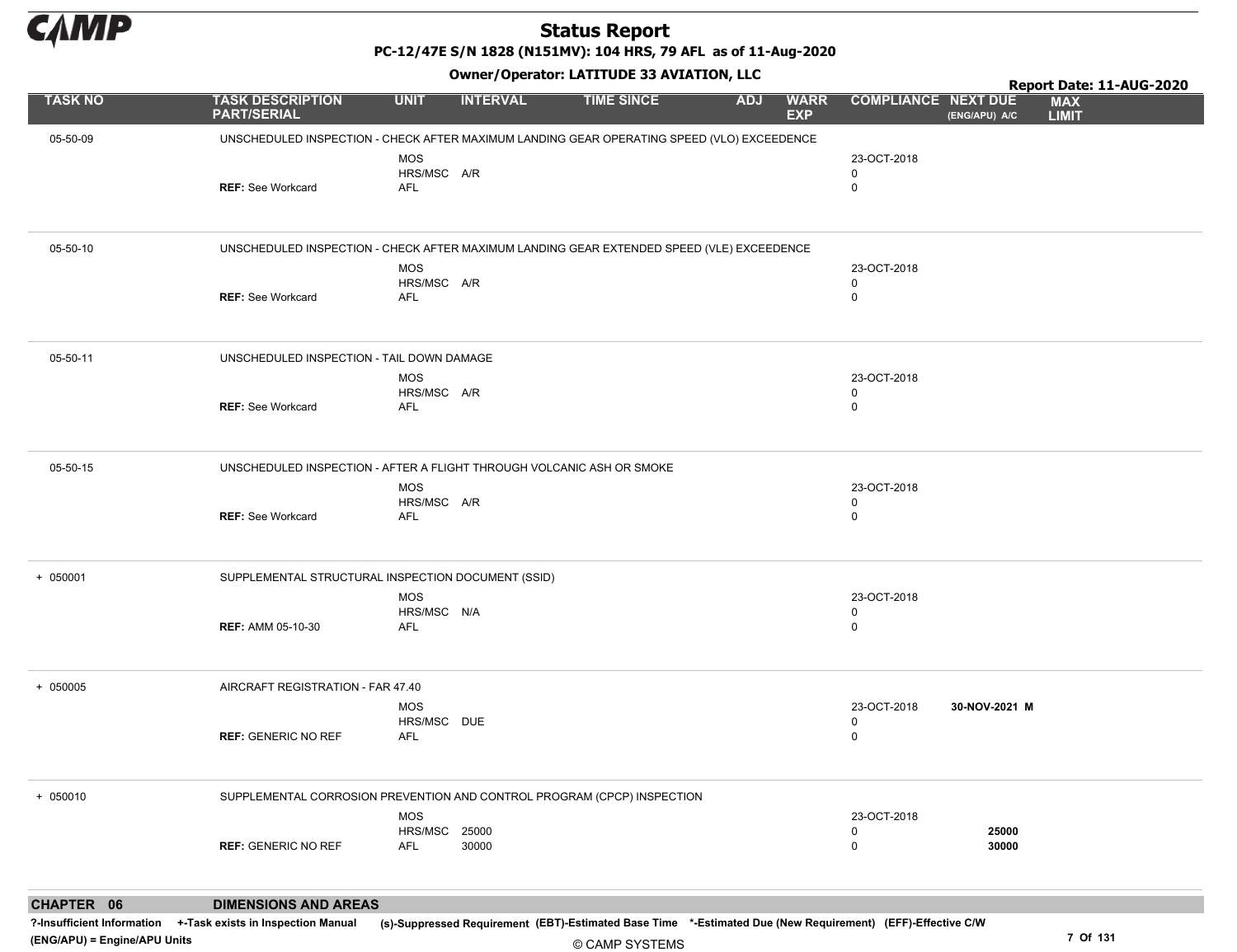

PC-12/47E S/N 1828 (N151MV): 104 HRS, 79 AFL as of 11-Aug-2020

| <b>Owner/Operator: LATITUDE 33 AVIATION, LLC</b> |                                               |                           |                 |                                                                                                                                                                                                                                                                                                                                                                                                                                                           |            |                           |                            |               |                            | Report Date: 11-AUG-2020 |
|--------------------------------------------------|-----------------------------------------------|---------------------------|-----------------|-----------------------------------------------------------------------------------------------------------------------------------------------------------------------------------------------------------------------------------------------------------------------------------------------------------------------------------------------------------------------------------------------------------------------------------------------------------|------------|---------------------------|----------------------------|---------------|----------------------------|--------------------------|
| <b>TASK NO</b>                                   | <b>TASK DESCRIPTION</b><br><b>PART/SERIAL</b> | <b>UNIT</b>               | <b>INTERVAL</b> | <b>TIME SINCE</b>                                                                                                                                                                                                                                                                                                                                                                                                                                         | <b>ADJ</b> | <b>WARR</b><br><b>EXP</b> | <b>COMPLIANCE NEXT DUE</b> | (ENG/APU) A/C | <b>MAX</b><br><b>LIMIT</b> |                          |
| $+ 06 - 00/119$                                  |                                               |                           |                 | INSTALL ACCESS PANELS 42AB, 42AT AND 32CT AS NECESSARY TO CLOSE UP INSPECTION                                                                                                                                                                                                                                                                                                                                                                             |            |                           | <b>PKG</b>                 |               |                            |                          |
|                                                  | PKG 1, 2, 3, 4, 5, 6, 7                       | <b>MOS</b>                |                 |                                                                                                                                                                                                                                                                                                                                                                                                                                                           |            |                           | 24-OCT-2019                |               |                            |                          |
|                                                  | <b>REF: AMM 06-20-00</b>                      | HRS/MSC A/R<br>AFL        |                 |                                                                                                                                                                                                                                                                                                                                                                                                                                                           |            |                           | 61.5<br>53                 |               |                            |                          |
| $+ 06 - 00/123$                                  | REMOVE ACCESS PANELS 42AB, 42AT AND 32CT      |                           |                 |                                                                                                                                                                                                                                                                                                                                                                                                                                                           |            |                           | <b>PKG</b>                 |               |                            |                          |
|                                                  | PKG 1, 2, 3, 4, 5, 6, 7                       | <b>MOS</b>                |                 |                                                                                                                                                                                                                                                                                                                                                                                                                                                           |            |                           | 24-OCT-2019                |               |                            |                          |
|                                                  | <b>REF: AMM 06-20-00</b>                      | HRS/MSC A/R<br>AFL        |                 |                                                                                                                                                                                                                                                                                                                                                                                                                                                           |            |                           | 61.5<br>53                 |               |                            |                          |
| $+ 06 - 00/218$                                  | PANEL DRAIN HOLES ARE CLEAR.                  |                           |                 | OPEN /REMOVE AS NECESSARY TO DO INSPECTION, PANELS 11AL, 11AR, 11BL, 11BR, 12AZ, 12AB, 12BB, 12BL,<br>12BR, 12BZ, 12CL, 12CR, 12CZ, 12DL, 12DR, 12DZ, 12EL, 12ER, 12EZ, 12FZ, 12HZ, 21GZ, 21JZ, 21PZ, 21QZ, 31AB, 31AL,<br>31BL, 32AB, 32AL, 32BL, 32BT, 32CL, 33ET, 41AT, 42AT, 42AB, 51KB, 51MB, 51NB, 52KB, 52MB, 52NB, 52OB, 52PB,<br>52RB, 52TB, 52SB, 61KB, 61MB, 61NB, 62KB, 62MB, 62NB, 62OB, 62PB, 62RB, 62SB, 62TB. MAKE SURE THE ACCESS        |            |                           | <b>PKG</b>                 |               |                            |                          |
|                                                  | PKG 1, 2, 3, 4, 5, 6, 7                       | <b>MOS</b>                |                 |                                                                                                                                                                                                                                                                                                                                                                                                                                                           |            |                           | 24-OCT-2019                |               |                            |                          |
|                                                  | <b>REF: AMM 06-20-00</b>                      | HRS/MSC A/R<br>AFL        |                 |                                                                                                                                                                                                                                                                                                                                                                                                                                                           |            |                           | 61.5<br>53                 |               |                            |                          |
| $+ 06 - 00/219$                                  |                                               |                           |                 | CLOSE /INSTALL AS NECESSARY TO CLOSE UP THE INSPECTIOINTHE FOLLOWING PANELS: 11AL.11AR. 11BL. 11BR. PKG<br>12AZ, 12AB, 12BB, 12BL, 12BR, 12BZ, 12CL, 12CR, 12CZ, 12DL, 12DR, 12DZ, 12EL, 12ER, 12EZ, 12FZ, 12HZ, 21GZ, 21JZ,<br>21PZ, 21QZ, 31AB, 31AL, 31BL, 32AB, 32AL, 32BL, 32BT, 32CL, 33ET, 41AT, 42AT, 42AB, 51KB, 51MB, 51NB, 52KB, 52MB,<br>52NB, 52OB, 52PB, 52RB, 52TB, 52SB, 61KB, 61MB, 61NB, 62KB, 62MB, 62NB, 62OB, 62PB, 62RB, 62SB, 62TB |            |                           |                            |               |                            |                          |
|                                                  | PKG 1, 2, 3, 4, 5, 6, 7                       | <b>MOS</b>                |                 |                                                                                                                                                                                                                                                                                                                                                                                                                                                           |            |                           | 24-OCT-2019                |               |                            |                          |
|                                                  | <b>REF: GENERIC NO REF</b>                    | HRS/MSC A/R<br>AFL        |                 |                                                                                                                                                                                                                                                                                                                                                                                                                                                           |            |                           | 61.5<br>53                 |               |                            |                          |
| CHAPTER 07                                       | <b>LIFTING AND SHORING</b>                    |                           |                 |                                                                                                                                                                                                                                                                                                                                                                                                                                                           |            |                           |                            |               |                            |                          |
| $+ 07-10/160$                                    | UP THE INSPECTION                             |                           |                 | LOWER AIRCRAFT TO THE GROUND, REMOVE JACKS AND DISCONNECT FROM GROUND AS NECESSARY TO CLOSE PKG                                                                                                                                                                                                                                                                                                                                                           |            |                           |                            |               |                            |                          |
|                                                  | PKG 1, 2, 3, 4, 5, 6, 7                       | <b>MOS</b>                |                 |                                                                                                                                                                                                                                                                                                                                                                                                                                                           |            |                           | 24-OCT-2019                |               |                            |                          |
|                                                  | <b>REF: AMM 07-10-00</b>                      | HRS/MSC A/R<br><b>AFL</b> |                 |                                                                                                                                                                                                                                                                                                                                                                                                                                                           |            |                           | 61.5<br>53                 |               |                            |                          |
| $+ 07 - 10/161$                                  |                                               |                           |                 | LIFT AIRCRAFT ON JACKS AND CONNECT THE AIRCRAFT TO GROUND AS NECESSARY TO DO THE INSPECTION                                                                                                                                                                                                                                                                                                                                                               |            |                           | <b>PKG</b>                 |               |                            |                          |
|                                                  | PKG 1, 2, 3, 4, 5, 6, 7                       | <b>MOS</b>                |                 |                                                                                                                                                                                                                                                                                                                                                                                                                                                           |            |                           | 24-OCT-2019                |               |                            |                          |
|                                                  | <b>REF: AMM 07-10-00</b>                      | HRS/MSC A/R<br><b>AFL</b> |                 |                                                                                                                                                                                                                                                                                                                                                                                                                                                           |            |                           | 61.5<br>53                 |               |                            |                          |
|                                                  |                                               |                           |                 |                                                                                                                                                                                                                                                                                                                                                                                                                                                           |            |                           |                            |               |                            |                          |

?-Insufficient Information +-Task exists in Inspection Manual (s)-Suppressed Requirement (EBT)-Estimated Base Time \*-Estimated Due (New Requirement) (EFF)-Effective C/W (ENG/APU) = Engine/APU Units 8 Of 131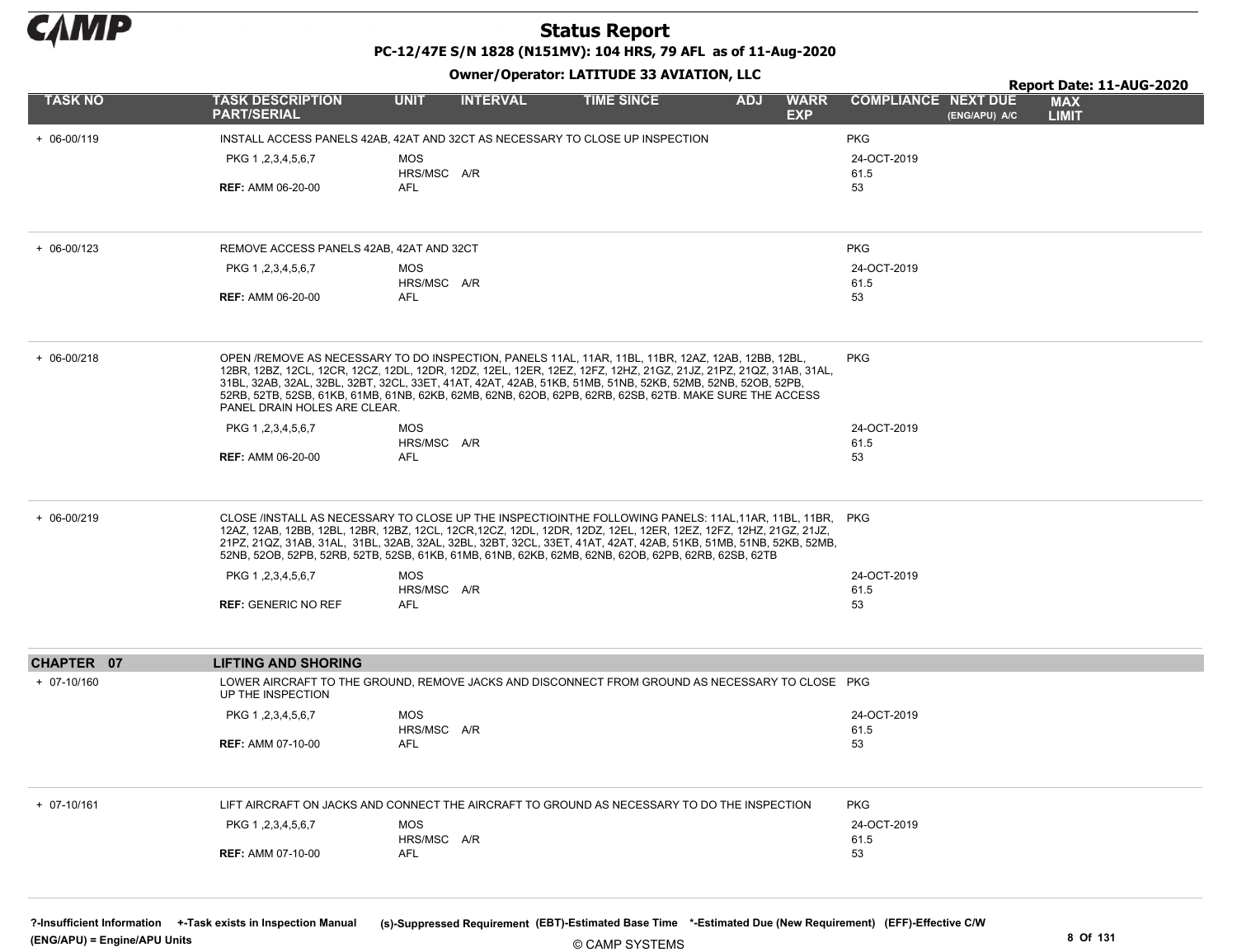

PC-12/47E S/N 1828 (N151MV): 104 HRS, 79 AFL as of 11-Aug-2020

Owner/Operator: LATITUDE 33 AVIATION, LLC

|                     |                                                                                                                                  |                           |                 | <u>shildi / speratori Exist sue du Atakissiv/ EEG</u> |            |                           |                            |               | Report Date: 11-AUG-2020   |  |
|---------------------|----------------------------------------------------------------------------------------------------------------------------------|---------------------------|-----------------|-------------------------------------------------------|------------|---------------------------|----------------------------|---------------|----------------------------|--|
| <b>TASK NO</b>      | <b>TASK DESCRIPTION</b><br><b>PART/SERIAL</b>                                                                                    | <b>UNIT</b>               | <b>INTERVAL</b> | <b>TIME SINCE</b>                                     | <b>ADJ</b> | <b>WARR</b><br><b>EXP</b> | <b>COMPLIANCE NEXT DUE</b> | (ENG/APU) A/C | <b>MAX</b><br><b>LIMIT</b> |  |
| CHAPTER 08          | <b>LEVELING AND WEIGHING</b>                                                                                                     |                           |                 |                                                       |            |                           |                            |               |                            |  |
| $+ 080000$          | <b>WEIGHT CHECK AIRCRAFT</b>                                                                                                     |                           |                 |                                                       |            |                           |                            |               |                            |  |
|                     |                                                                                                                                  | <b>MOS</b>                |                 |                                                       |            |                           | 23-OCT-2018                |               |                            |  |
| 08.005              |                                                                                                                                  | HRS/MSC A/R               |                 |                                                       |            |                           | $\mathbf 0$                |               |                            |  |
|                     | <b>REF: AMM 08-10-00</b>                                                                                                         | AFL                       |                 |                                                       |            |                           | $\mathbf 0$                |               |                            |  |
|                     |                                                                                                                                  |                           |                 |                                                       |            |                           |                            |               |                            |  |
| CHAPTER 10          | PARKING, MOORING, STORE AND RET TO SERV                                                                                          |                           |                 |                                                       |            |                           |                            |               |                            |  |
| $+ 10-10/428$ (s)   | EXAMINE EXTERNAL PROTECTIVE COVERS - REPLACE IF ANY PART OF THE COVER IS MISSING, DAMAGED, TORN<br>OR DOES NOT INSTALL PROPERLY. |                           |                 |                                                       |            |                           | <b>PKG</b>                 |               |                            |  |
|                     | PKG <sub>3</sub>                                                                                                                 | <b>MOS</b><br>HRS/MSC 300 | 12              | +10%/-10%<br>+10%/-10%                                |            |                           | 24-OCT-2019<br>61.5        |               |                            |  |
|                     | <b>REF: GENERIC NO REF</b>                                                                                                       | <b>AFL</b>                |                 |                                                       |            |                           | 53                         |               |                            |  |
|                     |                                                                                                                                  |                           |                 |                                                       |            |                           |                            |               |                            |  |
| CHAPTER 11          | <b>PLACARDS AND MARKINGS</b>                                                                                                     |                           |                 |                                                       |            |                           |                            |               |                            |  |
| $+ 11 - 00/220$ (s) | EXAMINE PLACARDS AND MARKINGS AND ATTACH NEW PLACARDS IF NECESSARY                                                               |                           |                 |                                                       |            |                           | <b>PKG</b>                 |               |                            |  |
|                     | PKG <sub>6</sub>                                                                                                                 | MOS                       |                 |                                                       |            |                           | 24-OCT-2019                |               |                            |  |
|                     |                                                                                                                                  | HRS/MSC 1200              | 12              | +10%/-10%<br>+10%/-10%                                |            |                           | 61.5                       |               |                            |  |
|                     | <b>REF: See Workcard</b>                                                                                                         | AFL                       |                 |                                                       |            |                           | 53                         |               |                            |  |
|                     |                                                                                                                                  |                           |                 |                                                       |            |                           |                            |               |                            |  |
| CHAPTER 12          | <b>SERVICING</b>                                                                                                                 |                           |                 |                                                       |            |                           |                            |               |                            |  |
| + 12-20/124         | WASH AIRCRAFT THE EXTERIOR, INCLUDING THE LANDING GEAR AND FLAP COMPARTMENTS, AS REQUIRED TO<br>PERFORM THE INSPECTION           |                           |                 |                                                       |            |                           | <b>PKG</b>                 |               |                            |  |
|                     | PKG 1, 2, 3, 4, 5, 6, 7                                                                                                          | <b>MOS</b>                |                 |                                                       |            |                           | 24-OCT-2019                |               |                            |  |
|                     |                                                                                                                                  | HRS/MSC A/R               |                 |                                                       |            |                           | 61.5                       |               |                            |  |
|                     | <b>REF: AMM 12-20-01</b>                                                                                                         | AFL                       |                 |                                                       |            |                           | 53                         |               |                            |  |
| + 12-20/125         | CLEAN WINDSHIELDS AND WINDOWS                                                                                                    |                           |                 |                                                       |            |                           | <b>PKG</b>                 |               |                            |  |
|                     | PKG 1, 2, 3, 4, 5, 6, 7                                                                                                          | MOS                       |                 |                                                       |            |                           | 24-OCT-2019                |               |                            |  |
|                     | <b>REF: AMM 12-20-02</b>                                                                                                         | HRS/MSC A/R<br>AFL        |                 |                                                       |            |                           | 61.5<br>53                 |               |                            |  |
|                     |                                                                                                                                  |                           |                 |                                                       |            |                           |                            |               |                            |  |
| + 12-20/126         | CLEAN COCKPIT AND CABIN                                                                                                          |                           |                 |                                                       |            |                           | PKG                        |               |                            |  |
|                     | PKG 1, 2, 3, 4, 5, 6, 7                                                                                                          | <b>MOS</b>                |                 |                                                       |            |                           | 24-OCT-2019                |               |                            |  |
|                     |                                                                                                                                  | HRS/MSC A/R               |                 |                                                       |            |                           | 61.5                       |               |                            |  |
|                     | <b>REF: AMM 12-20-03</b>                                                                                                         | AFL                       |                 |                                                       |            |                           | 53                         |               |                            |  |
|                     |                                                                                                                                  |                           |                 |                                                       |            |                           |                            |               |                            |  |
| CHAPTER 20          | <b>STANDARD PRACTICES - AIRFRAME</b>                                                                                             |                           |                 |                                                       |            |                           |                            |               |                            |  |

© CAMP SYSTEMS ?-Insufficient Information +-Task exists in Inspection Manual (s)-Suppressed Requirement (EBT)-Estimated Base Time \*-Estimated Due (New Requirement) (EFF)-Effective C/W (ENG/APU) = Engine/APU Units 9 Of 131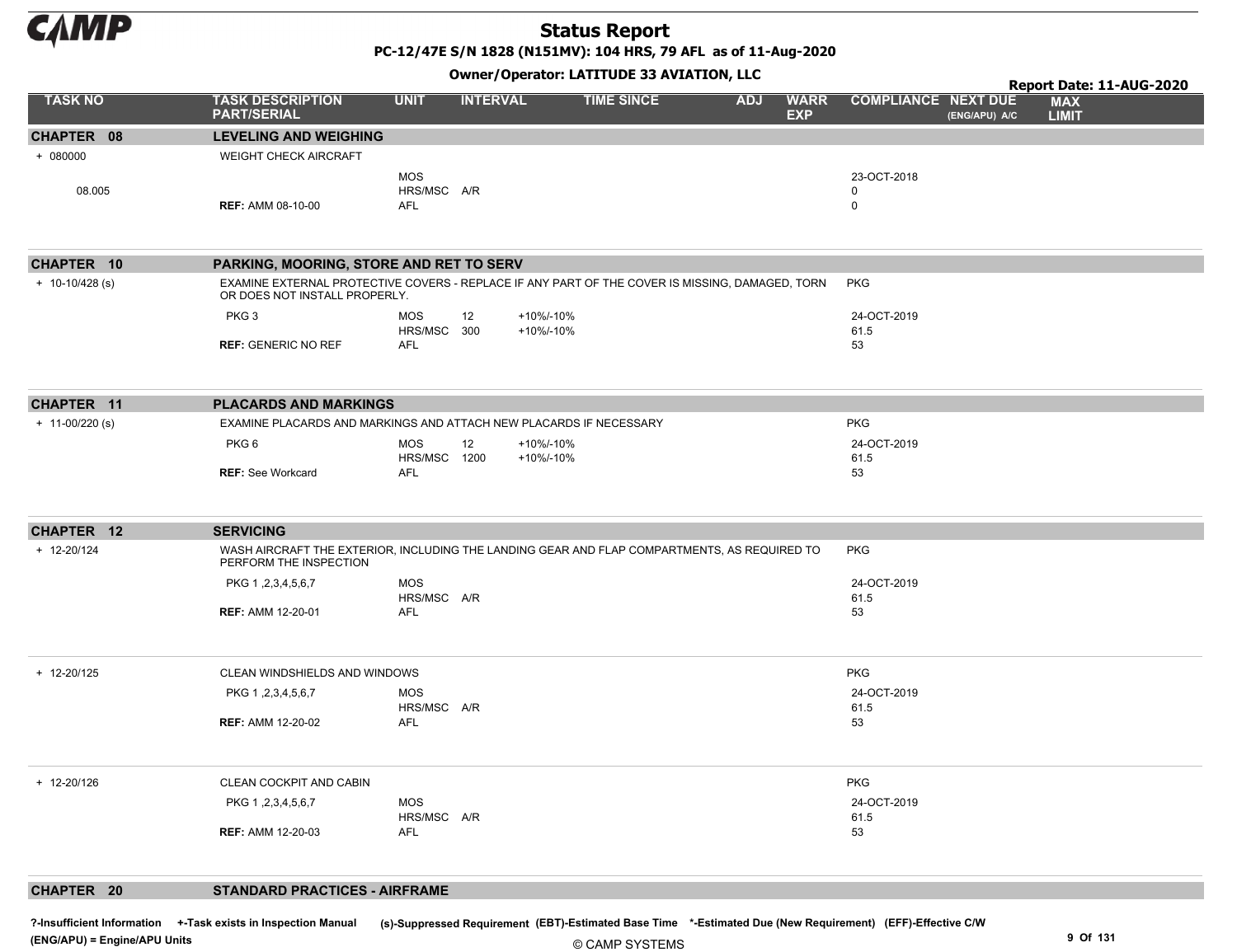

PC-12/47E S/N 1828 (N151MV): 104 HRS, 79 AFL as of 11-Aug-2020

|                      |                                                                                                                                          |                                         |                              |                   |                |                           |                                 |                       | Report Date: 11-AUG-2020   |
|----------------------|------------------------------------------------------------------------------------------------------------------------------------------|-----------------------------------------|------------------------------|-------------------|----------------|---------------------------|---------------------------------|-----------------------|----------------------------|
| <b>TASK NO</b>       | <b>TASK DESCRIPTION</b><br><b>PART/SERIAL</b>                                                                                            | <b>UNIT</b>                             | <b>INTERVAL</b>              | <b>TIME SINCE</b> | <b>ADJ</b>     | <b>WARR</b><br><b>EXP</b> | <b>COMPLIANCE NEXT DUE</b>      | (ENG/APU) A/C         | <b>MAX</b><br><b>LIMIT</b> |
| + 00-00/45A          | PERFORM CORROSION INSPECTION (INTERNAL)                                                                                                  |                                         |                              |                   |                |                           |                                 |                       |                            |
| 20.010               | <b>REF: AMM 20-40-00</b>                                                                                                                 | <b>MOS</b><br>HRS/MSC<br>AFL            | 12<br>$+1m/-1m$              |                   | $\overline{7}$ |                           | 24-OCT-2019<br>61.5<br>53       | 31-OCT-2020           | 30-NOV-2020                |
| + 00-00/45B          | PERFORM CORROSION INSPECTION (EXTERNAL)                                                                                                  |                                         |                              |                   |                |                           |                                 |                       |                            |
| 20.011               | <b>REF: AMM 20-40-00</b>                                                                                                                 | <b>MOS</b><br>HRS/MSC<br>AFL            | 6<br>+10%/-10%               |                   | $-32$          |                           | 03-JUN-2020<br>103.6<br>77      | 30-NOV-2020           | 30-NOV-2020                |
| CHAPTER 21           | <b>AIR CONDITIONING</b>                                                                                                                  |                                         |                              |                   |                |                           |                                 |                       |                            |
| $+ 21 - 20/221$ (s)  | ECS AND BLEED AIR DUCTS, PIPELINES, EQUIPMENT AND ASSOCIATED CLAMPS IN THE ENGINE COMPARTMENT -<br><b>EXAMINE</b>                        |                                         |                              |                   |                |                           | <b>PKG</b>                      |                       |                            |
|                      | PKG7                                                                                                                                     | <b>MOS</b><br>HRS/MSC 2400              | 24<br>+10%/-10%<br>+10%/-10% |                   |                |                           | 23-OCT-2018<br>$\mathbf 0$      |                       |                            |
|                      | <b>REF: GENERIC NO REF</b>                                                                                                               | <b>AFL</b>                              |                              |                   |                |                           | $\mathbf 0$                     |                       |                            |
| $+ 21 - 20/317$      | ECS EMERGENCY SHUT-OFF SYSTEM - CHECK                                                                                                    |                                         |                              |                   |                |                           |                                 |                       |                            |
| <b>AIRWORTHINESS</b> | <b>REF: GENERIC NO REF</b>                                                                                                               | <b>MOS</b><br>HRS/MSC 3000<br>AFL       | 12<br>+10%/-10%              |                   | $-1$           |                           | 24-OCT-2019<br>61.5<br>53       | 31-OCT-2020<br>3061.5 | 29-NOV-2020                |
| $+ 21 - 30/314$      | PRESSURIZATION SAFETY VALVE - CHECK FOR CONTAMINATION OF THE VALVE POPPET AND POPPET SEAT.<br>REMOVE AND CLEAN IF CONTAMINATION IS FOUND |                                         |                              |                   |                |                           |                                 |                       |                            |
| 21.030               | <b>PN</b><br>SN-UNKNOWN<br><b>REF: AMM 21-30-02</b>                                                                                      | <b>MOS</b><br>HRS/MSC N/A<br><b>AFL</b> |                              |                   |                |                           | 31-OCT-2018<br>$\Omega$         |                       |                            |
| $+ 21 - 30/318$      | OPERATIONAL TEST PRESSURIZATION DUMP SWITCH                                                                                              |                                         |                              |                   |                |                           |                                 |                       |                            |
| 21.045               | <b>REF: AMM 21-30-00</b>                                                                                                                 | <b>MOS</b><br>HRS/MSC N/A<br><b>AFL</b> |                              |                   |                |                           | 23-OCT-2018<br>0<br>$\mathbf 0$ |                       |                            |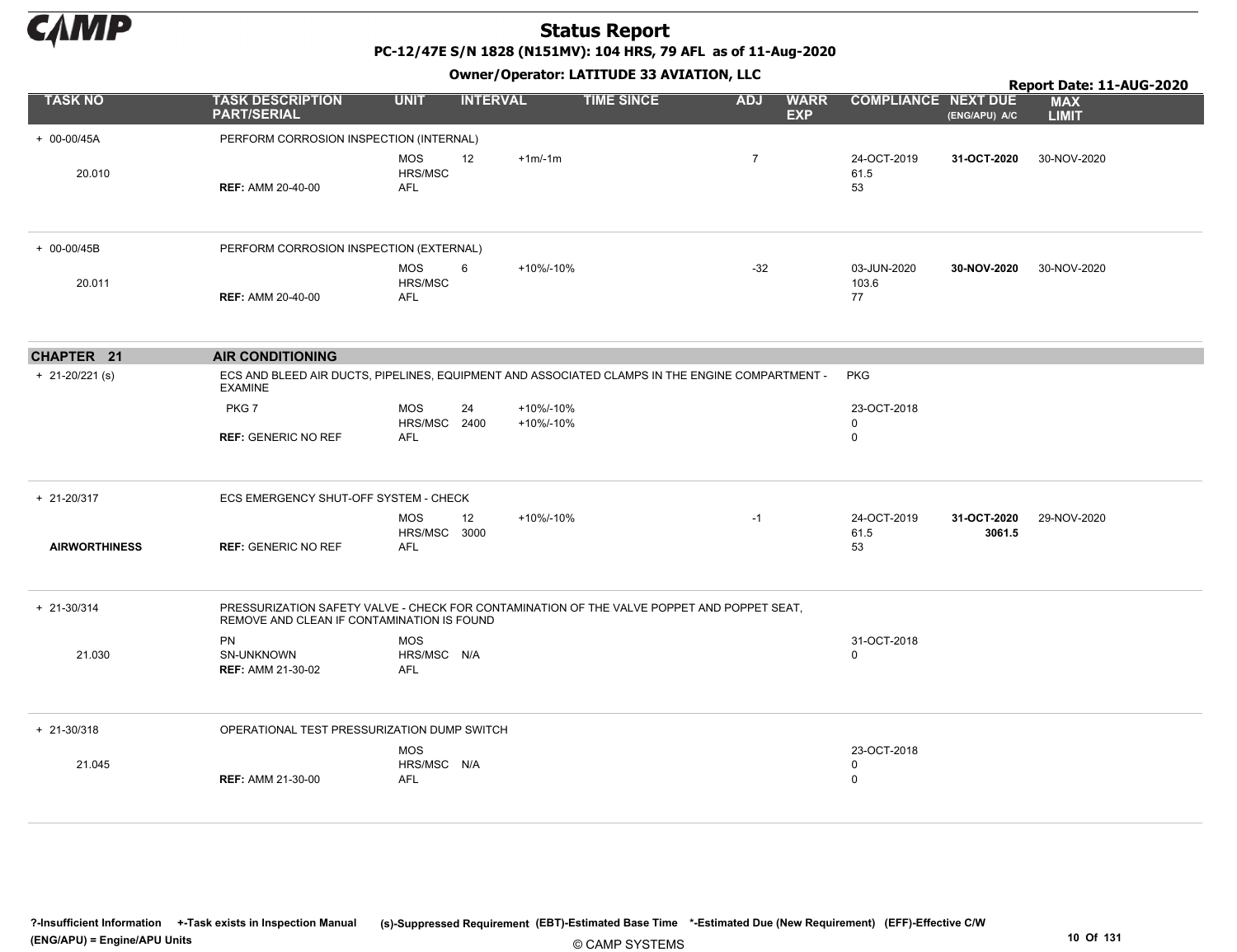

PC-12/47E S/N 1828 (N151MV): 104 HRS, 79 AFL as of 11-Aug-2020

Owner/Operator: LATITUDE 33 AVIATION, LLC

|                   | Owner/Operator: LATITUDE 33 AVIATION, LLC<br>Report Date: 11-AUG-2020 |                                  |                 |                                                                                                     |                                         |                            |                      |                            |
|-------------------|-----------------------------------------------------------------------|----------------------------------|-----------------|-----------------------------------------------------------------------------------------------------|-----------------------------------------|----------------------------|----------------------|----------------------------|
| <b>TASK NO</b>    | <b>TASK DESCRIPTION</b><br><b>PART/SERIAL</b>                         | <b>UNIT</b>                      | <b>INTERVAL</b> | <b>TIME SINCE</b>                                                                                   | <b>ADJ</b><br><b>WARR</b><br><b>EXP</b> | <b>COMPLIANCE NEXT DUE</b> | (ENG/APU) A/C        | <b>MAX</b><br><b>LIMIT</b> |
| $+ 21 - 30/46$    | FUNCTIONAL TEST CABIN POSITIVE PRESSURE RELIEF                        |                                  |                 |                                                                                                     |                                         |                            |                      |                            |
| 21.040            | <b>PN</b><br>SN-UNKNOWN<br><b>REF: AMM 21-30-00</b>                   | <b>MOS</b><br>HRS/MSC N/A<br>AFL |                 |                                                                                                     |                                         | 31-OCT-2018<br>$\mathbf 0$ |                      |                            |
| $+ 21 - 30/463$   | OPERATIONAL TEST CABIN PRESSURIZATION DUMP CONTROL                    |                                  |                 |                                                                                                     |                                         |                            |                      |                            |
|                   | <b>REF: AMM 21-30-00</b>                                              | <b>MOS</b><br>HRS/MSC 600<br>AFL | 12              | +10%/-10%                                                                                           | $-1$                                    | 24-OCT-2019<br>61.5<br>53  | 31-OCT-2020<br>661.5 | 29-NOV-2020                |
| $+ 21 - 30/464$   | OPERATIONAL TEST CABIN PRESSURIZATION MANUAL CONTROL                  |                                  |                 |                                                                                                     |                                         |                            |                      |                            |
|                   | <b>REF: AMM 21-30-00</b>                                              | <b>MOS</b><br>HRS/MSC 600<br>AFL | 12              | +10%/-10%                                                                                           | $-1$                                    | 24-OCT-2019<br>61.5<br>53  | 31-OCT-2020<br>661.5 | 29-NOV-2020                |
| + 21-30/465       | FUNCTIONAL TEST CABIN PRESSURIZATION POSITIVE PRESSURE RELIEF VALVE   |                                  |                 |                                                                                                     |                                         |                            |                      |                            |
|                   | <b>REF: AMM 21-30-00</b>                                              | <b>MOS</b><br>HRS/MSC<br>AFL     | 48<br>4800      | +10%/-10%                                                                                           |                                         | 23-OCT-2018<br>0<br>0      | 31-OCT-2022<br>4800  | 17-MAR-2023                |
| $+$ 21-30/466 (s) | AND POPPET SEAT, REMOVE AND CLEAN IF CONTAMINATION IS FOUND           |                                  |                 | CHECK CABIN PRESSURIZATION POSITIVE PRESSURE RELIEF VALVE FOR CONTAMINATION OF THE VALVE POPPET PKG |                                         |                            |                      |                            |
|                   | PKG7                                                                  | <b>MOS</b><br>HRS/MSC 2400       | 24              | +10%/-10%<br>+10%/-10%                                                                              |                                         | 23-OCT-2018<br>0           |                      |                            |
|                   | <b>REF: AMM 21-30-02</b>                                              | AFL                              |                 |                                                                                                     |                                         | 0                          |                      |                            |
| + 21-30/467       | EXAMINE CABIN PRESSURIZATION NEGATIVE PRESSURE RELIEF VALVE           |                                  |                 |                                                                                                     |                                         |                            |                      |                            |
|                   | <b>REF: AMM 21-30-05</b>                                              | MOS<br>HRS/MSC<br>AFL            | 48<br>4800      | +10%/-10%<br>+10%/-10%                                                                              |                                         | 23-OCT-2018<br>0<br>0      | 31-OCT-2022<br>4800  | 17-MAR-2023<br>5280        |
| $+ 21 - 30/468$   | FUNCTIONAL TEST CABIN PRESSURIZATION ALTITUDE LIMITING FUNCTION       |                                  |                 |                                                                                                     |                                         |                            |                      |                            |
|                   | <b>REF: AMM 21-30-00</b>                                              | MOS<br>HRS/MSC 4800<br>AFL       | 48              |                                                                                                     |                                         | 23-OCT-2018<br>0<br>0      | 31-OCT-2022<br>4800  |                            |

?-Insufficient Information +-Task exists in Inspection Manual (s)-Suppressed Requirement (EBT)-Estimated Base Time \*-Estimated Due (New Requirement) (EFF)-Effective C/W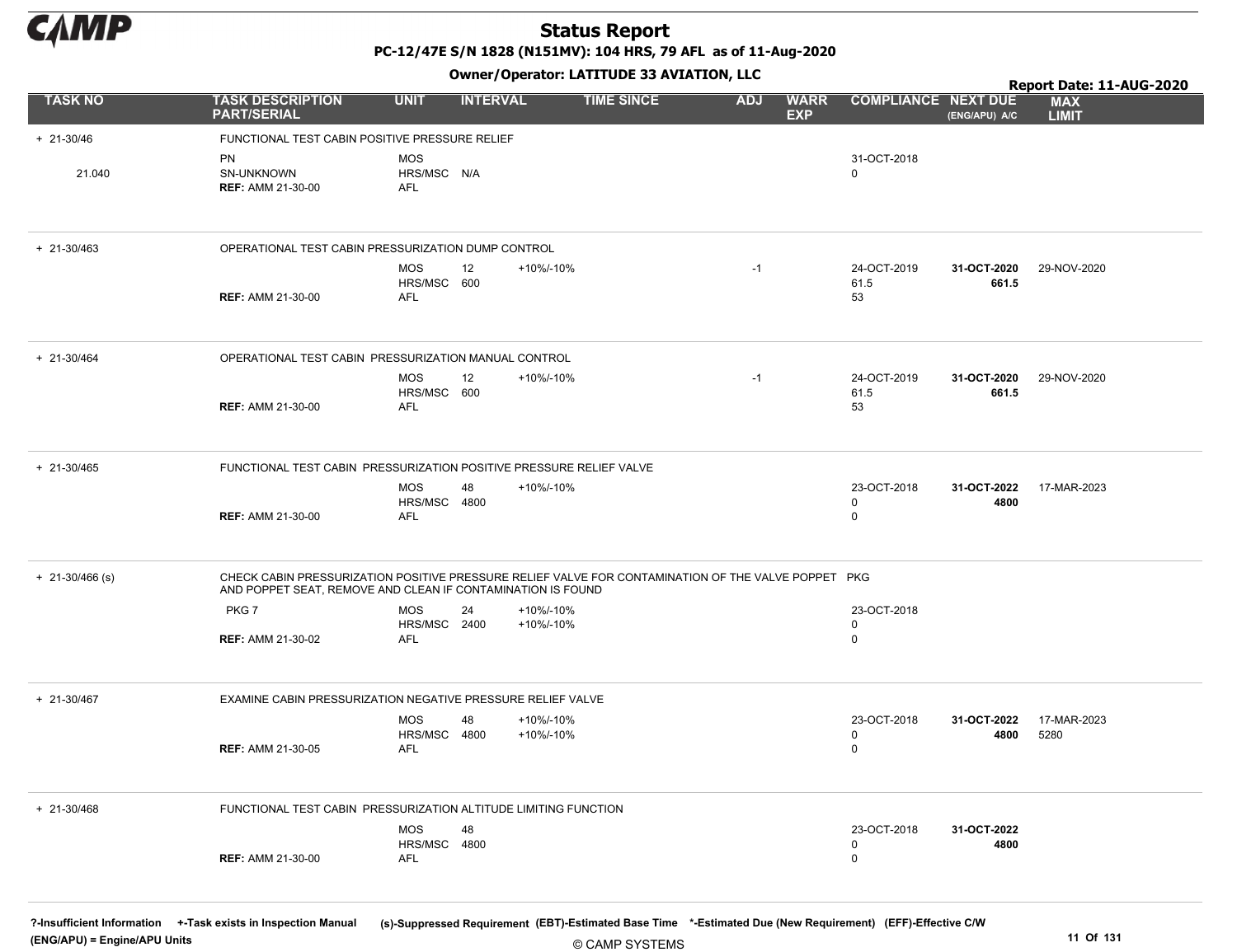

Owner/Operator: LATITUDE 33 AVIATION, LLC

|                     |        | Owner/Operator: LATITUDE 33 AVIATION, LLC                                                                |                                          |                 |                        |                   |            |                           |                                 |                     | Report Date: 11-AUG-2020   |  |  |
|---------------------|--------|----------------------------------------------------------------------------------------------------------|------------------------------------------|-----------------|------------------------|-------------------|------------|---------------------------|---------------------------------|---------------------|----------------------------|--|--|
| <b>TASK NO</b>      |        | <b>TASK DESCRIPTION</b><br><b>PART/SERIAL</b>                                                            | <b>UNIT</b>                              | <b>INTERVAL</b> |                        | <b>TIME SINCE</b> | <b>ADJ</b> | <b>WARR</b><br><b>EXP</b> | <b>COMPLIANCE NEXT DUE</b>      | (ENG/APU) A/C       | <b>MAX</b><br><b>LIMIT</b> |  |  |
| + 21-30/469         |        | FUNCTIONAL TEST CABIN PRESSURIZATION HIGH CABIN ALTITUDE WARNING                                         |                                          |                 |                        |                   |            |                           |                                 |                     |                            |  |  |
|                     |        | <b>REF: AMM 21-30-00</b>                                                                                 | <b>MOS</b><br>HRS/MSC 4800<br><b>AFL</b> | 48              |                        |                   |            |                           | 23-OCT-2018<br>0<br>$\mathsf 0$ | 31-OCT-2022<br>4800 |                            |  |  |
| $+ 21 - 40/128$ (s) |        | OPERATIONAL TEST FLIGHT COMPARTMENT FOOT HEATER (IF INSTALLED) THERMAL PROTECTION SWITCH                 |                                          |                 |                        |                   |            |                           | <b>PKG</b>                      |                     |                            |  |  |
|                     |        | PKG <sub>6</sub>                                                                                         | <b>MOS</b><br>HRS/MSC 1200               | 12              | +10%/-10%<br>+10%/-10% |                   |            |                           | 24-OCT-2019<br>61.5             |                     |                            |  |  |
|                     |        | <b>REF: See Workcard</b>                                                                                 | <b>AFL</b>                               |                 |                        |                   |            |                           | 53                              |                     |                            |  |  |
| $+ 21 - 40/330$ (s) |        | OPERATIONAL TEST CABIN AUXILIARY HEATER THERMAL PROTECTION SWITCH                                        |                                          |                 |                        |                   |            |                           | <b>PKG</b>                      |                     |                            |  |  |
| 21.140              |        | PKG <sub>6</sub>                                                                                         | <b>MOS</b><br>HRS/MSC 1200               | 12              | +10%/-10%<br>+10%/-10% |                   |            |                           | 24-OCT-2019<br>61.5             |                     |                            |  |  |
|                     |        | <b>REF: See Workcard</b>                                                                                 | <b>AFL</b>                               |                 |                        |                   |            |                           | 53                              |                     |                            |  |  |
| $+$ 21-40/331 (s)   |        | FUNCTIONAL TEST UNDERFLOOR (FRONT) ELECTRIC HEATER UNDERFLOOR HEATER THERMAL PROTECTION<br><b>SWITCH</b> |                                          |                 |                        |                   |            |                           | <b>PKG</b>                      |                     |                            |  |  |
| 21.150              | 590758 | 969.67.81.507 PKG 6<br><b>REF: See Workcard</b>                                                          | <b>MOS</b><br><b>HRS/MSC 1200</b><br>AFL | 12              | +10%/-10%<br>+10%/-10% |                   |            |                           | 24-OCT-2019<br>61.5<br>53       |                     |                            |  |  |
| $+ 21 - 40/50$ (s)  |        | CLEAN WATER SEPARATOR CONDENSER                                                                          |                                          |                 |                        |                   |            |                           | <b>PKG</b>                      |                     |                            |  |  |
| 21.080              |        | PN PKG 6<br>SN-UNKNOWN<br><b>REF: AMM 21-40-03</b>                                                       | MOS<br>HRS/MSC<br>AFL                    | 12<br>1200      | +10%/-10%<br>+10%/-10% |                   |            |                           | 24-OCT-2019<br>61.5<br>53       |                     |                            |  |  |
| $+ 21 - 40/51$      |        | FUNCTIONAL TEST OVERTEMP. BLEEDAIR 1173T083-01 SWITCH OVERTEMPERATURE SWITCH                             |                                          |                 |                        |                   |            |                           |                                 |                     |                            |  |  |
| 21.130              | 1286   | 973.81.32.216<br><b>REF: AMM 21-40-06</b>                                                                | <b>MOS</b><br>HRS/MSC<br>AFL             | 60<br>4800      | +10%/-10%<br>+10%/-10% |                   |            |                           | 31-OCT-2018<br>$\Omega$         | 31-OCT-2023<br>4800 | 30-APR-2024<br>5280        |  |  |
| $+ 21 - 40/52$      |        | FUNCTIONAL TEST OVERTEMP. CONDAIR 1173T08 SWITCH DUCT OVERTEMPERATURE SWITCH                             |                                          |                 |                        |                   |            |                           |                                 |                     |                            |  |  |
| 21.120              | 1193   | 973.81.32.214<br><b>REF: AMM 21-60-05</b>                                                                | MOS<br>HRS/MSC 4800<br><b>AFL</b>        | 60              | +10%/-10%<br>+10%/-10% |                   |            |                           | 23-OCT-2018<br>0<br>0           | 31-OCT-2023<br>4800 | 23-APR-2024<br>5280        |  |  |

?-Insufficient Information +-Task exists in Inspection Manual (s)-Suppressed Requirement (EBT)-Estimated Base Time \*-Estimated Due (New Requirement) (EFF)-Effective C/W (ENG/APU) = Engine/APU Units 12 Of 131 and the control of the control of the control of the control of the control of the control of the control of the control of the control of the control of the control of the control o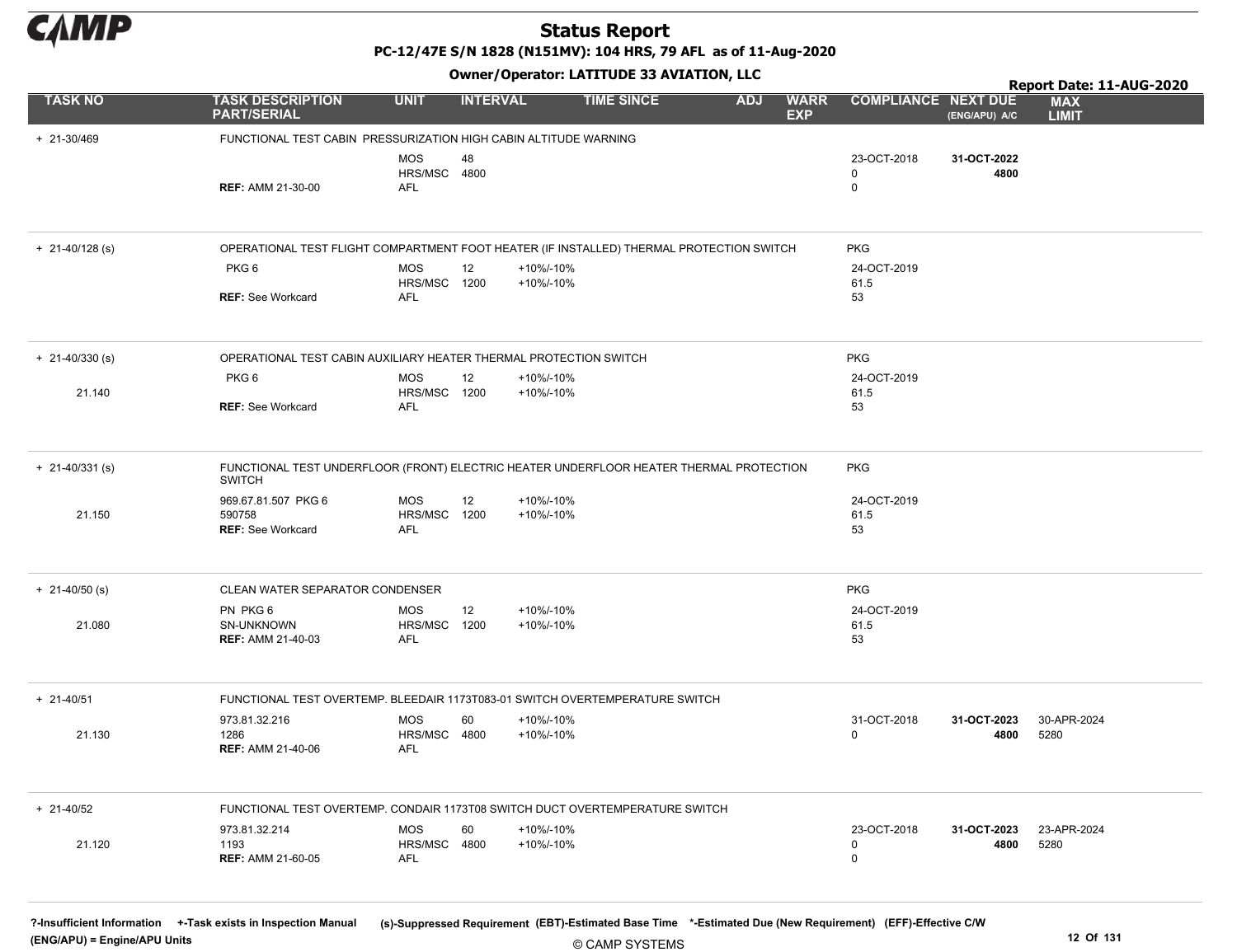

|                    |                                                                                                             |                            |                 |                        |                   |            |                           |                                 |               | Report Date: 11-AUG-2020   |  |  |
|--------------------|-------------------------------------------------------------------------------------------------------------|----------------------------|-----------------|------------------------|-------------------|------------|---------------------------|---------------------------------|---------------|----------------------------|--|--|
| <b>TASK NO</b>     | <b>TASK DESCRIPTION</b><br><b>PART/SERIAL</b>                                                               | <b>UNIT</b>                | <b>INTERVAL</b> |                        | <b>TIME SINCE</b> | <b>ADJ</b> | <b>WARR</b><br><b>EXP</b> | <b>COMPLIANCE NEXT DUE</b>      | (ENG/APU) A/C | <b>MAX</b><br><b>LIMIT</b> |  |  |
| $+ 21 - 40/55$ (s) | RE-OIL AIR CONDITIONING COLD AIR UNIT                                                                       |                            |                 |                        |                   |            |                           | <b>PKG</b>                      |               |                            |  |  |
|                    | PKG 4                                                                                                       | <b>MOS</b>                 |                 |                        |                   |            |                           | 24-OCT-2019                     |               |                            |  |  |
| 21.060             |                                                                                                             | HRS/MSC 600                |                 | +10%/-10%              |                   |            |                           | 61.5                            |               |                            |  |  |
|                    | <b>REF: See Workcard</b>                                                                                    | <b>AFL</b>                 |                 |                        |                   |            |                           | 53                              |               |                            |  |  |
| $+$ 21-40/56 (s)   | INSPECT/CHECK HEAT EXCHANGER MATRIX                                                                         |                            |                 |                        |                   |            |                           | <b>PKG</b>                      |               |                            |  |  |
|                    | PKG 4                                                                                                       | <b>MOS</b>                 |                 |                        |                   |            |                           | 24-OCT-2019                     |               |                            |  |  |
| 21.070             |                                                                                                             | HRS/MSC 600                |                 | +10%/-10%              |                   |            |                           | 61.5                            |               |                            |  |  |
|                    | <b>REF: AMM 21-40-02</b>                                                                                    | <b>AFL</b>                 |                 |                        |                   |            |                           | 53                              |               |                            |  |  |
| $+$ 21-50/223 (s)  | EXAMINE VAPOR CYCLE COOLING SYSTEM (IF INSTALLED) THE COOLING UNIT                                          |                            |                 |                        |                   |            |                           | <b>PKG</b>                      |               |                            |  |  |
|                    | PKG6                                                                                                        | <b>MOS</b><br>HRS/MSC 1200 | 12              | +10%/-10%<br>+10%/-10% |                   |            |                           | 24-OCT-2019<br>61.5             |               |                            |  |  |
|                    | <b>REF: GENERIC NO REF</b>                                                                                  | AFL                        |                 |                        |                   |            |                           | 53                              |               |                            |  |  |
| $+ 21 - 50/433$    | CLEAN AIR-CONDITIONING - COMPRESSOR/CONDENSER MODULE (INCLUDING MOTOR) (IF INSTALLED)                       |                            |                 |                        |                   |            |                           |                                 |               |                            |  |  |
|                    | 959.90.22.140                                                                                               | <b>MOS</b>                 | 12              | $+1m/1m$               |                   | $-1$       |                           | 24-OCT-2019                     | 31-OCT-2020   | 23-NOV-2020                |  |  |
|                    | 2216                                                                                                        | HRS/MSC 300                |                 | +10%/-10%              |                   |            |                           | 61.5                            | 361.5         | 391.5                      |  |  |
|                    | <b>REF: AMM 21-40-03</b>                                                                                    | <b>AFL</b>                 |                 |                        |                   |            |                           | 53                              |               |                            |  |  |
| + 21-50/461        | INSPECT/CHECK AIR-CONDITIONING - COMPRESSOR/CONDENSER MODULE (CCM P/N 959.90.22.140) (IF INSTALLED)         |                            |                 |                        |                   |            |                           |                                 |               |                            |  |  |
|                    | 959.90.22.140                                                                                               | <b>MOS</b>                 |                 |                        |                   |            |                           | 23-OCT-2018                     |               |                            |  |  |
|                    | 2216                                                                                                        | HRS/MSC                    |                 |                        |                   |            |                           | $\mathbf 0$                     |               |                            |  |  |
|                    | <b>REF: AMM 21-50-03</b>                                                                                    | <b>AFL</b><br><b>ACH</b>   | 600             | +10%/-10%              |                   |            |                           | $\mathbf 0$<br>$\mathbf 0$      | 600           | 660                        |  |  |
|                    |                                                                                                             |                            |                 |                        |                   |            |                           |                                 |               |                            |  |  |
| + 21-50/462        | CHECK AIR-CONDITIONING - COMPRESSOR/CONDENSER MODULE BELT TENSION (CCM P/N 959.90.22.140) (IF<br>INSTALLED) |                            |                 |                        |                   |            |                           |                                 |               |                            |  |  |
|                    | 959.90.22.140                                                                                               | <b>MOS</b>                 |                 |                        |                   |            |                           | 23-OCT-2018                     |               |                            |  |  |
|                    | 2216                                                                                                        | HRS/MSC                    |                 |                        |                   |            |                           | $\mathbf 0$                     |               |                            |  |  |
|                    | <b>REF: AMM 21-50-01</b>                                                                                    | <b>AFL</b><br><b>ACH</b>   | 600             | +10%/-10%              |                   |            |                           | $\boldsymbol{0}$<br>$\mathbf 0$ | 600           | 660                        |  |  |
|                    |                                                                                                             |                            |                 |                        |                   |            |                           |                                 |               |                            |  |  |
|                    |                                                                                                             |                            |                 |                        |                   |            |                           |                                 |               |                            |  |  |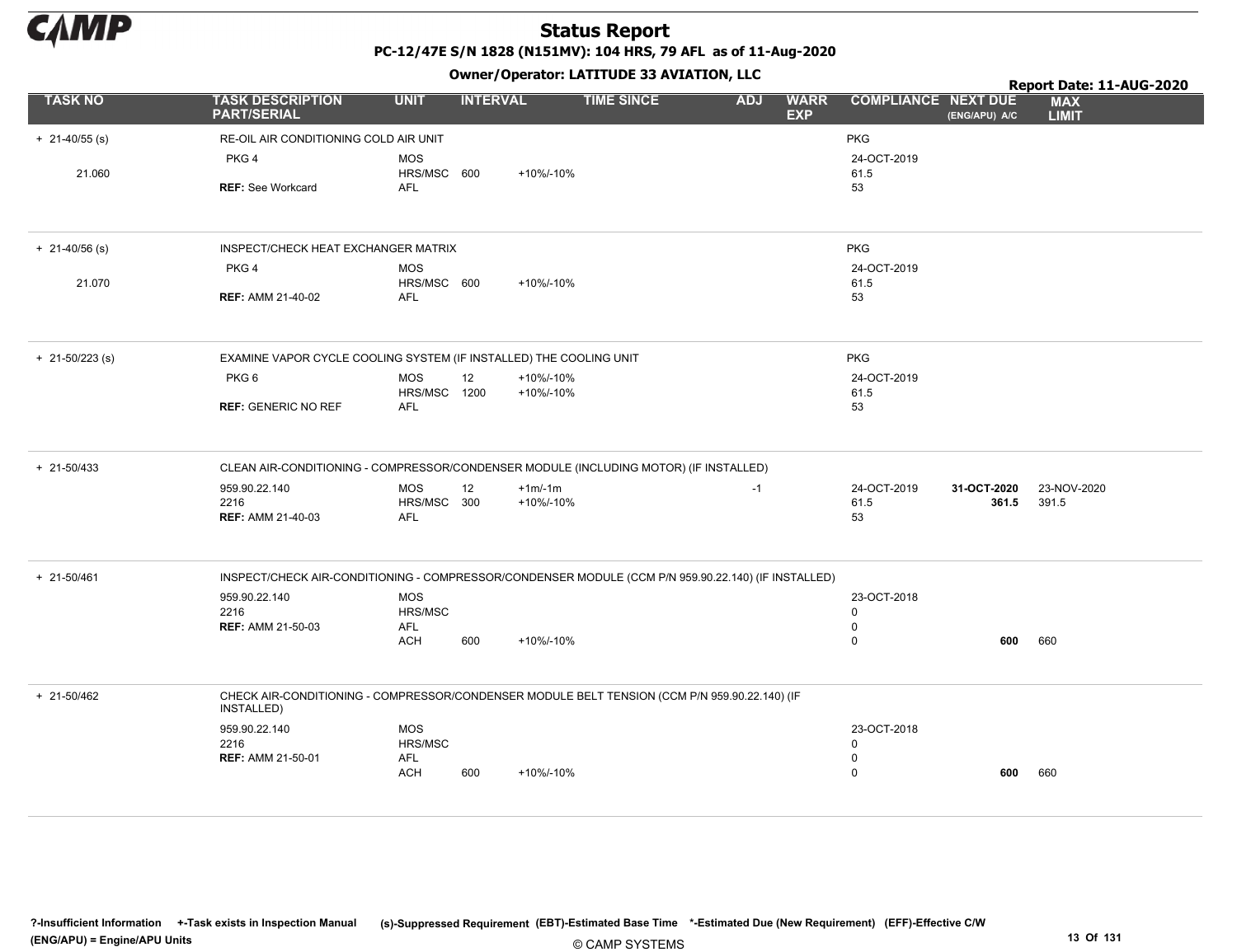

PC-12/47E S/N 1828 (N151MV): 104 HRS, 79 AFL as of 11-Aug-2020

| <b>TASK NO</b> | <b>TASK DESCRIPTION</b>                                                                                                                                        | <b>UNIT</b>                                           | <b>INTERVAL</b> | <b>TIME SINCE</b> | <b>ADJ</b> | <b>WARR</b> | <b>COMPLIANCE NEXT DUE</b>                |               |                            |  |
|----------------|----------------------------------------------------------------------------------------------------------------------------------------------------------------|-------------------------------------------------------|-----------------|-------------------|------------|-------------|-------------------------------------------|---------------|----------------------------|--|
|                | <b>PART/SERIAL</b>                                                                                                                                             |                                                       |                 |                   |            | <b>EXP</b>  |                                           | (ENG/APU) A/C | <b>MAX</b><br><b>LIMIT</b> |  |
| $+ 21 - 50/58$ | INSPECTION/CHECK AIR-CONDITIONING - COMPRESSOR/CONDENSER MODULE (CMM P/N 959.90.22.102,<br>959.90.22.106) (IF INSTALLED)                                       |                                                       |                 |                   |            |             |                                           |               |                            |  |
| 21.110         | 959.90.22.140<br>2216<br><b>REF: AMM 21-50-03</b>                                                                                                              | <b>MOS</b><br>HRS/MSC N/A<br><b>AFL</b><br><b>ACH</b> |                 |                   |            |             | $\mathsf 0$                               |               |                            |  |
| $+ 21 - 50/59$ | CHECK AIR-CONDITIONING - COMPRESSOR/CONDENSER MODULE TENSION OF VAPOR CYCLE COMPRESSOR<br>MOTOR DRIVE BELT (CMM P/N 959.90.22.102, 959.90.22.106) IF INSTALLED |                                                       |                 |                   |            |             |                                           |               |                            |  |
| 21.100         | 959.90.22.140<br>2216<br><b>REF: AMM 21-50-01</b>                                                                                                              | <b>MOS</b><br>HRS/MSC N/A<br><b>AFL</b><br><b>ACH</b> |                 |                   |            |             | $\mathsf 0$                               |               |                            |  |
| 210005         | <b>OVERPRESSURE SWITCH</b>                                                                                                                                     |                                                       |                 |                   |            |             |                                           |               |                            |  |
| 21.340         | 973.81.15.105<br>1675<br><b>REF: AMM 21-40-07</b>                                                                                                              | <b>MOS</b><br>HRS/MSC O/C<br>AFL                      |                 | N:0<br>N:0<br>N:0 |            |             | 23-OCT-2018<br>$\mathbf 0$<br>$\mathsf 0$ |               |                            |  |
| 210010         | <b>REFRIGERATION PACK</b>                                                                                                                                      |                                                       |                 |                   |            |             |                                           |               |                            |  |
| 21.255         | 959.90.20.111<br>2305<br><b>REF: AMM 21-40-02</b>                                                                                                              | <b>MOS</b><br>HRS/MSC O/C<br><b>AFL</b>               |                 | N:0<br>N:0<br>N:0 |            |             | 23-OCT-2018<br>$\mathbf 0$<br>$\mathbf 0$ |               |                            |  |
| 210015         | <b>WATER INJECTOR</b>                                                                                                                                          |                                                       |                 |                   |            |             |                                           |               |                            |  |
| 21.370         | 959.90.20.141<br>2259<br><b>REF: GENERIC NO REF</b>                                                                                                            | <b>MOS</b><br>HRS/MSC O/C<br>AFL                      |                 | N:0<br>N:0<br>N:0 |            |             | 23-OCT-2018<br>0<br>$\mathbf 0$           |               |                            |  |
| 210020         | DUCT TEMP SENSOR                                                                                                                                               |                                                       |                 |                   |            |             |                                           |               |                            |  |
| 21.320         | 959.90.20.121<br>5305<br><b>REF: AMM 21-60-04</b>                                                                                                              | <b>MOS</b><br>HRS/MSC O/C<br>AFL                      |                 | N:0<br>N:0<br>N:0 |            |             | 23-OCT-2018<br>0<br>$\mathsf 0$           |               |                            |  |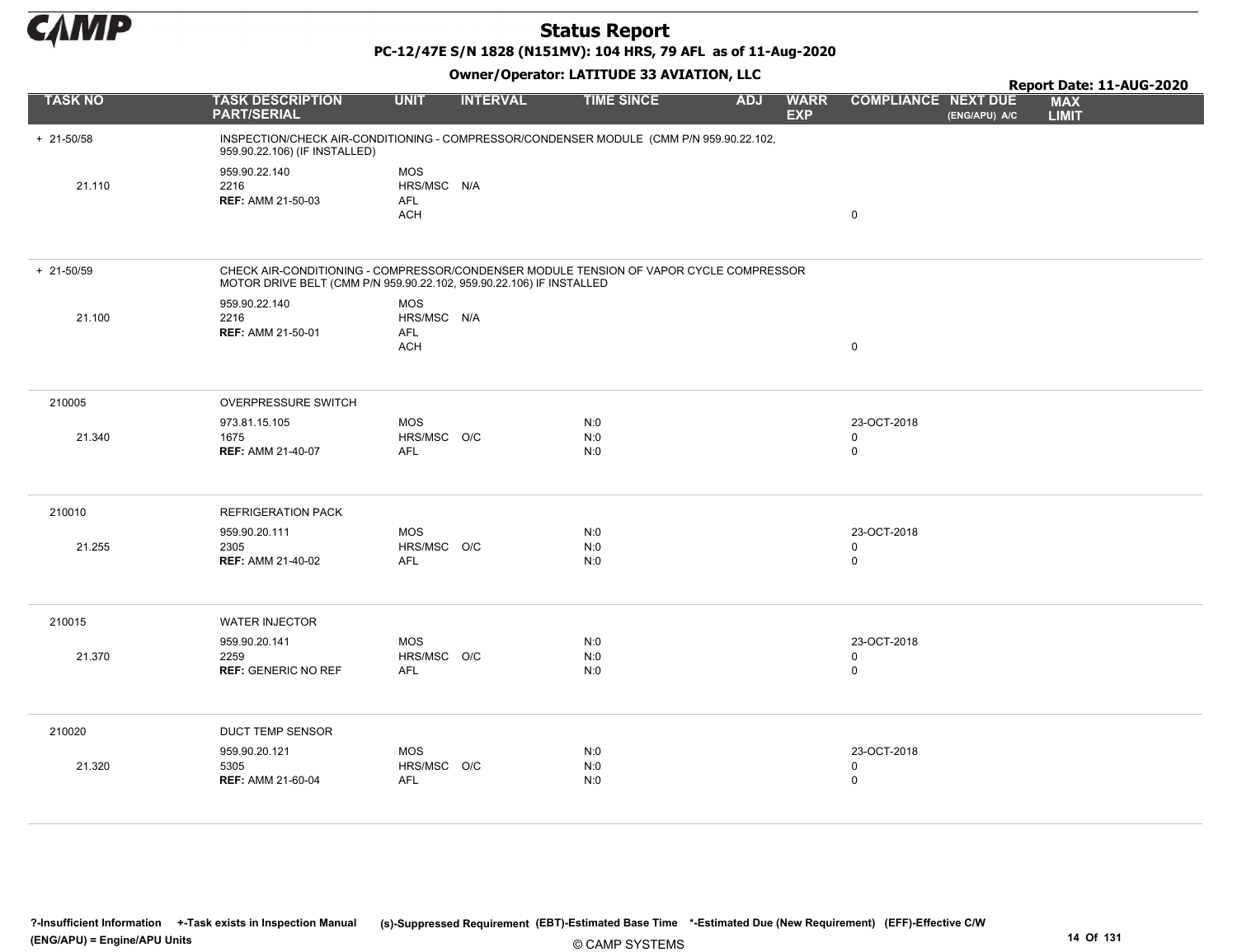

Owner/Operator: LATITUDE 33 AVIATION, LLC

|                |                                                             | Owner / Operator. LATTTODE 33 AVIATION, LLC    | Report Date: 11-AUG-2020 |                                         |                                             |                            |
|----------------|-------------------------------------------------------------|------------------------------------------------|--------------------------|-----------------------------------------|---------------------------------------------|----------------------------|
| <b>TASK NO</b> | <b>TASK DESCRIPTION</b><br><b>PART/SERIAL</b>               | <b>UNIT</b><br><b>INTERVAL</b>                 | <b>TIME SINCE</b>        | <b>WARR</b><br><b>ADJ</b><br><b>EXP</b> | <b>COMPLIANCE NEXT DUE</b><br>(ENG/APU) A/C | <b>MAX</b><br><b>LIMIT</b> |
| 210025         | PRIM SHUT OFF VALVE                                         |                                                |                          |                                         |                                             |                            |
| 21.290         | 959.90.20.132<br>2278<br><b>REF: AMM 21-40-05</b>           | <b>MOS</b><br>HRS/MSC O/C<br><b>AFL</b>        | N:0<br>N:0<br>N:0        |                                         | 23-OCT-2018<br>$\mathsf{O}$<br>$\mathsf{O}$ |                            |
| 210030         | HP SHUT OFF VALVE                                           |                                                |                          |                                         |                                             |                            |
| 21.280         | 959.90.20.131<br>2292<br><b>REF: AMM 21-40-04</b>           | <b>MOS</b><br>HRS/MSC O/C<br>AFL               | N:0<br>N:0<br>N:0        |                                         | 23-OCT-2018<br>0<br>$\mathsf{O}$            |                            |
| 210040         | TEMPCONTROL VALVE                                           |                                                |                          |                                         |                                             |                            |
| 21.310         | 959.90.20.137<br>2292<br><b>REF: AMM 21-60-02</b>           | <b>MOS</b><br>HRS/MSC O/C<br><b>AFL</b>        | N:0<br>N:0<br>N:0        |                                         | 23-OCT-2018<br>$\mathsf{O}$<br>0            |                            |
| 210045         |                                                             | AIR-CONDITIONING - COMPRESSOR/CONDENSER MODULE |                          |                                         |                                             |                            |
| 21.380         | 959.90.22.140<br>2216<br><b>REF: AMM 21-50-01</b>           | <b>MOS</b><br>HRS/MSC O/C<br><b>AFL</b>        | N:0<br>N:0<br>N:0        |                                         | 23-OCT-2018<br>0<br>$\mathsf{O}$            |                            |
| 210050         | CENTER EVAPORATOR MODULE ASSY                               |                                                |                          |                                         |                                             |                            |
| 21.200         | 959.90.22.121<br>1167<br><b>REF: GENERIC NO REF</b>         | <b>MOS</b><br>HRS/MSC O/C<br><b>AFL</b>        | N:0<br>N:0<br>N:0        |                                         | 23-OCT-2018<br>0<br>0                       |                            |
| 210055         | RIGHT SIDE EVAPORATOR MODULE ASSY                           |                                                |                          |                                         |                                             |                            |
| 21.210         | 959.90.22.119<br>1345<br><b>REF: GENERIC NO REF</b>         | <b>MOS</b><br>HRS/MSC O/C<br><b>AFL</b>        | N:0<br>N:0<br>N:0        |                                         | 23-OCT-2018<br>0<br>0                       |                            |
| 210060         | CABIN PRESSURE OUTFLOW VALVE                                |                                                |                          |                                         |                                             |                            |
| 21.250         | 959.90.91.125<br>65053598-00154<br><b>REF: AMM 21-30-03</b> | <b>MOS</b><br>HRS/MSC O/C<br>AFL               | N:0<br>N:0<br>N:0        |                                         | 23-OCT-2018<br>0<br>$\mathsf 0$             |                            |

© CAMP SYSTEMS ?-Insufficient Information +-Task exists in Inspection Manual (s)-Suppressed Requirement (EBT)-Estimated Base Time \*-Estimated Due (New Requirement) (EFF)-Effective C/W (ENG/APU) = Engine/APU Units 15 Of 131 and the control of the control of the control of the control of the control of the control of the control of the control of the control of the control of the control of the control o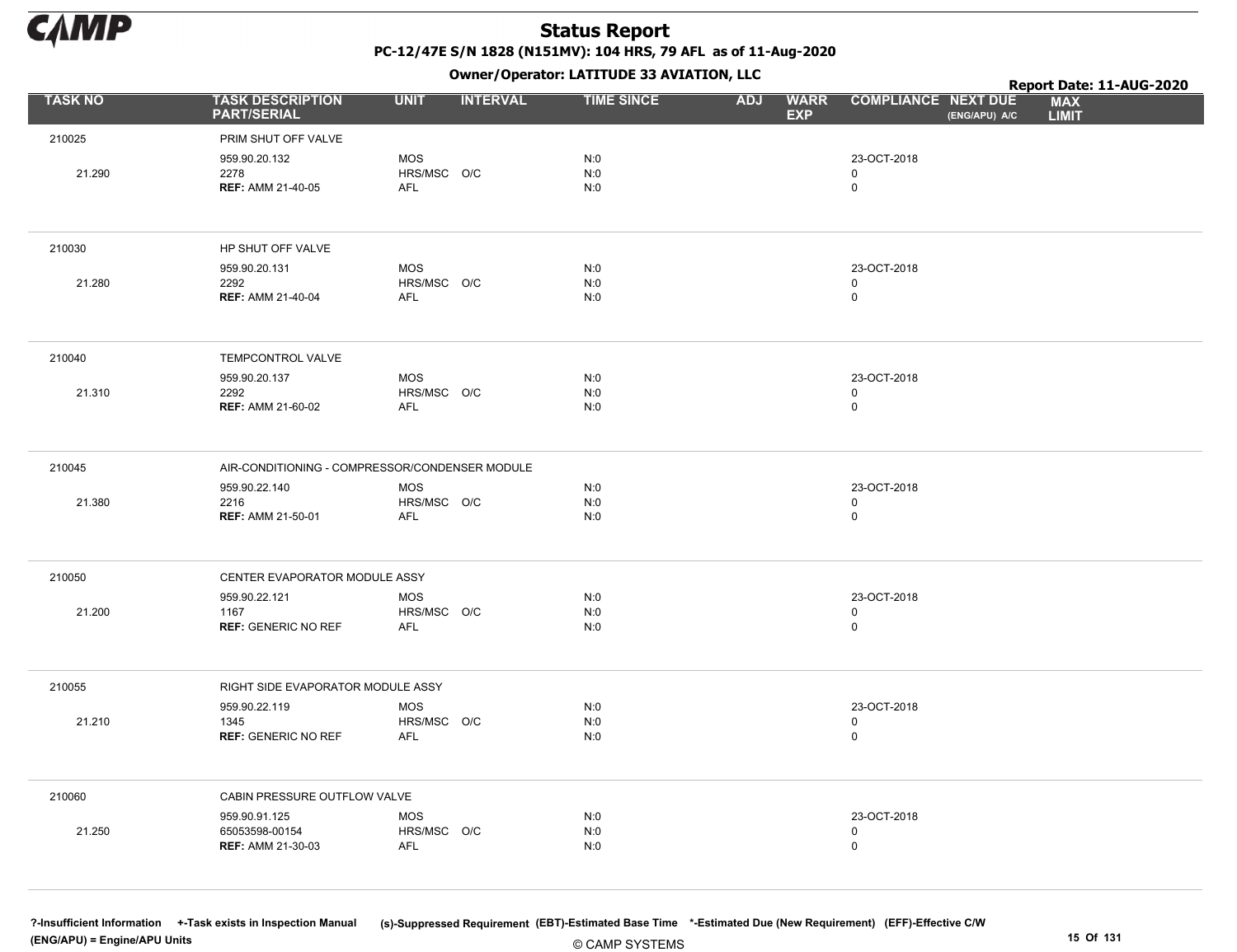

|                |                                                             |                                         | - - -           |                   |                                         |                                             | Report Date: 11-AUG-2020   |
|----------------|-------------------------------------------------------------|-----------------------------------------|-----------------|-------------------|-----------------------------------------|---------------------------------------------|----------------------------|
| <b>TASK NO</b> | <b>TASK DESCRIPTION</b><br><b>PART/SERIAL</b>               | <b>UNIT</b>                             | <b>INTERVAL</b> | <b>TIME SINCE</b> | <b>WARR</b><br><b>ADJ</b><br><b>EXP</b> | <b>COMPLIANCE NEXT DUE</b><br>(ENG/APU) A/C | <b>MAX</b><br><b>LIMIT</b> |
| 210065         | CABIN PRESSURE RELIEVE VALVE                                |                                         |                 |                   |                                         |                                             |                            |
| 21.270         | 959.90.91.132<br>58-F0841<br><b>REF: GENERIC NO REF</b>     | <b>MOS</b><br>HRS/MSC O/C<br>AFL        |                 | N:0<br>N:0<br>N:0 |                                         | 23-OCT-2018<br>$\mathbf 0$<br>$\pmb{0}$     |                            |
| 210090         | OUTFLOW VALVE CONTROLLER                                    |                                         |                 |                   |                                         |                                             |                            |
| 21.430         | 959.90.91.147<br>65000052-00156<br><b>REF: See Workcard</b> | <b>MOS</b><br>HRS/MSC O/C<br>AFL        |                 | N:0<br>N:0<br>N:0 |                                         | 23-OCT-2018<br>$\mathsf 0$<br>$\pmb{0}$     |                            |
| 210115         | UNDERFLOOR (FRONT) ELECTRIC HEATER                          |                                         |                 |                   |                                         |                                             |                            |
| 21.240         | 969.67.81.507<br>590758<br><b>REF: AMM 21-40-01</b>         | MOS<br>HRS/MSC O/C<br>AFL               |                 | N:0<br>N:0<br>N:0 |                                         | 23-OCT-2018<br>$\mathbf 0$<br>$\mathbf 0$   |                            |
| 210135         | LEFT SIDE EVAPORATOR MODULE ASSY                            |                                         |                 |                   |                                         |                                             |                            |
| 21.200         | 959.90.22.118<br>1290<br><b>REF: GENERIC NO REF</b>         | <b>MOS</b><br>HRS/MSC O/C<br><b>AFL</b> |                 | N:0<br>N:0<br>N:0 |                                         | 23-OCT-2018<br>$\mathbf 0$<br>$\mathbf 0$   |                            |
| 210145         | CABIN (REAR) ELECTRIC HEATER                                |                                         |                 |                   |                                         |                                             |                            |
| 21.230         | 969.67.81.507<br>590766<br><b>REF: AMM 21-40-15</b>         | <b>MOS</b><br>HRS/MSC O/C<br><b>AFL</b> |                 | N:0<br>N:0<br>N:0 |                                         | 23-OCT-2018<br>$\mathbf 0$<br>$\mathbf 0$   |                            |
| 210170         | OVERPRESSURE SWITCH                                         |                                         |                 |                   |                                         |                                             |                            |
| 21.340         | 973.81.15.106<br>1682<br><b>REF: AMM 21-40-07</b>           | <b>MOS</b><br>HRS/MSC O/C<br><b>AFL</b> |                 | N:0<br>N:0<br>N:0 |                                         | 23-OCT-2018<br>$\mathbf 0$<br>$\mathbf 0$   |                            |
| 210175         | FLOW CONTROL VALVE ACTUATOR                                 |                                         |                 |                   |                                         |                                             |                            |
| 21.520         | 959.90.20.162<br>1914<br><b>REF: AMM 21-60-03</b>           | <b>MOS</b><br>HRS/MSC O/C<br>AFL        |                 | N:0<br>N:0<br>N:0 |                                         | 23-OCT-2018<br>$\mathbf 0$<br>$\mathsf 0$   |                            |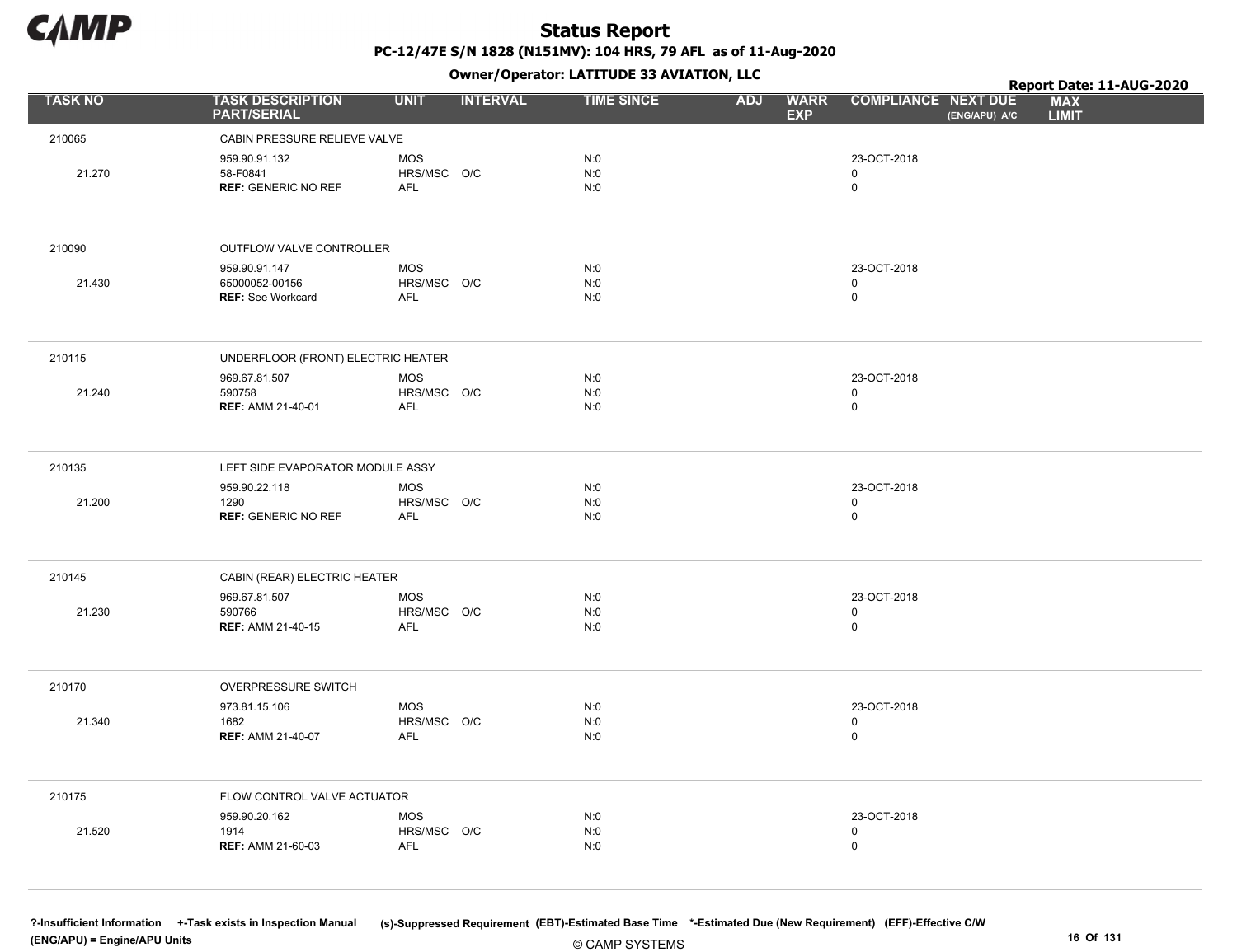

|                |                                                      | Owner / Operator. LATTTODE 33 AVIATION, LLC | Report Date: 11-AUG-2020             |                                         |                                            |               |                            |  |
|----------------|------------------------------------------------------|---------------------------------------------|--------------------------------------|-----------------------------------------|--------------------------------------------|---------------|----------------------------|--|
| <b>TASK NO</b> | <b>TASK DESCRIPTION</b><br><b>PART/SERIAL</b>        | <b>UNIT</b>                                 | <b>INTERVAL</b><br><b>TIME SINCE</b> | <b>ADJ</b><br><b>WARR</b><br><b>EXP</b> | <b>COMPLIANCE NEXT DUE</b>                 | (ENG/APU) A/C | <b>MAX</b><br><b>LIMIT</b> |  |
| 210185         | INTEG. ECS CONTROL UNIT                              |                                             |                                      |                                         |                                            |               |                            |  |
| 21.540         | 959.90.20.129<br>0884<br><b>REF: AMM 21-60-01</b>    | <b>MOS</b><br>HRS/MSC O/C<br><b>AFL</b>     | N:0<br>N:0<br>N:0                    |                                         | 23-OCT-2018<br>$\mathsf{O}$<br>$\mathsf 0$ |               |                            |  |
| 210190         | FLOOR DUCT TEMP. SENSOR                              |                                             |                                      |                                         |                                            |               |                            |  |
| 21.550         | 959.90.20.121<br>5310<br><b>REF: AMM 21-60-04</b>    | <b>MOS</b><br>HRS/MSC O/C<br><b>AFL</b>     | N:0<br>N:0<br>N:0                    |                                         | 23-OCT-2018<br>$\mathsf 0$<br>$\mathsf 0$  |               |                            |  |
| 210195         | MIDDLE CONSOLE DUCT TEMP. SENSOR                     |                                             |                                      |                                         |                                            |               |                            |  |
| 21.560         | 959.90.20.121<br>5308<br><b>REF: GENERIC NO REF</b>  | <b>MOS</b><br>HRS/MSC O/C<br><b>AFL</b>     | N:0<br>N:0<br>N:0                    |                                         | 23-OCT-2018<br>$\mathsf 0$<br>$\mathbf 0$  |               |                            |  |
| 210200         | FIREWALL 1415-3 SHUT OFF VALVE                       |                                             |                                      |                                         |                                            |               |                            |  |
| 21.570         | 963.30.11.005<br>1106<br><b>REF: AMM 21-20-01</b>    | <b>MOS</b><br>HRS/MSC O/C<br><b>AFL</b>     | N:0<br>N:0<br>N:0                    |                                         | 23-OCT-2018<br>$\mathbf 0$<br>$\mathbf 0$  |               |                            |  |
| 210205         | OVERTEMP. BLEEDAIR 1173T083-01 SWITCH                |                                             |                                      |                                         |                                            |               |                            |  |
| 21.580         | 973.81.32.216<br>1286<br><b>REF: GENERIC NO REF</b>  | <b>MOS</b><br>HRS/MSC O/C<br><b>AFL</b>     | N:0<br>N:0<br>N:0                    |                                         | 23-OCT-2018<br>$\mathbf 0$<br>$\mathsf 0$  |               |                            |  |
| 210210         | OVERTEMP. CONDAIR 1173T08 SWITCH                     |                                             |                                      |                                         |                                            |               |                            |  |
| 21.590         | 973.81.32.214<br>1193<br><b>REF: GENERIC NO REF</b>  | <b>MOS</b><br>HRS/MSC O/C<br>AFL            | N:0<br>N:0<br>N:0                    |                                         | 23-OCT-2018<br>0<br>$\mathsf 0$            |               |                            |  |
| 210215         | DUAL FLAPPER 1.5 IN. VALVE CHECK                     |                                             |                                      |                                         |                                            |               |                            |  |
| 21.490         | 963.30.11.105<br>1759B<br><b>REF: GENERIC NO REF</b> | <b>MOS</b><br>HRS/MSC O/C<br><b>AFL</b>     | N:0<br>N:0<br>N:0                    |                                         | 23-OCT-2018<br>0<br>$\mathbf 0$            |               |                            |  |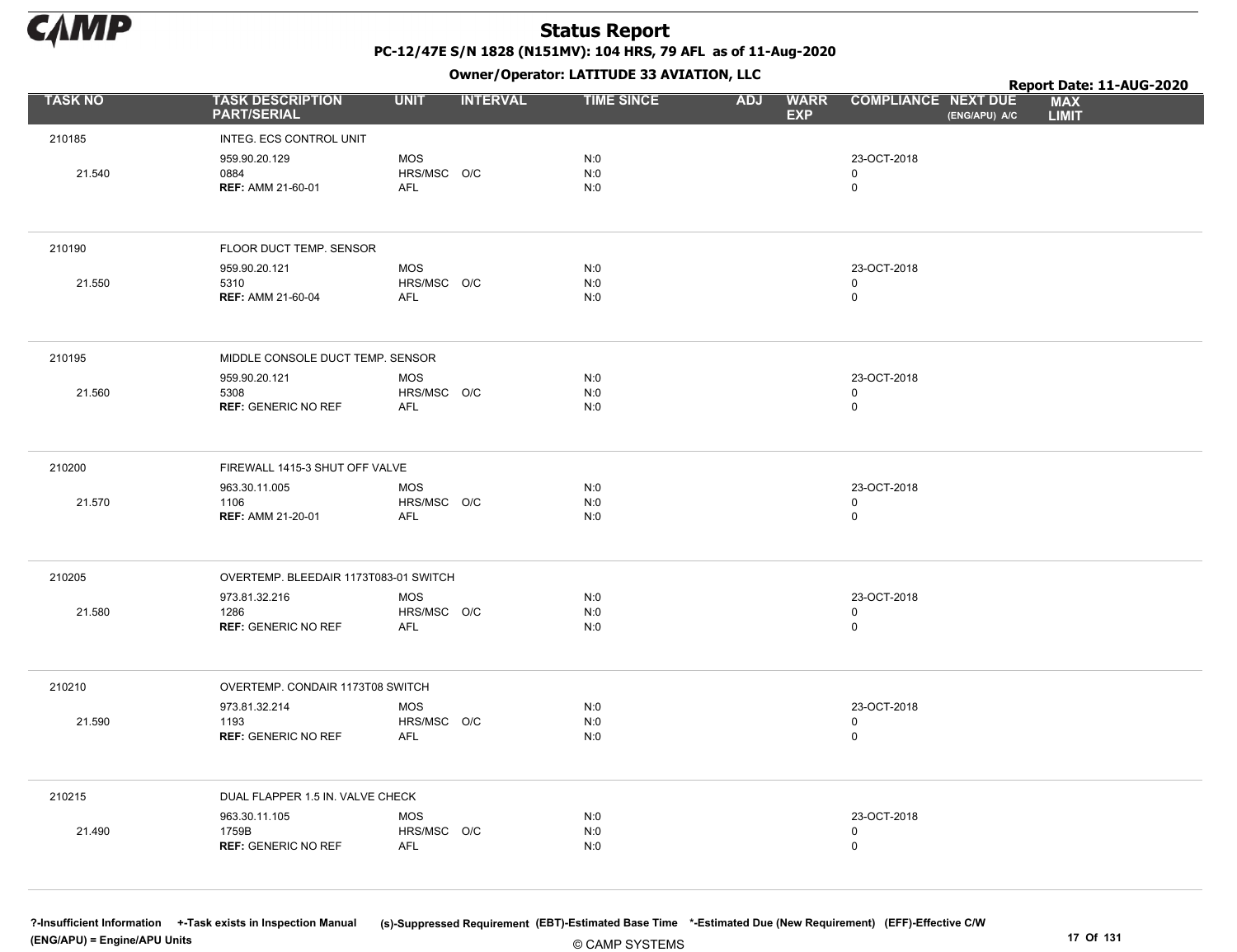

Owner/Operator: LATITUDE 33 AVIATION, LLC

|                   |                                                                   | Owner, Operator. EATITODE 33 AVIATION, LLC | Report Date: 11-AUG-2020            |                   |                |                           |                            |                       |                            |
|-------------------|-------------------------------------------------------------------|--------------------------------------------|-------------------------------------|-------------------|----------------|---------------------------|----------------------------|-----------------------|----------------------------|
| <b>TASK NO</b>    | <b>TASK DESCRIPTION</b><br><b>PART/SERIAL</b>                     | <b>UNIT</b>                                | <b>INTERVAL</b>                     | <b>TIME SINCE</b> | <b>ADJ</b>     | <b>WARR</b><br><b>EXP</b> | <b>COMPLIANCE NEXT DUE</b> | (ENG/APU) A/C         | <b>MAX</b><br><b>LIMIT</b> |
| 210220            | LH DUAL FLAPPER 2.5 IN. VALVE CHECK                               |                                            |                                     |                   |                |                           |                            |                       |                            |
| 21.500            | 963.30.11.106<br>3169B<br><b>REF: GENERIC NO REF</b>              | <b>MOS</b><br>HRS/MSC O/C<br><b>AFL</b>    |                                     | N:0<br>N:0<br>N:0 |                |                           | 23-OCT-2018<br>0<br>0      |                       |                            |
| 210225            | RH DUAL FLAPPER 2.5 IN. VALVE CHECK                               |                                            |                                     |                   |                |                           |                            |                       |                            |
| 21.500            | 963.30.11.106<br>3171B<br><b>REF: GENERIC NO REF</b>              | <b>MOS</b><br>HRS/MSC O/C<br><b>AFL</b>    |                                     | N:0<br>N:0<br>N:0 |                |                           | 23-OCT-2018<br>0<br>0      |                       |                            |
| 210230            | DUAL FLAPPER 2.5 IN. SPANT 15 VALVE CHECK                         |                                            |                                     |                   |                |                           |                            |                       |                            |
| 21.510            | 963.30.11.106<br>3137B<br><b>REF: GENERIC NO REF</b>              | MOS<br>HRS/MSC O/C<br>AFL                  |                                     | N:0<br>N:0<br>N:0 |                |                           | 23-OCT-2018<br>0<br>0      |                       |                            |
| 210235            | HEAD LINER DUCT TEMP. SENSOR                                      |                                            |                                     |                   |                |                           |                            |                       |                            |
| 21.600            | 959.90.20.121<br>5299<br><b>REF: GENERIC NO REF</b>               | MOS<br>HRS/MSC O/C<br>AFL                  |                                     | N:0<br>N:0<br>N:0 |                |                           | 23-OCT-2018<br>0<br>0      |                       |                            |
| <b>CHAPTER 22</b> | <b>AUTO FLIGHT</b>                                                |                                            |                                     |                   |                |                           |                            |                       |                            |
| $+$ 22-10/233 (s) | EXAMINE PITCH, ROLL, AND YAW ACTUATORS AND CAPSTAN CONTROL CABLES |                                            |                                     |                   |                |                           | <b>PKG</b>                 |                       |                            |
|                   | PKG7<br><b>REF: GENERIC NO REF</b>                                | <b>MOS</b><br>HRS/MSC 2400<br><b>AFL</b>   | +10%/-10%<br>24<br>+10%/-10%        |                   |                |                           | 23-OCT-2018<br>0<br>0      |                       |                            |
| $+ 22 - 10/60$    | SERVO MOUNT (PITCH) - REMOVE FOR CLUTCH CHECK                     |                                            |                                     |                   |                |                           |                            |                       |                            |
|                   | <b>REF: AMM 22-10-00</b>                                          | <b>MOS</b><br>HRS/MSC<br>AFL               | 12<br>$+1m/1m$<br>1000<br>+10%/-10% |                   | $\overline{7}$ |                           | 24-OCT-2019<br>61.5<br>53  | 31-OCT-2020<br>1061.5 | 30-NOV-2020<br>1161.5      |
| $+ 22 - 10/60$    | SERVO MOUNT (ROLL) - REMOVE FOR CLUTCH CHECK                      |                                            |                                     |                   |                |                           |                            |                       |                            |
|                   | <b>REF: AMM 22-10-00</b>                                          | MOS<br>HRS/MSC 1000<br>AFL                 | 12<br>$+1m/1m$<br>+10%/-10%         |                   | $\overline{7}$ |                           | 24-OCT-2019<br>61.5<br>53  | 31-OCT-2020<br>1061.5 | 30-NOV-2020<br>1161.5      |

© CAMP SYSTEMS ?-Insufficient Information +-Task exists in Inspection Manual (s)-Suppressed Requirement (EBT)-Estimated Base Time \*-Estimated Due (New Requirement) (EFF)-Effective C/W (ENG/APU) = Engine/APU Units 18 Of 131 and the control of the control of the control of the control of the control of the control of the control of the control of the control of the control of the control of the control o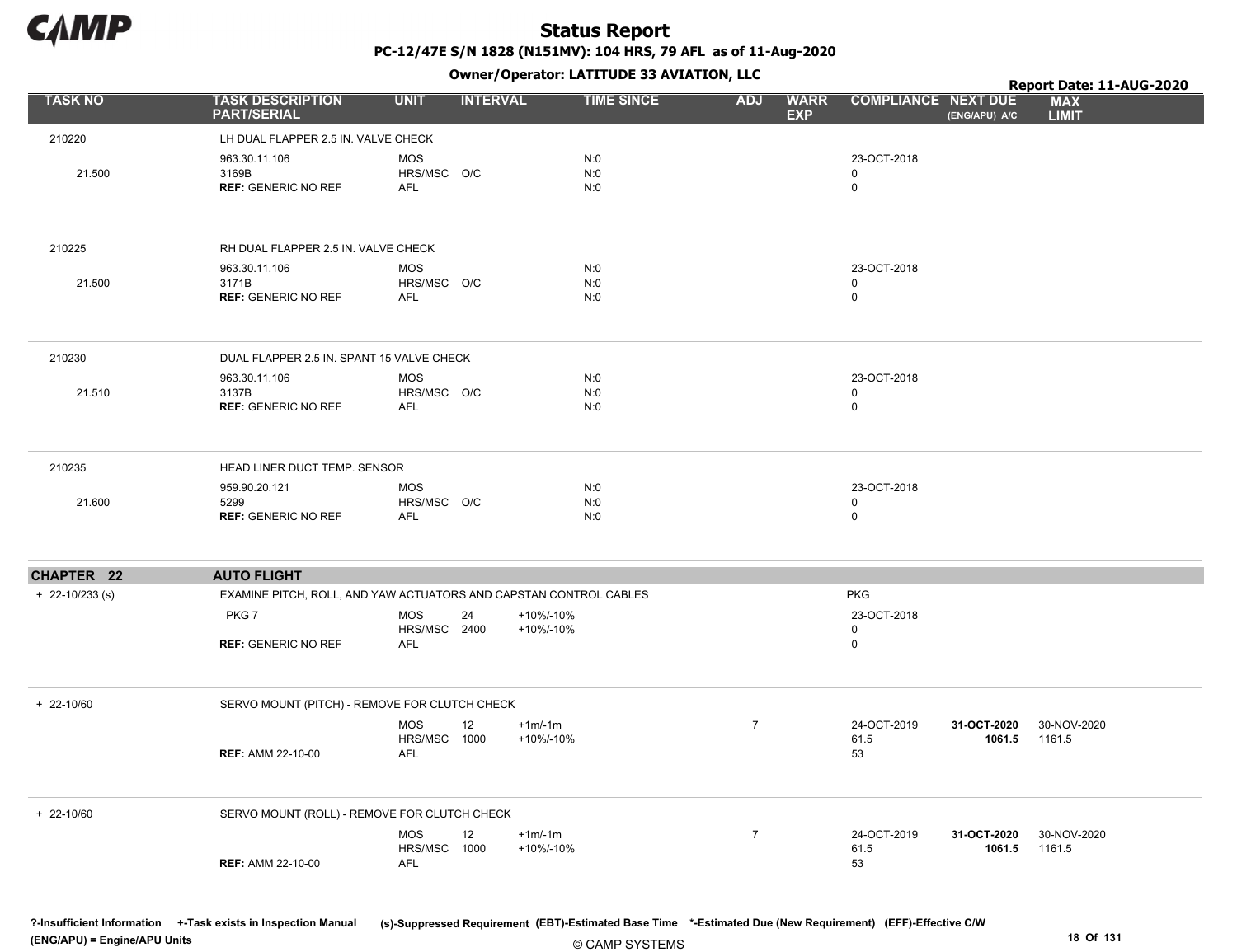

PC-12/47E S/N 1828 (N151MV): 104 HRS, 79 AFL as of 11-Aug-2020

Owner/Operator: LATITUDE 33 AVIATION, LLC

|                                                    |                                                                                  |                                                                  | Owner/Operator. EATITODE 33 AVIATION, LLC                                                                                                                                                            |                   |                   |  |                                           |                       |                                                        |  |  |
|----------------------------------------------------|----------------------------------------------------------------------------------|------------------------------------------------------------------|------------------------------------------------------------------------------------------------------------------------------------------------------------------------------------------------------|-------------------|-------------------|--|-------------------------------------------|-----------------------|--------------------------------------------------------|--|--|
| <b>PART/SERIAL</b>                                 |                                                                                  |                                                                  |                                                                                                                                                                                                      |                   | <b>ADJ</b>        |  |                                           | (ENG/APU) A/C         | <b>MAX</b><br><b>LIMIT</b>                             |  |  |
|                                                    |                                                                                  |                                                                  |                                                                                                                                                                                                      |                   |                   |  |                                           |                       |                                                        |  |  |
| <b>REF: AMM 22-10-00</b>                           | <b>MOS</b><br><b>AFL</b>                                                         | 12                                                               | $+1m/1m$<br>+10%/-10%                                                                                                                                                                                |                   | $\overline{7}$    |  | 24-OCT-2019<br>61.5<br>53                 | 31-OCT-2020<br>1061.5 | 30-NOV-2020<br>1161.5                                  |  |  |
|                                                    |                                                                                  |                                                                  |                                                                                                                                                                                                      |                   |                   |  | <b>PKG</b>                                |                       |                                                        |  |  |
| PKG <sub>3</sub><br><b>REF: AMM 22-20-02</b>       | <b>MOS</b><br><b>AFL</b>                                                         | 12                                                               | +10%/-10%<br>+10%/-10%                                                                                                                                                                               |                   |                   |  | 24-OCT-2019<br>61.5<br>53                 |                       |                                                        |  |  |
|                                                    |                                                                                  |                                                                  |                                                                                                                                                                                                      |                   |                   |  |                                           |                       |                                                        |  |  |
| PKG <sub>2</sub>                                   | <b>MOS</b>                                                                       |                                                                  | +10%/-10%                                                                                                                                                                                            |                   |                   |  | 24-OCT-2019<br>61.5                       |                       |                                                        |  |  |
| <b>REF: AMM 22-20-00</b>                           | <b>AFL</b>                                                                       |                                                                  |                                                                                                                                                                                                      |                   |                   |  | 53                                        |                       |                                                        |  |  |
|                                                    |                                                                                  |                                                                  |                                                                                                                                                                                                      |                   |                   |  | <b>PKG</b>                                |                       |                                                        |  |  |
| PKG <sub>6</sub>                                   | <b>MOS</b>                                                                       | 12                                                               | +10%/-10%<br>+10%/-10%                                                                                                                                                                               |                   |                   |  | 24-OCT-2019<br>61.5                       |                       |                                                        |  |  |
|                                                    |                                                                                  |                                                                  |                                                                                                                                                                                                      |                   |                   |  |                                           |                       |                                                        |  |  |
| STICK PUSHER SERVO                                 |                                                                                  |                                                                  |                                                                                                                                                                                                      |                   |                   |  |                                           |                       |                                                        |  |  |
| 978.61.11.103<br>81183<br><b>REF: AMM 22-20-04</b> | <b>MOS</b><br>AFL                                                                |                                                                  |                                                                                                                                                                                                      | N:0<br>N:0<br>N:0 |                   |  | 23-OCT-2018<br>$\mathsf 0$<br>$\mathbf 0$ |                       |                                                        |  |  |
| STICK PUSHER CAPSTAN                               |                                                                                  |                                                                  |                                                                                                                                                                                                      |                   |                   |  |                                           |                       |                                                        |  |  |
| 978.61.11.124<br>81117<br><b>REF: AMM 22-20-06</b> | <b>MOS</b><br><b>AFL</b>                                                         |                                                                  |                                                                                                                                                                                                      | N:0<br>N:0<br>N:0 |                   |  | 23-OCT-2018<br>$\mathbf 0$<br>$\mathbf 0$ |                       |                                                        |  |  |
| <b>STICK SHAKER</b>                                |                                                                                  |                                                                  |                                                                                                                                                                                                      |                   |                   |  |                                           |                       |                                                        |  |  |
| 978.61.11.143<br>1699<br><b>REF: AMM 22-20-03</b>  | <b>MOS</b><br><b>AFL</b>                                                         |                                                                  |                                                                                                                                                                                                      | N:0<br>N:0<br>N:0 |                   |  | 23-OCT-2018<br>$\mathbf 0$<br>$\mathsf 0$ |                       |                                                        |  |  |
|                                                    | <b>TASK DESCRIPTION</b><br>CHECK STICK PUSHER SYSTEM<br><b>REF: AMM 22-20-00</b> | <b>UNIT</b><br>FUNCTIONAL TEST STICK PUSHER SYSTEM<br><b>AFL</b> | SERVO MOUNT (YAW) - REMOVE FOR CLUTCH CHECK<br>HRS/MSC 1000<br>EXAMINE ANGLE OF ATTACK (AOA) TRANSMITTERS<br>HRS/MSC 300<br>HRS/MSC 300<br>HRS/MSC 1200<br>HRS/MSC O/C<br>HRS/MSC O/C<br>HRS/MSC O/C | <b>INTERVAL</b>   | <b>TIME SINCE</b> |  | <b>WARR</b><br><b>EXP</b>                 | <b>PKG</b><br>53      | Report Date: 11-AUG-2020<br><b>COMPLIANCE NEXT DUE</b> |  |  |

© CAMP SYSTEMS ?-Insufficient Information +-Task exists in Inspection Manual (s)-Suppressed Requirement (EBT)-Estimated Base Time \*-Estimated Due (New Requirement) (EFF)-Effective C/W (ENG/APU) = Engine/APU Units 19 Of 131 and the control of the control of the control of the control of the control of the control of the control of the control of the control of the control of the control of the control o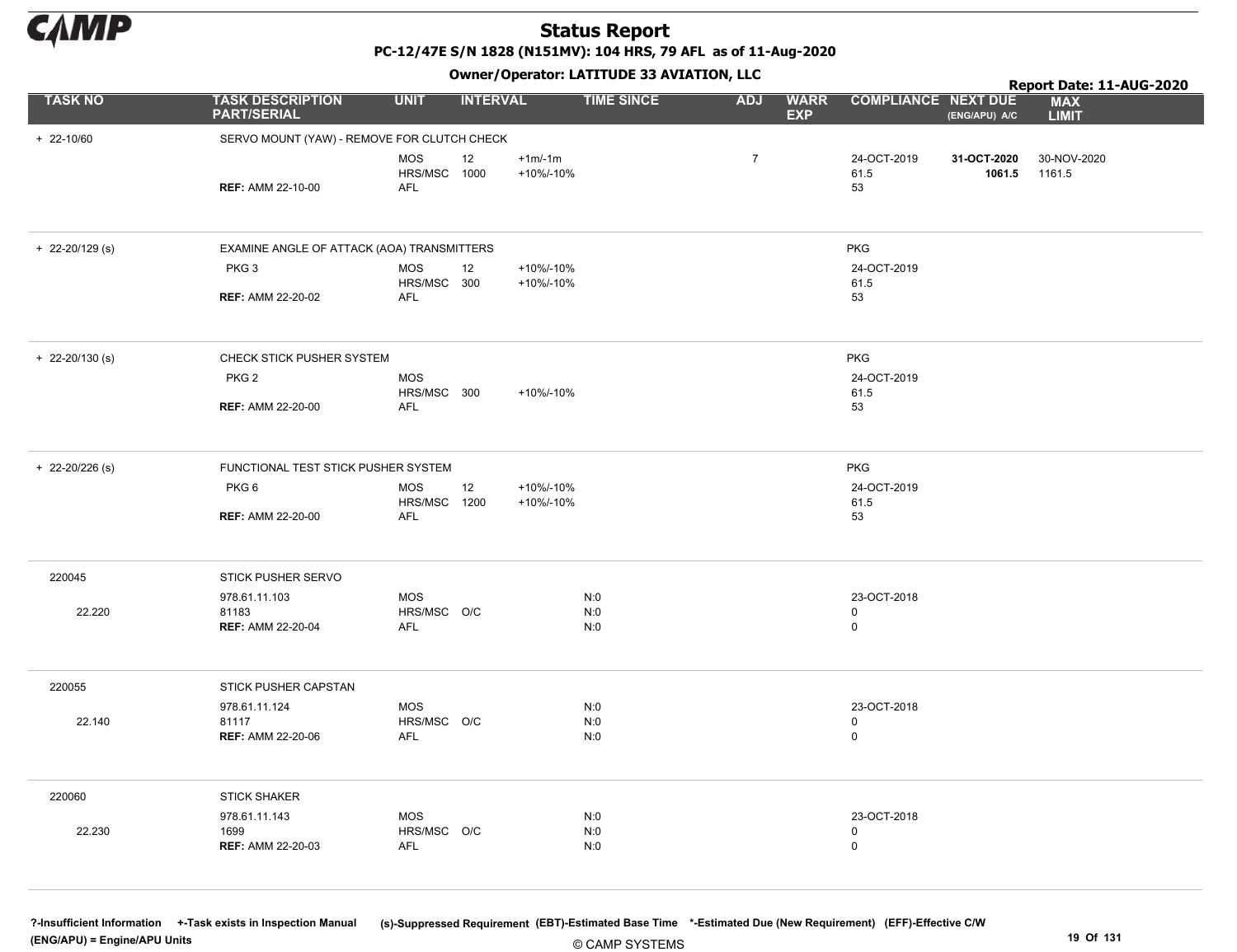

Owner/Operator: LATITUDE 33 AVIATION, LLC

|                |                                               |                           | - - -           |                   |                                         |                                             | Report Date: 11-AUG-2020   |
|----------------|-----------------------------------------------|---------------------------|-----------------|-------------------|-----------------------------------------|---------------------------------------------|----------------------------|
| <b>TASK NO</b> | <b>TASK DESCRIPTION</b><br><b>PART/SERIAL</b> | <b>UNIT</b>               | <b>INTERVAL</b> | <b>TIME SINCE</b> | <b>WARR</b><br><b>ADJ</b><br><b>EXP</b> | <b>COMPLIANCE NEXT DUE</b><br>(ENG/APU) A/C | <b>MAX</b><br><b>LIMIT</b> |
| 220070         | <b>STICK PUSHER</b>                           |                           |                 |                   |                                         |                                             |                            |
|                | 975.44.23.104                                 | <b>MOS</b>                |                 | N:0               |                                         | 23-OCT-2018                                 |                            |
| 22.170         | 138866<br><b>REF: AMM 22-20-04</b>            | HRS/MSC O/C<br><b>AFL</b> |                 | N:0<br>N:0        |                                         | 0<br>0                                      |                            |
|                |                                               |                           |                 |                   |                                         |                                             |                            |
| 220085         | ELEVATOR KSM 375 A/P SERVO MOUNT              |                           |                 |                   |                                         |                                             |                            |
|                | 985.99.12.133                                 | <b>MOS</b>                |                 | N:0               |                                         | 23-OCT-2018                                 |                            |
| 22.280         | KSM375-B3715<br><b>REF: GENERIC NO REF</b>    | HRS/MSC O/C<br><b>AFL</b> |                 | N:0<br>N:0        |                                         | $\mathbf 0$<br>0                            |                            |
|                |                                               |                           |                 |                   |                                         |                                             |                            |
| 220090         | RUDDER KSM 375 A/P SERVO MOUNT                |                           |                 |                   |                                         |                                             |                            |
|                | 985.99.12.133                                 | <b>MOS</b>                |                 | N:0               |                                         | 23-OCT-2018                                 |                            |
| 22.280         | KSM375-B3711<br><b>REF: GENERIC NO REF</b>    | HRS/MSC O/C<br><b>AFL</b> |                 | N:0<br>N:0        |                                         | $\mathbf 0$<br>$\mathbf 0$                  |                            |
|                |                                               |                           |                 |                   |                                         |                                             |                            |
| 220095         | AILERON KSM 375 A/P SERVO MOUNT               |                           |                 |                   |                                         |                                             |                            |
| 22.280         | 985.99.12.133<br>KSM375-B3710                 | <b>MOS</b><br>HRS/MSC O/C |                 | N:0<br>N:0        |                                         | 23-OCT-2018<br>0                            |                            |
|                | <b>REF: GENERIC NO REF</b>                    | <b>AFL</b>                |                 | N:0               |                                         | $\mathsf 0$                                 |                            |
|                |                                               |                           |                 |                   |                                         |                                             |                            |
| 220100         | RUDDER KSA 2700 SERVO                         |                           |                 |                   |                                         |                                             |                            |
| 22.260         | 985.99.12.275<br>KSA2700-3766                 | <b>MOS</b>                |                 | N:0<br>N:0        |                                         | 23-OCT-2018<br>0                            |                            |
|                | <b>REF: GENERIC NO REF</b>                    | HRS/MSC O/C<br>AFL        |                 | N:0               |                                         | $\mathbf 0$                                 |                            |
|                |                                               |                           |                 |                   |                                         |                                             |                            |
| 220105         | ELEVATOR KSA 2700 SERVO                       |                           |                 |                   |                                         |                                             |                            |
| 22.250         | 985.99.12.275<br>KSA2700-3770                 | <b>MOS</b><br>HRS/MSC O/C |                 | N:0<br>N:0        |                                         | 23-OCT-2018<br>$\mathbf 0$                  |                            |
|                | <b>REF: GENERIC NO REF</b>                    | AFL                       |                 | N:0               |                                         | 0                                           |                            |
|                |                                               |                           |                 |                   |                                         |                                             |                            |
| 220110         | AILERON KSA 2700 SERVO                        |                           |                 |                   |                                         |                                             |                            |
|                | 985.99.12.275                                 | <b>MOS</b>                |                 | N:0               |                                         | 23-OCT-2018                                 |                            |
| 22.240         | KSA2700-3760<br><b>REF: GENERIC NO REF</b>    | HRS/MSC O/C<br><b>AFL</b> |                 | N:0<br>N:0        |                                         | 0<br>0                                      |                            |
|                |                                               |                           |                 |                   |                                         |                                             |                            |
|                |                                               |                           |                 |                   |                                         |                                             |                            |

© CAMP SYSTEMS ?-Insufficient Information +-Task exists in Inspection Manual (s)-Suppressed Requirement (EBT)-Estimated Base Time \*-Estimated Due (New Requirement) (EFF)-Effective C/W (ENG/APU) = Engine/APU Units 20 Of 131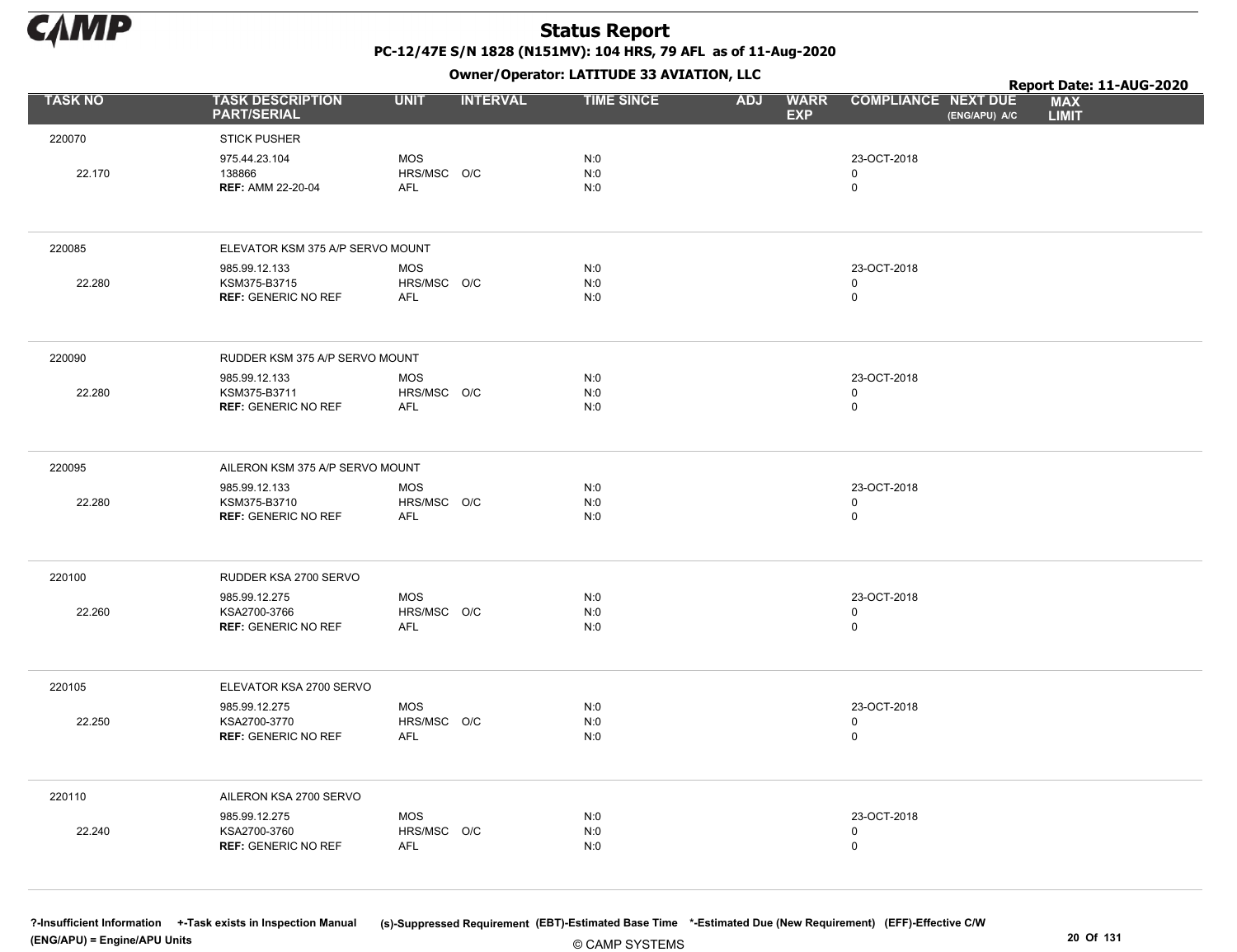

Owner/Operator: LATITUDE 33 AVIATION, LLC

|                     |                                                             |                                         | - - -           |                        |                   |            |                           |                                             | Report Date: 11-AUG-2020   |
|---------------------|-------------------------------------------------------------|-----------------------------------------|-----------------|------------------------|-------------------|------------|---------------------------|---------------------------------------------|----------------------------|
| <b>TASK NO</b>      | <b>TASK DESCRIPTION</b><br><b>PART/SERIAL</b>               | <b>UNIT</b>                             | <b>INTERVAL</b> |                        | <b>TIME SINCE</b> | <b>ADJ</b> | <b>WARR</b><br><b>EXP</b> | <b>COMPLIANCE NEXT DUE</b><br>(ENG/APU) A/C | <b>MAX</b><br><b>LIMIT</b> |
| 220115              | KMC 9200 VNAV FLIGHT CONTROLLER                             |                                         |                 |                        |                   |            |                           |                                             |                            |
|                     | 985.99.12.204<br>KMC9200-2136<br><b>REF: GENERIC NO REF</b> | <b>MOS</b><br>HRS/MSC O/C<br>AFL        |                 |                        | N:0<br>N:0<br>N:0 |            |                           | 23-OCT-2018<br>0<br>$\mathsf{O}$            |                            |
| CHAPTER 23          | <b>COMMUNICATIONS</b>                                       |                                         |                 |                        |                   |            |                           |                                             |                            |
| $+ 23 - 10/322$ (s) | OPERATIONAL TEST AUDIO CONTROL PANEL EMERGENCY SWITCH       |                                         |                 |                        |                   |            |                           | <b>PKG</b>                                  |                            |
|                     | PKG7                                                        | <b>MOS</b><br><b>HRS/MSC 2400</b>       | 24              | +10%/-10%<br>+10%/-10% |                   |            |                           | 23-OCT-2018<br>0                            |                            |
|                     | <b>REF: AMM 23-50-00</b>                                    | <b>AFL</b>                              |                 |                        |                   |            |                           | $\mathsf{O}$                                |                            |
| $+$ 23-10/323 (s)   | OPERATIONAL TEST EMERGENCY FREQUENCY COMM TUNING SWITCH     |                                         |                 |                        |                   |            |                           | <b>PKG</b>                                  |                            |
|                     | PKG7                                                        | <b>MOS</b><br>HRS/MSC 2400              | 24              | +10%/-10%<br>+10%/-10% |                   |            |                           | 23-OCT-2018<br>0                            |                            |
|                     | <b>REF: AMM 23-12-00</b>                                    | AFL                                     |                 |                        |                   |            |                           | 0                                           |                            |
| 230005              | VHF/NAV SYSTEM I VHF COMM ANTENNA                           |                                         |                 |                        |                   |            |                           |                                             |                            |
| 23.020              | 984.81.10.203<br>310-32088<br><b>REF: AMM 23-12-02</b>      | <b>MOS</b><br>HRS/MSC O/C<br><b>AFL</b> |                 |                        | N:0<br>N:0<br>N:0 |            |                           | 23-OCT-2018<br>0<br>$\mathsf{O}$            |                            |
| 230010              | VHF/NAV SYSTEM II VHF COMM ANTENNA                          |                                         |                 |                        |                   |            |                           |                                             |                            |
| 23.030              | 984.81.10.203<br>310-32087<br><b>REF: AMM 23-12-03</b>      | <b>MOS</b><br>HRS/MSC O/C<br><b>AFL</b> |                 |                        | N:0<br>N:0<br>N:0 |            |                           | 23-OCT-2018<br>0<br>0                       |                            |
| 230035              | CONTROL DISPLAY PS440 UNIT                                  |                                         |                 |                        |                   |            |                           |                                             |                            |
| 23.060              | 985.99.11.914<br>42798<br><b>REF: GENERIC NO REF</b>        | <b>MOS</b><br>HRS/MSC O/C<br>AFL        |                 |                        | N:0<br>N:0<br>N:0 |            |                           | 23-OCT-2018<br>$\pmb{0}$<br>0               |                            |
| 230040              | IRIDIUM/GPS, S67-1575-109 ANTENNA                           |                                         |                 |                        |                   |            |                           |                                             |                            |
| 23.070              | 984.81.10.210<br>430-12878<br><b>REF: AMM 34-57-02</b>      | <b>MOS</b><br>HRS/MSC O/C<br><b>AFL</b> |                 |                        | N:0<br>N:0<br>N:0 |            |                           | 23-OCT-2018<br>0<br>$\mathsf 0$             |                            |

© CAMP SYSTEMS ?-Insufficient Information +-Task exists in Inspection Manual (s)-Suppressed Requirement (EBT)-Estimated Base Time \*-Estimated Due (New Requirement) (EFF)-Effective C/W (ENG/APU) = Engine/APU Units 21 Of 131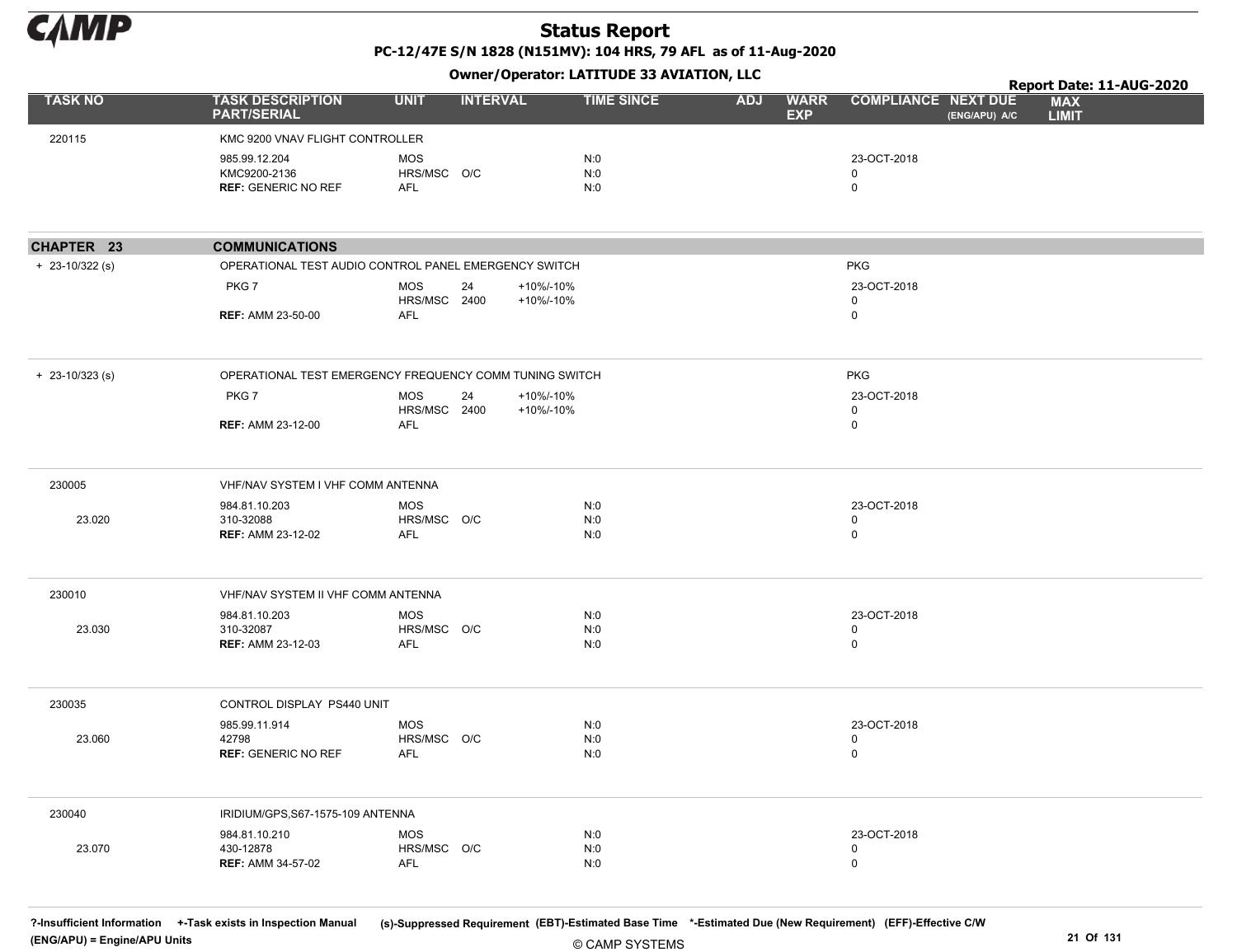

Owner/Operator: LATITUDE 33 AVIATION, LLC

|                |                                                           | Owner/Operator. EATITODE 33 AVIATION, LLC |                     | Report Date: 11-AUG-2020                |                                             |                            |  |
|----------------|-----------------------------------------------------------|-------------------------------------------|---------------------|-----------------------------------------|---------------------------------------------|----------------------------|--|
| <b>TASK NO</b> | <b>TASK DESCRIPTION</b><br><b>PART/SERIAL</b>             | <b>UNIT</b><br><b>INTERVAL</b>            | <b>TIME SINCE</b>   | <b>ADJ</b><br><b>WARR</b><br><b>EXP</b> | <b>COMPLIANCE NEXT DUE</b><br>(ENG/APU) A/C | <b>MAX</b><br><b>LIMIT</b> |  |
| 230045         | NO. 1 KTR 2280 MULTI-MODE DIGITAL RADIO                   |                                           |                     |                                         |                                             |                            |  |
| 23.090         | 985.99.12.277<br>4014<br><b>REF: AMM 23-12-01</b>         | <b>MOS</b><br>HRS/MSC O/C<br>AFL          | N:0<br>N:0<br>N:0   |                                         | 23-OCT-2018<br>0<br>0                       |                            |  |
| 230050         | NO. 2 KTR 2280 MULTI-MODE DIGITAL RADIO                   |                                           |                     |                                         |                                             |                            |  |
| 23.080         | 985.99.12.277<br>6008<br><b>REF: AMM 23-12-01</b>         | <b>MOS</b><br>HRS/MSC O/C<br>AFL          | N:0<br>N:0<br>N:0   |                                         | 23-OCT-2018<br>0<br>0                       |                            |  |
| 230055         | PILOT KMA 29 AUDIO/MARKER PANEL                           |                                           |                     |                                         |                                             |                            |  |
| 23.100         | 985.99.12.020<br>Q02343<br><b>REF: AMM 23-50-01</b>       | <b>MOS</b><br>HRS/MSC O/C<br>AFL          | N:0<br>N:0<br>N:0   |                                         | 23-OCT-2018<br>0<br>0                       |                            |  |
| 230060         | CO-PILOT KMA 29 AUDIO/MARKER PANEL                        |                                           |                     |                                         |                                             |                            |  |
| 23.110         | 985.99.12.020<br>Q02349<br><b>REF: AMM 23-50-01</b>       | <b>MOS</b><br>HRS/MSC O/C<br><b>AFL</b>   | N:0<br>N:0<br>N:0   |                                         | 23-OCT-2018<br>0<br>0                       |                            |  |
| 230061         | HF ANTENNA, KAC1052 COUPLER                               |                                           |                     |                                         |                                             |                            |  |
|                | 985.99.11.946<br>KAC1052-8610<br><b>REF: AMM 23-11-03</b> | <b>MOS</b><br>HRS/MSC O/C<br>AFL          | N:0<br>N:0<br>N:0   |                                         | 23-OCT-2018<br>0<br>0                       |                            |  |
| 230063         | HF POWER, KPA1052 AMPLIFIER                               |                                           |                     |                                         |                                             |                            |  |
|                | 985.99.11.942<br>KPA1052-8486<br><b>REF: AMM 23-11-06</b> | <b>MOS</b><br>HRS/MSC O/C<br>AFL          | N:0<br>N:0<br>N:0   |                                         | 23-OCT-2018<br>0<br>0                       |                            |  |
| 230065         | HF RECEIVER/, KRX1053 EXCITER                             |                                           |                     |                                         |                                             |                            |  |
|                | 985.99.11.954<br>KRX1053-9081<br><b>REF: AMM 23-11-02</b> | <b>MOS</b><br>HRS/MSC O/C<br>AFL          | N:0<br>$N:0$<br>N:0 |                                         | 23-OCT-2018<br>0<br>0                       |                            |  |
|                |                                                           |                                           |                     |                                         |                                             |                            |  |

CHAPTER 24 ELECTRICAL POWER

?-Insufficient Information +-Task exists in Inspection Manual (s)-Suppressed Requirement (EBT)-Estimated Base Time \*-Estimated Due (New Requirement) (EFF)-Effective C/W (ENG/APU) = Engine/APU Units 22 Of 131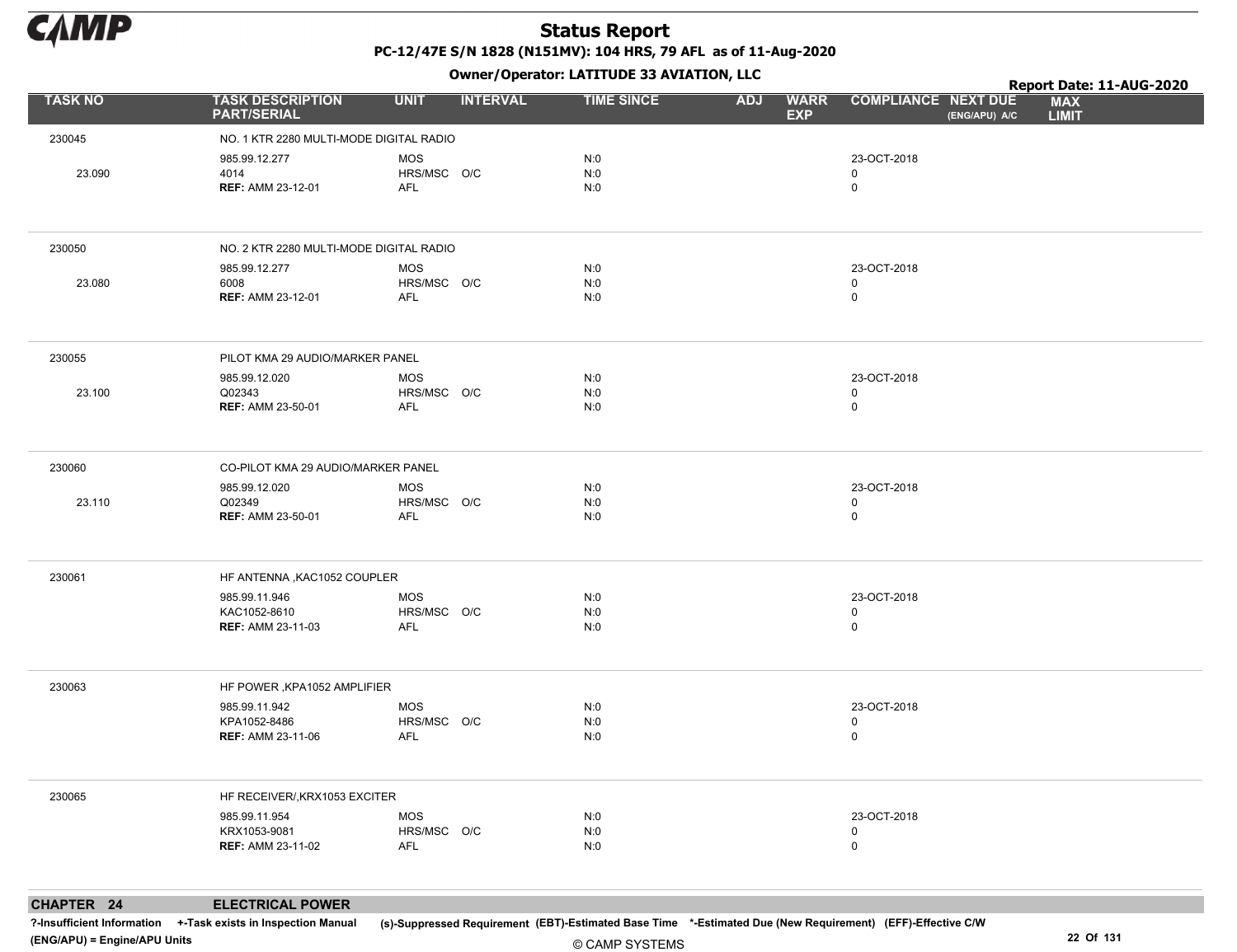

PC-12/47E S/N 1828 (N151MV): 104 HRS, 79 AFL as of 11-Aug-2020

Owner/Operator: LATITUDE 33 AVIATION, LLC

|                                |                                                                                             |                                   | Report Date: 11-AUG-2020 |                        |            |                           |                                        |                       |                            |
|--------------------------------|---------------------------------------------------------------------------------------------|-----------------------------------|--------------------------|------------------------|------------|---------------------------|----------------------------------------|-----------------------|----------------------------|
| <b>TASK NO</b>                 | <b>TASK DESCRIPTION</b><br><b>PART/SERIAL</b>                                               | <b>UNIT</b>                       | <b>INTERVAL</b>          | <b>TIME SINCE</b>      | <b>ADJ</b> | <b>WARR</b><br><b>EXP</b> | <b>COMPLIANCE NEXT DUE</b>             | (ENG/APU) A/C         | <b>MAX</b><br><b>LIMIT</b> |
| + 24-30/309                    | BRUSH CHECK NO. 1 STARTER GENERATOR (P/N 978.91.23.437)                                     |                                   |                          |                        |            |                           |                                        |                       |                            |
| 24.210                         | 978.91.23.407<br>P2785<br><b>REF: AMM 24-30-01</b>                                          | <b>MOS</b><br>HRS/MSC N/A<br>AFL  |                          |                        |            |                           | 23-OCT-2018<br>$\Omega$<br>0           |                       |                            |
| $+ 24 - 30/310$                | BRUSH CHECK NO. 2 STARTER-GENERATOR (P/N 978.91.23.437)                                     |                                   |                          |                        |            |                           |                                        |                       |                            |
| 24.026                         | 978.91.23.407<br>P2786<br><b>REF: AMM 24-30-01</b>                                          | <b>MOS</b><br>HRS/MSC N/A<br>AFL  |                          |                        |            |                           | 23-OCT-2018<br>$\Omega$<br>$\mathbf 0$ |                       |                            |
| $+ 24 - 30/311$                | FUNCTIONAL TEST NO. 1 (GCU 1) GENERATOR CONTROL UNIT OVER AND UNDER-VOLTAGE TRIP PROTECTION |                                   |                          |                        |            |                           |                                        |                       |                            |
| 24.015<br><b>AIRWORTHINESS</b> | PN<br>SN-UNKNOWN<br><b>REF: AMM 71-00-00</b>                                                | <b>MOS</b><br>HRS/MSC 3000<br>AFL | 12                       | +10%/-10%              | $-1$       |                           | 24-OCT-2019<br>61.5<br>53              | 31-OCT-2020<br>3061.5 | 29-NOV-2020                |
| $+ 24 - 30/311$                | FUNCTIONAL TEST NO. 2 (GCU 2) GENERATOR CONTROL UNIT OVER AND UNDER-VOLTAGE TRIP PROTECTION |                                   |                          |                        |            |                           |                                        |                       |                            |
| 24.025<br><b>AIRWORTHINESS</b> | PN<br>SN-UNKNOWN<br><b>REF: AMM 71-00-00</b>                                                | <b>MOS</b><br>HRS/MSC 3000<br>AFL | 12                       | +10%/-10%              | $-1$       |                           | 24-OCT-2019<br>61.5<br>53              | 31-OCT-2020<br>3061.5 | 29-NOV-2020                |
| $+ 24 - 30/312$ (s)            | EMERGENCY POWER CONTROLLER - OVER/UNDER VOLTAGE TRIP PROTECTION OPERATIONAL TEST            |                                   |                          |                        |            |                           | <b>PKG</b>                             |                       |                            |
|                                | PKG7<br><b>REF: AMM 24-40-00</b>                                                            | <b>MOS</b><br>HRS/MSC 2400<br>AFL | 24                       | +10%/-10%<br>+10%/-10% |            |                           | 23-OCT-2018<br>0<br>0                  |                       |                            |
| $+$ 24-30/313 (s)              | DC ELECTRICAL SYSTEM - FUNCTIONAL TEST                                                      |                                   |                          |                        |            |                           | <b>PKG</b>                             |                       |                            |
|                                | PKG6<br><b>REF: AMM 71-00-00</b>                                                            | MOS<br>HRS/MSC 1200<br>AFL        | 12                       | +10%/-10%<br>+10%/-10% |            |                           | 24-OCT-2019<br>61.5<br>53              |                       |                            |
| $+ 24 - 30/339$                | REMOVE AND SERVICE NO. 1 NICAD BATTERY                                                      |                                   |                          |                        |            |                           |                                        |                       |                            |
| 24.060                         | PN<br>NOT INSTALLED<br><b>REF: See Workcard</b>                                             | MOS<br>HRS/MSC N/A<br><b>AFL</b>  |                          |                        |            |                           | 23-OCT-2018<br>0<br>0                  |                       |                            |
|                                |                                                                                             |                                   |                          |                        |            |                           |                                        |                       |                            |

© CAMP SYSTEMS ?-Insufficient Information +-Task exists in Inspection Manual (s)-Suppressed Requirement (EBT)-Estimated Base Time \*-Estimated Due (New Requirement) (EFF)-Effective C/W (ENG/APU) = Engine/APU Units 23 Of 131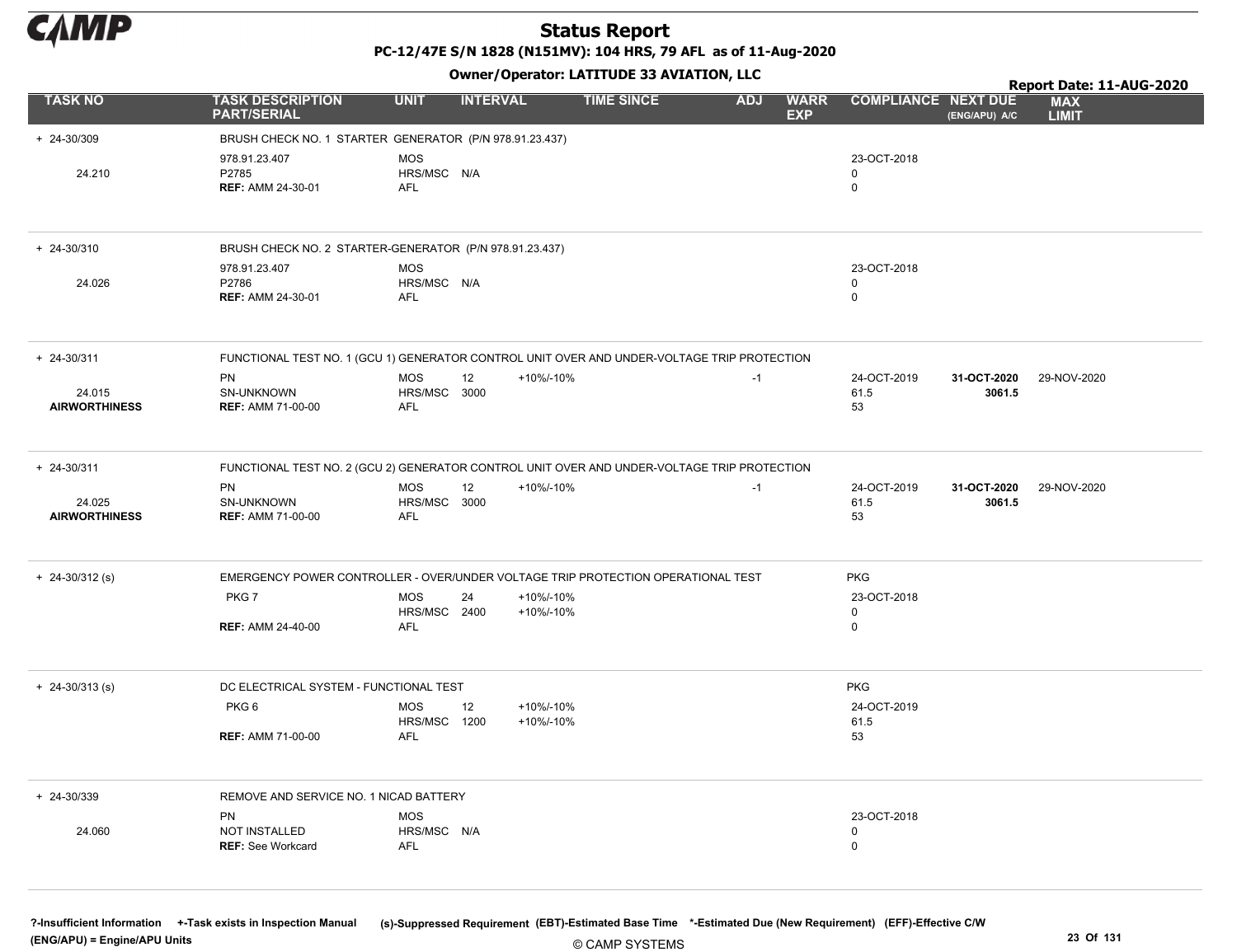

PC-12/47E S/N 1828 (N151MV): 104 HRS, 79 AFL as of 11-Aug-2020

|                                  |                                                          |                                         |                 |                        | Owner, Operator. EATITODE 33 AVIATION, LEC |            |                           |                                           |                      | Report Date: 11-AUG-2020   |
|----------------------------------|----------------------------------------------------------|-----------------------------------------|-----------------|------------------------|--------------------------------------------|------------|---------------------------|-------------------------------------------|----------------------|----------------------------|
| <b>TASK NO</b>                   | <b>TASK DESCRIPTION</b><br><b>PART/SERIAL</b>            | <b>UNIT</b>                             | <b>INTERVAL</b> |                        | <b>TIME SINCE</b>                          | <b>ADJ</b> | <b>WARR</b><br><b>EXP</b> | <b>COMPLIANCE NEXT DUE</b>                | (ENG/APU) A/C        | <b>MAX</b><br><b>LIMIT</b> |
| + 24-30/339                      | REMOVE AND SERVICE NO. 2 NICAD BATTERY                   |                                         |                 |                        |                                            |            |                           |                                           |                      |                            |
| 24.061                           | <b>PN</b><br>NOT INSTALLED<br><b>REF: See Workcard</b>   | <b>MOS</b><br>HRS/MSC N/A<br>AFL        |                 |                        |                                            |            |                           | 23-OCT-2018<br>0<br>$\mathbf 0$           |                      |                            |
| + 24-30/340                      | REMOVE/CAPACITY CHECK NO. 1 LEAD ACID BATTERY            |                                         |                 |                        |                                            |            |                           |                                           |                      |                            |
| 24.010                           | RG380E/44<br>40960517<br><b>REF: See Workcard</b>        | <b>MOS</b><br>HRS/MSC 600<br><b>AFL</b> | 6               | +10%/-10%<br>+10%/-10% |                                            |            |                           | 03-JUN-2020<br>103.6<br>77                | 31-DEC-2020<br>703.6 | 31-DEC-2020<br>763.6       |
| $+ 24 - 30/340$                  | REMOVE/CAPACITY CHECK NO. 2 LEAD ACID BATTERY            |                                         |                 |                        |                                            |            |                           |                                           |                      |                            |
| 24.010<br>05-10-25 AIRWORTHINESS | RG380E/44<br>40960609<br><b>REF: AMM 24-30-07</b>        | <b>MOS</b><br>HRS/MSC 600<br><b>AFL</b> | 6               | +10%/-10%<br>+10%/-10% |                                            |            |                           | 03-JUN-2020<br>103.6<br>77                | 31-DEC-2020<br>703.6 | 31-DEC-2020<br>763.6       |
| $+ 24 - 30/473$ (s)              | BRUSH CHECK NO. 1 STARTER GENERATOR (P/N 978.91.23.407)  |                                         |                 |                        |                                            |            |                           | <b>PKG</b>                                |                      |                            |
|                                  | 978.91.23.407 PKG 4<br>P2785<br><b>REF: AMM 24-30-01</b> | <b>MOS</b><br>HRS/MSC 600<br>AFL        |                 | +10%/-10%              |                                            |            |                           | 24-OCT-2019<br>61.5<br>53                 |                      |                            |
| $+ 24 - 30/474$ (s)              | BRUSH CHECK NO. 2 STARTER-GENERATOR (P/N 978.91.23.407)  |                                         |                 |                        |                                            |            |                           | <b>PKG</b>                                |                      |                            |
|                                  | 978.91.23.407 PKG 4<br>P2786<br><b>REF: AMM 24-30-01</b> | <b>MOS</b><br>HRS/MSC 600<br>AFL        |                 | +10%/-10%              |                                            |            |                           | 24-OCT-2019<br>61.5<br>53                 |                      |                            |
| 24-30/492                        | OVERHAUL NO. 1 STARTER GENERATOR                         |                                         |                 | (P/N 978.9123.407)     |                                            |            |                           |                                           |                      |                            |
| <b>OVERHAUL</b>                  | 978.91.23.407<br>P2785<br><b>REF: AMM 05-10-10</b>       | <b>MOS</b><br>HRS/MSC 1200<br>AFL       |                 | +10%/-10%              |                                            |            |                           | 23-OCT-2018<br>$\mathbf 0$<br>$\mathbf 0$ | 1200                 | 1320                       |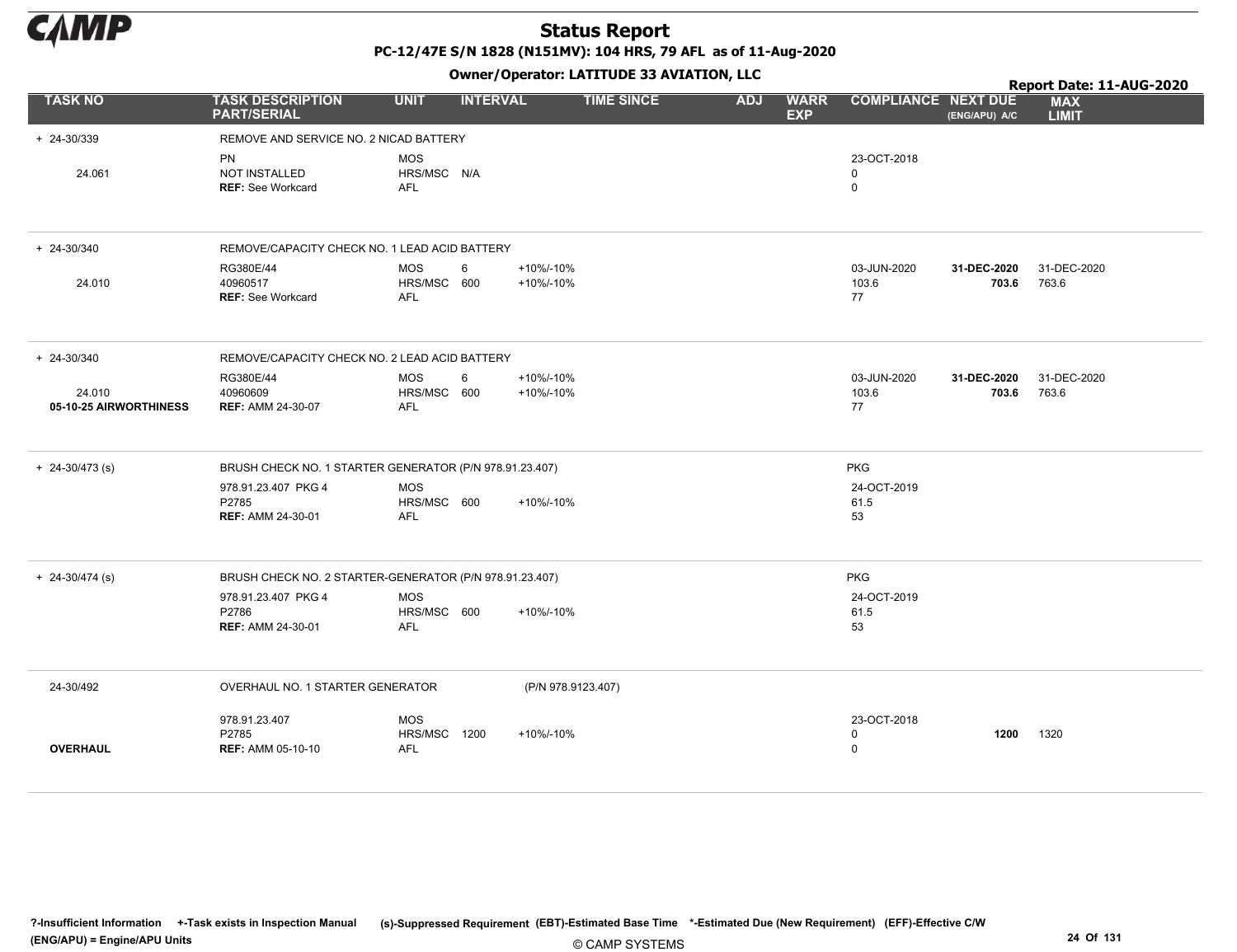

PC-12/47E S/N 1828 (N151MV): 104 HRS, 79 AFL as of 11-Aug-2020

|                     |                                                          |                                          | .                            |                    |            |                           |                            |               | Report Date: 11-AUG-2020   |
|---------------------|----------------------------------------------------------|------------------------------------------|------------------------------|--------------------|------------|---------------------------|----------------------------|---------------|----------------------------|
| <b>TASK NO</b>      | <b>TASK DESCRIPTION</b><br><b>PART/SERIAL</b>            | <b>UNIT</b>                              | <b>INTERVAL</b>              | <b>TIME SINCE</b>  | <b>ADJ</b> | <b>WARR</b><br><b>EXP</b> | <b>COMPLIANCE NEXT DUE</b> | (ENG/APU) A/C | <b>MAX</b><br><b>LIMIT</b> |
| 24-30/493           | OVERHAUL NO. 2 STARTER GENERATOR                         |                                          |                              | (P/N 978.9123.407) |            |                           |                            |               |                            |
| <b>OVERHAUL</b>     | 978.91.23.407<br>P2786<br><b>REF: AMM 24-30-01</b>       | MOS<br>HRS/MSC 1200<br><b>AFL</b>        | +10%/-10%                    |                    |            |                           | 23-OCT-2018<br>0<br>0      | 1200          | 1320                       |
| 24-30/496           | OVERHAUL NO. 1 STARTER GENERATOR                         |                                          | (P/N 978.9123.437)           |                    |            |                           |                            |               |                            |
|                     | 978.91.23.407<br>P2785<br><b>REF: AMM 05-10-10</b>       | MOS<br>HRS/MSC N/A<br><b>AFL</b>         |                              |                    |            |                           | 23-OCT-2018<br>0<br>0      |               |                            |
| 24-30/497           | OVERHAUL NO. 2 STARTER GENERATOR                         |                                          |                              | (P/N 978.9123.437) |            |                           |                            |               |                            |
|                     | 978.91.23.407<br>P2786<br><b>REF: AMM 24-30-01</b>       | MOS<br>HRS/MSC N/A<br><b>AFL</b>         |                              |                    |            |                           | 23-OCT-2018<br>0<br>0      |               |                            |
| $+ 24 - 40/229$ (s) | EXAMINE EXTERNAL POWER UNIT (EPU) RECEPTACLE             |                                          |                              |                    |            |                           | PKG                        |               |                            |
|                     | PKG7<br><b>REF: GENERIC NO REF</b>                       | <b>MOS</b><br>HRS/MSC 2400<br>AFL        | 24<br>+10%/-10%<br>+10%/-10% |                    |            |                           | 23-OCT-2018<br>0<br>0      |               |                            |
| $+ 24 - 50/70$      | REMOVE/CAPACITY CHECK EMERGENCY POWER SUPPLY             |                                          |                              |                    |            |                           |                            |               |                            |
| 24.050              | 501-1712-02<br>83836<br><b>REF: AMM 24-52-51</b>         | MOS<br>HRS/MSC<br><b>AFL</b>             | 12<br>+10%/-10%              |                    |            |                           | 24-OCT-2019<br>61.5<br>53  | 31-OCT-2020   | 30-NOV-2020                |
| $+ 24 - 60/133$ (s) | EXAMINE COCKPIT CIRCUIT BREAKER PANELS AND SWITCH PANELS |                                          |                              |                    |            |                           | <b>PKG</b>                 |               |                            |
|                     | PKG7<br><b>REF: GENERIC NO REF</b>                       | <b>MOS</b><br>HRS/MSC 2400<br><b>AFL</b> | 24<br>+10%/-10%<br>+10%/-10% |                    |            |                           | 23-OCT-2018<br>0<br>0      |               |                            |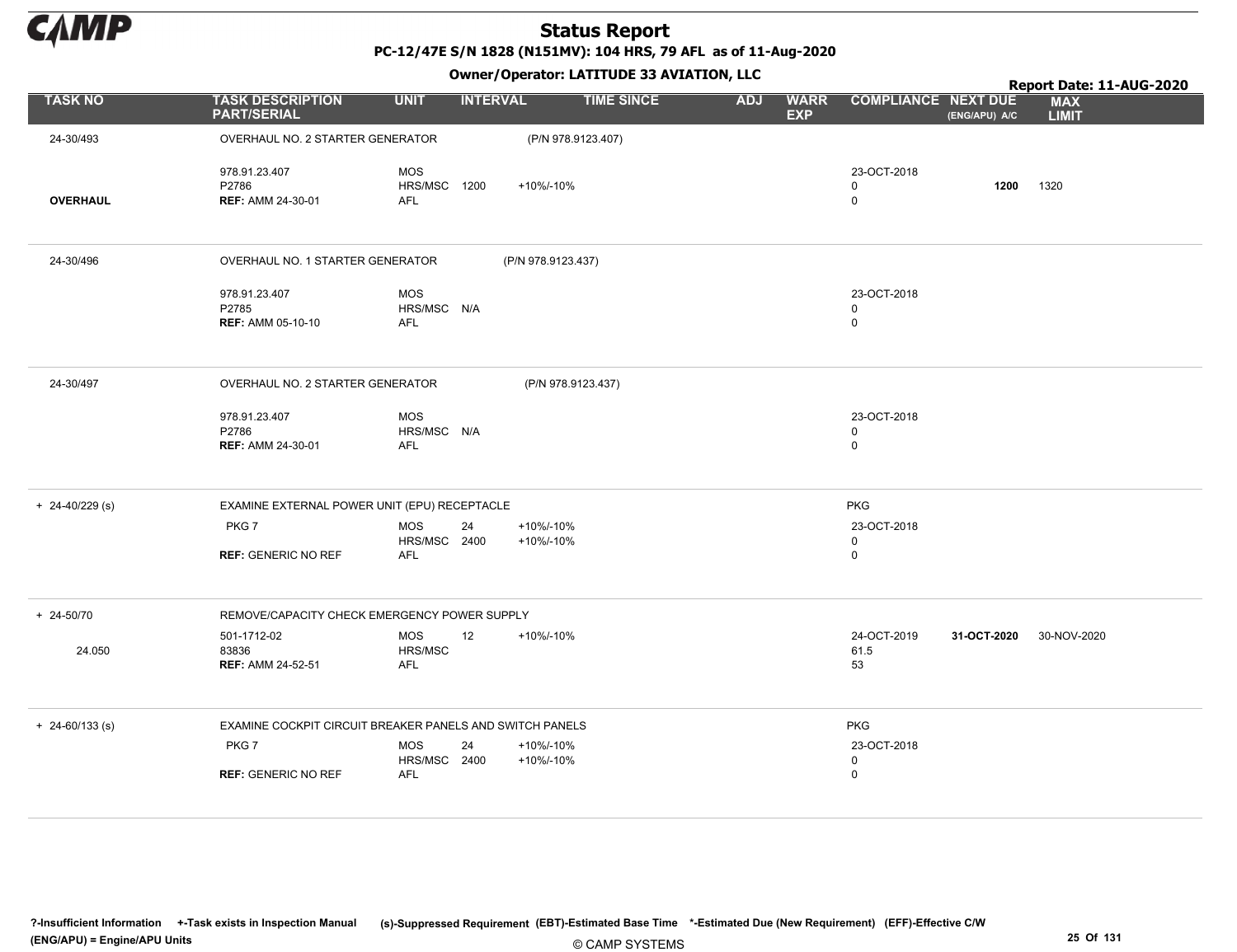

Owner/Operator: LATITUDE 33 AVIATION, LLC

|                |                                                    | - - - -                                 |                        |                                         |                                             | Report Date: 11-AUG-2020   |
|----------------|----------------------------------------------------|-----------------------------------------|------------------------|-----------------------------------------|---------------------------------------------|----------------------------|
| <b>TASK NO</b> | <b>TASK DESCRIPTION</b><br><b>PART/SERIAL</b>      | <b>UNIT</b><br><b>INTERVAL</b>          | <b>TIME SINCE</b>      | <b>WARR</b><br><b>ADJ</b><br><b>EXP</b> | <b>COMPLIANCE NEXT DUE</b><br>(ENG/APU) A/C | <b>MAX</b><br><b>LIMIT</b> |
| 240005         | STARTER/GENERATOR 1 VOLTAGE REGULATOR              |                                         |                        |                                         |                                             |                            |
| 24.120         | 988.21.14.111<br>P4650<br><b>REF: AMM 24-30-05</b> | <b>MOS</b><br>HRS/MSC O/C<br><b>AFL</b> | N:0<br>N:0<br>N:0      |                                         | 23-OCT-2018<br>$\mathbf 0$<br>$\mathsf 0$   |                            |
| 240010         | GENERATOR 1 300A CONTACTOR                         |                                         |                        |                                         |                                             |                            |
| 24.130         | 974.03.38.113<br>914<br><b>REF: GENERIC NO REF</b> | <b>MOS</b><br>HRS/MSC O/C<br><b>AFL</b> | N:0<br>N:0<br>N:0      |                                         | 23-OCT-2018<br>$\mathbf 0$<br>$\mathsf 0$   |                            |
| 240015         | GENERATOR 2 300A CONTACTOR                         |                                         |                        |                                         |                                             |                            |
| 24.130         | 974.03.38.113<br>919<br><b>REF: GENERIC NO REF</b> | <b>MOS</b><br>HRS/MSC O/C<br><b>AFL</b> | N:0<br>N:0<br>N:0      |                                         | 23-OCT-2018<br>0<br>$\mathsf 0$             |                            |
| 240135         | NO. 1 LEAD ACID BATTERY                            |                                         |                        |                                         |                                             |                            |
| 24.010         | RG380E/44<br>40960517<br><b>REF: AMM 24-30-07</b>  | <b>MOS</b><br>HRS/MSC O/C<br><b>AFL</b> | N:12<br>N:61.5<br>N:53 |                                         | 24-OCT-2019<br>61.5<br>53                   |                            |
| 240140         | NO. 2 LEAD ACID BATTERY                            |                                         |                        |                                         |                                             |                            |
| 24.010         | RG380E/44<br>40960609<br><b>REF: AMM 24-30-07</b>  | <b>MOS</b><br>HRS/MSC O/C<br><b>AFL</b> | N:12<br>N:61.5<br>N:53 |                                         | 24-OCT-2019<br>61.5<br>53                   |                            |
| 243010         | NO. 2 STARTER-GENERATOR                            |                                         |                        |                                         |                                             |                            |
| 24.215         | 978.91.23.407<br>P2786<br><b>REF: AMM 24-30-01</b> | <b>MOS</b><br>HRS/MSC O/C<br><b>AFL</b> | N:0<br>N:0<br>N:0      |                                         | 23-OCT-2018<br>0<br>$\mathsf 0$             |                            |
| 243020         | NO. 1 (GCU 1) GENERATOR CONTROL UNIT               |                                         |                        |                                         |                                             |                            |
| 24.015         | PN<br>SN-UNKNOWN<br><b>REF: GENERIC NO REF</b>     | <b>MOS</b><br>HRS/MSC O/C<br><b>AFL</b> | N:0<br>N:0<br>N:0      |                                         | 23-OCT-2018<br>0<br>$\pmb{0}$               |                            |

© CAMP SYSTEMS ?-Insufficient Information +-Task exists in Inspection Manual (s)-Suppressed Requirement (EBT)-Estimated Base Time \*-Estimated Due (New Requirement) (EFF)-Effective C/W (ENG/APU) = Engine/APU Units 26 Of 131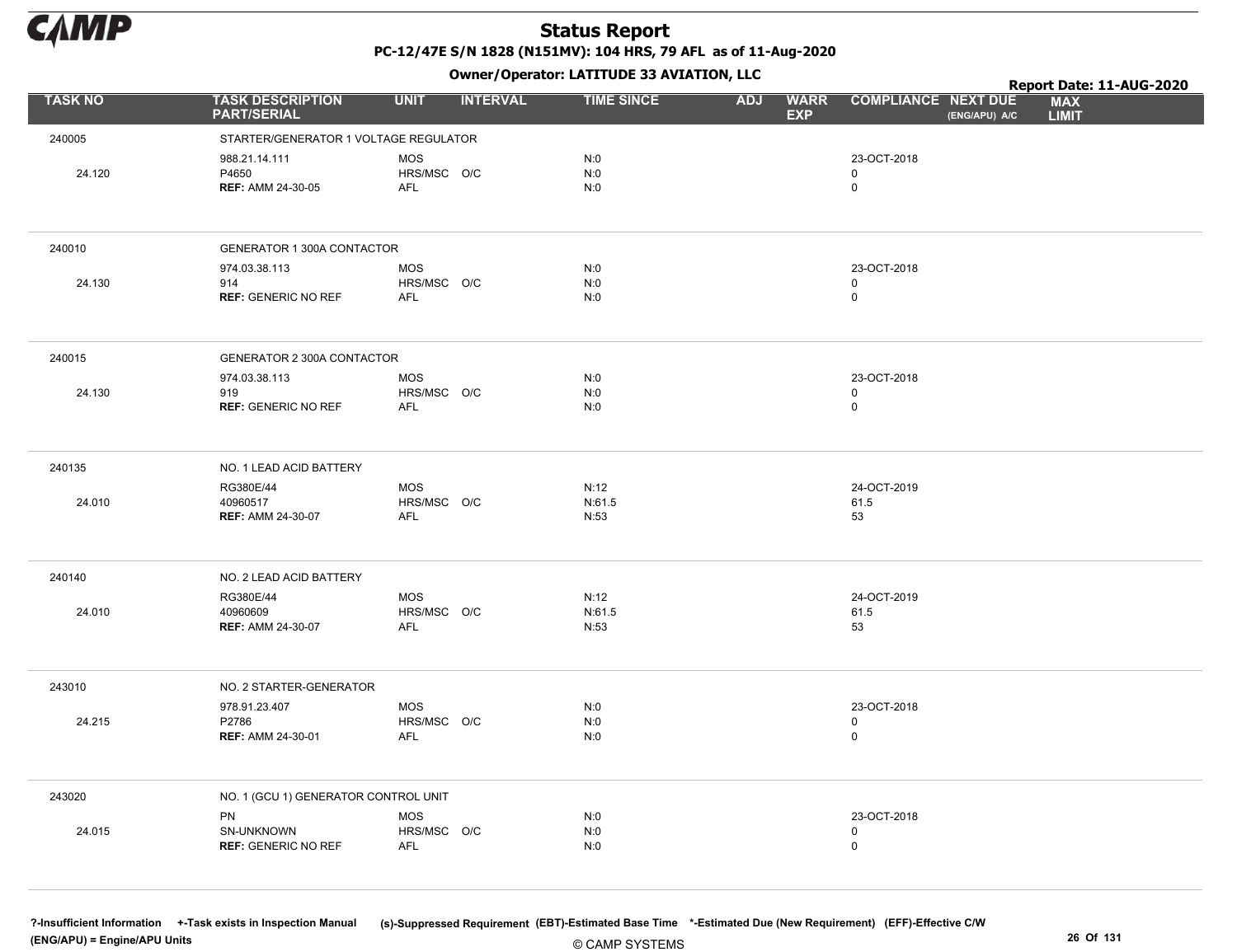

Owner/Operator: LATITUDE 33 AVIATION, LLC

|                |                                                      |                                         |                 | Owner/Operator. EATITODE 33 AVIATION, LLC |                                         |                                           |               | Report Date: 11-AUG-2020   |
|----------------|------------------------------------------------------|-----------------------------------------|-----------------|-------------------------------------------|-----------------------------------------|-------------------------------------------|---------------|----------------------------|
| <b>TASK NO</b> | <b>TASK DESCRIPTION</b><br><b>PART/SERIAL</b>        | <b>UNIT</b>                             | <b>INTERVAL</b> | <b>TIME SINCE</b>                         | <b>ADJ</b><br><b>WARR</b><br><b>EXP</b> | <b>COMPLIANCE NEXT DUE</b>                | (ENG/APU) A/C | <b>MAX</b><br><b>LIMIT</b> |
| 243030         | NO. 2 (GCU 2) GENERATOR CONTROL UNIT                 |                                         |                 |                                           |                                         |                                           |               |                            |
| 24.025         | PN<br>SN-UNKNOWN<br><b>REF: GENERIC NO REF</b>       | <b>MOS</b><br>HRS/MSC O/C<br>AFL        |                 | N:0<br>N:0<br>N:0                         |                                         | 23-OCT-2018<br>$\mathbf 0$<br>$\mathbf 0$ |               |                            |
| 243080         | <b>EMERGENCY POWER SUPPLY</b>                        |                                         |                 |                                           |                                         |                                           |               |                            |
| 24.050         | 501-1712-02<br>83836<br><b>REF: AMM 24-52-51</b>     | <b>MOS</b><br>HRS/MSC O/C<br><b>AFL</b> |                 |                                           |                                         | 24-OCT-2019<br>61.5<br>53                 |               |                            |
| 243100         | NO. 1 NICAD BATTERY                                  |                                         |                 |                                           |                                         |                                           |               |                            |
| 24.060         | PN<br>NOT INSTALLED<br><b>REF: AMM 24-30-07</b>      | <b>MOS</b><br>HRS/MSC O/C<br><b>AFL</b> |                 | N:0<br>N:0<br>N:0                         |                                         | 23-OCT-2018<br>$\mathsf 0$<br>$\mathbf 0$ |               |                            |
| 243105         | NO. 2 NICAD BATTERY                                  |                                         |                 |                                           |                                         |                                           |               |                            |
| 24.061         | PN<br>NOT INSTALLED<br><b>REF: AMM 24-30-07</b>      | <b>MOS</b><br>HRS/MSC O/C<br><b>AFL</b> |                 | N:0<br>N:0<br>N:0                         |                                         | 23-OCT-2018<br>$\mathsf 0$<br>$\mathbf 0$ |               |                            |
| 243160         | NO. 1 STARTER GENERATOR                              |                                         |                 |                                           |                                         |                                           |               |                            |
| 24.205         | 978.91.23.407<br>P2785<br><b>REF: AMM 24-30-01</b>   | <b>MOS</b><br>HRS/MSC O/C<br><b>AFL</b> |                 | N:0<br>N:0<br>N:0                         |                                         | 23-OCT-2018<br>$\mathsf 0$<br>$\mathsf 0$ |               |                            |
| 243170         | 110 VOLT STATIC , SS50 INVERTER                      |                                         |                 |                                           |                                         |                                           |               |                            |
| 24.220         | 975.02.15.107<br>8077<br><b>REF: AMM 24-60-01</b>    | MOS<br>HRS/MSC O/C<br><b>AFL</b>        |                 | N:0<br>N:0<br>N:0                         |                                         | 23-OCT-2018<br>$\mathbf 0$<br>$\mathsf 0$ |               |                            |
| 243175         | HALL EFFECT, FE1263 GEN 1 TRANSDUCER                 |                                         |                 |                                           |                                         |                                           |               |                            |
| 24.020         | 975.50.85.111<br>N4801<br><b>REF: GENERIC NO REF</b> | <b>MOS</b><br>HRS/MSC O/C<br><b>AFL</b> |                 | N:0<br>N:0<br>N:0                         |                                         | 23-OCT-2018<br>$\mathsf 0$<br>$\mathbf 0$ |               |                            |

© CAMP SYSTEMS ?-Insufficient Information +-Task exists in Inspection Manual (s)-Suppressed Requirement (EBT)-Estimated Base Time \*-Estimated Due (New Requirement) (EFF)-Effective C/W (ENG/APU) = Engine/APU Units 27 Of 131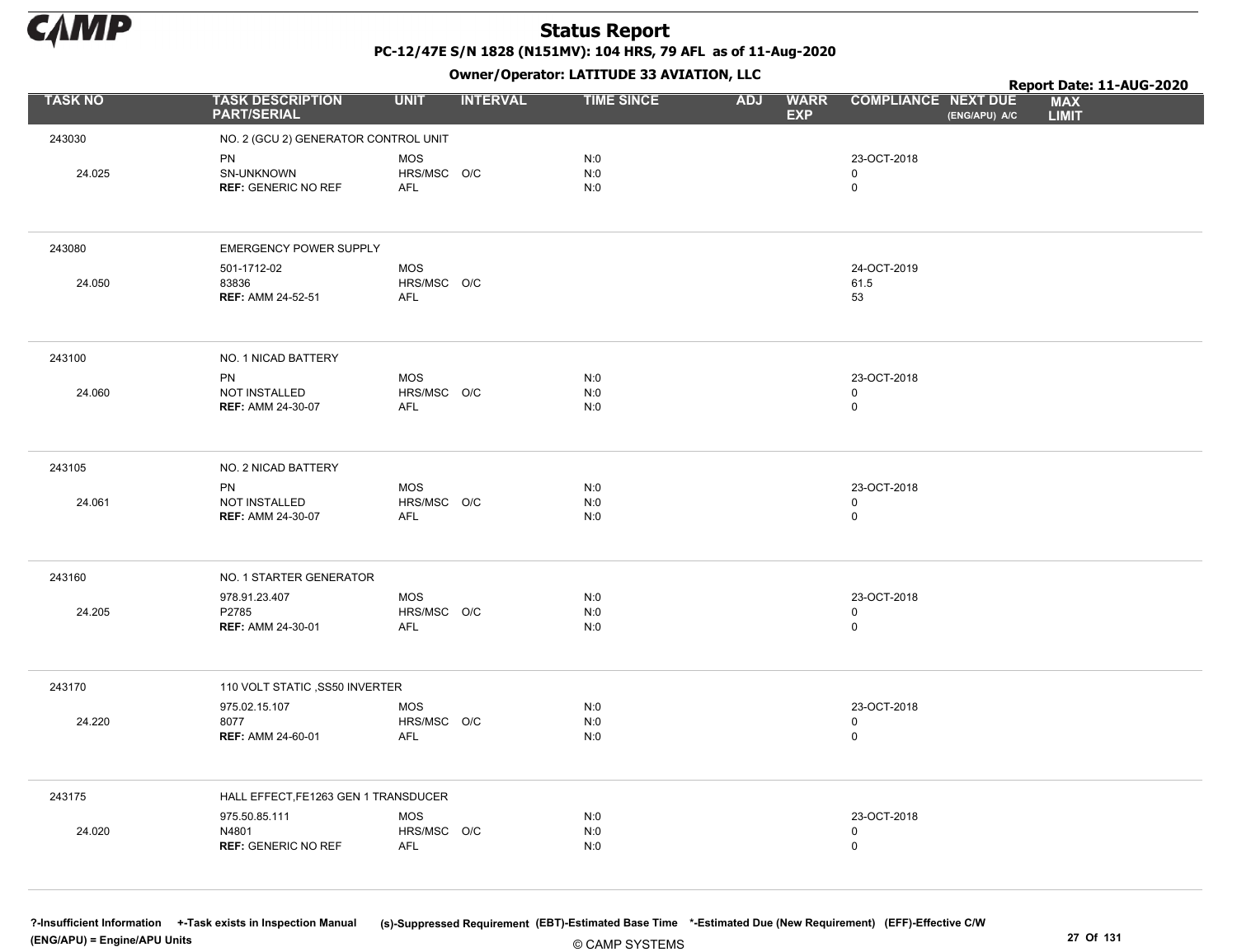

Owner/Operator: LATITUDE 33 AVIATION, LLC

|                   |                                                            |                                  | - - -           |                        |                   |            |                           |                                           |               | Report Date: 11-AUG-2020   |  |
|-------------------|------------------------------------------------------------|----------------------------------|-----------------|------------------------|-------------------|------------|---------------------------|-------------------------------------------|---------------|----------------------------|--|
| <b>TASK NO</b>    | <b>TASK DESCRIPTION</b><br><b>PART/SERIAL</b>              | <b>UNIT</b>                      | <b>INTERVAL</b> |                        | <b>TIME SINCE</b> | <b>ADJ</b> | <b>WARR</b><br><b>EXP</b> | <b>COMPLIANCE NEXT DUE</b>                | (ENG/APU) A/C | <b>MAX</b><br><b>LIMIT</b> |  |
| 243180            | HALL EFFECT, FE1263 GEN 2 TRANSDUCER                       |                                  |                 |                        |                   |            |                           |                                           |               |                            |  |
| 24.020            | 975.50.85.111<br>N4796<br><b>REF: GENERIC NO REF</b>       | <b>MOS</b><br>HRS/MSC O/C<br>AFL |                 |                        | N:0<br>N:0<br>N:0 |            |                           | 23-OCT-2018<br>0<br>$\mathsf 0$           |               |                            |  |
| 243190            | <b>VOLTAGE REGULATOR</b>                                   |                                  |                 |                        |                   |            |                           |                                           |               |                            |  |
|                   | 988.21.14.111<br>P4665<br><b>REF: See Workcard</b>         | <b>MOS</b><br>HRS/MSC O/C<br>AFL |                 |                        | N:0<br>N:0<br>N:0 |            |                           | 23-OCT-2018<br>$\mathbf 0$<br>$\mathsf 0$ |               |                            |  |
| CHAPTER 25        | <b>EQUIPMENT/FURNISHINGS</b>                               |                                  |                 |                        |                   |            |                           |                                           |               |                            |  |
| $+$ 25-10/134 (s) | <b>EXAMINE CREW SEAT BELTS</b>                             |                                  |                 |                        |                   |            |                           | <b>PKG</b>                                |               |                            |  |
|                   | PKG <sub>3</sub>                                           | <b>MOS</b><br>HRS/MSC 300        | 12              | +10%/-10%<br>+10%/-10% |                   |            |                           | 24-OCT-2019<br>61.5                       |               |                            |  |
|                   | <b>REF: AMM 25-10-01</b>                                   | <b>AFL</b>                       |                 |                        |                   |            |                           | 53                                        |               |                            |  |
| $+$ 25-10/135 (s) | EXAMINE CREW SEATS AS FAR AS POSSIBLE WITH SEATS INSTALLED |                                  |                 |                        |                   |            |                           | <b>PKG</b>                                |               |                            |  |
|                   | PKG <sub>2</sub>                                           | <b>MOS</b>                       |                 |                        |                   |            |                           | 24-OCT-2019                               |               |                            |  |
|                   | <b>REF: GENERIC NO REF</b>                                 | HRS/MSC 300<br><b>AFL</b>        |                 | +10%/-10%              |                   |            |                           | 61.5<br>53                                |               |                            |  |
| + 25-10/294       | <b>CO-PILOT SEAT BELT</b>                                  |                                  |                 |                        |                   |            |                           |                                           |               |                            |  |
|                   | PN                                                         | <b>MOS</b><br>HRS/MSC O/C        |                 |                        | N:0               |            |                           | 23-OCT-2018<br>0                          |               |                            |  |
|                   | SN-UNKNOWN<br><b>REF: GENERIC NO REF</b>                   | <b>AFL</b>                       |                 |                        | N:0<br>N:0        |            |                           | $\mathsf{O}$                              |               |                            |  |
| + 25-10/294       | <b>CREW SEAT BELTS</b>                                     |                                  |                 |                        |                   |            |                           |                                           |               |                            |  |
| 25.030            | PN<br>SN-UNKNOWN                                           | <b>MOS</b><br>HRS/MSC O/C        |                 |                        | N:0<br>N:0        |            |                           | 23-OCT-2018<br>0                          |               |                            |  |
|                   | <b>REF: GENERIC NO REF</b>                                 | <b>AFL</b>                       |                 |                        | N:0               |            |                           | $\mathsf{O}$                              |               |                            |  |
| + 25-10/294       | PILOT SEAT BELT                                            |                                  |                 |                        |                   |            |                           |                                           |               |                            |  |
|                   | <b>PN</b><br>SN-UNKNOWN                                    | <b>MOS</b><br>HRS/MSC O/C        |                 |                        | N:0<br>N:0        |            |                           | 23-OCT-2018<br>0                          |               |                            |  |
|                   | <b>REF: GENERIC NO REF</b>                                 | <b>AFL</b>                       |                 |                        | N:0               |            |                           | $\mathsf{O}$                              |               |                            |  |

© CAMP SYSTEMS ?-Insufficient Information +-Task exists in Inspection Manual (s)-Suppressed Requirement (EBT)-Estimated Base Time \*-Estimated Due (New Requirement) (EFF)-Effective C/W (ENG/APU) = Engine/APU Units 28 Of 131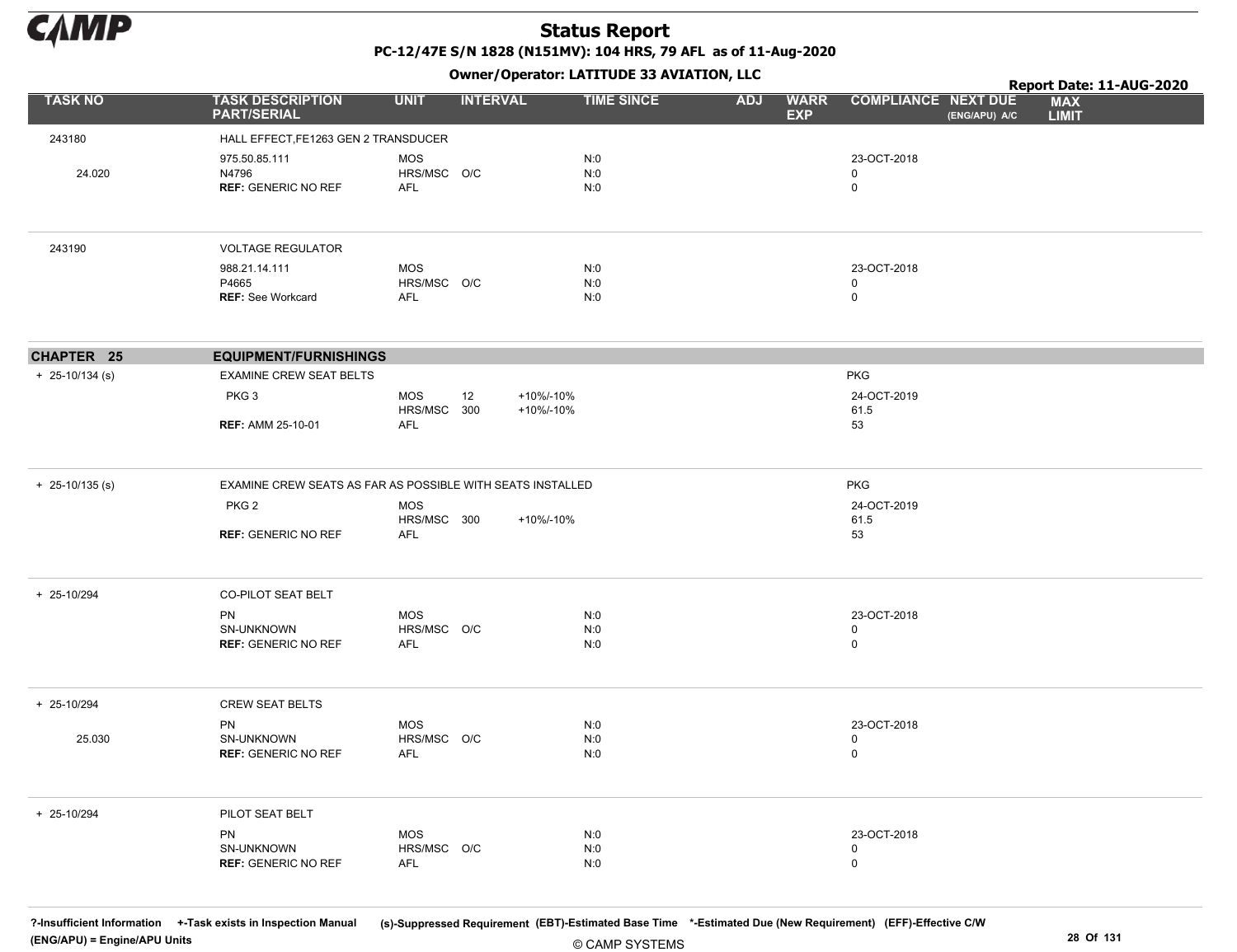

PC-12/47E S/N 1828 (N151MV): 104 HRS, 79 AFL as of 11-Aug-2020

|                     |                                                                                                                             |                            |                 |           | Owner / Operator: EATITODE 33 AVIATION, LLC |            |                           |                            |               | Report Date: 11-AUG-2020   |
|---------------------|-----------------------------------------------------------------------------------------------------------------------------|----------------------------|-----------------|-----------|---------------------------------------------|------------|---------------------------|----------------------------|---------------|----------------------------|
| <b>TASK NO</b>      | <b>TASK DESCRIPTION</b><br><b>PART/SERIAL</b>                                                                               | <b>UNIT</b>                | <b>INTERVAL</b> |           | <b>TIME SINCE</b>                           | <b>ADJ</b> | <b>WARR</b><br><b>EXP</b> | <b>COMPLIANCE NEXT DUE</b> | (ENG/APU) A/C | <b>MAX</b><br><b>LIMIT</b> |
| + 25-10/296         | REMOVE CREW SEATS AS NECESSARY TO DO INSPECTION                                                                             |                            |                 |           |                                             |            |                           | <b>PKG</b>                 |               |                            |
|                     | PKG 1, 2, 3, 4, 5, 6, 7                                                                                                     | <b>MOS</b><br>HRS/MSC A/R  |                 |           |                                             |            |                           | 24-OCT-2019<br>61.5        |               |                            |
|                     | <b>REF: AMM 25-10-01</b>                                                                                                    | <b>AFL</b>                 |                 |           |                                             |            |                           | 53                         |               |                            |
| + 25-10/297         | INSTALL CREW SEATS AS NECESSARY TO CLOSE UP INSPECTION                                                                      |                            |                 |           |                                             |            |                           | PKG                        |               |                            |
|                     | PKG 1, 2, 3, 4, 5, 6, 7                                                                                                     | <b>MOS</b><br>HRS/MSC A/R  |                 |           |                                             |            |                           | 24-OCT-2019<br>61.5        |               |                            |
|                     | <b>REF: AMM 25-10-01</b>                                                                                                    | <b>AFL</b>                 |                 |           |                                             |            |                           | 53                         |               |                            |
| $+ 25 - 10/300$ (s) | CREW SEATS - REMOVE CUSHIONS, COVERS AND SHELLS (REF. CMM) AND EXAMINE SEAT. INSTALL CUSHIONS,<br><b>COVERS AND SHELLS.</b> |                            |                 |           |                                             |            |                           | <b>PKG</b>                 |               |                            |
|                     | PKG <sub>6</sub>                                                                                                            | MOS                        | 12              | +10%/-10% |                                             |            |                           | 24-OCT-2019                |               |                            |
|                     | <b>REF: AMM 25-10-01</b>                                                                                                    | HRS/MSC 1200<br><b>AFL</b> |                 | +10%/-10% |                                             |            |                           | 61.5<br>53                 |               |                            |
|                     |                                                                                                                             |                            |                 |           |                                             |            |                           |                            |               |                            |
| $+ 25 - 20/136$ (s) | EXAMINE PASSENGER SEAT BELTS AND EXTENSIONS                                                                                 |                            |                 |           |                                             |            |                           | <b>PKG</b>                 |               |                            |
|                     | PKG <sub>3</sub>                                                                                                            | <b>MOS</b>                 | 12              | +10%/-10% |                                             |            |                           | 24-OCT-2019                |               |                            |
|                     | <b>REF: GENERIC NO REF</b>                                                                                                  | HRS/MSC 300<br><b>AFL</b>  |                 | +10%/-10% |                                             |            |                           | 61.5<br>53                 |               |                            |
|                     |                                                                                                                             |                            |                 |           |                                             |            |                           |                            |               |                            |
| $+ 25 - 20/137$ (s) | EXAMINE PASSENGER SEATS - FOR EXCUTIVE SEATS ONLY, CHECK THE HYDROLOCK REAR ATTACHMENT BOLT<br>FOR SECURITY OF ATTACHMENT   |                            |                 |           |                                             |            |                           | <b>PKG</b>                 |               |                            |
|                     | PKG <sub>6</sub>                                                                                                            | <b>MOS</b>                 | 12              | +10%/-10% |                                             |            |                           | 24-OCT-2019                |               |                            |
|                     | <b>REF: GENERIC NO REF</b>                                                                                                  | HRS/MSC 1200<br><b>AFL</b> |                 | +10%/-10% |                                             |            |                           | 61.5<br>53                 |               |                            |
|                     |                                                                                                                             |                            |                 |           |                                             |            |                           |                            |               |                            |
| + 25-20/295         | NO. 1 PASSENGER SEAT BELT                                                                                                   |                            |                 |           |                                             |            |                           |                            |               |                            |
|                     | <b>PN</b>                                                                                                                   | <b>MOS</b>                 |                 |           | N:0                                         |            |                           | 23-OCT-2018                |               |                            |
|                     | SN-UNKNOWN<br><b>REF: GENERIC NO REF</b>                                                                                    | HRS/MSC O/C<br><b>AFL</b>  |                 |           | N:0<br>N:0                                  |            |                           | 0<br>$\mathbf 0$           |               |                            |
|                     |                                                                                                                             |                            |                 |           |                                             |            |                           |                            |               |                            |
|                     |                                                                                                                             |                            |                 |           |                                             |            |                           |                            |               |                            |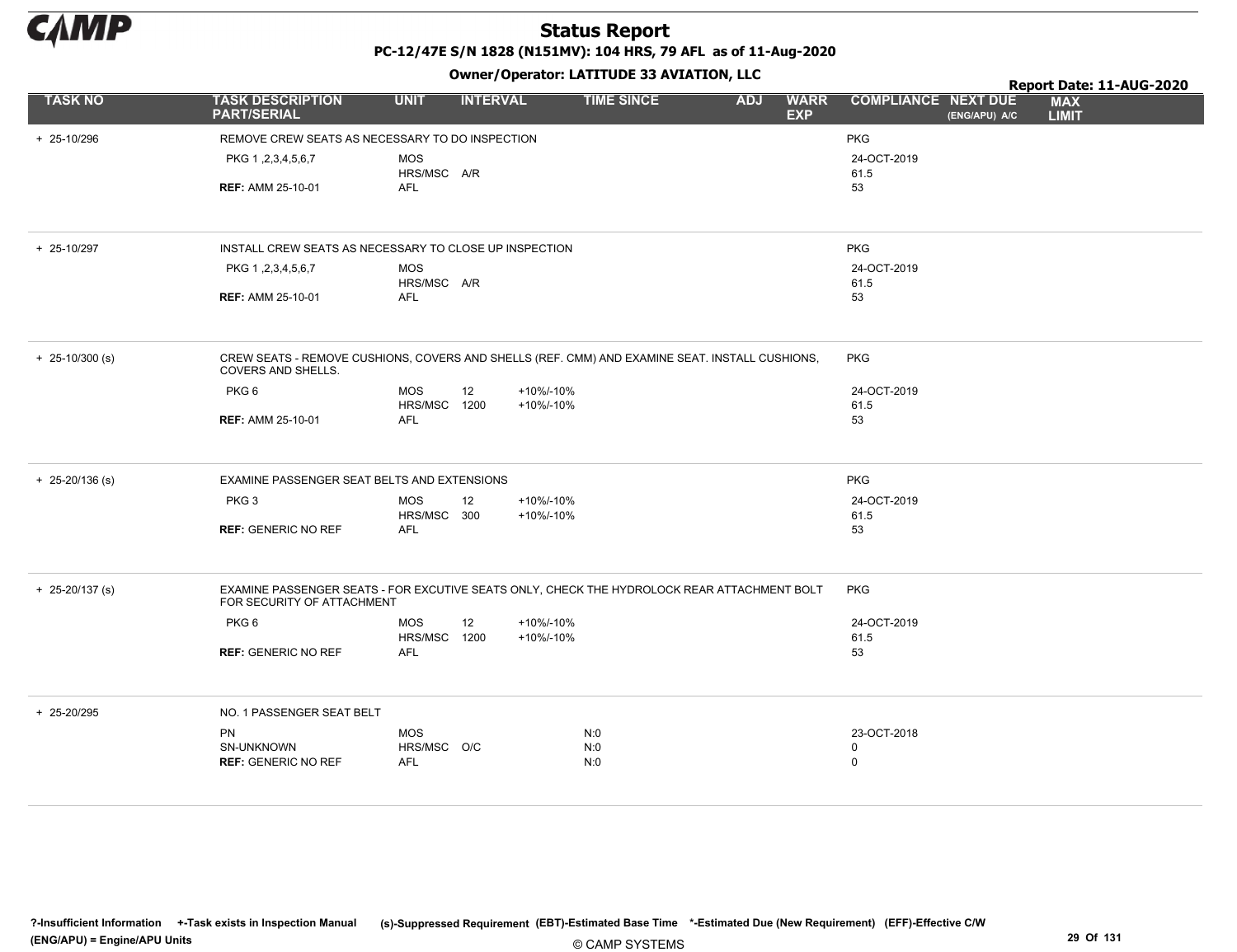

Owner/Operator: LATITUDE 33 AVIATION, LLC

|                |                                                       |                                         |                 | Owner/Operator: LATITUDE 33 AVIATION, LLC |            |                           |                                  |               | Report Date: 11-AUG-2020   |  |
|----------------|-------------------------------------------------------|-----------------------------------------|-----------------|-------------------------------------------|------------|---------------------------|----------------------------------|---------------|----------------------------|--|
| <b>TASK NO</b> | <b>TASK DESCRIPTION</b><br><b>PART/SERIAL</b>         | <b>UNIT</b>                             | <b>INTERVAL</b> | <b>TIME SINCE</b>                         | <b>ADJ</b> | <b>WARR</b><br><b>EXP</b> | <b>COMPLIANCE NEXT DUE</b>       | (ENG/APU) A/C | <b>MAX</b><br><b>LIMIT</b> |  |
| + 25-20/295    | NO. 2 PASSENGER SEAT BELT                             |                                         |                 |                                           |            |                           |                                  |               |                            |  |
|                | <b>PN</b><br>SN-UNKNOWN<br><b>REF: GENERIC NO REF</b> | <b>MOS</b><br>HRS/MSC O/C<br><b>AFL</b> |                 | N:0<br>N:0<br>N:0                         |            |                           | 23-OCT-2018<br>0<br>0            |               |                            |  |
| + 25-20/295    | NO. 3 PASSENGER SEAT BELT                             |                                         |                 |                                           |            |                           |                                  |               |                            |  |
|                | PN<br>SN-UNKNOWN<br><b>REF: GENERIC NO REF</b>        | <b>MOS</b><br>HRS/MSC O/C<br><b>AFL</b> |                 | N:0<br>N:0<br>N:0                         |            |                           | 23-OCT-2018<br>0<br>$\mathsf 0$  |               |                            |  |
| + 25-20/295    | NO. 4 PASSENGER SEAT BELT                             |                                         |                 |                                           |            |                           |                                  |               |                            |  |
|                | PN<br>SN-UNKNOWN<br><b>REF: GENERIC NO REF</b>        | <b>MOS</b><br>HRS/MSC O/C<br><b>AFL</b> |                 | N:0<br>N:0<br>N:0                         |            |                           | 23-OCT-2018<br>0<br>0            |               |                            |  |
| + 25-20/295    | NO. 5 PASSENGER SEAT BELT                             |                                         |                 |                                           |            |                           |                                  |               |                            |  |
|                | PN<br>SN-UNKNOWN<br><b>REF: GENERIC NO REF</b>        | <b>MOS</b><br>HRS/MSC O/C<br><b>AFL</b> |                 | N:0<br>N:0<br>N:0                         |            |                           | 23-OCT-2018<br>0<br>0            |               |                            |  |
| + 25-20/295    | NO. 6 PASSENGER SEAT BELT                             |                                         |                 |                                           |            |                           |                                  |               |                            |  |
|                | PN<br>SN-UNKNOWN<br><b>REF: GENERIC NO REF</b>        | <b>MOS</b><br>HRS/MSC O/C<br><b>AFL</b> |                 | N:0<br>N:0<br>N:0                         |            |                           | 23-OCT-2018<br>0<br>$\mathsf{O}$ |               |                            |  |
| 25-20/295      | NO. 7 PASSENGER SEAT BELT                             |                                         |                 |                                           |            |                           |                                  |               |                            |  |
|                | PN<br>SN-UNKNOWN<br><b>REF: GENERIC NO REF</b>        | <b>MOS</b><br>HRS/MSC O/C<br>AFL        |                 | N:0<br>N:0<br>N:0                         |            |                           | 23-OCT-2018<br>0<br>0            |               |                            |  |
| 25-20/295      | NO. 8 PASSENGER SEAT BELT                             |                                         |                 |                                           |            |                           |                                  |               |                            |  |
|                | PN<br>SN-UNKNOWN<br><b>REF: GENERIC NO REF</b>        | <b>MOS</b><br>HRS/MSC O/C<br>AFL        |                 | N:0<br>N:0<br>N:0                         |            |                           | 23-OCT-2018<br>0<br>0            |               |                            |  |
|                |                                                       |                                         |                 |                                           |            |                           |                                  |               |                            |  |

© CAMP SYSTEMS ?-Insufficient Information +-Task exists in Inspection Manual (s)-Suppressed Requirement (EBT)-Estimated Base Time \*-Estimated Due (New Requirement) (EFF)-Effective C/W (ENG/APU) = Engine/APU Units 30 Of 131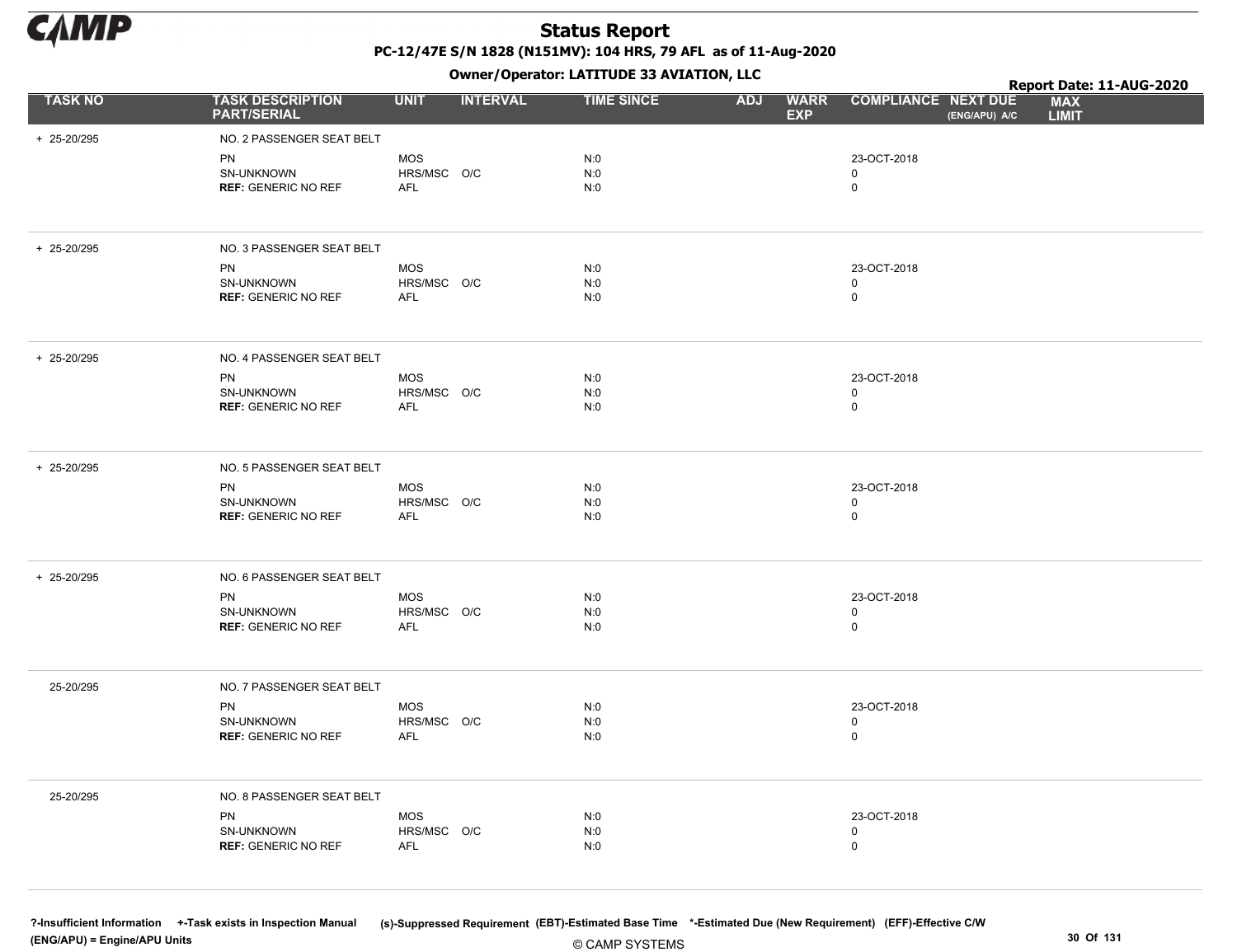

# Owner/Operator: LATITUDE 33 AVIATION, LLC

|                     |                                                                                                                                                                                                       |                           | - - -           |                   |                                         |                                             | Report Date: 11-AUG-2020   |
|---------------------|-------------------------------------------------------------------------------------------------------------------------------------------------------------------------------------------------------|---------------------------|-----------------|-------------------|-----------------------------------------|---------------------------------------------|----------------------------|
| <b>TASK NO</b>      | <b>TASK DESCRIPTION</b><br><b>PART/SERIAL</b>                                                                                                                                                         | <b>UNIT</b>               | <b>INTERVAL</b> | <b>TIME SINCE</b> | <b>ADJ</b><br><b>WARR</b><br><b>EXP</b> | <b>COMPLIANCE NEXT DUE</b><br>(ENG/APU) A/C | <b>MAX</b><br><b>LIMIT</b> |
| + 25-20/295         | PASSENGER SEAT BELTS                                                                                                                                                                                  |                           |                 |                   |                                         |                                             |                            |
|                     | PN                                                                                                                                                                                                    | <b>MOS</b>                |                 | N:0               |                                         | 23-OCT-2018                                 |                            |
| 25.010              | SN-UNKNOWN                                                                                                                                                                                            | HRS/MSC O/C               |                 | N:0               |                                         | 0                                           |                            |
|                     | <b>REF: GENERIC NO REF</b>                                                                                                                                                                            | AFL                       |                 | N:0               |                                         | $\mathbf 0$                                 |                            |
| + 25-20/298         | REMOVE PASSENGER SEATS AS NECESSARY TO DO THE INSPECTION                                                                                                                                              |                           |                 |                   |                                         | <b>PKG</b>                                  |                            |
|                     | PKG 1, 2, 3, 4, 5, 6, 7                                                                                                                                                                               | <b>MOS</b><br>HRS/MSC A/R |                 |                   |                                         | 24-OCT-2019<br>61.5                         |                            |
|                     | <b>REF: See Workcard</b>                                                                                                                                                                              | AFL                       |                 |                   |                                         | 53                                          |                            |
| + 25-20/299         | INSTALL PASSENGER SEATS AS NECESSARY TO CLOSE UP INSPECTION                                                                                                                                           |                           |                 |                   |                                         | <b>PKG</b>                                  |                            |
|                     | PKG 1, 2, 3, 4, 5, 6, 7                                                                                                                                                                               | <b>MOS</b>                |                 |                   |                                         | 24-OCT-2019                                 |                            |
|                     |                                                                                                                                                                                                       | HRS/MSC A/R<br>AFL        |                 |                   |                                         | 61.5<br>53                                  |                            |
|                     | <b>REF: See Workcard</b>                                                                                                                                                                              |                           |                 |                   |                                         |                                             |                            |
| $+$ 25-20/302 (s)   | EXAMINE PASSENGER SEATS AS FAR AS POSSIBLE WITH SEATS INSTALLED. MOVE THE RECLINE MECHANISM AND PKG<br>SWIVEL FUNCTION (EXECUTIVE SEAT ONLY) THROUGH ITS FULL MOTION AND CHECK FOR CORRECT OPERATION. |                           |                 |                   |                                         |                                             |                            |
|                     | PKG <sub>2</sub>                                                                                                                                                                                      | <b>MOS</b>                |                 |                   |                                         | 24-OCT-2019                                 |                            |
|                     | <b>REF: GENERIC NO REF</b>                                                                                                                                                                            | HRS/MSC 300<br>AFL        | +10%/-10%       |                   |                                         | 61.5<br>53                                  |                            |
|                     |                                                                                                                                                                                                       |                           |                 |                   |                                         |                                             |                            |
| $+ 25 - 60/231$ (s) | OPERATIONAL TEST ELT                                                                                                                                                                                  |                           |                 |                   |                                         | <b>PKG</b>                                  |                            |
|                     | 985.13.80.882 PKG 3                                                                                                                                                                                   | MOS                       | 12<br>+10%/-10% |                   |                                         | 24-OCT-2019                                 |                            |
|                     | LX1100691916<br><b>REF:</b> See Workcard                                                                                                                                                              | HRS/MSC 300<br><b>AFL</b> | +10%/-10%       |                   |                                         | 61.5<br>53                                  |                            |
|                     |                                                                                                                                                                                                       |                           |                 |                   |                                         |                                             |                            |
| $+ 25 - 60/232$ (s) | <b>EXAMINE ELT INSTALLATION</b>                                                                                                                                                                       |                           |                 |                   |                                         | <b>PKG</b>                                  |                            |
|                     | PKG <sub>6</sub>                                                                                                                                                                                      | <b>MOS</b>                | 12<br>+10%/-10% |                   |                                         | 24-OCT-2019                                 |                            |
|                     | <b>REF: GENERIC NO REF</b>                                                                                                                                                                            | HRS/MSC 1200<br>AFL       | +10%/-10%       |                   |                                         | 61.5<br>53                                  |                            |
|                     |                                                                                                                                                                                                       |                           |                 |                   |                                         |                                             |                            |
| 25-60/483           | PERFORM EMERGENCY LOCATOR TRANSMITTER PERIODIC INSPECTION ON KANNAD 406 AF ELT. IF INSTALLED                                                                                                          |                           |                 |                   |                                         |                                             |                            |
|                     | 985.13.80.882                                                                                                                                                                                         | <b>MOS</b>                |                 |                   |                                         | 23-OCT-2018                                 |                            |
|                     | LX1100691916<br><b>REF: GENERIC NO REF</b>                                                                                                                                                            | HRS/MSC A/R<br><b>AFL</b> |                 |                   |                                         | $\mathbf 0$<br>$\mathbf 0$                  |                            |
|                     |                                                                                                                                                                                                       |                           |                 |                   |                                         |                                             |                            |
|                     |                                                                                                                                                                                                       |                           |                 |                   |                                         |                                             |                            |

?-Insufficient Information +-Task exists in Inspection Manual (s)-Suppressed Requirement (EBT)-Estimated Base Time \*-Estimated Due (New Requirement) (EFF)-Effective C/W

(ENG/APU) = Engine/APU Units 31 Of 131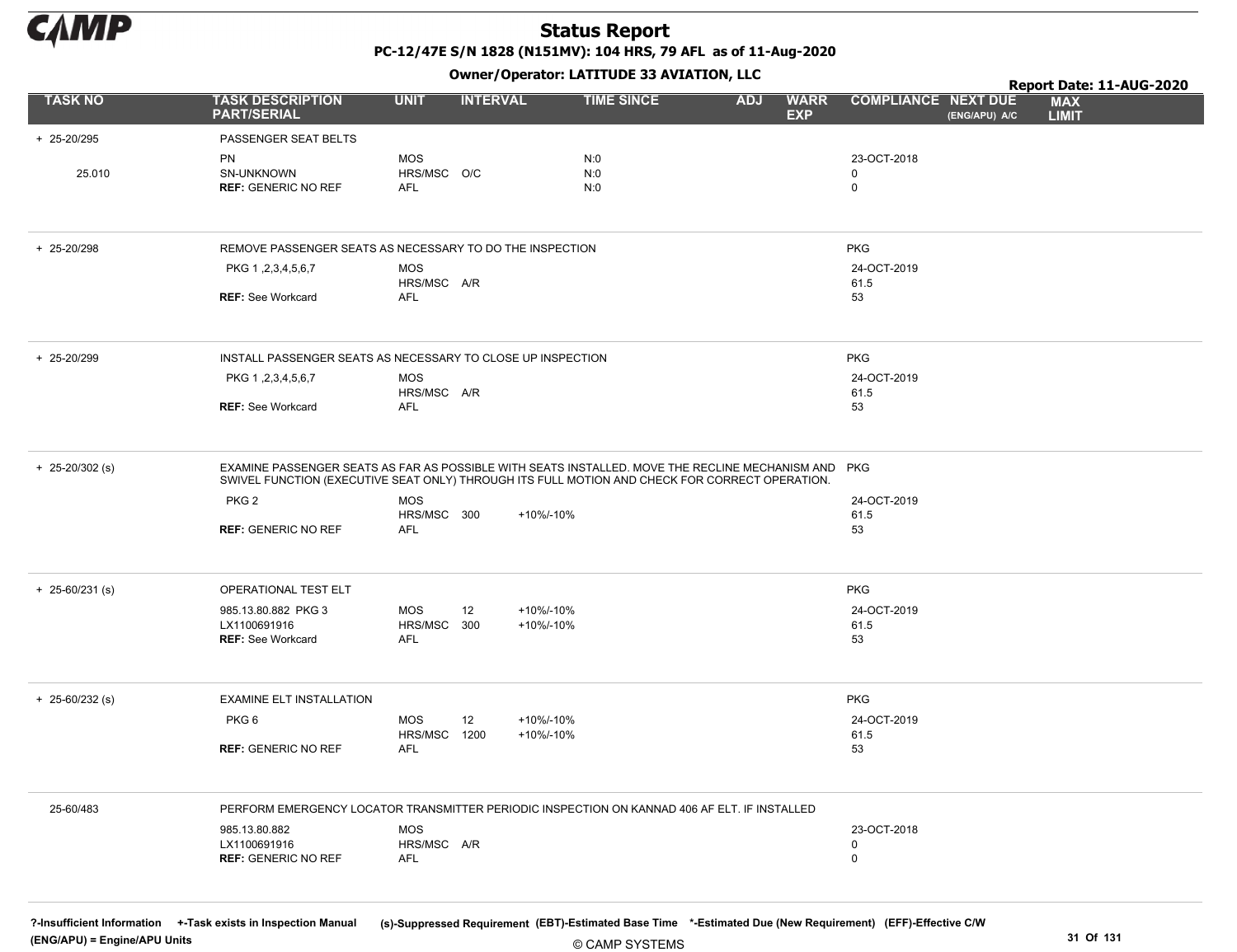

PC-12/47E S/N 1828 (N151MV): 104 HRS, 79 AFL as of 11-Aug-2020

Owner/Operator: LATITUDE 33 AVIATION, LLC

|                          | Owner / Operator: EATITODE 33 AVIATION, LLC<br>Report Date: 11-AUG-2020                                |                                           |                                |                   |            |                           |                                 |                      |                            |
|--------------------------|--------------------------------------------------------------------------------------------------------|-------------------------------------------|--------------------------------|-------------------|------------|---------------------------|---------------------------------|----------------------|----------------------------|
| <b>TASK NO</b>           | <b>TASK DESCRIPTION</b><br><b>PART/SERIAL</b>                                                          | <b>UNIT</b>                               | <b>INTERVAL</b>                | <b>TIME SINCE</b> | <b>ADJ</b> | <b>WARR</b><br><b>EXP</b> | <b>COMPLIANCE NEXT DUE</b>      | (ENG/APU) A/C        | <b>MAX</b><br><b>LIMIT</b> |
| $+ 25 - 63/23$           | ELT BATTERY                                                                                            |                                           |                                |                   |            |                           |                                 |                      |                            |
| 25.020<br><b>DISCARD</b> | PN-UNKNOWN<br>SN-UNKNOWN<br><b>REF: GENERIC NO REF</b>                                                 | <b>MOS</b><br>HRS/MSC DUE<br><b>AFL</b>   |                                | N:0<br>N:0<br>N:0 |            |                           |                                 | 01-JUN-2024 M        |                            |
| + 25-63/434              | DISCARD ELT NAV INTERFACE UNIT SERIAL MEMORY MODULE (IF KANNAD 406 AF NAV INTERFACE UNIT<br>INSTALLED) |                                           |                                |                   |            |                           |                                 |                      |                            |
| <b>DISCARD</b>           | 985.13.80.881<br>LX1100635693<br><b>REF: GENERIC NO REF</b>                                            | <b>MOS</b><br>HRS/MSC 16000<br><b>AFL</b> | 120<br>$+6m/6m$<br>$+500/-500$ |                   |            |                           | 23-OCT-2018<br>0<br>0           | 31-OCT-2028<br>16000 | 23-APR-2029<br>16500       |
| + 25-63/477              | CLEAN UNDERWATER LOCATOR BEACON (IF INSTALLED)                                                         |                                           |                                |                   |            |                           |                                 |                      |                            |
|                          | <b>PN</b><br>SN-UNKNOWN<br><b>REF: AMM 25-63-04</b>                                                    | <b>MOS</b><br>HRS/MSC N/A<br>AFL          |                                |                   |            |                           | 23-OCT-2018<br>0<br>0           |                      |                            |
| + 25-63/478              | FUNCTIONAL TEST UNDERWATER LOCATOR BEACON (IF INSTALLED)                                               |                                           |                                |                   |            |                           |                                 |                      |                            |
|                          | PN<br>SN-UNKNOWN<br><b>REF: AMM 25-63-04</b>                                                           | <b>MOS</b><br>HRS/MSC N/A<br>AFL          |                                |                   |            |                           | 23-OCT-2018<br>$\mathbf 0$<br>0 |                      |                            |
| + 25-63/479              | FUNCTIONAL TEST UNDERWATER LOCATOR BEACON BATTERY VOLTAGE (IF INSTALLED)                               |                                           |                                |                   |            |                           |                                 |                      |                            |
|                          | PN<br>SN-UNKNOWN<br><b>REF: AMM 25-63-04</b>                                                           | <b>MOS</b><br>HRS/MSC N/A<br><b>AFL</b>   |                                |                   |            |                           | 23-OCT-2018<br>0<br>0           |                      |                            |
| + 25-63/480              | DISCARD UNDERWATER LOCATOR BEACON (IF INSTALLED)<br>PN<br>SN-UNKNOWN<br><b>REF: AMM 25-63-04</b>       | <b>MOS</b><br>HRS/MSC N/A<br>AFL          |                                |                   |            |                           | 23-OCT-2018<br>0<br>0           |                      |                            |
| 250005                   | REMOTE CONTROL PANEL                                                                                   |                                           |                                |                   |            |                           |                                 |                      |                            |
| 25.070                   | 985.13.80.817<br>TM0000146623<br><b>REF: GENERIC NO REF</b>                                            | <b>MOS</b><br>HRS/MSC O/C<br><b>AFL</b>   |                                | N:0<br>N:0<br>N:0 |            |                           | 23-OCT-2018<br>0<br>$\mathbf 0$ |                      |                            |

© CAMP SYSTEMS ?-Insufficient Information +-Task exists in Inspection Manual (s)-Suppressed Requirement (EBT)-Estimated Base Time \*-Estimated Due (New Requirement) (EFF)-Effective C/W (ENG/APU) = Engine/APU Units 32 Of 131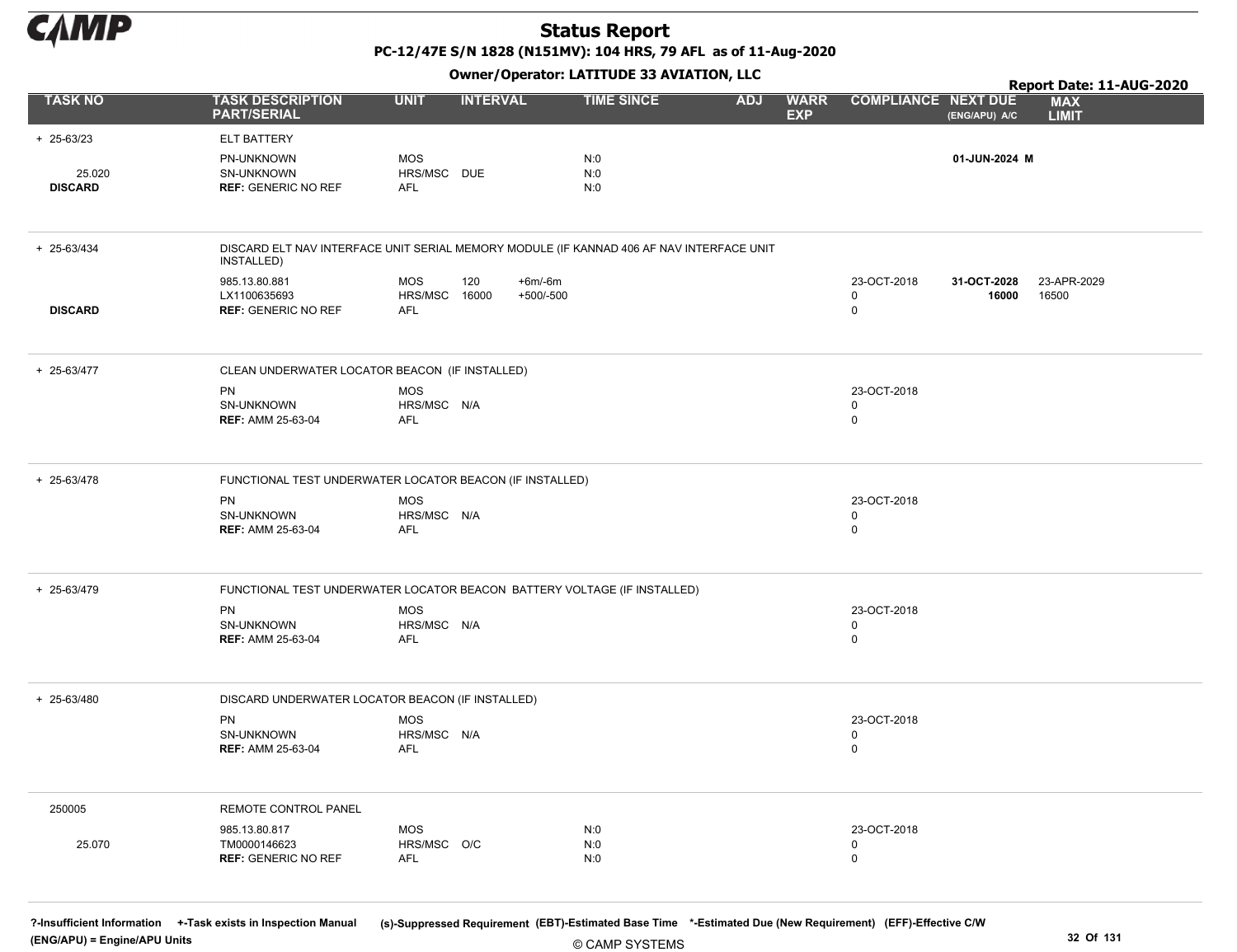

|                |                                                           |                                         | - - - -         |                   |            |                           |                                             | Report Date: 11-AUG-2020   |  |
|----------------|-----------------------------------------------------------|-----------------------------------------|-----------------|-------------------|------------|---------------------------|---------------------------------------------|----------------------------|--|
| <b>TASK NO</b> | <b>TASK DESCRIPTION</b><br><b>PART/SERIAL</b>             | <b>UNIT</b>                             | <b>INTERVAL</b> | <b>TIME SINCE</b> | <b>ADJ</b> | <b>WARR</b><br><b>EXP</b> | <b>COMPLIANCE NEXT DUE</b><br>(ENG/APU) A/C | <b>MAX</b><br><b>LIMIT</b> |  |
| 250010         | <b>EMERGENCY LOCATOR TRANSMITTER</b>                      |                                         |                 |                   |            |                           |                                             |                            |  |
| 25.050         | 985.13.80.882<br>LX1100691916<br><b>REF: AMM 25-63-00</b> | <b>MOS</b><br>HRS/MSC O/C<br>AFL        |                 | N:0<br>N:0<br>N:0 |            |                           | 23-OCT-2018<br>$\mathbf 0$<br>$\mathsf 0$   |                            |  |
| 250021         | L/H NO. 1 AFSS PASSENGER<br>SEAT                          |                                         |                 |                   |            |                           |                                             |                            |  |
| 25.120         | 959.30.01.821<br>63887<br><b>REF: AMM 25-21-01</b>        | <b>MOS</b><br>HRS/MSC O/C<br>AFL        |                 | N:0<br>N:0<br>N:0 |            |                           | 23-OCT-2018<br>$\mathbf 0$<br>$\mathsf 0$   |                            |  |
| 250022         | R/H NO. 2 AFSS PASSENGER<br>SEAT                          |                                         |                 |                   |            |                           |                                             |                            |  |
| 25.125         | 959.30.01.822<br>63888<br><b>REF: AMM 25-21-01</b>        | <b>MOS</b><br>HRS/MSC O/C<br><b>AFL</b> |                 | N:0<br>N:0<br>N:0 |            |                           | 23-OCT-2018<br>$\mathsf 0$<br>$\mathsf 0$   |                            |  |
| 250023         | L/H NO. 3 FFSS PASSENGER<br><b>SEAT</b>                   |                                         |                 |                   |            |                           |                                             |                            |  |
| 25.130         | 959.30.01.835<br>63889<br><b>REF: AMM 25-21-01</b>        | <b>MOS</b><br>HRS/MSC O/C<br><b>AFL</b> |                 | N:0<br>N:0<br>N:0 |            |                           | 23-OCT-2018<br>$\mathbf 0$<br>$\mathsf 0$   |                            |  |
| 250024         | R/H NO. 4 FFSS PASSENGER<br><b>SEAT</b>                   |                                         |                 |                   |            |                           |                                             |                            |  |
| 25.135         | 959.30.01.836<br>63890<br><b>REF: AMM 25-21-01</b>        | <b>MOS</b><br>HRS/MSC O/C<br>AFL        |                 | N:0<br>N:0<br>N:0 |            |                           | 23-OCT-2018<br>$\mathbf 0$<br>$\pmb{0}$     |                            |  |
| 250025         | L/H NO. 5 FFSS PASSENGER<br><b>SEAT</b>                   |                                         |                 |                   |            |                           |                                             |                            |  |
| 25.140         | 959.30.01.837<br>63891<br><b>REF: AMM 25-21-01</b>        | <b>MOS</b><br>HRS/MSC O/C<br><b>AFL</b> |                 | N:0<br>N:0<br>N:0 |            |                           | 23-OCT-2018<br>$\mathsf 0$<br>$\mathsf 0$   |                            |  |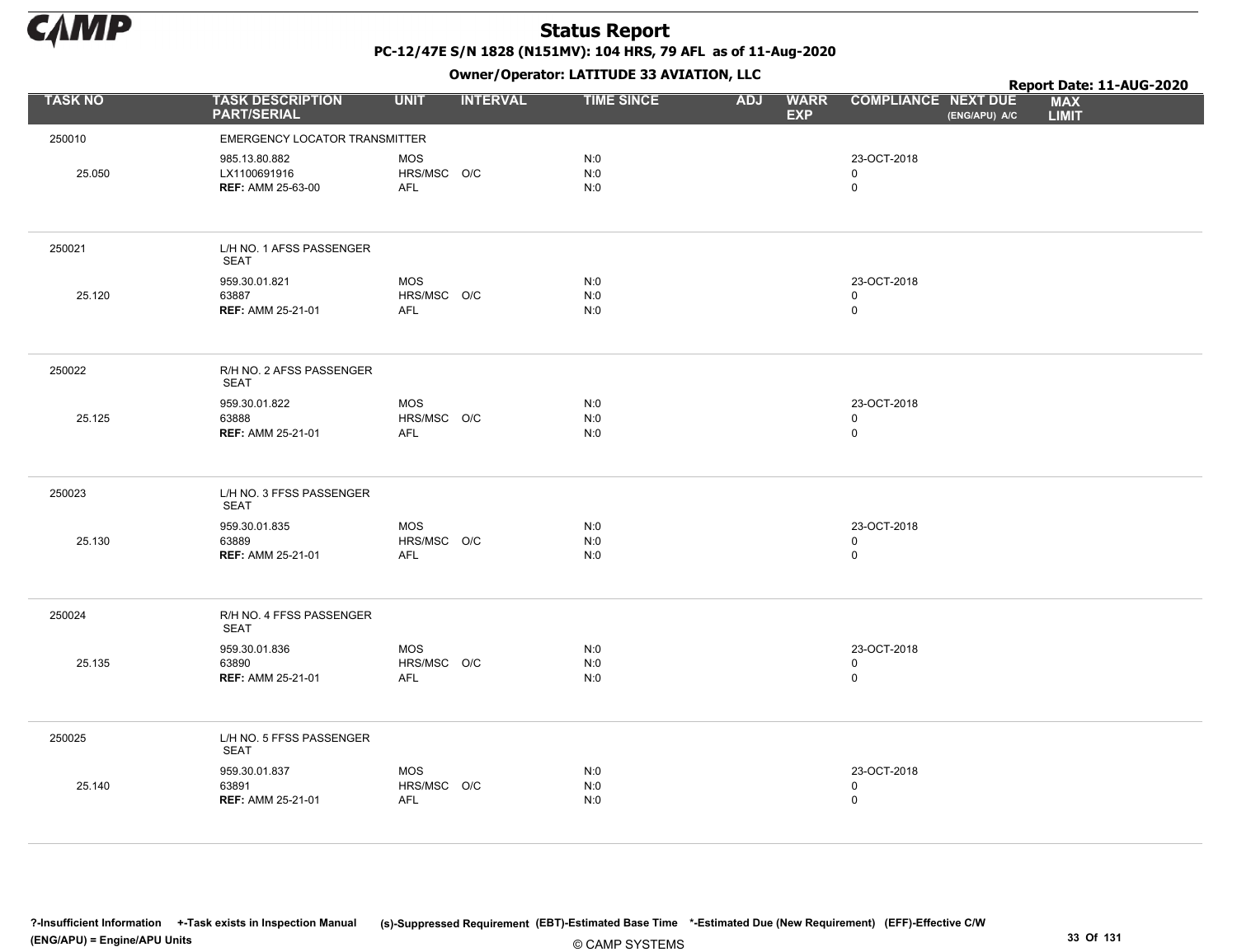

|                |                                                                                               |                                         | - - -           |                   |            |                           |                                            |               | Report Date: 11-AUG-2020   |  |
|----------------|-----------------------------------------------------------------------------------------------|-----------------------------------------|-----------------|-------------------|------------|---------------------------|--------------------------------------------|---------------|----------------------------|--|
| <b>TASK NO</b> | <b>TASK DESCRIPTION</b><br><b>PART/SERIAL</b>                                                 | <b>UNIT</b>                             | <b>INTERVAL</b> | <b>TIME SINCE</b> | <b>ADJ</b> | <b>WARR</b><br><b>EXP</b> | <b>COMPLIANCE NEXT DUE</b>                 | (ENG/APU) A/C | <b>MAX</b><br><b>LIMIT</b> |  |
| 250026         | R/H NO. 6 FFSS PASSENGER<br>SEAT                                                              |                                         |                 |                   |            |                           |                                            |               |                            |  |
| 25.145         | 959.30.01.838<br>63892<br><b>REF: AMM 25-21-01</b>                                            | <b>MOS</b><br>HRS/MSC O/C<br><b>AFL</b> |                 | N:0<br>N:0<br>N:0 |            |                           | 23-OCT-2018<br>$\mathbf 0$<br>$\mathsf{O}$ |               |                            |  |
| 250027         | L/H NO. 7 STANDARD PASSENGER<br><b>SEAT</b>                                                   |                                         |                 |                   |            |                           |                                            |               |                            |  |
| 25.150         | 525.22.12.011<br>2158<br><b>REF: AMM 25-22-01</b>                                             | <b>MOS</b><br>HRS/MSC O/C<br><b>AFL</b> |                 | N:0<br>N:0<br>N:0 |            |                           | 23-OCT-2018<br>0<br>0                      |               |                            |  |
| 250028         | R/H NO. 8 STANDARD PASSENGER<br><b>SEAT</b>                                                   |                                         |                 |                   |            |                           |                                            |               |                            |  |
| 25.155         | 525.22.12.012<br>2186<br><b>REF: AMM 25-22-01</b>                                             | <b>MOS</b><br>HRS/MSC O/C<br><b>AFL</b> |                 | N:0<br>N:0<br>N:0 |            |                           | 23-OCT-2018<br>$\mathbf 0$<br>$\mathbf 0$  |               |                            |  |
| 250630         | KANNAD ELT NAV INTERFACE UNIT SERIAL MEMORY (IF KANNAD ELT NAV INTERFACE IS INSTALLED) MODULE |                                         |                 |                   |            |                           |                                            |               |                            |  |
| 25.060         | 985.13.80.881<br>LX1100635693<br><b>REF: AMM 25-63-03</b>                                     | <b>MOS</b><br>HRS/MSC O/C<br><b>AFL</b> |                 | N:0<br>N:0<br>N:0 |            |                           | 23-OCT-2018<br>0<br>$\mathsf{O}$           |               |                            |  |
| 256020         | LH BLACK PILOT SEAT                                                                           |                                         |                 |                   |            |                           |                                            |               |                            |  |
| 25.090         | 959.30.01.165<br>91857<br><b>REF: AMM 25-10-01</b>                                            | <b>MOS</b><br>HRS/MSC O/C<br><b>AFL</b> |                 | N:0<br>N:0<br>N:0 |            |                           | 23-OCT-2018<br>0<br>0                      |               |                            |  |
| 256025         | RH BLACK CO-PILOT SEAT                                                                        |                                         |                 |                   |            |                           |                                            |               |                            |  |
| 25.100         | 959.30.01.166<br>91741<br><b>REF: AMM 25-10-01</b>                                            | <b>MOS</b><br>HRS/MSC O/C<br>AFL        |                 | N:0<br>N:0<br>N:0 |            |                           | 23-OCT-2018<br>0<br>$\mathsf 0$            |               |                            |  |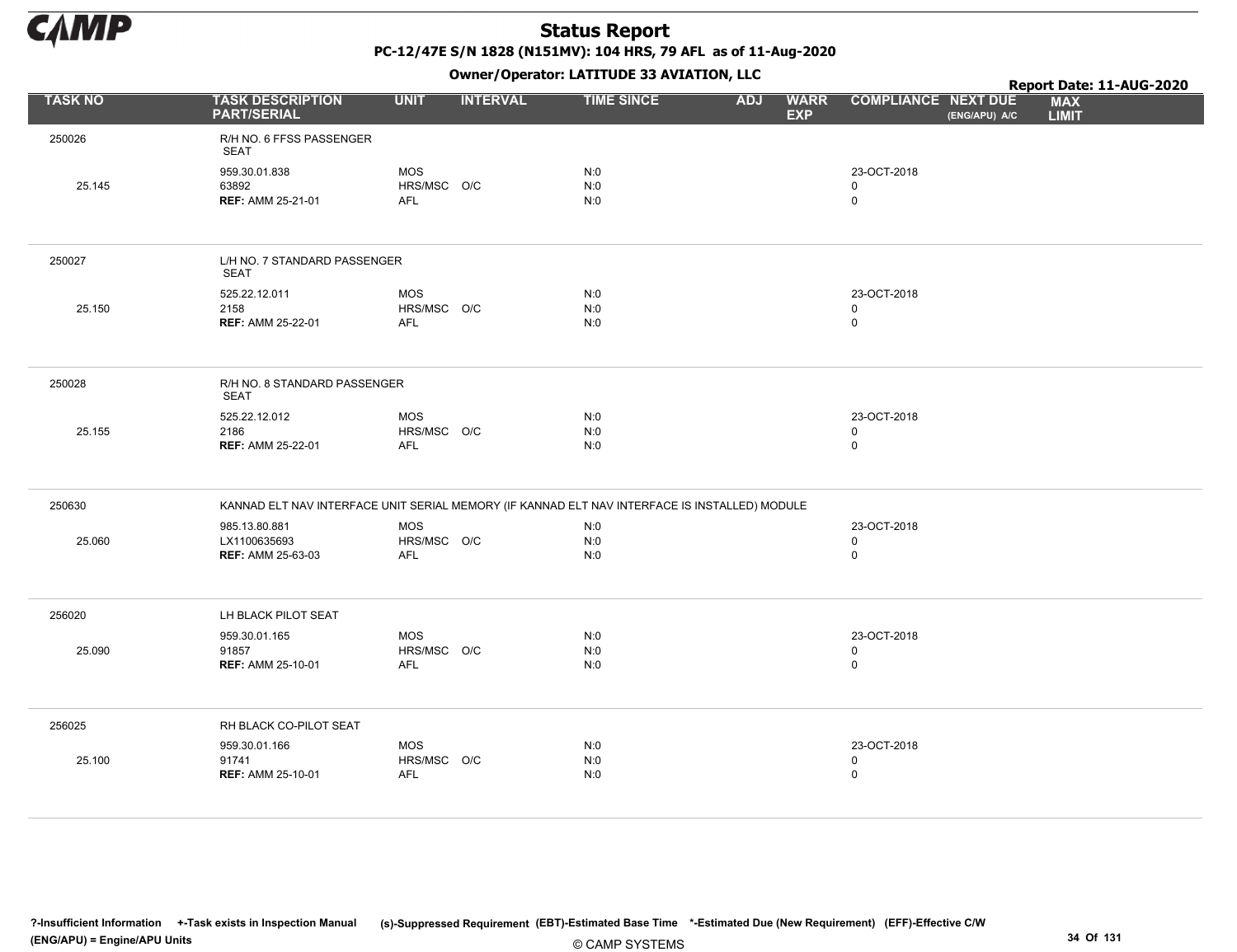

PC-12/47E S/N 1828 (N151MV): 104 HRS, 79 AFL as of 11-Aug-2020

Owner/Operator: LATITUDE 33 AVIATION, LLC

|                                             |                                                                                          |                                  | - - - -         |                   |                |                           |                            |               | Report Date: 11-AUG-2020   |  |
|---------------------------------------------|------------------------------------------------------------------------------------------|----------------------------------|-----------------|-------------------|----------------|---------------------------|----------------------------|---------------|----------------------------|--|
| <b>TASK NO</b>                              | <b>TASK DESCRIPTION</b><br><b>PART/SERIAL</b>                                            | <b>UNIT</b>                      | <b>INTERVAL</b> | <b>TIME SINCE</b> | <b>ADJ</b>     | <b>WARR</b><br><b>EXP</b> | <b>COMPLIANCE NEXT DUE</b> | (ENG/APU) A/C | <b>MAX</b><br><b>LIMIT</b> |  |
| 256050                                      | UNDERWATER LOCATOR BEACON                                                                |                                  |                 |                   |                |                           |                            |               |                            |  |
|                                             | PN                                                                                       | MOS                              |                 | N:0               |                |                           | 23-OCT-2018                |               |                            |  |
|                                             | SN-UNKNOWN                                                                               | HRS/MSC O/C                      |                 | N:0               |                |                           | 0                          |               |                            |  |
|                                             | <b>REF: AMM 25-63-04</b>                                                                 | AFL                              |                 | N:0               |                |                           | 0                          |               |                            |  |
| + 258010                                    | PERFORM EMERGENCY LOCATOR TRANSMITTER (ELT) 12-MONTHS INSPECTION - FAR 91.207 (D)        |                                  |                 |                   |                |                           |                            |               |                            |  |
|                                             |                                                                                          | MOS                              | 12              |                   |                |                           | 17-OCT-2019                | 31-OCT-2020   |                            |  |
| 25.110                                      | <b>REF: AMM 25-63-00</b>                                                                 | HRS/MSC<br>AFL                   |                 |                   |                |                           | 61.5<br>53                 |               |                            |  |
|                                             |                                                                                          |                                  |                 |                   |                |                           |                            |               |                            |  |
| $+ 258020(s)$                               | RENEW NOAA 406 MHZ ELT REGISTRATION                                                      |                                  |                 |                   |                |                           |                            |               |                            |  |
|                                             |                                                                                          | MOS                              |                 |                   |                |                           |                            |               |                            |  |
|                                             | <b>REF: GENERIC NO REF</b>                                                               | HRS/MSC DUE<br>AFL               |                 |                   |                |                           |                            |               |                            |  |
|                                             |                                                                                          |                                  |                 |                   |                |                           |                            |               |                            |  |
| <b>CHAPTER 26</b>                           | <b>FIRE PROTECTION</b>                                                                   |                                  |                 |                   |                |                           |                            |               |                            |  |
| $+ 26 - 20/2$                               | CABIN FIRE EXTINGUISHER 1.5 KG                                                           |                                  |                 |                   |                |                           |                            |               |                            |  |
| 26.030                                      | <b>PN</b><br>SN-UNKNOWN<br><b>REF: GENERIC NO REF</b>                                    | <b>MOS</b><br>HRS/MSC N/A<br>AFL |                 |                   |                |                           |                            |               |                            |  |
| $+ 26 - 20/2$                               | COCKPIT FIRE EXTINGUISHER                                                                |                                  |                 |                   |                |                           |                            |               |                            |  |
|                                             | 959.08.06.219                                                                            | MOS                              | 120             | N:0               |                |                           | 01-JUN-2018                | 30-JUN-2028   |                            |  |
| 26.010                                      | 109919                                                                                   | HRS/MSC                          |                 | N:0               |                |                           |                            |               |                            |  |
| LIFE LIMIT<br>Manufacture Date: 01-JUN-2018 | <b>REF: GENERIC NO REF</b>                                                               | AFL                              |                 | N:0               |                |                           |                            |               |                            |  |
| + 26-20/24                                  | CABIN FIRE EXTINGUISHER CONTENTS CHECK (EXCEPT MODEL P3APP003010D - P/N 959.08.06.224)   |                                  |                 |                   |                |                           |                            |               |                            |  |
|                                             | PN                                                                                       | MOS                              |                 |                   |                |                           |                            |               |                            |  |
|                                             | SN-UNKNOWN<br><b>REF: GENERIC NO REF</b>                                                 | HRS/MSC N/A<br>AFL               |                 |                   |                |                           |                            |               |                            |  |
| $+ 26 - 20/24$                              | COCKPIT FIRE EXTINGUISHER CONTENTS CHECK (EXCEPT MODEL P3APP003010D - P/N 959.08.06.224) |                                  |                 |                   |                |                           |                            |               |                            |  |
|                                             | 959.08.06.219                                                                            | <b>MOS</b>                       | 12<br>$+1m/1m$  |                   | $\overline{7}$ |                           | 24-OCT-2019                | 31-OCT-2020   | 30-NOV-2020                |  |
| 26.010                                      | 109919<br><b>REF: GENERIC NO REF</b>                                                     | HRS/MSC<br>AFL                   |                 |                   |                |                           | 61.5<br>53                 |               |                            |  |
|                                             |                                                                                          |                                  |                 |                   |                |                           |                            |               |                            |  |

?-Insufficient Information +-Task exists in Inspection Manual (s)-Suppressed Requirement (EBT)-Estimated Base Time \*-Estimated Due (New Requirement) (EFF)-Effective C/W

(ENG/APU) = Engine/APU Units 35 Of 131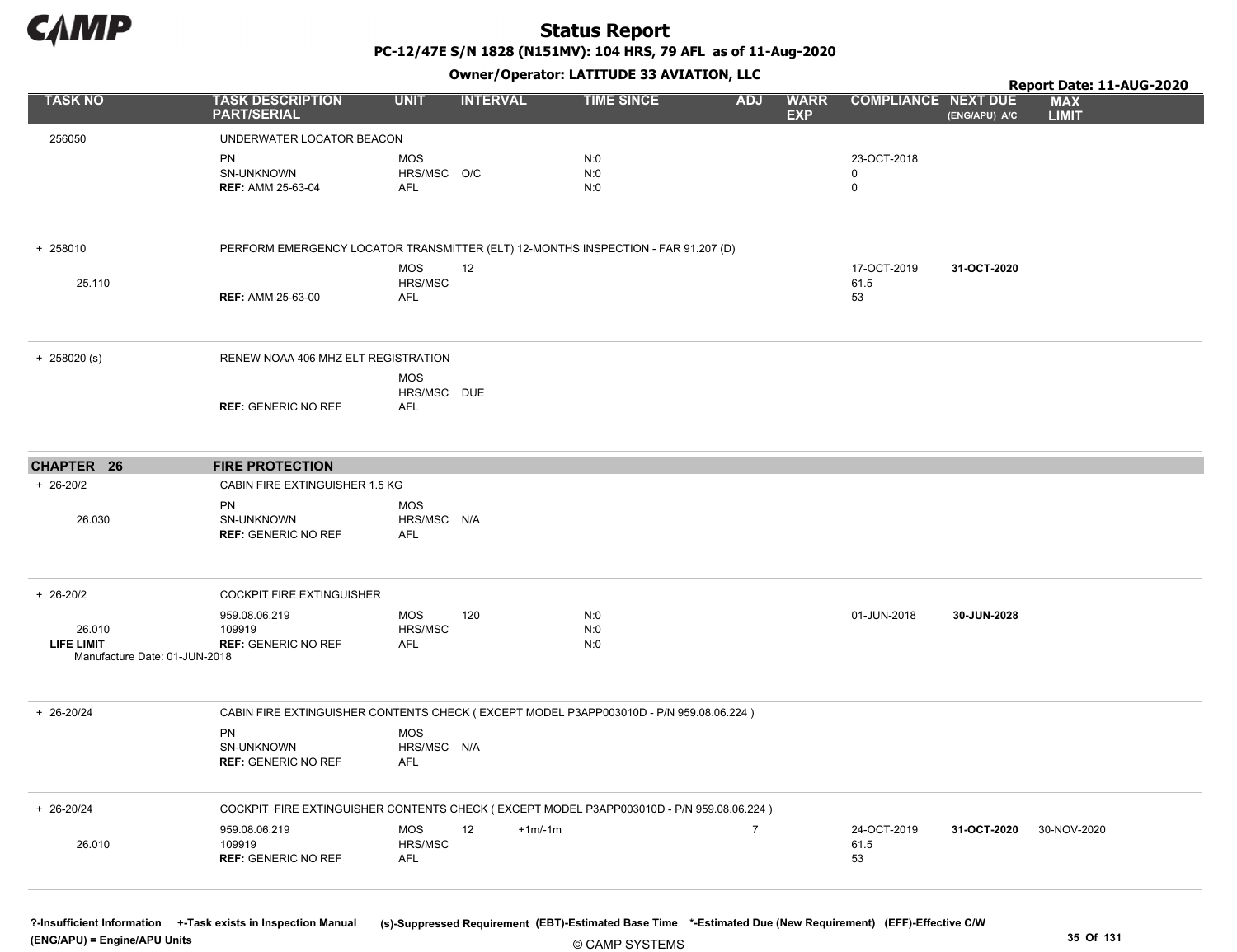

PC-12/47E S/N 1828 (N151MV): 104 HRS, 79 AFL as of 11-Aug-2020 Owner/Operator: LATITUDE 33 AVIATION, LLC

|                   |                                                                                                                                                                                                   |                                         |                              |                   |                          |                                         |                                             | Report Date: 11-AUG-2020   |
|-------------------|---------------------------------------------------------------------------------------------------------------------------------------------------------------------------------------------------|-----------------------------------------|------------------------------|-------------------|--------------------------|-----------------------------------------|---------------------------------------------|----------------------------|
| <b>TASK NO</b>    | <b>TASK DESCRIPTION</b><br><b>PART/SERIAL</b>                                                                                                                                                     | <b>UNIT</b>                             | <b>INTERVAL</b>              | <b>TIME SINCE</b> | <b>ADJ</b><br><b>EXP</b> | <b>WARR</b>                             | <b>COMPLIANCE NEXT DUE</b><br>(ENG/APU) A/C | <b>MAX</b><br><b>LIMIT</b> |
| 260005            | FIRE/OVERHEAT DETECTOR                                                                                                                                                                            |                                         |                              |                   |                          |                                         |                                             |                            |
| 26.020            | 975.12.10.012<br>216105<br><b>REF: AMM 26-10-01</b>                                                                                                                                               | <b>MOS</b><br>HRS/MSC O/C<br><b>AFL</b> |                              | N:0<br>N:0<br>N:0 |                          | 23-OCT-2018<br>$\Omega$<br>$\mathsf{O}$ |                                             |                            |
| CHAPTER 27        | <b>FLIGHT CONTROLS</b>                                                                                                                                                                            |                                         |                              |                   |                          |                                         |                                             |                            |
| $+$ 27-00/138 (s) | AILERON, ELEVATOR AND RUDDER CONTROLS - OPERATE, MAKE SURE FULL AND FREE TRAVEL                                                                                                                   |                                         |                              |                   |                          | <b>PKG</b>                              |                                             |                            |
|                   | PKG <sub>2</sub><br><b>REF: GENERIC NO REF</b>                                                                                                                                                    | <b>MOS</b><br>HRS/MSC 300<br><b>AFL</b> | +10%/-10%                    |                   |                          | 24-OCT-2019<br>61.5<br>53               |                                             |                            |
| + 27-00/402       | EXAMINE - BONDING LEADS TO ALL FLIGHT CONTROL SURFACES                                                                                                                                            |                                         |                              |                   |                          |                                         |                                             |                            |
| 27.255            | <b>REF: GENERIC NO REF</b>                                                                                                                                                                        | <b>MOS</b><br>HRS/MSC N/A<br><b>AFL</b> |                              |                   |                          | 23-OCT-2018<br>0<br>$\mathbf 0$         |                                             |                            |
| + 27-00/71        | FLIGHT CONTROL CABLES INCLUDING AUTO PILOT AND STICK PUSHER CABLES - INSPECTION/CHECK                                                                                                             |                                         |                              |                   |                          |                                         |                                             |                            |
| 27.010            | <b>REF: AMM 27-00-00</b>                                                                                                                                                                          | <b>MOS</b><br>HRS/MSC 4800<br>AFL       | 60<br>+10%/-10%<br>+10%/-10% |                   |                          | 31-OCT-2018<br>$\mathbf{0}$             | 31-OCT-2023<br>4800                         | 30-APR-2024<br>5280        |
| $+$ 27-10/139 (s) | AILERON LH AND RH - EXAMINE AND LUBRICATE THE TRIM<br>HINGES WITH MINIMUM QUANTITY OF<br>CPC (MAT. NO. P10-001)                                                                                   |                                         |                              |                   |                          | <b>PKG</b>                              |                                             |                            |
|                   | PKG <sub>3</sub>                                                                                                                                                                                  | MOS                                     | 12<br>+10%/-10%              |                   |                          | 24-OCT-2019                             |                                             |                            |
|                   | <b>REF: GENERIC NO REF</b>                                                                                                                                                                        | HRS/MSC 300<br><b>AFL</b>               | +10%/-10%                    |                   |                          | 61.5<br>53                              |                                             |                            |
| $+$ 27-10/234 (s) | AILERON LH AND RH RODS AND LEVERS - EXAMINE. SPRAY PTFE TEFLON SPRAY OKS 571 (OR EQUIVALENT)<br><b>PKG</b><br>AROUND THE AILERON PUSHROD GUIDE ROLLER SLEEVES AT ALL THREE LOCATIONS IN EACH WING |                                         |                              |                   |                          |                                         |                                             |                            |
|                   | PKG <sub>6</sub>                                                                                                                                                                                  | <b>MOS</b>                              | 12<br>+10%/-10%              |                   |                          | 24-OCT-2019                             |                                             |                            |
|                   | <b>REF: GENERIC NO REF</b>                                                                                                                                                                        | HRS/MSC 1200<br><b>AFL</b>              | +10%/-10%                    |                   |                          | 61.5<br>53                              |                                             |                            |
| $+$ 27-10/235 (s) | EXAMINE AILERON ELECTRICAL BONDING STRAPS                                                                                                                                                         |                                         |                              |                   |                          | <b>PKG</b>                              |                                             |                            |
|                   | PKG <sub>6</sub>                                                                                                                                                                                  | <b>MOS</b><br>HRS/MSC 1200              | 12<br>+10%/-10%<br>+10%/-10% |                   |                          | 24-OCT-2019<br>61.5                     |                                             |                            |
|                   | <b>REF: GENERIC NO REF</b>                                                                                                                                                                        | AFL                                     |                              |                   |                          | 53                                      |                                             |                            |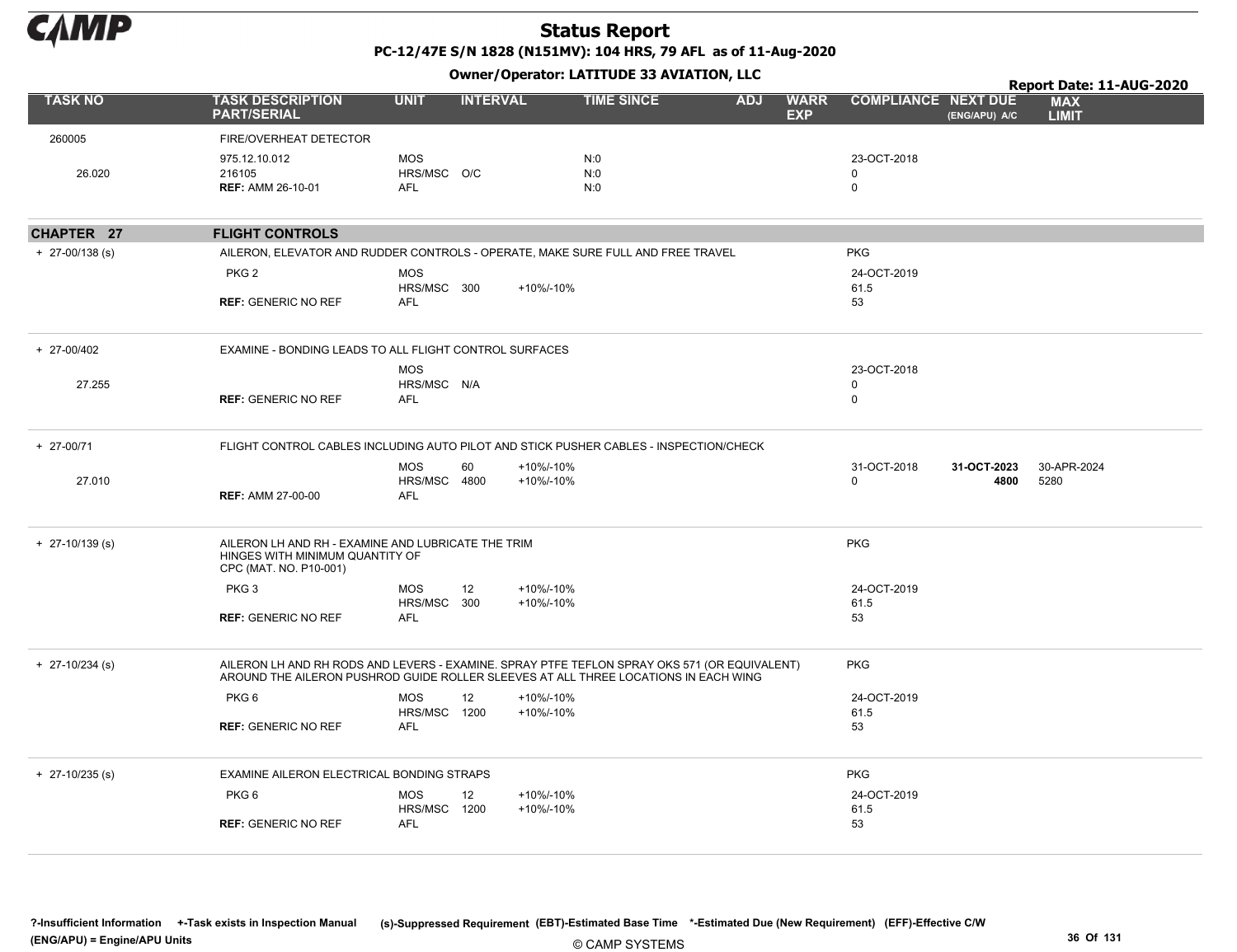

PC-12/47E S/N 1828 (N151MV): 104 HRS, 79 AFL as of 11-Aug-2020

|                   |                                                                                                                                                                                                                        |                            | .               |                        |                   |            |                           |                            |               | Report Date: 11-AUG-2020   |
|-------------------|------------------------------------------------------------------------------------------------------------------------------------------------------------------------------------------------------------------------|----------------------------|-----------------|------------------------|-------------------|------------|---------------------------|----------------------------|---------------|----------------------------|
| <b>TASK NO</b>    | <b>TASK DESCRIPTION</b><br><b>PART/SERIAL</b>                                                                                                                                                                          | <b>UNIT</b>                | <b>INTERVAL</b> |                        | <b>TIME SINCE</b> | <b>ADJ</b> | <b>WARR</b><br><b>EXP</b> | <b>COMPLIANCE NEXT DUE</b> | (ENG/APU) A/C | <b>MAX</b><br><b>LIMIT</b> |
| $+$ 27-10/236 (s) | AILERON CONTROLS - EXAMINE THE CONTROL CABLES AND PULLEYS AS FAR AS POSSIBLE. MOVE THE<br>MECHANISM SO THAT YOU CAN SEE ALL PARTS OF THE CABLES AND MAKE SURE THE SAFETY CLIPS ARE FULLY<br>ENGAGED IN THE TURNBUCKLES |                            |                 |                        |                   |            |                           | <b>PKG</b>                 |               |                            |
|                   | PKG <sub>6</sub>                                                                                                                                                                                                       | <b>MOS</b>                 | 12              | +10%/-10%              |                   |            |                           | 24-OCT-2019                |               |                            |
|                   | <b>REF: GENERIC NO REF</b>                                                                                                                                                                                             | HRS/MSC 1200<br><b>AFL</b> |                 | +10%/-10%              |                   |            |                           | 61.5<br>53                 |               |                            |
|                   |                                                                                                                                                                                                                        |                            |                 |                        |                   |            |                           |                            |               |                            |
| $+$ 27-10/237 (s) | CHECK AILERON CABLE TENSION                                                                                                                                                                                            |                            |                 |                        |                   |            |                           | <b>PKG</b>                 |               |                            |
|                   | PKG <sub>6</sub>                                                                                                                                                                                                       | <b>MOS</b><br>HRS/MSC 1200 | 12              | +10%/-10%<br>+10%/-10% |                   |            |                           | 24-OCT-2019<br>61.5        |               |                            |
|                   | <b>REF: AMM 27-10-00</b>                                                                                                                                                                                               | <b>AFL</b>                 |                 |                        |                   |            |                           | 53                         |               |                            |
| $+$ 27-10/238 (s) | FUNCTIONAL TEST AILERONS                                                                                                                                                                                               |                            |                 |                        |                   |            |                           | <b>PKG</b>                 |               |                            |
|                   | PKG7                                                                                                                                                                                                                   | <b>MOS</b><br>HRS/MSC 2400 | 24              | +10%/-10%<br>+10%/-10% |                   |            |                           | 23-OCT-2018<br>$\mathbf 0$ |               |                            |
|                   | <b>REF: AMM 27-10-00</b>                                                                                                                                                                                               | AFL                        |                 |                        |                   |            |                           | $\mathbf 0$                |               |                            |
| + 27-10/394       | AILERON CONTROL SYSTEM - EXAMINE                                                                                                                                                                                       |                            |                 |                        |                   |            |                           |                            |               |                            |
|                   |                                                                                                                                                                                                                        | <b>MOS</b>                 |                 |                        |                   |            |                           | 23-OCT-2018                |               |                            |
| 27.155            | <b>REF: AMM 27-10-00</b>                                                                                                                                                                                               | HRS/MSC N/A<br><b>AFL</b>  |                 |                        |                   |            |                           | $\Omega$<br>$\Omega$       |               |                            |
| + 27-10/395       | EDDY CURRENT INSPECTION AILERON CABLE SEGMENT                                                                                                                                                                          |                            |                 |                        |                   |            |                           |                            |               |                            |
|                   |                                                                                                                                                                                                                        | <b>MOS</b>                 |                 |                        |                   |            |                           | 23-OCT-2018                |               |                            |
| 27.160            | <b>REF: AMM 27-10-09</b>                                                                                                                                                                                               | HRS/MSC N/A<br><b>AFL</b>  |                 |                        |                   |            |                           | $\Omega$<br>$\mathbf 0$    |               |                            |
| $+ 27 - 10/396$   | EDDY CURRENT INSPECTION - AILERON CONTROL RODS                                                                                                                                                                         |                            |                 |                        |                   |            |                           |                            |               |                            |
|                   |                                                                                                                                                                                                                        | <b>MOS</b>                 |                 |                        |                   |            |                           | 23-OCT-2018                |               |                            |
| 27.165            | <b>REF: AMM 27-00-01</b>                                                                                                                                                                                               | HRS/MSC N/A<br><b>AFL</b>  |                 |                        |                   |            |                           | 0<br>$\mathbf 0$           |               |                            |
|                   |                                                                                                                                                                                                                        |                            |                 |                        |                   |            |                           |                            |               |                            |
| $+ 27 - 10/397$   | MAGNETIC PARTICLE INSPECT - AILERON CONTROL RODS                                                                                                                                                                       |                            |                 |                        |                   |            |                           |                            |               |                            |
| 27.170            |                                                                                                                                                                                                                        | <b>MOS</b><br>HRS/MSC N/A  |                 |                        |                   |            |                           | 23-OCT-2018<br>0           |               |                            |
|                   | <b>REF: AMM 27-00-01</b>                                                                                                                                                                                               | <b>AFL</b>                 |                 |                        |                   |            |                           | $\mathbf 0$                |               |                            |
|                   |                                                                                                                                                                                                                        |                            |                 |                        |                   |            |                           |                            |               |                            |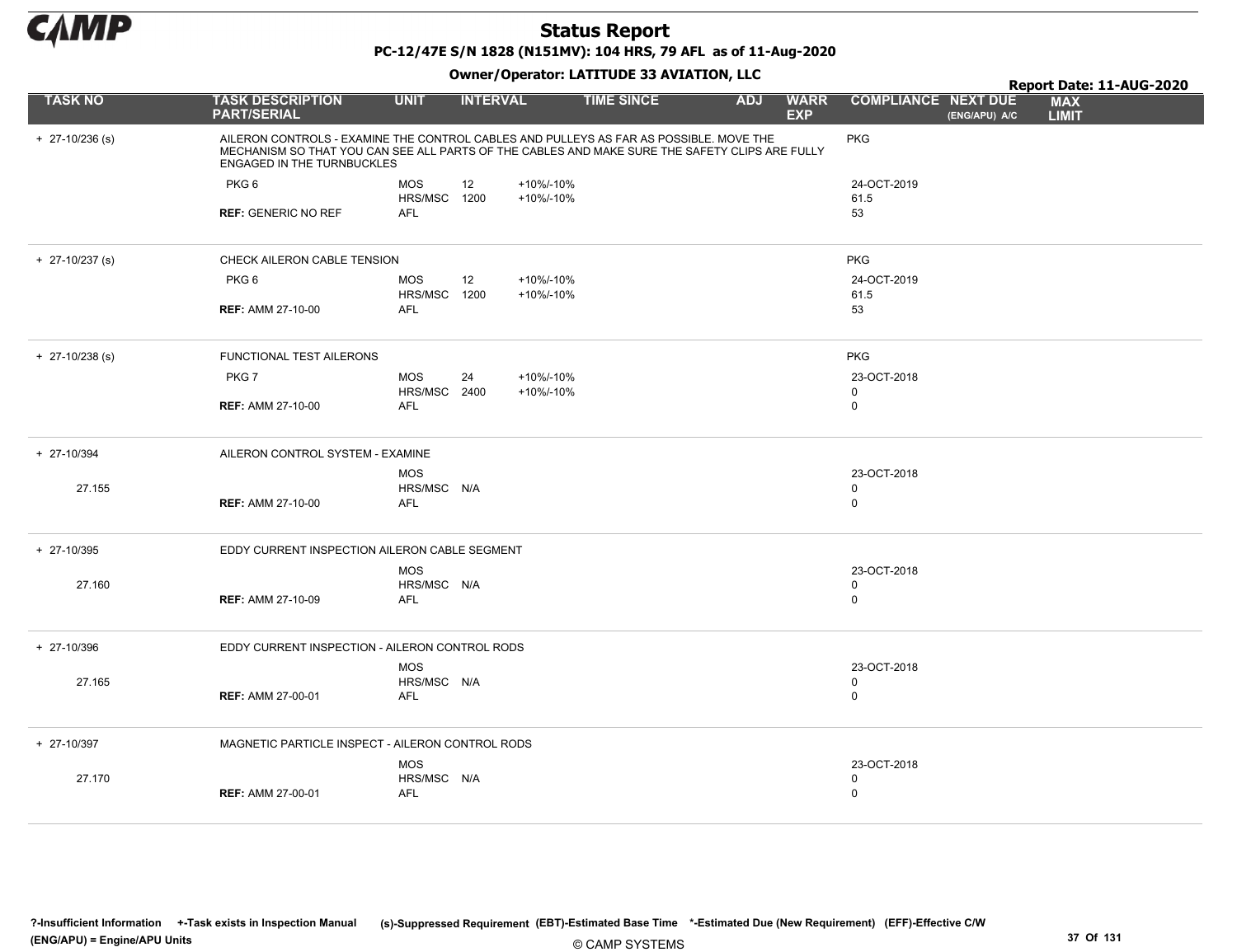

PC-12/47E S/N 1828 (N151MV): 104 HRS, 79 AFL as of 11-Aug-2020

Owner/Operator: LATITUDE 33 AVIATION, LLC

|                   |                                                                     | Owner/Operator. EATITODE 33 AVIATION, LLC<br>Report Date: 11-AUG-2020 |                        |                   |            |                           |                                 |                |                            |  |
|-------------------|---------------------------------------------------------------------|-----------------------------------------------------------------------|------------------------|-------------------|------------|---------------------------|---------------------------------|----------------|----------------------------|--|
| <b>TASK NO</b>    | <b>TASK DESCRIPTION</b><br><b>PART/SERIAL</b>                       | <b>UNIT</b>                                                           | <b>INTERVAL</b>        | <b>TIME SINCE</b> | <b>ADJ</b> | <b>WARR</b><br><b>EXP</b> | <b>COMPLIANCE NEXT DUE</b>      | (ENG/APU) A/C  | <b>MAX</b><br><b>LIMIT</b> |  |
| + 27-10/398       | AILERON BELLCRANKS - EDDY CURRENT AND MAGNETIC PARTICLE INSPECTIONS |                                                                       |                        |                   |            |                           |                                 |                |                            |  |
| 27.175            | <b>REF: See Workcard</b>                                            | <b>MOS</b><br>HRS/MSC N/A<br>AFL                                      |                        |                   |            |                           | 23-OCT-2018<br>0<br>$\mathbf 0$ |                |                            |  |
| $+ 27-10/400$     | EDDY CURRENT INSPECTION - LEFT WING AILERON HINGE POINTS            |                                                                       |                        |                   |            |                           |                                 |                |                            |  |
| 27.215            | <b>REF: AMM 57-60-06</b>                                            | <b>MOS</b><br>HRS/MSC N/A<br><b>AFL</b>                               |                        |                   |            |                           | 23-OCT-2018<br>0<br>$\mathbf 0$ |                |                            |  |
| $+ 27-10/400$     | EDDY CURRENT INSPECTION - RIGHT WING AILERON HINGE POINTS           | <b>MOS</b>                                                            |                        |                   |            |                           | 23-OCT-2018                     |                |                            |  |
|                   | <b>REF: AMM 57-60-06</b>                                            | HRS/MSC N/A<br>AFL                                                    |                        |                   |            |                           | 0<br>$\mathbf 0$                |                |                            |  |
| $+ 27 - 10/444$   | FLIGHT CONTROL CABLES, AILERON                                      |                                                                       |                        |                   |            |                           |                                 |                |                            |  |
| <b>LIFE LIMIT</b> | <b>PN</b><br>SN-UNKNOWN<br><b>REF: AMM 27-10-01</b>                 | <b>MOS</b><br>HRS/MSC<br>20000<br>27000<br>AFL                        |                        | N:0<br>N:0<br>N:0 |            |                           | 23-OCT-2018<br>0<br>$\mathbf 0$ | 20000<br>27000 |                            |  |
| $+ 27-10/445$     | AUTOPILOT CONTROL CABLE, AILERON                                    |                                                                       |                        |                   |            |                           |                                 |                |                            |  |
|                   | <b>PN</b>                                                           | MOS                                                                   |                        | N:0               |            |                           | 23-OCT-2018                     |                |                            |  |
| <b>LIFE LIMIT</b> | SN-UNKNOWN<br><b>REF: AMM 27-10-02</b>                              | HRS/MSC<br>20000<br>AFL<br>27000                                      |                        | N:0<br>N:0        |            |                           | 0<br>$\mathbf 0$                | 20000<br>27000 |                            |  |
| $+$ 27-10/470 (s) | LUBRICATE AILERON CONTROL SYSTEM BEARINGS                           |                                                                       |                        |                   |            |                           | <b>PKG</b>                      |                |                            |  |
|                   | PKG6                                                                | <b>MOS</b><br>12<br>HRS/MSC 1200                                      | +10%/-10%<br>+10%/-10% |                   |            |                           | 24-OCT-2019<br>61.5             |                |                            |  |
|                   | <b>REF: AMM 27-10-00</b>                                            | AFL                                                                   |                        |                   |            |                           | 53                              |                |                            |  |
| $+$ 27-15/239 (s) | FUNCTIONAL TEST AILERON TRIM                                        |                                                                       |                        |                   |            |                           | <b>PKG</b>                      |                |                            |  |
|                   | PKG7                                                                | MOS<br>24<br>HRS/MSC 2400                                             | +10%/-10%<br>+10%/-10% |                   |            |                           | 23-OCT-2018<br>0                |                |                            |  |
|                   | <b>REF: AMM 27-15-00</b>                                            | AFL                                                                   |                        |                   |            |                           | $\mathbf 0$                     |                |                            |  |
| $+$ 27-20/140 (s) | INSPECTION/CHECK RUDDER                                             |                                                                       |                        |                   |            |                           | PKG                             |                |                            |  |
|                   | PKG <sub>3</sub>                                                    | <b>MOS</b><br>12<br>HRS/MSC 300                                       | +10%/-10%<br>+10%/-10% |                   |            |                           | 24-OCT-2019<br>61.5             |                |                            |  |
|                   | <b>REF: AMM 55-40-00</b>                                            | AFL                                                                   |                        |                   |            |                           | 53                              |                |                            |  |

© CAMP SYSTEMS ?-Insufficient Information +-Task exists in Inspection Manual (s)-Suppressed Requirement (EBT)-Estimated Base Time \*-Estimated Due (New Requirement) (EFF)-Effective C/W (ENG/APU) = Engine/APU Units 38 Of 131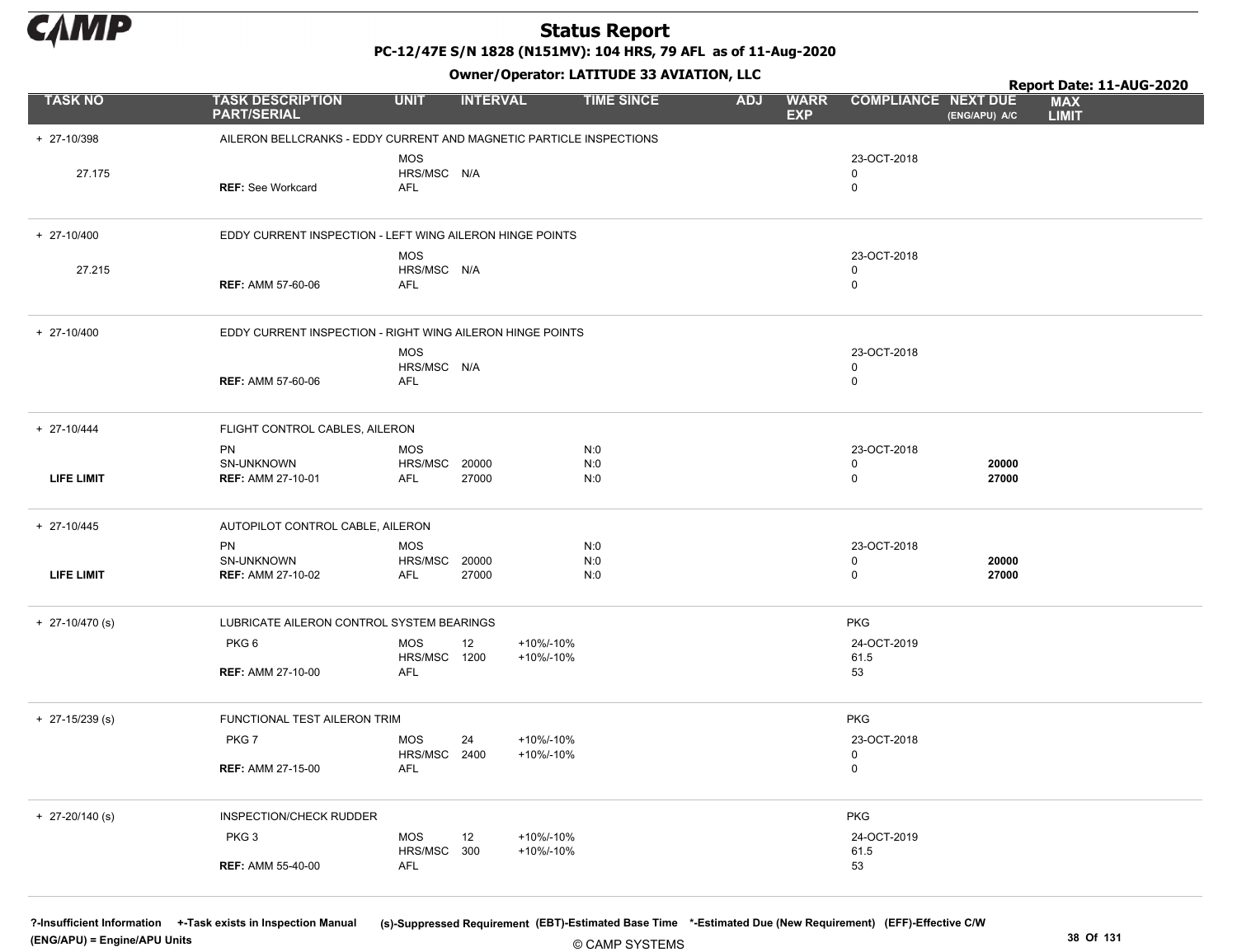

PC-12/47E S/N 1828 (N151MV): 104 HRS, 79 AFL as of 11-Aug-2020

|                   |                                                                                                                                                                                                                          |                            |                 |           | Owner, Operator. EATITODE 33 AVIATION, LEC |            |                           |                            | Report Date: 11-AUG-2020 |                            |  |  |
|-------------------|--------------------------------------------------------------------------------------------------------------------------------------------------------------------------------------------------------------------------|----------------------------|-----------------|-----------|--------------------------------------------|------------|---------------------------|----------------------------|--------------------------|----------------------------|--|--|
| <b>TASK NO</b>    | <b>TASK DESCRIPTION</b><br><b>PART/SERIAL</b>                                                                                                                                                                            | <b>UNIT</b>                | <b>INTERVAL</b> |           | <b>TIME SINCE</b>                          | <b>ADJ</b> | <b>WARR</b><br><b>EXP</b> | <b>COMPLIANCE NEXT DUE</b> | (ENG/APU) A/C            | <b>MAX</b><br><b>LIMIT</b> |  |  |
| $+$ 27-20/240 (s) | EXAMINE RUDDER STATIC DISCHARGERS                                                                                                                                                                                        |                            |                 |           |                                            |            |                           | <b>PKG</b>                 |                          |                            |  |  |
|                   | PKG7                                                                                                                                                                                                                     | <b>MOS</b>                 | 24              | +10%/-10% |                                            |            |                           | 23-OCT-2018                |                          |                            |  |  |
|                   | <b>REF: GENERIC NO REF</b>                                                                                                                                                                                               | HRS/MSC 2400<br>AFL        |                 | +10%/-10% |                                            |            |                           | 0<br>0                     |                          |                            |  |  |
|                   |                                                                                                                                                                                                                          |                            |                 |           |                                            |            |                           |                            |                          |                            |  |  |
| $+$ 27-20/241 (s) | RUDDER CONTROL - EXAMINE THE CONTROL CABLES AND PULLEYS AS FAR AS POSSIBLE. MOVE THE MECHANISM PKG<br>SO THAT YOU CAN SEE ALL PARTS OF THE CABLES AND MAKE SURE THE SAFETY CLIPS ARE FULLY ENGAGED IN<br>THE TURNBUCKLES |                            |                 |           |                                            |            |                           |                            |                          |                            |  |  |
|                   | PKG <sub>6</sub>                                                                                                                                                                                                         | <b>MOS</b>                 | 12              | +10%/-10% |                                            |            |                           | 24-OCT-2019                |                          |                            |  |  |
|                   |                                                                                                                                                                                                                          | HRS/MSC 1200               |                 | +10%/-10% |                                            |            |                           | 61.5                       |                          |                            |  |  |
|                   | <b>REF: GENERIC NO REF</b>                                                                                                                                                                                               | <b>AFL</b>                 |                 |           |                                            |            |                           | 53                         |                          |                            |  |  |
| $+$ 27-20/243 (s) | CHECK RUDDER CABLE TENSION                                                                                                                                                                                               |                            |                 |           |                                            |            |                           | <b>PKG</b>                 |                          |                            |  |  |
|                   | PKG <sub>6</sub>                                                                                                                                                                                                         | <b>MOS</b>                 | 12              | +10%/-10% |                                            |            |                           | 24-OCT-2019                |                          |                            |  |  |
|                   | <b>REF: AMM 27-20-00</b>                                                                                                                                                                                                 | HRS/MSC 1200<br><b>AFL</b> |                 | +10%/-10% |                                            |            |                           | 61.5<br>53                 |                          |                            |  |  |
|                   |                                                                                                                                                                                                                          |                            |                 |           |                                            |            |                           |                            |                          |                            |  |  |
| $+$ 27-20/244 (s) | <b>FUNCTIONAL TEST RUDDER</b>                                                                                                                                                                                            |                            |                 |           |                                            |            |                           | <b>PKG</b>                 |                          |                            |  |  |
|                   | PKG7                                                                                                                                                                                                                     | <b>MOS</b>                 | 24              | +10%/-10% |                                            |            |                           | 23-OCT-2018                |                          |                            |  |  |
|                   | <b>REF: AMM 27-20-00</b>                                                                                                                                                                                                 | HRS/MSC 2400<br><b>AFL</b> |                 | +10%/-10% |                                            |            |                           | 0<br>0                     |                          |                            |  |  |
|                   |                                                                                                                                                                                                                          |                            |                 |           |                                            |            |                           |                            |                          |                            |  |  |
| $+$ 27-20/245 (s) | FUNCTIONAL TEST RUDDER TRIM                                                                                                                                                                                              |                            |                 |           |                                            |            |                           | <b>PKG</b>                 |                          |                            |  |  |
|                   | PKG7                                                                                                                                                                                                                     | <b>MOS</b>                 | 24              | +10%/-10% |                                            |            |                           | 23-OCT-2018                |                          |                            |  |  |
|                   | <b>REF: AMM 27-25-00</b>                                                                                                                                                                                                 | HRS/MSC 2400<br>AFL        |                 | +10%/-10% |                                            |            |                           | 0<br>0                     |                          |                            |  |  |
|                   |                                                                                                                                                                                                                          |                            |                 |           |                                            |            |                           |                            |                          |                            |  |  |
| $+$ 27-20/246 (s) | EXAMINE RUDDER ELECTRICAL BONDING STRAPS                                                                                                                                                                                 |                            |                 |           |                                            |            |                           | <b>PKG</b>                 |                          |                            |  |  |
|                   | PKG <sub>6</sub>                                                                                                                                                                                                         | <b>MOS</b>                 | 12              | +10%/-10% |                                            |            |                           | 24-OCT-2019                |                          |                            |  |  |
|                   | <b>REF: GENERIC NO REF</b>                                                                                                                                                                                               | HRS/MSC 1200<br><b>AFL</b> |                 | +10%/-10% |                                            |            |                           | 61.5<br>53                 |                          |                            |  |  |
|                   |                                                                                                                                                                                                                          |                            |                 |           |                                            |            |                           |                            |                          |                            |  |  |
| + 27-20/374       | RUDDER CONTROL SYSTEM - EXAMINE                                                                                                                                                                                          |                            |                 |           |                                            |            |                           |                            |                          |                            |  |  |
|                   |                                                                                                                                                                                                                          | <b>MOS</b>                 |                 |           |                                            |            |                           | 23-OCT-2018                |                          |                            |  |  |
| 27.180            | <b>REF: AMM 27-20-00</b>                                                                                                                                                                                                 | HRS/MSC N/A<br><b>AFL</b>  |                 |           |                                            |            |                           | 0<br>0                     |                          |                            |  |  |
|                   |                                                                                                                                                                                                                          |                            |                 |           |                                            |            |                           |                            |                          |                            |  |  |
|                   |                                                                                                                                                                                                                          |                            |                 |           |                                            |            |                           |                            |                          |                            |  |  |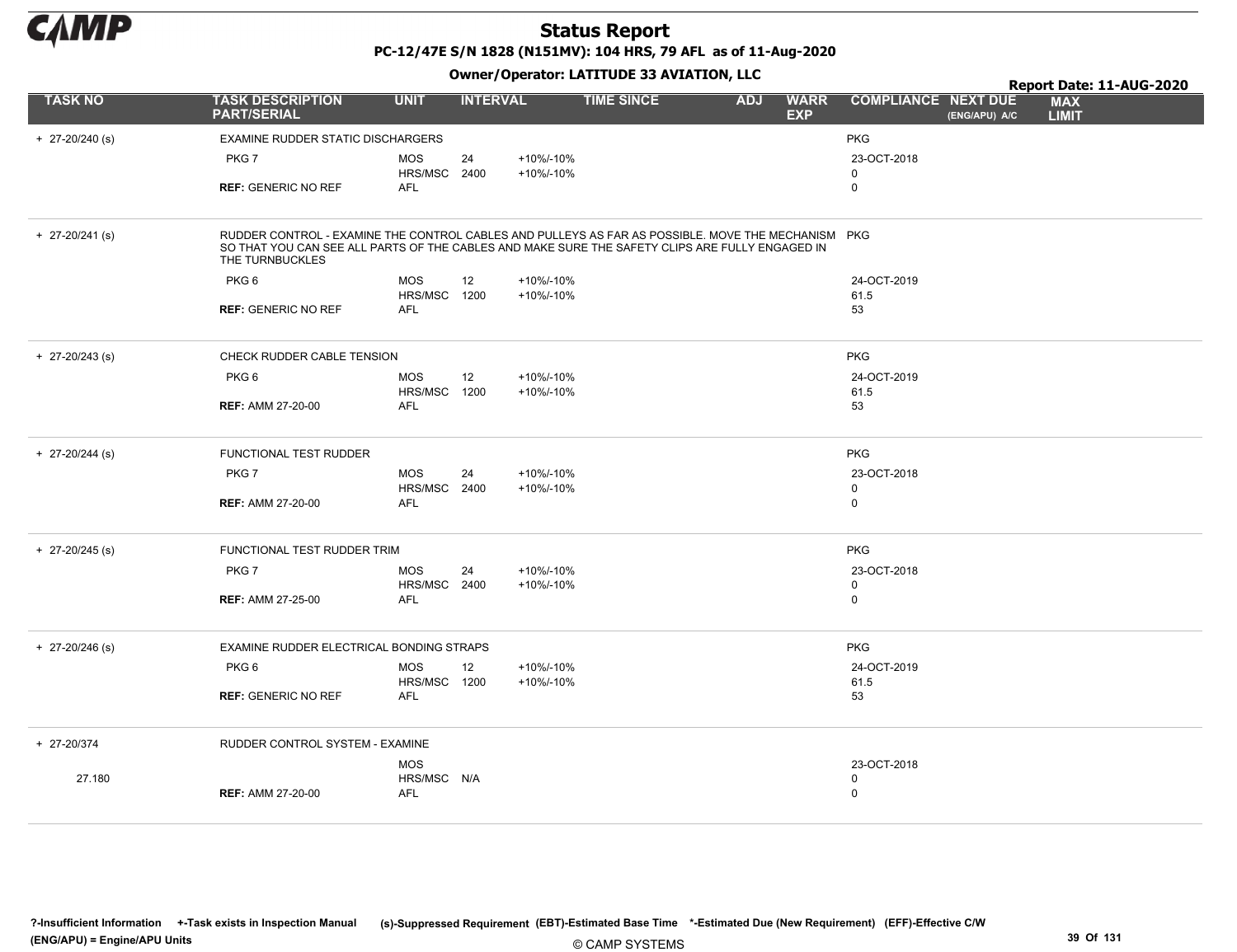

PC-12/47E S/N 1828 (N151MV): 104 HRS, 79 AFL as of 11-Aug-2020

TASK NO TASK DESCRIPTION UNIT INTERVAL TIME SINCE ADJ WARR EXP ADJ WARR COMPLIANCE NEXT DUE MAX LIMIT Report Date: 11-AUG-2020<br>E MAX PART/SERIAL Owner/Operator: LATITUDE 33 AVIATION, LLC (ENG/APU) A/C

| + 27-20/375       | EDDY CURRENT INSPECTION RUDDER BELLCRANKS              |                                                  |                |                        |                                                                                               |                                           |                |
|-------------------|--------------------------------------------------------|--------------------------------------------------|----------------|------------------------|-----------------------------------------------------------------------------------------------|-------------------------------------------|----------------|
| 27.185            | <b>REF: AMM 27-20-04</b>                               | <b>MOS</b><br>HRS/MSC N/A<br><b>AFL</b>          |                |                        |                                                                                               | 23-OCT-2018<br>$\mathbf 0$<br>$\mathbf 0$ |                |
| + 27-20/376       | EXAMINE RUDDER CABLE QUADRANT SHEAR SPIGOT             |                                                  |                |                        |                                                                                               |                                           |                |
| 27.190            | <b>REF: AMM 27-20-05</b>                               | <b>MOS</b><br>HRS/MSC N/A<br><b>AFL</b>          |                |                        |                                                                                               | 23-OCT-2018<br>0<br>$\mathbf 0$           |                |
| + 27-20/430       | ANNUAL INSPECTION COMPLETED                            |                                                  |                |                        | RUDDER CONTROL CABLES TENSION - CHECK FOR NEW FACTORY DELIVERED AIRCRAFT THAT HAVE NOT HAD AN |                                           |                |
|                   | <b>REF: AMM 27-20-00</b>                               | <b>MOS</b><br>HRS/MSC O/C<br>AFL                 |                |                        |                                                                                               | 24-OCT-2019<br>61.5<br>53                 |                |
| + 27-20/431       | RUDDER CONTROL SYSTEM CABLES (AUTOPILOT AND/OR RUDDER) |                                                  |                |                        | FLIGHT CONTROL CABLES, RUDDER RUDDER CONTROL CABLES TENSION - CHECK AFTER REPLACEMENT OF ANY  |                                           |                |
|                   | PN<br>SN-UNKNOWN<br><b>REF: AMM 27-20-00</b>           | <b>MOS</b><br>HRS/MSC A/R<br>AFL                 |                |                        |                                                                                               | $\mathbf 0$                               |                |
| + 27-20/446       | FLIGHT CONTROL CABLES, RUDDER                          |                                                  |                |                        |                                                                                               |                                           |                |
| <b>LIFE LIMIT</b> | PN<br>SN-UNKNOWN<br><b>REF: AMM 27-20-01</b>           | <b>MOS</b><br>HRS/MSC<br><b>AFL</b>              | 20000<br>27000 |                        | N:0<br>N:0<br>N:0                                                                             | 23-OCT-2018<br>$\mathbf 0$<br>$\mathbf 0$ | 20000<br>27000 |
| $+ 27 - 20/447$   | AUTOPILOT CONTROL CABLES, RUDDER                       |                                                  |                |                        |                                                                                               |                                           |                |
| <b>LIFE LIMIT</b> | <b>PN</b><br>SN-UNKNOWN<br><b>REF: AMM 27-20-02</b>    | <b>MOS</b><br><b>HRS/MSC 20000</b><br><b>AFL</b> | 27000          |                        | N:0<br>N:0<br>N:0                                                                             | 23-OCT-2018<br>$\mathbf 0$<br>$\mathbf 0$ | 20000<br>27000 |
| $+$ 27-30/141 (s) | <b>EXAMINE ELEVATORS</b>                               |                                                  |                |                        |                                                                                               | <b>PKG</b>                                |                |
|                   | PKG <sub>3</sub>                                       | <b>MOS</b><br>HRS/MSC 300                        | 12             | +10%/-10%<br>+10%/-10% |                                                                                               | 24-OCT-2019<br>61.5                       |                |
|                   | <b>REF: GENERIC NO REF</b>                             | <b>AFL</b>                                       |                |                        |                                                                                               | 53                                        |                |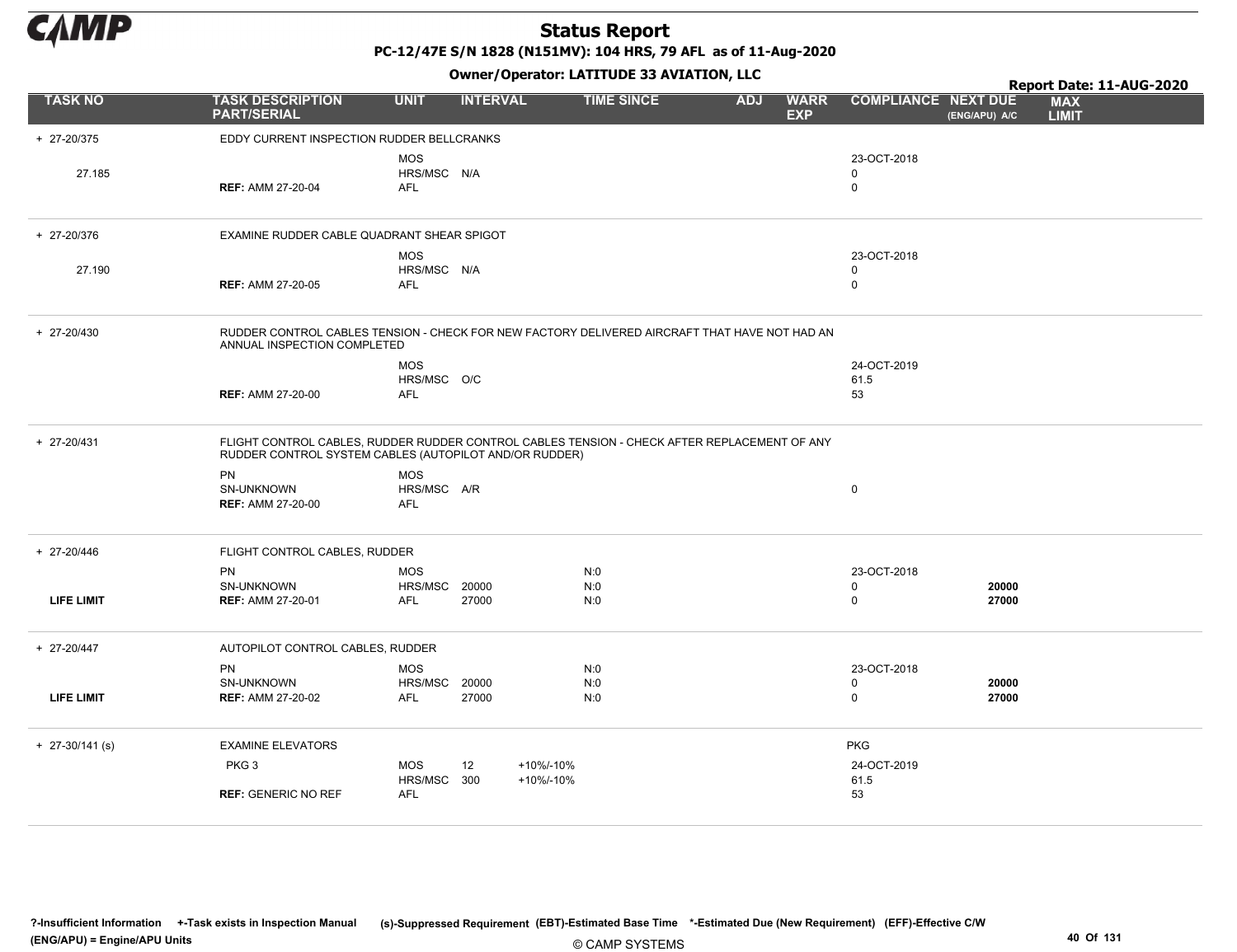

|                   |                                                                                                                                                                                                                                |                            | .               |                        |                   |            |                           |                            |               | Report Date: 11-AUG-2020   |  |
|-------------------|--------------------------------------------------------------------------------------------------------------------------------------------------------------------------------------------------------------------------------|----------------------------|-----------------|------------------------|-------------------|------------|---------------------------|----------------------------|---------------|----------------------------|--|
| <b>TASK NO</b>    | <b>TASK DESCRIPTION</b><br><b>PART/SERIAL</b>                                                                                                                                                                                  | <b>UNIT</b>                | <b>INTERVAL</b> |                        | <b>TIME SINCE</b> | <b>ADJ</b> | <b>WARR</b><br><b>EXP</b> | <b>COMPLIANCE NEXT DUE</b> | (ENG/APU) A/C | <b>MAX</b><br><b>LIMIT</b> |  |
| $+$ 27-30/247 (s) | EXAMINE ELEVATOR ELECTRICAL BONDING STRAPS                                                                                                                                                                                     |                            |                 |                        |                   |            |                           | <b>PKG</b>                 |               |                            |  |
|                   | PKG <sub>6</sub>                                                                                                                                                                                                               | <b>MOS</b><br>HRS/MSC 1200 | 12              | +10%/-10%<br>+10%/-10% |                   |            |                           | 24-OCT-2019<br>61.5        |               |                            |  |
|                   | <b>REF: GENERIC NO REF</b>                                                                                                                                                                                                     | AFL                        |                 |                        |                   |            |                           | 53                         |               |                            |  |
| $+$ 27-30/248 (s) | <b>EXAMINE ELEVATOR STATIC DISCHARGERS</b>                                                                                                                                                                                     |                            |                 |                        |                   |            |                           | <b>PKG</b>                 |               |                            |  |
|                   | PKG7                                                                                                                                                                                                                           | <b>MOS</b><br>HRS/MSC 2400 | 24              | +10%/-10%<br>+10%/-10% |                   |            |                           | 23-OCT-2018<br>0           |               |                            |  |
|                   | <b>REF: GENERIC NO REF</b>                                                                                                                                                                                                     | AFL                        |                 |                        |                   |            |                           | $\mathbf 0$                |               |                            |  |
| $+$ 27-30/249 (s) | ELEVATOR CONTROLS - EXAMINE THE CONTROL CABLES AND PULLEYS AS FAR AS POSSIBLE. MOVE THE<br>MECHANISM SO THAT YOU CAN SEE ALL PARTS OF THE CABLES AND MAKE SURE THE SAFETY CLIPS ARE FULLY<br><b>ENGAGED IN THE TURNBUCKLES</b> |                            |                 |                        |                   |            |                           | <b>PKG</b>                 |               |                            |  |
|                   | PKG <sub>6</sub>                                                                                                                                                                                                               | <b>MOS</b>                 | 12              | +10%/-10%              |                   |            |                           | 24-OCT-2019                |               |                            |  |
|                   | <b>REF: GENERIC NO REF</b>                                                                                                                                                                                                     | HRS/MSC 1200<br><b>AFL</b> |                 | +10%/-10%              |                   |            |                           | 61.5<br>53                 |               |                            |  |
|                   |                                                                                                                                                                                                                                |                            |                 |                        |                   |            |                           |                            |               |                            |  |
| $+$ 27-30/250 (s) | CHECK ELEVATOR CABLE TENSION                                                                                                                                                                                                   |                            |                 |                        |                   |            |                           | <b>PKG</b>                 |               |                            |  |
|                   | PKG <sub>6</sub>                                                                                                                                                                                                               | <b>MOS</b><br>HRS/MSC 1200 | 12              | +10%/-10%<br>+10%/-10% |                   |            |                           | 24-OCT-2019<br>61.5        |               |                            |  |
|                   | <b>REF: AMM 27-30-00</b>                                                                                                                                                                                                       | <b>AFL</b>                 |                 |                        |                   |            |                           | 53                         |               |                            |  |
| $+$ 27-30/251 (s) | FUNCTIONAL TEST ELEVATOR                                                                                                                                                                                                       |                            |                 |                        |                   |            |                           | <b>PKG</b>                 |               |                            |  |
|                   | PKG7                                                                                                                                                                                                                           | <b>MOS</b><br>HRS/MSC 2400 | 24              | +10%/-10%<br>+10%/-10% |                   |            |                           | 23-OCT-2018<br>$\mathbf 0$ |               |                            |  |
|                   | <b>REF: AMM 27-30-00</b>                                                                                                                                                                                                       | <b>AFL</b>                 |                 |                        |                   |            |                           | $\mathbf 0$                |               |                            |  |
| $+ 27 - 30/333$   | ELEVATOR CONTROL CABLES TENSION - CHECK FOR NEW FACTORY DELIVERED AIRCRAFT THAT HAVE NOT HAD<br>AN ANNUAL INSPECTION COMPLETED                                                                                                 |                            |                 |                        |                   |            |                           |                            |               |                            |  |
|                   |                                                                                                                                                                                                                                | <b>MOS</b>                 |                 |                        |                   |            |                           | 24-OCT-2019                |               |                            |  |
| 27.150            | <b>REF: AMM 27-30-00</b>                                                                                                                                                                                                       | HRS/MSC O/C<br><b>AFL</b>  |                 |                        |                   |            |                           | 61.5<br>53                 |               |                            |  |
|                   |                                                                                                                                                                                                                                |                            |                 |                        |                   |            |                           |                            |               |                            |  |
| + 27-30/334       | CHECK FLIGHT CONTROL CABLES, ELEVATOR ELEVATOR CONTROL CABLES TENSION - AFTER REPLACEMENT OF<br>ANY ELEVATOR CONTROL SYSTEM CABLES (AUTOPILOT, STICK PUSHER AND ELEVATOR)                                                      |                            |                 |                        |                   |            |                           |                            |               |                            |  |
|                   | PN                                                                                                                                                                                                                             | <b>MOS</b>                 |                 |                        |                   |            |                           |                            |               |                            |  |
|                   | SN-UNKNOWN                                                                                                                                                                                                                     | HRS/MSC A/R                |                 |                        |                   |            |                           | 0                          |               |                            |  |
|                   | <b>REF: AMM 27-30-00</b>                                                                                                                                                                                                       | <b>AFL</b>                 |                 |                        |                   |            |                           |                            |               |                            |  |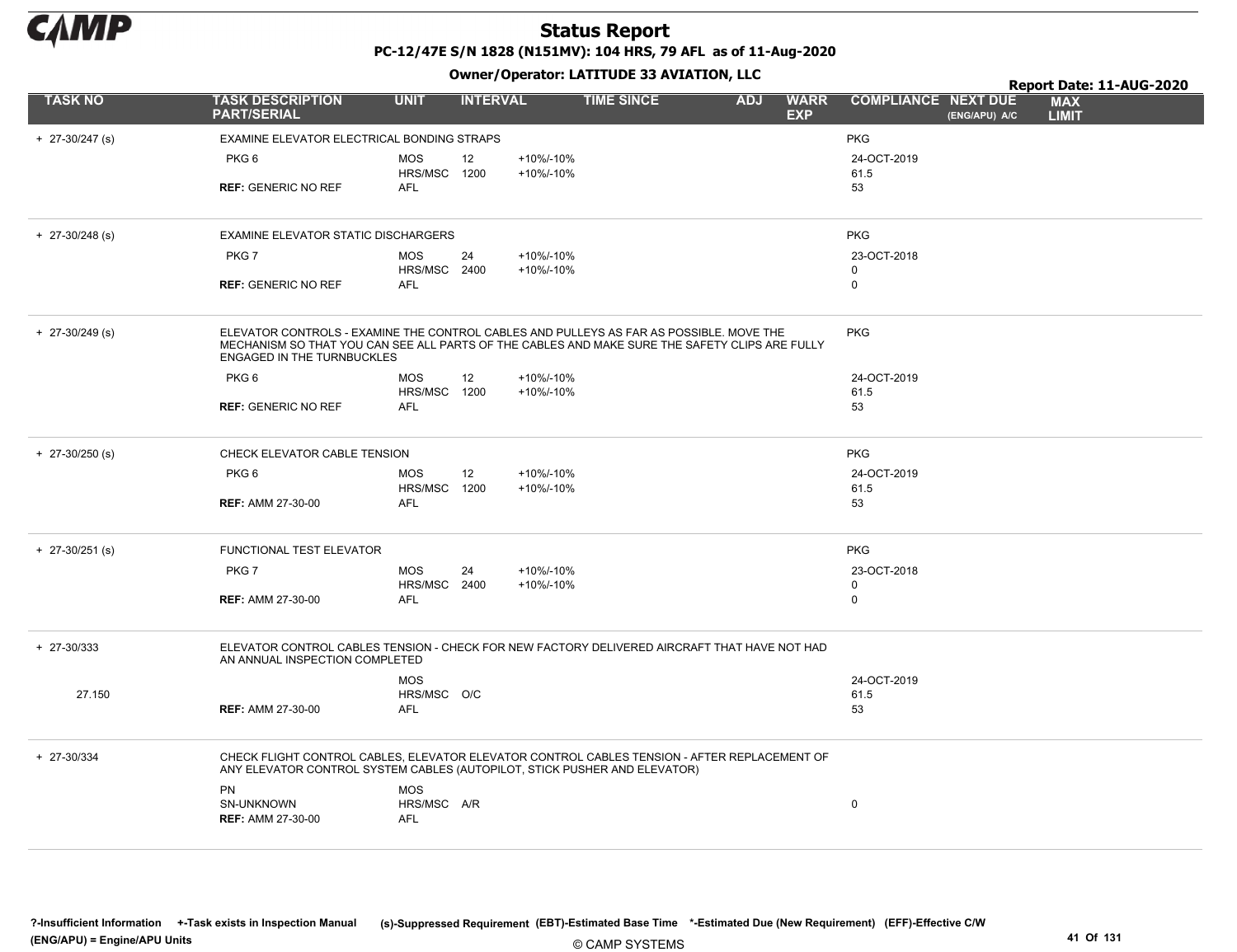

PC-12/47E S/N 1828 (N151MV): 104 HRS, 79 AFL as of 11-Aug-2020

Owner/Operator: LATITUDE 33 AVIATION, LLC

|                   |                                                       |                                           |                 |                        | Owner/Operator. EATITODE 33 AVIATION, LLC |            |                           |                                           |                | Report Date: 11-AUG-2020   |
|-------------------|-------------------------------------------------------|-------------------------------------------|-----------------|------------------------|-------------------------------------------|------------|---------------------------|-------------------------------------------|----------------|----------------------------|
| <b>TASK NO</b>    | <b>TASK DESCRIPTION</b><br><b>PART/SERIAL</b>         | <b>UNIT</b>                               | <b>INTERVAL</b> |                        | <b>TIME SINCE</b>                         | <b>ADJ</b> | <b>WARR</b><br><b>EXP</b> | <b>COMPLIANCE NEXT DUE</b>                | (ENG/APU) A/C  | <b>MAX</b><br><b>LIMIT</b> |
| + 27-30/363       | ELEVATOR - CONTROL SYSTEM - EXAMINE                   |                                           |                 |                        |                                           |            |                           |                                           |                |                            |
| 27.195            | <b>REF: AMM 27-30-00</b>                              | <b>MOS</b><br>HRS/MSC N/A<br>AFL          |                 |                        |                                           |            |                           | 23-OCT-2018<br>$\Omega$<br>$\mathbf 0$    |                |                            |
| + 27-30/364       | EDDY CURRENT INSPECTION - ELEVATOR CONTROL RODS       |                                           |                 |                        |                                           |            |                           |                                           |                |                            |
| 27.200            | <b>REF: AMM 27-00-01</b>                              | <b>MOS</b><br>HRS/MSC N/A<br>AFL          |                 |                        |                                           |            |                           | 23-OCT-2018<br>0<br>$\mathbf 0$           |                |                            |
| + 27-30/365       | MAGNETIC PARTICLE INSPECT - ELEVATOR CONTROL RODS     |                                           |                 |                        |                                           |            |                           |                                           |                |                            |
| 27.205            | <b>REF: AMM 27-00-01</b>                              | <b>MOS</b><br>HRS/MSC N/A<br><b>AFL</b>   |                 |                        |                                           |            |                           | 23-OCT-2018<br>$\mathbf 0$<br>$\mathbf 0$ |                |                            |
| + 27-30/366       | EDDY CURRENT INSPECTION - ELEVATOR CONTROL LEVER      |                                           |                 |                        |                                           |            |                           |                                           |                |                            |
| 27.210            | <b>REF: AMM 27-30-05</b>                              | <b>MOS</b><br>HRS/MSC N/A<br>AFL          |                 |                        |                                           |            |                           | 23-OCT-2018<br>$\mathbf 0$<br>$\mathbf 0$ |                |                            |
| + 27-30/448       | FLIGHT CONTROL CABLES, ELEVATOR                       |                                           |                 |                        |                                           |            |                           |                                           |                |                            |
| <b>LIFE LIMIT</b> | PN<br>SN-UNKNOWN<br><b>REF: AMM 27-30-01</b>          | <b>MOS</b><br><b>HRS/MSC 20000</b><br>AFL | 27000           |                        | N:0<br>N:0<br>N:0                         |            |                           | 23-OCT-2018<br>0<br>0                     | 20000<br>27000 |                            |
| + 27-30/449       | AUTOPILOT CONTROL CABLES, ELEVATOR                    |                                           |                 |                        |                                           |            |                           |                                           |                |                            |
| <b>LIFE LIMIT</b> | <b>PN</b><br>SN-UNKNOWN<br><b>REF: AMM 27-30-02</b>   | MOS<br>HRS/MSC<br><b>AFL</b>              | 20000<br>27000  |                        | N:0<br>N:0<br>N:0                         |            |                           | 23-OCT-2018<br>$\mathbf 0$<br>$\mathbf 0$ | 20000<br>27000 |                            |
| + 27-30/450       | STICK PUSHER CABLES                                   |                                           |                 |                        |                                           |            |                           |                                           |                |                            |
| <b>LIFE LIMIT</b> | <b>PN</b><br>SN-UNKNOWN<br><b>REF: GENERIC NO REF</b> | <b>MOS</b><br>HRS/MSC<br>AFL              | 20000<br>27000  |                        | N:0<br>N:0<br>N:0                         |            |                           | 23-OCT-2018<br>0<br>$\mathbf 0$           | 20000<br>27000 |                            |
| 27-30/514 (s)     | EXAMINE - ELEVATOR STOPS                              |                                           |                 |                        |                                           |            |                           | <b>PKG</b>                                |                |                            |
|                   | PKG <sub>6</sub>                                      | <b>MOS</b><br>HRS/MSC 1200                | 12              | +10%/-10%<br>+10%/-10% |                                           |            |                           | 23-OCT-2018<br>$\mathbf 0$                |                |                            |
|                   | <b>REF: See Workcard</b>                              | AFL                                       |                 |                        |                                           |            |                           | $\mathbf 0$                               |                |                            |

© CAMP SYSTEMS ?-Insufficient Information +-Task exists in Inspection Manual (s)-Suppressed Requirement (EBT)-Estimated Base Time \*-Estimated Due (New Requirement) (EFF)-Effective C/W (ENG/APU) = Engine/APU Units 42 Of 131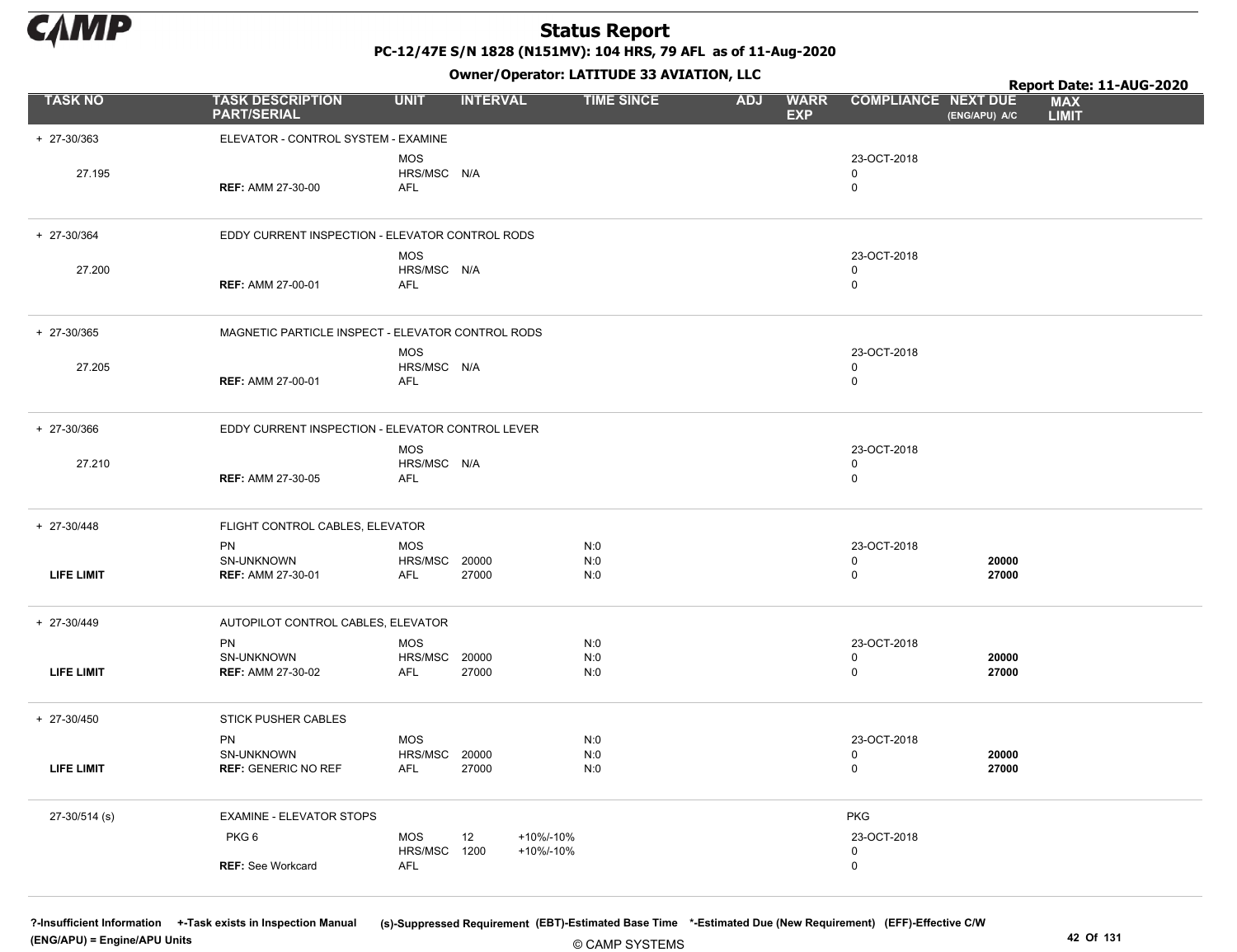

PC-12/47E S/N 1828 (N151MV): 104 HRS, 79 AFL as of 11-Aug-2020

| <b>Owner/Operator: LATITUDE 33 AVIATION, LLC</b><br>Report Date: 11-AUG-2020 |                                                                                                    |                                                  |                 |                        |                   |            |                           |                                 |                       |                            |  |
|------------------------------------------------------------------------------|----------------------------------------------------------------------------------------------------|--------------------------------------------------|-----------------|------------------------|-------------------|------------|---------------------------|---------------------------------|-----------------------|----------------------------|--|
| <b>TASK NO</b>                                                               | <b>TASK DESCRIPTION</b><br><b>PART/SERIAL</b>                                                      | <b>UNIT</b>                                      | <b>INTERVAL</b> |                        | <b>TIME SINCE</b> | <b>ADJ</b> | <b>WARR</b><br><b>EXP</b> | <b>COMPLIANCE NEXT DUE</b>      | (ENG/APU) A/C         | <b>MAX</b><br><b>LIMIT</b> |  |
| $+ 27 - 40/1$                                                                | HORIZONTAL STABILIZER TRIM - FUNCTIONAL TEST OF TRIM RUNAWAY AURAL WARNING SYSTEM (FAA CMR)        |                                                  |                 |                        |                   |            |                           |                                 |                       |                            |  |
| 27.021<br><b>AIRWORTHINESS</b>                                               | <b>REF: AMM 27-40-00</b>                                                                           | <b>MOS</b><br>HRS/MSC 3000<br><b>AFL</b>         | 12              | +10%/-10%              |                   | $-1$       |                           | 24-OCT-2019<br>61.5<br>53       | 31-OCT-2020<br>3061.5 | 29-NOV-2020                |  |
| $+$ 27-40/142 (s)                                                            | OPERATIONAL TEST HORIZONTAL STABILIZER TRIM INTERRUPT AND ALTERNATE TRIM SWITCHES                  |                                                  |                 |                        |                   |            |                           | <b>PKG</b>                      |                       |                            |  |
|                                                                              | PKG <sub>3</sub><br><b>REF: AMM 27-40-00</b>                                                       | <b>MOS</b><br>HRS/MSC 300<br>AFL                 | 12              | +10%/-10%<br>+10%/-10% |                   |            |                           | 24-OCT-2019<br>61.5<br>53       |                       |                            |  |
|                                                                              |                                                                                                    |                                                  |                 |                        |                   |            |                           |                                 |                       |                            |  |
| $+$ 27-40/252 (s)                                                            | INSPECTION / CHECK PITCH TRIM ACTUATOR AND ATTACHMENTS                                             |                                                  |                 |                        |                   |            |                           | <b>PKG</b>                      |                       |                            |  |
|                                                                              | PKG <sub>6</sub><br><b>REF: AMM 27-40-01</b>                                                       | <b>MOS</b><br>HRS/MSC 1200<br>AFL                | 12              | +10%/-10%<br>+10%/-10% |                   |            |                           | 24-OCT-2019<br>61.5<br>53       |                       |                            |  |
|                                                                              |                                                                                                    |                                                  |                 |                        |                   |            |                           |                                 |                       |                            |  |
| + 27-40/26                                                                   | OVERHAUL PITCH TRIM ACTUATOR                                                                       |                                                  |                 |                        |                   |            |                           |                                 |                       |                            |  |
| <b>OVERHAUL</b>                                                              | 978.73.14.203<br>1847<br><b>REF: GENERIC NO REF</b>                                                | MOS<br>HRS/MSC 5000<br>AFL                       | 60              |                        |                   |            |                           | 23-OCT-2018<br>0<br>$\mathbf 0$ | 31-OCT-2023<br>5000   |                            |  |
| $+$ 27-40/291 (s)                                                            | OPERATIONAL TEST HORIZONTAL STABILIZER TRIM SYSTEM                                                 |                                                  |                 |                        |                   |            |                           | <b>PKG</b>                      |                       |                            |  |
|                                                                              | PKG <sub>2</sub><br><b>REF: AMM 27-40-00</b>                                                       | <b>MOS</b><br>HRS/MSC 300<br><b>AFL</b>          |                 | +10%/-10%              |                   |            |                           | 24-OCT-2019<br>61.5<br>53       |                       |                            |  |
| $+$ 27-40/292 (s)                                                            | FUNCTIONAL TEST HORIZONTAL STABILIZER TRIM SYSTEM                                                  |                                                  |                 |                        |                   |            |                           | <b>PKG</b>                      |                       |                            |  |
|                                                                              | PKG <sub>6</sub>                                                                                   | <b>MOS</b>                                       | 12              | +10%/-10%              |                   |            |                           | 24-OCT-2019                     |                       |                            |  |
|                                                                              | <b>REF: AMM 27-40-00</b>                                                                           | HRS/MSC 1200<br>AFL                              |                 | +10%/-10%              |                   |            |                           | 61.5<br>53                      |                       |                            |  |
| $+ 27-40/3$                                                                  | REPLACE PITCH TRIM ACTUATOR                                                                        |                                                  |                 |                        |                   |            |                           |                                 |                       |                            |  |
|                                                                              | 978.73.14.203<br>1847                                                                              | <b>MOS</b><br><b>HRS/MSC 20000</b>               |                 |                        |                   |            |                           | 23-OCT-2018<br>0                | 20000                 |                            |  |
| LIFE LIMIT                                                                   | <b>REF: GENERIC NO REF</b>                                                                         | AFL                                              | 27000           |                        |                   |            |                           | 0                               | 27000                 |                            |  |
| + 27-40/307                                                                  | PITCH TRIM ACTUATOR ATTACHMENT PARTS, FAIL SAFE PLATES AND THEIR ATTACHMENT PARTS (IPC 12-20-00-7) |                                                  |                 |                        |                   |            |                           |                                 |                       |                            |  |
| 27.036<br>LIFE LIMIT                                                         | PN<br>SN-UNKNOWN<br><b>REF: AMM 27-40-02</b>                                                       | <b>MOS</b><br><b>HRS/MSC 10000</b><br><b>AFL</b> |                 |                        | N:0<br>N:0<br>N:0 |            |                           | 23-OCT-2018<br>0<br>$\mathbf 0$ | 10000                 |                            |  |

?-Insufficient Information +-Task exists in Inspection Manual (s)-Suppressed Requirement (EBT)-Estimated Base Time \*-Estimated Due (New Requirement) (EFF)-Effective C/W (ENG/APU) = Engine/APU Units 43 Of 131

© CAMP SYSTEMS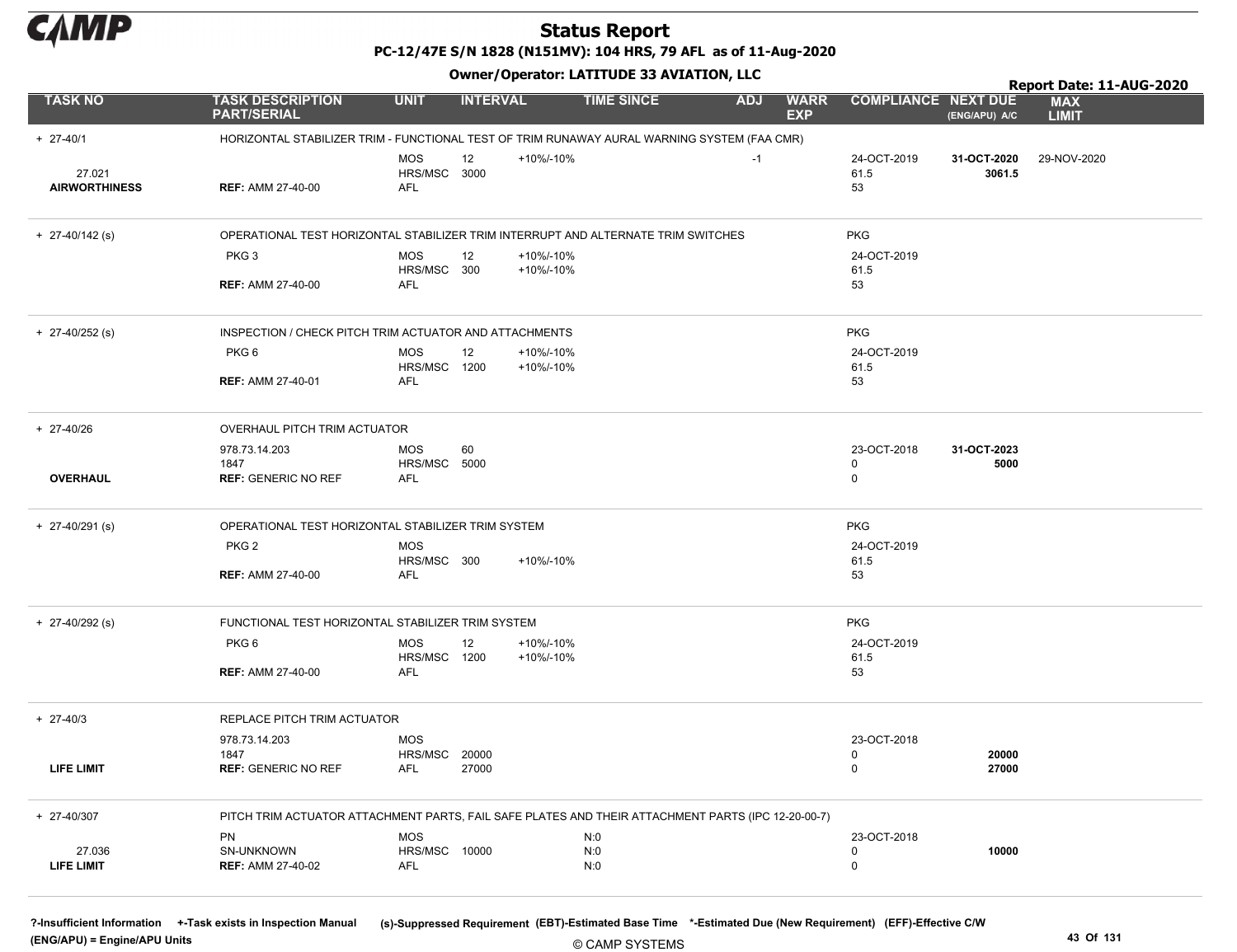

Owner/Operator: LATITUDE 33 AVIATION, LLC

|                           | OWNER/OPERATOR: LATTIODE 33 AVIATION, LLC<br>Report Date: 11-AUG-2020 |                            |                 |                            |                   |            |                           |                            |                |                            |  |  |
|---------------------------|-----------------------------------------------------------------------|----------------------------|-----------------|----------------------------|-------------------|------------|---------------------------|----------------------------|----------------|----------------------------|--|--|
| <b>TASK NO</b>            | <b>TASK DESCRIPTION</b><br><b>PART/SERIAL</b>                         | <b>UNIT</b>                | <b>INTERVAL</b> |                            | <b>TIME SINCE</b> | <b>ADJ</b> | <b>WARR</b><br><b>EXP</b> | <b>COMPLIANCE NEXT DUE</b> | (ENG/APU) A/C  | <b>MAX</b><br><b>LIMIT</b> |  |  |
| $+ 27 - 50/143$           | LOWER FLAPS TO 40 DEGREES AS NECESSARY TO DO THE INSPECTION           |                            |                 |                            |                   |            |                           | <b>PKG</b>                 |                |                            |  |  |
|                           | PKG 1, 2, 3, 4, 5, 6, 7                                               | <b>MOS</b><br>HRS/MSC A/R  |                 |                            |                   |            |                           | 24-OCT-2019<br>61.5        |                |                            |  |  |
|                           | <b>REF: GENERIC NO REF</b>                                            | AFL                        |                 |                            |                   |            |                           | 53                         |                |                            |  |  |
| $+$ 27-50/144 (s)         | EXAMINE FLAPS AND FLAP SUPPORT MECHANISM                              |                            |                 |                            |                   |            |                           | <b>PKG</b>                 |                |                            |  |  |
|                           | PKG <sub>3</sub>                                                      | MOS<br>HRS/MSC 300         | 12              | +10%/-10%<br>+10%/-10%     |                   |            |                           | 24-OCT-2019<br>61.5        |                |                            |  |  |
|                           | <b>REF: GENERIC NO REF</b>                                            | AFL                        |                 |                            |                   |            |                           | 53                         |                |                            |  |  |
| $+$ 27-50/253 (s)         | EXAMINE FLAPS ELECTRICAL BONDING STRAPS                               |                            |                 |                            |                   |            |                           | <b>PKG</b>                 |                |                            |  |  |
|                           | PKG <sub>6</sub>                                                      | <b>MOS</b>                 | 12              | +10%/-10%                  |                   |            |                           | 24-OCT-2019                |                |                            |  |  |
|                           | <b>REF: GENERIC NO REF</b>                                            | HRS/MSC 1200<br>AFL        |                 | +10%/-10%                  |                   |            |                           | 61.5<br>53                 |                |                            |  |  |
| $+$ 27-50/254 (s)         | EXAMINE FLAP MOTOR, ACTUATORS AND FLEXIBLE DRIVE SHAFTS               |                            |                 |                            |                   |            |                           | <b>PKG</b>                 |                |                            |  |  |
|                           | PKG 6                                                                 | MOS<br>HRS/MSC 1200        | 12              | +10%/-10%<br>+10%/-10%     |                   |            |                           | 24-OCT-2019<br>61.5        |                |                            |  |  |
|                           | <b>REF: GENERIC NO REF</b>                                            | AFL                        |                 |                            |                   |            |                           | 53                         |                |                            |  |  |
| $+$ 27-50/255 (s)         | FUNCTIONAL TEST FLAPS AND ASYMMETRY MONITOR TEST                      |                            |                 |                            |                   |            |                           | <b>PKG</b>                 |                |                            |  |  |
|                           | PKG 6                                                                 | <b>MOS</b><br>HRS/MSC 1200 | 12              | +10%/-10%<br>+10%/-10%     |                   |            |                           | 24-OCT-2019<br>61.5        |                |                            |  |  |
|                           | <b>REF: AMM 27-50-00</b>                                              | <b>AFL</b>                 |                 |                            |                   |            |                           | 53                         |                |                            |  |  |
| + 27-50/28                | FLAP POWER DRIVE UNIT                                                 |                            |                 |                            |                   |            |                           |                            |                |                            |  |  |
|                           | 978.73.20.003                                                         | <b>MOS</b>                 |                 |                            | N:0               |            |                           | 23-OCT-2018                |                |                            |  |  |
| 27.030<br>OVERHAUL        | 1682<br><b>REF: AMM 27-50-01</b>                                      | HRS/MSC<br>AFL             | 10000<br>13500  | +500/-500<br>+500/-500 N:0 | N:0               |            |                           | 0<br>0                     | 10000<br>13500 | 10500<br>14000             |  |  |
| $+ 27 - 50/30$            | OVERHAUL LEFT INBOARD FLAP ACTUATOR                                   |                            |                 |                            |                   |            |                           |                            |                |                            |  |  |
| 27.040                    | 978.73.20.309<br>6614                                                 | <b>MOS</b><br>HRS/MSC 5000 |                 | +10%/-10%                  |                   |            |                           | 23-OCT-2018<br>0           | 5000           | 5500                       |  |  |
| OVERHAUL                  | <b>REF: GENERIC NO REF</b>                                            | AFL                        | 7000            | +500/-500                  |                   |            |                           | $\mathbf 0$                | 7000           | 7500                       |  |  |
| $+ 27 - 50/30$            | OVERHAUL LEFT OUTBOARD FLAP ACTUATOR                                  |                            |                 |                            |                   |            |                           |                            |                |                            |  |  |
|                           | 978.73.20.309                                                         | <b>MOS</b><br>HRS/MSC      |                 |                            |                   |            |                           | 23-OCT-2018<br>0           |                |                            |  |  |
| 27.041<br><b>OVERHAUL</b> | 6616<br><b>REF: GENERIC NO REF</b>                                    | AFL                        | 5000<br>7000    | +10%/-10%<br>+500/-500     |                   |            |                           | $\mathbf 0$                | 5000<br>7000   | 5500<br>7500               |  |  |

© CAMP SYSTEMS ?-Insufficient Information +-Task exists in Inspection Manual (s)-Suppressed Requirement (EBT)-Estimated Base Time \*-Estimated Due (New Requirement) (EFF)-Effective C/W (ENG/APU) = Engine/APU Units 44 Of 131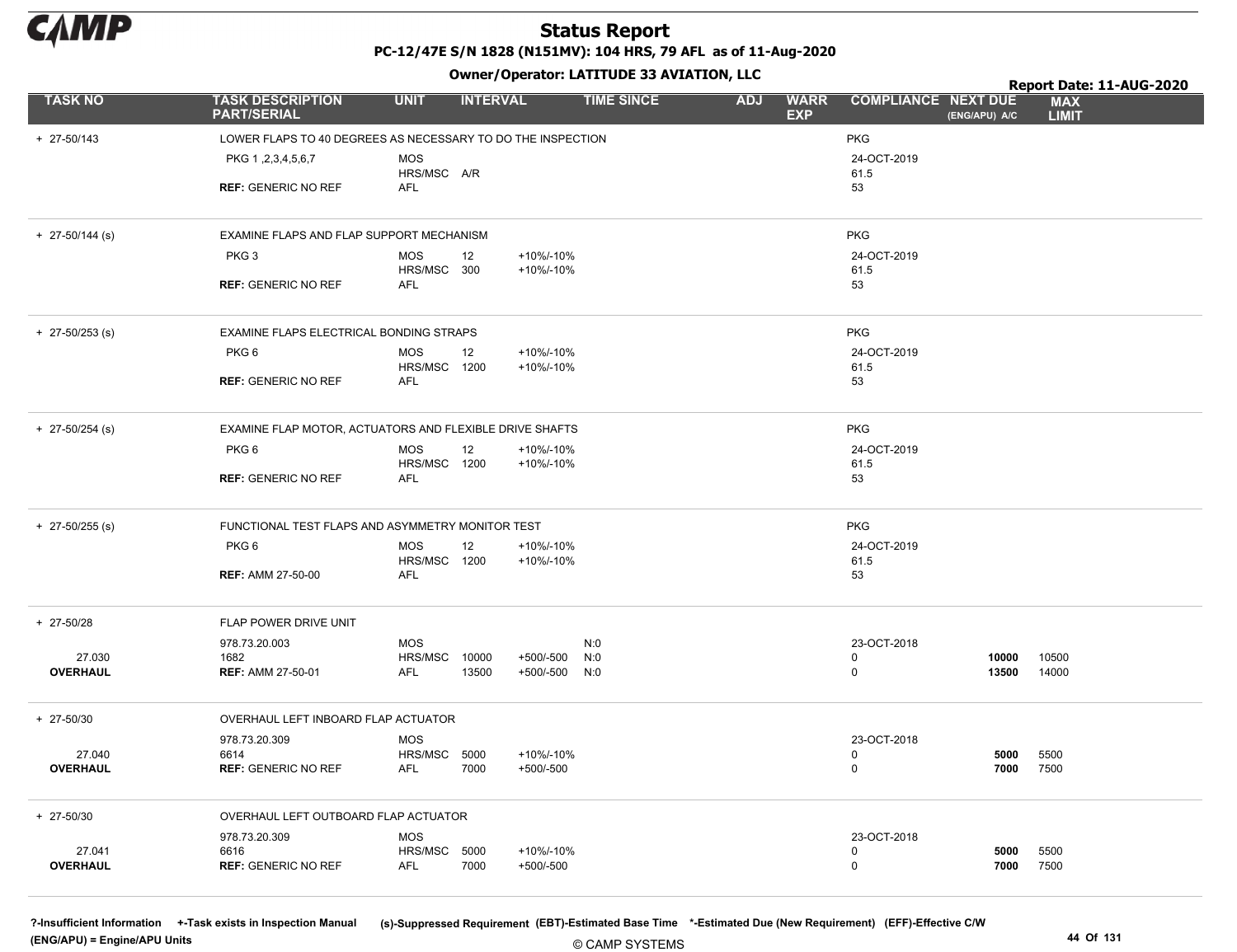

# Status Report

PC-12/47E S/N 1828 (N151MV): 104 HRS, 79 AFL as of 11-Aug-2020 Owner/Operator: LATITUDE 33 AVIATION, LLC

|                           |                                                        |                                                  |                 |                            | Owner, Operator: EATITODE 33 AVIATION, LEC | Report Date: 11-AUG-2020 |                           |                                           |                |                            |
|---------------------------|--------------------------------------------------------|--------------------------------------------------|-----------------|----------------------------|--------------------------------------------|--------------------------|---------------------------|-------------------------------------------|----------------|----------------------------|
| <b>TASK NO</b>            | <b>TASK DESCRIPTION</b><br><b>PART/SERIAL</b>          | <b>UNIT</b>                                      | <b>INTERVAL</b> |                            | <b>TIME SINCE</b>                          | <b>ADJ</b>               | <b>WARR</b><br><b>EXP</b> | <b>COMPLIANCE NEXT DUE</b>                | (ENG/APU) A/C  | <b>MAX</b><br><b>LIMIT</b> |
| + 27-50/30                | OVERHAUL RIGHT INBOARD FLAP ACTUATOR                   |                                                  |                 |                            |                                            |                          |                           |                                           |                |                            |
| 27.050<br><b>OVERHAUL</b> | 978.73.20.309<br>6660<br><b>REF: GENERIC NO REF</b>    | <b>MOS</b><br>HRS/MSC 5000<br><b>AFL</b>         | 7000            | +10%/-10%<br>$+500/-500$   |                                            |                          |                           | 23-OCT-2018<br>$\mathbf 0$<br>$\mathbf 0$ | 5000<br>7000   | 5500<br>7500               |
| + 27-50/30                | OVERHAUL RIGHT OUTBOARD FLAP ACTUATOR                  |                                                  |                 |                            |                                            |                          |                           |                                           |                |                            |
| 27.051<br><b>OVERHAUL</b> | 978.73.20.309<br>6662<br><b>REF: GENERIC NO REF</b>    | <b>MOS</b><br>HRS/MSC 5000<br><b>AFL</b>         | 7000            | +10%/-10%<br>$+500/-500$   |                                            |                          |                           | 23-OCT-2018<br>0<br>0                     | 5000<br>7000   | 5500<br>7500               |
| + 27-50/31                | LEFT INBOARD FLAP FLEXIBLE DRIVE SHAFT                 |                                                  |                 |                            |                                            |                          |                           |                                           |                |                            |
| 27.060<br><b>DISCARD</b>  | 945.02.02.205<br>S8142<br><b>REF: AMM 27-50-02</b>     | <b>MOS</b><br>HRS/MSC<br><b>AFL</b>              | 10000<br>13500  | $+500/-500$<br>$+500/-500$ | N:0<br>N:0<br>N:0                          |                          |                           | 23-OCT-2018<br>0<br>0                     | 10000<br>13500 | 10500<br>14000             |
| + 27-50/31                | LEFT OUTBOARD FLAP FLEXIBLE DRIVE SHAFT                |                                                  |                 |                            |                                            |                          |                           |                                           |                |                            |
| 27.060<br><b>DISCARD</b>  | 945.02.02.206<br>S8118<br><b>REF: AMM 27-50-02</b>     | <b>MOS</b><br>HRS/MSC<br><b>AFL</b>              | 10000<br>13500  | $+500/-500$<br>$+500/-500$ | N:0<br>N:0<br>N:0                          |                          |                           | 23-OCT-2018<br>0<br>0                     | 10000<br>13500 | 10500<br>14000             |
| + 27-50/31                | RIGHT INBOARD FLAP FLEXIBLE DRIVE SHAFT                |                                                  |                 |                            |                                            |                          |                           |                                           |                |                            |
| 27.070<br><b>DISCARD</b>  | 945.02.02.205<br>S8143<br><b>REF: AMM 27-50-02</b>     | <b>MOS</b><br><b>HRS/MSC 10000</b><br><b>AFL</b> | 13500           | $+500/-500$<br>$+500/-500$ | N:0<br>N:0<br>N:0                          |                          |                           | 23-OCT-2018<br>0<br>0                     | 10000<br>13500 | 10500<br>14000             |
| + 27-50/31                | RIGHT OUTBOARD FLAP FLEXIBLE DRIVE SHAFT               |                                                  |                 |                            |                                            |                          |                           |                                           |                |                            |
| 27.070<br><b>DISCARD</b>  | 945.02.02.206<br>S8159<br><b>REF: AMM 27-50-02</b>     | <b>MOS</b><br><b>HRS/MSC 10000</b><br>AFL        | 13500           | $+500/-500$<br>$+500/-500$ | N:0<br>N:0<br>N:0                          |                          |                           | 23-OCT-2018<br>0<br>0                     | 10000<br>13500 | 10500<br>14000             |
| + 27-50/386               | FLAP MECHANISM - EXAMINE                               |                                                  |                 |                            |                                            |                          |                           |                                           |                |                            |
| 27.220                    | <b>REF: AMM 27-51-00</b>                               | <b>MOS</b><br>HRS/MSC N/A<br><b>AFL</b>          |                 |                            |                                            |                          |                           | 23-OCT-2018<br>0<br>$\mathbf 0$           |                |                            |
| + 27-50/387               | EDDY CURRENT INSPECTION - FLAP DRIVE ARM (NOT REMOVED) |                                                  |                 |                            |                                            |                          |                           |                                           |                |                            |
| 27.225                    | <b>REF: AMM 27-51-00</b>                               | <b>MOS</b><br>HRS/MSC N/A<br><b>AFL</b>          |                 |                            |                                            |                          |                           | 23-OCT-2018<br>0<br>$\mathbf 0$           |                |                            |

(ENG/APU) = Engine/APU Units 45 Of 131

?-Insufficient Information +-Task exists in Inspection Manual (s)-Suppressed Requirement (EBT)-Estimated Base Time \*-Estimated Due (New Requirement) (EFF)-Effective C/W

© CAMP SYSTEMS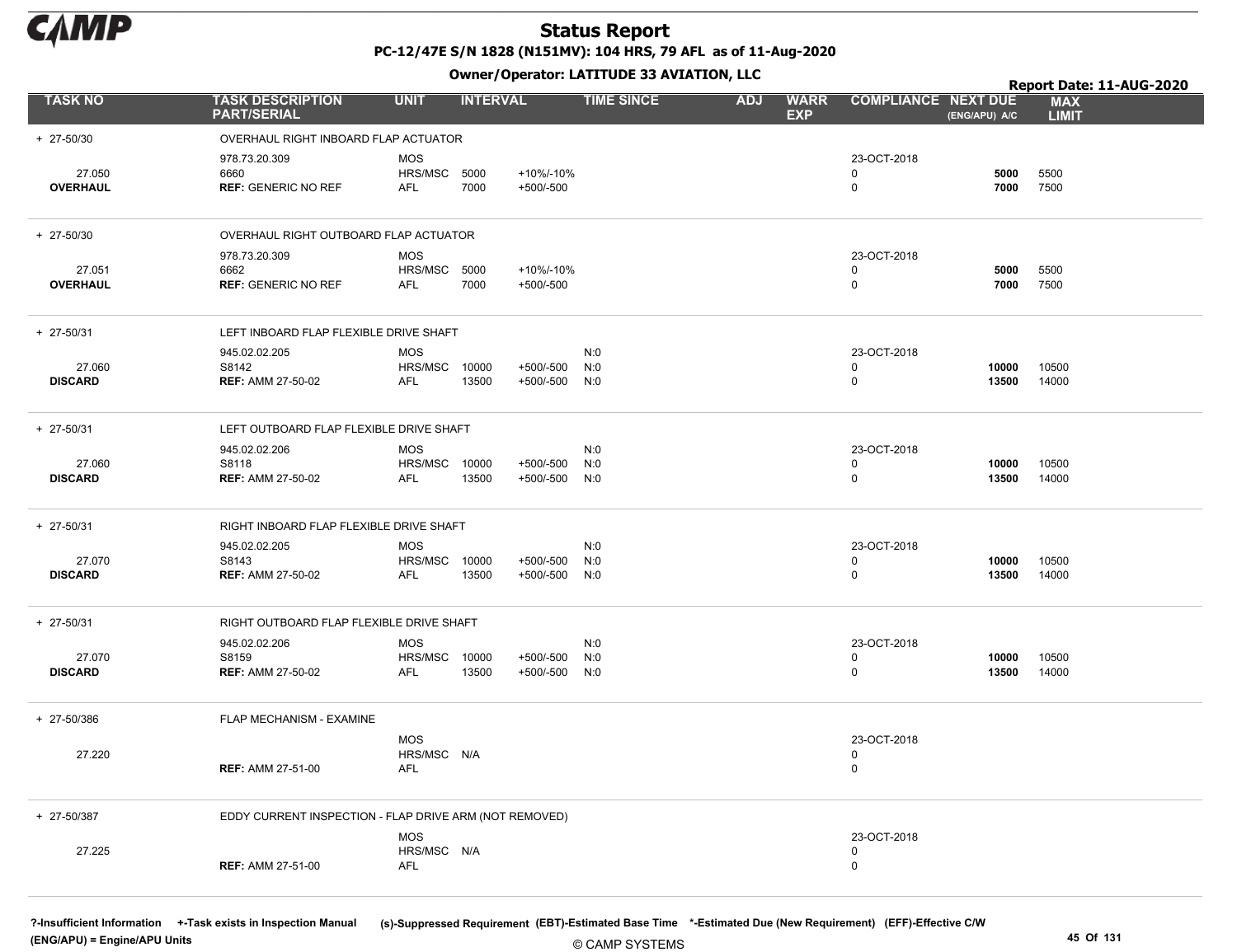

PC-12/47E S/N 1828 (N151MV): 104 HRS, 79 AFL as of 11-Aug-2020

Owner/Operator: LATITUDE 33 AVIATION, LLC

|                          |                                                             |                                         |                 | Owner / Operator: EATITODE 33 AVIATION, LLC |            |                           |                                           |                | Report Date: 11-AUG-2020   |
|--------------------------|-------------------------------------------------------------|-----------------------------------------|-----------------|---------------------------------------------|------------|---------------------------|-------------------------------------------|----------------|----------------------------|
| <b>TASK NO</b>           | <b>TASK DESCRIPTION</b><br><b>PART/SERIAL</b>               | <b>UNIT</b>                             | <b>INTERVAL</b> | <b>TIME SINCE</b>                           | <b>ADJ</b> | <b>WARR</b><br><b>EXP</b> | <b>COMPLIANCE NEXT DUE</b>                | (ENG/APU) A/C  | <b>MAX</b><br><b>LIMIT</b> |
| + 27-50/388              | EDDY CURRENT INSPECTION FLAP DRIVE ARM (REMOVED)            |                                         |                 |                                             |            |                           |                                           |                |                            |
| 27.230                   | <b>REF: See Workcard</b>                                    | <b>MOS</b><br>HRS/MSC N/A<br><b>AFL</b> |                 |                                             |            |                           | 23-OCT-2018<br>$\mathbf 0$<br>$\mathbf 0$ |                |                            |
| + 27-50/389              | EDDY CURRENT INSPECTION - LEFT WING FLAP SUPPORT ARM        |                                         |                 |                                             |            |                           |                                           |                |                            |
| 27.235                   | <b>REF: See Workcard</b>                                    | <b>MOS</b><br>HRS/MSC N/A<br><b>AFL</b> |                 |                                             |            |                           | 23-OCT-2018<br>0<br>$\mathbf 0$           |                |                            |
| + 27-50/389              | EDDY CURRENT INSPECTION - RIGHT WING FLAP SUPPORT ARM       |                                         |                 |                                             |            |                           |                                           |                |                            |
|                          | <b>REF: See Workcard</b>                                    | <b>MOS</b><br>HRS/MSC N/A<br><b>AFL</b> |                 |                                             |            |                           | 23-OCT-2018<br>0<br>$\mathbf 0$           |                |                            |
| + 27-50/390              | EDDY CURRENT INSPECTION - LEFT WING FLAP COVE RIB FITTINGS  |                                         |                 |                                             |            |                           |                                           |                |                            |
| 27.240                   | <b>REF: See Workcard</b>                                    | <b>MOS</b><br>HRS/MSC N/A<br>AFL        |                 |                                             |            |                           | 23-OCT-2018<br>0<br>$\mathbf 0$           |                |                            |
| + 27-50/390              | EDDY CURRENT INSPECTION - RIGHT WING FLAP COVE RIB FITTINGS |                                         |                 |                                             |            |                           |                                           |                |                            |
|                          | <b>REF: See Workcard</b>                                    | <b>MOS</b><br>HRS/MSC N/A<br><b>AFL</b> |                 |                                             |            |                           | 23-OCT-2018<br>$\mathbf 0$<br>$\mathbf 0$ |                |                            |
| + 27-50/391              | EDDY CURRENT INSPECTION - FLAP AFT LINKS                    |                                         |                 |                                             |            |                           |                                           |                |                            |
| 27.245                   | <b>REF: See Workcard</b>                                    | <b>MOS</b><br>HRS/MSC N/A<br><b>AFL</b> |                 |                                             |            |                           | 23-OCT-2018<br>$\mathbf 0$<br>$\mathbf 0$ |                |                            |
| + 27-50/392              | EDDY CURRENT INSPECTION - FLAP BELLCRANKS                   |                                         |                 |                                             |            |                           |                                           |                |                            |
| 27.250                   | <b>REF:</b> See Workcard                                    | <b>MOS</b><br>HRS/MSC N/A<br>AFL        |                 |                                             |            |                           | 23-OCT-2018<br>$\mathbf 0$<br>$\mathbf 0$ |                |                            |
| $+ 27 - 50/4$            | LEFT INBOARD FLAP ACTUATOR                                  |                                         |                 |                                             |            |                           |                                           |                |                            |
| 27.040<br><b>DISCARD</b> | 978.73.20.309<br>6614<br><b>REF: AMM 27-50-03</b>           | <b>MOS</b><br>HRS/MSC<br>AFL            | 20000<br>27000  | N:0<br>N:0<br>N:0                           |            |                           | 23-OCT-2018<br>0<br>0                     | 20000<br>27000 |                            |

© CAMP SYSTEMS ?-Insufficient Information +-Task exists in Inspection Manual (s)-Suppressed Requirement (EBT)-Estimated Base Time \*-Estimated Due (New Requirement) (EFF)-Effective C/W (ENG/APU) = Engine/APU Units 46 Of 131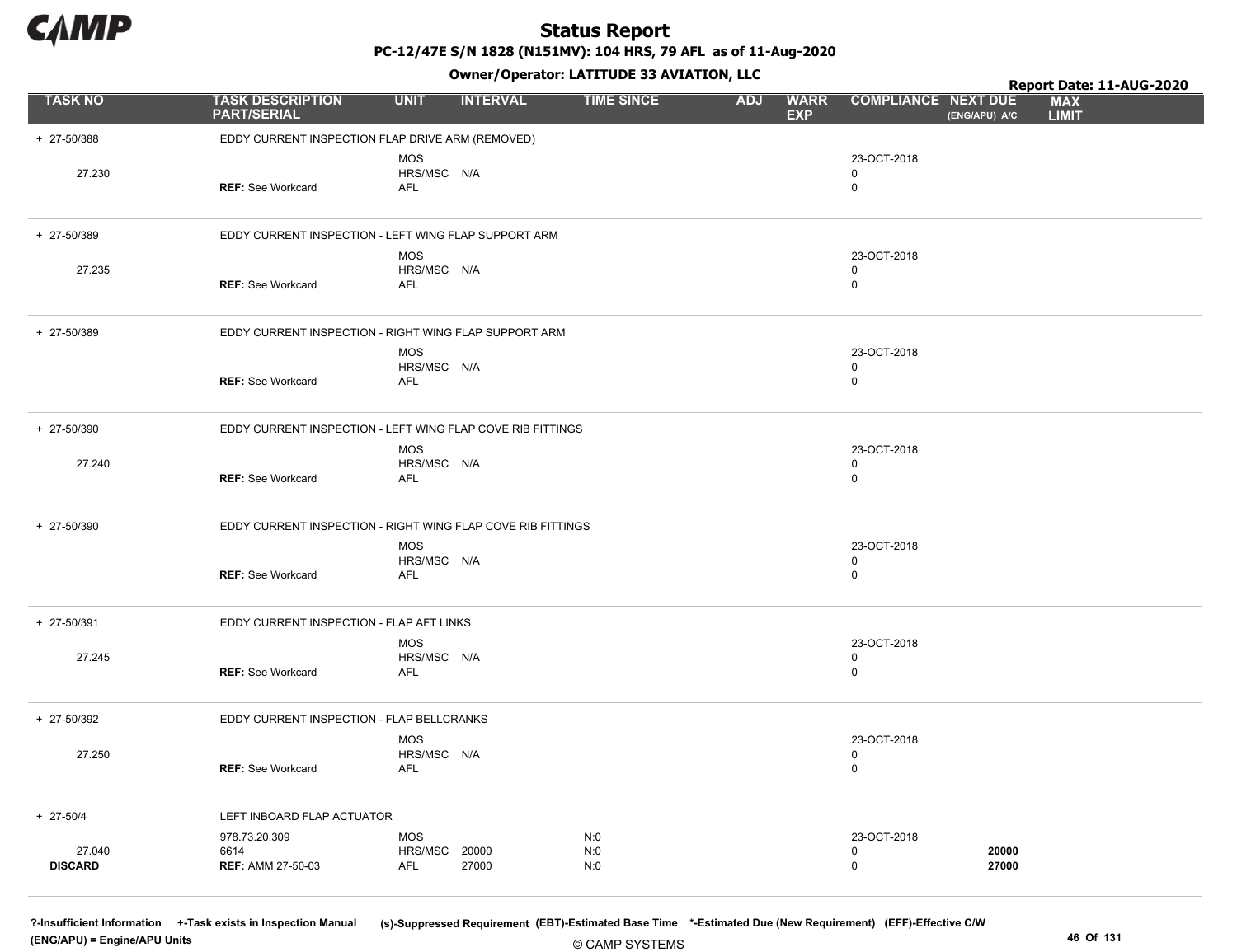

Owner/Operator: LATITUDE 33 AVIATION, LLC

|                             |                                                      |                                     |                 |                        | OWNER/OPERATOR: LATTIODE 33 AVIATION, LLC |            |                           |                               |                      | Report Date: 11-AUG-2020   |
|-----------------------------|------------------------------------------------------|-------------------------------------|-----------------|------------------------|-------------------------------------------|------------|---------------------------|-------------------------------|----------------------|----------------------------|
| <b>TASK NO</b>              | <b>TASK DESCRIPTION</b><br><b>PART/SERIAL</b>        | <b>UNIT</b>                         | <b>INTERVAL</b> |                        | <b>TIME SINCE</b>                         | <b>ADJ</b> | <b>WARR</b><br><b>EXP</b> | <b>COMPLIANCE NEXT DUE</b>    | (ENG/APU) A/C        | <b>MAX</b><br><b>LIMIT</b> |
| $+ 27 - 50/4$               | LEFT OUTBOARD FLAP ACTUATOR                          |                                     |                 |                        |                                           |            |                           |                               |                      |                            |
| 27.041<br><b>DISCARD</b>    | 978.73.20.309<br>6616<br><b>REF: AMM 27-50-03</b>    | <b>MOS</b><br>HRS/MSC<br>AFL        | 20000<br>27000  |                        | N:0<br>N:0<br>N:0                         |            |                           | 23-OCT-2018<br>0<br>$\pmb{0}$ | 20000<br>27000       |                            |
| $+ 27 - 50/4$               | RIGHT INBOARD FLAP ACTUATOR                          |                                     |                 |                        |                                           |            |                           |                               |                      |                            |
| 27.050<br><b>DISCARD</b>    | 978.73.20.309<br>6660<br><b>REF: AMM 27-50-03</b>    | MOS<br>HRS/MSC<br>AFL               | 20000<br>27000  |                        | N:0<br>N:0<br>N:0                         |            |                           | 23-OCT-2018<br>0<br>0         | 20000<br>27000       |                            |
| $+ 27 - 50/4$               | RIGHT OUTBOARD FLAP ACTUATOR                         |                                     |                 |                        |                                           |            |                           |                               |                      |                            |
| 27.051<br><b>DISCARD</b>    | 978.73.20.309<br>6662<br><b>REF: AMM 27-50-03</b>    | <b>MOS</b><br>HRS/MSC<br>AFL        | 20000<br>27000  |                        | N:0<br>N:0<br>N:0                         |            |                           | 23-OCT-2018<br>0<br>$\pmb{0}$ | 20000<br>27000       |                            |
| + 27-50/414                 | LEFT HAND FLAP                                       |                                     |                 |                        |                                           |            |                           |                               |                      |                            |
| 57.060<br><b>LIFE LIMIT</b> | 557.50.12.005<br>1493M<br><b>REF: GENERIC NO REF</b> | <b>MOS</b><br>HRS/MSC<br>AFL        | 25000<br>30000  |                        | N:0<br>N:0<br>N:0                         |            |                           | 23-OCT-2018<br>0<br>0         | 25000<br>30000       |                            |
| + 27-50/414                 | RIGHT HAND FLAP                                      |                                     |                 |                        |                                           |            |                           |                               |                      |                            |
| 57.060<br><b>LIFE LIMIT</b> | 557.50.12.006<br>1493M<br><b>REF: GENERIC NO REF</b> | <b>MOS</b><br>HRS/MSC<br>AFL        | 25000<br>30000  |                        | N:0<br>N:0<br>N:0                         |            |                           | 23-OCT-2018<br>0<br>$\pmb{0}$ | 25000<br>30000       |                            |
| + 27-50/437                 | INBOARD FLAP DRIVE ARMS - IN-SITU INSPECTION/CHECK   |                                     |                 |                        |                                           |            |                           |                               |                      |                            |
| <b>AIRWORTHINESS</b>        | <b>REF: AMM 27-51-00</b>                             | <b>MOS</b><br>HRS/MSC 600<br>AFL    | 12              | +10%/-10%<br>+10%/-10% |                                           | $-1$       |                           | 24-OCT-2019<br>61.5<br>53     | 31-OCT-2020<br>661.5 | 29-NOV-2020<br>721.5       |
| $+$ 27-50/443 (s)           | SERVICE FLAP UP AND DOWN LIMIT SWITCHES              |                                     |                 |                        |                                           |            |                           | <b>PKG</b>                    |                      |                            |
|                             | PKG <sub>3</sub>                                     | <b>MOS</b><br>HRS/MSC 300           | 12              | +10%/-10%<br>+10%/-10% |                                           |            |                           | 24-OCT-2019<br>61.5           |                      |                            |
|                             | <b>REF: AMM 12-20-07</b>                             | AFL                                 |                 |                        |                                           |            |                           | 53                            |                      |                            |
| + 27-50/451                 | <b>FLAP TENSION RODS</b>                             |                                     |                 |                        |                                           |            |                           |                               |                      |                            |
| <b>LIFE LIMIT</b>           | PN<br>SN-UNKNOWN<br><b>REF: GENERIC NO REF</b>       | <b>MOS</b><br>HRS/MSC<br><b>AFL</b> | 20000<br>27000  |                        | N:0<br>N:0<br>N:0                         |            |                           | 23-OCT-2018<br>0<br>0         | 20000<br>27000       |                            |

(ENG/APU) = Engine/APU Units 47 Of 131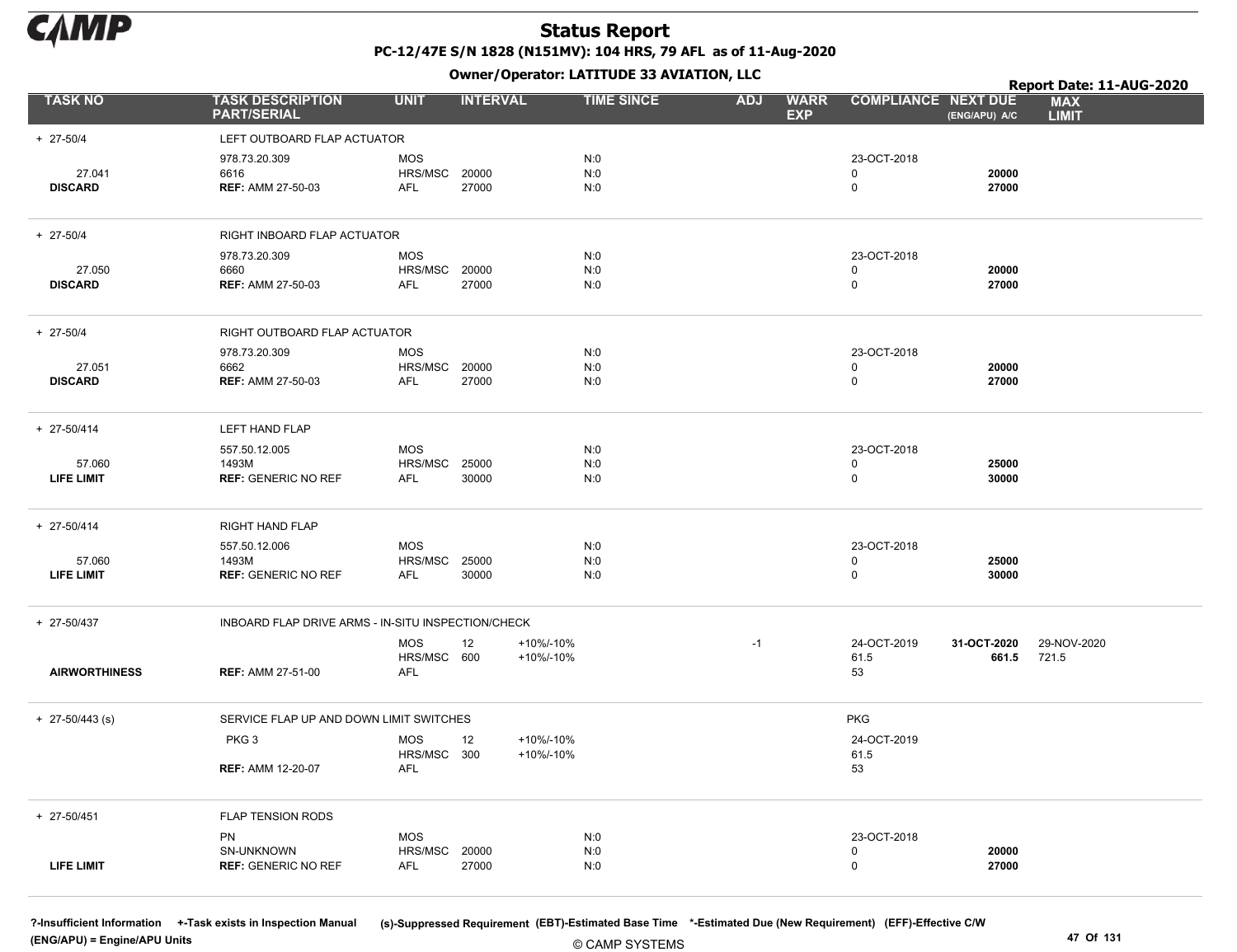

Owner/Operator: LATITUDE 33 AVIATION, LLC

|                  |                                                    | -                              |                   |                                         |                            |               | Report Date: 11-AUG-2020   |  |
|------------------|----------------------------------------------------|--------------------------------|-------------------|-----------------------------------------|----------------------------|---------------|----------------------------|--|
| <b>TASK NO</b>   | <b>TASK DESCRIPTION</b><br><b>PART/SERIAL</b>      | <b>UNIT</b><br><b>INTERVAL</b> | <b>TIME SINCE</b> | <b>ADJ</b><br><b>WARR</b><br><b>EXP</b> | <b>COMPLIANCE NEXT DUE</b> | (ENG/APU) A/C | <b>MAX</b><br><b>LIMIT</b> |  |
| 27-50/475 (s)    | RETRACT FLAPS TO 0 DEGREES TO CLOSE THE INSPECTION |                                |                   |                                         | <b>PKG</b>                 |               |                            |  |
|                  | PKG 1, 2, 3, 4, 5, 6, 7                            | <b>MOS</b><br>HRS/MSC A/R      |                   |                                         | 24-OCT-2019<br>61.5        |               |                            |  |
|                  | <b>REF: GENERIC NO REF</b>                         | <b>AFL</b>                     |                   |                                         | 53                         |               |                            |  |
| $+$ 27-50/74 (s) | LUBRICATE LEFT INBOARD FLAP ACTUATOR               |                                |                   |                                         | <b>PKG</b>                 |               |                            |  |
|                  | 978.73.20.309 PKG 3                                | <b>MOS</b><br>12               | +10%/-10%         |                                         | 24-OCT-2019                |               |                            |  |
| 27.040           | 6614<br><b>REF: AMM 27-50-00</b>                   | HRS/MSC 300<br><b>AFL</b>      | +10%/-10%         |                                         | 61.5<br>53                 |               |                            |  |
|                  |                                                    |                                |                   |                                         |                            |               |                            |  |
| $+$ 27-50/74 (s) | LUBRICATE LEFT OUTBOARD FLAP ACTUATOR              |                                |                   |                                         | <b>PKG</b>                 |               |                            |  |
|                  | 978.73.20.309 PKG 3                                | <b>MOS</b><br>12               | $+1m/1m$          |                                         | 24-OCT-2019                |               |                            |  |
| 27.041           | 6616                                               | HRS/MSC 300                    | +10%/-10%         |                                         | 61.5                       |               |                            |  |
|                  | <b>REF: AMM 27-50-00</b>                           | AFL                            |                   |                                         | 53                         |               |                            |  |
| $+$ 27-50/74 (s) | LUBRICATE RIGHT INBOARD FLAP ACTUATOR              |                                |                   |                                         | <b>PKG</b>                 |               |                            |  |
|                  | 978.73.20.309 PKG 3                                | MOS<br>12                      | $+1m/1m$          |                                         | 24-OCT-2019                |               |                            |  |
| 27.050           | 6660                                               | HRS/MSC 300                    | +10%/-10%         |                                         | 61.5                       |               |                            |  |
|                  | <b>REF: AMM 27-50-00</b>                           | <b>AFL</b>                     |                   |                                         | 53                         |               |                            |  |
| $+$ 27-50/74 (s) | LUBRICATE RIGHT OUTBOARD FLAP ACTUATOR             |                                |                   |                                         | <b>PKG</b>                 |               |                            |  |
|                  | 978.73.20.309 PKG 3                                | <b>MOS</b><br>12               | $+1m/-1m$         |                                         | 24-OCT-2019                |               |                            |  |
| 27.051           | 6662                                               | HRS/MSC 300                    | +10%/-10%         |                                         | 61.5                       |               |                            |  |
|                  | <b>REF: AMM 27-50-00</b>                           | AFL                            |                   |                                         | 53                         |               |                            |  |
| + 27-50/76       | BACKLASH CHECK LEFT INBOARD FLAP ACTUATOR          |                                |                   |                                         |                            |               |                            |  |
|                  | 978.73.20.309                                      | <b>MOS</b><br>24               | +10%/-10%         |                                         | 23-OCT-2018                | 31-OCT-2020   | 04-JAN-2021                |  |
| 27.040           | 6614                                               | HRS/MSC 2400                   | +10%/-10%         |                                         | 0                          | 2400          | 2640                       |  |
|                  | <b>REF: AMM 27-50-03</b>                           | <b>AFL</b><br>3200             | +10%/-10%         |                                         | $\mathbf 0$                | 3200          | 3520                       |  |
| + 27-50/76       | BACKLASH CHECK LEFT OUTBOARD FLAP ACTUATOR         |                                |                   |                                         |                            |               |                            |  |
|                  | 978.73.20.309                                      | <b>MOS</b><br>24               | +10%/-10%         |                                         | 23-OCT-2018                | 31-OCT-2020   | 04-JAN-2021                |  |
| 27.041           | 6616                                               | HRS/MSC 2400                   | +10%/-10%         |                                         | 0                          | 2400          | 2640                       |  |
|                  | <b>REF: AMM 27-50-03</b>                           | <b>AFL</b><br>3200             | +10%/-10%         |                                         | 0                          | 3200          | 3520                       |  |
| + 27-50/76       | BACKLASH CHECK RIGHT INBOARD FLAP ACTUATOR         |                                |                   |                                         |                            |               |                            |  |
|                  | 978.73.20.309                                      | <b>MOS</b><br>24               | +10%/-10%         |                                         | 23-OCT-2018                | 31-OCT-2020   | 04-JAN-2021                |  |
| 27.050           | 6660                                               | HRS/MSC 2400                   | +10%/-10%         |                                         | 0                          | 2400          | 2640                       |  |
|                  | <b>REF: AMM 27-50-03</b>                           | <b>AFL</b><br>3200             | +10%/-10%         |                                         | $\mathbf 0$                | 3200          | 3520                       |  |

(ENG/APU) = Engine/APU Units 48 Of 131

?-Insufficient Information +-Task exists in Inspection Manual (s)-Suppressed Requirement (EBT)-Estimated Base Time \*-Estimated Due (New Requirement) (EFF)-Effective C/W

© CAMP SYSTEMS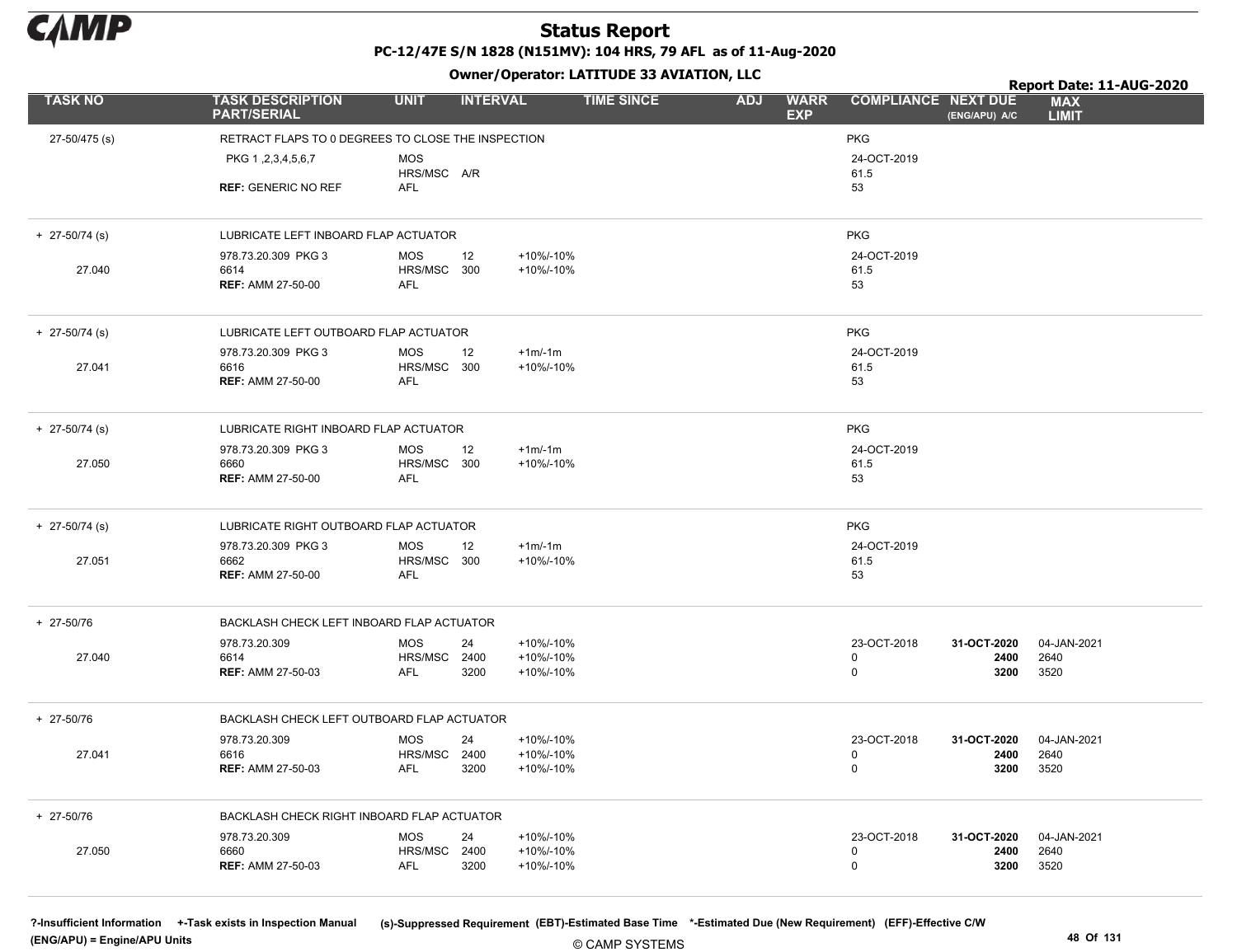

Owner/Operator: LATITUDE 33 AVIATION, LLC

|                | Owner/Operator. EATITODE 33 AVIATION, LLC              |                                          |                 |                                     |                   |            |                           |                            |                             | Report Date: 11-AUG-2020    |
|----------------|--------------------------------------------------------|------------------------------------------|-----------------|-------------------------------------|-------------------|------------|---------------------------|----------------------------|-----------------------------|-----------------------------|
| <b>TASK NO</b> | <b>TASK DESCRIPTION</b><br><b>PART/SERIAL</b>          | <b>UNIT</b>                              | <b>INTERVAL</b> |                                     | <b>TIME SINCE</b> | <b>ADJ</b> | <b>WARR</b><br><b>EXP</b> | <b>COMPLIANCE NEXT DUE</b> | (ENG/APU) A/C               | <b>MAX</b><br><b>LIMIT</b>  |
| + 27-50/76     | BACKLASH CHECK RIGHT OUTBOARD FLAP ACTUATOR            |                                          |                 |                                     |                   |            |                           |                            |                             |                             |
| 27.051         | 978.73.20.309<br>6662<br><b>REF: AMM 27-50-03</b>      | <b>MOS</b><br>HRS/MSC 2400<br><b>AFL</b> | 24<br>3200      | +10%/-10%<br>+10%/-10%<br>+10%/-10% |                   |            |                           | 23-OCT-2018<br>0<br>0      | 31-OCT-2020<br>2400<br>3200 | 04-JAN-2021<br>2640<br>3520 |
| 270003         | HORIZONTAL TAIL ASSY                                   |                                          |                 |                                     |                   |            |                           |                            |                             |                             |
|                | 555.10.12.037<br>1665<br><b>REF: AMM 55-10-01</b>      | <b>MOS</b><br>HRS/MSC O/C<br><b>AFL</b>  |                 |                                     | N:0<br>N:0<br>N:0 |            |                           | 23-OCT-2018<br>0<br>0      |                             |                             |
| 270015         | ELEVATOR LH ASSY                                       |                                          |                 |                                     |                   |            |                           |                            |                             |                             |
| 27.015         | 555.20.12.041<br>1759<br><b>REF: AMM 55-20-01</b>      | <b>MOS</b><br>HRS/MSC O/C<br><b>AFL</b>  |                 |                                     | N:0<br>N:0<br>N:0 |            |                           | 23-OCT-2018<br>0<br>0      |                             |                             |
| 270023         | ELEVATOR RH ASSY                                       |                                          |                 |                                     |                   |            |                           |                            |                             |                             |
| 27.023         | 555.20.12.042<br>1753<br><b>REF: AMM 55-20-01</b>      | <b>MOS</b><br>HRS/MSC O/C<br><b>AFL</b>  |                 |                                     | N:0<br>N:0<br>N:0 |            |                           | 23-OCT-2018<br>0<br>0      |                             |                             |
| 270025         | RUDDER TRIM LINEAR ACTUATOR                            |                                          |                 |                                     |                   |            |                           |                            |                             |                             |
| 27.090         | 978.73.18.138<br>1832<br><b>REF: AMM 27-25-01</b>      | <b>MOS</b><br>HRS/MSC O/C<br><b>AFL</b>  |                 |                                     | N:0<br>N:0<br>N:0 |            |                           | 23-OCT-2018<br>0<br>0      |                             |                             |
| 270033         | <b>RUDDER ASSY</b>                                     |                                          |                 |                                     |                   |            |                           |                            |                             |                             |
| 27.033         | 555.40.12.040<br>1493M<br><b>REF: AMM 55-40-01</b>     | <b>MOS</b><br>HRS/MSC O/C<br>AFL         |                 |                                     | N:0<br>N:0<br>N:0 |            |                           | 23-OCT-2018<br>0<br>0      |                             |                             |
| 270035         | FLAP CONTROL AND WARNING UNIT                          |                                          |                 |                                     |                   |            |                           |                            |                             |                             |
| 27.130         | 978.73.20.017<br>139106<br><b>REF: AMM 27-50-05</b>    | <b>MOS</b><br>HRS/MSC O/C<br>AFL         |                 |                                     | N:0<br>N:0<br>N:0 |            |                           | 23-OCT-2018<br>0<br>0      |                             |                             |
| 270045         | LH INBOARD TRANSMITTER                                 |                                          |                 |                                     |                   |            |                           |                            |                             |                             |
| 27.100         | 978.73.20.021<br>1810043DW<br><b>REF: AMM 27-50-06</b> | <b>MOS</b><br>HRS/MSC O/C<br><b>AFL</b>  |                 |                                     | N:0<br>N:0<br>N:0 |            |                           | 23-OCT-2018<br>0<br>0      |                             |                             |

(ENG/APU) = Engine/APU Units 49 Of 131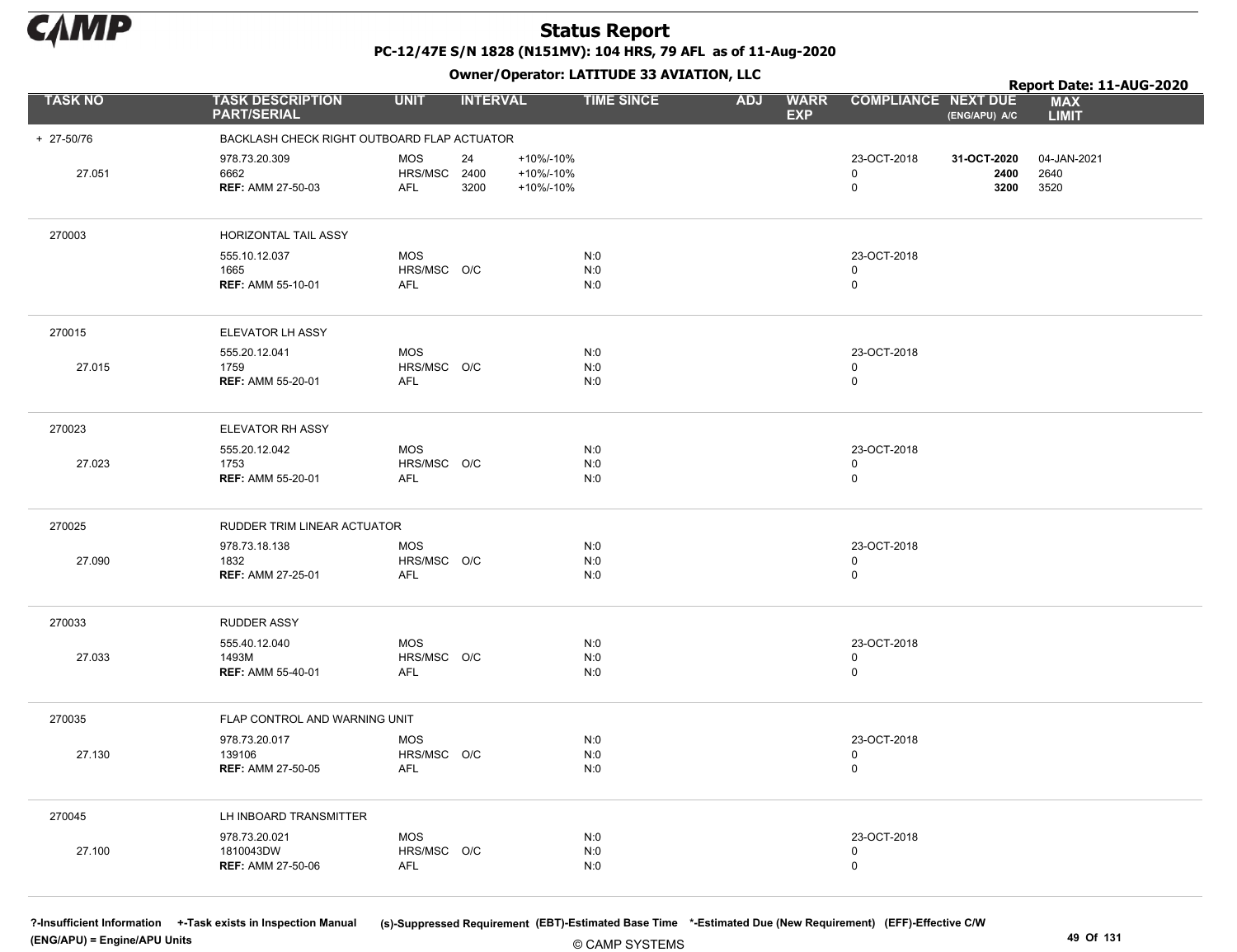

Owner/Operator: LATITUDE 33 AVIATION, LLC

|                |                                               |                           | - - -           |                   |                                         |                                             | Report Date: 11-AUG-2020   |
|----------------|-----------------------------------------------|---------------------------|-----------------|-------------------|-----------------------------------------|---------------------------------------------|----------------------------|
| <b>TASK NO</b> | <b>TASK DESCRIPTION</b><br><b>PART/SERIAL</b> | <b>UNIT</b>               | <b>INTERVAL</b> | <b>TIME SINCE</b> | <b>WARR</b><br><b>ADJ</b><br><b>EXP</b> | <b>COMPLIANCE NEXT DUE</b><br>(ENG/APU) A/C | <b>MAX</b><br><b>LIMIT</b> |
| 270050         | LH ROTATION TRANSMITTER                       |                           |                 |                   |                                         |                                             |                            |
|                | 978.73.20.602                                 | <b>MOS</b>                |                 | N:0               |                                         | 23-OCT-2018                                 |                            |
| 27.120         | 2785                                          | HRS/MSC O/C               |                 | N:0               |                                         | $\mathbf 0$<br>$\mathsf{O}$                 |                            |
|                | <b>REF: AMM 27-50-06</b>                      | AFL                       |                 | N:0               |                                         |                                             |                            |
| 270060         | LH OUTBOARD TRANSMITTER                       |                           |                 |                   |                                         |                                             |                            |
|                | 978.73.20.021                                 | <b>MOS</b>                |                 | N:0               |                                         | 23-OCT-2018                                 |                            |
| 27.110         | 1810081DW<br><b>REF: AMM 27-50-06</b>         | HRS/MSC O/C<br><b>AFL</b> |                 | N:0<br>N:0        |                                         | 0<br>0                                      |                            |
|                |                                               |                           |                 |                   |                                         |                                             |                            |
| 270070         | RH INBOARD TRANSMITTER                        |                           |                 |                   |                                         |                                             |                            |
|                | 978.73.20.021                                 | <b>MOS</b>                |                 | N:0               |                                         | 23-OCT-2018                                 |                            |
| 27.100         | 1810053DY<br><b>REF: AMM 27-50-06</b>         | HRS/MSC O/C<br><b>AFL</b> |                 | N:0<br>N:0        |                                         | 0<br>$\mathsf{O}$                           |                            |
|                |                                               |                           |                 |                   |                                         |                                             |                            |
| 270075         | RH ROTATION, C70016705 TRANSMITTER            |                           |                 |                   |                                         |                                             |                            |
| 27.120         | 978.73.20.602<br>2787                         | <b>MOS</b><br>HRS/MSC O/C |                 | N:0<br>N:0        |                                         | 23-OCT-2018<br>0                            |                            |
|                | <b>REF: AMM 27-50-06</b>                      | <b>AFL</b>                |                 | N:0               |                                         | $\mathbf 0$                                 |                            |
|                |                                               |                           |                 |                   |                                         |                                             |                            |
| 270080         | KTA2810, TRIM ADAPTER                         |                           |                 |                   |                                         |                                             |                            |
| 22.135         | 985.99.12.249<br>KTA2810-2574                 | <b>MOS</b><br>HRS/MSC O/C |                 | N:0<br>N:0        |                                         | 23-OCT-2018<br>0                            |                            |
|                | <b>REF: AMM 22-10-07</b>                      | AFL                       |                 | N:0               |                                         | $\mathsf{O}$                                |                            |
|                |                                               |                           |                 |                   |                                         |                                             |                            |
| 270090         | AILERON LINEAR ACTUATOR                       |                           |                 |                   |                                         |                                             |                            |
| 27.140         | 978.73.18.138<br>1858                         | <b>MOS</b><br>HRS/MSC O/C |                 | N:0<br>N:0        |                                         | 23-OCT-2018<br>0                            |                            |
|                | <b>REF: AMM 27-15-01</b>                      | <b>AFL</b>                |                 | N:0               |                                         | $\mathsf{O}$                                |                            |
|                |                                               |                           |                 |                   |                                         |                                             |                            |
| 270095         | RH OUTBOARD TRANSMITTER                       |                           |                 |                   |                                         |                                             |                            |
| 27.110         | 978.73.20.021<br>1810071DW                    | <b>MOS</b><br>HRS/MSC O/C |                 | N:0<br>N:0        |                                         | 23-OCT-2018<br>0                            |                            |
|                | <b>REF: AMM 27-50-06</b>                      | AFL                       |                 | N:0               |                                         | $\mathsf 0$                                 |                            |
|                |                                               |                           |                 |                   |                                         |                                             |                            |
| 274020         | PITCH TRIM ACTUATOR                           |                           |                 |                   |                                         |                                             |                            |
|                | 978.73.14.203<br>1847                         | <b>MOS</b><br>HRS/MSC H/T |                 | N:0<br>N:0        |                                         | 23-OCT-2018<br>0                            |                            |
|                | <b>REF: AMM 27-40-01</b>                      | <b>AFL</b>                |                 | N:0               |                                         | 0                                           |                            |
|                |                                               |                           |                 |                   |                                         |                                             |                            |

(ENG/APU) = Engine/APU Units 50 Of 131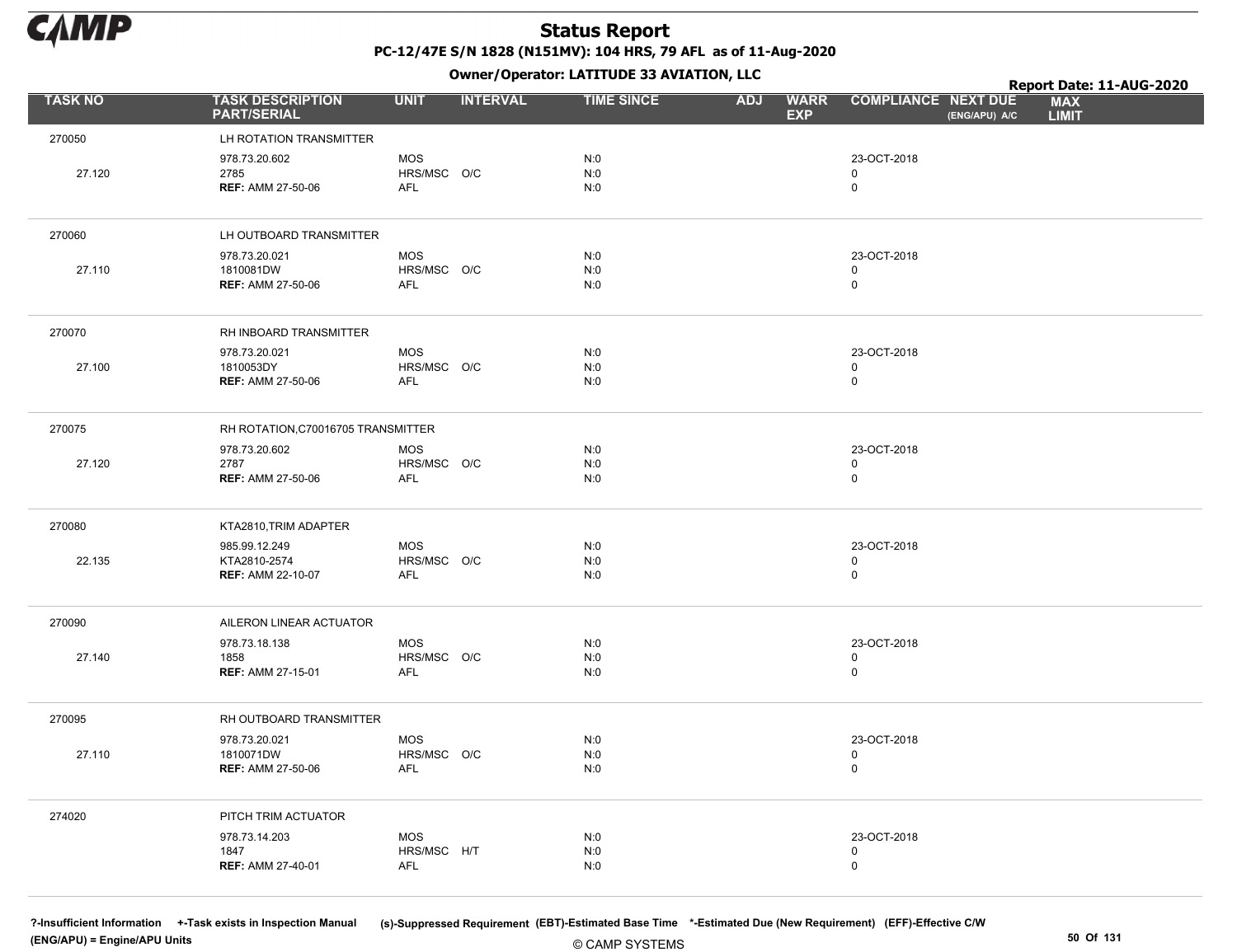

PC-12/47E S/N 1828 (N151MV): 104 HRS, 79 AFL as of 11-Aug-2020

|                     |                                                                                                                                                                                                                                                          |                            |                 |                        | Owner/Operator. EATITODE 33 AVIATION, LLC |            |                           |                            |               | Report Date: 11-AUG-2020   |  |
|---------------------|----------------------------------------------------------------------------------------------------------------------------------------------------------------------------------------------------------------------------------------------------------|----------------------------|-----------------|------------------------|-------------------------------------------|------------|---------------------------|----------------------------|---------------|----------------------------|--|
| <b>TASK NO</b>      | <b>TASK DESCRIPTION</b><br><b>PART/SERIAL</b>                                                                                                                                                                                                            | <b>UNIT</b>                | <b>INTERVAL</b> |                        | <b>TIME SINCE</b>                         | <b>ADJ</b> | <b>WARR</b><br><b>EXP</b> | <b>COMPLIANCE NEXT DUE</b> | (ENG/APU) A/C | <b>MAX</b><br><b>LIMIT</b> |  |
| CHAPTER 28          | <b>FUEL</b>                                                                                                                                                                                                                                              |                            |                 |                        |                                           |            |                           |                            |               |                            |  |
| $+$ 28-10/145 (s)   | EXAMINE FUEL TANK FILLER CAPS                                                                                                                                                                                                                            |                            |                 |                        |                                           |            |                           | <b>PKG</b>                 |               |                            |  |
|                     | PKG <sub>3</sub>                                                                                                                                                                                                                                         | <b>MOS</b>                 | 12              | +10%/-10%              |                                           |            |                           | 24-OCT-2019                |               |                            |  |
|                     | <b>REF: GENERIC NO REF</b>                                                                                                                                                                                                                               | HRS/MSC 300<br><b>AFL</b>  |                 | +10%/-10%              |                                           |            |                           | 61.5<br>53                 |               |                            |  |
|                     |                                                                                                                                                                                                                                                          |                            |                 |                        |                                           |            |                           |                            |               |                            |  |
| $+ 28 - 10/146$ (s) | SAMPLE FUEL - REMOVE A SAMPLE FROM EACH DRAIN VALVE AND EXAMINE FOR WATER                                                                                                                                                                                |                            |                 |                        | <b>PKG</b>                                |            |                           |                            |               |                            |  |
|                     | PKG <sub>3</sub>                                                                                                                                                                                                                                         | <b>MOS</b><br>HRS/MSC 300  | 12              | +10%/-10%<br>+10%/-10% |                                           |            |                           | 24-OCT-2019                |               |                            |  |
|                     | <b>REF: GENERIC NO REF</b>                                                                                                                                                                                                                               | <b>AFL</b>                 |                 |                        |                                           |            |                           | 61.5<br>53                 |               |                            |  |
|                     |                                                                                                                                                                                                                                                          |                            |                 |                        |                                           |            |                           |                            |               |                            |  |
| $+ 28 - 10/306$     | OPERATIONAL TEST FUEL CROSS VENT AND OUTWARD CHECK VALVE                                                                                                                                                                                                 |                            |                 |                        |                                           |            |                           |                            |               |                            |  |
| 28.029              |                                                                                                                                                                                                                                                          | <b>MOS</b><br>HRS/MSC 2400 |                 | +10%/-10%<br>+10%/-10% |                                           |            |                           | $\mathbf 0$                | 2400          | 2640                       |  |
|                     | <b>REF: AMM 28-10-01</b>                                                                                                                                                                                                                                 | <b>AFL</b>                 |                 |                        |                                           |            |                           |                            |               |                            |  |
|                     |                                                                                                                                                                                                                                                          |                            |                 |                        |                                           |            |                           |                            |               |                            |  |
| $+ 28 - 20/147$ (s) | OPERATIONAL TEST FUEL TANK VENT VALVE AND FLAME ARRESTOR                                                                                                                                                                                                 |                            |                 |                        |                                           |            |                           | <b>PKG</b>                 |               |                            |  |
|                     | PKG <sub>3</sub>                                                                                                                                                                                                                                         | <b>MOS</b><br>HRS/MSC 300  | 12              | +10%/-10%<br>+10%/-10% |                                           |            |                           | 24-OCT-2019<br>61.5        |               |                            |  |
|                     | <b>REF: AMM 28-20-07</b>                                                                                                                                                                                                                                 | <b>AFL</b>                 |                 |                        |                                           |            |                           | 53                         |               |                            |  |
|                     |                                                                                                                                                                                                                                                          |                            |                 |                        |                                           |            |                           |                            |               |                            |  |
| $+ 28 - 20/148$ (s) | REMOVE/CLEAN FUEL FILTER ELEMENT                                                                                                                                                                                                                         |                            |                 |                        |                                           |            |                           | <b>PKG</b>                 |               |                            |  |
|                     | PKG <sub>3</sub>                                                                                                                                                                                                                                         | <b>MOS</b>                 | 12              | +10%/-10%              |                                           |            |                           | 24-OCT-2019                |               |                            |  |
|                     | <b>REF: See Workcard</b>                                                                                                                                                                                                                                 | HRS/MSC 300<br><b>AFL</b>  |                 | +10%/-10%              |                                           |            |                           | 61.5<br>53                 |               |                            |  |
|                     |                                                                                                                                                                                                                                                          |                            |                 |                        |                                           |            |                           |                            |               |                            |  |
| $+$ 28-20/149 (s)   | OPERATE FIREWALL SHUTOFF VALVE FUEL EMERG SHUTOFF LEVER AND MAKE SURE FIREWALL SHUTOFF VALVE<br>OPENS AND CLOSES FULLY TO EACH DEAD STOP. MAKE SURE MOVEMENT IS FREE AND CHECK IF INITIAL PULL<br>OUT FORCE AT LEVER OUTER END IS BELOW 10 LBF (4-4.5 N) |                            |                 |                        |                                           |            |                           | <b>PKG</b>                 |               |                            |  |
|                     | PKG <sub>5</sub>                                                                                                                                                                                                                                         | <b>MOS</b>                 | 12              | +10%/-10%              |                                           |            |                           | 24-OCT-2019                |               |                            |  |
|                     | <b>REF: GENERIC NO REF</b>                                                                                                                                                                                                                               | HRS/MSC 600<br><b>AFL</b>  |                 | +10%/-10%              |                                           |            |                           | 61.5<br>53                 |               |                            |  |
|                     |                                                                                                                                                                                                                                                          |                            |                 |                        |                                           |            |                           |                            |               |                            |  |
| $+$ 28-20/150 (s)   | EXAMINE ENGINE DRIVEN PUMP                                                                                                                                                                                                                               |                            |                 |                        |                                           |            |                           | <b>PKG</b>                 |               |                            |  |
|                     | PKG <sub>3</sub>                                                                                                                                                                                                                                         | <b>MOS</b>                 | 12              | +10%/-10%              |                                           |            |                           | 24-OCT-2019                |               |                            |  |
|                     | <b>REF: GENERIC NO REF</b>                                                                                                                                                                                                                               | HRS/MSC 300<br>AFL         |                 | +10%/-10%              |                                           |            |                           | 61.5<br>53                 |               |                            |  |
|                     |                                                                                                                                                                                                                                                          |                            |                 |                        |                                           |            |                           |                            |               |                            |  |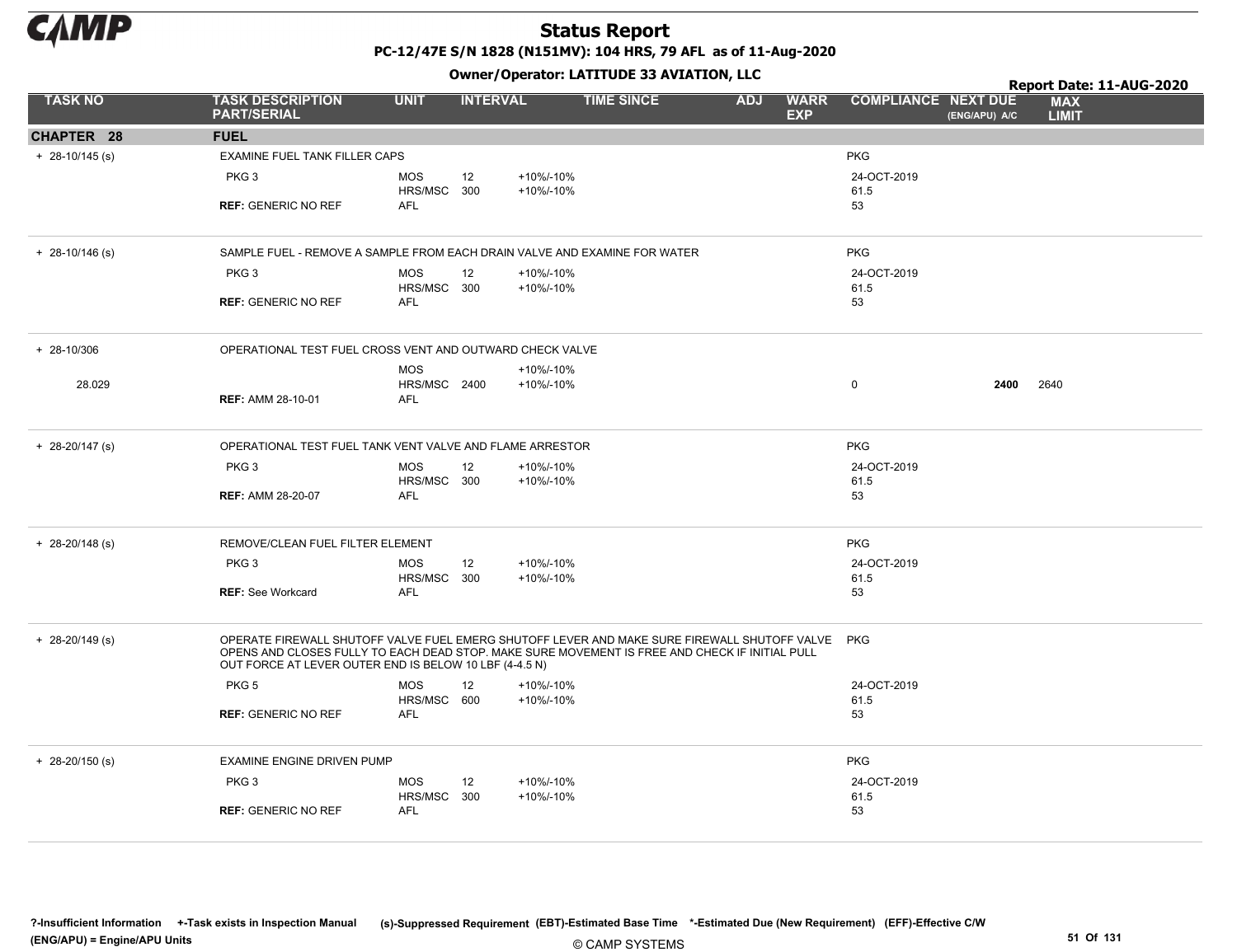

PC-12/47E S/N 1828 (N151MV): 104 HRS, 79 AFL as of 11-Aug-2020

+ 28-20/256 (s) EXAMINE FUEL SYSTEM COMPONENTS AS FAR AS POSSIBLE WITH PANELS IN TASK 06-00/218 OPENED/REMOVED PKG PKG<sub>7</sub> REF: GENERIC NO REF 0 MOS HRS/MSC 2400 AFL 24 23-OCT-2018 0 +10%/-10% +10%/-10%  $+ 28 - 20/32$ **OVERHAUL** OVERHAUL ENGINE DRIVEN PUMP 28.010 968.84.51.108 B6272 REF: AMM 28-20-03 MOS HRS/MSC 3500 AFL N:0 N:0 +10%/-10% 3850 N:0 23-OCT-2018 0 0 3500 280005 LOW PRESSURE FUEL PUMP 28.120 968.84.51.108 B6272 REF: AMM 28-20-03 0 MOS HRS/MSC O/C AFL N:0 N:0 N:0 23-OCT-2018 0 280010 FUEL FLOW TRANSMITTER 28.130 975.35.12.108 AAR0615 REF: AMM 73-30-01 0 MOS HRS/MSC O/C AFL N:0 N:0 N:0 23-OCT-2018 0 280012 FUEL CONTROL MONITORING UNIT 28.155 975.37.31.336 1012 **REF: See Workcard** MOS HRS/MSC O/C AFL N:0 N:0 N:0 23-OCT-2018 0 See Workcard 0 280015 FIREWALL FUEL,SHUT-OFF VALVE 28.110 963.87.22.301 4002 REF: AMM 28-20-08 0 MOS HRS/MSC O/C AFL N:0 N:0 N:0 23-OCT-2018 0 280020 MAINTENANCE FUEL SHUT-OFF VALVE 28.110 963.87.22.301 4003 REF: AMM 28-20-12 0 MOS HRS/MSC O/C AFL N:0 N:0 N:0 23-OCT-2018 0 280025 FUEL FILTER ASSY 28.025 968.35.21.001 2018FFT2939 REF: AMM 28-20-01 0 MOS HRS/MSC O/C AFL N:0 N:0 N:0 23-OCT-2018 0 TASK NO TASK DESCRIPTION UNIT INTERVAL TIME SINCE WARR COMPLIANCE **EXP** ADJ WARR COMPLIANCE NEXT DUE MAX LIMIT Report Date: 11-AUG-2020 PART/SERIAL Owner/Operator: LATITUDE 33 AVIATION, LLC (ENG/APU) A/C

(ENG/APU) = Engine/APU Units 52 Of 131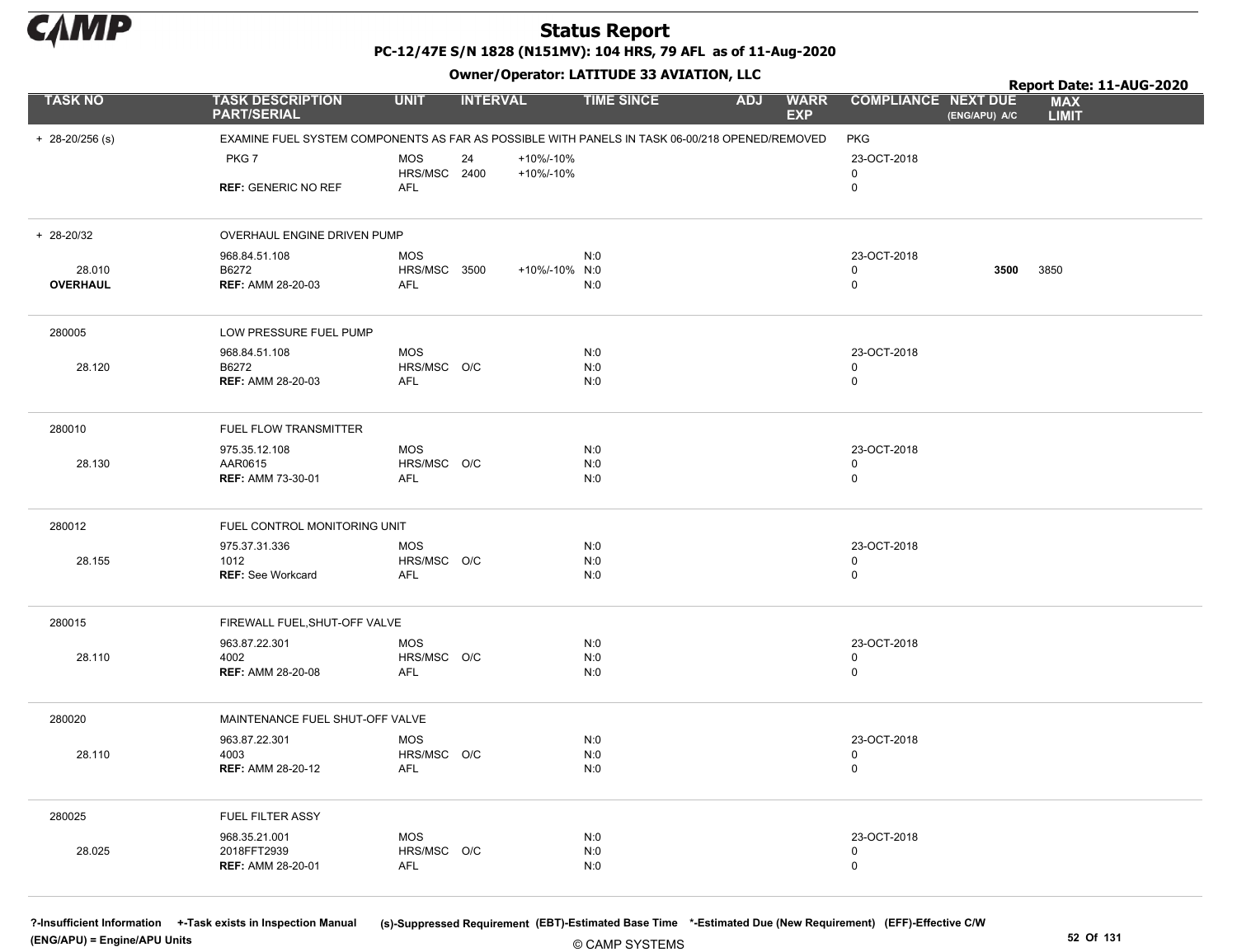

Owner/Operator: LATITUDE 33 AVIATION, LLC

|                |                                                    | .                                |                   |                                         |                                             | Report Date: 11-AUG-2020   |
|----------------|----------------------------------------------------|----------------------------------|-------------------|-----------------------------------------|---------------------------------------------|----------------------------|
| <b>TASK NO</b> | <b>TASK DESCRIPTION</b><br><b>PART/SERIAL</b>      | <b>INTERVAL</b><br><b>UNIT</b>   | <b>TIME SINCE</b> | <b>WARR</b><br><b>ADJ</b><br><b>EXP</b> | <b>COMPLIANCE NEXT DUE</b><br>(ENG/APU) A/C | <b>MAX</b><br><b>LIMIT</b> |
| 280030         | FUEL LOW PRESSURE SWITCH                           |                                  |                   |                                         |                                             |                            |
| 28.100         | 973.81.14.102<br>3070<br><b>REF: AMM 28-20-02</b>  | <b>MOS</b><br>HRS/MSC O/C<br>AFL | N:0<br>N:0<br>N:0 |                                         | 23-OCT-2018<br>0<br>$\mathbf 0$             |                            |
| 280035         | EJECTOR, TRANSFER LH PUMP                          |                                  |                   |                                         |                                             |                            |
| 28.040         | 968.84.71.104<br>B6566<br><b>REF: AMM 28-20-05</b> | <b>MOS</b><br>HRS/MSC O/C<br>AFL | N:0<br>N:0<br>N:0 |                                         | 23-OCT-2018<br>0<br>$\mathbf 0$             |                            |
| 280040         | EJECTOR, DELIVERY LH PUMP                          |                                  |                   |                                         |                                             |                            |
| 28.030         | 968.84.71.105<br>B6274<br><b>REF: AMM 28-20-06</b> | <b>MOS</b><br>HRS/MSC O/C<br>AFL | N:0<br>N:0<br>N:0 |                                         | 23-OCT-2018<br>0<br>$\mathsf{O}$            |                            |
| 280045         | FUEL QUANTITY OUTER LH SENSOR                      |                                  |                   |                                         |                                             |                            |
| 28.060         | 975.37.31.253<br>2835<br><b>REF: AMM 28-40-01</b>  | <b>MOS</b><br>HRS/MSC O/C<br>AFL | N:0<br>N:0<br>N:0 |                                         | 23-OCT-2018<br>0<br>$\mathsf{O}$            |                            |
| 280050         | FUEL QUANTITY, CENTRAL LH SENSOR                   |                                  |                   |                                         |                                             |                            |
| 28.070         | 975.37.31.252<br>2783<br><b>REF: AMM 28-40-01</b>  | <b>MOS</b><br>HRS/MSC O/C<br>AFL | N:0<br>N:0<br>N:0 |                                         | 23-OCT-2018<br>0<br>$\mathsf{O}$            |                            |
| 280055         | FUEL QUANTITY, INNER LH SENSOR                     |                                  |                   |                                         |                                             |                            |
| 28.090         | 975.37.31.251<br>2759<br><b>REF: AMM 28-40-01</b>  | <b>MOS</b><br>HRS/MSC O/C<br>AFL | N:0<br>N:0<br>N:0 |                                         | 23-OCT-2018<br>$\mathsf{O}$<br>$\pmb{0}$    |                            |
| 280060         | FUEL QUANTITY, COLLECTOR LH SENSOR                 |                                  |                   |                                         |                                             |                            |
| 28.080         | 975.37.31.250<br>2733<br><b>REF: AMM 28-40-01</b>  | <b>MOS</b><br>HRS/MSC O/C<br>AFL | N:0<br>N:0<br>N:0 |                                         | 23-OCT-2018<br>0<br>$\mathsf 0$             |                            |
| 280065         | FUEL, BOOSTER LH PUMP                              |                                  |                   |                                         |                                             |                            |
| 28.050         | 968.84.11.405<br>C1082<br><b>REF: AMM 28-20-04</b> | MOS<br>HRS/MSC O/C<br><b>AFL</b> | N:0<br>N:0<br>N:0 |                                         | 23-OCT-2018<br>0<br>$\mathsf{O}$            |                            |

(ENG/APU) = Engine/APU Units 53 Of 131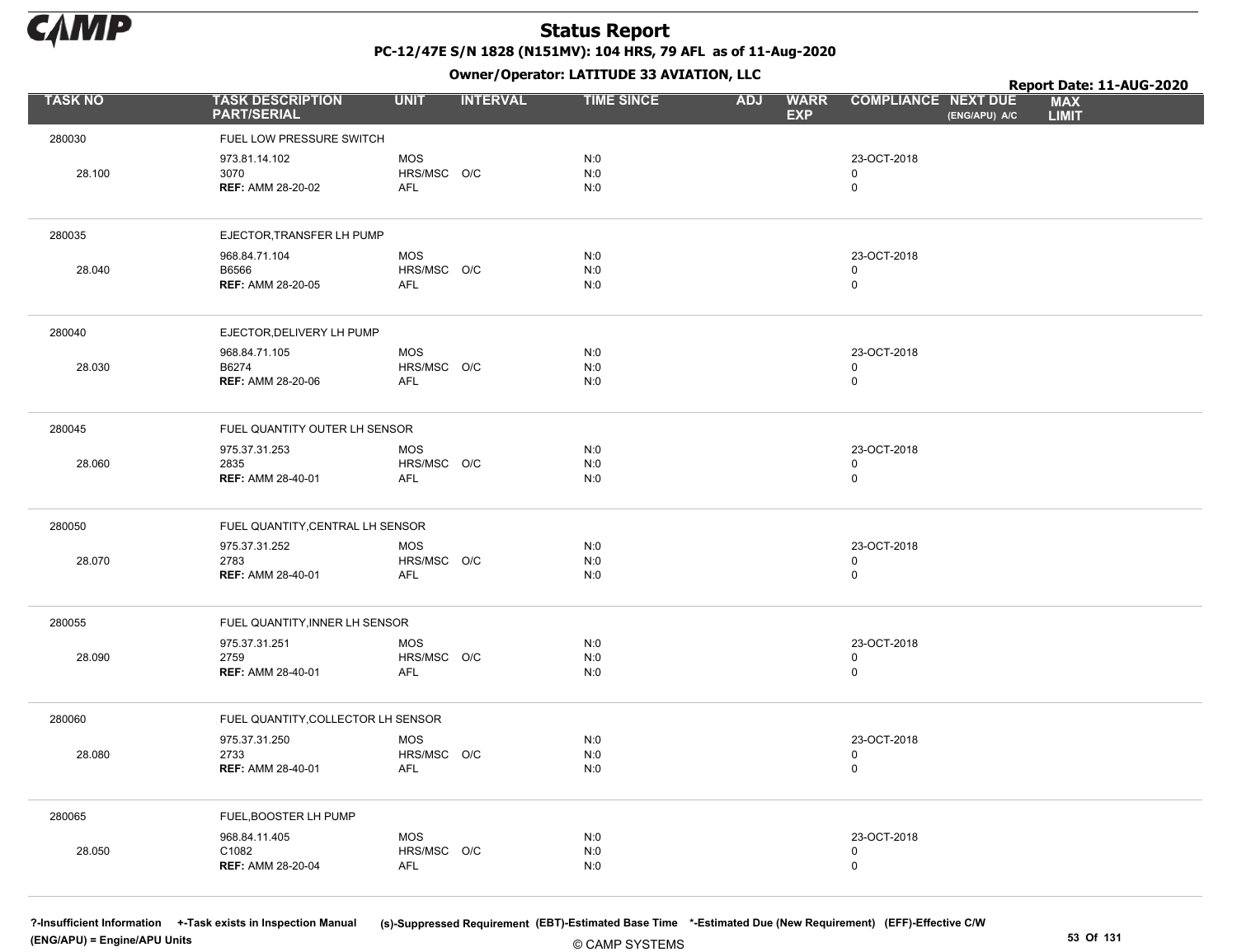

Owner/Operator: LATITUDE 33 AVIATION, LLC

|                |                                                     |                                         |                 | Owner/Operator. EATITODE 33 AVIATION, LLC |                                         |                                           |               | Report Date: 11-AUG-2020   |
|----------------|-----------------------------------------------------|-----------------------------------------|-----------------|-------------------------------------------|-----------------------------------------|-------------------------------------------|---------------|----------------------------|
| <b>TASK NO</b> | <b>TASK DESCRIPTION</b><br><b>PART/SERIAL</b>       | <b>UNIT</b>                             | <b>INTERVAL</b> | <b>TIME SINCE</b>                         | <b>WARR</b><br><b>ADJ</b><br><b>EXP</b> | <b>COMPLIANCE NEXT DUE</b>                | (ENG/APU) A/C | <b>MAX</b><br><b>LIMIT</b> |
| 280070         | EJECTOR, TRANSFER RH PUMP                           |                                         |                 |                                           |                                         |                                           |               |                            |
| 28.040         | 968.84.71.104<br>B6568<br><b>REF: AMM 28-20-05</b>  | <b>MOS</b><br>HRS/MSC O/C<br><b>AFL</b> |                 | N:0<br>N:0<br>N:0                         |                                         | 23-OCT-2018<br>$\mathbf 0$<br>$\mathsf 0$ |               |                            |
| 280075         | EJECTOR, DELIVERY RH PUMP                           |                                         |                 |                                           |                                         |                                           |               |                            |
| 28.030         | 968.84.71.105<br>B6276<br><b>REF: AMM 28-20-06</b>  | <b>MOS</b><br>HRS/MSC O/C<br><b>AFL</b> |                 | N:0<br>N:0<br>N:0                         |                                         | 23-OCT-2018<br>$\mathbf 0$<br>$\mathsf 0$ |               |                            |
| 280080         | FUEL QUANTITY, COLLECTOR RH SENSOR                  |                                         |                 |                                           |                                         |                                           |               |                            |
| 28.080         | 975.37.31.250<br>2739<br><b>REF: AMM 28-40-01</b>   | <b>MOS</b><br>HRS/MSC O/C<br>AFL        |                 | N:0<br>N:0<br>N:0                         |                                         | 23-OCT-2018<br>$\mathbf 0$<br>$\pmb{0}$   |               |                            |
| 280085         | FUEL QUANTITY, INNER RH SENSOR                      |                                         |                 |                                           |                                         |                                           |               |                            |
| 28.090         | 975.37.31.251<br>2758<br><b>REF: AMM 28-40-01</b>   | <b>MOS</b><br>HRS/MSC O/C<br>AFL        |                 | N:0<br>N:0<br>N:0                         |                                         | 23-OCT-2018<br>$\mathsf 0$<br>$\mathbf 0$ |               |                            |
| 280090         | FUEL QUANTITY, CENTRAL RH SENSOR                    |                                         |                 |                                           |                                         |                                           |               |                            |
| 28.070         | 975.37.31.252<br>2785<br><b>REF: AMM 28-40-01</b>   | <b>MOS</b><br>HRS/MSC O/C<br><b>AFL</b> |                 | N:0<br>N:0<br>N:0                         |                                         | 23-OCT-2018<br>$\mathsf 0$<br>$\mathbf 0$ |               |                            |
| 280095         | FUEL QUANTITY, OUTER RH SENSOR                      |                                         |                 |                                           |                                         |                                           |               |                            |
| 28.060         | 975.37.31.253<br>2837<br><b>REF: AMM 28-40-01</b>   | <b>MOS</b><br>HRS/MSC O/C<br><b>AFL</b> |                 | N:0<br>N:0<br>N:0                         |                                         | 23-OCT-2018<br>$\mathsf 0$<br>$\mathbf 0$ |               |                            |
| 280100         | FUEL, BOOSTER RH PUMP                               |                                         |                 |                                           |                                         |                                           |               |                            |
| 28.050         | 968.84.11.405<br>C1116<br><b>REF: AMM 28-20-04</b>  | <b>MOS</b><br>HRS/MSC O/C<br><b>AFL</b> |                 | N:0<br>N:0<br>N:0                         |                                         | 23-OCT-2018<br>$\pmb{0}$<br>$\mathsf 0$   |               |                            |
| 280105         | TOP CHECK VALVE                                     |                                         |                 |                                           |                                         |                                           |               |                            |
| 28.150         | 963.04.23.105<br>4209<br><b>REF: GENERIC NO REF</b> | <b>MOS</b><br>HRS/MSC O/C<br><b>AFL</b> |                 | N:0<br>N:0<br>N:0                         |                                         | 23-OCT-2018<br>$\mathsf 0$<br>$\mathbf 0$ |               |                            |

(ENG/APU) = Engine/APU Units 54 Of 131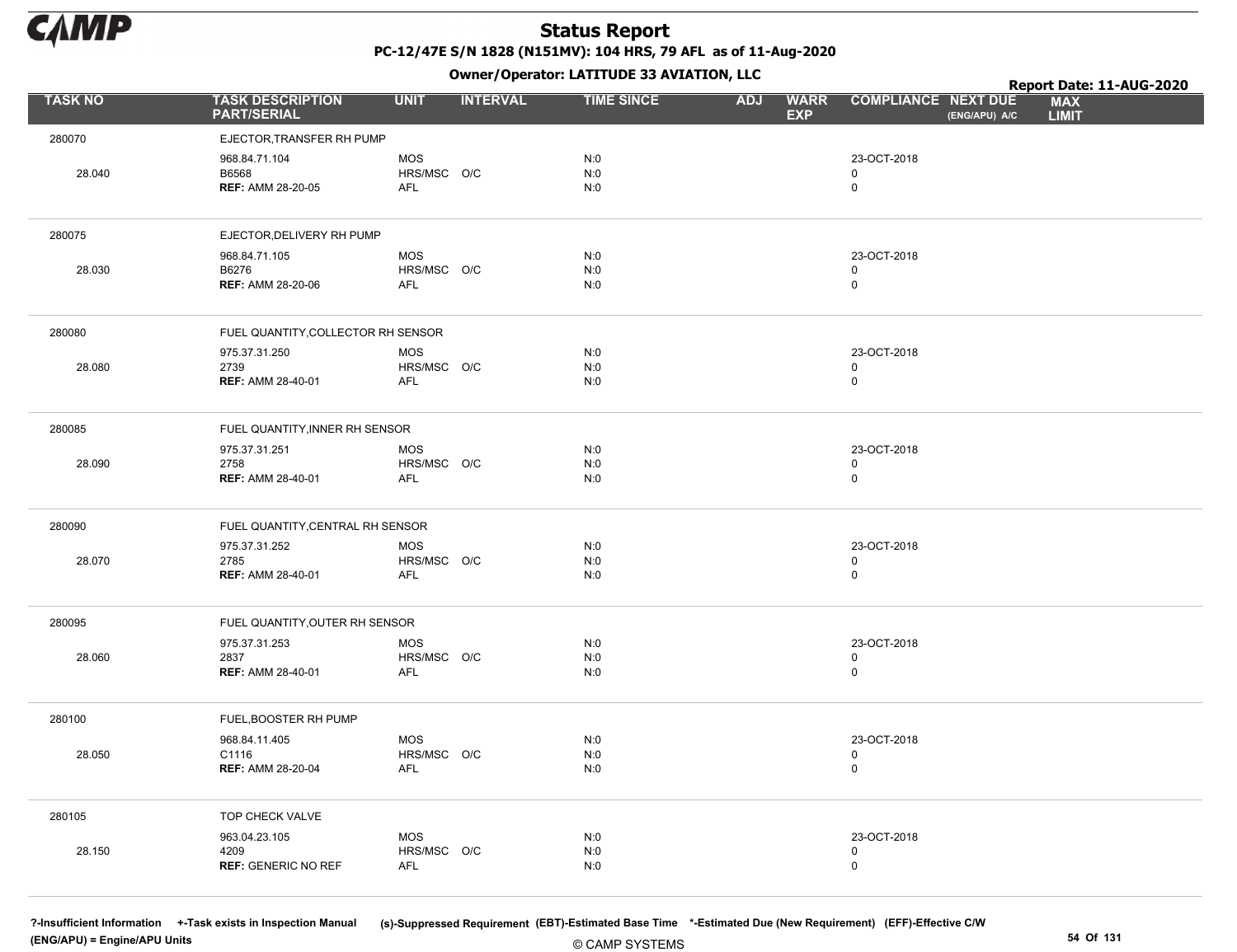

|                 |                                                                                                                                                                      |                                         | $\mathbf{r}$    |                   |            |                           |                                             | Report Date: 11-AUG-2020   |
|-----------------|----------------------------------------------------------------------------------------------------------------------------------------------------------------------|-----------------------------------------|-----------------|-------------------|------------|---------------------------|---------------------------------------------|----------------------------|
| TASK NO         | <b>TASK DESCRIPTION</b><br><b>PART/SERIAL</b>                                                                                                                        | <b>UNIT</b>                             | <b>INTERVAL</b> | <b>TIME SINCE</b> | <b>ADJ</b> | <b>WARR</b><br><b>EXP</b> | <b>COMPLIANCE NEXT DUE</b><br>(ENG/APU) A/C | <b>MAX</b><br><b>LIMIT</b> |
| 280110          | <b>BOTTOM CHECK VALVE</b>                                                                                                                                            |                                         |                 |                   |            |                           |                                             |                            |
| 28.150          | 963.04.23.105<br>4206<br><b>REF: GENERIC NO REF</b>                                                                                                                  | <b>MOS</b><br>HRS/MSC O/C<br><b>AFL</b> |                 | N:0<br>N:0<br>N:0 |            |                           | 23-OCT-2018<br>$\Omega$<br>0                |                            |
| 280115          | LH FUEL QUANTITY, TANK HARNESS                                                                                                                                       |                                         |                 |                   |            |                           |                                             |                            |
| 28.140          | 975.37.31.335<br>2016<br><b>REF: GENERIC NO REF</b>                                                                                                                  | <b>MOS</b><br>HRS/MSC O/C<br><b>AFL</b> |                 | N:0<br>N:0<br>N:0 |            |                           | 23-OCT-2018<br>$\mathbf 0$<br>0             |                            |
| 280120          | RH FUEL QUANTITY, TANK HARNESS                                                                                                                                       |                                         |                 |                   |            |                           |                                             |                            |
| 28.140          | 975.37.31.335<br>2018<br><b>REF: GENERIC NO REF</b>                                                                                                                  | <b>MOS</b><br>HRS/MSC O/C<br><b>AFL</b> |                 | N:0<br>N:0<br>N:0 |            |                           | 23-OCT-2018<br>0<br>$\mathbf 0$             |                            |
| CHAPTER 29      | <b>HYDRAULIC POWER</b>                                                                                                                                               |                                         |                 |                   |            |                           |                                             |                            |
| + 29-10/151     | RETURN LINE FILTER DIFFERENTIAL PRESSURE INDICATOR (IF INSTALLED) - MAKE SURE THAT IT HAS NOT COME<br>OUT. IF INDICATOR FOUND OUT, DO THE INSPECTION/CHECK PROCEDURE |                                         |                 |                   |            |                           |                                             |                            |
|                 | <b>REF: AMM 29-10-04</b>                                                                                                                                             | <b>MOS</b><br>HRS/MSC N/A<br><b>AFL</b> |                 |                   |            |                           | 23-OCT-2018<br>0<br>$\mathbf 0$             |                            |
| $+ 29 - 10/153$ | RESERVOIR TANK (IF INSTALLED) - MAKE SURE NITROGEN PRESSURE IS CORRECT. PRESSURIZE AS NECESSARY                                                                      |                                         |                 |                   |            |                           |                                             |                            |
|                 | <b>REF: AMM 29-00-00</b>                                                                                                                                             | <b>MOS</b><br>HRS/MSC N/A<br><b>AFL</b> |                 |                   |            |                           | 23-OCT-2018<br>0<br>0                       |                            |
| + 29-10/257     | POWER PACK (IF INSTALLED) - EXAMINE SPECIALLY FOR LEAKS AND CRACKS ON THE END PLATES AND WHERE<br><b>MOTOR IS ATTACHED</b>                                           |                                         |                 |                   |            |                           |                                             |                            |
|                 | <b>REF: GENERIC NO REF</b>                                                                                                                                           | <b>MOS</b><br>HRS/MSC N/A<br><b>AFL</b> |                 |                   |            |                           | 23-OCT-2018<br>0<br>$\mathbf 0$             |                            |
| + 29-10/258     | CHECK NITROGEN ACCUMULATOR PRESSURE AND FILL AS NECESSARY (P/N 960.30.01.291) (IF INSTALLED)                                                                         |                                         |                 |                   |            |                           |                                             |                            |
|                 | <b>PN</b><br>SN-UNKNOWN<br><b>REF: AMM 29-10-02</b>                                                                                                                  | <b>MOS</b><br>HRS/MSC N/A<br>AFL        |                 |                   |            |                           | 23-OCT-2018<br>0<br>$\mathbf 0$             |                            |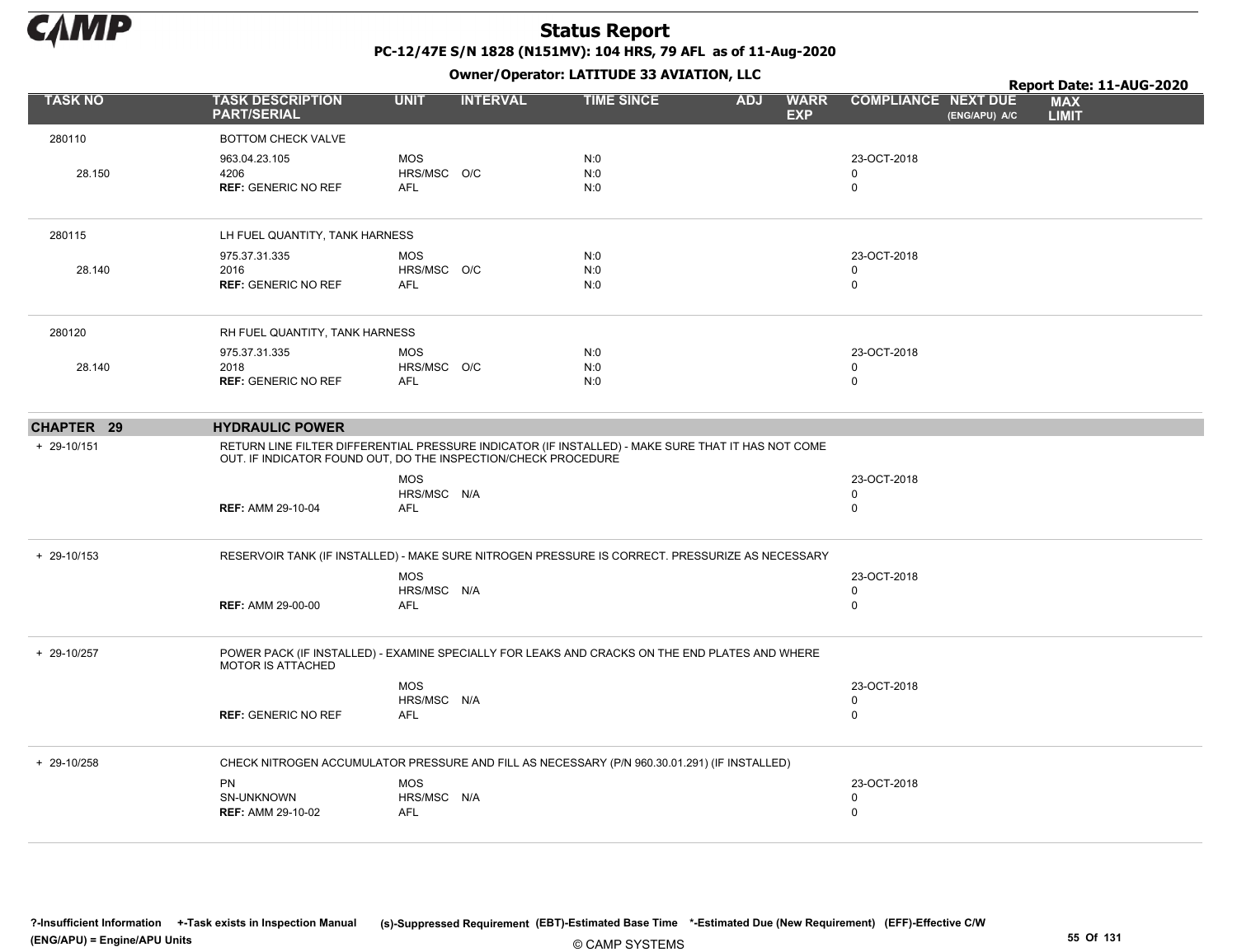

PC-12/47E S/N 1828 (N151MV): 104 HRS, 79 AFL as of 11-Aug-2020

| <b>Owner/Operator: LATITUDE 33 AVIATION, LLC</b><br>Report Date: 11-AUG-2020 |                                                                      |                                         |                 |                                                                                                  |            |                           |                                           |               |                            |  |  |
|------------------------------------------------------------------------------|----------------------------------------------------------------------|-----------------------------------------|-----------------|--------------------------------------------------------------------------------------------------|------------|---------------------------|-------------------------------------------|---------------|----------------------------|--|--|
| <b>TASK NO</b>                                                               | <b>TASK DESCRIPTION</b><br><b>PART/SERIAL</b>                        | <b>UNIT</b>                             | <b>INTERVAL</b> | <b>TIME SINCE</b>                                                                                | <b>ADJ</b> | <b>WARR</b><br><b>EXP</b> | <b>COMPLIANCE NEXT DUE</b>                | (ENG/APU) A/C | <b>MAX</b><br><b>LIMIT</b> |  |  |
| + 29-10/259                                                                  | AND RE-INSTALL                                                       |                                         |                 | POWER PACK ELECTRIC MOTOR SHAFT SEAL DRAIN FLUID COLLECTOR BOTTLE (IF INSTALLED) - REMOVE, CLEAN |            |                           |                                           |               |                            |  |  |
|                                                                              | <b>REF: GENERIC NO REF</b>                                           | <b>MOS</b><br>HRS/MSC N/A<br><b>AFL</b> |                 |                                                                                                  |            |                           | 23-OCT-2018<br>0<br>$\mathbf 0$           |               |                            |  |  |
| + 29-10/316                                                                  | FULL. FILL AS NEEDED.                                                |                                         |                 | HYDRAULIC SYSTEM (IF INSTALLED) - MAKE SURE FLUID LEVEL INDICATOR ON THE RESERVOIR TANK SHOWS    |            |                           |                                           |               |                            |  |  |
|                                                                              | <b>REF: AMM 29-00-00</b>                                             | <b>MOS</b><br>HRS/MSC N/A<br><b>AFL</b> |                 |                                                                                                  |            |                           | 23-OCT-2018<br>0<br>$\mathbf 0$           |               |                            |  |  |
| $+ 29 - 10/471$                                                              |                                                                      |                                         |                 | CHECK NITROGEN ACCUMULATOR PRESSURE AND FILL AS NECESSARY (P/N 960.30.01.292)                    |            |                           |                                           |               |                            |  |  |
|                                                                              | <b>PN</b><br>SN-UNKNOWN<br><b>REF: AMM 29-10-02</b>                  | <b>MOS</b><br>HRS/MSC N/A<br><b>AFL</b> |                 |                                                                                                  |            |                           | 23-OCT-2018<br>$\mathbf 0$<br>$\mathbf 0$ |               |                            |  |  |
| CHAPTER 30                                                                   | <b>ICE AND RAIN PROTECTION</b>                                       |                                         |                 |                                                                                                  |            |                           |                                           |               |                            |  |  |
| $+ 30 - 10/154$ (s)                                                          | INSPECTION/CHECK WING AND HORIZONTAL STABILIZER AIRFOIL DE-ICE BOOTS |                                         |                 |                                                                                                  |            |                           | <b>PKG</b>                                |               |                            |  |  |
|                                                                              | PKG <sub>3</sub><br><b>REF: AMM 30-10-00</b>                         | <b>MOS</b><br>HRS/MSC 300<br><b>AFL</b> | 12              | +10%/-10%<br>+10%/-10%                                                                           |            |                           | 24-OCT-2019<br>61.5<br>53                 |               |                            |  |  |
|                                                                              |                                                                      |                                         |                 |                                                                                                  |            |                           |                                           |               |                            |  |  |
| $+ 30 - 10/155$ (s)                                                          | OPERATIONAL TEST INERTIAL SEPARATION SYSTEM                          |                                         |                 |                                                                                                  |            |                           | <b>PKG</b>                                |               |                            |  |  |
|                                                                              | PKG <sub>5</sub>                                                     | <b>MOS</b><br>HRS/MSC 600               | 12              | +10%/-10%<br>+10%/-10%                                                                           |            |                           | 24-OCT-2019<br>61.5                       |               |                            |  |  |
|                                                                              | <b>REF: AMM 30-20-00</b>                                             | <b>AFL</b>                              |                 |                                                                                                  |            |                           | 53                                        |               |                            |  |  |
| $+ 30 - 10/260$ (s)                                                          | FUNCTIONAL TEST AIRFOIL DE-ICE SYSTEM                                |                                         |                 |                                                                                                  |            |                           | <b>PKG</b>                                |               |                            |  |  |
|                                                                              | PKG <sub>6</sub>                                                     | <b>MOS</b><br>HRS/MSC 1200              | 12              | +10%/-10%<br>+10%/-10%                                                                           |            |                           | 24-OCT-2019<br>61.5                       |               |                            |  |  |
|                                                                              | <b>REF: See Workcard</b>                                             | <b>AFL</b>                              |                 |                                                                                                  |            |                           | 53                                        |               |                            |  |  |
| $+ 30 - 10/79$                                                               | APPLY TO AIRFOIL DE-ICERS A SURFACE COATING OF AGE MASTER NO.1       |                                         |                 |                                                                                                  |            |                           |                                           |               |                            |  |  |
| 30.010                                                                       | <b>REF: GENERIC NO REF</b>                                           | <b>MOS</b><br>HRS/MSC<br><b>AFL</b>     | 6               | +10%/-10%                                                                                        | $-32$      |                           | 03-JUN-2020<br>103.6<br>77                | 30-NOV-2020   | 30-NOV-2020                |  |  |
|                                                                              |                                                                      |                                         |                 |                                                                                                  |            |                           |                                           |               |                            |  |  |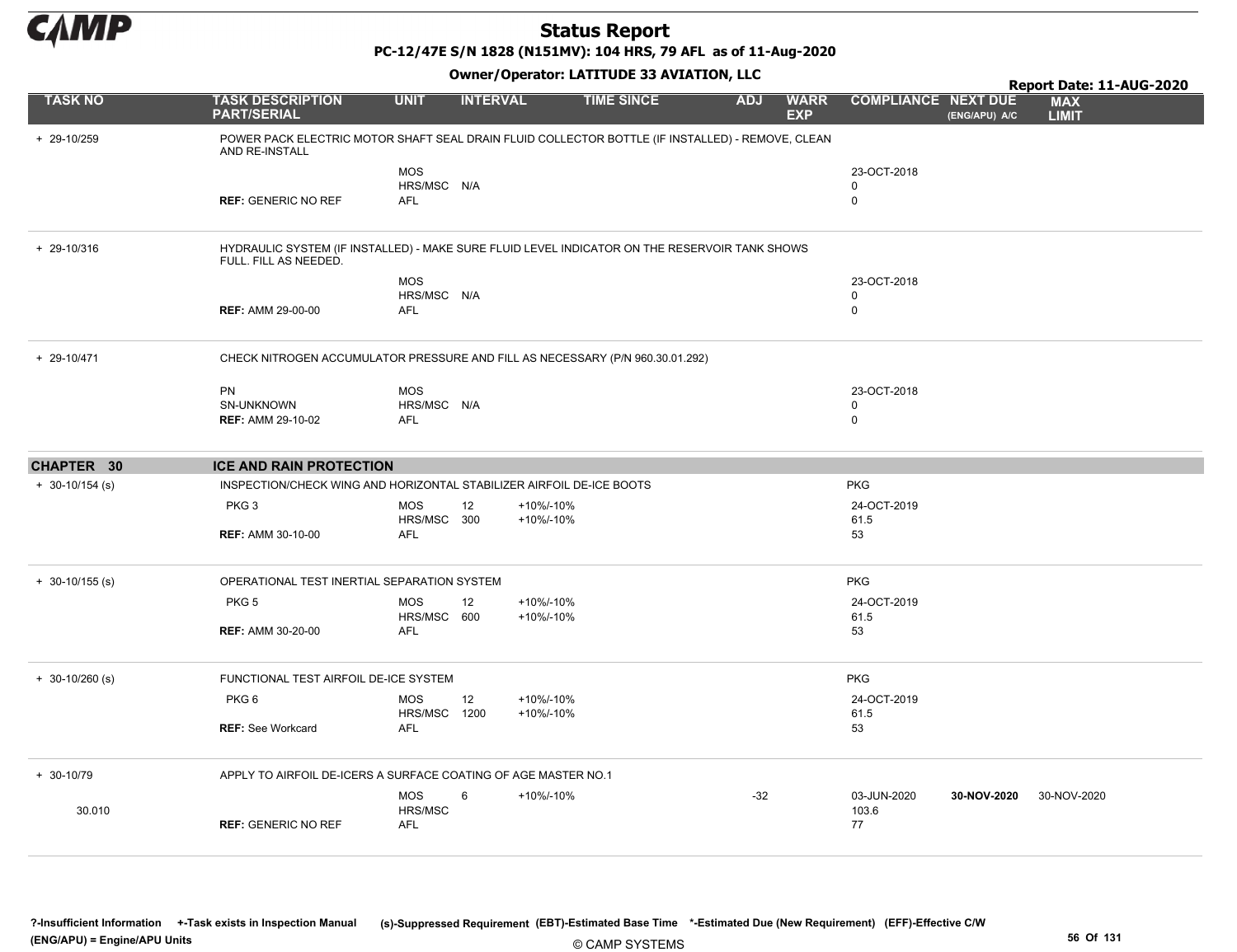

PC-12/47E S/N 1828 (N151MV): 104 HRS, 79 AFL as of 11-Aug-2020

Owner/Operator: LATITUDE 33 AVIATION, LLC

|                     |                                                                                                 |                           | .               |                       |                   |                                         |                                             | Report Date: 11-AUG-2020   |
|---------------------|-------------------------------------------------------------------------------------------------|---------------------------|-----------------|-----------------------|-------------------|-----------------------------------------|---------------------------------------------|----------------------------|
| <b>TASK NO</b>      | <b>TASK DESCRIPTION</b><br><b>PART/SERIAL</b>                                                   | <b>UNIT</b>               | <b>INTERVAL</b> |                       | <b>TIME SINCE</b> | <b>WARR</b><br><b>ADJ</b><br><b>EXP</b> | <b>COMPLIANCE NEXT DUE</b><br>(ENG/APU) A/C | <b>MAX</b><br><b>LIMIT</b> |
| $+ 30 - 20/156$ (s) | EXAMINE ENGINE AIR INTAKE DE-ICE LIP AND LOOK FOR SIGNS OF GAS LEAKS, NONE ARE PERMITTED        |                           |                 |                       |                   |                                         | <b>PKG</b>                                  |                            |
|                     | PKG <sub>3</sub>                                                                                | <b>MOS</b>                | 12              | +10%/-10%             |                   |                                         | 24-OCT-2019                                 |                            |
|                     |                                                                                                 | HRS/MSC 300               |                 | +10%/-10%             |                   |                                         | 61.5                                        |                            |
|                     | <b>REF: GENERIC NO REF</b>                                                                      | <b>AFL</b>                |                 |                       |                   |                                         | 53                                          |                            |
| $+ 30 - 20/261$ (s) | EXAMINE AIR BY-PASS DOOR AND OPERATING MECHANISM AND LUBRICATE WITH MINIMUM QUANTITY OF P10-001 |                           |                 |                       |                   |                                         | <b>PKG</b>                                  |                            |
|                     | PKG6                                                                                            | <b>MOS</b>                | 12              | +10%/-10%             |                   |                                         | 24-OCT-2019                                 |                            |
|                     |                                                                                                 | HRS/MSC 1200              |                 | +10%/-10%             |                   |                                         | 61.5                                        |                            |
|                     | <b>REF: GENERIC NO REF</b>                                                                      | <b>AFL</b>                |                 |                       |                   |                                         | 53                                          |                            |
| $+ 30 - 30/329$ (s) | FUNCTIONAL TEST PROBES DE-ICE SYSTEM                                                            |                           |                 |                       |                   |                                         | <b>PKG</b>                                  |                            |
|                     | PKG <sub>5</sub>                                                                                | <b>MOS</b>                | 12              | +10%/-10%             |                   |                                         | 24-OCT-2019                                 |                            |
|                     |                                                                                                 | HRS/MSC 600               |                 | +10%/-10%             |                   |                                         | 61.5                                        |                            |
|                     | <b>REF: AMM 30-30-20</b>                                                                        | <b>AFL</b>                |                 |                       |                   |                                         | 53                                          |                            |
| $+ 30 - 40/262$ (s) | OPERATIONAL TEST WINDSHIELD DE-ICE SYSTEM                                                       |                           |                 |                       |                   |                                         | <b>PKG</b>                                  |                            |
|                     | PKG7                                                                                            | <b>MOS</b>                | 24              | +10%/-10%             |                   |                                         | 23-OCT-2018                                 |                            |
|                     |                                                                                                 | HRS/MSC 2400              |                 | +10%/-10%             |                   |                                         | $\mathbf 0$                                 |                            |
|                     | <b>REF: AMM 30-40-00</b>                                                                        | <b>AFL</b>                |                 |                       |                   |                                         | $\mathsf 0$                                 |                            |
| $+ 30 - 60/158$ (s) | INSPECTION/CHECK PROPELLER DE-ICE SYSTEM                                                        |                           |                 |                       |                   |                                         | <b>PKG</b>                                  |                            |
|                     | PKG <sub>5</sub>                                                                                | <b>MOS</b>                | 12              | $+1m/1m$              |                   |                                         | 24-OCT-2019                                 |                            |
|                     |                                                                                                 | HRS/MSC 600               |                 | $+30/-30$             |                   |                                         | 61.5                                        |                            |
|                     | <b>REF: See Workcard</b>                                                                        | <b>AFL</b>                |                 |                       |                   |                                         | 53                                          |                            |
| $+ 30 - 60/159$ (s) | OPERATIONAL TEST PROPELLER DE-ICE SYSTEM                                                        |                           |                 |                       |                   |                                         | <b>PKG</b>                                  |                            |
|                     | PKG <sub>5</sub>                                                                                | <b>MOS</b><br>HRS/MSC 600 | 12              | $+1m/1m$<br>$+30/-30$ |                   |                                         | 24-OCT-2019<br>61.5                         |                            |
|                     | <b>REF: See Workcard</b>                                                                        | AFL                       |                 |                       |                   |                                         | 53                                          |                            |
| 300005              | PROP DE-ICE CONTROLLER                                                                          |                           |                 |                       |                   |                                         |                                             |                            |
|                     | 968.29.13.227                                                                                   | <b>MOS</b>                |                 |                       | N:0               |                                         | 23-OCT-2018                                 |                            |
| 30.140              | U4119                                                                                           | HRS/MSC O/C               |                 |                       | N:0               |                                         | $\mathbf 0$                                 |                            |
|                     | <b>REF: GENERIC NO REF</b>                                                                      | AFL                       |                 |                       | N:0               |                                         | $\mathbf 0$                                 |                            |
| 300010              | LPMI LINEAR ACTUATOR                                                                            |                           |                 |                       |                   |                                         |                                             |                            |
|                     | 978.73.15.302                                                                                   | <b>MOS</b>                |                 |                       | N:0               |                                         | 23-OCT-2018                                 |                            |
| 30.150              | F05135                                                                                          | HRS/MSC O/C               |                 |                       | N:0               |                                         | $\mathbf 0$                                 |                            |
|                     | <b>REF: GENERIC NO REF</b>                                                                      | AFL                       |                 |                       | N:0               |                                         | $\mathbf 0$                                 |                            |

(ENG/APU) = Engine/APU Units 57 Of 131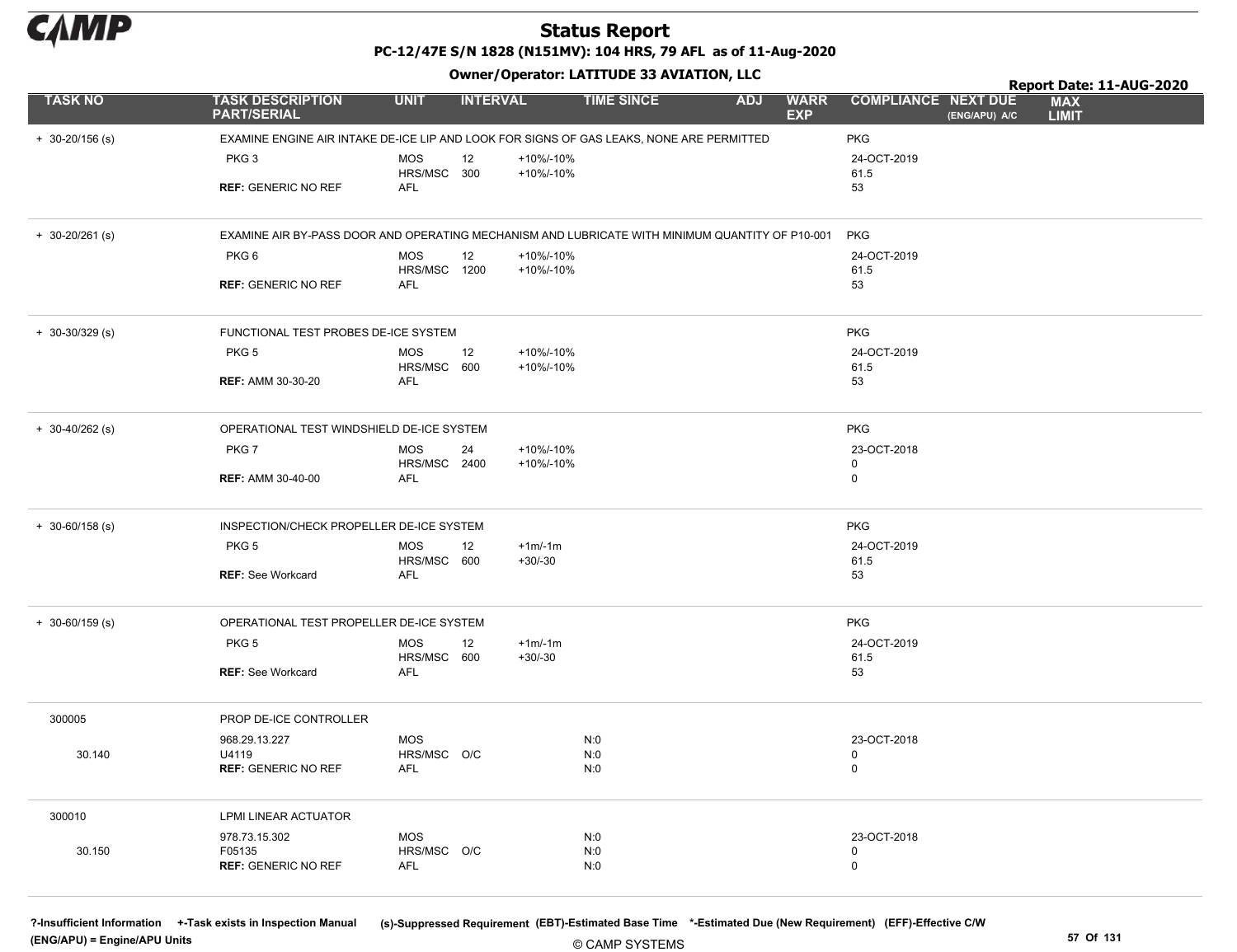

Owner/Operator: LATITUDE 33 AVIATION, LLC

|                |                                                             |                                         | Owner/Operator: LATITUDE 33 AVIATION, LLC |                                         |                                             | Report Date: 11-AUG-2020   |
|----------------|-------------------------------------------------------------|-----------------------------------------|-------------------------------------------|-----------------------------------------|---------------------------------------------|----------------------------|
| <b>TASK NO</b> | <b>TASK DESCRIPTION</b><br><b>PART/SERIAL</b>               | <b>UNIT</b><br><b>INTERVAL</b>          | <b>TIME SINCE</b>                         | <b>ADJ</b><br><b>WARR</b><br><b>EXP</b> | <b>COMPLIANCE NEXT DUE</b><br>(ENG/APU) A/C | <b>MAX</b><br><b>LIMIT</b> |
| 300015         | REGULATOR-RELIEVER ASSY                                     |                                         |                                           |                                         |                                             |                            |
| 30.160         | 959.89.01.012<br>N180751<br><b>REF: GENERIC NO REF</b>      | <b>MOS</b><br>HRS/MSC O/C<br><b>AFL</b> | N:0<br>N:0<br>N:0                         |                                         | 23-OCT-2018<br>0<br>$\mathbf 0$             |                            |
| 300020         | L606 LOWER SURFACE INBOARD WING EJECTOR FLOW CONTROL VALVE  |                                         |                                           |                                         |                                             |                            |
| 30.110         | 959.89.01.008<br>N180879<br><b>REF: AMM 30-10-02</b>        | <b>MOS</b><br>HRS/MSC O/C<br><b>AFL</b> | N:0<br>N:0<br>N:0                         |                                         | 23-OCT-2018<br>0<br>$\mathbf 0$             |                            |
| 300025         | L605 UPPER SURFACE INBOARD WING EJECTOR FLOW CONTROL VALVE  |                                         |                                           |                                         |                                             |                            |
| 30.120         | 959.89.01.008<br>N180874<br><b>REF: AMM 30-10-02</b>        | <b>MOS</b><br>HRS/MSC O/C<br><b>AFL</b> | N:0<br>N:0<br>N:0                         |                                         | 23-OCT-2018<br>0<br>0                       |                            |
| 300035         | L601 LOWER SURFACE OUTBOARD WING EJECTOR FLOW CONTROL VALVE |                                         |                                           |                                         |                                             |                            |
| 30.120         | 959.89.01.008<br>N180901<br><b>REF: AMM 30-10-02</b>        | <b>MOS</b><br>HRS/MSC O/C<br><b>AFL</b> | N:0<br>N:0<br>N:0                         |                                         | 23-OCT-2018<br>0<br>$\mathbf 0$             |                            |
| 300040         | L600 UPPER SURFACE OUTBOARD WING EJECTOR FLOW CONTROL VALVE |                                         |                                           |                                         |                                             |                            |
| 30.130         | 959.89.01.008<br>N180902<br><b>REF: AMM 30-10-02</b>        | <b>MOS</b><br>HRS/MSC O/C<br><b>AFL</b> | N:0<br>N:0<br>N:0                         |                                         | 23-OCT-2018<br>0<br>0                       |                            |
| 300045         | EMPENAGE PRESSURE GAGE SWITCH                               |                                         |                                           |                                         |                                             |                            |
| 30.070         | 973.81.14.312<br>9463<br><b>REF: GENERIC NO REF</b>         | <b>MOS</b><br>HRS/MSC O/C<br><b>AFL</b> | N:0<br>N:0<br>N:0                         |                                         | 23-OCT-2018<br>0<br>$\mathbf 0$             |                            |
| 300050         | <b>WATER SEPARATOR</b>                                      |                                         |                                           |                                         |                                             |                            |
| 30.060         | 959.89.01.010<br>N172244<br><b>REF: GENERIC NO REF</b>      | <b>MOS</b><br>HRS/MSC O/C<br><b>AFL</b> | N:0<br>N:0<br>N:0                         |                                         | 23-OCT-2018<br>0<br>$\mathsf{O}$            |                            |
| 300055         | <b>DE-ICING SYSTEM TIMER</b>                                |                                         |                                           |                                         |                                             |                            |
| 30.100         | 959.89.01.044<br><b>UA409</b><br><b>REF: AMM 30-60-01</b>   | <b>MOS</b><br>HRS/MSC O/C<br><b>AFL</b> | N:0<br>N:0<br>N:0                         |                                         | 23-OCT-2018<br>0<br>$\mathbf 0$             |                            |

(ENG/APU) = Engine/APU Units 58 Of 131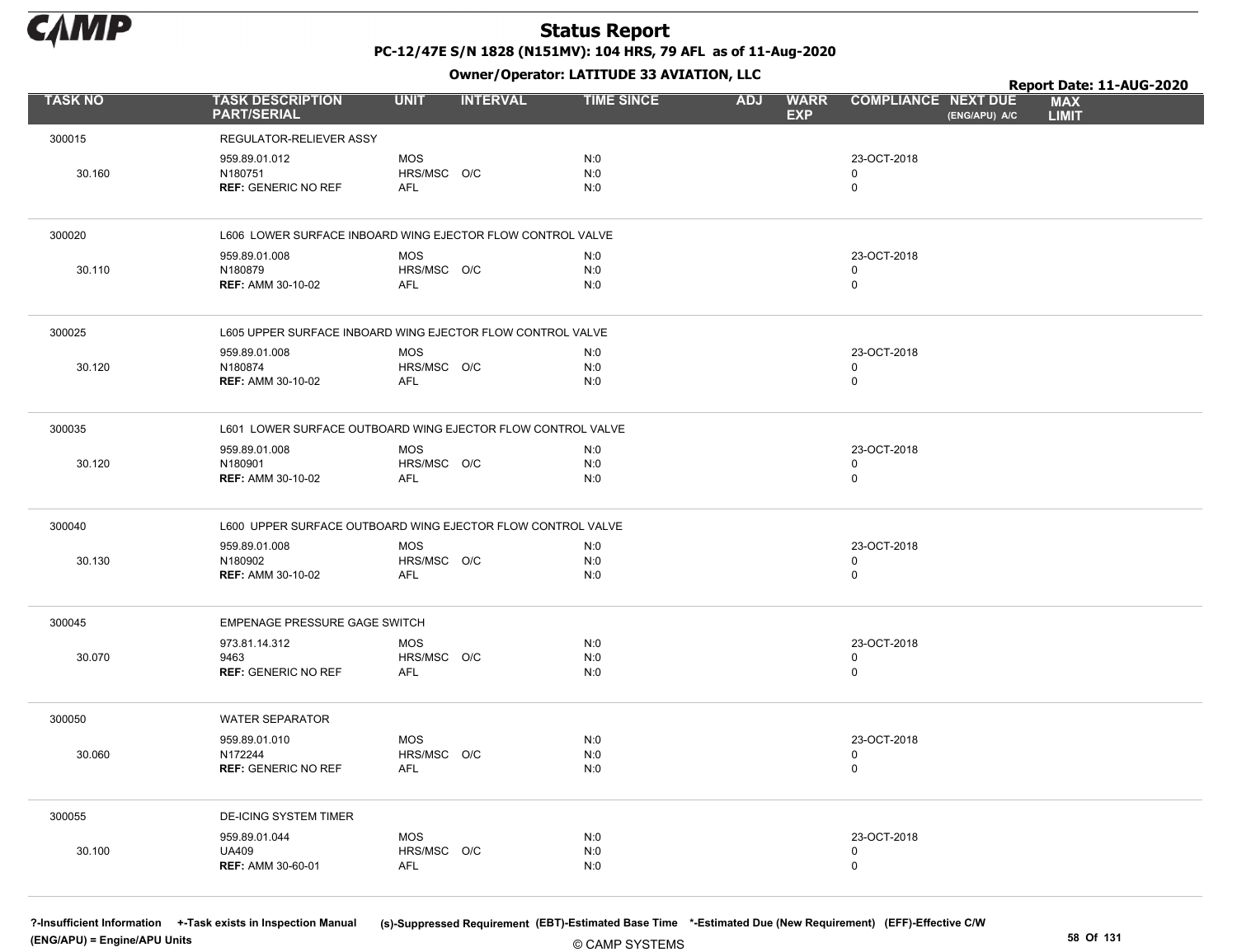

Owner/Operator: LATITUDE 33 AVIATION, LLC

|                |                                                             |                                         |                 | Owner/Operator. EATITODE 33 AVIATION, LLC |            |                           |                                           |               | Report Date: 11-AUG-2020   |  |
|----------------|-------------------------------------------------------------|-----------------------------------------|-----------------|-------------------------------------------|------------|---------------------------|-------------------------------------------|---------------|----------------------------|--|
| <b>TASK NO</b> | <b>TASK DESCRIPTION</b><br><b>PART/SERIAL</b>               | <b>UNIT</b>                             | <b>INTERVAL</b> | <b>TIME SINCE</b>                         | <b>ADJ</b> | <b>WARR</b><br><b>EXP</b> | <b>COMPLIANCE NEXT DUE</b>                | (ENG/APU) A/C | <b>MAX</b><br><b>LIMIT</b> |  |
| 300060         | LEFT WINDSHIELD DE ICE CONTROLLER                           |                                         |                 |                                           |            |                           |                                           |               |                            |  |
| 30.020         | 972.81.32.202<br>138980<br><b>REF: AMM 30-40-01</b>         | <b>MOS</b><br>HRS/MSC O/C<br><b>AFL</b> |                 | N:0<br>N:0<br>N:0                         |            |                           | 23-OCT-2018<br>$\mathbf 0$<br>$\mathsf 0$ |               |                            |  |
| 300065         | RIGHT WINDSHIELD DE ICE CONTROLLER                          |                                         |                 |                                           |            |                           |                                           |               |                            |  |
| 30.020         | 972.81.32.202<br>138987<br><b>REF: AMM 30-40-01</b>         | <b>MOS</b><br>HRS/MSC O/C<br><b>AFL</b> |                 | N:0<br>N:0<br>N:0                         |            |                           | 23-OCT-2018<br>$\mathbf 0$<br>$\mathsf 0$ |               |                            |  |
| 300090         | LH HORIZ STAB DE-ICER BOOT                                  |                                         |                 |                                           |            |                           |                                           |               |                            |  |
| 30.030         | 959.89.01.041<br><b>NEN2100</b><br><b>REF: AMM 30-16-01</b> | <b>MOS</b><br>HRS/MSC O/C<br>AFL        |                 | N:0<br>N:0<br>N:0                         |            |                           | 23-OCT-2018<br>$\mathbf 0$<br>$\pmb{0}$   |               |                            |  |
| 300095         | RH HORIZ STAB DE-ICER BOOT                                  |                                         |                 |                                           |            |                           |                                           |               |                            |  |
| 30.030         | 959.89.01.042<br><b>NEN6720</b><br><b>REF: AMM 30-16-01</b> | <b>MOS</b><br>HRS/MSC O/C<br>AFL        |                 | N:0<br>N:0<br>N:0                         |            |                           | 23-OCT-2018<br>$\mathsf 0$<br>$\mathbf 0$ |               |                            |  |
| 300100         | RH INBD-WING DE-ICER BOOT                                   |                                         |                 |                                           |            |                           |                                           |               |                            |  |
| 30.040         | 959.89.01.038<br><b>NEM3080</b><br><b>REF: AMM 30-14-01</b> | <b>MOS</b><br>HRS/MSC O/C<br><b>AFL</b> |                 | N:0<br>N:0<br>N:0                         |            |                           | 23-OCT-2018<br>$\mathsf 0$<br>$\mathbf 0$ |               |                            |  |
| 300105         | RH OUTBD-WING DE-ICER BOOT                                  |                                         |                 |                                           |            |                           |                                           |               |                            |  |
| 30.050         | 959.89.01.040<br><b>NEO0340</b><br><b>REF: AMM 30-14-01</b> | <b>MOS</b><br>HRS/MSC O/C<br><b>AFL</b> |                 | N:0<br>N:0<br>N:0                         |            |                           | 23-OCT-2018<br>$\mathsf 0$<br>$\mathbf 0$ |               |                            |  |
| 300110         | LH AOA PLATE TEMP CONTROLLER                                |                                         |                 |                                           |            |                           |                                           |               |                            |  |
| 30.170         | 975.44.21.418<br><b>UG858</b><br>REF: AMM 30-30-21          | <b>MOS</b><br>HRS/MSC O/C<br><b>AFL</b> |                 | N:0<br>N:0<br>N:0                         |            |                           | 23-OCT-2018<br>$\pmb{0}$<br>$\mathbf 0$   |               |                            |  |
| 300115         | LH INBD-WING DE-ICER BOOT                                   |                                         |                 |                                           |            |                           |                                           |               |                            |  |
| 30.040         | 959.89.01.037<br><b>NEM0780</b><br><b>REF: AMM 30-14-01</b> | <b>MOS</b><br>HRS/MSC O/C<br><b>AFL</b> |                 | N:0<br>N:0<br>N:0                         |            |                           | 23-OCT-2018<br>$\mathsf 0$<br>$\mathbf 0$ |               |                            |  |

(ENG/APU) = Engine/APU Units 59 Of 131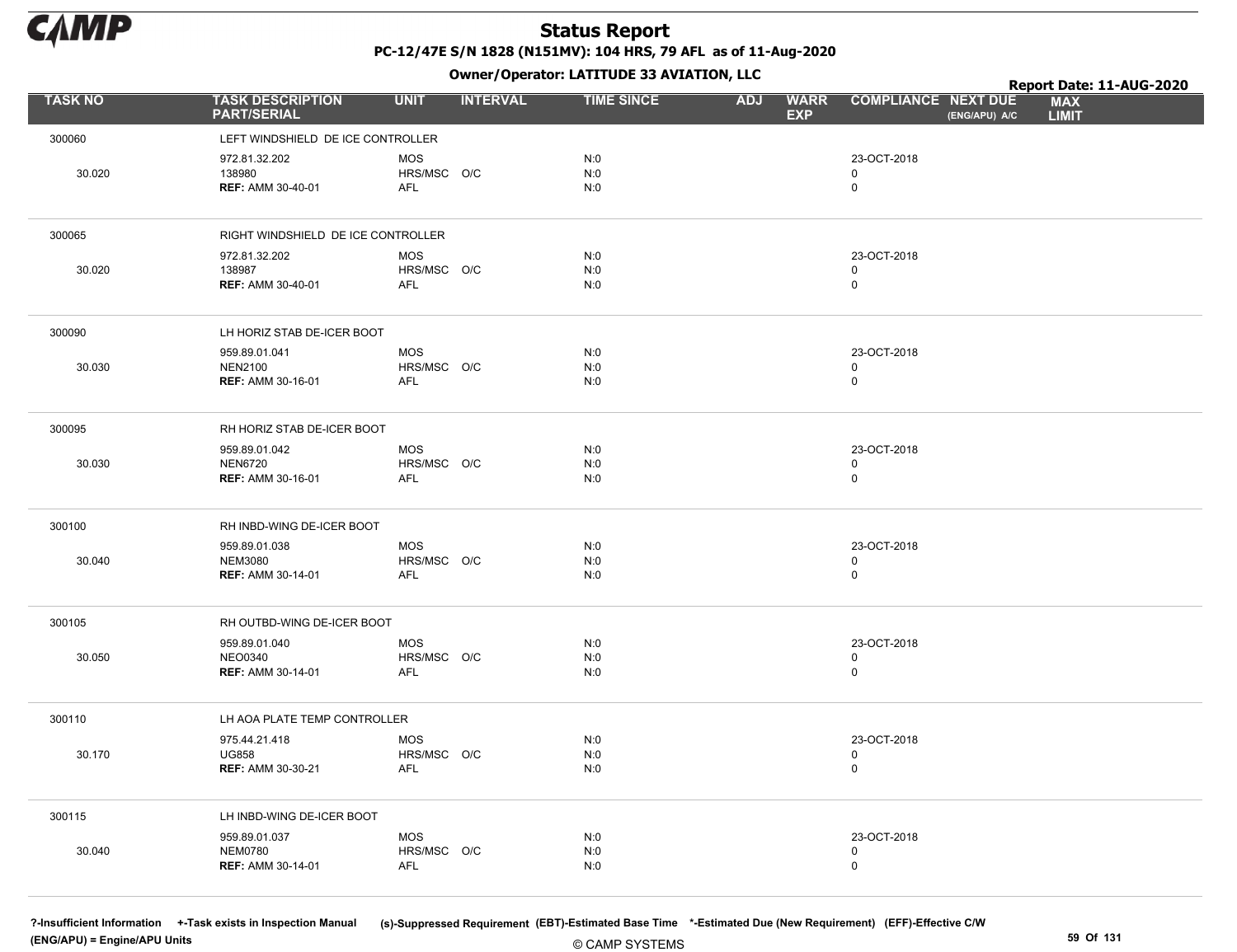

|                |                                                  |             |                 |                   |            |                           |                            |               | Report Date: 11-AUG-2020   |  |
|----------------|--------------------------------------------------|-------------|-----------------|-------------------|------------|---------------------------|----------------------------|---------------|----------------------------|--|
| <b>TASK NO</b> | <b>TASK DESCRIPTION</b><br><b>PART/SERIAL</b>    | <b>UNIT</b> | <b>INTERVAL</b> | <b>TIME SINCE</b> | <b>ADJ</b> | <b>WARR</b><br><b>EXP</b> | <b>COMPLIANCE NEXT DUE</b> | (ENG/APU) A/C | <b>MAX</b><br><b>LIMIT</b> |  |
| 300120         | LH OUTBD-WING DE-ICER BOOT                       |             |                 |                   |            |                           |                            |               |                            |  |
|                | 959.89.01.039                                    | <b>MOS</b>  |                 | N:0               |            |                           | 23-OCT-2018                |               |                            |  |
| 30.050         | <b>NEN5780</b>                                   | HRS/MSC O/C |                 | N:0               |            |                           | $\mathbf 0$                |               |                            |  |
|                | <b>REF: AMM 30-14-01</b>                         | <b>AFL</b>  |                 | N:0               |            |                           | $\mathbf 0$                |               |                            |  |
| 300125         | RH AOA PLATE TEMP CONTROLLER                     |             |                 |                   |            |                           |                            |               |                            |  |
|                | 975.44.21.418                                    | <b>MOS</b>  |                 | N:0               |            |                           | 23-OCT-2018                |               |                            |  |
| 30.170         | <b>UG677</b>                                     | HRS/MSC O/C |                 | N:0               |            |                           | 0                          |               |                            |  |
|                | <b>REF: AMM 30-30-21</b>                         | <b>AFL</b>  |                 | N:0               |            |                           | $\mathbf 0$                |               |                            |  |
| 300130         | S601 LOWER SURF.INBD.WING PRESSURE, GAGE SWITCH  |             |                 |                   |            |                           |                            |               |                            |  |
|                | 973.81.14.312                                    | <b>MOS</b>  |                 | N:0               |            |                           | 23-OCT-2018                |               |                            |  |
| 30.180         | 9473                                             | HRS/MSC O/C |                 | N:0               |            |                           | 0                          |               |                            |  |
|                | <b>REF: GENERIC NO REF</b>                       | <b>AFL</b>  |                 | N:0               |            |                           | $\mathbf 0$                |               |                            |  |
| 300135         | S600 UPPER SURF.INBD.WING PRESSURE, GAGE SWITCH  |             |                 |                   |            |                           |                            |               |                            |  |
|                | 973.81.14.312                                    | <b>MOS</b>  |                 | N:0               |            |                           | 23-OCT-2018                |               |                            |  |
| 30.180         | 9423                                             | HRS/MSC O/C |                 | N:0               |            |                           | $\mathbf 0$                |               |                            |  |
|                | <b>REF: GENERIC NO REF</b>                       | AFL         |                 | N:0               |            |                           | $\mathbf 0$                |               |                            |  |
| 300140         | S602 LOWER SURF.OUTBD.WING PRESSURE, GAGE SWITCH |             |                 |                   |            |                           |                            |               |                            |  |
|                | 973.81.14.312                                    | <b>MOS</b>  |                 | N:0               |            |                           | 23-OCT-2018                |               |                            |  |
| 30.190         | 9443                                             | HRS/MSC O/C |                 | N:0               |            |                           | $\mathbf 0$                |               |                            |  |
|                | <b>REF: GENERIC NO REF</b>                       | AFL         |                 | N:0               |            |                           | $\mathbf 0$                |               |                            |  |
| 300145         | S603 UPPER SURF.OUTBD.WING PRESSURE, GAGE SWITCH |             |                 |                   |            |                           |                            |               |                            |  |
|                | 973.81.14.312                                    | <b>MOS</b>  |                 | N:0               |            |                           | 23-OCT-2018                |               |                            |  |
| 30.190         | 9453                                             | HRS/MSC O/C |                 | N:0               |            |                           | 0                          |               |                            |  |
|                | <b>REF: GENERIC NO REF</b>                       | AFL         |                 | N:0               |            |                           | $\mathbf 0$                |               |                            |  |
| 300150         | L602 EMPENAGE EJECTOR FLOW CONTROL VALVE         |             |                 |                   |            |                           |                            |               |                            |  |
|                | 959.89.01.008                                    | <b>MOS</b>  |                 | N:0               |            |                           | 23-OCT-2018                |               |                            |  |
| 30.200         | N180903                                          | HRS/MSC O/C |                 | N:0               |            |                           | $\mathbf 0$                |               |                            |  |
|                | <b>REF: AMM 30-10-02</b>                         | AFL         |                 | N:0               |            |                           | $\mathbf 0$                |               |                            |  |
| CHAPTER 31     | <b>INDICATING/RECORDING SYSTEMS</b>              |             |                 |                   |            |                           |                            |               |                            |  |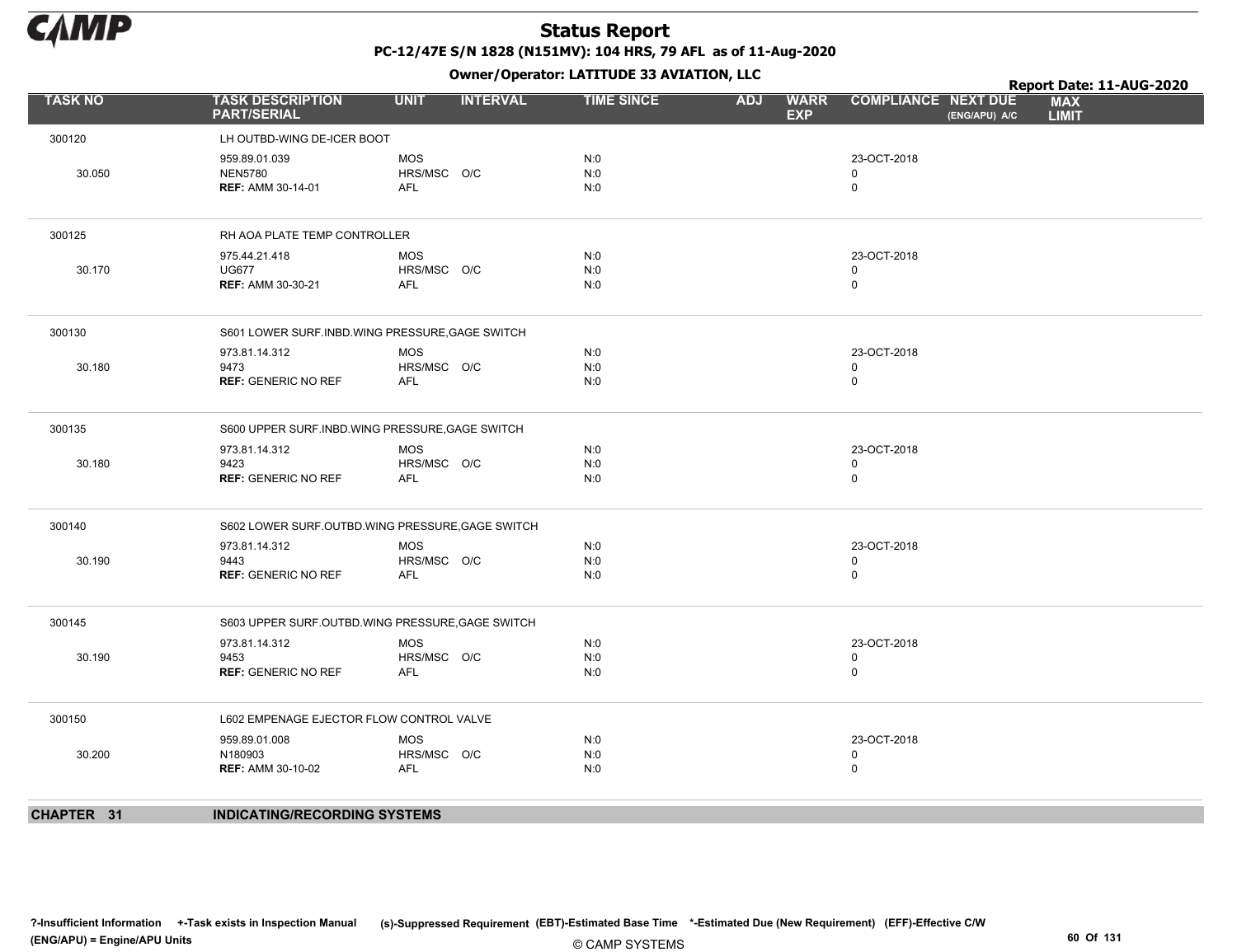

PC-12/47E S/N 1828 (N151MV): 104 HRS, 79 AFL as of 11-Aug-2020

Owner/Operator: LATITUDE 33 AVIATION, LLC

|                     |                                                                                   |                                                 | Report Date: 11-AUG-2020     |                   |            |                           |                                           |               |                            |
|---------------------|-----------------------------------------------------------------------------------|-------------------------------------------------|------------------------------|-------------------|------------|---------------------------|-------------------------------------------|---------------|----------------------------|
| <b>TASK NO</b>      | <b>TASK DESCRIPTION</b><br><b>PART/SERIAL</b>                                     | <b>UNIT</b>                                     | <b>INTERVAL</b>              | <b>TIME SINCE</b> | <b>ADJ</b> | <b>WARR</b><br><b>EXP</b> | <b>COMPLIANCE NEXT DUE</b>                | (ENG/APU) A/C | <b>MAX</b><br><b>LIMIT</b> |
| + 31-00/CFR         | TEST/INSPECT COPILOT ALTIMETER (14 CFR 91.411)                                    |                                                 |                              |                   |            |                           |                                           |               |                            |
|                     | REF: See Workcard                                                                 | <b>MOS</b><br>HRS/MSC<br><b>AFL</b>             | 24                           |                   |            |                           | 23-OCT-2018<br>$\mathbf 0$<br>$\mathbf 0$ | 31-OCT-2020   |                            |
| + 31-00/CFR         | TEST/INSPECT PILOT ALTIMETER (14 CFR 91.411)                                      |                                                 |                              |                   |            |                           |                                           |               |                            |
|                     | <b>REF: See Workcard</b>                                                          | <b>MOS</b><br>HRS/MSC<br>AFL                    | 24                           |                   |            |                           | 23-OCT-2018<br>$\mathbf 0$<br>$\mathsf 0$ | 31-OCT-2020   |                            |
| $+ 31 - 30/421$ (s) | OPERATIONAL TEST COCKPIT VOICE FLIGHT DATA RECORDER (LDR) UNIT LDR (IF INSTALLED) |                                                 |                              |                   |            |                           | <b>PKG</b>                                |               |                            |
|                     | 985.99.20.146 PKG 6<br>002000194<br><b>REF: AMM 31-30-01</b>                      | <b>MOS</b><br><b>HRS/MSC 1200</b><br><b>AFL</b> | +10%/-10%<br>12<br>+10%/-10% |                   |            |                           | 24-OCT-2019<br>61.5<br>53                 |               |                            |
| 310050              | <b>DIGITAL CLOCK</b>                                                              |                                                 |                              |                   |            |                           |                                           |               |                            |
| 31.040              | 999.61.11.214<br>24474<br><b>REF: AMM 31-20-12</b>                                | <b>MOS</b><br>HRS/MSC O/C<br><b>AFL</b>         |                              | N:0<br>N:0<br>N:0 |            |                           | 23-OCT-2018<br>$\mathbf 0$<br>$\mathsf 0$ |               |                            |
| 310070              | CO-PILOT KMC 2210 DISPLAY CONTROLLER                                              |                                                 |                              |                   |            |                           |                                           |               |                            |
| 31.180              | 985.99.12.178<br>KMC2210-3227<br><b>REF: GENERIC NO REF</b>                       | <b>MOS</b><br>HRS/MSC O/C<br><b>AFL</b>         |                              | N:0<br>N:0<br>N:0 |            |                           | 23-OCT-2018<br>$\mathbf 0$<br>$\mathbf 0$ |               |                            |
| 310075              | NO. 1 MAU ADVANCED GRAPHIC MODULE                                                 |                                                 |                              |                   |            |                           |                                           |               |                            |
| 31.240              | 985.99.12.051<br>1807F679<br><b>REF: AMM 31-42-00</b>                             | <b>MOS</b><br>HRS/MSC O/C<br><b>AFL</b>         |                              | N:0<br>N:0<br>N:0 |            |                           | 23-OCT-2018<br>$\mathbf 0$<br>$\mathbf 0$ |               |                            |
| 310077              | NO. 2 MAU ADVANCED GRAPHIC MODULE                                                 |                                                 |                              |                   |            |                           |                                           |               |                            |
| 31.270              | 985.99.12.051<br>1807F680<br><b>REF: AMM 31-42-00</b>                             | <b>MOS</b><br>HRS/MSC O/C<br><b>AFL</b>         |                              | N:0<br>N:0<br>N:0 |            |                           | 23-OCT-2018<br>$\mathbf 0$<br>$\mathsf 0$ |               |                            |
| 310080              | NO. 2 RH MAU SINGLE NETWORK I/F CARD                                              |                                                 |                              |                   |            |                           |                                           |               |                            |
| 31.160              | 985.99.12.231<br>1804L314<br><b>REF: GENERIC NO REF</b>                           | <b>MOS</b><br>HRS/MSC O/C<br><b>AFL</b>         |                              | N:0<br>N:0<br>N:0 |            |                           | 23-OCT-2018<br>$\mathbf 0$<br>$\mathbf 0$ |               |                            |

(ENG/APU) = Engine/APU Units 61 Of 131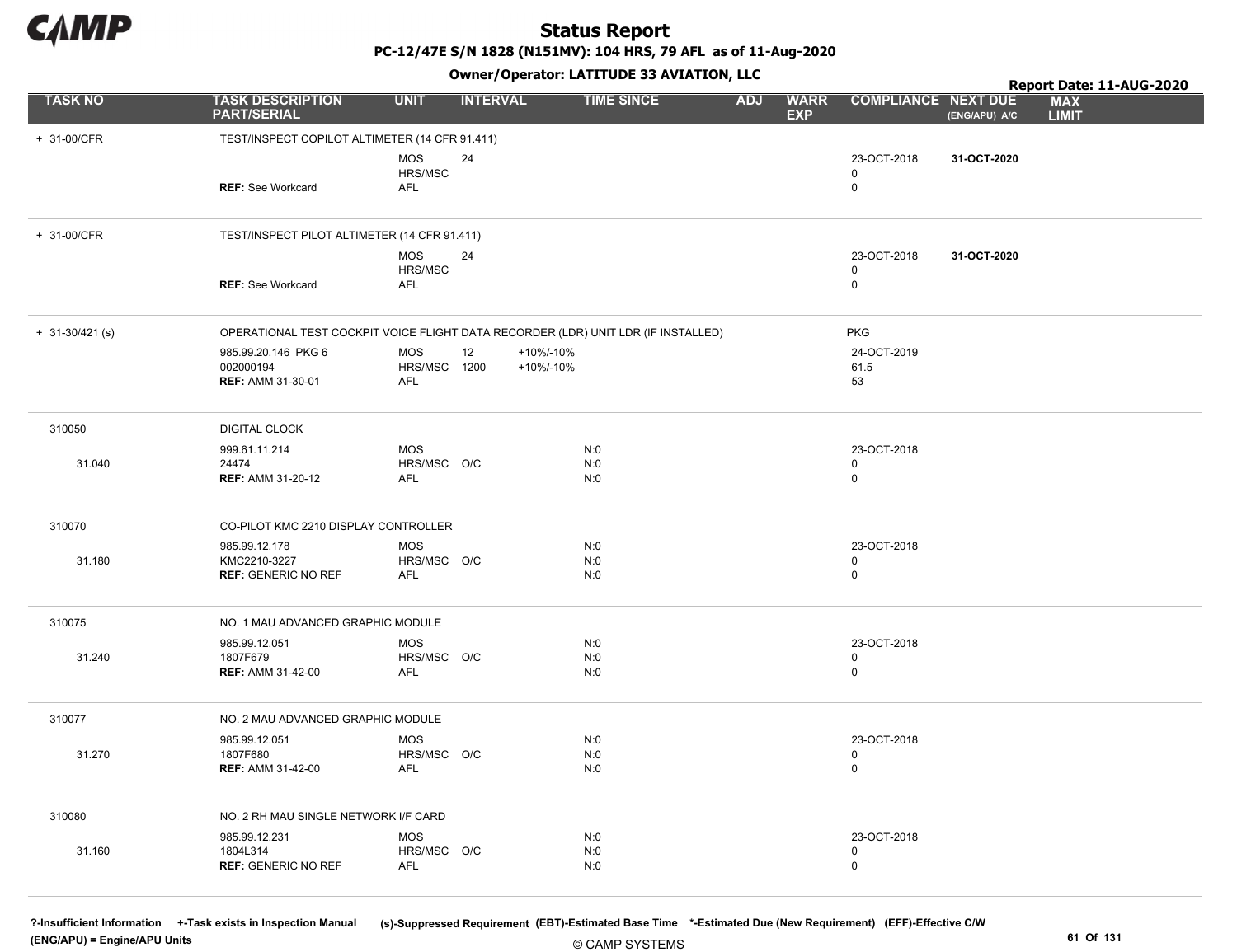

Owner/Operator: LATITUDE 33 AVIATION, LLC

|                |                                                             |                                         |                 | Owner/Operator: LATITUDE 33 AVIATION, LLC |            | Report Date: 11-AUG-2020  |                                           |               |                            |  |
|----------------|-------------------------------------------------------------|-----------------------------------------|-----------------|-------------------------------------------|------------|---------------------------|-------------------------------------------|---------------|----------------------------|--|
| <b>TASK NO</b> | <b>TASK DESCRIPTION</b><br><b>PART/SERIAL</b>               | <b>UNIT</b>                             | <b>INTERVAL</b> | <b>TIME SINCE</b>                         | <b>ADJ</b> | <b>WARR</b><br><b>EXP</b> | <b>COMPLIANCE NEXT DUE</b>                | (ENG/APU) A/C | <b>MAX</b><br><b>LIMIT</b> |  |
| 310085         | OVERHEAD CONTROL BASIC PANEL                                |                                         |                 |                                           |            |                           |                                           |               |                            |  |
| 31.260         | 972.81.21.155<br>0869<br><b>REF: AMM 31-10-00</b>           | <b>MOS</b><br>HRS/MSC O/C<br>AFL        |                 | N:0<br>N:0<br>N:0                         |            |                           | 23-OCT-2018<br>$\mathbf 0$<br>$\mathbf 0$ |               |                            |  |
| 310090         | KMC2220 MF CONTOLLER                                        |                                         |                 |                                           |            |                           |                                           |               |                            |  |
| 31.170         | 985.99.12.189<br>KMC2220-2257<br><b>REF: GENERIC NO REF</b> | <b>MOS</b><br>HRS/MSC O/C<br><b>AFL</b> |                 | N:0<br>N:0<br>N:0                         |            |                           | 23-OCT-2018<br>0<br>$\mathbf 0$           |               |                            |  |
| 310095         | PILOT KMC 2210 DISPLAY CONTROLLER                           |                                         |                 |                                           |            |                           |                                           |               |                            |  |
| 31.180         | 985.99.12.178<br>KMC2210-3229<br><b>REF: GENERIC NO REF</b> | <b>MOS</b><br>HRS/MSC O/C<br><b>AFL</b> |                 | N:0<br>N:0<br>N:0                         |            |                           | 23-OCT-2018<br>$\mathbf 0$<br>$\mathsf 0$ |               |                            |  |
| 310100         | NO. 1 MAU ACTUATOR I/O PROCESSOR MODULE                     |                                         |                 |                                           |            |                           |                                           |               |                            |  |
| 31.230         | 985.99.12.190<br>1804R575<br><b>REF: AMM 31-42-00</b>       | <b>MOS</b><br>HRS/MSC O/C<br><b>AFL</b> |                 | N:0<br>N:0<br>N:0                         |            |                           | 23-OCT-2018<br>$\mathbf 0$<br>$\mathbf 0$ |               |                            |  |
| 310102         | NO. 2 MAU ACTUATOR I/O PROCESSOR MODULE                     |                                         |                 |                                           |            |                           |                                           |               |                            |  |
| 31.230         | 985.99.12.190<br>1804R576<br><b>REF: AMM 31-42-00</b>       | <b>MOS</b><br>HRS/MSC O/C<br><b>AFL</b> |                 | N:0<br>N:0<br>N:0                         |            |                           | 23-OCT-2018<br>0<br>$\mathbf 0$           |               |                            |  |
| 310105         | MODULAR AVIONICS, 12SLOT UNIT                               |                                         |                 |                                           |            |                           |                                           |               |                            |  |
| 31.150         | 985.99.12.147<br>18059938<br><b>REF: AMM 31-41-00</b>       | <b>MOS</b><br>HRS/MSC O/C<br><b>AFL</b> |                 | N:0<br>N:0<br>N:0                         |            |                           | 23-OCT-2018<br>$\mathbf 0$<br>$\mathbf 0$ |               |                            |  |
| 310110         | NO. 1 LH MAU SINGLE NETWORK I/F CARD                        |                                         |                 |                                           |            |                           |                                           |               |                            |  |
| 31.160         | 985.99.12.231<br>1803L042<br><b>REF: GENERIC NO REF</b>     | <b>MOS</b><br>HRS/MSC O/C<br>AFL        |                 | N:0<br>N:0<br>N:0                         |            |                           | 23-OCT-2018<br>0<br>$\mathsf 0$           |               |                            |  |
| 310115         | NO. 1 LH MAU POWER SUPPLY MODULE                            |                                         |                 |                                           |            |                           |                                           |               |                            |  |
| 31.220         | 985.99.12.346<br>18056589<br><b>REF: AMM 31-42-00</b>       | <b>MOS</b><br>HRS/MSC O/C<br><b>AFL</b> |                 | N:0<br>N:0<br>N:0                         |            |                           | 23-OCT-2018<br>0<br>$\mathbf 0$           |               |                            |  |

(ENG/APU) = Engine/APU Units 62 Of 131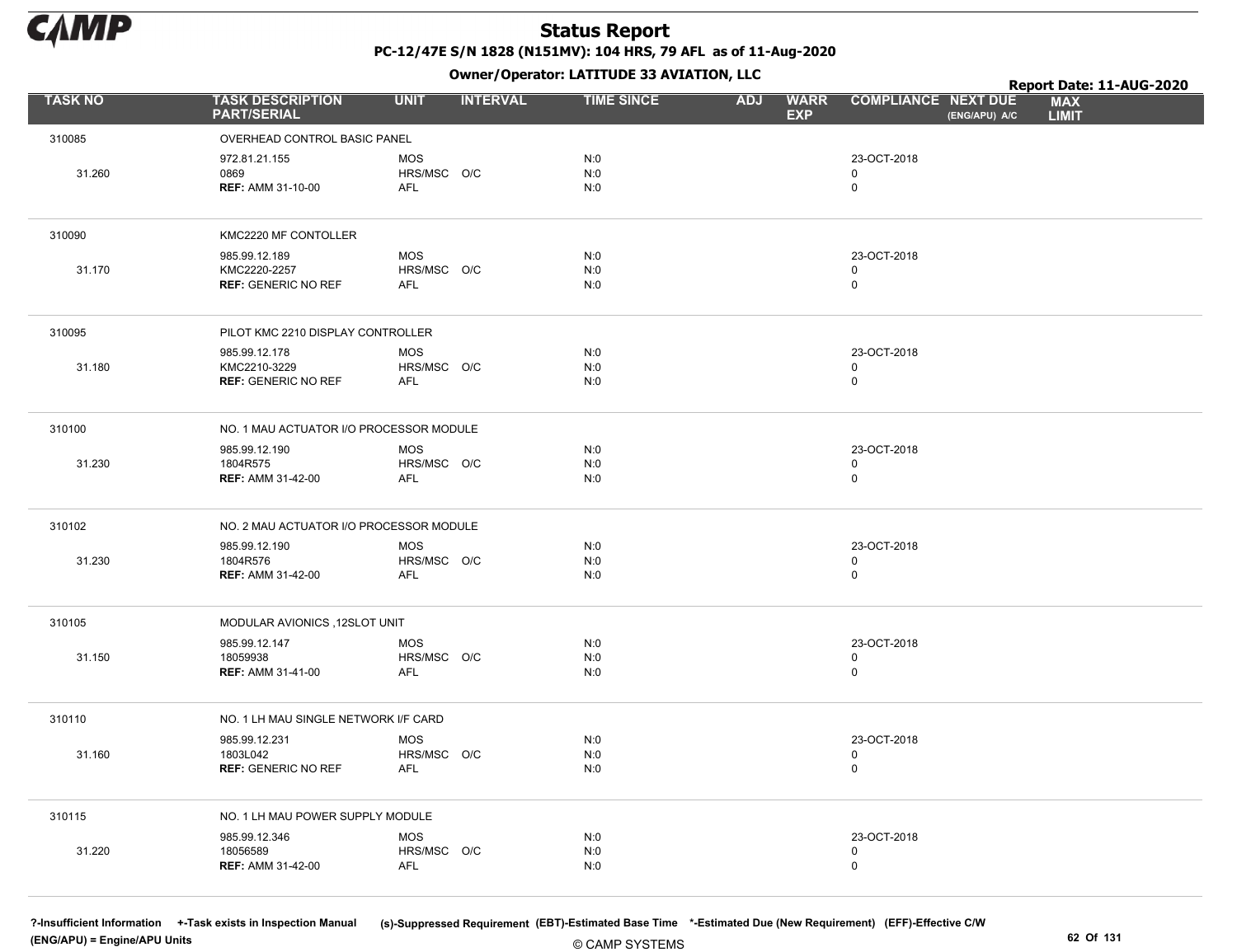

Owner/Operator: LATITUDE 33 AVIATION, LLC

|                |                                                           |                                         | .               |                   |                                         |                                             | Report Date: 11-AUG-2020   |
|----------------|-----------------------------------------------------------|-----------------------------------------|-----------------|-------------------|-----------------------------------------|---------------------------------------------|----------------------------|
| <b>TASK NO</b> | <b>TASK DESCRIPTION</b><br><b>PART/SERIAL</b>             | <b>UNIT</b>                             | <b>INTERVAL</b> | <b>TIME SINCE</b> | <b>WARR</b><br><b>ADJ</b><br><b>EXP</b> | <b>COMPLIANCE NEXT DUE</b><br>(ENG/APU) A/C | <b>MAX</b><br><b>LIMIT</b> |
| 310120         | NO. 2 RH MAU POWER SUPPLY MODULE                          |                                         |                 |                   |                                         |                                             |                            |
| 31.220         | 985.99.12.346<br>18056622<br><b>REF: AMM 31-42-00</b>     | <b>MOS</b><br>HRS/MSC O/C<br>AFL        |                 | N:0<br>N:0<br>N:0 |                                         | 23-OCT-2018<br>0<br>$\mathbf 0$             |                            |
| 310125         | MAU DUAL GENERIC I/O MODULE                               |                                         |                 |                   |                                         |                                             |                            |
| 31.250         | 985.99.12.252<br>18042164<br><b>REF: AMM 31-42-00</b>     | <b>MOS</b><br>HRS/MSC O/C<br><b>AFL</b> |                 | N:0<br>N:0<br>N:0 |                                         | 23-OCT-2018<br>0<br>$\mathbf 0$             |                            |
| 310130         | MAU CUSTOM I/O MODULE DUAL CH UNIT                        |                                         |                 |                   |                                         |                                             |                            |
| 31.140         | 985.99.12.251<br>18052086<br><b>REF: AMM 31-42-00</b>     | <b>MOS</b><br>HRS/MSC O/C<br>AFL        |                 | N:0<br>N:0<br>N:0 |                                         | 23-OCT-2018<br>0<br>$\mathbf 0$             |                            |
| 310135         | CO-PILOT PFD KDU 1080 FLAT PANEL DISPLAY                  |                                         |                 |                   |                                         |                                             |                            |
| 31.120         | 985.99.12.371<br>2890013004<br><b>REF: GENERIC NO REF</b> | <b>MOS</b><br>HRS/MSC O/C<br>AFL        |                 | N:0<br>N:0<br>N:0 |                                         | 23-OCT-2018<br>0<br>$\mathsf 0$             |                            |
| 310140         | UPPER MFD KDU 1080 FLAT PANEL DISPLAY                     |                                         |                 |                   |                                         |                                             |                            |
| 31.200         | 985.99.12.371<br>2890012946<br><b>REF: GENERIC NO REF</b> | <b>MOS</b><br>HRS/MSC O/C<br>AFL        |                 | N:0<br>N:0<br>N:0 |                                         | 23-OCT-2018<br>$\mathbf 0$<br>$\mathsf 0$   |                            |
| 310145         | PILOT PFD KDU 1080 FLAT PANEL DISPLAY                     |                                         |                 |                   |                                         |                                             |                            |
| 31.190         | 985.99.12.371<br>2890011726<br><b>REF: GENERIC NO REF</b> | <b>MOS</b><br>HRS/MSC O/C<br>AFL        |                 | N:0<br>N:0<br>N:0 |                                         | 23-OCT-2018<br>$\mathbf 0$<br>0             |                            |
| 310150         | LOWER MFD KDU 1080 FLAT PANEL DISPLAY                     |                                         |                 |                   |                                         |                                             |                            |
| 31.190         | 985.99.12.371<br>2890012944<br><b>REF: GENERIC NO REF</b> | <b>MOS</b><br>HRS/MSC O/C<br>AFL        |                 | N:0<br>N:0<br>N:0 |                                         | 23-OCT-2018<br>$\mathbf 0$<br>0             |                            |
| 310155         | REV CTL PNL, 4-POT DISPLAY                                |                                         |                 |                   |                                         |                                             |                            |
| 31.130         | 972.81.21.120<br>0238<br><b>REF: GENERIC NO REF</b>       | <b>MOS</b><br>HRS/MSC O/C<br>AFL        |                 | N:0<br>N:0<br>N:0 |                                         | 23-OCT-2018<br>$\mathbf 0$<br>0             |                            |

(ENG/APU) = Engine/APU Units 63 Of 131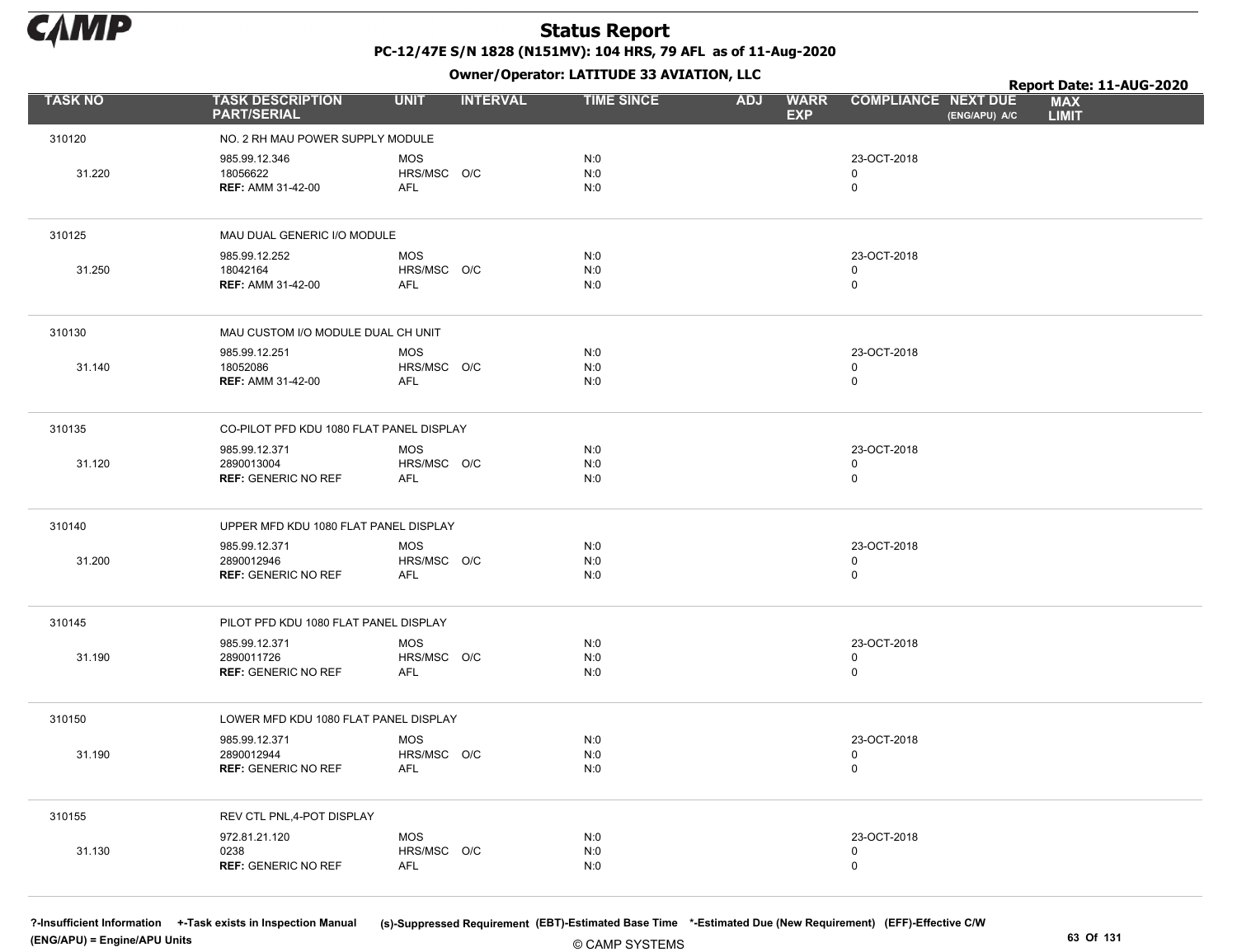

Owner/Operator: LATITUDE 33 AVIATION, LLC

|                |                                                         | .                                |                   |                                         |                                             | Report Date: 11-AUG-2020   |
|----------------|---------------------------------------------------------|----------------------------------|-------------------|-----------------------------------------|---------------------------------------------|----------------------------|
| <b>TASK NO</b> | <b>TASK DESCRIPTION</b><br><b>PART/SERIAL</b>           | <b>UNIT</b><br><b>INTERVAL</b>   | <b>TIME SINCE</b> | <b>WARR</b><br><b>ADJ</b><br><b>EXP</b> | <b>COMPLIANCE NEXT DUE</b><br>(ENG/APU) A/C | <b>MAX</b><br><b>LIMIT</b> |
| 310160         | NO. 1 LH AIRCRAFT PERSONALITY MODULE                    |                                  |                   |                                         |                                             |                            |
| 31.210         | 985.83.14.204<br>40830926<br><b>REF: GENERIC NO REF</b> | <b>MOS</b><br>HRS/MSC O/C<br>AFL | N:0<br>N:0<br>N:0 |                                         | 23-OCT-2018<br>0<br>$\mathbf 0$             |                            |
| 310165         | NO. 2 RH AIRCRAFT PERSONALITY MODULE                    |                                  |                   |                                         |                                             |                            |
| 31.210         | 985.83.14.204<br>40831131<br><b>REF: GENERIC NO REF</b> | <b>MOS</b><br>HRS/MSC O/C<br>AFL | N:0<br>N:0<br>N:0 |                                         | 23-OCT-2018<br>$\mathsf 0$<br>$\mathbf 0$   |                            |
| 310167         | CC-500 CONTROL UNIT                                     |                                  |                   |                                         |                                             |                            |
| 31.280         | 985.99.12.202<br>42416<br><b>REF: GENERIC NO REF</b>    | <b>MOS</b><br>HRS/MSC O/C<br>AFL | N:0<br>N:0<br>N:0 |                                         | 23-OCT-2018<br>$\mathbf 0$<br>$\mathsf 0$   |                            |
| 310170         | CCD INTERNAL ELECTRICAL ASSEMBLY                        |                                  |                   |                                         |                                             |                            |
| 31.290         | 985.99.12.328<br>0211<br><b>REF: GENERIC NO REF</b>     | <b>MOS</b><br>HRS/MSC O/C<br>AFL | N:0<br>N:0<br>N:0 |                                         | 23-OCT-2018<br>$\mathbf 0$<br>$\mathsf 0$   |                            |
| 310175         | REAR CENTRE CONS PNL PC-12 47/E                         |                                  |                   |                                         |                                             |                            |
| 31.300         | 972.81.21.154<br>0867<br><b>REF: GENERIC NO REF</b>     | <b>MOS</b><br>HRS/MSC O/C<br>AFL | N:0<br>N:0<br>N:0 |                                         | 23-OCT-2018<br>$\mathbf 0$<br>$\mathbf 0$   |                            |
| 310177         | MIDDLE CENTRE CONS PANEL                                |                                  |                   |                                         |                                             |                            |
|                | 972.81.21.146<br>0847<br><b>REF: GENERIC NO REF</b>     | <b>MOS</b><br>HRS/MSC O/C<br>AFL | N:0<br>N:0<br>N:0 |                                         | 23-OCT-2018<br>$\mathbf 0$<br>$\mathsf 0$   |                            |
| 310180         | COCKPIT AREA MICROPHONE                                 |                                  |                   |                                         |                                             |                            |
|                | 985.99.20.137<br>001265089<br><b>REF: See Workcard</b>  | <b>MOS</b><br>HRS/MSC O/C<br>AFL | N:0<br>N:0<br>N:0 |                                         | 23-OCT-2018<br>$\mathsf 0$<br>$\mathbf 0$   |                            |
| 310185         | COCKPIT VOICE FLIGHT DATA RECORDER (LDR) UNIT           |                                  |                   |                                         |                                             |                            |
|                | 985.99.20.146<br>002000194<br><b>REF: AMM 31-30-01</b>  | MOS<br>HRS/MSC O/C<br><b>AFL</b> | N:0<br>N:0<br>N:0 |                                         | 23-OCT-2018<br>$\mathbf 0$<br>$\mathsf 0$   |                            |

(ENG/APU) = Engine/APU Units 64 Of 131

?-Insufficient Information +-Task exists in Inspection Manual (s)-Suppressed Requirement (EBT)-Estimated Base Time \*-Estimated Due (New Requirement) (EFF)-Effective C/W

© CAMP SYSTEMS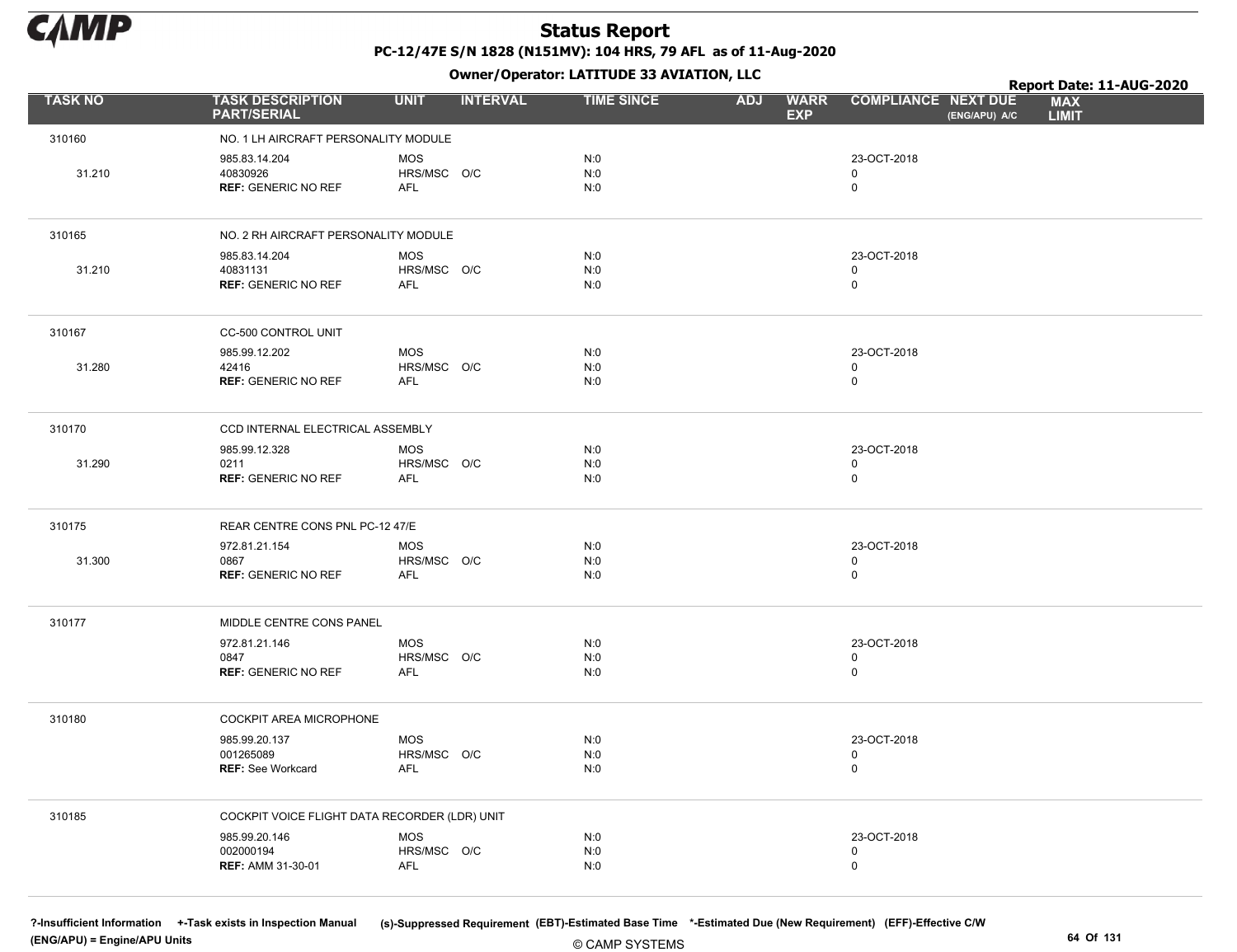

|                     |                                                         |                                  |                        | Owner/Operator: LATITUDE 33 AVIATION, LLC |                | Report Date: 11-AUG-2020  |                            |                       |                            |  |  |
|---------------------|---------------------------------------------------------|----------------------------------|------------------------|-------------------------------------------|----------------|---------------------------|----------------------------|-----------------------|----------------------------|--|--|
| <b>TASK NO</b>      | <b>TASK DESCRIPTION</b><br><b>PART/SERIAL</b>           | <b>UNIT</b>                      | <b>INTERVAL</b>        | <b>TIME SINCE</b>                         | <b>ADJ</b>     | <b>WARR</b><br><b>EXP</b> | <b>COMPLIANCE NEXT DUE</b> | (ENG/APU) A/C         | <b>MAX</b><br><b>LIMIT</b> |  |  |
| 310202              | VIDEO INTERFACE MODULE                                  |                                  |                        |                                           |                |                           |                            |                       |                            |  |  |
|                     | 975.95.01.107                                           | <b>MOS</b>                       |                        | N:0                                       |                |                           | 23-OCT-2018                |                       |                            |  |  |
|                     | 13927<br><b>REF: AMM 31-60-10</b>                       | HRS/MSC O/C<br><b>AFL</b>        |                        | N:0<br>N:0                                |                | 0<br>0                    |                            |                       |                            |  |  |
|                     |                                                         |                                  |                        |                                           |                |                           |                            |                       |                            |  |  |
| CHAPTER 32          | <b>LANDING GEAR</b>                                     |                                  |                        |                                           |                |                           |                            |                       |                            |  |  |
| $+ 32 - 10/162$ (s) | <b>LUBRICATE MAIN LANDING GEAR</b>                      |                                  |                        |                                           |                |                           | <b>PKG</b>                 |                       |                            |  |  |
|                     | PKG <sub>5</sub>                                        | <b>MOS</b><br>12<br>HRS/MSC 600  | +10%/-10%<br>+10%/-10% |                                           |                |                           | 24-OCT-2019<br>61.5        |                       |                            |  |  |
|                     | <b>REF: AMM 12-20-04</b>                                | <b>AFL</b>                       |                        |                                           |                | 53                        |                            |                       |                            |  |  |
| $+ 32 - 10/163$ (s) | EXAMINE MAIN LANDING GEAR LEGS                          |                                  |                        |                                           |                |                           | <b>PKG</b>                 |                       |                            |  |  |
|                     | PKG <sub>5</sub>                                        | <b>MOS</b><br>12<br>HRS/MSC 600  | +10%/-10%<br>+10%/-10% |                                           |                |                           | 24-OCT-2019<br>61.5        |                       |                            |  |  |
|                     | <b>REF: GENERIC NO REF</b>                              | <b>AFL</b>                       |                        |                                           |                | 53                        |                            |                       |                            |  |  |
| $+ 32 - 10/164$ (s) | EXAMINE MAIN LANDING GEAR COMPARTMENTS                  |                                  |                        |                                           |                |                           | <b>PKG</b>                 |                       |                            |  |  |
|                     | PKG <sub>5</sub>                                        | <b>MOS</b><br>12<br>HRS/MSC 600  | +10%/-10%<br>+10%/-10% |                                           |                |                           | 24-OCT-2019<br>61.5        |                       |                            |  |  |
|                     | <b>REF: GENERIC NO REF</b>                              | <b>AFL</b>                       |                        |                                           |                | 53                        |                            |                       |                            |  |  |
| $+ 32 - 10/165$ (s) | CHECK MAIN LANDING GEAR SHOCK STRUTS NITROGEN PRESSURE  |                                  |                        |                                           |                |                           | <b>PKG</b>                 |                       |                            |  |  |
|                     | PKG <sub>5</sub>                                        | <b>MOS</b><br>12<br>HRS/MSC 600  | +10%/-10%<br>+10%/-10% |                                           |                |                           | 24-OCT-2019<br>61.5        |                       |                            |  |  |
|                     | <b>REF: AMM 32-10-00</b>                                | <b>AFL</b>                       |                        |                                           |                | 53                        |                            |                       |                            |  |  |
| $+ 32 - 10/263$ (s) | EXAMINE MAIN LANDING GEAR ELECTRICAL BONDING STRAPS     |                                  |                        |                                           |                |                           | <b>PKG</b>                 |                       |                            |  |  |
|                     | PKG <sub>6</sub>                                        | <b>MOS</b><br>12<br>HRS/MSC 1200 | +10%/-10%<br>+10%/-10% |                                           |                |                           | 24-OCT-2019<br>61.5        |                       |                            |  |  |
|                     | <b>REF: GENERIC NO REF</b>                              | AFL                              |                        |                                           |                | 53                        |                            |                       |                            |  |  |
| $+ 32 - 10/315$     | MAIN LANDING GEAR HINGE PIN AND BUSHES INSPECTION/CHECK |                                  |                        |                                           |                |                           |                            |                       |                            |  |  |
| 32.010              |                                                         | <b>MOS</b><br>12<br>HRS/MSC 2400 | $+1m/1m$<br>+10%/-10%  |                                           | $\overline{7}$ |                           | 24-OCT-2019<br>61.5        | 31-OCT-2020<br>2461.5 | 30-NOV-2020<br>2701.5      |  |  |
|                     | <b>REF: See Workcard</b>                                | <b>AFL</b>                       |                        |                                           |                | 53                        |                            |                       |                            |  |  |
|                     |                                                         |                                  |                        |                                           |                |                           |                            |                       |                            |  |  |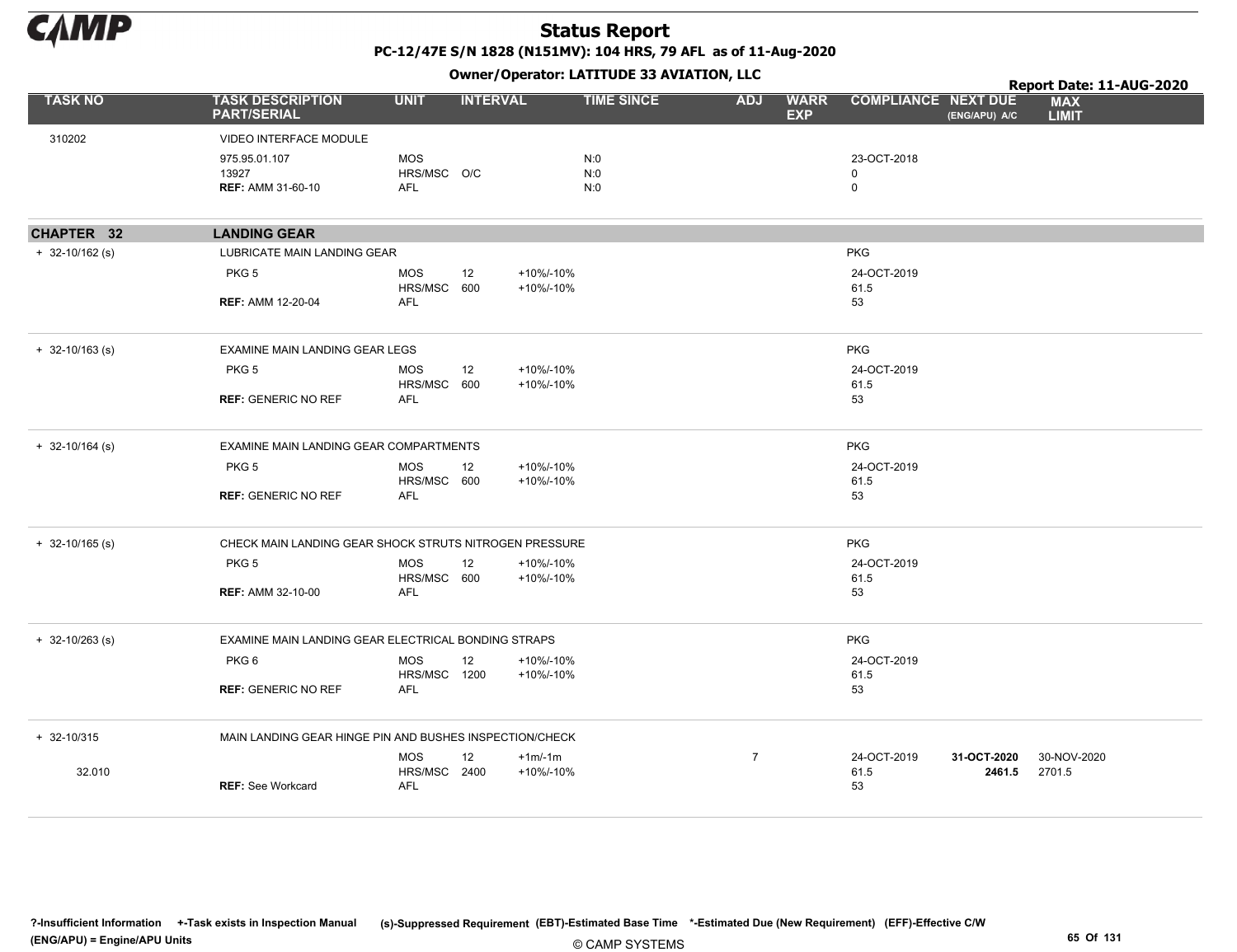

Owner/Operator: LATITUDE 33 AVIATION, LLC

|                 |                                                                                                         |                                  |                 | Owner/Operator: LATITUDE 33 AVIATION, LLC |                          |             | Report Date: 11-AUG-2020                  |               |                            |  |  |
|-----------------|---------------------------------------------------------------------------------------------------------|----------------------------------|-----------------|-------------------------------------------|--------------------------|-------------|-------------------------------------------|---------------|----------------------------|--|--|
| <b>TASK NO</b>  | <b>TASK DESCRIPTION</b><br><b>PART/SERIAL</b>                                                           | <b>UNIT</b>                      | <b>INTERVAL</b> | <b>TIME SINCE</b>                         | <b>ADJ</b><br><b>EXP</b> | <b>WARR</b> | <b>COMPLIANCE NEXT DUE</b>                | (ENG/APU) A/C | <b>MAX</b><br><b>LIMIT</b> |  |  |
| $+ 32 - 10/345$ | LEFT MAIN LANDING GEAR ASSEMBLY                                                                         |                                  |                 |                                           |                          |             |                                           |               |                            |  |  |
| 32.070          | 532.10.12.055<br>SI-1194<br><b>REF: GENERIC NO REF</b>                                                  | <b>MOS</b><br>HRS/MSC O/C<br>AFL |                 | N:0<br>N:0<br>N:0                         |                          |             | 23-OCT-2018<br>0<br>$\mathbf 0$           |               |                            |  |  |
| $+ 32 - 10/345$ | RIGHT MAIN LANDING GEAR ASSEMBLY                                                                        |                                  |                 |                                           |                          |             |                                           |               |                            |  |  |
| 32.070          | 532.10.12.056<br>SI-1194<br><b>REF: GENERIC NO REF</b>                                                  | MOS<br>HRS/MSC O/C<br>AFL        |                 | N:0<br>N:0<br>N:0                         |                          |             | 23-OCT-2018<br>0<br>$\mathbf 0$           |               |                            |  |  |
| $+ 32 - 10/346$ | LEFT MLG YOKE FITTING OVERHAUL AND EDDY CURRENT INSPECTION                                              |                                  |                 |                                           |                          |             |                                           |               |                            |  |  |
|                 | REF:                                                                                                    | <b>MOS</b><br>HRS/MSC N/A<br>AFL |                 |                                           |                          |             | 23-OCT-2018<br>$\mathbf 0$<br>$\mathbf 0$ |               |                            |  |  |
| $+ 32 - 10/346$ | RIGHT MLG YOKE FITTING OVERHAUL AND EDDY CURRENT INSPECTION                                             |                                  |                 |                                           |                          |             |                                           |               |                            |  |  |
| 32.215          | <b>REF: GENERIC NO REF</b>                                                                              | <b>MOS</b><br>HRS/MSC N/A<br>AFL |                 |                                           |                          |             | 23-OCT-2018<br>0<br>$\mathbf 0$           |               |                            |  |  |
| $+ 32 - 10/347$ | LEFT MLG TRAILING LINK OVERHAUL AND EDDY CURRENT INSPECTION                                             |                                  |                 |                                           |                          |             |                                           |               |                            |  |  |
|                 | <b>REF: GENERIC NO REF</b>                                                                              | <b>MOS</b><br>HRS/MSC N/A<br>AFL |                 |                                           |                          |             | 23-OCT-2018<br>0<br>$\mathbf 0$           |               |                            |  |  |
| $+ 32 - 10/347$ | RIGHT MLG TRAILING LINK OVERHAUL AND EDDY CURRENT INSPECTION                                            |                                  |                 |                                           |                          |             |                                           |               |                            |  |  |
| 32.220          | <b>REF: GENERIC NO REF</b>                                                                              | <b>MOS</b><br>HRS/MSC N/A<br>AFL |                 |                                           |                          |             | 23-OCT-2018<br>0<br>$\mathbf 0$           |               |                            |  |  |
| $+ 32 - 10/436$ | EXAMINE MAIN LANDING GEAR SHOCK STRUTS TOP AND BOTTOM ATTACHMENT BOLTS AND NUTS                         |                                  |                 |                                           |                          |             |                                           |               |                            |  |  |
|                 | <b>REF:</b> See Workcard                                                                                | <b>MOS</b><br>HRS/MSC<br>AFL     | 12<br>+10%/-10% |                                           | $-1$                     |             | 24-OCT-2019<br>61.5<br>53                 | 31-OCT-2020   | 29-NOV-2020                |  |  |
| $+ 32 - 10/438$ | EXAMINE LEFT MAIN LANDING GEAR LEG FORWARD ATTACHMENT BOLT AND BUSH AND REAR ATTACHMENT BOLT<br>AND NUT |                                  |                 |                                           |                          |             |                                           |               |                            |  |  |
|                 | <b>REF: See Workcard</b>                                                                                | <b>MOS</b><br>HRS/MSC<br>AFL     | 72              |                                           |                          |             | 23-OCT-2018<br>$\mathbf 0$<br>$\mathsf 0$ | 31-OCT-2024   |                            |  |  |

© CAMP SYSTEMS ?-Insufficient Information +-Task exists in Inspection Manual (s)-Suppressed Requirement (EBT)-Estimated Base Time \*-Estimated Due (New Requirement) (EFF)-Effective C/W (ENG/APU) = Engine/APU Units 66 Of 131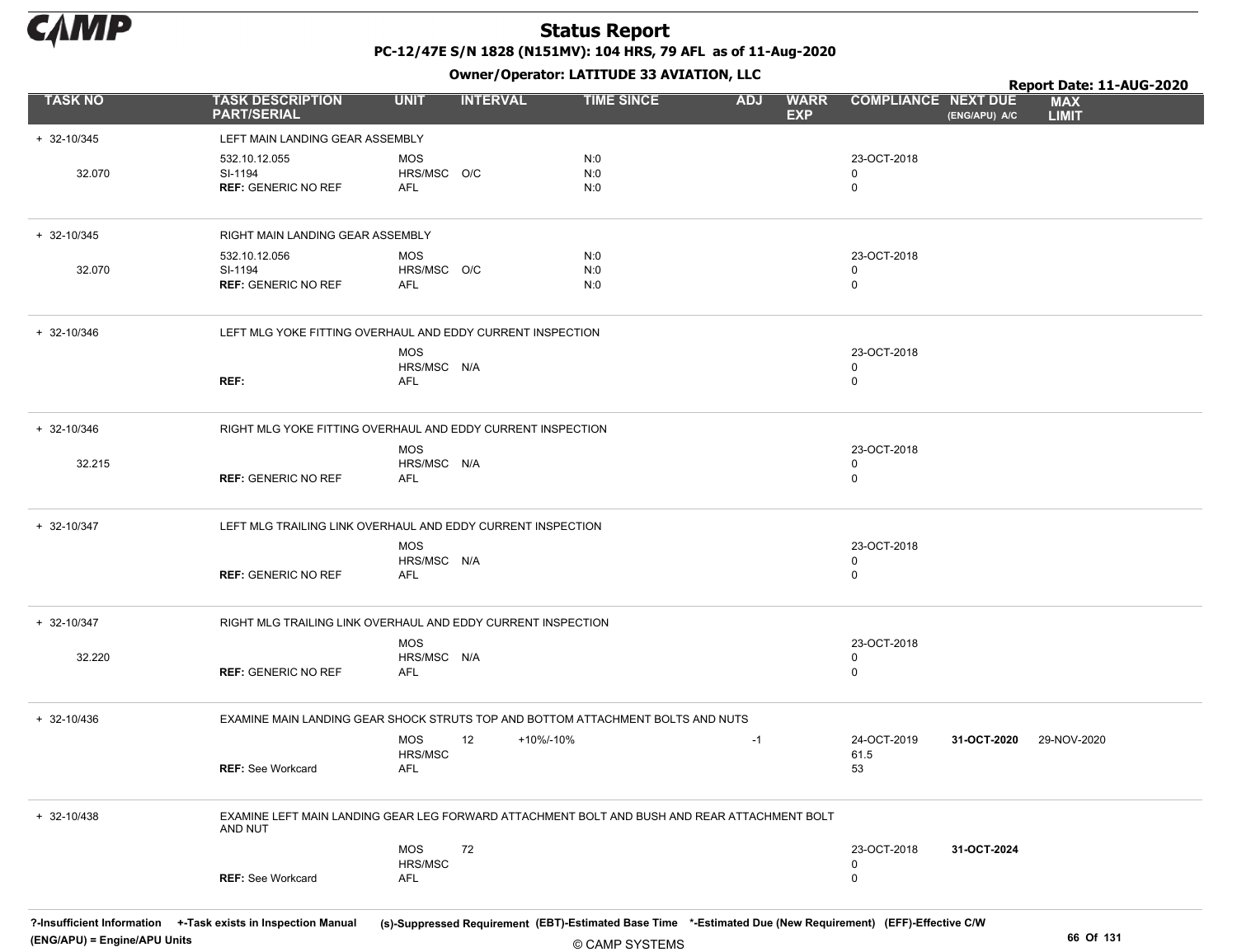

PC-12/47E S/N 1828 (N151MV): 104 HRS, 79 AFL as of 11-Aug-2020

Owner/Operator: LATITUDE 33 AVIATION, LLC

|                 |                                                                                                                 |                       | .               |                   |                |                           |                            |               | Report Date: 11-AUG-2020   |
|-----------------|-----------------------------------------------------------------------------------------------------------------|-----------------------|-----------------|-------------------|----------------|---------------------------|----------------------------|---------------|----------------------------|
| <b>TASK NO</b>  | <b>TASK DESCRIPTION</b><br><b>PART/SERIAL</b>                                                                   | <b>UNIT</b>           | <b>INTERVAL</b> | <b>TIME SINCE</b> | <b>ADJ</b>     | <b>WARR</b><br><b>EXP</b> | <b>COMPLIANCE NEXT DUE</b> | (ENG/APU) A/C | <b>MAX</b><br><b>LIMIT</b> |
| $+ 32 - 10/438$ | EXAMINE RIGHT MAIN LANDING GEAR LEG FORWARD ATTACHMENT BOLT AND BUSH AND REAR ATTACHMENT<br><b>BOLT AND NUT</b> |                       |                 |                   |                |                           |                            |               |                            |
|                 |                                                                                                                 | <b>MOS</b>            | 72              |                   |                |                           | 23-OCT-2018                | 31-OCT-2024   |                            |
|                 | <b>REF: See Workcard</b>                                                                                        | HRS/MSC<br><b>AFL</b> |                 |                   |                |                           | 0<br>$\mathbf 0$           |               |                            |
|                 |                                                                                                                 |                       |                 |                   |                |                           |                            |               |                            |
| $+ 32 - 10/439$ | EXAMINE LEFT MAIN LANDING GEAR SPRING PACK ASSEMBLY TOP AND BOTTOM ATTACHMENT BOLTS AND NUTS                    |                       |                 |                   |                |                           |                            |               |                            |
|                 |                                                                                                                 | MOS                   | 72              |                   |                |                           | 23-OCT-2018                | 31-OCT-2024   |                            |
|                 | <b>REF: AMM 32-10-00</b>                                                                                        | HRS/MSC<br><b>AFL</b> |                 |                   |                |                           | 0<br>$\mathbf 0$           |               |                            |
|                 |                                                                                                                 |                       |                 |                   |                |                           |                            |               |                            |
| + 32-10/439     | EXAMINE RIGHT MAIN LANDING GEAR SPRING PACK ASSEMBLY TOP AND BOTTOM ATTACHMENT BOLTS AND NUTS                   |                       |                 |                   |                |                           |                            |               |                            |
|                 |                                                                                                                 | <b>MOS</b><br>HRS/MSC | 72              |                   |                |                           | 23-OCT-2018<br>0           | 31-OCT-2024   |                            |
|                 | <b>REF: AMM 32-10-00</b>                                                                                        | AFL                   |                 |                   |                |                           | $\mathbf 0$                |               |                            |
|                 |                                                                                                                 |                       |                 |                   |                |                           |                            |               |                            |
| $+ 32 - 10/440$ | EXAMINE LEFT MAIN LANDING GEAR FOLDING STRUT TOP AND BOTTOM ATTACHMENT BOLTS AND NUTS                           |                       |                 |                   |                |                           |                            |               |                            |
|                 |                                                                                                                 | <b>MOS</b><br>HRS/MSC | 72              |                   |                |                           | 23-OCT-2018<br>0           | 31-OCT-2024   |                            |
|                 | <b>REF: AMM 32-10-00</b>                                                                                        | <b>AFL</b>            |                 |                   |                |                           | $\mathbf 0$                |               |                            |
| $+ 32 - 10/440$ | EXAMINE RIGHT MAIN LANDING GEAR FOLDING STRUT TOP AND BOTTOM ATTACHMENT BOLTS AND NUTS                          |                       |                 |                   |                |                           |                            |               |                            |
|                 |                                                                                                                 | <b>MOS</b>            | 72              |                   |                |                           | 23-OCT-2018                | 31-OCT-2024   |                            |
|                 |                                                                                                                 | HRS/MSC               |                 |                   |                |                           | $\mathbf 0$                |               |                            |
|                 | <b>REF: AMM 32-10-00</b>                                                                                        | AFL                   |                 |                   |                |                           | $\Omega$                   |               |                            |
| $+ 32 - 10/441$ | EXAMINE LEFT MAIN LANDING GEAR DRAG LINK TOP ATTACHMENT SHEAR BOLT, CAP, BOLT AND NUTS                          |                       |                 |                   |                |                           |                            |               |                            |
|                 |                                                                                                                 | MOS                   | 120             |                   |                |                           | 23-OCT-2018                | 31-OCT-2028   |                            |
|                 |                                                                                                                 | HRS/MSC               |                 |                   |                |                           | 0                          |               |                            |
|                 | <b>REF: AMM 32-10-00</b>                                                                                        | <b>AFL</b>            |                 |                   |                |                           | $\mathbf 0$                |               |                            |
| $+ 32 - 10/441$ | EXAMINE RIGHT MAIN LANDING GEAR DRAG LINK TOP ATTACHMENT SHEAR BOLT, CAP, BOLT AND NUTS                         |                       |                 |                   |                |                           |                            |               |                            |
|                 |                                                                                                                 | <b>MOS</b>            | 120             |                   |                |                           | 23-OCT-2018                | 31-OCT-2028   |                            |
|                 | <b>REF: AMM 32-10-00</b>                                                                                        | <b>HRS/MSC</b><br>AFL |                 |                   |                |                           | $\mathbf 0$<br>0           |               |                            |
|                 |                                                                                                                 |                       |                 |                   |                |                           |                            |               |                            |
| $+ 32 - 10/80$  | LUBRICATE LEFT MAIN LANDING GEAR WHEEL BEARINGS                                                                 |                       |                 |                   |                |                           |                            |               |                            |
|                 | PN                                                                                                              | MOS                   | $+1m/1m$<br>12  |                   | $\overline{7}$ |                           | 24-OCT-2019                | 31-OCT-2020   | 30-NOV-2020                |
|                 | SN-UNKNOWN<br><b>REF: AMM 12-20-06</b>                                                                          | HRS/MSC T/C<br>AFL    |                 |                   |                |                           | 61.5<br>53                 |               |                            |
|                 |                                                                                                                 |                       |                 |                   |                |                           |                            |               |                            |

© CAMP SYSTEMS ?-Insufficient Information +-Task exists in Inspection Manual (s)-Suppressed Requirement (EBT)-Estimated Base Time \*-Estimated Due (New Requirement) (EFF)-Effective C/W (ENG/APU) = Engine/APU Units 67 Of 131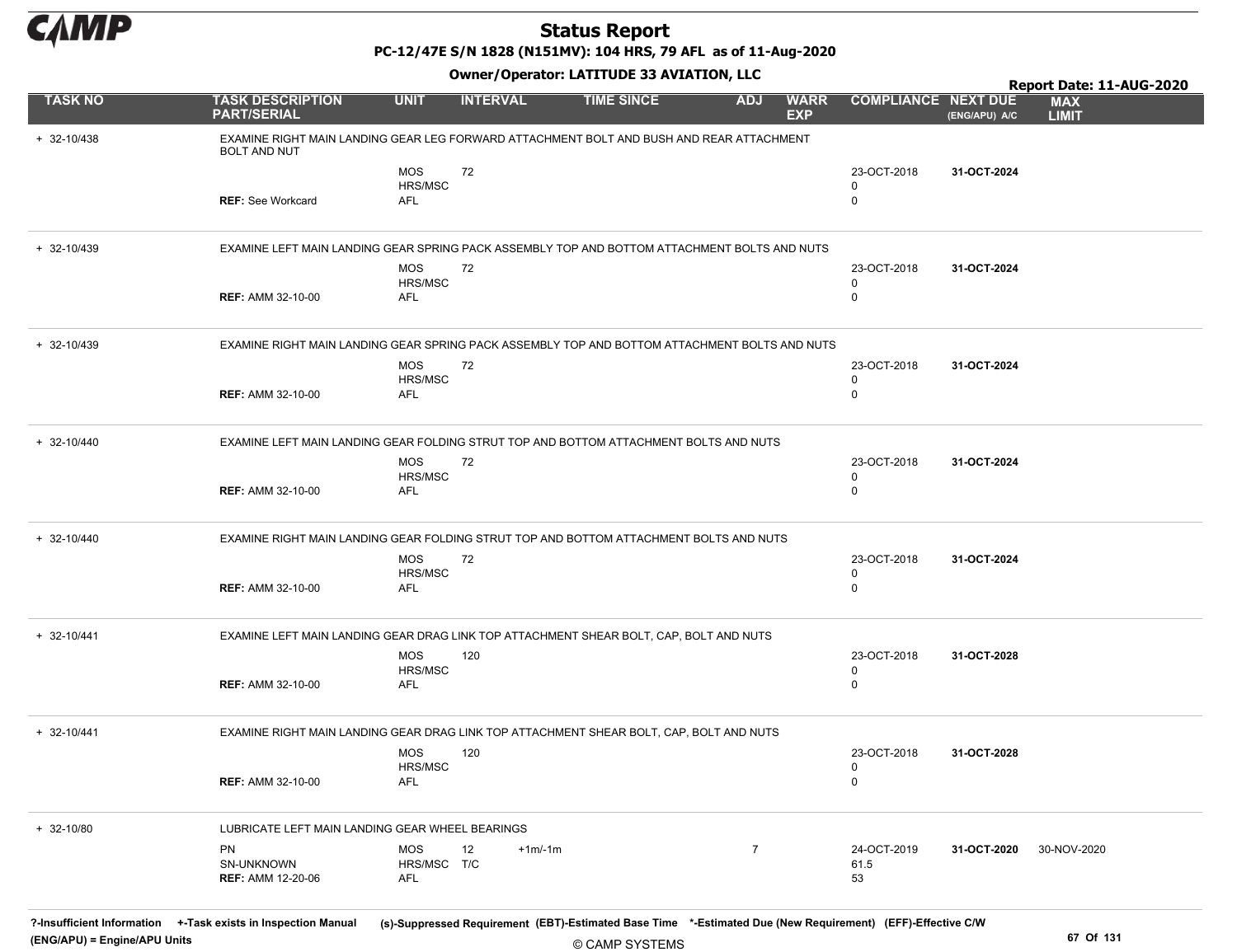

Owner/Operator: LATITUDE 33 AVIATION, LLC

|                     |                                                                                                                                                                                               |                                         |                 |                        | Owner / Operator: EATITODE 33 AVIATION, LLC |                |                           | Report Date: 11-AUG-2020   |                      |                            |  |  |
|---------------------|-----------------------------------------------------------------------------------------------------------------------------------------------------------------------------------------------|-----------------------------------------|-----------------|------------------------|---------------------------------------------|----------------|---------------------------|----------------------------|----------------------|----------------------------|--|--|
| <b>TASK NO</b>      | <b>TASK DESCRIPTION</b><br><b>PART/SERIAL</b>                                                                                                                                                 | <b>UNIT</b>                             | <b>INTERVAL</b> |                        | <b>TIME SINCE</b>                           | <b>ADJ</b>     | <b>WARR</b><br><b>EXP</b> | <b>COMPLIANCE NEXT DUE</b> | (ENG/APU) A/C        | <b>MAX</b><br><b>LIMIT</b> |  |  |
| $+ 32 - 10/80$      | LUBRICATE NOSE WHEEL BEARINGS                                                                                                                                                                 |                                         |                 |                        |                                             |                |                           |                            |                      |                            |  |  |
|                     | 959.56.02.302<br>1831<br><b>REF: AMM 12-20-06</b>                                                                                                                                             | <b>MOS</b><br>HRS/MSC T/C<br><b>AFL</b> | 12              | $+1m/1m$               |                                             | $\overline{7}$ |                           | 24-OCT-2019<br>61.5<br>53  | 31-OCT-2020          | 30-NOV-2020                |  |  |
| $+ 32 - 10/80$      | LUBRICATE RIGHT MAIN LANDING GEAR WHEEL BEARINGS                                                                                                                                              |                                         |                 |                        |                                             |                |                           |                            |                      |                            |  |  |
|                     | PN<br>SN-UNKNOWN<br><b>REF: AMM 12-20-06</b>                                                                                                                                                  | <b>MOS</b><br>HRS/MSC T/C<br><b>AFL</b> | 12              | $+1m/1m$               |                                             | $\overline{7}$ |                           | 24-OCT-2019<br>61.5<br>53  | 31-OCT-2020          | 30-NOV-2020                |  |  |
| $+ 32 - 20/166$ (s) | CHECK NOSE LANDING GEAR LEG SHOCK STRUT NITROGEN PRESSURE                                                                                                                                     |                                         |                 |                        | <b>PKG</b>                                  |                |                           |                            |                      |                            |  |  |
|                     | PKG <sub>5</sub>                                                                                                                                                                              | MOS<br>HRS/MSC 600                      | 12              | +10%/-10%<br>+10%/-10% |                                             |                |                           | 24-OCT-2019<br>61.5        |                      |                            |  |  |
|                     | <b>REF: AMM 32-20-00</b>                                                                                                                                                                      | AFL                                     |                 |                        |                                             |                |                           | 53                         |                      |                            |  |  |
| $+ 32 - 20/167$ (s) | LUBRICATE NOSE LANDING GEAR                                                                                                                                                                   |                                         |                 |                        |                                             |                |                           | <b>PKG</b>                 |                      |                            |  |  |
|                     | PKG <sub>5</sub>                                                                                                                                                                              | <b>MOS</b><br>HRS/MSC 600               | 12              | +10%/-10%<br>+10%/-10% |                                             |                |                           | 24-OCT-2019<br>61.5        |                      |                            |  |  |
|                     | <b>REF: AMM 12-20-04</b>                                                                                                                                                                      | <b>AFL</b>                              |                 |                        |                                             |                |                           | 53                         |                      |                            |  |  |
| $+ 32 - 20/168$ (s) | EXAMINE NOSE LANDING GEAR LEG AND STEERING MECHANISM IN PARTICULAR THE STEERING ROD END (PART<br>NO. 532.20.12.13-4) FOR THE COMPLETE RETENTION OF BEARING INTO THE STEERING ROD END HOUSING. |                                         |                 |                        |                                             |                |                           | <b>PKG</b>                 |                      |                            |  |  |
|                     | PKG <sub>5</sub>                                                                                                                                                                              | <b>MOS</b><br>HRS/MSC 600               | 12              | +10%/-10%<br>+10%/-10% |                                             |                |                           | 24-OCT-2019<br>61.5        |                      |                            |  |  |
|                     | <b>REF: GENERIC NO REF</b>                                                                                                                                                                    | <b>AFL</b>                              |                 |                        |                                             |                |                           | 53                         |                      |                            |  |  |
| $+$ 32-20/169 (s)   | EXAMINE NOSE LANDING GEAR COMPARTMENT                                                                                                                                                         |                                         |                 |                        |                                             |                |                           | <b>PKG</b>                 |                      |                            |  |  |
|                     | PKG <sub>5</sub>                                                                                                                                                                              | MOS<br>HRS/MSC 600                      | 12              | +10%/-10%<br>+10%/-10% |                                             |                |                           | 24-OCT-2019<br>61.5        |                      |                            |  |  |
|                     | <b>REF: GENERIC NO REF</b>                                                                                                                                                                    | AFL                                     |                 |                        |                                             |                |                           | 53                         |                      |                            |  |  |
| $+$ 32-20/265 (s)   | EXAMINE NOSE LANDING GEAR ELECTRICAL BONDING STRAPS                                                                                                                                           |                                         |                 |                        |                                             |                |                           | <b>PKG</b>                 |                      |                            |  |  |
|                     | PKG <sub>6</sub>                                                                                                                                                                              | <b>MOS</b><br>HRS/MSC 1200              | 12              | +10%/-10%<br>+10%/-10% |                                             |                |                           | 24-OCT-2019<br>61.5        |                      |                            |  |  |
|                     | <b>REF: GENERIC NO REF</b>                                                                                                                                                                    | AFL                                     |                 |                        |                                             |                |                           | 53                         |                      |                            |  |  |
| + 32-20/335         | NOSE LANDING GEAR TORQUE TUBE                                                                                                                                                                 |                                         |                 |                        |                                             |                |                           |                            |                      |                            |  |  |
| 32.190              | PN<br>SN-UNKNOWN                                                                                                                                                                              | MOS<br>HRS/MSC                          | 120<br>11000    |                        | N:0<br>N:0                                  |                |                           | 23-OCT-2018<br>0           | 31-OCT-2028<br>11000 |                            |  |  |
| LIFE LIMIT          | <b>REF: GENERIC NO REF</b>                                                                                                                                                                    | AFL                                     | 15000           |                        | N:0                                         |                |                           | 0                          | 15000                |                            |  |  |

© CAMP SYSTEMS ?-Insufficient Information +-Task exists in Inspection Manual (s)-Suppressed Requirement (EBT)-Estimated Base Time \*-Estimated Due (New Requirement) (EFF)-Effective C/W (ENG/APU) = Engine/APU Units 68 Of 131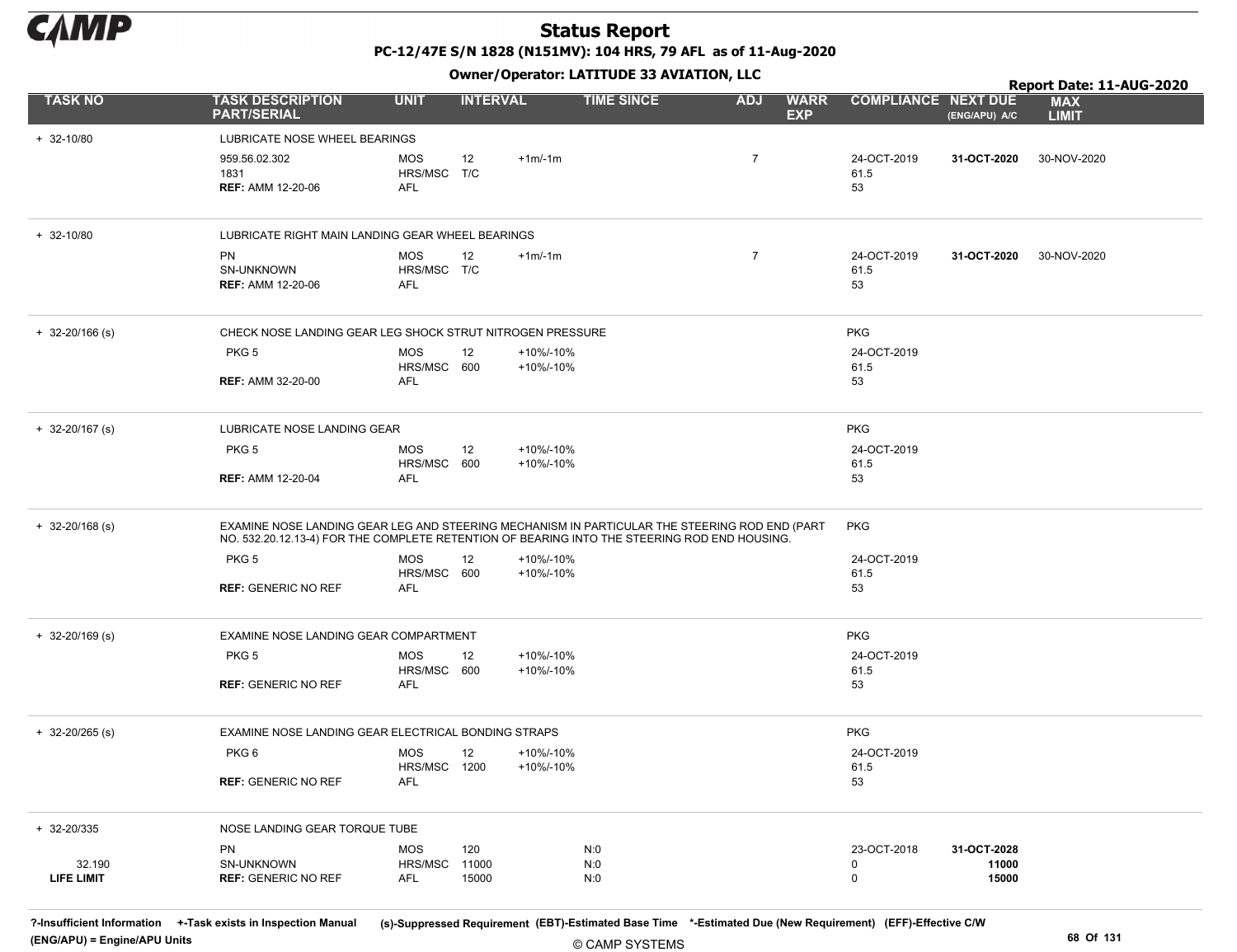

PC-12/47E S/N 1828 (N151MV): 104 HRS, 79 AFL as of 11-Aug-2020

Owner/Operator: LATITUDE 33 AVIATION, LLC

|                                |                                                                                         |                                   |                 |                        | Owner/Operator. EATITODE 33 AVIATION, LLC |            |                           |                                 |                       | Report Date: 11-AUG-2020   |
|--------------------------------|-----------------------------------------------------------------------------------------|-----------------------------------|-----------------|------------------------|-------------------------------------------|------------|---------------------------|---------------------------------|-----------------------|----------------------------|
| <b>TASK NO</b>                 | <b>TASK DESCRIPTION</b><br><b>PART/SERIAL</b>                                           | <b>UNIT</b>                       | <b>INTERVAL</b> |                        | <b>TIME SINCE</b>                         | <b>ADJ</b> | <b>WARR</b><br><b>EXP</b> | <b>COMPLIANCE NEXT DUE</b>      | (ENG/APU) A/C         | <b>MAX</b><br><b>LIMIT</b> |
| + 32-20/338                    | INSPECTION/CHECK NOSE LANDING GEAR UPPER RIGHT HAND DRAG LINK                           |                                   |                 |                        |                                           |            |                           |                                 |                       |                            |
| 32.195<br><b>AIRWORTHINESS</b> | PN<br>SN-UNKNOWN<br><b>REF: AMM 32-20-06</b>                                            | <b>MOS</b><br>HRS/MSC<br>AFL      | 2000<br>2500    |                        |                                           |            |                           | 23-OCT-2018<br>$\Omega$<br>0    | 2000<br>2500          |                            |
| $+ 32 - 20/403$                | NOSE LANDING GEAR - OVERHAUL                                                            |                                   |                 |                        |                                           |            |                           |                                 |                       |                            |
| 32.200<br><b>OVERHAUL</b>      | PN<br>SN-UNKNOWN<br><b>REF: GENERIC NO REF</b>                                          | <b>MOS</b><br>HRS/MSC<br>AFL      | 25000<br>30000  | +500/-500<br>+500/-500 | N:0<br>N:0<br>N:0                         |            |                           | 23-OCT-2018<br>0<br>$\mathbf 0$ | 25000<br>30000        | 25500<br>30500             |
| + 32-20/416                    | NOSE LANDING GEAR UPPER RIGHT HAND DRAG LINK                                            |                                   |                 |                        |                                           |            |                           |                                 |                       |                            |
| 32.225<br>LIFE LIMIT           | PN<br>SN-UNKNOWN<br><b>REF: AMM 32-20-05</b>                                            | <b>MOS</b><br>HRS/MSC<br>AFL      | 25000<br>30000  |                        | N:0<br>N:0<br>N:0                         |            |                           | 23-OCT-2018<br>0<br>$\Omega$    | 25000<br>30000        |                            |
| $+ 32 - 30/170$ (s)            | FUNCTIONAL TEST EXTENSION AND RETRACTION SYSTEM AND EMERGENCY EXTENSION SYSTEM          |                                   |                 |                        |                                           |            |                           | <b>PKG</b>                      |                       |                            |
|                                | PKG <sub>6</sub><br><b>REF: AMM 32-30-00</b>                                            | <b>MOS</b><br>HRS/MSC 1200<br>AFL | 12              | +10%/-10%<br>+10%/-10% |                                           |            |                           | 24-OCT-2019<br>61.5<br>53       |                       |                            |
| $+ 32 - 30/423$                | LEFT MAIN LANDING GEAR ELECTRO MECHANICAL LANDING GEAR ACTUATOR                         |                                   |                 |                        |                                           |            |                           |                                 |                       |                            |
|                                | 959.56.01.823<br>783                                                                    | MOS<br>HRS/MSC                    |                 |                        | N:0<br>N:0                                |            |                           | 23-OCT-2018<br>0                |                       |                            |
| <b>LIFE LIMIT</b>              | <b>REF: See Workcard</b>                                                                | AFL                               | 30000           |                        | N:0                                       |            |                           | 0                               | 30000                 |                            |
| $+ 32 - 30/423$                | NOSE LANDING GEAR ELECTRO MECHANICAL LANDING GEAR ACTUATOR                              |                                   |                 |                        |                                           |            |                           |                                 |                       |                            |
|                                | 959.56.01.824                                                                           | <b>MOS</b>                        |                 |                        | N:0                                       |            |                           | 23-OCT-2018                     |                       |                            |
| LIFE LIMIT                     | 395<br><b>REF: See Workcard</b>                                                         | HRS/MSC<br>AFL                    | 30000           |                        | N:0<br>N:0                                |            |                           | $\Omega$<br>$\mathbf 0$         | 30000                 |                            |
| $+ 32 - 30/423$                | RIGHT MAIN LANDING GEAR ELECTRO MECHANICAL LANDING GEAR ACTUATOR                        |                                   |                 |                        |                                           |            |                           |                                 |                       |                            |
|                                | 959.56.01.823                                                                           | <b>MOS</b>                        |                 |                        | N:0                                       |            |                           | 23-OCT-2018                     |                       |                            |
| LIFE LIMIT                     | 786<br><b>REF:</b> See Workcard                                                         | HRS/MSC<br>AFL                    | 30000           |                        | N:0<br>N:0                                |            |                           | 0<br>$\mathbf 0$                | 30000                 |                            |
| + 32-30/424                    | OPERATIONAL TEST EMERGENCY GEAR EXTENSION SYSTEM - ELECTRO MECHANICAL LANDING GEAR ONLY |                                   |                 |                        |                                           |            |                           |                                 |                       |                            |
|                                | <b>REF: AMM 32-30-10</b>                                                                | <b>MOS</b><br>HRS/MSC 2000<br>AFL | 12              | +10%/-10%              |                                           | $-1$       |                           | 24-OCT-2019<br>61.5<br>53       | 31-OCT-2020<br>2061.5 | 29-NOV-2020                |

(ENG/APU) = Engine/APU Units 69 Of 131

?-Insufficient Information +-Task exists in Inspection Manual (s)-Suppressed Requirement (EBT)-Estimated Base Time \*-Estimated Due (New Requirement) (EFF)-Effective C/W

© CAMP SYSTEMS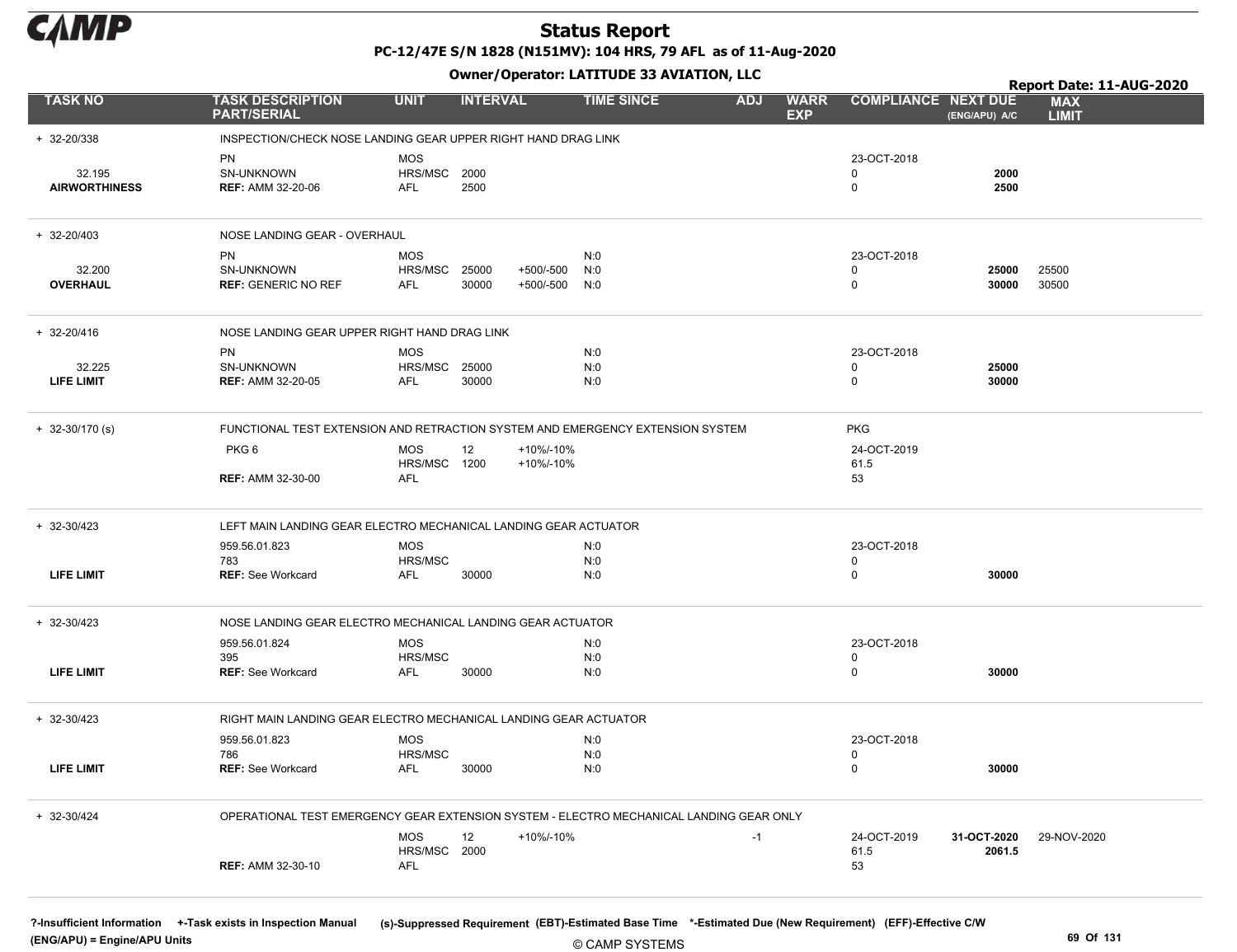

PC-12/47E S/N 1828 (N151MV): 104 HRS, 79 AFL as of 11-Aug-2020

|                     |                                                                                                                                                                             |                                          |                 |             |                   |            |                           |                            |                       | Report Date: 11-AUG-2020   |
|---------------------|-----------------------------------------------------------------------------------------------------------------------------------------------------------------------------|------------------------------------------|-----------------|-------------|-------------------|------------|---------------------------|----------------------------|-----------------------|----------------------------|
| <b>TASK NO</b>      | <b>TASK DESCRIPTION</b><br><b>PART/SERIAL</b>                                                                                                                               | <b>UNIT</b>                              | <b>INTERVAL</b> |             | <b>TIME SINCE</b> | <b>ADJ</b> | <b>WARR</b><br><b>EXP</b> | <b>COMPLIANCE NEXT DUE</b> | (ENG/APU) A/C         | <b>MAX</b><br><b>LIMIT</b> |
| $+ 32 - 30/425$ (s) | EXAMINE ELECTRO MECHANICAL LANDING GEAR EXTENSION AND RETRACTION MECHNAISM - EXAMINE ALL<br>COMPONENTS AND THEIR ATTACHMENTS IN THE NOSE AND MAIN LANDING GEAR COMPARTMENTS |                                          |                 |             |                   |            |                           | <b>PKG</b>                 |                       |                            |
|                     | PKG <sub>5</sub>                                                                                                                                                            | <b>MOS</b>                               | 12              | +10%/-10%   |                   |            |                           | 24-OCT-2019                |                       |                            |
|                     | <b>REF: GENERIC NO REF</b>                                                                                                                                                  | HRS/MSC 600<br><b>AFL</b>                |                 | +10%/-10%   |                   |            |                           | 61.5<br>53                 |                       |                            |
| + 32-30/426         | FUNCTION TEST TIME DELAY RELAYS AND POWER CONTACTORS - ELECTRO MECHANICAL LANDING GEAR ONLY                                                                                 |                                          |                 |             |                   |            |                           |                            |                       |                            |
|                     |                                                                                                                                                                             | <b>MOS</b>                               | 12              | +10%/-10%   |                   | $-1$       |                           | 24-OCT-2019                | 31-OCT-2020           | 29-NOV-2020                |
|                     | <b>REF: See Workcard</b>                                                                                                                                                    | HRS/MSC 2000<br>AFL                      |                 |             |                   |            |                           | 61.5<br>53                 | 2061.5                |                            |
| + 32-30/429         | CHECK MAIN LANDING GEAR SPRING STRUT - LOOSEN AND MOVE THE SPRING STRUT COVER TO EXAMINE THE<br>SPRINGS - ELECTRO MECHANICAL LANDING GEAR ONLY                              |                                          |                 |             |                   |            |                           |                            |                       |                            |
|                     | <b>REF: AMM 32-10-06</b>                                                                                                                                                    | <b>MOS</b><br>HRS/MSC 2000<br><b>AFL</b> | 12              | +10%/-10%   |                   | $-1$       |                           | 24-OCT-2019<br>61.5<br>53  | 31-OCT-2020<br>2061.5 | 29-NOV-2020                |
| + 32-30/435         | DISCARD LEFT MAIN LANDING GEAR ELECTRO-MECHANICAL ACTUATORS ANTI-ROTATION PADS                                                                                              | <b>MOS</b>                               |                 | $+500/-500$ |                   |            |                           |                            |                       |                            |
|                     |                                                                                                                                                                             | HRS/MSC                                  |                 |             |                   |            |                           |                            |                       |                            |
| <b>DISCARD</b>      | <b>REF: See Workcard</b>                                                                                                                                                    | <b>AFL</b>                               | 12000           | +500/-500   |                   |            |                           | $\mathbf 0$                | 12000                 | 12500                      |
| + 32-30/435         | DISCARD NOSE LANDING GEAR ELECTRO-MECHANICAL ACTUATORS ANTI-ROTATION PADS                                                                                                   |                                          |                 |             |                   |            |                           |                            |                       |                            |
|                     |                                                                                                                                                                             | <b>MOS</b><br>HRS/MSC                    |                 | $+500/-500$ |                   |            |                           |                            |                       |                            |
| <b>DISCARD</b>      | <b>REF: See Workcard</b>                                                                                                                                                    | <b>AFL</b>                               | 12000           | +500/-500   |                   |            |                           | $\mathbf 0$                | 12000                 | 12500                      |
| $+ 32 - 30/435$     | DISCARD RIGHT MAIN LANDING GEAR ELECTRO-MECHANICAL ACTUATORS ANTI-ROTATION PADS                                                                                             |                                          |                 |             |                   |            |                           |                            |                       |                            |
|                     |                                                                                                                                                                             | <b>MOS</b><br>HRS/MSC                    |                 | +500/-500   |                   |            |                           |                            |                       |                            |
| <b>DISCARD</b>      | <b>REF: See Workcard</b>                                                                                                                                                    | AFL                                      | 12000           | +500/-500   |                   |            |                           | $\mathbf 0$                | 12000                 | 12500                      |
| $+ 32 - 30/442$     | EXAMINE LEFT MAIN LANDING GEAR ACTUATOR TOP AND BOTTOM ATTACHMENT BOLTS AND NUTS                                                                                            |                                          |                 |             |                   |            |                           |                            |                       |                            |
|                     |                                                                                                                                                                             | <b>MOS</b><br>HRS/MSC                    | 72              |             |                   |            |                           | 23-OCT-2018<br>0           | 31-OCT-2024           |                            |
|                     | <b>REF: See Workcard</b>                                                                                                                                                    | AFL                                      |                 |             |                   |            |                           | $\mathbf 0$                |                       |                            |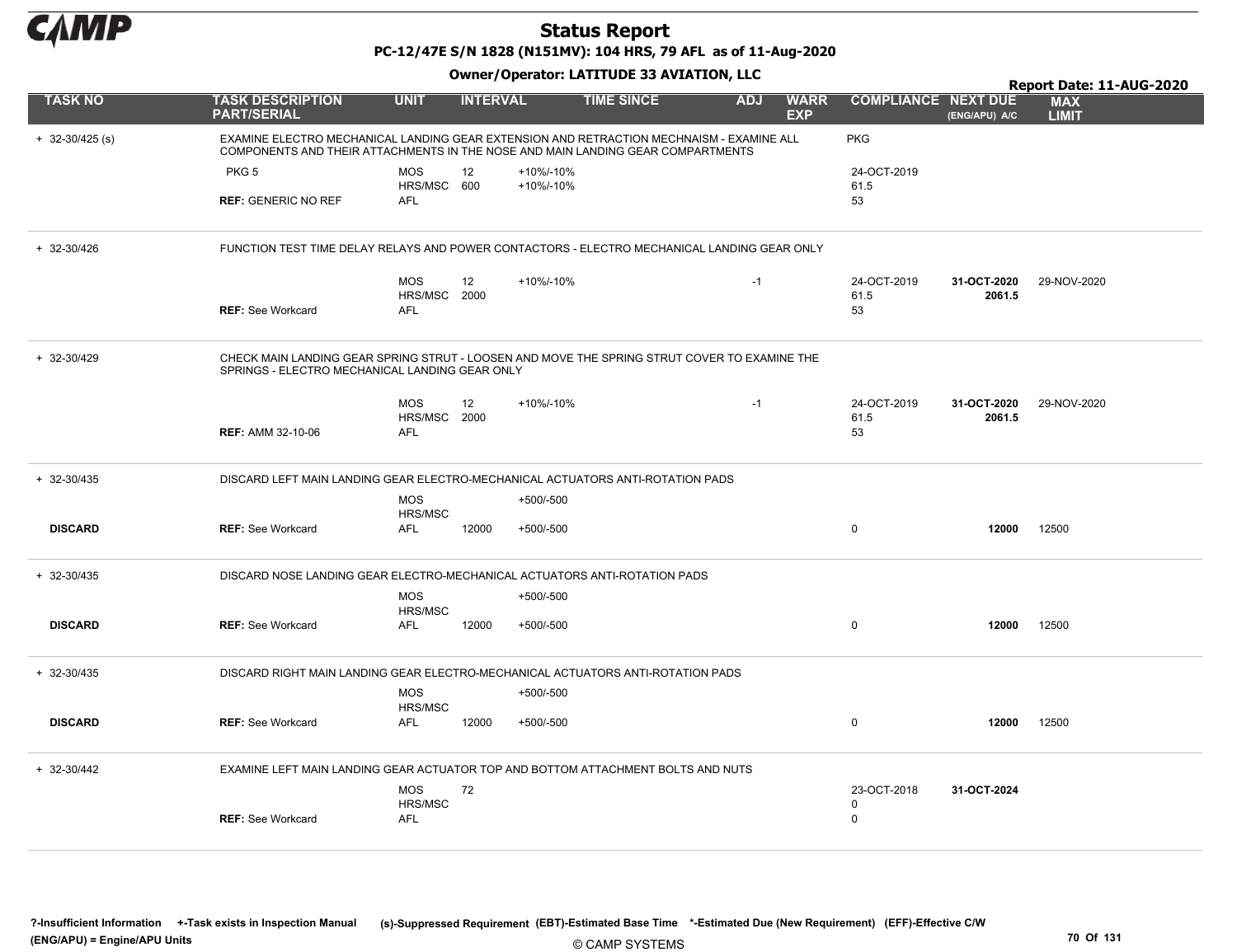

PC-12/47E S/N 1828 (N151MV): 104 HRS, 79 AFL as of 11-Aug-2020

|                     |                                                                                                                                           |             |                 | Owner/Operator. EATITODE 33 AVIATION, LLC |                   |            |                           |                            | Report Date: 11-AUG-2020 |                            |  |  |
|---------------------|-------------------------------------------------------------------------------------------------------------------------------------------|-------------|-----------------|-------------------------------------------|-------------------|------------|---------------------------|----------------------------|--------------------------|----------------------------|--|--|
| <b>TASK NO</b>      | <b>TASK DESCRIPTION</b><br><b>PART/SERIAL</b>                                                                                             | <b>UNIT</b> | <b>INTERVAL</b> |                                           | <b>TIME SINCE</b> | <b>ADJ</b> | <b>WARR</b><br><b>EXP</b> | <b>COMPLIANCE NEXT DUE</b> | (ENG/APU) A/C            | <b>MAX</b><br><b>LIMIT</b> |  |  |
| + 32-30/442         | EXAMINE RIGHT MAIN LANDING GEAR ACTUATOR TOP AND BOTTOM ATTACHMENT BOLTS AND NUTS                                                         |             |                 |                                           |                   |            |                           |                            |                          |                            |  |  |
|                     |                                                                                                                                           | <b>MOS</b>  | 72              |                                           |                   |            |                           | 23-OCT-2018                | 31-OCT-2024              |                            |  |  |
|                     |                                                                                                                                           | HRS/MSC     |                 |                                           |                   |            |                           | 0                          |                          |                            |  |  |
|                     | <b>REF: See Workcard</b>                                                                                                                  | <b>AFL</b>  |                 |                                           |                   |            |                           | $\mathbf 0$                |                          |                            |  |  |
| $+ 32 - 40/171$ (s) | EXAMINE MAINWHEELS. ROTATE WHEELS, MAKE SURE BEARING MOVEMENT IS SMOOTH AND FREE AND NO<br><b>EXCESSIVE PLAY EXISTS</b>                   |             |                 | <b>PKG</b>                                |                   |            |                           |                            |                          |                            |  |  |
|                     | PKG <sub>5</sub>                                                                                                                          | <b>MOS</b>  | 12              | +10%/-10%                                 |                   |            |                           | 24-OCT-2019                |                          |                            |  |  |
|                     |                                                                                                                                           | HRS/MSC 600 |                 | +10%/-10%                                 |                   |            |                           | 61.5                       |                          |                            |  |  |
|                     | <b>REF: GENERIC NO REF</b>                                                                                                                | AFL         |                 |                                           |                   |            |                           | 53                         |                          |                            |  |  |
| $+ 32 - 40/172$ (s) | EXAMINE MAINWHEEL TIRES AND CHECK TIRE PRESSURE                                                                                           |             |                 |                                           |                   |            |                           | <b>PKG</b>                 |                          |                            |  |  |
|                     | PKG <sub>3</sub>                                                                                                                          | <b>MOS</b>  | 12              | +10%/-10%                                 |                   |            |                           | 24-OCT-2019                |                          |                            |  |  |
|                     |                                                                                                                                           | HRS/MSC 300 |                 | +10%/-10%                                 |                   |            |                           | 61.5                       |                          |                            |  |  |
|                     | <b>REF: AMM 12-10-04</b>                                                                                                                  | <b>AFL</b>  |                 |                                           |                   |            |                           | 53                         |                          |                            |  |  |
| $+ 32 - 40/173$ (s) | EXAMINE NOSEWHEEL. ROTATE WHEEL, MAKE SURE BEARING MOVEMENT IS SMOOTH AND FREE AND NO<br><b>EXCESSIVE PLAY EXISTS</b>                     |             |                 |                                           |                   |            |                           | <b>PKG</b>                 |                          |                            |  |  |
|                     | PKG <sub>5</sub>                                                                                                                          | <b>MOS</b>  | 12              | +10%/-10%                                 |                   |            |                           | 24-OCT-2019                |                          |                            |  |  |
|                     |                                                                                                                                           | HRS/MSC 600 |                 | +10%/-10%                                 |                   |            |                           | 61.5                       |                          |                            |  |  |
|                     | <b>REF: GENERIC NO REF</b>                                                                                                                | AFL         |                 |                                           |                   |            |                           | 53                         |                          |                            |  |  |
| $+ 32 - 40/174$ (s) | EXAMINE NOSEWHEEL TIRE AND CHECK TIRE PRESSURE                                                                                            |             |                 |                                           |                   |            |                           | <b>PKG</b>                 |                          |                            |  |  |
|                     | PKG <sub>3</sub>                                                                                                                          | <b>MOS</b>  | 12              | +10%/-10%                                 |                   |            |                           | 24-OCT-2019                |                          |                            |  |  |
|                     |                                                                                                                                           | HRS/MSC 300 |                 | +10%/-10%                                 |                   |            |                           | 61.5                       |                          |                            |  |  |
|                     | <b>REF: AMM 12-10-04</b>                                                                                                                  | <b>AFL</b>  |                 |                                           |                   |            |                           | 53                         |                          |                            |  |  |
| $+ 32 - 40/175$ (s) | EXAMINE BRAKE SYSTEM - APPLY THE PARKING BRAKE. EXAMINE THE BRAKE UNITS. MAKE SURE THAT PAD WEAR PKG<br>INDICATORS PROTRUDE FROM HOUSING. |             |                 |                                           |                   |            |                           |                            |                          |                            |  |  |
|                     | PKG <sub>3</sub>                                                                                                                          | <b>MOS</b>  | 12              | +10%/-10%                                 |                   |            |                           | 24-OCT-2019                |                          |                            |  |  |
|                     |                                                                                                                                           | HRS/MSC 300 |                 | +10%/-10%                                 |                   |            |                           | 61.5                       |                          |                            |  |  |
|                     | <b>REF: GENERIC NO REF</b>                                                                                                                | <b>AFL</b>  |                 |                                           |                   |            |                           | 53                         |                          |                            |  |  |
| $+ 32 - 40/176$ (s) | CHECK FLUID RESERVOIR AND REPLENISH IF NECESSARY                                                                                          |             |                 |                                           |                   |            |                           | <b>PKG</b>                 |                          |                            |  |  |
|                     | PKG <sub>3</sub>                                                                                                                          | <b>MOS</b>  | 12              | +10%/-10%                                 |                   |            |                           | 24-OCT-2019                |                          |                            |  |  |
|                     |                                                                                                                                           | HRS/MSC 300 |                 | +10%/-10%                                 |                   |            |                           | 61.5                       |                          |                            |  |  |
|                     | <b>REF: AMM 12-10-02</b>                                                                                                                  | AFL         |                 |                                           |                   |            |                           | 53                         |                          |                            |  |  |
|                     |                                                                                                                                           |             |                 |                                           |                   |            |                           |                            |                          |                            |  |  |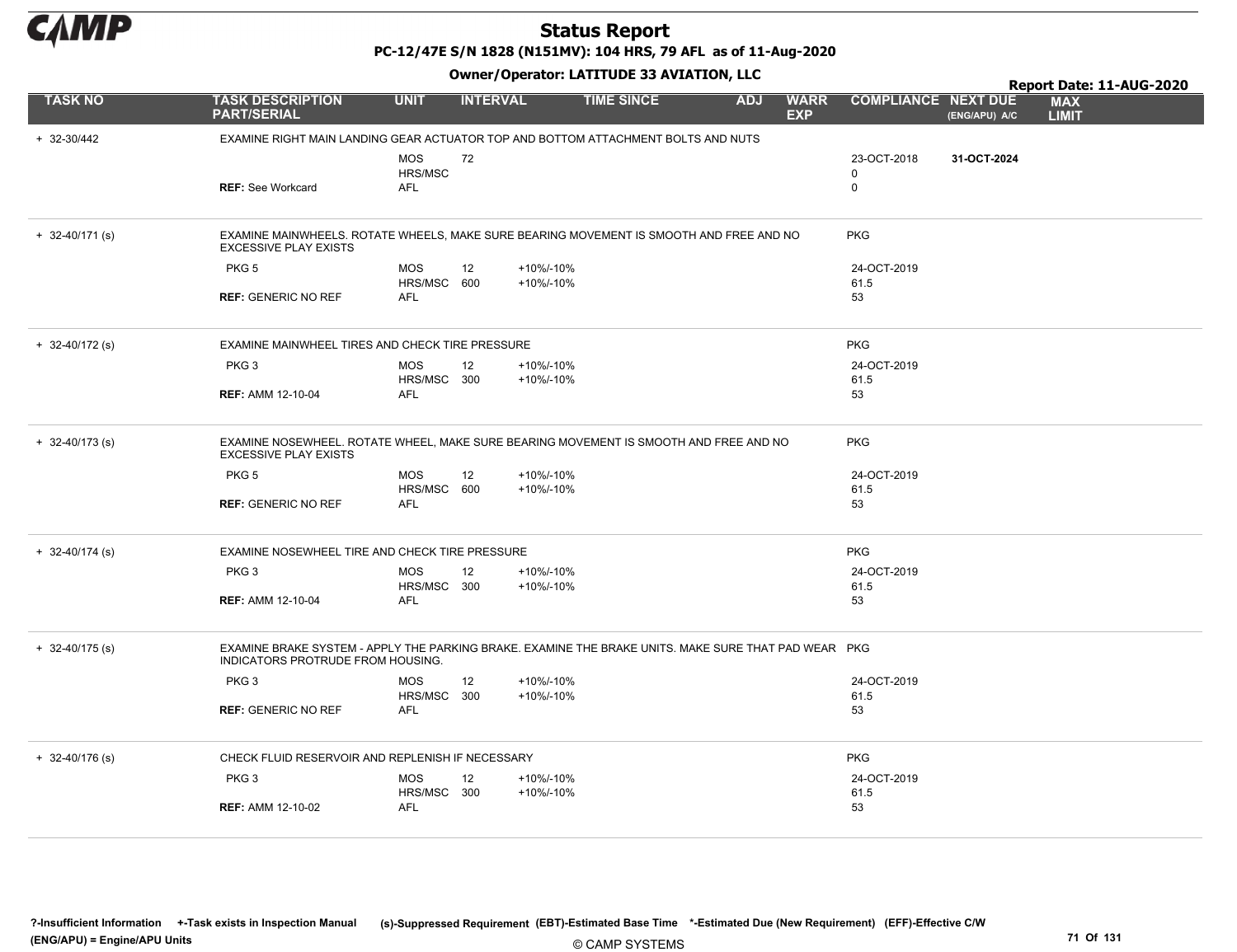

PC-12/47E S/N 1828 (N151MV): 104 HRS, 79 AFL as of 11-Aug-2020

Owner/Operator: LATITUDE 33 AVIATION, LLC

|                 |                                                      |                                         |                 | Owner / Operator. LATTTODE 33 AVIATION, LLC |            | Report Date: 11-AUG-2020  |                                           |               |                            |  |
|-----------------|------------------------------------------------------|-----------------------------------------|-----------------|---------------------------------------------|------------|---------------------------|-------------------------------------------|---------------|----------------------------|--|
| <b>TASK NO</b>  | <b>TASK DESCRIPTION</b><br><b>PART/SERIAL</b>        | <b>UNIT</b>                             | <b>INTERVAL</b> | <b>TIME SINCE</b>                           | <b>ADJ</b> | <b>WARR</b><br><b>EXP</b> | <b>COMPLIANCE NEXT DUE</b>                | (ENG/APU) A/C | <b>MAX</b><br><b>LIMIT</b> |  |
| $+ 32 - 50/404$ | EXAMINE - NLG STEERING MECHANISM                     |                                         |                 |                                             |            |                           |                                           |               |                            |  |
| 32.230          | <b>REF: AMM 32-50-00</b>                             | <b>MOS</b><br>HRS/MSC N/A<br><b>AFL</b> |                 |                                             |            |                           | 23-OCT-2018<br>$\mathbf 0$<br>$\mathbf 0$ |               |                            |  |
| 320005          | PILOT LH BRAKE MASTER CYLINDER                       |                                         |                 |                                             |            |                           |                                           |               |                            |  |
| 32.130          | 959.47.51.131<br>6335<br><b>REF: AMM 32-40-04</b>    | <b>MOS</b><br>HRS/MSC O/C<br><b>AFL</b> |                 | N:0<br>N:0<br>N:0                           |            |                           | 23-OCT-2018<br>$\mathbf 0$<br>$\mathbf 0$ |               |                            |  |
| 320010          | PILOT RH BRAKE MASTER CYLINDER                       |                                         |                 |                                             |            |                           |                                           |               |                            |  |
| 32.130          | 959.47.51.131<br>6381<br><b>REF: AMM 32-40-04</b>    | <b>MOS</b><br>HRS/MSC O/C<br>AFL        |                 | N:0<br>N:0<br>N:0                           |            |                           | 23-OCT-2018<br>$\mathsf 0$<br>$\mathsf 0$ |               |                            |  |
| 320015          | PARK BRAKE VALVE                                     |                                         |                 |                                             |            |                           |                                           |               |                            |  |
| 32.140          | 959.47.51.121<br>3146<br><b>REF: AMM 32-40-05</b>    | <b>MOS</b><br>HRS/MSC O/C<br>AFL        |                 | N:0<br>N:0<br>N:0                           |            |                           | 23-OCT-2018<br>$\mathbf 0$<br>$\mathbf 0$ |               |                            |  |
| 320020          | <b>NOSE WHEEL</b>                                    |                                         |                 |                                             |            |                           |                                           |               |                            |  |
| 32.150          | 959.56.02.302<br>1831<br><b>REF: AMM 32-40-02</b>    | <b>MOS</b><br>HRS/MSC O/C<br>AFL        |                 | N:0<br>N:0<br>N:0                           |            |                           | 23-OCT-2018<br>$\mathbf 0$<br>$\mathsf 0$ |               |                            |  |
| 320023 (s)      | LEFT MAIN LANDING GEAR TIRE                          |                                         |                 |                                             |            |                           |                                           |               |                            |  |
| 32.160          | 025-350-0<br>9035S00309<br><b>REF: See Workcard</b>  | <b>MOS</b><br>HRS/MSC O/C<br><b>AFL</b> |                 | N:3<br>N:0<br>N:0                           |            |                           | 24-OCT-2019<br>61.5<br>53                 |               |                            |  |
| 320025          | SHIMMY DAMPER ASSY                                   |                                         |                 |                                             |            |                           |                                           |               |                            |  |
| 32.100          | 532.20.12.215<br>SI-0548<br><b>REF: AMM 32-50-01</b> | <b>MOS</b><br>HRS/MSC O/C<br><b>AFL</b> |                 | N:0<br>N:0<br>N:0                           |            |                           | 23-OCT-2018<br>$\mathsf 0$<br>$\mathbf 0$ |               |                            |  |
| 320030          | COPILOT LH BRAKE MASTER CYLINDER                     |                                         |                 |                                             |            |                           |                                           |               |                            |  |
| 32.120          | 959.47.51.131<br>6383<br><b>REF: AMM 32-40-04</b>    | <b>MOS</b><br>HRS/MSC O/C<br>AFL        |                 | N:0<br>N:0<br>N:0                           |            |                           | 23-OCT-2018<br>$\mathbf 0$<br>$\mathsf 0$ |               |                            |  |

(ENG/APU) = Engine/APU Units 72 Of 131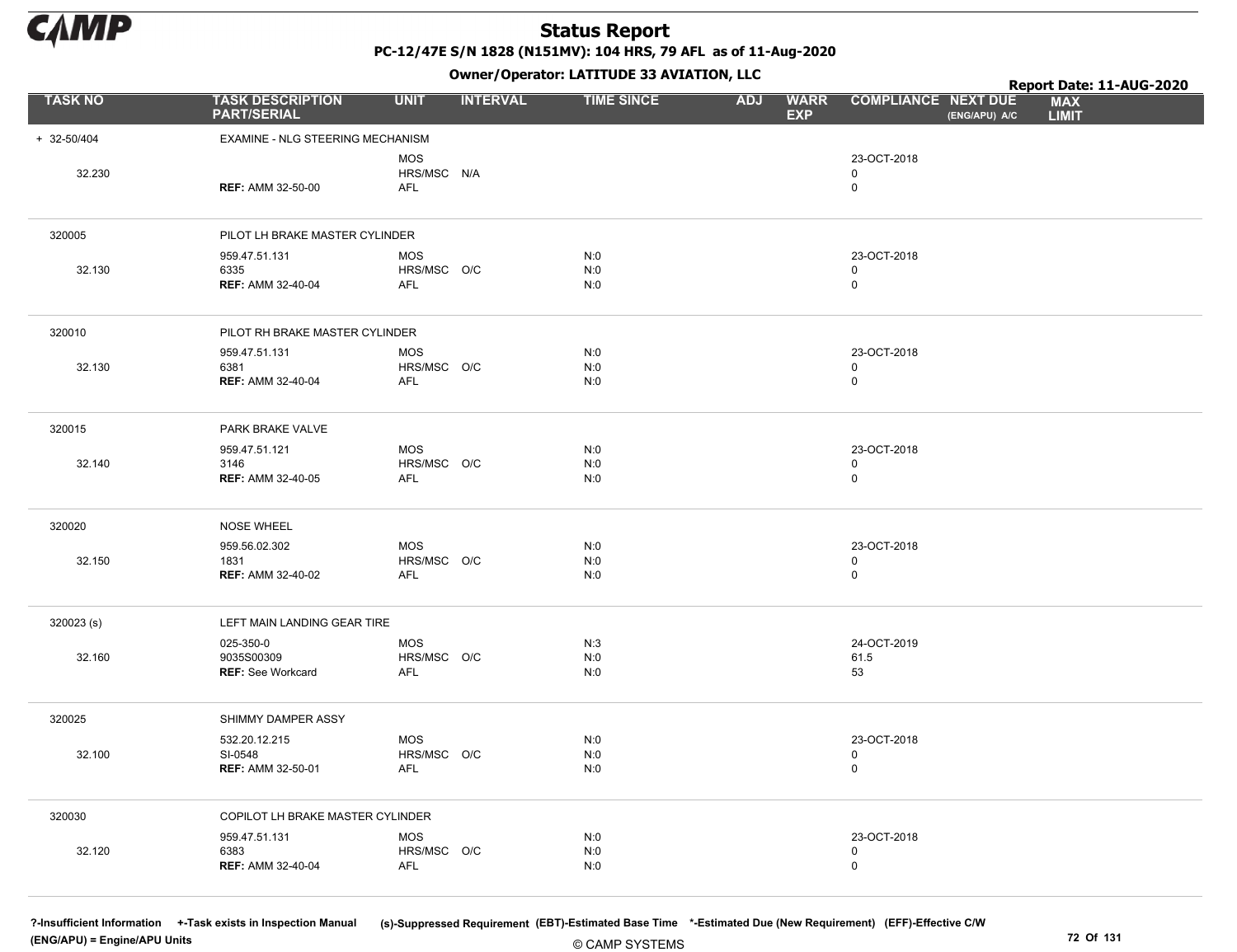

Owner/Operator: LATITUDE 33 AVIATION, LLC

|                |                                                      | .                                       |                   |                                         |                                             | Report Date: 11-AUG-2020   |
|----------------|------------------------------------------------------|-----------------------------------------|-------------------|-----------------------------------------|---------------------------------------------|----------------------------|
| <b>TASK NO</b> | <b>TASK DESCRIPTION</b><br><b>PART/SERIAL</b>        | <b>INTERVAL</b><br><b>UNIT</b>          | <b>TIME SINCE</b> | <b>WARR</b><br><b>ADJ</b><br><b>EXP</b> | <b>COMPLIANCE NEXT DUE</b><br>(ENG/APU) A/C | <b>MAX</b><br><b>LIMIT</b> |
| 320035         | COPILOT RH BRAKE MASTER CYLINDER                     |                                         |                   |                                         |                                             |                            |
| 32.120         | 959.47.51.131<br>6395<br><b>REF: AMM 32-40-04</b>    | <b>MOS</b><br>HRS/MSC O/C<br>AFL        | N:0<br>N:0<br>N:0 |                                         | 23-OCT-2018<br>0<br>$\mathbf 0$             |                            |
| 320040         | NOSE FOLDING STRUT SPRING PACK ASSY                  |                                         |                   |                                         |                                             |                            |
| 32.080         | 532.20.12.305<br>SI-0157<br><b>REF: AMM 32-50-02</b> | <b>MOS</b><br>HRS/MSC O/C<br>AFL        | N:0<br>N:0<br>N:0 |                                         | 23-OCT-2018<br>0<br>$\mathsf 0$             |                            |
| 320045         | NOSE LANDING GEAR STRUT ASSY                         |                                         |                   |                                         |                                             |                            |
| 32.090         | 532.20.12.044<br>SI-1198<br><b>REF: AMM 32-50-02</b> | <b>MOS</b><br>HRS/MSC O/C<br>AFL        | N:0<br>N:0<br>N:0 |                                         | 23-OCT-2018<br>0<br>$\mathbf 0$             |                            |
| 320055         | RIGHT SHOCK ABSORBER ASSY                            |                                         |                   |                                         |                                             |                            |
| 32.060         | 532.10.12.230<br>SI-1042<br><b>REF: See Workcard</b> | <b>MOS</b><br>HRS/MSC O/C<br><b>AFL</b> | N:0<br>N:0<br>N:0 |                                         | 23-OCT-2018<br>0<br>0                       |                            |
| 320060         | LH BRAKE ASSY                                        |                                         |                   |                                         |                                             |                            |
| 32.050         | 959.56.01.517<br>3745<br><b>REF: See Workcard</b>    | <b>MOS</b><br>HRS/MSC O/C<br>AFL        | N:0<br>N:0<br>N:0 |                                         | 23-OCT-2018<br>0<br>$\mathsf 0$             |                            |
| 320065         | INNER LEFT WHEEL & COVER ASSY                        |                                         |                   |                                         |                                             |                            |
| 32.110         | 959.56.01.503<br>3974<br><b>REF: See Workcard</b>    | <b>MOS</b><br>HRS/MSC O/C<br><b>AFL</b> | N:0<br>N:0<br>N:0 |                                         | 23-OCT-2018<br>0<br>$\mathbf 0$             |                            |
| 320066         | OUTER LEFT WHEEL & COVER ASSY                        |                                         |                   |                                         |                                             |                            |
| 32.205         | 959.56.01.503<br>3994<br><b>REF: See Workcard</b>    | <b>MOS</b><br>HRS/MSC O/C<br><b>AFL</b> | N:0<br>N:0<br>N:0 |                                         | 23-OCT-2018<br>0<br>0                       |                            |
| 320080         | LEFT SHOCK ABSORBER ASSY                             |                                         |                   |                                         |                                             |                            |
| 32.060         | 532.10.12.230<br>SI-1046<br><b>REF: See Workcard</b> | MOS<br>HRS/MSC O/C<br><b>AFL</b>        | N:0<br>N:0<br>N:0 |                                         | 23-OCT-2018<br>$\pmb{0}$<br>0               |                            |

(ENG/APU) = Engine/APU Units 73 Of 131

?-Insufficient Information +-Task exists in Inspection Manual (s)-Suppressed Requirement (EBT)-Estimated Base Time \*-Estimated Due (New Requirement) (EFF)-Effective C/W

© CAMP SYSTEMS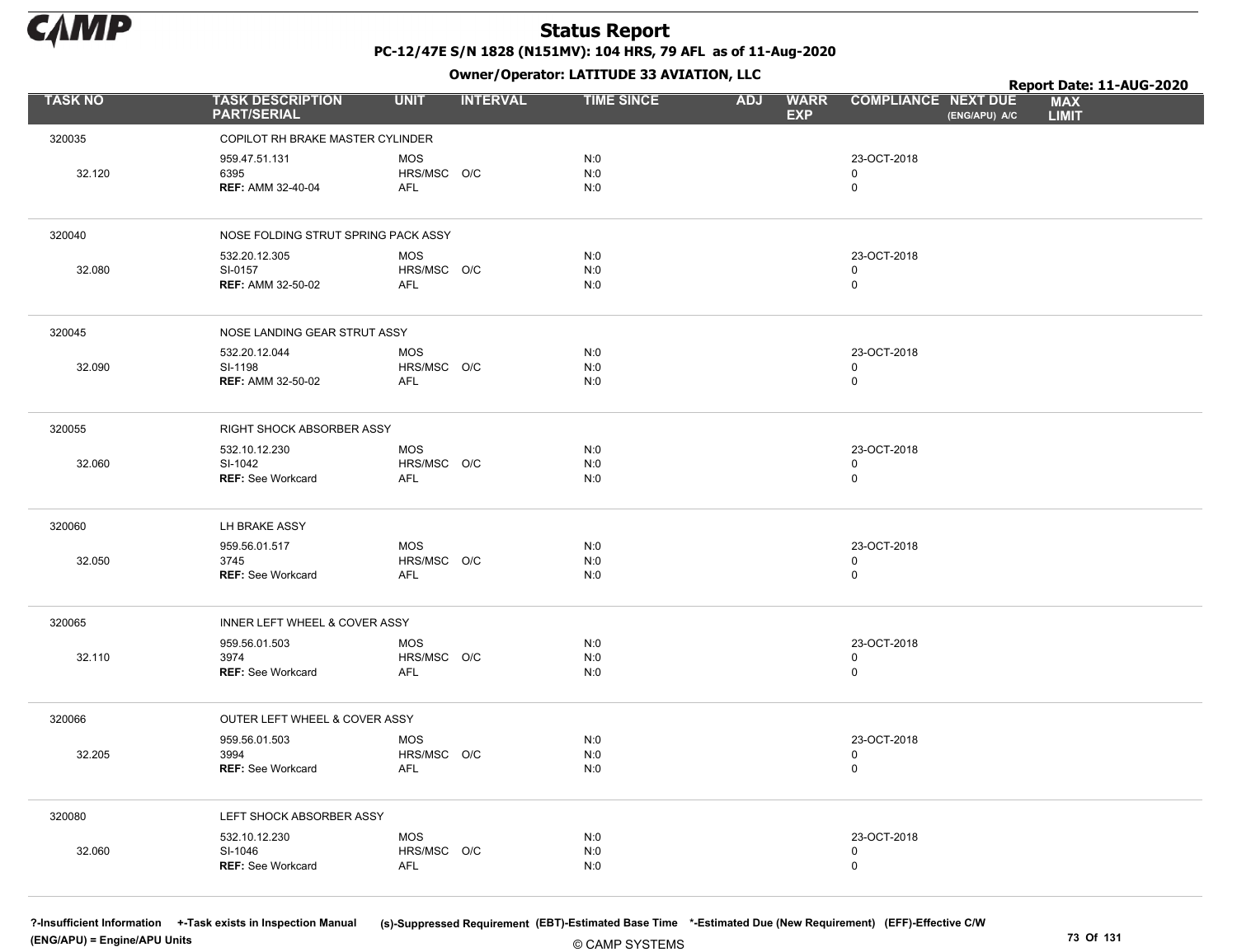

Owner/Operator: LATITUDE 33 AVIATION, LLC

|                |                                               | - 1 - 1                                             |                   |                                         |                                             | Report Date: 11-AUG-2020   |
|----------------|-----------------------------------------------|-----------------------------------------------------|-------------------|-----------------------------------------|---------------------------------------------|----------------------------|
| <b>TASK NO</b> | <b>TASK DESCRIPTION</b><br><b>PART/SERIAL</b> | <b>UNIT</b><br><b>INTERVAL</b>                      | <b>TIME SINCE</b> | <b>WARR</b><br><b>ADJ</b><br><b>EXP</b> | <b>COMPLIANCE NEXT DUE</b><br>(ENG/APU) A/C | <b>MAX</b><br><b>LIMIT</b> |
| 320085         | RH BRAKE ASSY                                 |                                                     |                   |                                         |                                             |                            |
|                | 959.56.01.517                                 | <b>MOS</b>                                          | N:0               |                                         | 23-OCT-2018                                 |                            |
| 32.050         | 3750<br><b>REF: See Workcard</b>              | HRS/MSC O/C<br><b>AFL</b>                           | N:0<br>N:0        |                                         | $\mathbf 0$<br>$\mathsf 0$                  |                            |
|                |                                               |                                                     |                   |                                         |                                             |                            |
| 320090         | INNER RIGHT WHEEL & COVER ASSY                |                                                     |                   |                                         |                                             |                            |
|                | 959.56.01.503                                 | <b>MOS</b>                                          | N:0               |                                         | 23-OCT-2018                                 |                            |
| 32.110         | 3982<br><b>REF: See Workcard</b>              | HRS/MSC O/C<br>AFL                                  | N:0<br>N:0        |                                         | $\mathsf 0$<br>$\mathbf 0$                  |                            |
|                |                                               |                                                     |                   |                                         |                                             |                            |
| 320091         | OUTER RIGHT WHEEL & COVER ASSY                |                                                     |                   |                                         |                                             |                            |
| 32.210         | 959.56.01.503<br>4002                         | <b>MOS</b><br>HRS/MSC O/C                           | N:0<br>N:0        |                                         | 23-OCT-2018<br>$\mathbf 0$                  |                            |
|                | <b>REF: See Workcard</b>                      | <b>AFL</b>                                          | N:0               |                                         | $\mathbf 0$                                 |                            |
|                |                                               |                                                     |                   |                                         |                                             |                            |
| 320104         |                                               | NOSE LANDING GEAR 72A74-01 "UP" PROXIMITY SWITCH    |                   |                                         |                                             |                            |
| 32.170         | 973.30.33.116<br>7109                         | <b>MOS</b><br>HRS/MSC O/C                           | N:0<br>N:0        |                                         | 23-OCT-2018<br>$\mathbf 0$                  |                            |
|                | <b>REF: GENERIC NO REF</b>                    | AFL                                                 | N:0               |                                         | $\mathsf 0$                                 |                            |
|                |                                               |                                                     |                   |                                         |                                             |                            |
| 320105         |                                               | MAIN LANDING GEAR 72A74-01 RH "UP" PROXIMITY SWITCH |                   |                                         |                                             |                            |
| 32.175         | 973.30.33.116<br>7181                         | <b>MOS</b><br>HRS/MSC O/C                           | N:0<br>N:0        |                                         | 23-OCT-2018<br>0                            |                            |
|                | <b>REF: GENERIC NO REF</b>                    | <b>AFL</b>                                          | N:0               |                                         | $\mathbf 0$                                 |                            |
|                |                                               |                                                     |                   |                                         |                                             |                            |
| 320115         |                                               | NOSE LANDING GEAR 72A74-01 "DOWN" PROXIMITY SWITCH  |                   |                                         |                                             |                            |
| 32.170         | 973.30.33.116<br>7123                         | <b>MOS</b><br>HRS/MSC O/C                           | N:0<br>N:0        |                                         | 23-OCT-2018<br>0                            |                            |
|                | <b>REF: GENERIC NO REF</b>                    | <b>AFL</b>                                          | N:0               |                                         | $\mathbf 0$                                 |                            |
|                |                                               |                                                     |                   |                                         |                                             |                            |
| 320120         |                                               | MAIN LANDING GEAR 72A74-01 LH "UP" PROXIMITY SWITCH |                   |                                         |                                             |                            |
| 32.175         | 973.30.33.116<br>7114                         | <b>MOS</b><br>HRS/MSC O/C                           | N:0<br>N:0        |                                         | 23-OCT-2018<br>$\mathbf 0$                  |                            |
|                | <b>REF: GENERIC NO REF</b>                    | <b>AFL</b>                                          | N:0               |                                         | $\mathbf 0$                                 |                            |
|                |                                               |                                                     |                   |                                         |                                             |                            |
| 320140         | <b>INTERMEDIATE CABLE ASSY</b>                |                                                     |                   |                                         |                                             |                            |
|                | 959.56.01.816<br>00432                        | <b>MOS</b><br>HRS/MSC O/C                           | N:0<br>N:0        |                                         | 23-OCT-2018<br>0                            |                            |
|                | REF: See Workcard                             | AFL                                                 | N:0               |                                         | $\mathsf 0$                                 |                            |
|                |                                               |                                                     |                   |                                         |                                             |                            |

(ENG/APU) = Engine/APU Units 74 Of 131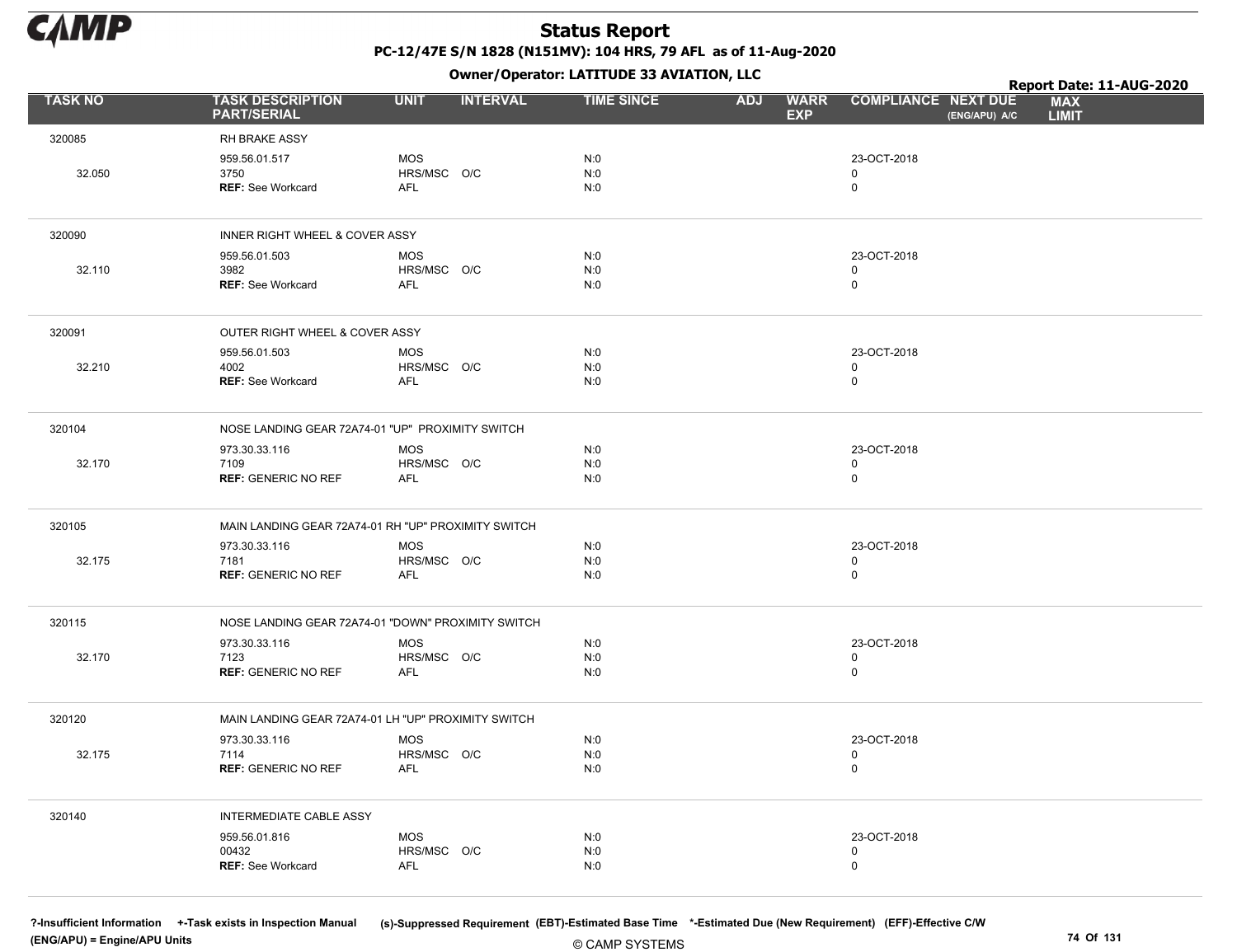

Owner/Operator: LATITUDE 33 AVIATION, LLC

|                |                                               |                    | - - -           |                   |                                         |                                             | Report Date: 11-AUG-2020   |
|----------------|-----------------------------------------------|--------------------|-----------------|-------------------|-----------------------------------------|---------------------------------------------|----------------------------|
| <b>TASK NO</b> | <b>TASK DESCRIPTION</b><br><b>PART/SERIAL</b> | <b>UNIT</b>        | <b>INTERVAL</b> | <b>TIME SINCE</b> | <b>WARR</b><br><b>ADJ</b><br><b>EXP</b> | <b>COMPLIANCE NEXT DUE</b><br>(ENG/APU) A/C | <b>MAX</b><br><b>LIMIT</b> |
| 320140         | MAIN GEAR CABLE ASSY                          |                    |                 |                   |                                         |                                             |                            |
|                | 959.56.01.814                                 | <b>MOS</b>         |                 | N:0               |                                         | 23-OCT-2018                                 |                            |
|                | 00356                                         | HRS/MSC O/C        |                 | N:0               |                                         | $\mathbf 0$                                 |                            |
|                | <b>REF: See Workcard</b>                      | AFL                |                 | N:0               |                                         | 0                                           |                            |
|                |                                               |                    |                 |                   |                                         |                                             |                            |
| 320140         | NOSE GEAR CABLE ASSY                          |                    |                 |                   |                                         |                                             |                            |
|                | 959.56.01.815                                 | <b>MOS</b>         |                 | N:0               |                                         | 23-OCT-2018                                 |                            |
|                | 00418                                         | HRS/MSC O/C<br>AFL |                 | N:0<br>N:0        |                                         | 0<br>$\mathbf 0$                            |                            |
|                | REF: See Workcard                             |                    |                 |                   |                                         |                                             |                            |
| 320145         | EXTENSION GEAR EMERGENCY HANDLE               |                    |                 |                   |                                         |                                             |                            |
|                | 959.56.01.838                                 | <b>MOS</b>         |                 | N:0               |                                         | 23-OCT-2018                                 |                            |
|                | 00457                                         | HRS/MSC O/C        |                 | N:0               |                                         | 0                                           |                            |
|                | <b>REF: AMM 32-30-10</b>                      | AFL                |                 | N:0               |                                         | $\mathsf 0$                                 |                            |
| 320150         | FRONT HIGH CURRENT RELAY                      |                    |                 |                   |                                         |                                             |                            |
|                | 974.09.26.112                                 | MOS                |                 | N:0               |                                         | 23-OCT-2018                                 |                            |
|                | 1062                                          | HRS/MSC O/C        |                 | N:0               |                                         | 0                                           |                            |
|                | <b>REF: GENERIC NO REF</b>                    | AFL                |                 | N:0               |                                         | $\mathbf 0$                                 |                            |
|                |                                               |                    |                 |                   |                                         |                                             |                            |
| 320150         | REAR HIGH CURRENT RELAY                       |                    |                 |                   |                                         |                                             |                            |
|                | 974.09.26.112                                 | MOS                |                 | N:0               |                                         | 23-OCT-2018                                 |                            |
|                | 1065<br><b>REF: GENERIC NO REF</b>            | HRS/MSC O/C<br>AFL |                 | N:0<br>N:0        |                                         | 0<br>$\mathsf{O}$                           |                            |
|                |                                               |                    |                 |                   |                                         |                                             |                            |
| 320155         | LEFT HAND SPRING PACK ASSY                    |                    |                 |                   |                                         |                                             |                            |
|                | 532.34.12.120                                 | <b>MOS</b>         |                 | N:0               |                                         | 23-OCT-2018                                 |                            |
|                | 723                                           | HRS/MSC O/C        |                 | N:0               |                                         | 0                                           |                            |
|                | <b>REF: GENERIC NO REF</b>                    | <b>AFL</b>         |                 | N:0               |                                         | 0                                           |                            |
| 320155         | RIGHT HAND SPRING PACK ASSY                   |                    |                 |                   |                                         |                                             |                            |
|                | 532.34.12.120                                 | <b>MOS</b>         |                 | N:0               |                                         | 23-OCT-2018                                 |                            |
|                | 725                                           | HRS/MSC O/C        |                 | N:0               |                                         | 0                                           |                            |
|                | <b>REF: GENERIC NO REF</b>                    | AFL                |                 | N:0               |                                         | $\mathsf 0$                                 |                            |
| 320160         | MLG L/H WOW NLG UP SWITCH ASSY                |                    |                 |                   |                                         |                                             |                            |
|                | 532.69.21.026                                 | <b>MOS</b>         |                 | N:0               |                                         | 23-OCT-2018                                 |                            |
|                | 3053                                          | HRS/MSC O/C        |                 | N:0               |                                         | 0                                           |                            |
|                | <b>REF: GENERIC NO REF</b>                    | <b>AFL</b>         |                 | N:0               |                                         | 0                                           |                            |
|                |                                               |                    |                 |                   |                                         |                                             |                            |

?-Insufficient Information +-Task exists in Inspection Manual (s)-Suppressed Requirement (EBT)-Estimated Base Time \*-Estimated Due (New Requirement) (EFF)-Effective C/W (ENG/APU) = Engine/APU Units 75 Of 131

© CAMP SYSTEMS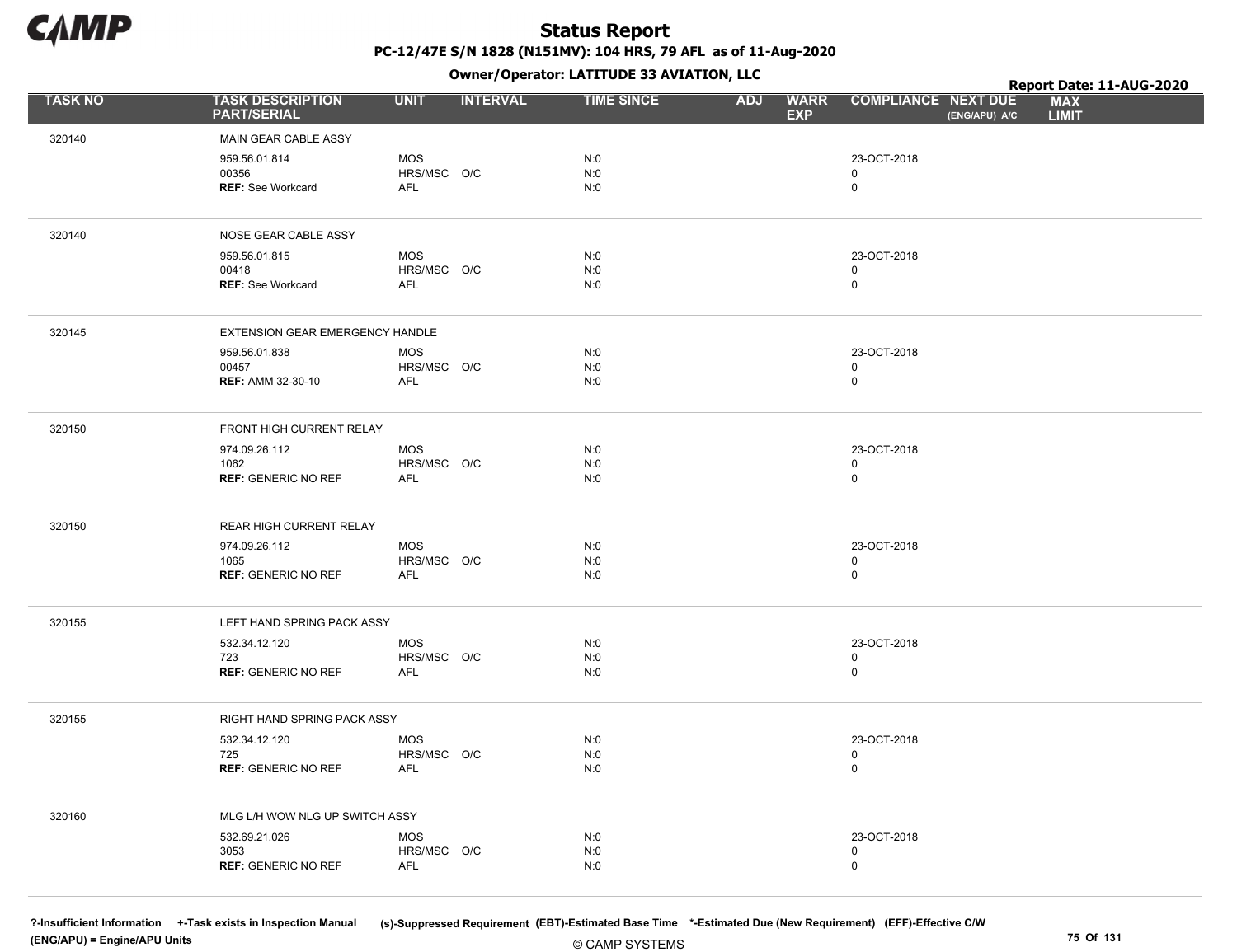

|                     |                                               |                           |                 |                        | OWNER/OPERATOR: LATTIODE 33 AVIATION, LLC |            |                           |                            |               | Report Date: 11-AUG-2020   |  |
|---------------------|-----------------------------------------------|---------------------------|-----------------|------------------------|-------------------------------------------|------------|---------------------------|----------------------------|---------------|----------------------------|--|
| <b>TASK NO</b>      | <b>TASK DESCRIPTION</b><br><b>PART/SERIAL</b> | <b>UNIT</b>               | <b>INTERVAL</b> |                        | <b>TIME SINCE</b>                         | <b>ADJ</b> | <b>WARR</b><br><b>EXP</b> | <b>COMPLIANCE NEXT DUE</b> | (ENG/APU) A/C | <b>MAX</b><br><b>LIMIT</b> |  |
| 320160              | MLG R/H WOW NLG UP SWITCH ASSY                |                           |                 |                        |                                           |            |                           |                            |               |                            |  |
|                     | 532.69.21.026                                 | <b>MOS</b>                |                 |                        | N:0                                       |            |                           | 23-OCT-2018                |               |                            |  |
|                     | 3064                                          | HRS/MSC O/C               |                 |                        | N:0                                       |            |                           | $\mathbf 0$                |               |                            |  |
|                     | <b>REF: GENERIC NO REF</b>                    | AFL                       |                 |                        | N:0                                       |            |                           | 0                          |               |                            |  |
| CHAPTER 33          | <b>LIGHTS</b>                                 |                           |                 |                        |                                           |            |                           |                            |               |                            |  |
| $+ 33-40/177$ (s)   | OPERATIONAL TEST EXTERIOR LIGHTING            |                           |                 |                        |                                           |            |                           | <b>PKG</b>                 |               |                            |  |
|                     | PKG <sub>3</sub>                              | <b>MOS</b><br>HRS/MSC 300 | 12              | +10%/-10%<br>+10%/-10% |                                           |            |                           | 24-OCT-2019<br>61.5        |               |                            |  |
|                     | <b>REF: AMM 33-40-00</b>                      | <b>AFL</b>                |                 |                        |                                           |            |                           | 53                         |               |                            |  |
| $+ 33 - 41/178$ (s) | <b>EXAMINE LANDING LIGHTS</b>                 |                           |                 |                        |                                           |            |                           | <b>PKG</b>                 |               |                            |  |
|                     | PKG <sub>3</sub>                              | <b>MOS</b><br>HRS/MSC 300 | 12              | +10%/-10%<br>+10%/-10% |                                           |            |                           | 24-OCT-2019<br>61.5        |               |                            |  |
|                     | <b>REF: AMM 33-41-01</b>                      | <b>AFL</b>                |                 |                        |                                           |            |                           | 53                         |               |                            |  |
| $+ 33-42/179$ (s)   | <b>EXAMINE TAXI LIGHTS</b>                    |                           |                 |                        |                                           |            |                           | <b>PKG</b>                 |               |                            |  |
|                     | PKG <sub>3</sub>                              | <b>MOS</b><br>HRS/MSC 300 | 12              | +10%/-10%<br>+10%/-10% |                                           |            |                           | 24-OCT-2019<br>61.5        |               |                            |  |
|                     | <b>REF: AMM 33-42-01</b>                      | <b>AFL</b>                |                 |                        |                                           |            |                           | 53                         |               |                            |  |
| $+ 33-43/180$ (s)   | EXAMINE NAVIGATION AND STROBE LIGHTS          |                           |                 |                        |                                           |            |                           | <b>PKG</b>                 |               |                            |  |
|                     | PKG <sub>3</sub>                              | <b>MOS</b><br>HRS/MSC 300 | 12              | +10%/-10%<br>+10%/-10% |                                           |            |                           | 24-OCT-2019<br>61.5        |               |                            |  |
|                     | <b>REF: GENERIC NO REF</b>                    | <b>AFL</b>                |                 |                        |                                           |            |                           | 53                         |               |                            |  |
| $+ 33 - 44/181$ (s) | EXAMINE RECOGNITION LIGHTS (IF INSTALLED)     |                           |                 |                        |                                           |            |                           | <b>PKG</b>                 |               |                            |  |
|                     | PKG <sub>3</sub>                              | <b>MOS</b><br>HRS/MSC 300 | 12              | +10%/-10%<br>+10%/-10% |                                           |            |                           | 24-OCT-2019<br>61.5        |               |                            |  |
|                     | <b>REF: AMM 33-44-00</b>                      | <b>AFL</b>                |                 |                        |                                           |            |                           | 53                         |               |                            |  |
| $+ 33 - 46/182$ (s) | EXAMINE BEACON LIGHTS (IF INSTALLED)          |                           |                 |                        |                                           |            |                           | <b>PKG</b>                 |               |                            |  |
|                     | PKG <sub>3</sub>                              | <b>MOS</b>                | 12              | +10%/-10%              |                                           |            |                           | 24-OCT-2019                |               |                            |  |
|                     | <b>REF: GENERIC NO REF</b>                    | HRS/MSC 300<br><b>AFL</b> |                 | +10%/-10%              |                                           |            |                           | 61.5<br>53                 |               |                            |  |
|                     |                                               |                           |                 |                        |                                           |            |                           |                            |               |                            |  |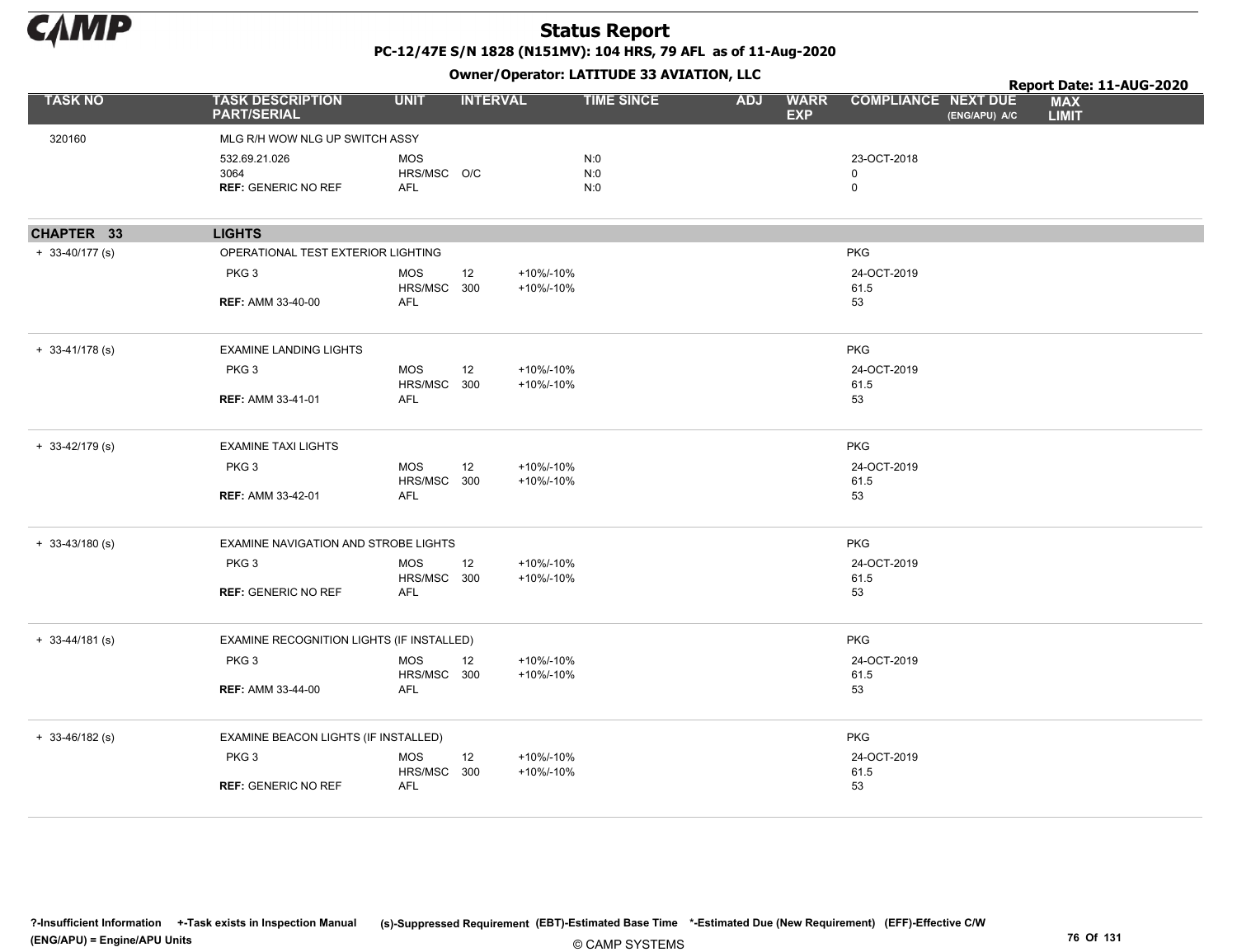

Owner/Operator: LATITUDE 33 AVIATION, LLC

|                |                                                          | - - -                                   |                   |                                         |                                             | Report Date: 11-AUG-2020   |
|----------------|----------------------------------------------------------|-----------------------------------------|-------------------|-----------------------------------------|---------------------------------------------|----------------------------|
| <b>TASK NO</b> | <b>TASK DESCRIPTION</b><br><b>PART/SERIAL</b>            | <b>UNIT</b><br><b>INTERVAL</b>          | <b>TIME SINCE</b> | <b>WARR</b><br><b>ADJ</b><br><b>EXP</b> | <b>COMPLIANCE NEXT DUE</b><br>(ENG/APU) A/C | <b>MAX</b><br><b>LIMIT</b> |
| 330005         | <b>DIM UNIT</b>                                          |                                         |                   |                                         |                                             |                            |
| 33.080         | 975.02.15.205<br>4115<br><b>REF: AMM 33-10-04</b>        | <b>MOS</b><br>HRS/MSC O/C<br>AFL        | R:6<br>R:0<br>R:0 |                                         | 17-FEB-2020<br>94.8<br>70                   |                            |
| 330010         | <b>DE-ICE LIGHT ASSY</b>                                 |                                         |                   |                                         |                                             |                            |
| 33.010         | 972.87.67.111<br>4230990<br><b>REF: GENERIC NO REF</b>   | <b>MOS</b><br>HRS/MSC O/C<br>AFL        | N:0<br>N:0<br>N:0 |                                         | 23-OCT-2018<br>$\mathbf 0$<br>0             |                            |
| 330025         | TOP SIDE ANTI COLLISION RED LIGHT ASSY                   |                                         |                   |                                         |                                             |                            |
| 33.040         | 972.87.87.347<br>200967-6-13<br><b>REF: AMM 33-46-00</b> | <b>MOS</b><br>HRS/MSC O/C<br>AFL        | N:0<br>N:0<br>N:0 |                                         | 23-OCT-2018<br>0<br>0                       |                            |
| 330030         | BOTTOM SIDE ANTI COLLISION RED LIGHT ASSY                |                                         |                   |                                         |                                             |                            |
| 33.040         | 972.87.87.347<br>200967-6-10<br><b>REF: AMM 33-46-00</b> | <b>MOS</b><br>HRS/MSC O/C<br>AFL        | N:0<br>N:0<br>N:0 |                                         | 23-OCT-2018<br>0<br>$\mathbf 0$             |                            |
| 330040         | LEFT HAND WING TIP WARNING LIGHT ASSEMBLY                |                                         |                   |                                         |                                             |                            |
| 33.030         | 972.87.87.344<br>203728-3-27<br><b>REF: AMM 33-43-02</b> | <b>MOS</b><br>HRS/MSC O/C<br>AFL        | N:0<br>N:0<br>N:0 |                                         | 23-OCT-2018<br>0<br>$\mathsf{O}$            |                            |
| 330045         | RH WING POWER SUPPLY UNIT                                |                                         |                   |                                         |                                             |                            |
| 33.070         | 972.87.87.179<br>200967-2-4<br><b>REF: AMM 33-43-03</b>  | <b>MOS</b><br>HRS/MSC O/C<br>AFL        | N:0<br>N:0<br>N:0 |                                         | 23-OCT-2018<br>$\mathsf 0$<br>0             |                            |
| 330050         | RIGHT HAND WING TIP WARNING LIGHT ASSEMBLY               |                                         |                   |                                         |                                             |                            |
| 33.030         | 972.87.87.345<br>202849-5-11<br><b>REF: AMM 33-43-02</b> | <b>MOS</b><br>HRS/MSC O/C<br>AFL        | N:0<br>N:0<br>N:0 |                                         | 23-OCT-2018<br>0<br>$\mathsf{O}$            |                            |
| 330070         | NOSE LANDING GEAR TAXI LIGHT                             |                                         |                   |                                         |                                             |                            |
| 33.090         | 972.87.69.430<br>200723-1-1<br>REF: AMM 33-42-01         | <b>MOS</b><br>HRS/MSC O/C<br><b>AFL</b> | N:0<br>N:0<br>N:0 |                                         | 23-OCT-2018<br>0<br>$\mathbf 0$             |                            |

(ENG/APU) = Engine/APU Units 77 Of 131

?-Insufficient Information +-Task exists in Inspection Manual (s)-Suppressed Requirement (EBT)-Estimated Base Time \*-Estimated Due (New Requirement) (EFF)-Effective C/W

© CAMP SYSTEMS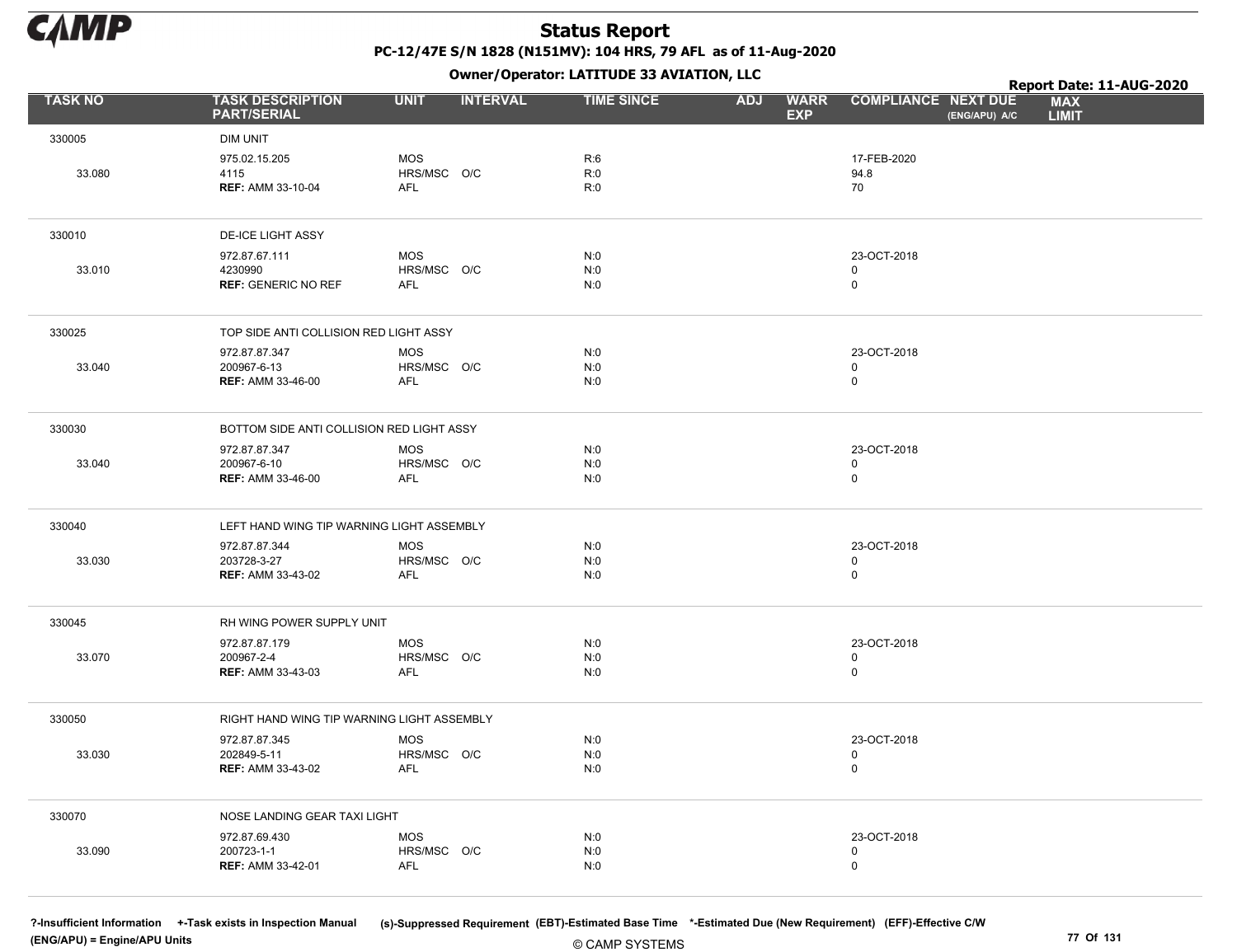

|                     |                                                                             |                                          | - - -                        |                   |            |                           |                                             | Report Date: 11-AUG-2020   |
|---------------------|-----------------------------------------------------------------------------|------------------------------------------|------------------------------|-------------------|------------|---------------------------|---------------------------------------------|----------------------------|
| <b>TASK NO</b>      | <b>TASK DESCRIPTION</b><br><b>PART/SERIAL</b>                               | <b>UNIT</b>                              | <b>INTERVAL</b>              | <b>TIME SINCE</b> | <b>ADJ</b> | <b>WARR</b><br><b>EXP</b> | <b>COMPLIANCE NEXT DUE</b><br>(ENG/APU) A/C | <b>MAX</b><br><b>LIMIT</b> |
| 330075              | L/H 1X0005287-10 LANDING LIGHT                                              |                                          |                              |                   |            |                           |                                             |                            |
| 33.090              | 972.87.69.432<br>200725-3-28<br><b>REF: AMM 33-41-01</b>                    | <b>MOS</b><br>HRS/MSC O/C<br><b>AFL</b>  |                              | N:0<br>N:0<br>N:0 |            |                           | 23-OCT-2018<br>$\mathbf 0$<br>0             |                            |
| 330076              | R/H 1X0005287-10 LANDING LIGHT                                              |                                          |                              |                   |            |                           |                                             |                            |
| 33.110              | 972.87.69.432<br>202849-2-3<br><b>REF: AMM 33-41-01</b>                     | <b>MOS</b><br>HRS/MSC O/C<br><b>AFL</b>  |                              | N:0<br>N:0<br>N:0 |            |                           | 23-OCT-2018<br>$\mathbf 0$<br>$\mathbf 0$   |                            |
| 330085              | LEFT HAND RECOGNITION LED LIGHT                                             |                                          |                              |                   |            |                           |                                             |                            |
|                     | 972.87.69.431<br>200966-2-16<br><b>REF: AMM 33-44-00</b>                    | <b>MOS</b><br>HRS/MSC O/C<br><b>AFL</b>  |                              | N:0<br>N:0<br>N:0 |            |                           | 23-OCT-2018<br>0<br>$\mathbf 0$             |                            |
| 330085              | RIGHT HAND RECOGNITION LED LIGHT                                            |                                          |                              |                   |            |                           |                                             |                            |
|                     | 972.87.69.431<br>200966-2-2<br><b>REF: AMM 33-44-00</b>                     | <b>MOS</b><br>HRS/MSC O/C<br><b>AFL</b>  |                              | N:0<br>N:0<br>N:0 |            |                           | 23-OCT-2018<br>0<br>$\mathsf{O}$            |                            |
| CHAPTER 34          | <b>NAVIGATION</b>                                                           |                                          |                              |                   |            |                           |                                             |                            |
| $+ 34 - 00/183$ (s) | EXAMINE COMMUNICATIONS AND NAVIGATION ANTENNAS                              |                                          |                              |                   |            |                           | <b>PKG</b>                                  |                            |
|                     | PKG7<br><b>REF: GENERIC NO REF</b>                                          | <b>MOS</b><br>HRS/MSC 2400<br><b>AFL</b> | 24<br>+10%/-10%<br>+10%/-10% |                   |            |                           | 23-OCT-2018<br>0<br>$\mathbf 0$             |                            |
| $+ 34 - 00/184$ (s) | EXAMINE COCKPIT INSTRUMENTS AND AVIONIC EQUIPMENT                           |                                          |                              |                   |            |                           | <b>PKG</b>                                  |                            |
|                     | PKG <sub>3</sub><br><b>REF: GENERIC NO REF</b>                              | <b>MOS</b><br>HRS/MSC 300<br><b>AFL</b>  | 12<br>+10%/-10%<br>+10%/-10% |                   |            |                           | 24-OCT-2019<br>61.5<br>53                   |                            |
| $+ 34 - 11/185$ (s) | <b>EXAMINE PITOT TUBE</b><br>PKG <sub>3</sub><br><b>REF: GENERIC NO REF</b> | <b>MOS</b><br>HRS/MSC 300<br><b>AFL</b>  | +10%/-10%<br>12<br>+10%/-10% |                   |            |                           | <b>PKG</b><br>24-OCT-2019<br>61.5<br>53     |                            |
|                     |                                                                             |                                          |                              |                   |            |                           |                                             |                            |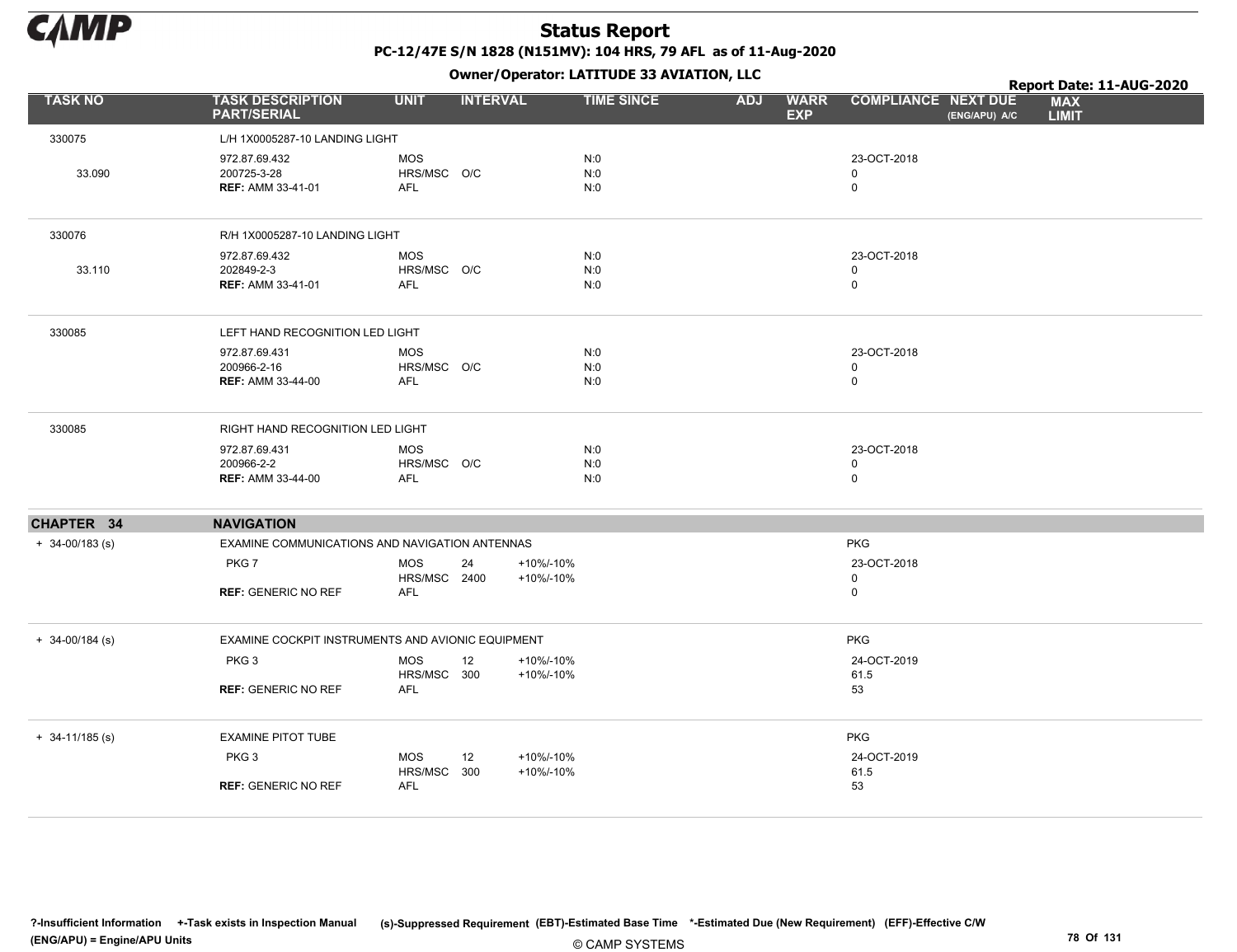

+ 34-11/186 (s) EXAMINE STATIC PORTS PKG PKG 3 REF: GENERIC NO REF 53 MOS HRS/MSC AFL 12 300 24-OCT-2019 61.5 +10%/-10% +10%/-10% + 34-11/268 (s) DRAIN PITOT AND STATIC SYSTEM PKG PKG 6 REF: AMM 34-11-00 53 MOS HRS/MSC AFL 12 1200 24-OCT-2019 61.5 +10%/-10% +10%/-10% 31-OCT-2020 + 34-11/343 INSPECTION/CHECK STATIC PORTS PLATE HEIGHT 34.565 REF: AMM 34-11-12 0 MOS HRS/MSC AFL 24 23-OCT-2018 0 31-OCT-2020 + 34-11/82 LEAK CHECK STATIC SYSTEM 34.010 REF: AMM 34-11-00 6 MOS HRS/MSC AFL 24 23-OCT-2018 4.4 31-OCT-2020 + 34-11/CFR PERFORM LEAK CHECK OF STATIC SYSTEM (14 CFR 91.411) **REF: See Workcard** MOS HRS/MSC AFL 24 23-OCT-2018 4.4 See Workcard 6 30-SEP-2020 + 34-21/84 SWING CHECK STANDBY MAGNETIC COMPASS (IF INSTALLED) 34.560 REF: AMM 34-21-00 MOS HRS/MSC AFL 24 +10%/-10% 28-SEP-2018 **30-SEP-2020** 10-DEC-2020 31-OCT-2020 + 34-25/344 FUNCTIONAL TEST ALTITUDE AND VERTICAL SPEED INDICATION (RVSM) 34.570 REF: AMM 34-14-00 6 MOS HRS/MSC AFL 24 23-OCT-2018 +10%/-10% 04-JAN-2021 4.4 30-SEP-2020 + 34-54/86 FUNCTIONAL TEST TRANSPONDER SYSTEM (SINGLE AND DUAL SYSTEMS) 34.050 REF: See Workcard MOS HRS/MSC AFL 24 17-SEP-2018 TASK NO TASK DESCRIPTION UNIT INTERVAL TIME SINCE WARR COMPLIANCE **EXP** ADJ WARR COMPLIANCE NEXT DUE MAX LIMIT Report Date: 11-AUG-2020 PART/SERIAL Owner/Operator: LATITUDE 33 AVIATION, LLC (ENG/APU) A/C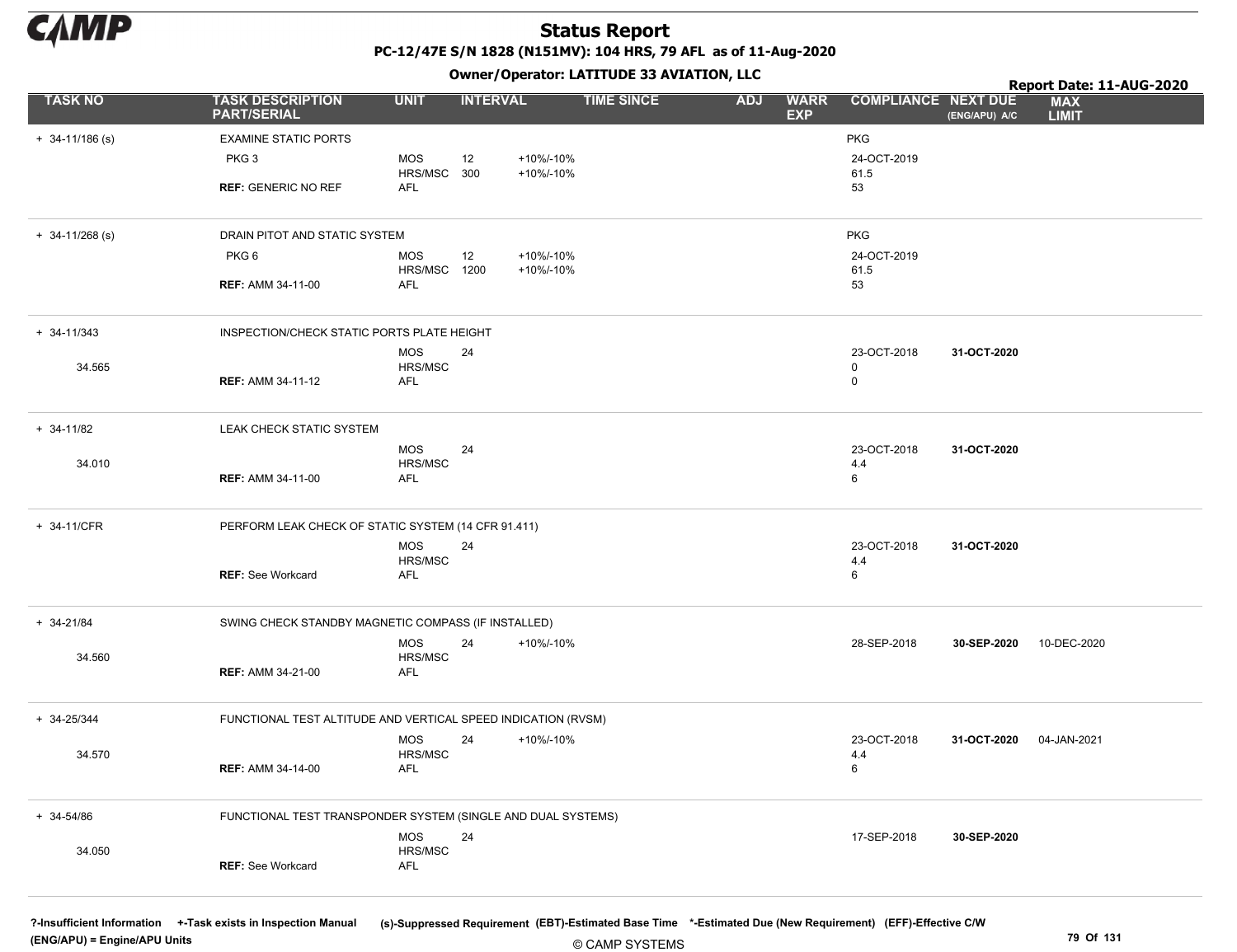

PC-12/47E S/N 1828 (N151MV): 104 HRS, 79 AFL as of 11-Aug-2020

Owner/Operator: LATITUDE 33 AVIATION, LLC

|                |                                                           |                                         |                 | Owner, Operator: EATITODE 33 AVIATION, LEC |            |                           |                                           |               | Report Date: 11-AUG-2020   |
|----------------|-----------------------------------------------------------|-----------------------------------------|-----------------|--------------------------------------------|------------|---------------------------|-------------------------------------------|---------------|----------------------------|
| <b>TASK NO</b> | <b>TASK DESCRIPTION</b><br><b>PART/SERIAL</b>             | <b>UNIT</b>                             | <b>INTERVAL</b> | <b>TIME SINCE</b>                          | <b>ADJ</b> | <b>WARR</b><br><b>EXP</b> | <b>COMPLIANCE NEXT DUE</b>                | (ENG/APU) A/C | <b>MAX</b><br><b>LIMIT</b> |
| + 34-54/CFR    | TEST/INSPECT NO. 1 TRANSPONDER SYSTEM (14 CFR 91.413)     |                                         |                 |                                            |            |                           |                                           |               |                            |
|                | <b>REF: GENERIC NO REF</b>                                | <b>MOS</b><br>HRS/MSC<br>AFL            | 24              |                                            |            |                           | 23-OCT-2018<br>$\mathbf 0$<br>$\mathsf 0$ | 31-OCT-2020   |                            |
| + 34-54/CFR    | TEST/INSPECT NO. 2 TRANSPONDER SYSTEM (14 CFR 91.413)     |                                         |                 |                                            |            |                           |                                           |               |                            |
|                | <b>REF: GENERIC NO REF</b>                                | <b>MOS</b><br>HRS/MSC<br><b>AFL</b>     | 24              |                                            |            |                           | 23-OCT-2018<br>$\mathbf 0$<br>$\mathbf 0$ | 31-OCT-2020   |                            |
| 340010         | <b>DME/IFF ANTENNA</b>                                    |                                         |                 |                                            |            |                           |                                           |               |                            |
| 34.080         | 984.81.10.240<br>261-128220<br><b>REF: AMM 34-52-02</b>   | <b>MOS</b><br>HRS/MSC O/C<br>AFL        |                 | N:0<br>N:0<br>N:0                          |            |                           | 23-OCT-2018<br>$\mathbf 0$<br>$\mathsf 0$ |               |                            |
| 340020         | <b>MARKER ANTENNA</b>                                     |                                         |                 |                                            |            |                           |                                           |               |                            |
| 34.100         | 984.81.10.260<br>101-8633<br><b>REF: AMM 34-32-01</b>     | <b>MOS</b><br>HRS/MSC O/C<br><b>AFL</b> |                 | N:0<br>N:0<br>N:0                          |            |                           | 23-OCT-2018<br>$\mathbf 0$<br>$\mathbf 0$ |               |                            |
| 340055         | WITH HARM FILTER, KN63 DME                                |                                         |                 |                                            |            |                           |                                           |               |                            |
| 34.200         | 985.99.11.101<br>42222<br><b>REF: AMM 34-52-01</b>        | <b>MOS</b><br>HRS/MSC O/C<br><b>AFL</b> |                 | N:0<br>N:0<br>N:0                          |            |                           | 23-OCT-2018<br>$\mathbf 0$<br>$\mathbf 0$ |               |                            |
| 340075         | WX, VERTICAL ANTENNA                                      |                                         |                 |                                            |            |                           |                                           |               |                            |
| 34.370         | 985.99.11.504<br>8667<br><b>REF: AMM 34-41-12</b>         | <b>MOS</b><br>HRS/MSC O/C<br>AFL        |                 | N:0<br>N:0<br>N:0                          |            |                           | 23-OCT-2018<br>$\mathbf 0$<br>$\mathsf 0$ |               |                            |
| 340080         | TRANSPONDER DME/IFF ANTENNA                               |                                         |                 |                                            |            |                           |                                           |               |                            |
| 34.080         | 984.81.10.240<br>261-128221<br><b>REF: AMM 34-54-03</b>   | <b>MOS</b><br>HRS/MSC O/C<br>AFL        |                 | N:0<br>N:0<br>N:0                          |            |                           | 23-OCT-2018<br>$\mathbf 0$<br>$\mathsf 0$ |               |                            |
| 340085         | ADF, KA44B ANTENNA                                        |                                         |                 |                                            |            |                           |                                           |               |                            |
| 34.070         | 985.99.11.167<br>KA44B-A95430<br><b>REF: AMM 34-53-02</b> | <b>MOS</b><br>HRS/MSC O/C<br><b>AFL</b> |                 | N:0<br>N:0<br>N:0                          |            |                           | 23-OCT-2018<br>$\mathbf 0$<br>$\mathsf 0$ |               |                            |

(ENG/APU) = Engine/APU Units 80 Of 131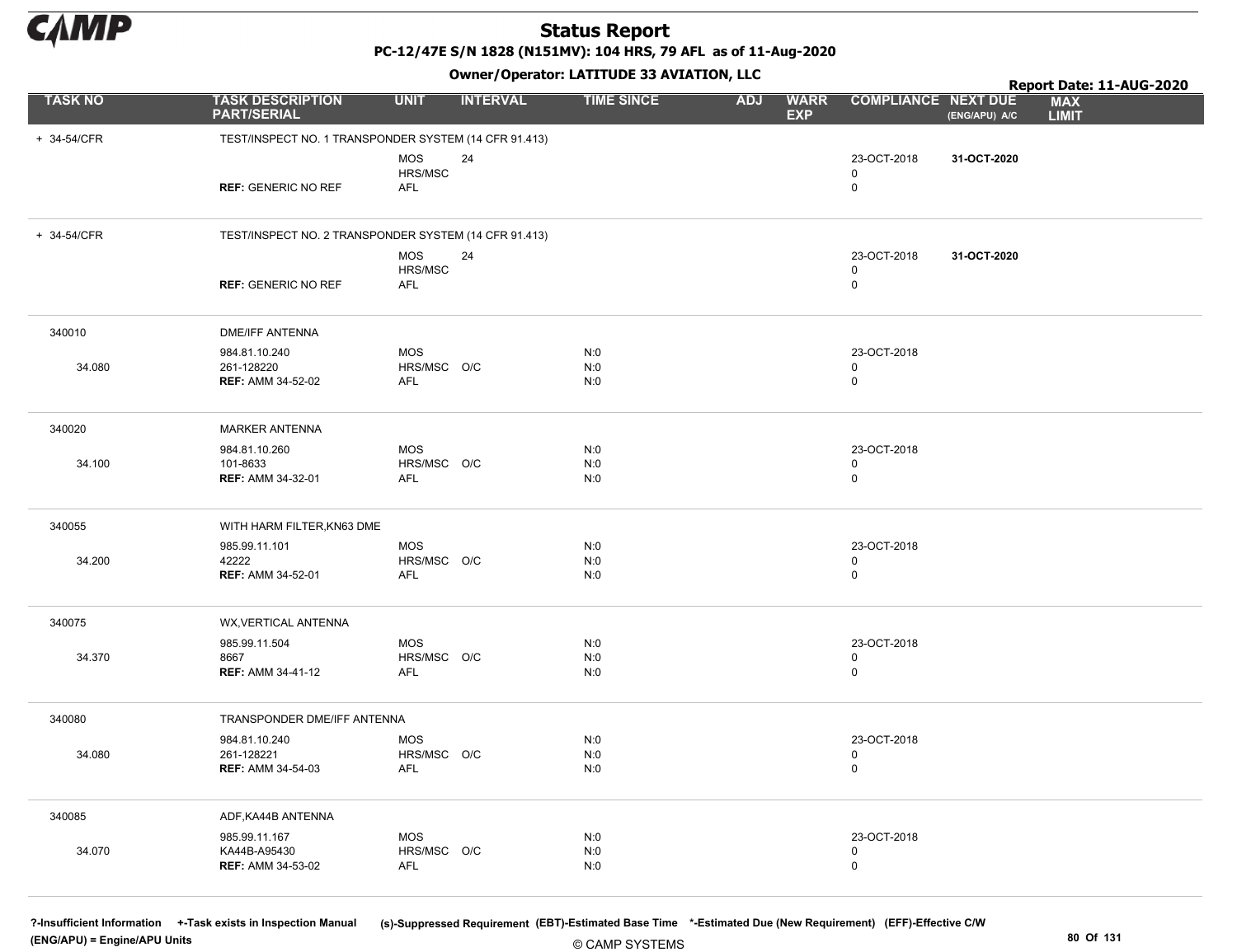

Owner/Operator: LATITUDE 33 AVIATION, LLC

|                |                                                        |                                         | Owner/Operator. EATITODE 33 AVIATION, LLC |                                         |                                             | Report Date: 11-AUG-2020   |
|----------------|--------------------------------------------------------|-----------------------------------------|-------------------------------------------|-----------------------------------------|---------------------------------------------|----------------------------|
| <b>TASK NO</b> | <b>TASK DESCRIPTION</b><br><b>PART/SERIAL</b>          | <b>UNIT</b><br><b>INTERVAL</b>          | <b>TIME SINCE</b>                         | <b>WARR</b><br><b>ADJ</b><br><b>EXP</b> | <b>COMPLIANCE NEXT DUE</b><br>(ENG/APU) A/C | <b>MAX</b><br><b>LIMIT</b> |
| 340100         | FRONT KA92 ANTENNA                                     |                                         |                                           |                                         |                                             |                            |
| 34.090         | 985.99.11.200<br>49311339<br><b>REF: AMM 34-57-02</b>  | <b>MOS</b><br>HRS/MSC O/C<br><b>AFL</b> | N:0<br>N:0<br>N:0                         |                                         | 23-OCT-2018<br>$\mathsf 0$<br>$\mathbf 0$   |                            |
| 340101         | REAR KA92 GPS ANTENNA                                  |                                         |                                           |                                         |                                             |                            |
| 34.090         | 985.99.11.200<br>49311512<br><b>REF: AMM 34-57-02</b>  | <b>MOS</b><br>HRS/MSC O/C<br><b>AFL</b> | N:0<br>N:0<br>N:0                         |                                         | 23-OCT-2018<br>$\mathbf 0$<br>$\mathbf 0$   |                            |
| 340131         | KCM 805 CONFIGURATION MODULE                           |                                         |                                           |                                         |                                             |                            |
| 34.410         | 985.99.11.884<br>21041<br><b>REF: AMM 34-25-03</b>     | <b>MOS</b><br>HRS/MSC O/C<br><b>AFL</b> | N:0<br>N:0<br>N:0                         |                                         | 23-OCT-2018<br>$\mathsf 0$<br>$\mathsf 0$   |                            |
| 340140         | <b>RADOME</b>                                          |                                         |                                           |                                         |                                             |                            |
| 34.420         | 985.79.00.005<br>730<br><b>REF: See Workcard</b>       | <b>MOS</b><br>HRS/MSC O/C<br>AFL        | N:0<br>N:0<br>N:0                         |                                         | 23-OCT-2018<br>$\mathbf 0$<br>$\mathsf 0$   |                            |
| 340145         | ANTENNA, VHF NAV COUPLER                               |                                         |                                           |                                         |                                             |                            |
| 34.160         | 984.81.10.412<br>9408<br><b>REF: AMM 23-11-03</b>      | <b>MOS</b><br>HRS/MSC O/C<br><b>AFL</b> | N:0<br>N:0<br>N:0                         |                                         | 23-OCT-2018<br>$\mathbf 0$<br>$\pmb{0}$     |                            |
| 340155         | LEFT SIDE RAD ALT, S67-2002 ANTENNA                    |                                         |                                           |                                         |                                             |                            |
| 34.110         | 984.81.29.101<br>543-91170<br><b>REF: AMM 34-42-02</b> | <b>MOS</b><br>HRS/MSC O/C<br><b>AFL</b> | N:0<br>N:0<br>N:0                         |                                         | 23-OCT-2018<br>0<br>$\mathsf 0$             |                            |
| 340160         | RIGHT SIDE RAD ALT, S67-2002 ANTENNA                   |                                         |                                           |                                         |                                             |                            |
| 34.110         | 984.81.29.101<br>543-91175<br><b>REF: AMM 34-42-02</b> | <b>MOS</b><br>HRS/MSC O/C<br><b>AFL</b> | N:0<br>N:0<br>N:0                         |                                         | 23-OCT-2018<br>$\mathsf 0$<br>$\mathbf 0$   |                            |
| 340161         | BOTTOM DIRECTIONAL KA815 - IHAS ANTENNA                |                                         |                                           |                                         |                                             |                            |
| 34.430         | 985.99.11.869<br>31314<br><b>REF: GENERIC NO REF</b>   | <b>MOS</b><br>HRS/MSC O/C<br>AFL        | N:0<br>N:0<br>N:0                         |                                         | 23-OCT-2018<br>$\mathbf 0$<br>$\mathsf 0$   |                            |

(ENG/APU) = Engine/APU Units 81 Of 131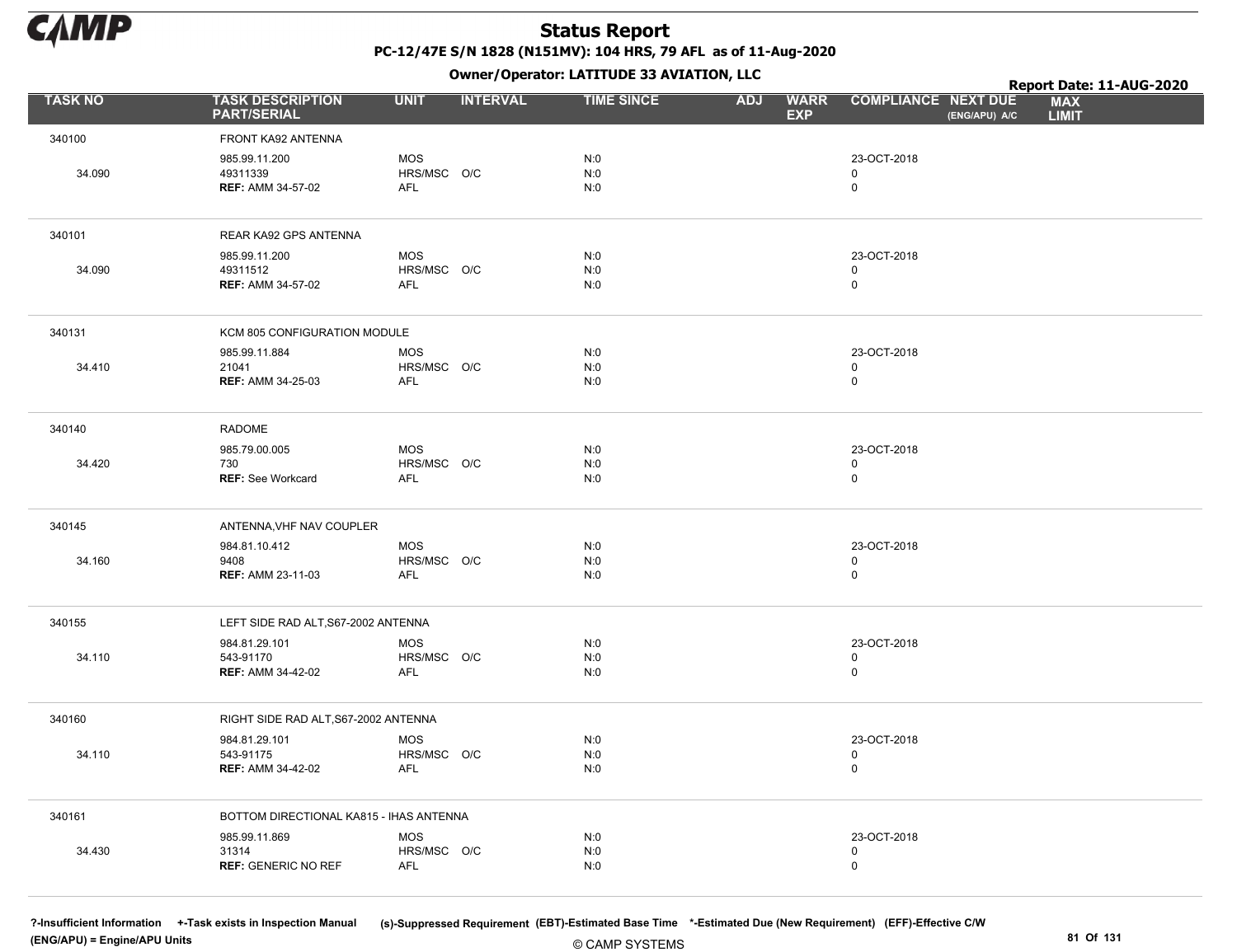

Owner/Operator: LATITUDE 33 AVIATION, LLC

|                |                                                            | - - -                                   |                   |                                         |                                             | Report Date: 11-AUG-2020   |
|----------------|------------------------------------------------------------|-----------------------------------------|-------------------|-----------------------------------------|---------------------------------------------|----------------------------|
| <b>TASK NO</b> | <b>TASK DESCRIPTION</b><br><b>PART/SERIAL</b>              | <b>UNIT</b><br><b>INTERVAL</b>          | <b>TIME SINCE</b> | <b>WARR</b><br><b>ADJ</b><br><b>EXP</b> | <b>COMPLIANCE NEXT DUE</b><br>(ENG/APU) A/C | <b>MAX</b><br><b>LIMIT</b> |
| 340162         | TOP DIRECTIONAL KA815 - IHAS ANTENNA                       |                                         |                   |                                         |                                             |                            |
| 34.430         | 985.99.11.869<br>31620<br><b>REF: GENERIC NO REF</b>       | <b>MOS</b><br>HRS/MSC O/C<br><b>AFL</b> | N:0<br>N:0<br>N:0 |                                         | 23-OCT-2018<br>$\mathbf 0$<br>0             |                            |
| 340170         | ALTIMETER, RADAR, KRA405B TRANSMITTER                      |                                         |                   |                                         |                                             |                            |
|                |                                                            |                                         |                   |                                         | 23-OCT-2018                                 |                            |
| 34.310         | 985.99.11.524<br>KRA405B-20101<br><b>REF: AMM 34-42-01</b> | <b>MOS</b><br>HRS/MSC O/C<br>AFL        | N:0<br>N:0<br>N:0 |                                         | 0<br>$\mathbf 0$                            |                            |
| 340207         | EGPWS MK VI UNIT                                           |                                         |                   |                                         |                                             |                            |
|                | 985.99.12.017<br>EMK8-08774<br><b>REF: AMM 34-45-01</b>    | <b>MOS</b><br>HRS/MSC O/C<br><b>AFL</b> | N:0<br>N:0<br>N:0 |                                         | 23-OCT-2018<br>0<br>$\mathsf{O}$            |                            |
| 340220         | STORMSCOPE WX-500 PROCESSOR                                |                                         |                   |                                         |                                             |                            |
| 34.270         | 985.99.18.006<br>103971<br><b>REF: AMM 34-41-31</b>        | <b>MOS</b><br>HRS/MSC O/C<br>AFL        | N:0<br>N:0<br>N:0 |                                         | 23-OCT-2018<br>0<br>$\mathsf{O}$            |                            |
| 340235         | AOA SENSOR RH UNIT                                         |                                         |                   |                                         |                                             |                            |
|                | 975.44.21.424                                              | <b>MOS</b>                              | N:0               |                                         | 23-OCT-2018                                 |                            |
| 34.330         | 2058<br><b>REF: GENERIC NO REF</b>                         | HRS/MSC O/C<br><b>AFL</b>               | N:0<br>N:0        |                                         | 0<br>$\mathsf{O}$                           |                            |
| 340245         | CONFIGURATION MODULE INSTLN, ART2000 KIT                   |                                         |                   |                                         |                                             |                            |
|                | 985.99.11.527                                              | <b>MOS</b>                              | N:0               |                                         | 23-OCT-2018                                 |                            |
| 34.490         | 1159<br><b>REF: GENERIC NO REF</b>                         | HRS/MSC O/C<br><b>AFL</b>               | N:0<br>N:0        |                                         | 0<br>0                                      |                            |
| 340246         | ART 2000 RADAR                                             |                                         |                   |                                         |                                             |                            |
|                | 985.99.11.539<br>2702<br><b>REF: GENERIC NO REF</b>        | <b>MOS</b><br>HRS/MSC O/C<br>AFL        | N:0<br>N:0<br>N:0 |                                         | 23-OCT-2018<br>0<br>$\mathsf 0$             |                            |
| 340255         | AOA SENSOR LH UNIT                                         |                                         |                   |                                         |                                             |                            |
| 34.330         | 975.44.21.423<br>1951<br><b>REF: GENERIC NO REF</b>        | <b>MOS</b><br>HRS/MSC O/C<br><b>AFL</b> | N:0<br>N:0<br>N:0 |                                         | 23-OCT-2018<br>0<br>0                       |                            |

(ENG/APU) = Engine/APU Units 82 Of 131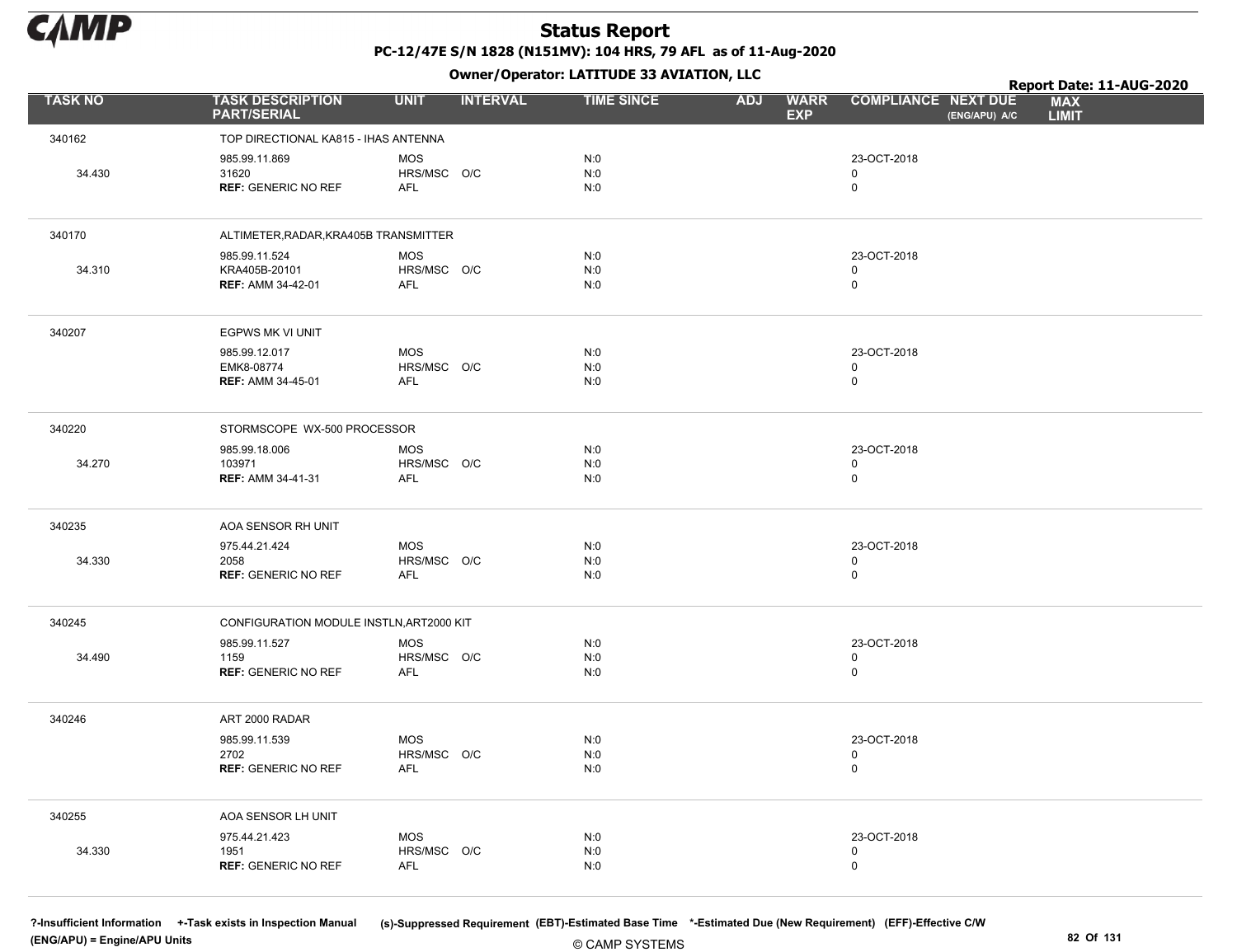

Owner/Operator: LATITUDE 33 AVIATION, LLC

|                |                                                            |                                         | .               |                   |                                         |                                             | Report Date: 11-AUG-2020   |
|----------------|------------------------------------------------------------|-----------------------------------------|-----------------|-------------------|-----------------------------------------|---------------------------------------------|----------------------------|
| <b>TASK NO</b> | <b>TASK DESCRIPTION</b><br><b>PART/SERIAL</b>              | <b>UNIT</b>                             | <b>INTERVAL</b> | <b>TIME SINCE</b> | <b>WARR</b><br><b>ADJ</b><br><b>EXP</b> | <b>COMPLIANCE NEXT DUE</b><br>(ENG/APU) A/C | <b>MAX</b><br><b>LIMIT</b> |
| 340265         | DME/IFF--ATC DIV. ANTENNA                                  |                                         |                 |                   |                                         |                                             |                            |
| 34.500         | 984.81.10.240<br>261-128222<br><b>REF: AMM 34-54-03</b>    | <b>MOS</b><br>HRS/MSC O/C<br><b>AFL</b> |                 | N:0<br>N:0<br>N:0 |                                         | 23-OCT-2018<br>0<br>0                       |                            |
| 340280         | OUTBOARD KMG 7010 MAGNETOMETER                             |                                         |                 |                   |                                         |                                             |                            |
| 34.520         | 985.99.12.114<br>KMG7010-5383<br><b>REF: See Workcard</b>  | <b>MOS</b><br>HRS/MSC O/C<br><b>AFL</b> |                 | N:0<br>N:0<br>N:0 |                                         | 23-OCT-2018<br>0<br>0                       |                            |
| 340285         | INBOARD KMG 7010 MAGNETOMETER                              |                                         |                 |                   |                                         |                                             |                            |
| 34.520         | 985.99.12.114<br>KMG7010-5365<br><b>REF: See Workcard</b>  | <b>MOS</b><br>HRS/MSC O/C<br>AFL        |                 | N:0<br>N:0<br>N:0 |                                         | 23-OCT-2018<br>0<br>0                       |                            |
| 340290         | KMH920 TAWS B, TCAS 1 UNIT                                 |                                         |                 |                   |                                         |                                             |                            |
| 34.545         | 985.99.11.888<br>KTA910-3060<br><b>REF: GENERIC NO REF</b> | <b>MOS</b><br>HRS/MSC O/C<br>AFL        |                 | N:0<br>N:0<br>N:0 |                                         | 23-OCT-2018<br>0<br>0                       |                            |
| 340310         | NO. 2 KXP 2290 MODE S TRANSPONDER                          |                                         |                 |                   |                                         |                                             |                            |
| 34.540         | 985.99.12.269<br>KXP2290A-3860<br><b>REF: AMM 34-54-01</b> | <b>MOS</b><br>HRS/MSC O/C<br>AFL        |                 | N:0<br>N:0<br>N:0 |                                         | 23-OCT-2018<br>0<br>$\mathsf 0$             |                            |
| 340315         | NO. 1 KXP 2290 MODE S TRANSPONDER                          |                                         |                 |                   |                                         |                                             |                            |
| 34.540         | 985.99.12.269<br>KXP2290A-3858<br><b>REF: AMM 34-54-01</b> | <b>MOS</b><br>HRS/MSC O/C<br>AFL        |                 | N:0<br>N:0<br>N:0 |                                         | 23-OCT-2018<br>0<br>0                       |                            |
| 340320         | LH OAT SENSOR                                              |                                         |                 |                   |                                         |                                             |                            |
| 34.525         | 534.13.12.025<br>06623<br><b>REF: GENERIC NO REF</b>       | <b>MOS</b><br>HRS/MSC O/C<br>AFL        |                 | N:0<br>N:0<br>N:0 |                                         | 23-OCT-2018<br>$\mathbf 0$<br>0             |                            |
| 340325         | RH OAT SENSOR                                              |                                         |                 |                   |                                         |                                             |                            |
| 34.525         | 534.13.12.025<br>06618<br><b>REF: GENERIC NO REF</b>       | <b>MOS</b><br>HRS/MSC O/C<br>AFL        |                 | N:0<br>N:0<br>N:0 |                                         | 23-OCT-2018<br>$\mathbf 0$<br>0             |                            |

(ENG/APU) = Engine/APU Units 83 Of 131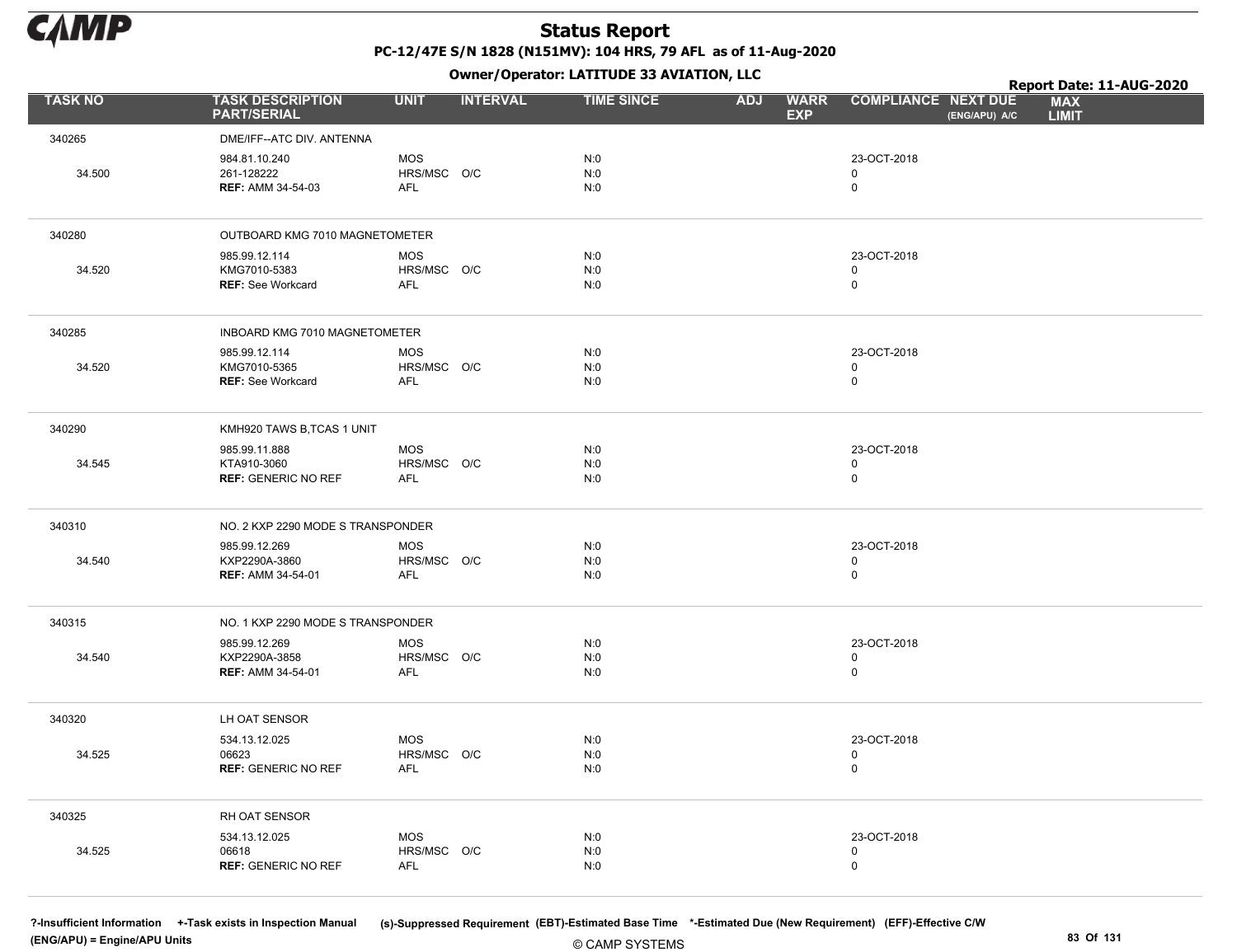

Owner/Operator: LATITUDE 33 AVIATION, LLC

|                |                                                            |                                  |                 | Owner/Operator. EATITODE 33 AVIATION, LLC |            |                           |                                           |               | Report Date: 11-AUG-2020   |  |
|----------------|------------------------------------------------------------|----------------------------------|-----------------|-------------------------------------------|------------|---------------------------|-------------------------------------------|---------------|----------------------------|--|
| <b>TASK NO</b> | <b>TASK DESCRIPTION</b><br><b>PART/SERIAL</b>              | <b>UNIT</b>                      | <b>INTERVAL</b> | <b>TIME SINCE</b>                         | <b>ADJ</b> | <b>WARR</b><br><b>EXP</b> | <b>COMPLIANCE NEXT DUE</b>                | (ENG/APU) A/C | <b>MAX</b><br><b>LIMIT</b> |  |
| 340330         | KSG 7200 DUAL CHANNEL AD AHRS UNIT                         |                                  |                 |                                           |            |                           |                                           |               |                            |  |
| 34.505         | 985.99.12.272<br>KSG7200-B3084<br><b>REF: AMM 34-25-01</b> | <b>MOS</b><br>HRS/MSC O/C<br>AFL |                 | N:0<br>N:0<br>N:0                         |            |                           | 23-OCT-2018<br>$\mathbf 0$<br>$\mathsf 0$ |               |                            |  |
| 340350         | XM RADIO, XMD 157, UNIT                                    |                                  |                 |                                           |            |                           |                                           |               |                            |  |
| 34.515         | 985.99.12.303<br>35638136<br><b>REF: GENERIC NO REF</b>    | <b>MOS</b><br>HRS/MSC O/C<br>AFL |                 | N:0<br>N:0<br>N:0                         |            |                           | 23-OCT-2018<br>0<br>$\mathsf 0$           |               |                            |  |
| 340355         | LH NAV/WHITE ANTENNA                                       |                                  |                 |                                           |            |                           |                                           |               |                            |  |
|                | 984.81.10.280<br>168-12296<br><b>REF: GENERIC NO REF</b>   | MOS<br>HRS/MSC O/C<br>AFL        |                 | N:0<br>N:0<br>N:0                         |            |                           | 23-OCT-2018<br>0<br>$\mathbf 0$           |               |                            |  |
| 340357         | RH NAV/WHITE ANTENNA                                       |                                  |                 |                                           |            |                           |                                           |               |                            |  |
|                | 984.81.10.280<br>168-12297<br><b>REF: GENERIC NO REF</b>   | <b>MOS</b><br>HRS/MSC O/C<br>AFL |                 | N:0<br>N:0<br>N:0                         |            |                           | 23-OCT-2018<br>$\mathbf 0$<br>$\mathbf 0$ |               |                            |  |
| 341035         | NO. 1 KGS200, SBAS GNSSU UNIT                              |                                  |                 |                                           |            |                           |                                           |               |                            |  |
|                | 985.99.12.253<br>KGS200-3416<br><b>REF: AMM 34-57-01</b>   | MOS<br>HRS/MSC O/C<br>AFL        |                 | N:0<br>N:0<br>N:0                         |            |                           | 23-OCT-2018<br>0<br>0                     |               |                            |  |
| 341037         | NO. 2 KGS200, SBAS GNSSU UNIT                              |                                  |                 |                                           |            |                           |                                           |               |                            |  |
|                | 985.99.12.253<br>KGS200-3417<br><b>REF: AMM 34-57-01</b>   | <b>MOS</b><br>HRS/MSC O/C<br>AFL |                 | N:0<br>N:0<br>N:0                         |            |                           | 23-OCT-2018<br>0<br>$\mathsf 0$           |               |                            |  |
| 341039         | MAG-3100<br><b>MAGNETOMETER</b>                            |                                  |                 |                                           |            |                           |                                           |               |                            |  |
|                | 985.90.03.058<br>81047<br><b>REF: AMM 34-26-45</b>         | <b>MOS</b><br>HRS/MSC O/C<br>AFL |                 | N:0<br>N:0<br>N:0                         |            |                           | 23-OCT-2018<br>$\mathbf 0$<br>$\mathsf 0$ |               |                            |  |
| 341045         | ESI-1000 STANDBY SYSTEM                                    |                                  |                 |                                           |            |                           |                                           |               |                            |  |
|                | 975.96.11.247<br>3695<br><b>REF: GENERIC NO REF</b>        | MOS<br>HRS/MSC O/C<br>AFL        |                 | N:0<br>N:0<br>N:0                         |            |                           | 23-OCT-2018<br>$\mathbf 0$<br>$\mathbf 0$ |               |                            |  |

© CAMP SYSTEMS ?-Insufficient Information +-Task exists in Inspection Manual (s)-Suppressed Requirement (EBT)-Estimated Base Time \*-Estimated Due (New Requirement) (EFF)-Effective C/W (ENG/APU) = Engine/APU Units 84 Of 131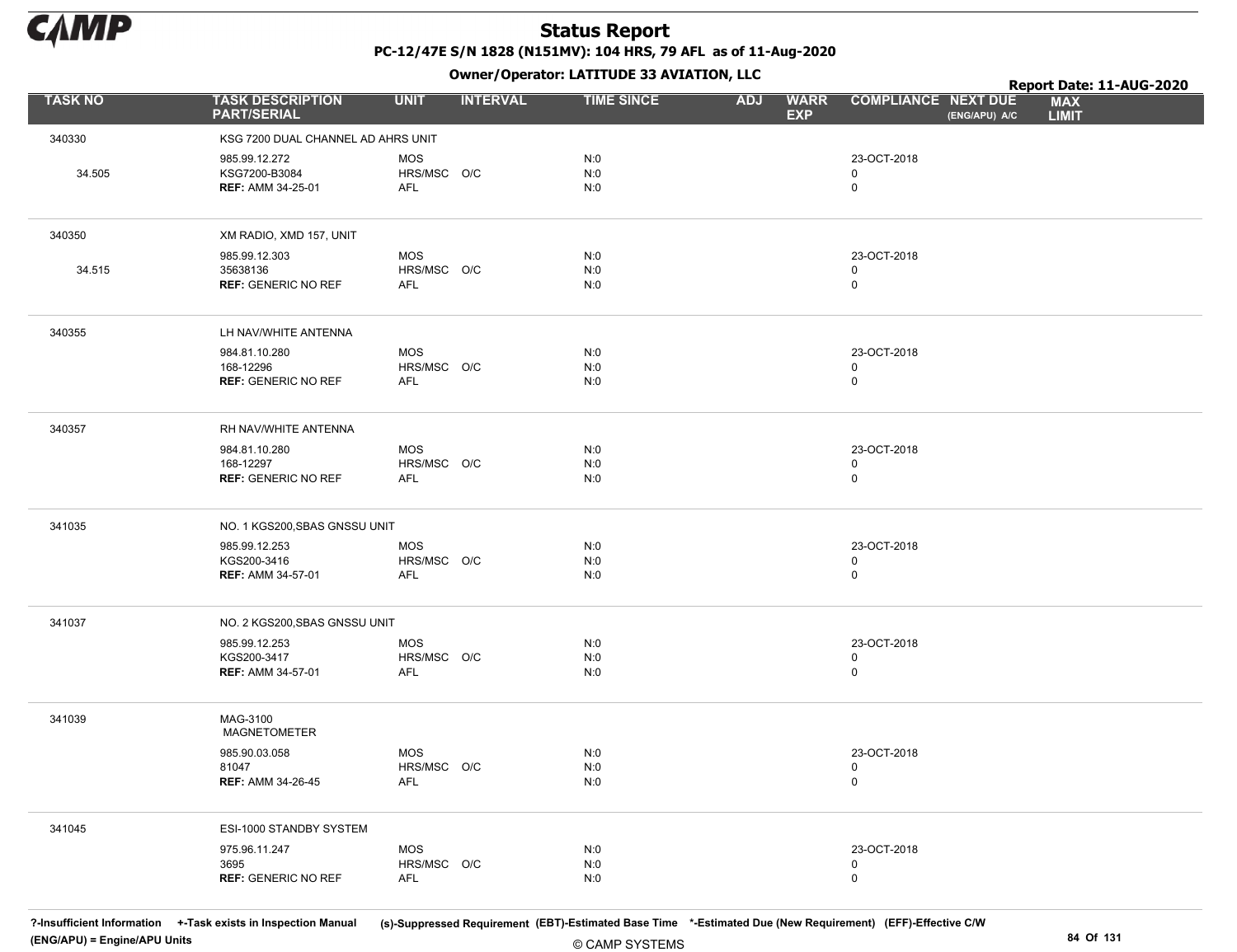

PC-12/47E S/N 1828 (N151MV): 104 HRS, 79 AFL as of 11-Aug-2020 Owner/Operator: LATITUDE 33 AVIATION, LLC

|                                                       |                                                                                     |                                     |                        | Owner/Operator: LATITUDE 33 AVIATION, LLC |                                         |                                           |               | Report Date: 11-AUG-2020   |  |
|-------------------------------------------------------|-------------------------------------------------------------------------------------|-------------------------------------|------------------------|-------------------------------------------|-----------------------------------------|-------------------------------------------|---------------|----------------------------|--|
| <b>TASK NO</b>                                        | <b>TASK DESCRIPTION</b><br><b>PART/SERIAL</b>                                       | <b>UNIT</b>                         | <b>INTERVAL</b>        | <b>TIME SINCE</b>                         | <b>ADJ</b><br><b>WARR</b><br><b>EXP</b> | <b>COMPLIANCE NEXT DUE</b>                | (ENG/APU) A/C | <b>MAX</b><br><b>LIMIT</b> |  |
| CHAPTER 35                                            | <b>OXYGEN</b>                                                                       |                                     |                        |                                           |                                         |                                           |               |                            |  |
| $+ 35-10/187$ (s)                                     | CHECK HIGH PRESSURE RELIEF INDICATOR (GREEN DISK) - MAKE SURE THAT IT IS NOT DAMAGE |                                     |                        |                                           |                                         | <b>PKG</b>                                |               |                            |  |
|                                                       | PKG <sub>3</sub>                                                                    | MOS<br>12<br>HRS/MSC 300            | +10%/-10%<br>+10%/-10% |                                           |                                         | 24-OCT-2019                               |               |                            |  |
|                                                       | <b>REF: GENERIC NO REF</b>                                                          | AFL                                 |                        |                                           |                                         | 61.5<br>53                                |               |                            |  |
| $+ 35 - 10/188$ (s)                                   | CHECK OXYGEN SYSTEM CONTENTS                                                        |                                     |                        |                                           |                                         | <b>PKG</b>                                |               |                            |  |
|                                                       | PKG <sub>2</sub>                                                                    | <b>MOS</b>                          |                        |                                           |                                         | 24-OCT-2019                               |               |                            |  |
|                                                       | <b>REF: GENERIC NO REF</b>                                                          | HRS/MSC 300<br>AFL                  | +10%/-10%              |                                           |                                         | 61.5<br>53                                |               |                            |  |
| $+ 35-10/269$ (s)                                     | EXAMINE OXYGEN PIPELINES AND EQUIPMENT                                              |                                     |                        |                                           |                                         | <b>PKG</b>                                |               |                            |  |
|                                                       | PKG6                                                                                | MOS<br>12                           | +10%/-10%              |                                           |                                         | 24-OCT-2019                               |               |                            |  |
|                                                       | <b>REF: GENERIC NO REF</b>                                                          | HRS/MSC 1200<br>AFL                 | +10%/-10%              |                                           |                                         | 61.5<br>53                                |               |                            |  |
| $+ 35 - 10/458$ (s)                                   | OPERATIONAL TEST CREW OXYGEN SYSTEM                                                 |                                     |                        |                                           |                                         | <b>PKG</b>                                |               |                            |  |
|                                                       | PKG6                                                                                | <b>MOS</b><br>12<br>HRS/MSC<br>1200 | +10%/-10%<br>+10%/-10% |                                           |                                         | 24-OCT-2019<br>61.5                       |               |                            |  |
|                                                       | <b>REF: AMM 35-00-00</b>                                                            | AFL                                 |                        |                                           |                                         | 53                                        |               |                            |  |
| $+ 35 - 10/6$                                         | <b>OXYGEN BOTTLE</b>                                                                |                                     |                        |                                           |                                         |                                           |               |                            |  |
| 35.010                                                | PN<br>SN-UNKNOWN                                                                    | MOS<br>HRS/MSC N/A                  |                        |                                           |                                         |                                           |               |                            |  |
| <b>N/A EQUIPMENT NOT</b><br><b>INSTALLED</b>          | <b>REF: AMM 35-10-01</b>                                                            | <b>AFL</b>                          |                        |                                           |                                         |                                           |               |                            |  |
| $+ 35 - 10/6$                                         | REAR FUSELAGE OXYGEN CYLINDER                                                       |                                     |                        |                                           |                                         |                                           |               |                            |  |
|                                                       | 957.12.12.212<br>C18020548                                                          | MOS<br>180<br>HRS/MSC               |                        | N:0<br>N:0                                |                                         | 23-OCT-2018<br>$\mathbf 0$<br>$\mathsf 0$ | 30-NOV-2032   |                            |  |
| <b>AIRWORTHINESS</b><br>Manufacture Date: 01-NOV-2017 | <b>REF: AMM 35-10-01</b>                                                            | AFL                                 |                        | N:0                                       |                                         |                                           |               |                            |  |
| $+ 35 - 10/7$                                         | HYDROSTATIC TEST OXYGEN BOTTLE                                                      |                                     |                        |                                           |                                         |                                           |               |                            |  |
| 35.010                                                | PN<br>SN-UNKNOWN                                                                    | <b>MOS</b><br>HRS/MSC N/A           |                        |                                           |                                         |                                           |               |                            |  |
| <b>N/A EQUIPMENT NOT</b><br><b>INSTALLED</b>          | <b>REF: GENERIC NO REF</b>                                                          | <b>AFL</b>                          |                        |                                           |                                         |                                           |               |                            |  |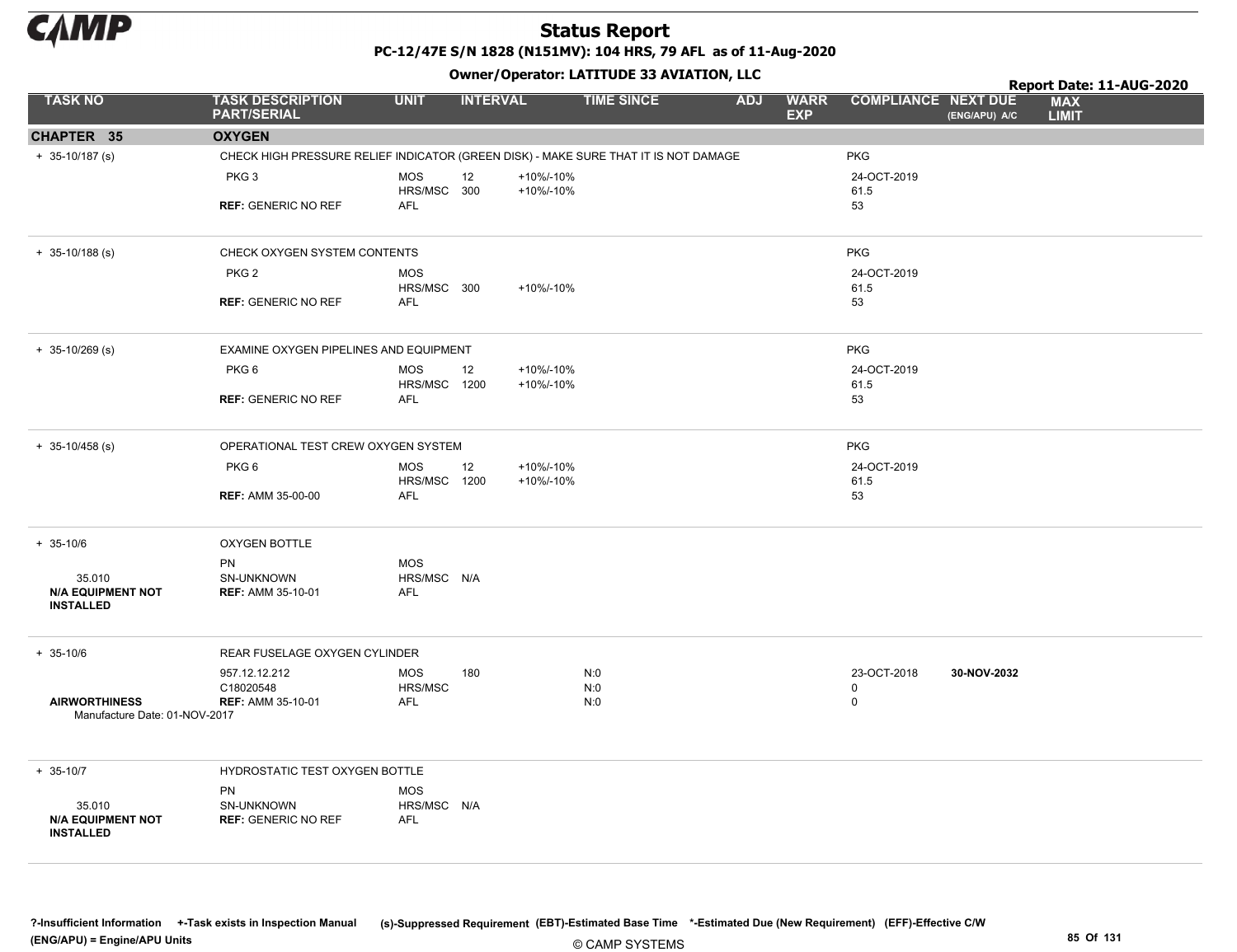

PC-12/47E S/N 1828 (N151MV): 104 HRS, 79 AFL as of 11-Aug-2020

|                      |                                                                                                      |                                     |                         |           | Owner/Operator. EATITODE 33 AVIATION, LLC |            |                           |                            |                       | Report Date: 11-AUG-2020   |
|----------------------|------------------------------------------------------------------------------------------------------|-------------------------------------|-------------------------|-----------|-------------------------------------------|------------|---------------------------|----------------------------|-----------------------|----------------------------|
| <b>TASK NO</b>       | <b>TASK DESCRIPTION</b><br><b>PART/SERIAL</b>                                                        | <b>UNIT</b>                         | <b>INTERVAL</b>         |           | <b>TIME SINCE</b>                         | <b>ADJ</b> | <b>WARR</b><br><b>EXP</b> | <b>COMPLIANCE NEXT DUE</b> | (ENG/APU) A/C         | <b>MAX</b><br><b>LIMIT</b> |
| $+ 35 - 10/7$        | HYDROSTATIC TEST REAR FUSELAGE OXYGEN CYLINDER                                                       |                                     |                         |           |                                           |            |                           |                            |                       |                            |
| <b>AIRWORTHINESS</b> | 957.12.12.212<br>C18020548<br><b>REF: GENERIC NO REF</b>                                             | <b>MOS</b><br>HRS/MSC<br><b>AFL</b> | 60                      |           |                                           |            |                           | 01-NOV-2017                | 30-NOV-2022           |                            |
| $+ 35 - 20/452$      | OPERATIONAL TEST PASSENGER OXYGEN (DROP-DOWN MASK) SYSTEM (IF INSTALLED)                             |                                     |                         |           |                                           |            |                           |                            |                       |                            |
|                      | <b>REF: AMM 35-00-00</b>                                                                             | <b>MOS</b><br>HRS/MSC<br>AFL        | 12 <sup>2</sup><br>3000 | +10%/-10% |                                           | $-1$       |                           | 24-OCT-2019<br>61.5<br>53  | 31-OCT-2020<br>3061.5 | 29-NOV-2020                |
| $+ 35 - 20/453$      | LAV MASK OVERHAUL                                                                                    |                                     |                         |           |                                           |            |                           |                            |                       |                            |
| <b>OVERHAUL</b>      | 957-12-01-215<br>D18011110<br><b>REF: GENERIC NO REF</b>                                             | <b>MOS</b><br>HRS/MSC<br><b>AFL</b> | 72                      | $+6m/6m$  |                                           |            |                           | 01-DEC-2017                | 31-DEC-2023           | 01-JUN-2024                |
| $+ 35 - 20/453$      | OVERHAUL NO. 1 PASSENGER OXYGEN MASK (CARTRIDGE REPLACEMENT DROP-DOWN MASK PN 957.12.01.215<br>ONLY) |                                     |                         |           |                                           |            |                           |                            |                       |                            |
| <b>OVERHAUL</b>      | 957.12.01.215<br>D17120605<br><b>REF: GENERIC NO REF</b>                                             | <b>MOS</b><br>HRS/MSC<br><b>AFL</b> | 72                      | $+6m/6m$  |                                           |            |                           | 01-JUL-2017                | 31-JUL-2023           | 01-JAN-2024                |
| $+ 35 - 20/453$      | OVERHAUL NO. 2 PASSENGER OXYGEN<br>MASK (CARTRIDGE REPLACEMENT DROP-DOWN MASK PN 957.12.01.215 ONLY) |                                     |                         |           |                                           |            |                           |                            |                       |                            |
| <b>OVERHAUL</b>      | 957.12.01.215<br>D17120622<br><b>REF: GENERIC NO REF</b>                                             | <b>MOS</b><br>HRS/MSC<br><b>AFL</b> | 72                      | $+6m/6m$  |                                           |            |                           | 01-DEC-2017                | 31-DEC-2023           | 01-JUN-2024                |
| $+ 35 - 20/453$      | OVERHAUL NO. 3 PASSENGER OXYGEN MASK (CARTRIDGE REPLACEMENT DROP-DOWN MASK PN 957.12.01.215<br>ONLY) |                                     |                         |           |                                           |            |                           |                            |                       |                            |
| <b>OVERHAUL</b>      | 957.12.01.215<br>D17120637<br><b>REF: GENERIC NO REF</b>                                             | <b>MOS</b><br>HRS/MSC<br><b>AFL</b> | 72                      | $+6m/6m$  |                                           |            |                           | 01-DEC-2017                | 31-DEC-2023           | 01-JUN-2024                |
| $+ 35 - 20/453$      | OVERHAUL NO. 4 PASSENGER OXYGEN MASK (CARTRIDGE REPLACEMENT DROP-DOWN MASK PN 957.12.01.215<br>ONLY) |                                     |                         |           |                                           |            |                           |                            |                       |                            |
| <b>OVERHAUL</b>      | 957.12.01.215<br>D17120640<br><b>REF: GENERIC NO REF</b>                                             | <b>MOS</b><br>HRS/MSC<br><b>AFL</b> | 72                      | $+6m/6m$  |                                           |            |                           | 01-DEC-2017                | 31-DEC-2023           | 01-JUN-2024                |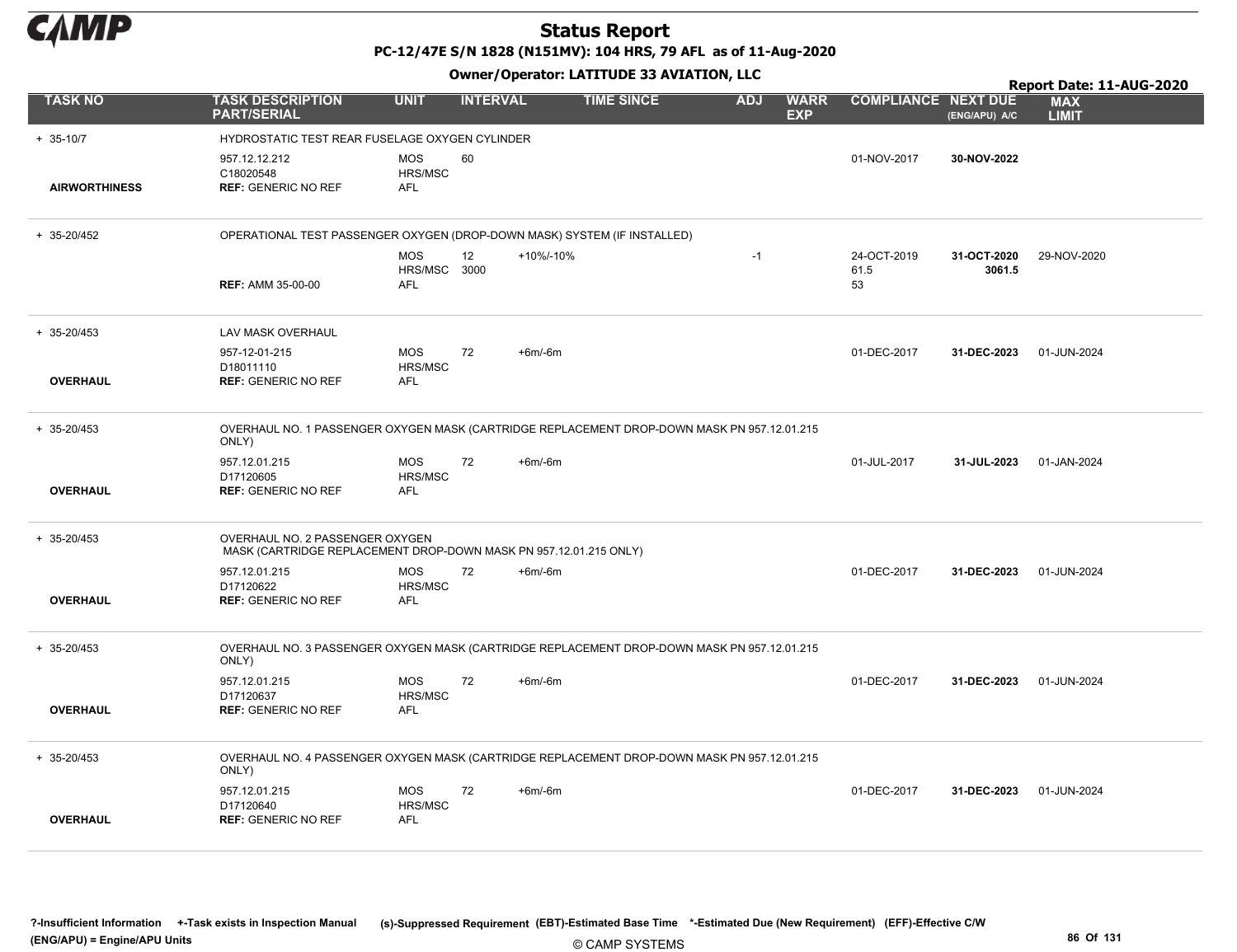

PC-12/47E S/N 1828 (N151MV): 104 HRS, 79 AFL as of 11-Aug-2020

Owner/Operator: LATITUDE 33 AVIATION, LLC

|                 |                                                                                                      | Owner/Operator: LATITUDE 33 AVIATION, LLC |                 |                   |            |                                                         |               |                                                        |  |  |  |
|-----------------|------------------------------------------------------------------------------------------------------|-------------------------------------------|-----------------|-------------------|------------|---------------------------------------------------------|---------------|--------------------------------------------------------|--|--|--|
| <b>TASK NO</b>  | <b>TASK DESCRIPTION</b><br><b>PART/SERIAL</b>                                                        | <b>UNIT</b>                               | <b>INTERVAL</b> | <b>TIME SINCE</b> | <b>ADJ</b> | <b>COMPLIANCE NEXT DUE</b><br><b>WARR</b><br><b>EXP</b> | (ENG/APU) A/C | Report Date: 11-AUG-2020<br><b>MAX</b><br><b>LIMIT</b> |  |  |  |
| + 35-20/453     | OVERHAUL NO. 5 PASSENGER OXYGEN<br>MASK (CARTRIDGE REPLACEMENT DROP-DOWN MASK PN 957.12.01.215 ONLY) |                                           |                 |                   |            |                                                         |               |                                                        |  |  |  |
| <b>OVERHAUL</b> | 957.12.01.215<br>D17120642<br><b>REF: GENERIC NO REF</b>                                             | <b>MOS</b><br>72<br>HRS/MSC<br><b>AFL</b> | $+6m/6m$        |                   |            | 01-DEC-2017                                             | 31-DEC-2023   | 01-JUN-2024                                            |  |  |  |
| + 35-20/453     | OVERHAUL NO. 6 PASSENGER OXYGEN<br>MASK (CARTRIDGE REPLACEMENT DROP-DOWN MASK PN 957.12.01.215 ONLY) |                                           |                 |                   |            |                                                         |               |                                                        |  |  |  |
| <b>OVERHAUL</b> | 957.12.01.215<br>D18011064<br><b>REF: GENERIC NO REF</b>                                             | <b>MOS</b><br>72<br>HRS/MSC<br><b>AFL</b> | $+6m/6m$        |                   |            | 01-DEC-2017                                             | 31-DEC-2023   | 01-JUN-2024                                            |  |  |  |
| $+ 35 - 20/453$ | OVERHAUL NO. 7 PASSENGER OXYGEN<br>MASK (CARTRIDGE REPLACEMENT DROP-DOWN MASK PN 957.12.01.215 ONLY) |                                           |                 |                   |            |                                                         |               |                                                        |  |  |  |
| <b>OVERHAUL</b> | 957.12.01.215<br>D18011079<br><b>REF: GENERIC NO REF</b>                                             | 72<br><b>MOS</b><br>HRS/MSC<br><b>AFL</b> | $+6m/6m$        |                   |            | 01-JAN-2018                                             | 31-JAN-2024   | 01-JUL-2024                                            |  |  |  |
| + 35-20/453     | OVERHAUL NO. 8 PASSENGER OXYGEN<br>MASK (CARTRIDGE REPLACEMENT DROP-DOWN MASK PN 957.12.01.215 ONLY) |                                           |                 |                   |            |                                                         |               |                                                        |  |  |  |
| <b>OVERHAUL</b> | 957.12.01.215<br>D18011099<br><b>REF: GENERIC NO REF</b>                                             | <b>MOS</b><br>72<br>HRS/MSC<br><b>AFL</b> | $+6m/6m$        |                   |            | 01-JAN-2018                                             | 31-JAN-2024   | 01-JUL-2024                                            |  |  |  |
| + 35-20/459     | OPERATIONAL TEST OF PASSENGER OXYGEN (PLUG-IN MASK) SYSTEM (IF INSTALLED)                            |                                           |                 |                   |            |                                                         |               |                                                        |  |  |  |
|                 | <b>REF: AMM 35-00-00</b>                                                                             | <b>MOS</b><br>HRS/MSC 400<br><b>AFL</b>   | +10%/-10%       |                   |            | 23-OCT-2018<br>0<br>$\mathsf 0$                         | 400           | 440                                                    |  |  |  |
| + 35-20/87      | INSPECTION/CHECK PASSENGER OXYGEN MASKS                                                              |                                           |                 |                   |            |                                                         |               |                                                        |  |  |  |
| 35.010          | <b>REF: AMM 35-20-00</b>                                                                             | <b>MOS</b><br>36<br>HRS/MSC<br><b>AFL</b> | +10%/-10%       |                   |            | 31-OCT-2018                                             | 31-OCT-2021   | 18-FEB-2022                                            |  |  |  |
| 350020          | PILOT QUICK DONNING MASK-REGULATOR ASSY                                                              |                                           |                 |                   |            |                                                         |               |                                                        |  |  |  |
| 35.040          | 957.12.01.210<br>B137181<br><b>REF: GENERIC NO REF</b>                                               | <b>MOS</b><br>HRS/MSC O/C<br><b>AFL</b>   |                 | N:0<br>N:0<br>N:0 |            | 23-OCT-2018<br>$\mathbf 0$<br>0                         |               |                                                        |  |  |  |

© CAMP SYSTEMS ?-Insufficient Information +-Task exists in Inspection Manual (s)-Suppressed Requirement (EBT)-Estimated Base Time \*-Estimated Due (New Requirement) (EFF)-Effective C/W (ENG/APU) = Engine/APU Units 87 Of 131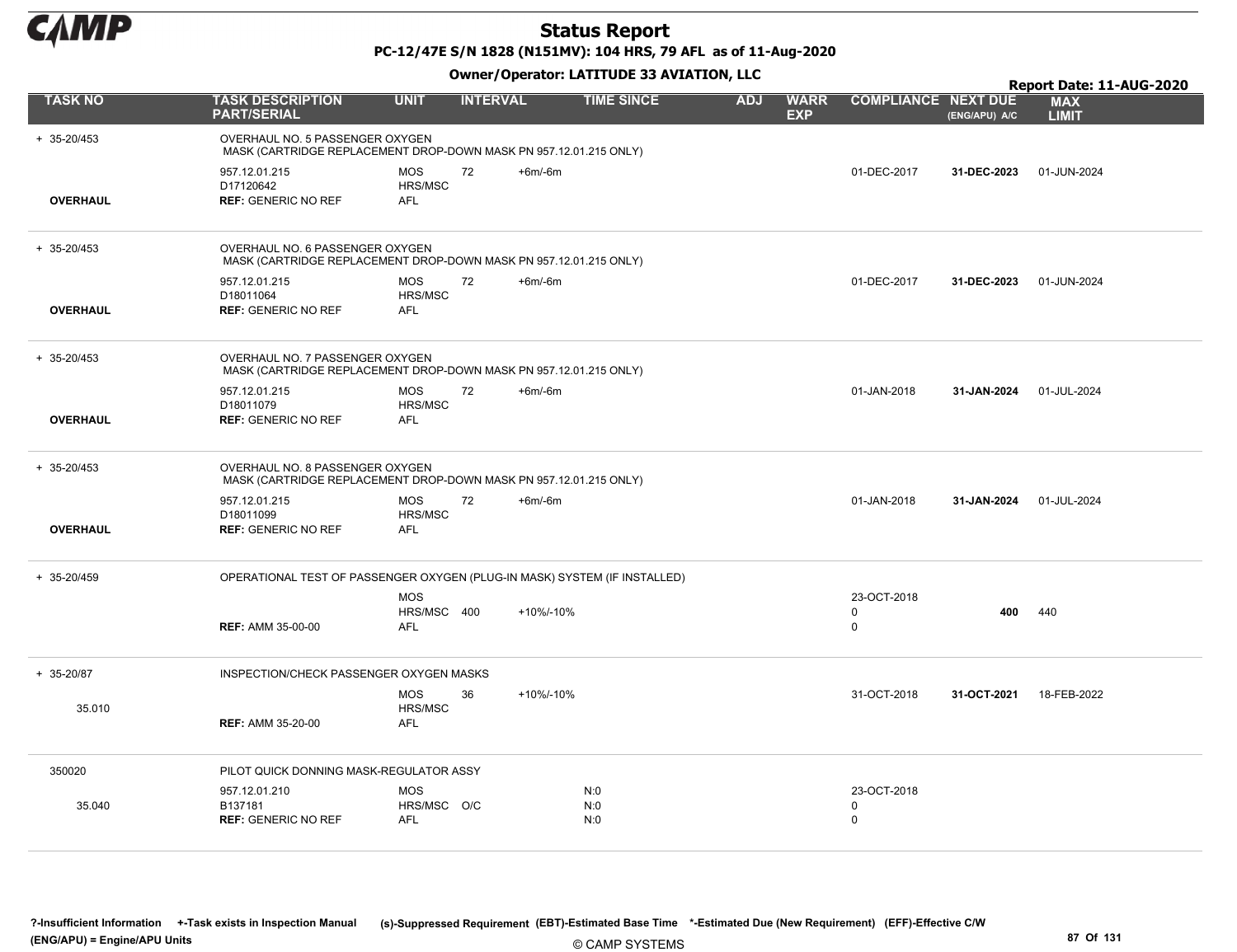

Owner/Operator: LATITUDE 33 AVIATION, LLC

|                |                                                           | .                                       |                   |                                         |                                                                           | Report Date: 11-AUG-2020 |
|----------------|-----------------------------------------------------------|-----------------------------------------|-------------------|-----------------------------------------|---------------------------------------------------------------------------|--------------------------|
| <b>TASK NO</b> | <b>TASK DESCRIPTION</b><br><b>PART/SERIAL</b>             | <b>UNIT</b><br><b>INTERVAL</b>          | <b>TIME SINCE</b> | <b>WARR</b><br><b>ADJ</b><br><b>EXP</b> | <b>COMPLIANCE NEXT DUE</b><br><b>MAX</b><br>(ENG/APU) A/C<br><b>LIMIT</b> |                          |
| 350025         | COPILOT QUICK DONNING MASK-REGULATOR ASSY                 |                                         |                   |                                         |                                                                           |                          |
| 35.040         | 957.12.01.210<br>B137271<br><b>REF: GENERIC NO REF</b>    | <b>MOS</b><br>HRS/MSC O/C<br>AFL        | N:0<br>N:0<br>N:0 |                                         | 23-OCT-2018<br>0<br>$\mathsf 0$                                           |                          |
| 350030         | PRESSURE, GAGE, OXYGEN SWITCH                             |                                         |                   |                                         |                                                                           |                          |
| 35.050         | 973.81.14.401<br>1707<br><b>REF: GENERIC NO REF</b>       | <b>MOS</b><br>HRS/MSC O/C<br>AFL        | N:0<br>N:0<br>N:0 |                                         | 23-OCT-2018<br>0<br>$\mathbf 0$                                           |                          |
| 350035         | CONTR, 3-POSITION, 37071-03 VALVE                         |                                         |                   |                                         |                                                                           |                          |
| 35.030         | 963.32.11.102<br>0661<br><b>REF: AMM 35-20-04</b>         | <b>MOS</b><br>HRS/MSC O/C<br>AFL        | N:0<br>N:0<br>N:0 |                                         | 23-OCT-2018<br>$\mathbf 0$<br>$\mathsf 0$                                 |                          |
| 350050         | OXYGEN GAGE ASSY                                          |                                         |                   |                                         |                                                                           |                          |
| 35.060         | 535.12.12.085<br>60311<br><b>REF: AMM 35-20-05</b>        | MOS<br>HRS/MSC O/C<br>AFL               | N:0<br>N:0<br>N:0 |                                         | 23-OCT-2018<br>0<br>$\mathbf 0$                                           |                          |
| 350055         | OXYGEN PRESS TRANSDUCER                                   |                                         |                   |                                         |                                                                           |                          |
| 35.070         | 957.12.01.184<br>8362-2-296<br><b>REF: GENERIC NO REF</b> | MOS<br>HRS/MSC O/C<br>AFL               | N:0<br>N:0<br>N:0 |                                         | 23-OCT-2018<br>$\mathbf 0$<br>$\mathsf 0$                                 |                          |
| 350067         | OXYGEN SHUT-OFF VALVE                                     |                                         |                   |                                         |                                                                           |                          |
|                | 957.12.12.232<br>000247942<br><b>REF: AMM 35-20-06</b>    | <b>MOS</b><br>HRS/MSC O/C<br>AFL        | N:0<br>N:0<br>N:0 |                                         | 23-OCT-2018<br>0<br>$\mathbf 0$                                           |                          |
| 350071         | NO. 1 PASSENGER OXYGEN MASK ASSEMBLY                      |                                         |                   |                                         |                                                                           |                          |
|                | 957.12.01.215<br>D17120605<br><b>REF: AMM 35-20-03</b>    | <b>MOS</b><br>HRS/MSC O/C<br>AFL        | N:0<br>N:0<br>N:0 |                                         | 23-OCT-2018<br>0<br>$\mathbf 0$                                           |                          |
| 350072         | NO. 2 PASSENGER OXYGEN MASK ASSEMBLY                      |                                         |                   |                                         |                                                                           |                          |
|                | 957.12.01.215<br>D17120622<br><b>REF: AMM 35-20-03</b>    | <b>MOS</b><br>HRS/MSC O/C<br><b>AFL</b> | N:0<br>N:0<br>N:0 |                                         | 23-OCT-2018<br>$\mathbf 0$<br>$\mathbf 0$                                 |                          |

(ENG/APU) = Engine/APU Units 88 Of 131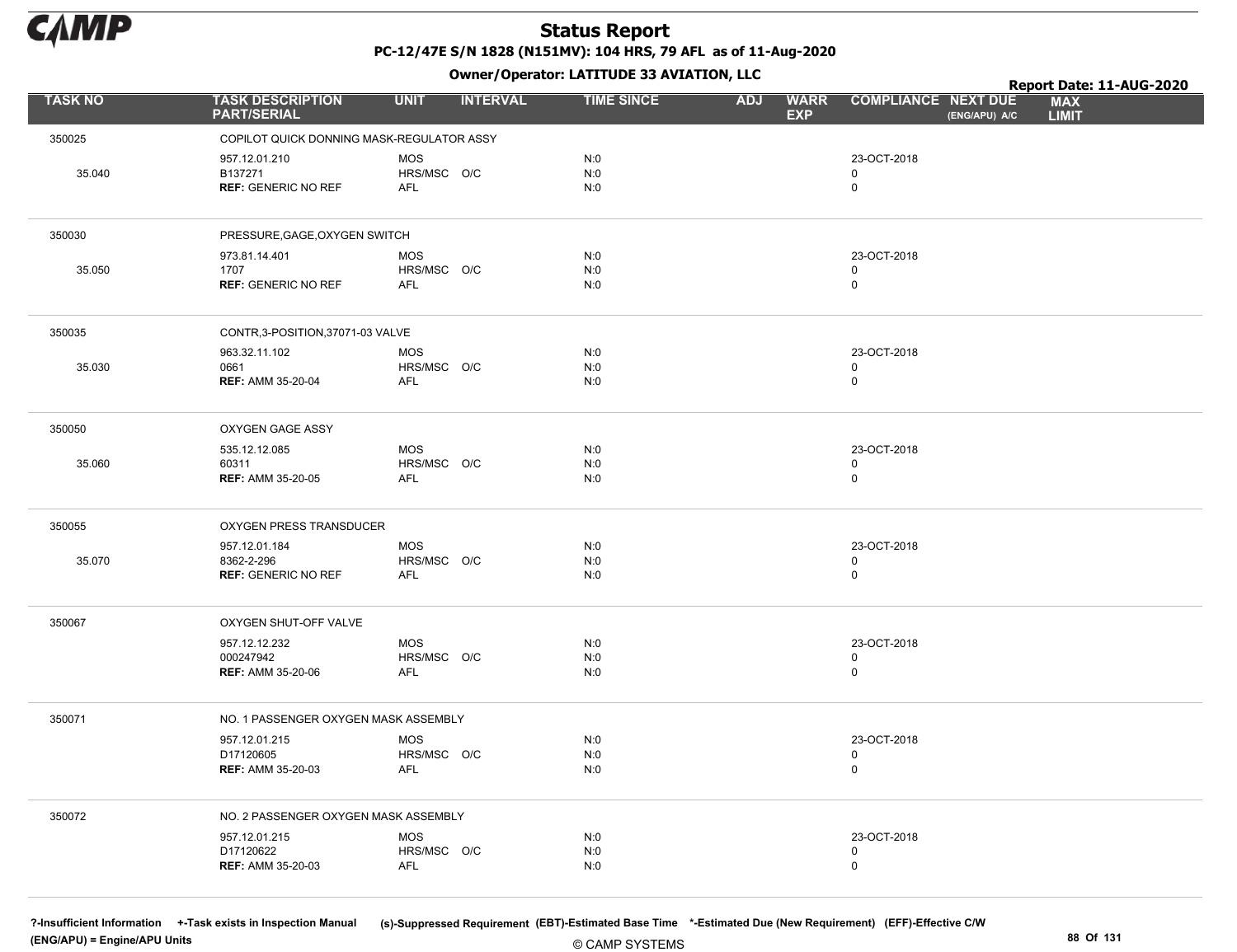

|                |                                                        | .                                       |                   |                                         |                                             | Report Date: 11-AUG-2020   |
|----------------|--------------------------------------------------------|-----------------------------------------|-------------------|-----------------------------------------|---------------------------------------------|----------------------------|
| <b>TASK NO</b> | <b>TASK DESCRIPTION</b><br><b>PART/SERIAL</b>          | <b>UNIT</b><br><b>INTERVAL</b>          | <b>TIME SINCE</b> | <b>ADJ</b><br><b>WARR</b><br><b>EXP</b> | <b>COMPLIANCE NEXT DUE</b><br>(ENG/APU) A/C | <b>MAX</b><br><b>LIMIT</b> |
| 350073         | NO. 3 PASSENGER OXYGEN MASK ASSEMBLY                   |                                         |                   |                                         |                                             |                            |
|                | 957.12.01.215<br>D17120637<br><b>REF: AMM 35-20-03</b> | MOS<br>HRS/MSC O/C<br>AFL               | N:0<br>N:0<br>N:0 |                                         | 23-OCT-2018<br>$\mathbf 0$<br>$\mathbf 0$   |                            |
| 350074         | NO. 4 PASSENGER OXYGEN MASK ASSEMBLY                   |                                         |                   |                                         |                                             |                            |
|                | 957.12.01.215<br>D17120640<br><b>REF: AMM 35-20-03</b> | <b>MOS</b><br>HRS/MSC O/C<br><b>AFL</b> | N:0<br>N:0<br>N:0 |                                         | 23-OCT-2018<br>$\mathbf 0$<br>$\mathsf 0$   |                            |
| 350075         | NO. 5 PASSENGER OXYGEN MASK ASSEMBLY                   |                                         |                   |                                         |                                             |                            |
|                | 957.12.01.215<br>D17120642<br><b>REF: AMM 35-20-03</b> | MOS<br>HRS/MSC O/C<br><b>AFL</b>        | N:0<br>N:0<br>N:0 |                                         | 23-OCT-2018<br>$\mathbf 0$<br>$\mathbf 0$   |                            |
| 350076         | NO. 6 PASSENGER OXYGEN MASK ASSEMBLY                   |                                         |                   |                                         |                                             |                            |
|                | 957.12.01.215<br>D18011064<br><b>REF: AMM 35-20-03</b> | <b>MOS</b><br>HRS/MSC O/C<br><b>AFL</b> | N:0<br>N:0<br>N:0 |                                         | 23-OCT-2018<br>$\mathbf 0$<br>$\mathbf 0$   |                            |
| 350077         | NO. 7 PASSENGER OXYGEN MASK ASSEMBLY                   |                                         |                   |                                         |                                             |                            |
|                | 957.12.01.215<br>D18011079<br><b>REF: AMM 35-20-03</b> | <b>MOS</b><br>HRS/MSC O/C<br><b>AFL</b> | N:0<br>N:0<br>N:0 |                                         | 23-OCT-2018<br>$\mathbf 0$<br>$\mathbf 0$   |                            |
| 350078         | NO. 8 PASSENGER OXYGEN MASK ASSEMBLY                   |                                         |                   |                                         |                                             |                            |
|                | 957.12.01.215<br>D18011099<br><b>REF: AMM 35-20-03</b> | <b>MOS</b><br>HRS/MSC O/C<br>AFL        | N:0<br>N:0<br>N:0 |                                         | 23-OCT-2018<br>$\mathbf 0$<br>$\mathbf 0$   |                            |
| 350079         | <b>LAV MASK</b>                                        |                                         |                   |                                         |                                             |                            |
|                | 957-12-01-215<br>D18011110<br><b>REF: AMM 35-20-03</b> | MOS<br>HRS/MSC O/C<br><b>AFL</b>        | N:0<br>N:0<br>N:0 |                                         | 23-OCT-2018<br>$\mathbf 0$<br>$\mathbf 0$   |                            |
| CHAPTER 45     | <b>CENTRAL MAINT SYSTEM</b>                            |                                         |                   |                                         |                                             |                            |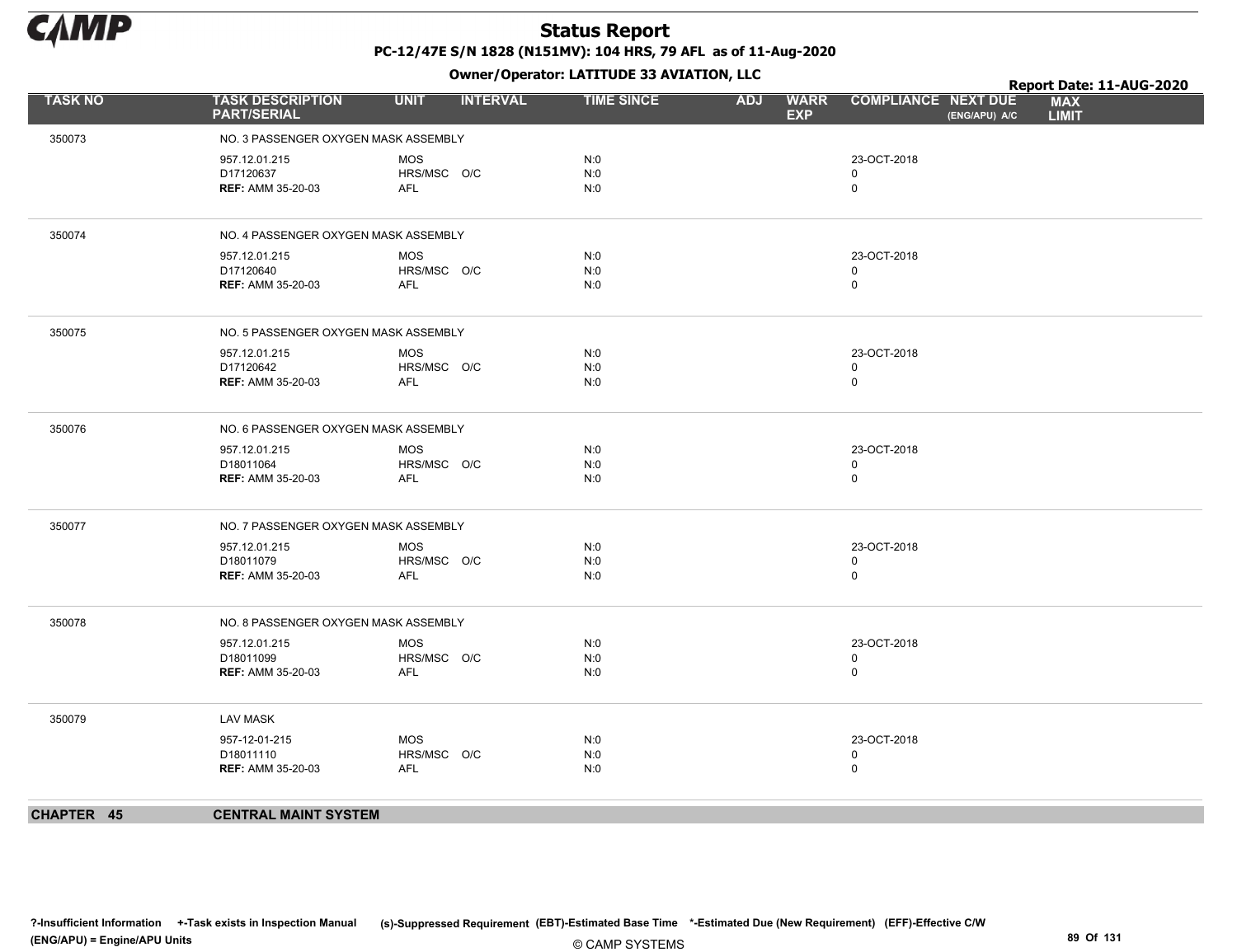

PC-12/47E S/N 1828 (N151MV): 104 HRS, 79 AFL as of 11-Aug-2020

#### Owner/Operator: LATITUDE 33 AVIATION, LLC

|                     |                                                                                                                                                |                            |                 |                        |                   |            |                           |                                             | Report Date: 11-AUG-2020   |
|---------------------|------------------------------------------------------------------------------------------------------------------------------------------------|----------------------------|-----------------|------------------------|-------------------|------------|---------------------------|---------------------------------------------|----------------------------|
| <b>TASK NO</b>      | <b>TASK DESCRIPTION</b><br><b>PART/SERIAL</b>                                                                                                  | <b>UNIT</b>                | <b>INTERVAL</b> |                        | <b>TIME SINCE</b> | <b>ADJ</b> | <b>WARR</b><br><b>EXP</b> | <b>COMPLIANCE NEXT DUE</b><br>(ENG/APU) A/C | <b>MAX</b><br><b>LIMIT</b> |
| $+ 45 - 45/454$ (s) | CENTRAL MAINTENANCE SYSTEM - DO A CMC REPORTS-EXPORT FAULT HISTORY - SEND TO LOCAL STORAGE -<br><b>DOWNLOAD</b>                                |                            |                 |                        |                   |            |                           | <b>PKG</b>                                  |                            |
|                     | PKG6                                                                                                                                           | <b>MOS</b><br>HRS/MSC 1200 | 12              | +10%/-10%<br>+10%/-10% |                   |            |                           | 24-OCT-2019<br>61.5                         |                            |
|                     | <b>REF: AMM 45-45-00</b>                                                                                                                       | AFL                        |                 |                        |                   |            |                           | 53                                          |                            |
| CHAPTER 46          | <b>INFORMATION SYSTEMS</b>                                                                                                                     |                            |                 |                        |                   |            |                           |                                             |                            |
| $+ 46 - 26/320$ (s) | OPERATIONAL TEST PILOT AND COPILOT (IF INSTALLED) PFD REVERSIONARY SWITCHES                                                                    |                            |                 |                        |                   |            |                           | <b>PKG</b>                                  |                            |
|                     | PKG <sub>3</sub>                                                                                                                               | <b>MOS</b><br>HRS/MSC 300  | 12              | +10%/-10%<br>+10%/-10% |                   |            |                           | 24-OCT-2019<br>61.5                         |                            |
|                     | <b>REF: See Workcard</b>                                                                                                                       | <b>AFL</b>                 |                 |                        |                   |            |                           | 53                                          |                            |
| $+ 46 - 26/321$ (s) | OPERATIONAL TEST ADAHRS SENSOR SOURCE SELECT SWITCHES                                                                                          |                            |                 |                        |                   |            |                           | <b>PKG</b>                                  |                            |
|                     | PKG <sub>3</sub>                                                                                                                               | <b>MOS</b><br>HRS/MSC 300  | 12              | +10%/-10%<br>+10%/-10% |                   |            |                           | 24-OCT-2019<br>61.5                         |                            |
|                     | <b>REF: AMM 46-30-02</b>                                                                                                                       | <b>AFL</b>                 |                 |                        |                   |            |                           | 53                                          |                            |
| 460105              | WIRELESS DATA LOADING DEVICE                                                                                                                   |                            |                 |                        |                   |            |                           |                                             |                            |
|                     | 975.96.32.456<br>3023                                                                                                                          | <b>MOS</b><br>HRS/MSC O/C  |                 |                        | N:0<br>N:0        |            |                           | 23-OCT-2018<br>0                            |                            |
|                     | <b>REF: GENERIC NO REF</b>                                                                                                                     | <b>AFL</b>                 |                 |                        | N:0               |            |                           | 0                                           |                            |
| <b>CHAPTER 52</b>   | <b>DOORS</b>                                                                                                                                   |                            |                 |                        |                   |            |                           |                                             |                            |
| $+ 52 - 10/189$ (s) | EXAMINE PASSENGER/CREW DOOR SEAL - CLEAN WITH A DRY CLOTH, EXAMINE AND APPLY P0-9-002 FRENCH<br><b>CHALK</b>                                   |                            |                 |                        |                   |            |                           | <b>PKG</b>                                  |                            |
|                     | PKG <sub>5</sub>                                                                                                                               | <b>MOS</b>                 | 12              | +10%/-10%              |                   |            |                           | 24-OCT-2019                                 |                            |
|                     | <b>REF: GENERIC NO REF</b>                                                                                                                     | HRS/MSC 600<br><b>AFL</b>  |                 | +10%/-10%              |                   |            |                           | 61.5<br>53                                  |                            |
| $+ 52 - 10/190$ (s) | EXAMINE PASSENGER/CREW DOOR SHOOT BOLTS AND DOOR FRAME FITTINGS                                                                                |                            |                 |                        |                   |            |                           | <b>PKG</b>                                  |                            |
|                     | PKG <sub>5</sub>                                                                                                                               | <b>MOS</b>                 | 12              | +10%/-10%              |                   |            |                           | 24-OCT-2019                                 |                            |
|                     | <b>REF: GENERIC NO REF</b>                                                                                                                     | HRS/MSC 600<br><b>AFL</b>  |                 | +10%/-10%              |                   |            |                           | 61.5<br>53                                  |                            |
|                     |                                                                                                                                                |                            |                 |                        |                   |            |                           |                                             |                            |
| $+ 52 - 10/191$ (s) | PASSENGER/CREW DOOR HANDLE LOCK PIN - MAKE SURE MOVEMENT IS FREE. LUBRICATE WITH P10-001 AS<br>NECESSARY WHEN OPERATING IN FREEZING CONDITIONS |                            |                 |                        |                   |            |                           | <b>PKG</b>                                  |                            |
|                     | PKG <sub>5</sub>                                                                                                                               | <b>MOS</b>                 | 12              | +10%/-10%              |                   |            |                           | 24-OCT-2019                                 |                            |
|                     | <b>REF: GENERIC NO REF</b>                                                                                                                     | HRS/MSC 600<br><b>AFL</b>  |                 | +10%/-10%              |                   |            |                           | 61.5<br>53                                  |                            |

© CAMP SYSTEMS ?-Insufficient Information +-Task exists in Inspection Manual (s)-Suppressed Requirement (EBT)-Estimated Base Time \*-Estimated Due (New Requirement) (EFF)-Effective C/W (ENG/APU) = Engine/APU Units 90 Of 131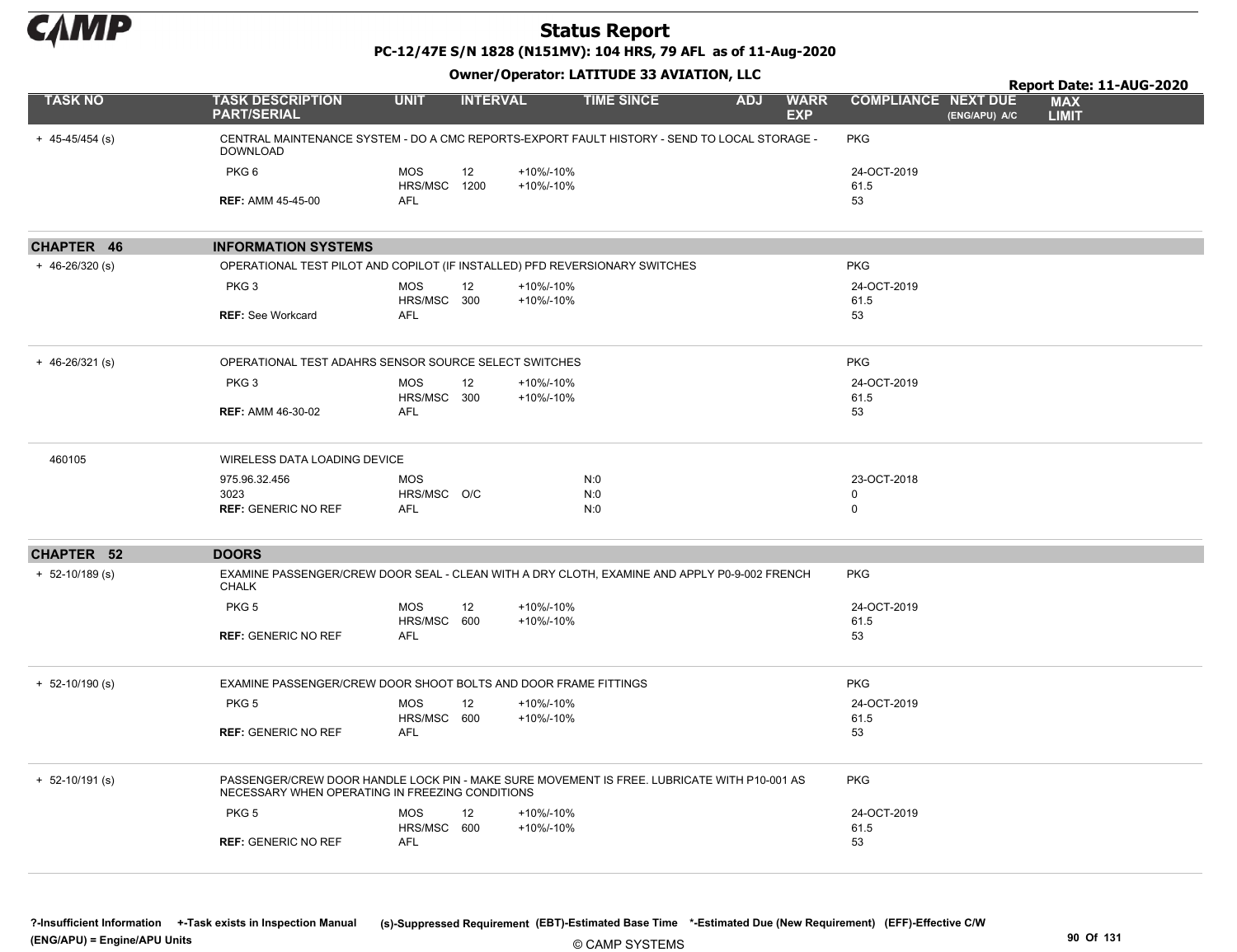

PC-12/47E S/N 1828 (N151MV): 104 HRS, 79 AFL as of 11-Aug-2020

|                     |                                                                                                                        |                            |                 |           | Owner/Operator: LATITUDE 33 AVIATION, LLC |            |                           |                            |               | Report Date: 11-AUG-2020   |
|---------------------|------------------------------------------------------------------------------------------------------------------------|----------------------------|-----------------|-----------|-------------------------------------------|------------|---------------------------|----------------------------|---------------|----------------------------|
| <b>TASK NO</b>      | <b>TASK DESCRIPTION</b><br><b>PART/SERIAL</b>                                                                          | <b>UNIT</b>                | <b>INTERVAL</b> |           | <b>TIME SINCE</b>                         | <b>ADJ</b> | <b>WARR</b><br><b>EXP</b> | <b>COMPLIANCE NEXT DUE</b> | (ENG/APU) A/C | <b>MAX</b><br><b>LIMIT</b> |
| $+ 52 - 10/192$ (s) | EXAMINE PASSENGER/CREW DOOR HINGES AND LUBRICATE AS NECESSARY WITH MINIMUM QUANTITY OF<br>P10-001 LUBRICANT            |                            |                 |           |                                           |            |                           | <b>PKG</b>                 |               |                            |
|                     | PKG <sub>5</sub>                                                                                                       | <b>MOS</b>                 | 12              | +10%/-10% |                                           |            |                           | 24-OCT-2019                |               |                            |
|                     |                                                                                                                        | HRS/MSC 600<br><b>AFL</b>  |                 | +10%/-10% |                                           |            |                           | 61.5                       |               |                            |
|                     | <b>REF: GENERIC NO REF</b>                                                                                             |                            |                 |           |                                           |            |                           | 53                         |               |                            |
| $+ 52 - 10/271$ (s) | EXAMINE PASSENGER/CREW DOOR, COUNTERBALANCE AND CABLE SUPPORT BRACKETS                                                 |                            |                 |           |                                           |            |                           | <b>PKG</b>                 |               |                            |
|                     | PKG <sub>6</sub>                                                                                                       | <b>MOS</b>                 | 12              | +10%/-10% |                                           |            |                           | 24-OCT-2019                |               |                            |
|                     | <b>REF: GENERIC NO REF</b>                                                                                             | HRS/MSC 1200<br><b>AFL</b> |                 | +10%/-10% |                                           |            |                           | 61.5<br>53                 |               |                            |
|                     |                                                                                                                        |                            |                 |           |                                           |            |                           |                            |               |                            |
| $+ 52 - 10/348$     | EXAMINE ALL STRUCTURAL ELEMENTS - PASSENGER/CREW DOOR                                                                  |                            |                 |           |                                           |            |                           |                            |               |                            |
|                     |                                                                                                                        | <b>MOS</b>                 |                 |           |                                           |            |                           | 23-OCT-2018                |               |                            |
| 52.070              | <b>REF: AMM 52-10-00</b>                                                                                               | HRS/MSC N/A<br>AFL         |                 |           |                                           |            |                           | 0<br>0                     |               |                            |
|                     |                                                                                                                        |                            |                 |           |                                           |            |                           |                            |               |                            |
| + 52-10/405         | EDDY CURRENT INSPECTION - PASSENGER/CREW DOOR PIANO HINGE                                                              |                            |                 |           |                                           |            |                           |                            |               |                            |
|                     |                                                                                                                        | <b>MOS</b>                 |                 |           |                                           |            |                           | 23-OCT-2018                |               |                            |
| 52.100              | <b>REF: AMM 52-00-01</b>                                                                                               | HRS/MSC N/A<br><b>AFL</b>  |                 |           |                                           |            |                           | 0<br>0                     |               |                            |
|                     |                                                                                                                        |                            |                 |           |                                           |            |                           |                            |               |                            |
| $+ 52 - 10/406$     | EDDY CURRENT INSPECTION - PASSENGER/CREW DOOR SKIN                                                                     |                            |                 |           |                                           |            |                           |                            |               |                            |
|                     |                                                                                                                        | <b>MOS</b>                 |                 |           |                                           |            |                           | 23-OCT-2018                |               |                            |
| 52.110              | <b>REF: AMM 52-10-01</b>                                                                                               | HRS/MSC N/A<br><b>AFL</b>  |                 |           |                                           |            |                           | 0<br>0                     |               |                            |
|                     |                                                                                                                        |                            |                 |           |                                           |            |                           |                            |               |                            |
| + 52-10/472         | EDDY CURRENT INSPECTION PASSENGER / CREW DOOR SHOOT BOLT FITTING (ONLY IF SB 52-007 PART C IS<br><b>COMPLIED WITH)</b> |                            |                 |           |                                           |            |                           |                            |               |                            |
|                     |                                                                                                                        | <b>MOS</b>                 |                 |           |                                           |            |                           | 23-OCT-2018                |               |                            |
|                     |                                                                                                                        | HRS/MSC N/A                |                 |           |                                           |            |                           | 0                          |               |                            |
|                     | <b>REF: AMM 52-10-06</b>                                                                                               | <b>AFL</b>                 |                 |           |                                           |            |                           | 0                          |               |                            |
| $+ 52 - 10/88$      | EXAMINE PASSENGER/CREW DOOR WITH TRIM REMOVED                                                                          |                            |                 |           |                                           |            |                           |                            |               |                            |
|                     |                                                                                                                        | <b>MOS</b>                 | 48              | +10%/-10% |                                           |            |                           | 31-OCT-2018                | 31-OCT-2022   | 22-MAR-2023                |
| 52.010              |                                                                                                                        | HRS/MSC 4000               |                 | +10%/-10% |                                           |            |                           | $\Omega$                   | 4000          | 4400                       |
|                     | <b>REF:</b> See Workcard                                                                                               | <b>AFL</b>                 |                 |           |                                           |            |                           |                            |               |                            |
|                     |                                                                                                                        |                            |                 |           |                                           |            |                           |                            |               |                            |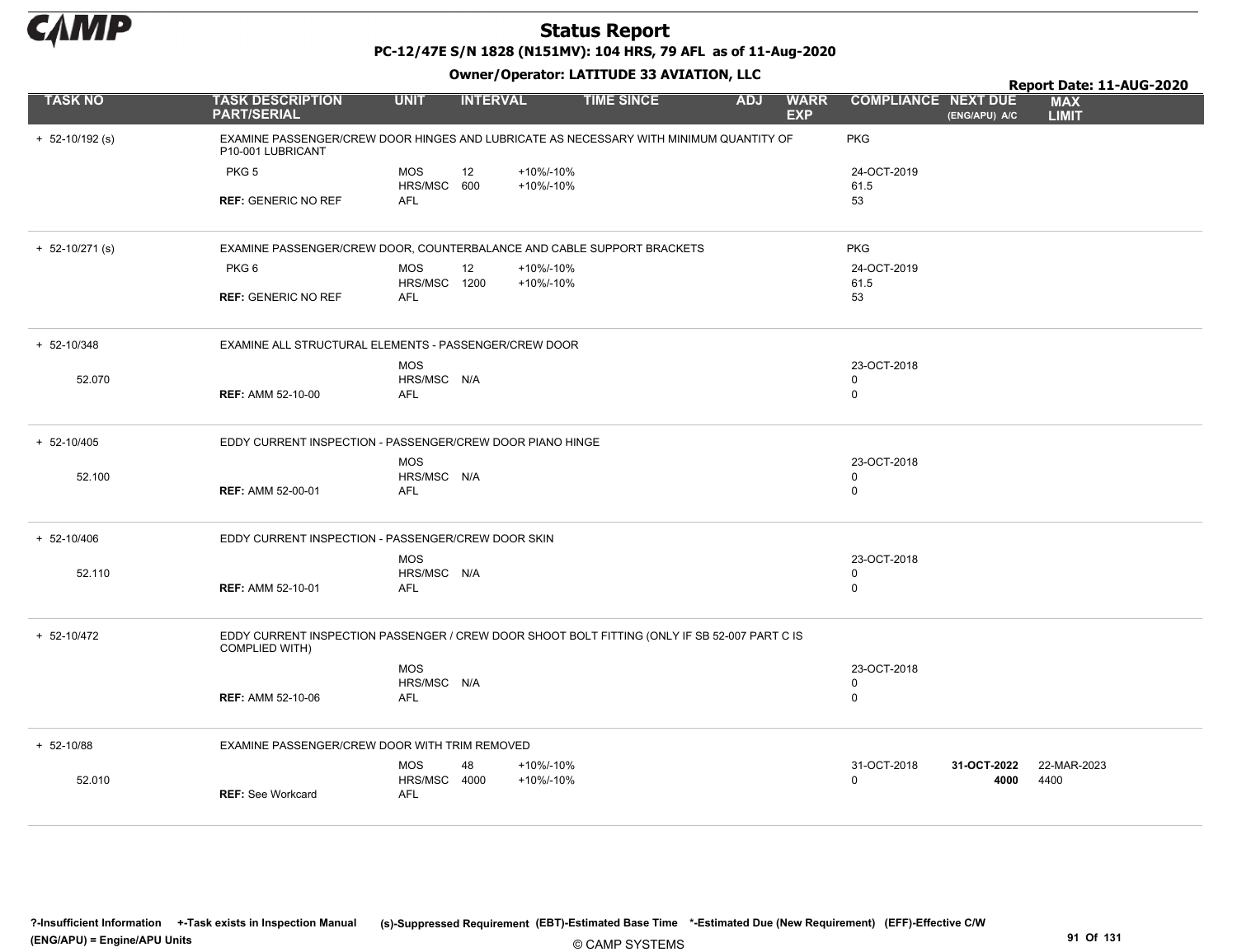

|                     |                                                                                                                                                                   |                            |                 |                | Owner/Operator. EATITODE 33 AVIATION, LLC | Report Date: 11-AUG-2020 |                           |                            |               |                            |
|---------------------|-------------------------------------------------------------------------------------------------------------------------------------------------------------------|----------------------------|-----------------|----------------|-------------------------------------------|--------------------------|---------------------------|----------------------------|---------------|----------------------------|
| <b>TASK NO</b>      | <b>TASK DESCRIPTION</b><br><b>PART/SERIAL</b>                                                                                                                     | <b>UNIT</b>                | <b>INTERVAL</b> |                | <b>TIME SINCE</b>                         | <b>ADJ</b>               | <b>WARR</b><br><b>EXP</b> | <b>COMPLIANCE NEXT DUE</b> | (ENG/APU) A/C | <b>MAX</b><br><b>LIMIT</b> |
| $+ 52 - 20/272$ (s) | EXAMINE EMERGENCY DOOR (DOOR REMOVED)                                                                                                                             |                            |                 |                |                                           |                          |                           | <b>PKG</b>                 |               |                            |
|                     | PKG 6                                                                                                                                                             | <b>MOS</b>                 | 12              | +10%/-10%      |                                           |                          |                           | 24-OCT-2019                |               |                            |
|                     | <b>REF: GENERIC NO REF</b>                                                                                                                                        | HRS/MSC 1200<br><b>AFL</b> |                 | +10%/-10%      |                                           |                          |                           | 61.5<br>53                 |               |                            |
|                     |                                                                                                                                                                   |                            |                 |                |                                           |                          |                           |                            |               |                            |
| $+ 52 - 20/273$ (s) | EXAMINE EMERGENCY DOOR SEAL - CLEAN WITH A WET CLOTH, DRY AND EXAMINE AND APPLY P09-002 FRENCH<br><b>CHALK</b>                                                    |                            |                 |                |                                           |                          |                           | <b>PKG</b>                 |               |                            |
|                     | PKG <sub>6</sub>                                                                                                                                                  | <b>MOS</b>                 | 12              | +10%/-10%      |                                           |                          |                           | 24-OCT-2019                |               |                            |
|                     | <b>REF: GENERIC NO REF</b>                                                                                                                                        | HRS/MSC<br>AFL             | 1200            | +10%/-10%      |                                           |                          |                           | 61.5<br>53                 |               |                            |
|                     |                                                                                                                                                                   |                            |                 |                |                                           |                          |                           |                            |               |                            |
| + 52-20/349         | EXAMINE ALL STRUCTURAL ELEMENTS - EMERGENCY DOOR                                                                                                                  |                            |                 |                |                                           |                          |                           |                            |               |                            |
|                     |                                                                                                                                                                   | <b>MOS</b>                 |                 |                |                                           |                          |                           | 23-OCT-2018                |               |                            |
| 52.080              | <b>REF: AMM 52-20-00</b>                                                                                                                                          | HRS/MSC N/A<br><b>AFL</b>  |                 |                |                                           |                          |                           | $\mathbf 0$<br>$\mathbf 0$ |               |                            |
|                     |                                                                                                                                                                   |                            |                 |                |                                           |                          |                           |                            |               |                            |
| $+ 52 - 30/193$ (s) | EXAMINE CARGO DOOR SEAL - CLEAN WITH A DRY CLOTH, AND APPLY P0-9-002 FRENCH CHALK                                                                                 |                            |                 |                |                                           |                          |                           | <b>PKG</b>                 |               |                            |
|                     | PKG <sub>5</sub>                                                                                                                                                  | <b>MOS</b>                 | 12              | +10%/-10%      |                                           |                          |                           | 24-OCT-2019                |               |                            |
|                     | <b>REF: GENERIC NO REF</b>                                                                                                                                        | HRS/MSC 600<br>AFL         |                 | +10%/-10%      |                                           |                          |                           | 61.5<br>53                 |               |                            |
|                     |                                                                                                                                                                   |                            |                 |                |                                           |                          |                           |                            |               |                            |
| $+ 52 - 30/194$ (s) | EXAMINE CARGO DOOR SHOOT BOLTS, DOOR FRAME FITTINGS AND HOOKS - MAKE SURE THE HOOK ROLLER<br>BUSHES ARE FREE TO ROTATE. FOR ROLLER BUSH WEAR LIMITS REFER TO AMM. |                            |                 |                |                                           |                          |                           | <b>PKG</b>                 |               |                            |
|                     | PKG <sub>5</sub>                                                                                                                                                  | <b>MOS</b>                 | 12              | +10%/-10%      |                                           |                          |                           | 24-OCT-2019                |               |                            |
|                     |                                                                                                                                                                   | HRS/MSC 600                |                 | +10%/-10%      |                                           |                          |                           | 61.5                       |               |                            |
|                     | <b>REF: AMM 52-30-00</b>                                                                                                                                          | AFL                        |                 |                |                                           |                          |                           | 53                         |               |                            |
| $+ 52 - 30/195$ (s) | EXAMINE CARGO DOOR HINGES AND LUBRICATE AS NECESSARY WITH MINIMUM QUANTITY OF P10-001<br>LUBRICANT                                                                |                            |                 |                |                                           |                          |                           | <b>PKG</b>                 |               |                            |
|                     | PKG <sub>5</sub>                                                                                                                                                  | <b>MOS</b>                 | 12              | +10%/-10%      |                                           |                          |                           | 24-OCT-2019                |               |                            |
|                     |                                                                                                                                                                   | HRS/MSC 600                |                 | +10%/-10%      |                                           |                          |                           | 61.5                       |               |                            |
|                     | <b>REF: GENERIC NO REF</b>                                                                                                                                        | <b>AFL</b>                 |                 |                |                                           |                          |                           | 53                         |               |                            |
| $+ 52 - 30/274$ (s) | EXAMINE CARGO DOOR                                                                                                                                                |                            |                 |                |                                           |                          |                           | <b>PKG</b>                 |               |                            |
|                     | PKG 6                                                                                                                                                             | <b>MOS</b>                 | 12              | $+10\% - 10\%$ |                                           |                          |                           | 24-OCT-2019                |               |                            |
|                     |                                                                                                                                                                   | HRS/MSC                    | 1200            | +10%/-10%      |                                           |                          |                           | 61.5                       |               |                            |
|                     | <b>REF: GENERIC NO REF</b>                                                                                                                                        | AFL                        |                 |                |                                           |                          |                           | 53                         |               |                            |
|                     |                                                                                                                                                                   |                            |                 |                |                                           |                          |                           |                            |               |                            |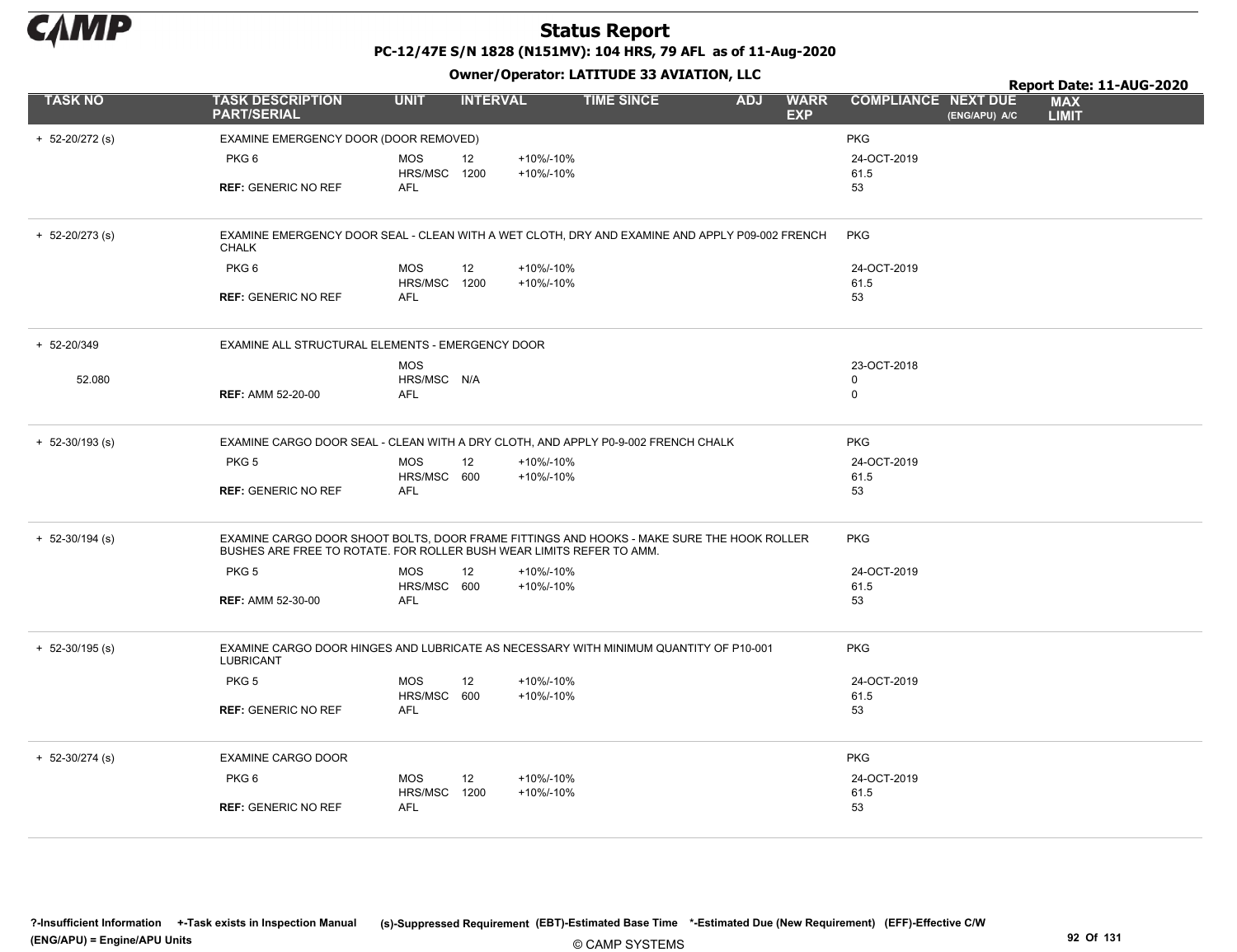

PC-12/47E S/N 1828 (N151MV): 104 HRS, 79 AFL as of 11-Aug-2020

Owner/Operator: LATITUDE 33 AVIATION, LLC

|                                |                                                                                             |                                         |                              | Owner/Operator. EATITODE 33 AVIATION, LLC |            |                           |                                           |                     | Report Date: 11-AUG-2020   |
|--------------------------------|---------------------------------------------------------------------------------------------|-----------------------------------------|------------------------------|-------------------------------------------|------------|---------------------------|-------------------------------------------|---------------------|----------------------------|
| <b>TASK NO</b>                 | <b>TASK DESCRIPTION</b><br><b>PART/SERIAL</b>                                               | <b>UNIT</b>                             | <b>INTERVAL</b>              | <b>TIME SINCE</b>                         | <b>ADJ</b> | <b>WARR</b><br><b>EXP</b> | <b>COMPLIANCE NEXT DUE</b>                | (ENG/APU) A/C       | <b>MAX</b><br><b>LIMIT</b> |
| + 52-30/350                    | EXAMINE ALL STRUCTURAL ELEMENTS - CARGO DOOR                                                |                                         |                              |                                           |            |                           |                                           |                     |                            |
| 52.090                         | <b>REF: AMM 52-30-00</b>                                                                    | <b>MOS</b><br>HRS/MSC N/A<br>AFL        |                              |                                           |            |                           | 23-OCT-2018<br>$\mathbf 0$<br>$\mathsf 0$ |                     |                            |
| + 52-30/407                    | EDDY CURRENT INSPECTION - CARGO DOOR PIANO HINGE                                            |                                         |                              |                                           |            |                           |                                           |                     |                            |
| 52.120                         | <b>REF: See Workcard</b>                                                                    | <b>MOS</b><br>HRS/MSC N/A<br><b>AFL</b> |                              |                                           |            |                           | 23-OCT-2018<br>$\mathbf 0$<br>$\mathbf 0$ |                     |                            |
| + 52-30/408                    | EDDY CURRENT INSPECTION - CARGO DOOR SKIN                                                   |                                         |                              |                                           |            |                           |                                           |                     |                            |
| 52.130                         | <b>REF: AMM 52-30-01</b>                                                                    | <b>MOS</b><br>HRS/MSC N/A<br>AFL        |                              |                                           |            |                           | 23-OCT-2018<br>$\mathbf 0$<br>$\mathbf 0$ |                     |                            |
| $+ 52 - 30/8$                  | CARGO DOOR LOWER LUG (QTY 3) FITTINGS                                                       |                                         |                              |                                           |            |                           |                                           |                     |                            |
| 52.020<br><b>AIRWORTHINESS</b> | PN<br>SN-UNKNOWN<br><b>REF: AMM 52-30-07</b>                                                | <b>MOS</b><br>HRS/MSC 13000<br>AFL      | 17000                        | N:0<br>N:0<br>N:0                         |            |                           | 23-OCT-2018<br>$\mathsf 0$<br>$\mathbf 0$ | 13000<br>17000      |                            |
| $+ 52 - 30/89$                 | EXAMINE CARGO DOOR WITH TRIM REMOVED. EXAMINE DOOR HINGE PIN, HINGES AND THE LOCK MECHANISM |                                         |                              |                                           |            |                           |                                           |                     |                            |
| 52.030                         | <b>REF: See Workcard</b>                                                                    | <b>MOS</b><br>HRS/MSC 4000<br>AFL       | +10%/-10%<br>48<br>+10%/-10% |                                           |            |                           | 31-OCT-2018<br>$\Omega$                   | 31-OCT-2022<br>4000 | 22-MAR-2023<br>4400        |
| $+ 52 - 70/275$ (s)            | OPERATIONAL TEST DOOR WARNING SYSTEM                                                        |                                         |                              |                                           |            |                           | <b>PKG</b>                                |                     |                            |
|                                | PKG <sub>6</sub>                                                                            | <b>MOS</b><br>HRS/MSC 1200              | +10%/-10%<br>12<br>+10%/-10% |                                           |            |                           | 24-OCT-2019<br>61.5                       |                     |                            |
|                                | <b>REF: AMM 52-70-00</b>                                                                    | AFL                                     |                              |                                           |            |                           | 53                                        |                     |                            |
| 520005                         | PASSENGER DOOR                                                                              |                                         |                              |                                           |            |                           |                                           |                     |                            |
| 52.050                         | 552.05.12.043<br>1493M<br><b>REF: See Workcard</b>                                          | <b>MOS</b><br>HRS/MSC O/C<br>AFL        |                              | N:0<br>N:0<br>N:0                         |            |                           | 23-OCT-2018<br>$\mathbf 0$<br>$\mathbf 0$ |                     |                            |
| 520010                         | FREIGHT OF 10SERIE DOOR ASSY                                                                |                                         |                              |                                           |            |                           |                                           |                     |                            |
| 52.040                         | 552.05.12.044<br>1495M<br>REF: See Workcard                                                 | <b>MOS</b><br>HRS/MSC O/C<br>AFL        |                              | N:0<br>N:0<br>N:0                         |            |                           | 23-OCT-2018<br>$\mathbf 0$<br>$\mathbf 0$ |                     |                            |

?-Insufficient Information +-Task exists in Inspection Manual (s)-Suppressed Requirement (EBT)-Estimated Base Time \*-Estimated Due (New Requirement) (EFF)-Effective C/W (ENG/APU) = Engine/APU Units 93 Of 131

© CAMP SYSTEMS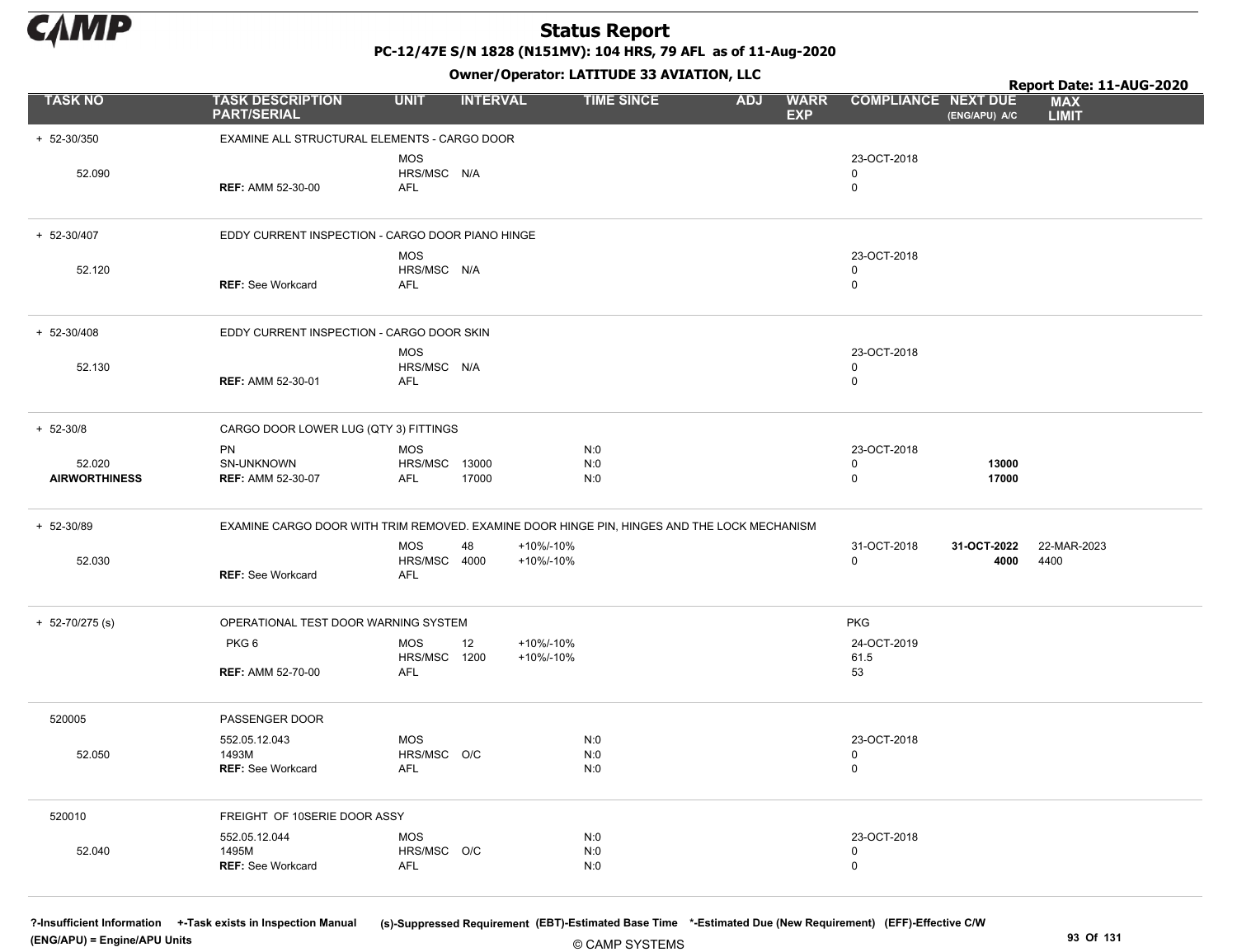

PC-12/47E S/N 1828 (N151MV): 104 HRS, 79 AFL as of 11-Aug-2020 Owner/Operator: LATITUDE 33 AVIATION, LLC

|                     |                                                                                                                                                |                                         |                 |                        | Owner, Operator: LATITODE 33 AVIATION, LEC |            | Report Date: 11-AUG-2020  |                                 |               |                            |  |
|---------------------|------------------------------------------------------------------------------------------------------------------------------------------------|-----------------------------------------|-----------------|------------------------|--------------------------------------------|------------|---------------------------|---------------------------------|---------------|----------------------------|--|
| <b>TASK NO</b>      | <b>TASK DESCRIPTION</b><br><b>PART/SERIAL</b>                                                                                                  | <b>UNIT</b>                             | <b>INTERVAL</b> |                        | <b>TIME SINCE</b>                          | <b>ADJ</b> | <b>WARR</b><br><b>EXP</b> | <b>COMPLIANCE NEXT DUE</b>      | (ENG/APU) A/C | <b>MAX</b><br><b>LIMIT</b> |  |
| 520015              | <b>EMERGENCY 6 SERIE EXIT</b>                                                                                                                  |                                         |                 |                        |                                            |            |                           |                                 |               |                            |  |
| 52.060              | 552.05.12.038<br>1493M<br><b>REF: AMM 52-20-01</b>                                                                                             | <b>MOS</b><br>HRS/MSC O/C<br><b>AFL</b> |                 |                        | N:0<br>N:0<br>N:0                          |            |                           | 23-OCT-2018<br>0<br>$\mathbf 0$ |               |                            |  |
| CHAPTER 53          | <b>FUSELAGE</b>                                                                                                                                |                                         |                 |                        |                                            |            |                           |                                 |               |                            |  |
| $+ 53 - 00/196$ (s) | EXAMINE FUSELAGE EXTERNAL SURFACE. FOR AIRCRAFT THAT EXPERIENCE STONE DAMAGE TO THE BELLY<br>SKIN, VISUALLY EXAMINE AFFECTED AREAS FOR CRACKS. |                                         |                 |                        |                                            |            |                           | <b>PKG</b>                      |               |                            |  |
|                     | PKG <sub>3</sub><br><b>REF: GENERIC NO REF</b>                                                                                                 | <b>MOS</b><br>HRS/MSC 300<br><b>AFL</b> | 12              | +10%/-10%<br>+10%/-10% |                                            |            |                           | 24-OCT-2019<br>61.5<br>53       |               |                            |  |
|                     |                                                                                                                                                |                                         |                 |                        |                                            |            |                           |                                 |               |                            |  |
| $+ 53 - 00/276$ (s) | EXAMINE REAR PRESSURE BULKHEAD                                                                                                                 |                                         |                 |                        |                                            |            |                           | <b>PKG</b>                      |               |                            |  |
|                     | PKG7                                                                                                                                           | <b>MOS</b><br>HRS/MSC 2400              | 24              | +10%/-10%<br>+10%/-10% |                                            |            |                           | 23-OCT-2018<br>$\mathbf 0$      |               |                            |  |
|                     | <b>REF: GENERIC NO REF</b>                                                                                                                     | <b>AFL</b>                              |                 |                        |                                            |            |                           | $\mathbf 0$                     |               |                            |  |
| $+ 53 - 00/277$ (s) | EXAMINE FLOOR TOP AND BOTTOM SURFACE AND SEAT RAILS, AS FAR AS POSSIBLE, WITH CARPET AND FLOOR<br>PANELS IN TASK 06-00/218 REMOVED             |                                         |                 |                        |                                            |            |                           | <b>PKG</b>                      |               |                            |  |
|                     | PKG 6                                                                                                                                          | <b>MOS</b>                              | 12              | +10%/-10%              |                                            |            |                           | 24-OCT-2019                     |               |                            |  |
|                     | <b>REF: GENERIC NO REF</b>                                                                                                                     | HRS/MSC 1200<br><b>AFL</b>              |                 | +10%/-10%              |                                            |            |                           | 61.5<br>53                      |               |                            |  |
| $+ 53 - 00/278$ (s) | EXAMINE BAGGAGE/FREIGHT NET MOUNTING PLATES ATTACHMENT BOLTS AND SURROUNDING STRUCTURE FOR<br><b>CORROSION</b>                                 |                                         |                 |                        |                                            |            |                           | <b>PKG</b>                      |               |                            |  |
|                     | PKG7                                                                                                                                           | <b>MOS</b>                              | 24              | +10%/-10%              |                                            |            |                           | 23-OCT-2018                     |               |                            |  |
|                     | <b>REF: GENERIC NO REF</b>                                                                                                                     | HRS/MSC 2400<br><b>AFL</b>              |                 | +10%/-10%              |                                            |            |                           | $\mathbf 0$<br>$\Omega$         |               |                            |  |
| $+ 53 - 00/279$ (s) | EXAMINE BAGGAGE COMPARTMENT                                                                                                                    |                                         |                 |                        |                                            |            |                           | <b>PKG</b>                      |               |                            |  |
|                     | PKG7                                                                                                                                           | <b>MOS</b><br>HRS/MSC 2400              | 24              | +10%/-10%<br>+10%/-10% |                                            |            |                           | 23-OCT-2018<br>$\mathbf 0$      |               |                            |  |
|                     | <b>REF: GENERIC NO REF</b>                                                                                                                     | <b>AFL</b>                              |                 |                        |                                            |            |                           | $\mathbf 0$                     |               |                            |  |
| $+ 53 - 00/280$ (s) | EXAMINE REAR FUSELAGE INTERNAL STRUCTURE AS FAR AS POSSIBLE, IN PARTICULAR EXAMINE BATTERY<br>MOUNTING TRAY FOR CORROSION                      |                                         |                 |                        |                                            |            |                           | <b>PKG</b>                      |               |                            |  |
|                     | PKG <sub>6</sub>                                                                                                                               | <b>MOS</b>                              | 12              | +10%/-10%              |                                            |            |                           | 24-OCT-2019                     |               |                            |  |
|                     | <b>REF: GENERIC NO REF</b>                                                                                                                     | HRS/MSC 1200<br><b>AFL</b>              |                 | +10%/-10%              |                                            |            |                           | 61.5<br>53                      |               |                            |  |
|                     |                                                                                                                                                |                                         |                 |                        |                                            |            |                           |                                 |               |                            |  |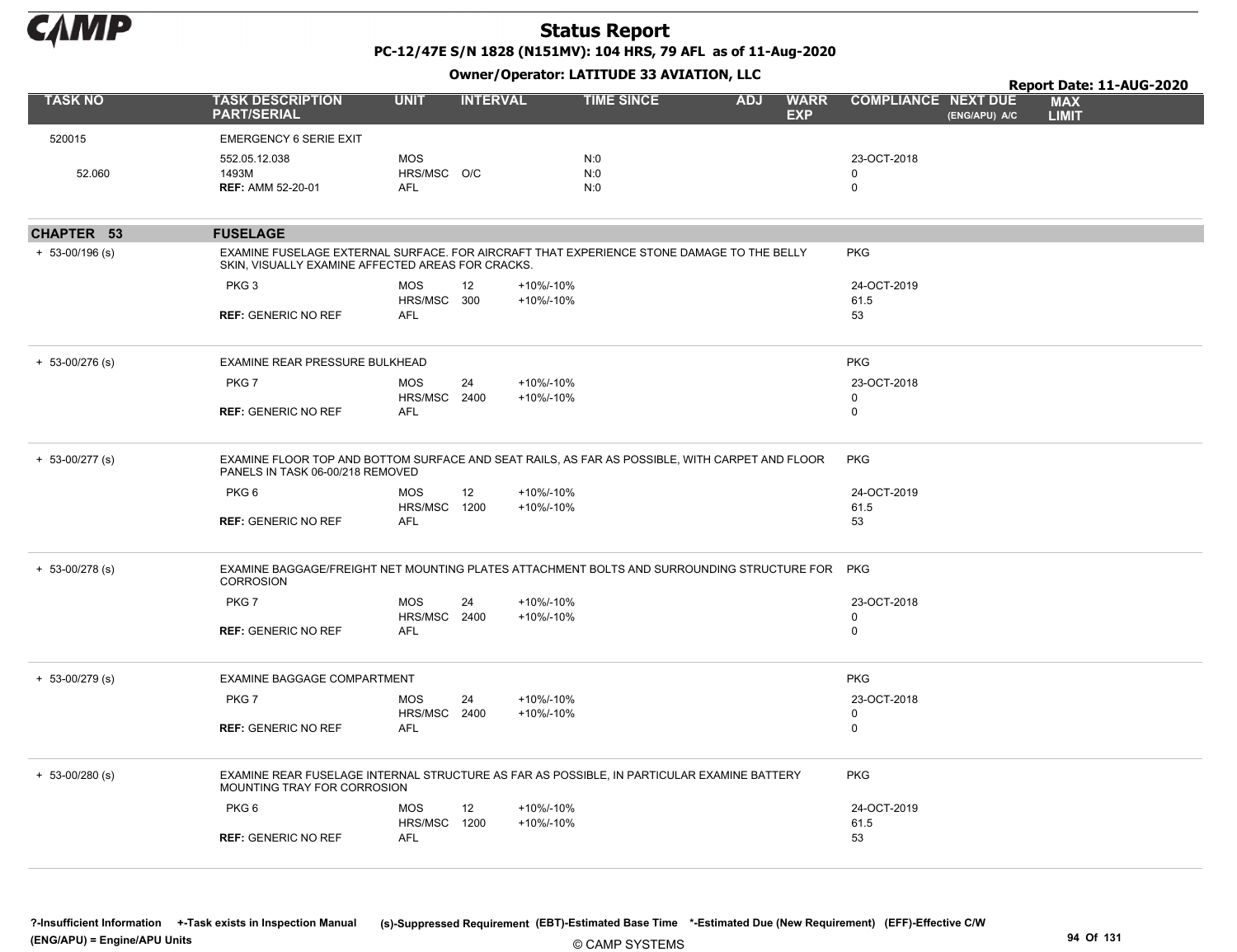

PC-12/47E S/N 1828 (N151MV): 104 HRS, 79 AFL as of 11-Aug-2020

Owner/Operator: LATITUDE 33 AVIATION, LLC

|                      |                                                                          |                                          |                 | Owner/Operator. EATITODE 33 AVIATION, LLC |                   |            |                           | Report Date: 11-AUG-2020                  |               |                            |
|----------------------|--------------------------------------------------------------------------|------------------------------------------|-----------------|-------------------------------------------|-------------------|------------|---------------------------|-------------------------------------------|---------------|----------------------------|
| <b>TASK NO</b>       | <b>TASK DESCRIPTION</b><br><b>PART/SERIAL</b>                            | <b>UNIT</b>                              | <b>INTERVAL</b> |                                           | <b>TIME SINCE</b> | <b>ADJ</b> | <b>WARR</b><br><b>EXP</b> | <b>COMPLIANCE NEXT DUE</b>                | (ENG/APU) A/C | <b>MAX</b><br><b>LIMIT</b> |
| + 53-00/324          | STRUCTURAL LIMITATION FUSELAGE AND ASSOCIATED STRUCTURE (POST SB 04-009) |                                          |                 |                                           |                   |            |                           |                                           |               |                            |
| <b>AIRWORTHINESS</b> | <b>REF: GENERIC NO REF</b>                                               | <b>MOS</b><br>HRS/MSC N/A<br>AFL         |                 |                                           |                   |            |                           | 23-OCT-2018<br>$\mathbf 0$<br>$\mathsf 0$ |               |                            |
| $+ 53 - 00/337$ (s)  | INSPECTION/CHECK CARRY THROUGH FRAMES 21 AND 24                          |                                          |                 |                                           |                   |            |                           | <b>PKG</b>                                |               |                            |
|                      | PKG6<br><b>REF: AMM 53-20-02</b>                                         | <b>MOS</b><br><b>HRS/MSC 1200</b><br>AFL | 12              | +10%/-10%<br>+10%/-10%                    |                   |            |                           | 24-OCT-2019<br>61.5<br>53                 |               |                            |
| $+ 53 - 00/351$      | UPPER LONGERONS FRAME 10 - EDDY CURRENT INSPECTION                       |                                          |                 |                                           |                   |            |                           |                                           |               |                            |
| 53.100               | <b>REF: AMM 53-10-06</b>                                                 | <b>MOS</b><br>HRS/MSC N/A<br>AFL         |                 |                                           |                   |            |                           | 23-OCT-2018<br>$\mathsf 0$<br>$\mathbf 0$ |               |                            |
| + 53-00/352          | FUSELAGE FRAMES 10 TO 16 - EXAMINE ALL STRUCTURAL ELEMENTS               |                                          |                 |                                           |                   |            |                           |                                           |               |                            |
| 53.110               | <b>REF: AMM 53-10-00</b>                                                 | <b>MOS</b><br>HRS/MSC N/A<br><b>AFL</b>  |                 |                                           |                   |            |                           | 23-OCT-2018<br>$\mathbf 0$<br>$\mathbf 0$ |               |                            |
| $+ 53 - 00/353$      | FUSELAGE FRAMES 16 TO 36 - EXAMINE ALL STRUCTURAL ELEMENTS               |                                          |                 |                                           |                   |            |                           |                                           |               |                            |
| 53.120               | <b>REF: AMM 53-20-00</b>                                                 | <b>MOS</b><br>HRS/MSC N/A<br>AFL         |                 |                                           |                   |            |                           | 23-OCT-2018<br>$\mathbf 0$<br>$\mathbf 0$ |               |                            |
| + 53-00/354          | EXAMINE ALL STRUCTURAL ELEMENTS - FUSELAGE FRAMES 36 TO 43               |                                          |                 |                                           |                   |            |                           |                                           |               |                            |
| 53.130               | <b>REF: AMM 53-30-00</b>                                                 | <b>MOS</b><br>HRS/MSC N/A<br><b>AFL</b>  |                 |                                           |                   |            |                           | 23-OCT-2018<br>$\mathsf 0$<br>$\mathbf 0$ |               |                            |
| + 53-00/355          | EXAMINE - ANTENNA STRUCTURE                                              |                                          |                 |                                           |                   |            |                           |                                           |               |                            |
| 53.140               | <b>REF: AMM 53-00-00</b>                                                 | <b>MOS</b><br>HRS/MSC N/A<br>AFL         |                 |                                           |                   |            |                           | 23-OCT-2018<br>$\mathbf 0$<br>$\pmb{0}$   |               |                            |
| + 53-00/356          | EDDY CURRENT INSPECTION - ANTENNA - BOTTOM FUSELAGE SKIN                 |                                          |                 |                                           |                   |            |                           |                                           |               |                            |
| 53.150               | <b>REF: AMM 53-00-00</b>                                                 | <b>MOS</b><br>HRS/MSC N/A<br>AFL         |                 |                                           |                   |            |                           | 23-OCT-2018<br>$\mathbf 0$<br>$\mathbf 0$ |               |                            |

(ENG/APU) = Engine/APU Units 95 Of 131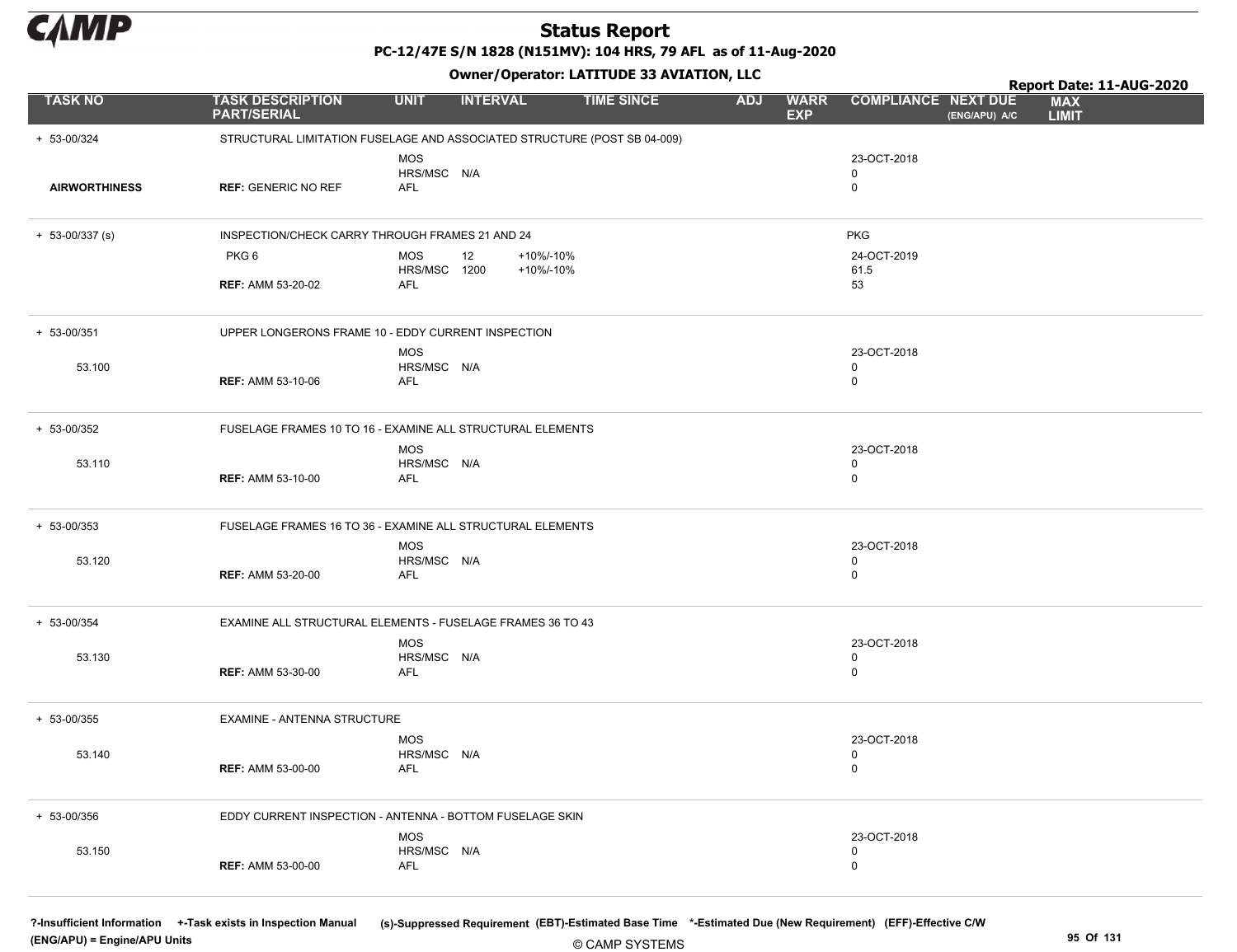

PC-12/47E S/N 1828 (N151MV): 104 HRS, 79 AFL as of 11-Aug-2020

Owner/Operator: LATITUDE 33 AVIATION, LLC

|                 |                                                                                                                                              |                                         |                 |                        | Owner, Operator. EXTERDED 33 AVIATION, LEC |            |                           |                                 |                     | Report Date: 11-AUG-2020   |
|-----------------|----------------------------------------------------------------------------------------------------------------------------------------------|-----------------------------------------|-----------------|------------------------|--------------------------------------------|------------|---------------------------|---------------------------------|---------------------|----------------------------|
| <b>TASK NO</b>  | <b>TASK DESCRIPTION</b><br><b>PART/SERIAL</b>                                                                                                | <b>UNIT</b>                             | <b>INTERVAL</b> |                        | <b>TIME SINCE</b>                          | <b>ADJ</b> | <b>WARR</b><br><b>EXP</b> | <b>COMPLIANCE NEXT DUE</b>      | (ENG/APU) A/C       | <b>MAX</b><br><b>LIMIT</b> |
| + 53-00/357     | EDDY CURRENT INSPECTION - ANTENNA - UPPER FUSELAGE SKIN                                                                                      |                                         |                 |                        |                                            |            |                           |                                 |                     |                            |
| 53.160          | <b>REF: AMM 53-00-00</b>                                                                                                                     | <b>MOS</b><br>HRS/MSC N/A<br><b>AFL</b> |                 |                        |                                            |            |                           | 23-OCT-2018<br>0<br>$\mathbf 0$ |                     |                            |
| + 53-00/359     | FRAMES 21 AND 24 WING ATTACHMENTS - EDDY CURRENT INSPECTION                                                                                  |                                         |                 |                        |                                            |            |                           |                                 |                     |                            |
| 53.180          | <b>REF: AMM 57-00-03</b>                                                                                                                     | <b>MOS</b><br>HRS/MSC N/A<br>AFL        |                 |                        |                                            |            |                           | 23-OCT-2018<br>0<br>0           |                     |                            |
| + 53-00/360     | FRAMES 21 AND 24 SIDE FRAME ATTACHMENTS - EDDY CURRENT INSPECTION                                                                            |                                         |                 |                        |                                            |            |                           |                                 |                     |                            |
| 53.190          | <b>REF: AMM 53-20-02</b>                                                                                                                     | <b>MOS</b><br>HRS/MSC N/A<br>AFL        |                 |                        |                                            |            |                           | 23-OCT-2018<br>0<br>0           |                     |                            |
| + 53-00/361     | FRAMES 41 AND 43 STABILIZER ATTACHMENT - EDDY CURRENT INSPECTION                                                                             |                                         |                 |                        |                                            |            |                           |                                 |                     |                            |
| 53.200          | <b>REF: See Workcard</b>                                                                                                                     | <b>MOS</b><br>HRS/MSC N/A<br>AFL        |                 |                        |                                            |            |                           | 23-OCT-2018<br>0<br>$\mathbf 0$ |                     |                            |
| $+ 53 - 00/419$ | EDDY CURRENT INSPECTION - FRAME 40                                                                                                           |                                         |                 |                        |                                            |            |                           |                                 |                     |                            |
| 53.210          | <b>REF: See Workcard</b>                                                                                                                     | <b>MOS</b><br>HRS/MSC N/A<br>AFL        |                 |                        |                                            |            |                           | 23-OCT-2018<br>0<br>$\mathbf 0$ |                     |                            |
| $+ 53 - 00/90$  | EXAMINE FRONT PRESSURE BULKHEAD (WITH INSULATION ON ENGINE AND COCKPIT SIDES REMOVED)                                                        |                                         |                 |                        |                                            |            |                           |                                 |                     |                            |
| 53.030          | <b>REF: GENERIC NO REF</b>                                                                                                                   | <b>MOS</b><br>HRS/MSC 4000<br>AFL       | 48              | +10%/-10%<br>+10%/-10% |                                            |            |                           | 31-OCT-2018<br>0                | 31-OCT-2022<br>4000 | 22-MAR-2023<br>4400        |
| $+ 53 - 00/91$  | EXAMINE FUSELAGE INTERNAL BOTTOM SURFACE (FRAMES 10,21,24,36 AND FRAMES ADJACENT TO DOORS AND<br>TO EMERGENCY EXIT, WITH INSULATION REMOVED) |                                         |                 |                        |                                            |            |                           |                                 |                     |                            |
| 53.040          | <b>REF: GENERIC NO REF</b>                                                                                                                   | <b>MOS</b><br>HRS/MSC 4000<br>AFL       | 48              | +10%/-10%<br>+10%/-10% |                                            |            |                           | 31-OCT-2018<br>$\mathbf 0$      | 31-OCT-2022<br>4000 | 22-MAR-2023<br>4400        |
| + 53-00/92      | EXAMINE REAR PRESSURE BULKHEAD WITH TRIM REMOVED                                                                                             |                                         |                 |                        |                                            |            |                           |                                 |                     |                            |
| 53.070          | <b>REF: GENERIC NO REF</b>                                                                                                                   | <b>MOS</b><br>HRS/MSC 4000<br>AFL       | 48              | +10%/-10%<br>+10%/-10% |                                            |            |                           | 31-OCT-2018<br>$\mathbf 0$      | 31-OCT-2022<br>4000 | 22-MAR-2023<br>4400        |

© CAMP SYSTEMS ?-Insufficient Information +-Task exists in Inspection Manual (s)-Suppressed Requirement (EBT)-Estimated Base Time \*-Estimated Due (New Requirement) (EFF)-Effective C/W (ENG/APU) = Engine/APU Units 96 Of 131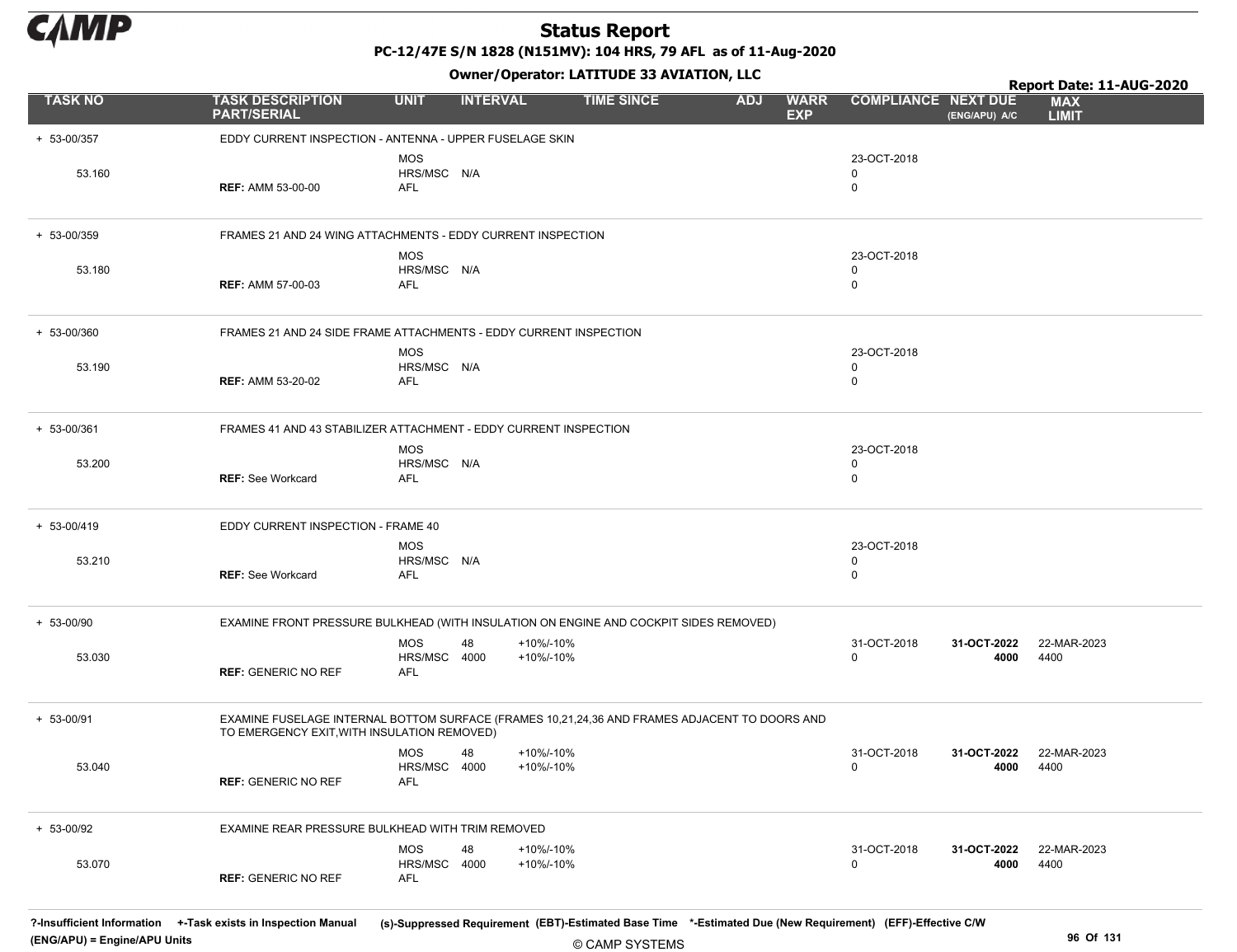

PC-12/47E S/N 1828 (N151MV): 104 HRS, 79 AFL as of 11-Aug-2020

|                      |                                                            |                                          |                 |                        | Owner/Operator. EATITODE 33 AVIATION, LLC |            |                           |                            | Report Date: 11-AUG-2020 |                            |  |
|----------------------|------------------------------------------------------------|------------------------------------------|-----------------|------------------------|-------------------------------------------|------------|---------------------------|----------------------------|--------------------------|----------------------------|--|
| <b>TASK NO</b>       | <b>TASK DESCRIPTION</b><br><b>PART/SERIAL</b>              | <b>UNIT</b>                              | <b>INTERVAL</b> |                        | <b>TIME SINCE</b>                         | <b>ADJ</b> | <b>WARR</b><br><b>EXP</b> | <b>COMPLIANCE NEXT DUE</b> | (ENG/APU) A/C            | <b>MAX</b><br><b>LIMIT</b> |  |
| + 53-00/93           | EXAMINE STRUCTURE AROUND WINDOWS                           |                                          |                 |                        |                                           |            |                           |                            |                          |                            |  |
| 53.050               | <b>REF: GENERIC NO REF</b>                                 | <b>MOS</b><br>HRS/MSC 4000<br><b>AFL</b> | 48              | +10%/-10%<br>+10%/-10% |                                           |            |                           | 31-OCT-2018<br>0           | 31-OCT-2022<br>4000      | 22-MAR-2023<br>4400        |  |
| + 53-00/94           | EXAMINE DOOR FRAMES AND EMERGENCY EXIT FRAMES              |                                          |                 |                        |                                           |            |                           |                            |                          |                            |  |
| 53.060               | <b>REF: GENERIC NO REF</b>                                 | <b>MOS</b><br>HRS/MSC 4000<br><b>AFL</b> | 48              | +10%/-10%<br>+10%/-10% |                                           |            |                           | 31-OCT-2018<br>0           | 31-OCT-2022<br>4000      | 22-MAR-2023<br>4400        |  |
| + 53-30/342          | INSPECTION/CHECK STATIC PORTS CRITICAL AREA                |                                          |                 |                        |                                           |            |                           |                            |                          |                            |  |
| 34.575               | <b>REF: AMM 53-30-01</b>                                   | <b>MOS</b><br>HRS/MSC<br><b>AFL</b>      | 12              | $+1m/1m$               |                                           | $-1$       |                           | 24-OCT-2019<br>61.5<br>53  | 31-OCT-2020              | 23-NOV-2020                |  |
| 530070               | FUSELAGE AB 1003 TEIL1                                     |                                          |                 |                        |                                           |            |                           |                            |                          |                            |  |
| 53.090               | 553.05.12.029<br>1493M<br><b>REF: GENERIC NO REF</b>       | <b>MOS</b><br>HRS/MSC O/C<br>AFL         |                 |                        | N:0<br>N:0<br>N:0                         |            |                           | 23-OCT-2018<br>0<br>0      |                          |                            |  |
| CHAPTER 55           | <b>STABILIZERS</b>                                         |                                          |                 |                        |                                           |            |                           |                            |                          |                            |  |
| + 55-00/325          | STRUCTURAL LIMITATION TAIL STRUCTURE (POST SB 04-009)      |                                          |                 |                        |                                           |            |                           |                            |                          |                            |  |
| <b>AIRWORTHINESS</b> | <b>REF: GENERIC NO REF</b>                                 | <b>MOS</b><br>HRS/MSC N/A<br><b>AFL</b>  |                 |                        |                                           |            |                           | 23-OCT-2018<br>0<br>0      |                          |                            |  |
| $+ 55-10/197$ (s)    | EXAMINE HORIZONTAL STABILIZER EXTERNAL SURFACE             |                                          |                 |                        |                                           |            |                           | <b>PKG</b>                 |                          |                            |  |
|                      | PKG <sub>3</sub><br><b>REF: GENERIC NO REF</b>             | <b>MOS</b><br>HRS/MSC 300<br><b>AFL</b>  | 12              | +10%/-10%<br>+10%/-10% |                                           |            |                           | 24-OCT-2019<br>61.5<br>53  |                          |                            |  |
| $+ 55-10/319$ (s)    | INSPECTION/CHECK HORIZONTAL/VERTICAL STABILIZER ATTACHMENT |                                          |                 |                        |                                           |            |                           | <b>PKG</b>                 |                          |                            |  |
|                      | PKG <sub>6</sub><br><b>REF: AMM 55-00-00</b>               | <b>MOS</b><br>HRS/MSC 1200<br><b>AFL</b> | 12              | +10%/-10%<br>+10%/-10% |                                           |            |                           | 24-OCT-2019<br>61.5<br>53  |                          |                            |  |
|                      |                                                            |                                          |                 |                        |                                           |            |                           |                            |                          |                            |  |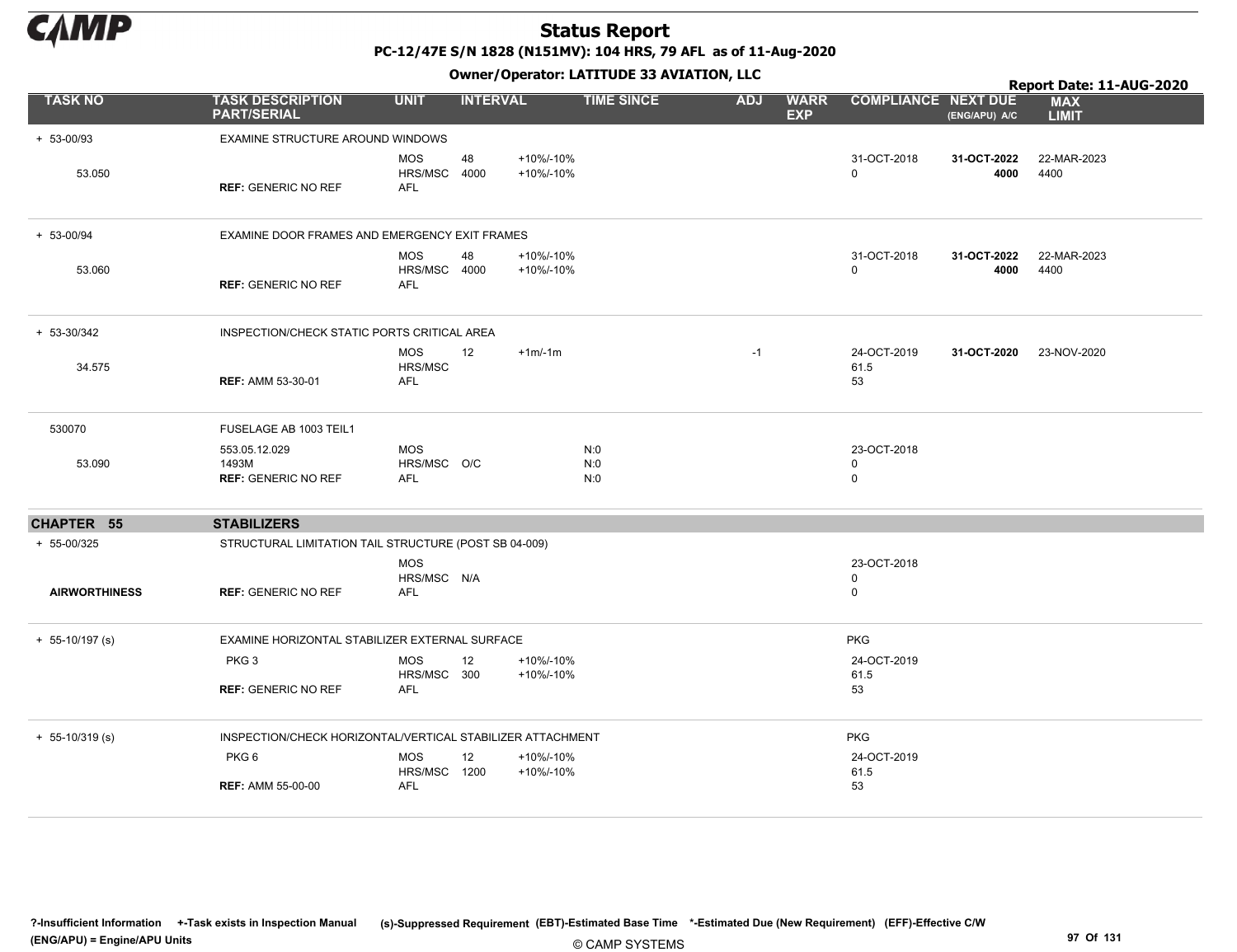

PC-12/47E S/N 1828 (N151MV): 104 HRS, 79 AFL as of 11-Aug-2020

Owner/Operator: LATITUDE 33 AVIATION, LLC

|                 |                                                                                                                                          |                       | - - -                                |                   |                                         |                            |                     | Report Date: 11-AUG-2020   |
|-----------------|------------------------------------------------------------------------------------------------------------------------------------------|-----------------------|--------------------------------------|-------------------|-----------------------------------------|----------------------------|---------------------|----------------------------|
| <b>TASK NO</b>  | <b>TASK DESCRIPTION</b><br><b>PART/SERIAL</b>                                                                                            | <b>UNIT</b>           | <b>INTERVAL</b>                      | <b>TIME SINCE</b> | <b>ADJ</b><br><b>WARR</b><br><b>EXP</b> | <b>COMPLIANCE NEXT DUE</b> | (ENG/APU) A/C       | <b>MAX</b><br><b>LIMIT</b> |
| $+ 55 - 10/415$ | HORIZONTAL STABILIZER                                                                                                                    |                       |                                      |                   |                                         |                            |                     |                            |
|                 | <b>PN</b>                                                                                                                                | <b>MOS</b>            |                                      | N:0               |                                         | 23-OCT-2018                |                     |                            |
| 55.090          | SN-UNKNOWN                                                                                                                               | HRS/MSC               | 25000                                | N:0               |                                         | 0                          | 25000               |                            |
| LIFE LIMIT      | <b>REF: AMM 55-10-01</b>                                                                                                                 | AFL                   | 30000                                | N:0               |                                         | $\mathbf 0$                | 30000               |                            |
|                 |                                                                                                                                          |                       |                                      |                   |                                         |                            |                     |                            |
| + 55-10/95      | EXAMINE HORIZONTAL STABILIZER INTERNAL SURFACES AND HORIZONTAL/VERTICAL STABILIZER INTERFACE (AS<br>FAR AS POSSIBLE WITH PANELS REMOVED) |                       |                                      |                   |                                         |                            |                     |                            |
|                 |                                                                                                                                          | <b>MOS</b><br>HRS/MSC | +10%/-10%<br>48<br>4000<br>+10%/-10% |                   |                                         | 31-OCT-2018<br>$\mathbf 0$ | 31-OCT-2022<br>4000 | 22-MAR-2023<br>4400        |
|                 | <b>REF: GENERIC NO REF</b>                                                                                                               | AFL                   |                                      |                   |                                         |                            |                     |                            |
| + 55-10/96      | EXAMINE VERTICAL STABILIZER INTERNAL SURFACES (AS FAR AS POSSIBLE WITH PANELS REMOVED)                                                   |                       |                                      |                   |                                         |                            |                     |                            |
|                 |                                                                                                                                          | <b>MOS</b>            | 48<br>+10%/-10%                      |                   |                                         | 23-OCT-2018                | 31-OCT-2022         | 17-MAR-2023                |
|                 |                                                                                                                                          | HRS/MSC               | 4000<br>+10%/-10%                    |                   |                                         | 0                          | 4000                | 4400                       |
|                 | <b>REF: GENERIC NO REF</b>                                                                                                               | AFL                   |                                      |                   |                                         | $\mathbf 0$                |                     |                            |
| + 55-20/362     | <b>EXAMINE LEFT WING ELEVATOR</b>                                                                                                        |                       |                                      |                   |                                         |                            |                     |                            |
|                 |                                                                                                                                          | <b>MOS</b>            |                                      |                   |                                         | 23-OCT-2018                |                     |                            |
| 55.100          |                                                                                                                                          | HRS/MSC N/A           |                                      |                   |                                         | 0                          |                     |                            |
|                 | <b>REF: AMM 55-20-00</b>                                                                                                                 | AFL                   |                                      |                   |                                         | $\mathbf 0$                |                     |                            |
| + 55-20/362     | EXAMINE RIGHT WING ELEVATOR                                                                                                              |                       |                                      |                   |                                         |                            |                     |                            |
|                 |                                                                                                                                          | <b>MOS</b>            |                                      |                   |                                         | 23-OCT-2018                |                     |                            |
|                 |                                                                                                                                          | HRS/MSC N/A           |                                      |                   |                                         | $\mathbf 0$                |                     |                            |
|                 | <b>REF: AMM 55-20-00</b>                                                                                                                 | AFL                   |                                      |                   |                                         | $\mathbf 0$                |                     |                            |
| + 55-20/367     | EDDY CURRENT INSPECTION - ELEVATOR DRIVE LEVER                                                                                           |                       |                                      |                   |                                         |                            |                     |                            |
|                 |                                                                                                                                          | <b>MOS</b>            |                                      |                   |                                         | 23-OCT-2018                |                     |                            |
| 55.110          |                                                                                                                                          | HRS/MSC N/A           |                                      |                   |                                         | 0                          |                     |                            |
|                 | <b>REF: AMM 55-20-01</b>                                                                                                                 | AFL                   |                                      |                   |                                         | $\mathbf 0$                |                     |                            |
| + 55-20/368     | EDDY CURRENT INSPECTION - LEFT WING ELEVATOR HINGES                                                                                      |                       |                                      |                   |                                         |                            |                     |                            |
|                 |                                                                                                                                          | <b>MOS</b>            |                                      |                   |                                         | 23-OCT-2018                |                     |                            |
| 55.120          |                                                                                                                                          | HRS/MSC N/A           |                                      |                   |                                         | $\mathbf 0$                |                     |                            |
|                 | <b>REF: AMM 55-20-01</b>                                                                                                                 | <b>AFL</b>            |                                      |                   |                                         | 0                          |                     |                            |
| + 55-20/368     | EDDY CURRENT INSPECTION - RIGHT WING ELEVATOR HINGES                                                                                     |                       |                                      |                   |                                         |                            |                     |                            |
|                 |                                                                                                                                          |                       |                                      |                   |                                         |                            |                     |                            |
|                 |                                                                                                                                          | <b>MOS</b>            |                                      |                   |                                         | 23-OCT-2018                |                     |                            |
|                 | <b>REF: AMM 55-20-01</b>                                                                                                                 | HRS/MSC N/A<br>AFL    |                                      |                   |                                         | 0<br>$\mathbf 0$           |                     |                            |
|                 |                                                                                                                                          |                       |                                      |                   |                                         |                            |                     |                            |
|                 |                                                                                                                                          |                       |                                      |                   |                                         |                            |                     |                            |

© CAMP SYSTEMS ?-Insufficient Information +-Task exists in Inspection Manual (s)-Suppressed Requirement (EBT)-Estimated Base Time \*-Estimated Due (New Requirement) (EFF)-Effective C/W (ENG/APU) = Engine/APU Units 98 Of 131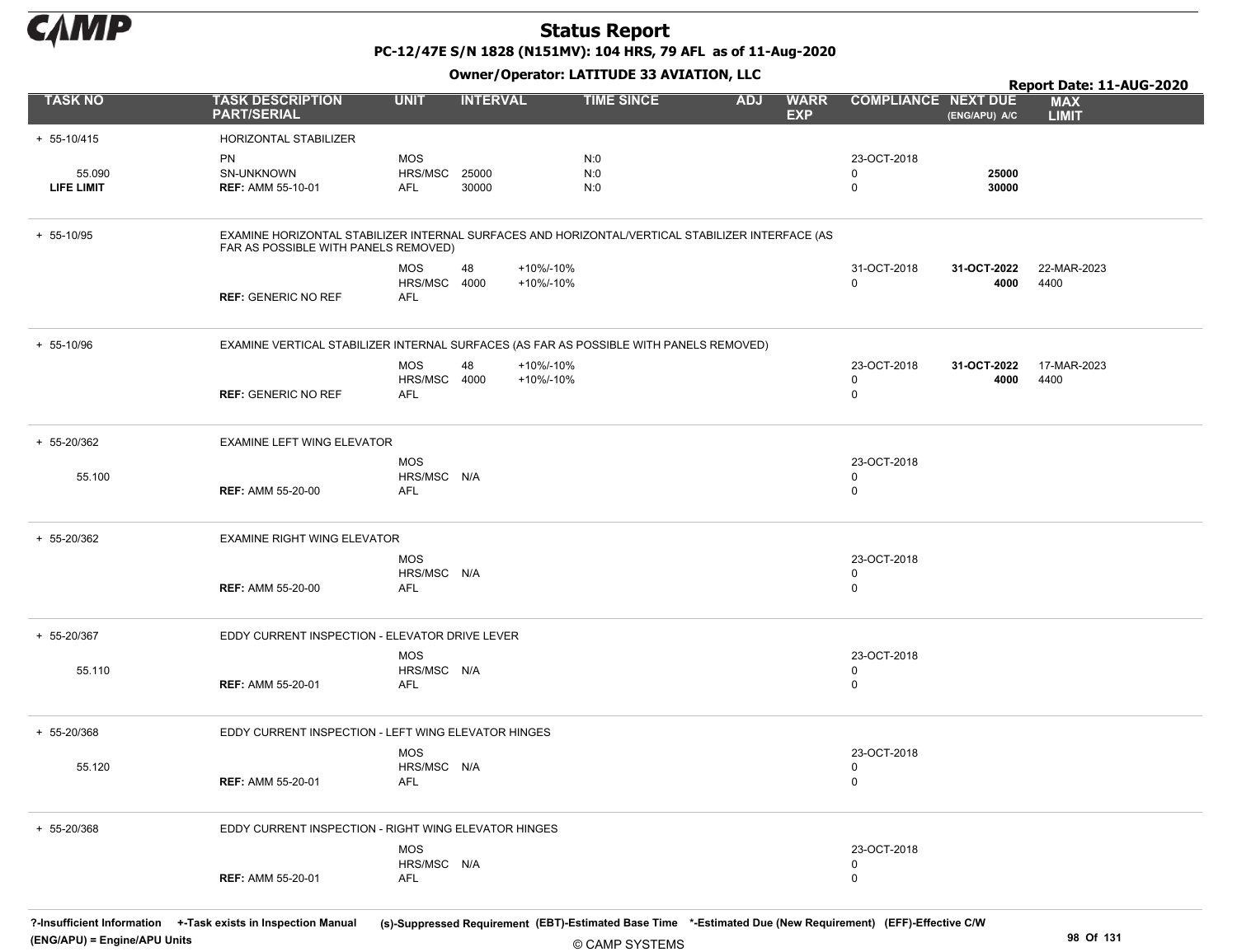

Owner/Operator: LATITUDE 33 AVIATION, LLC

|                     |                                                                                         |                            | .               |           |                   |            |                           |                            |               | Report Date: 11-AUG-2020   |  |
|---------------------|-----------------------------------------------------------------------------------------|----------------------------|-----------------|-----------|-------------------|------------|---------------------------|----------------------------|---------------|----------------------------|--|
| <b>TASK NO</b>      | <b>TASK DESCRIPTION</b><br><b>PART/SERIAL</b>                                           | <b>UNIT</b>                | <b>INTERVAL</b> |           | <b>TIME SINCE</b> | <b>ADJ</b> | <b>WARR</b><br><b>EXP</b> | <b>COMPLIANCE NEXT DUE</b> | (ENG/APU) A/C | <b>MAX</b><br><b>LIMIT</b> |  |
| $+ 55-30/198$ (s)   | EXAMINE VERTICAL STABILIZER EXTERNAL SURFACE SPECIALLY AROUND REAR SPAR TOP RIVETS.     |                            |                 |           |                   |            |                           | <b>PKG</b>                 |               |                            |  |
|                     | PKG <sub>3</sub>                                                                        | <b>MOS</b>                 | 12              | +10%/-10% |                   |            |                           | 24-OCT-2019                |               |                            |  |
|                     |                                                                                         | HRS/MSC 300                |                 | +10%/-10% |                   |            |                           | 61.5                       |               |                            |  |
|                     | <b>REF: GENERIC NO REF</b>                                                              | <b>AFL</b>                 |                 |           |                   |            |                           | 53                         |               |                            |  |
|                     |                                                                                         |                            |                 |           |                   |            |                           |                            |               |                            |  |
| $+ 55 - 30/281$ (s) | EXAMINE VERTICAL STABILIZER ELECTRICAL BONDING STRAPS                                   |                            |                 |           |                   |            |                           | <b>PKG</b>                 |               |                            |  |
|                     | PKG6                                                                                    | <b>MOS</b>                 | 12              | +10%/-10% |                   |            |                           | 24-OCT-2019                |               |                            |  |
|                     | <b>REF: GENERIC NO REF</b>                                                              | HRS/MSC 1200<br><b>AFL</b> |                 | +10%/-10% |                   |            |                           | 61.5<br>53                 |               |                            |  |
|                     |                                                                                         |                            |                 |           |                   |            |                           |                            |               |                            |  |
| + 55-30/369         | EXAMINE - VERTICAL STABILIZER                                                           |                            |                 |           |                   |            |                           |                            |               |                            |  |
|                     |                                                                                         | <b>MOS</b>                 |                 |           |                   |            |                           | 23-OCT-2018                |               |                            |  |
| 55.130              |                                                                                         | HRS/MSC N/A                |                 |           |                   |            |                           | $\mathbf 0$                |               |                            |  |
|                     | <b>REF: AMM 55-30-00</b>                                                                | AFL                        |                 |           |                   |            |                           | $\mathbf 0$                |               |                            |  |
| + 55-30/370         | EDDY CURRENT INSPECTION - VERTICAL STABILIZER MAIN AND REAR SPAR ATTACHMENT TO FUSELAGE |                            |                 |           |                   |            |                           |                            |               |                            |  |
|                     |                                                                                         | <b>MOS</b>                 |                 |           |                   |            |                           | 23-OCT-2018                |               |                            |  |
| 55.140              |                                                                                         | HRS/MSC N/A                |                 |           |                   |            |                           | $\mathbf 0$                |               |                            |  |
|                     | <b>REF: See Workcard</b>                                                                | AFL                        |                 |           |                   |            |                           | $\mathbf 0$                |               |                            |  |
| $+ 55 - 30/371$     | EDDY CURRENT INSPECTION VERTICAL STABILIZER MAIN ATTACHMENT TO HORIZONTAL STABILIZER    |                            |                 |           |                   |            |                           |                            |               |                            |  |
|                     |                                                                                         | <b>MOS</b>                 |                 |           |                   |            |                           | 23-OCT-2018                |               |                            |  |
| 55.150              |                                                                                         | HRS/MSC N/A                |                 |           |                   |            |                           | $\mathbf 0$                |               |                            |  |
|                     | <b>REF: AMM 55-00-00</b>                                                                | AFL                        |                 |           |                   |            |                           | $\mathbf 0$                |               |                            |  |
| + 55-30/372         | EDDY CURRENT INSPECTION VERTICAL STABILIZER PITCH TRIM ACTUATOR FITTING AND ATTACHMENT  |                            |                 |           |                   |            |                           |                            |               |                            |  |
|                     |                                                                                         | <b>MOS</b>                 |                 |           |                   |            |                           | 23-OCT-2018                |               |                            |  |
| 55.160              |                                                                                         | HRS/MSC N/A                |                 |           |                   |            |                           | 0                          |               |                            |  |
|                     | <b>REF: AMM 55-30-02</b>                                                                | <b>AFL</b>                 |                 |           |                   |            |                           | $\mathbf 0$                |               |                            |  |
| + 55-30/420         | EDDY CURRENT INSPECTION - VERTICAL STABILIZER FORWARD ATTACHMENT TO FRAME 40            |                            |                 |           |                   |            |                           |                            |               |                            |  |
|                     |                                                                                         | <b>MOS</b>                 |                 |           |                   |            |                           | 23-OCT-2018                |               |                            |  |
| 55.190              |                                                                                         | HRS/MSC N/A                |                 |           |                   |            |                           | 0                          |               |                            |  |
|                     | <b>REF: AMM 55-30-03</b>                                                                | AFL                        |                 |           |                   |            |                           | $\pmb{0}$                  |               |                            |  |
| + 55-40/373         | <b>EXAMINE - RUDDER</b>                                                                 |                            |                 |           |                   |            |                           |                            |               |                            |  |
|                     |                                                                                         | <b>MOS</b>                 |                 |           |                   |            |                           | 23-OCT-2018                |               |                            |  |
| 55.170              |                                                                                         | HRS/MSC N/A                |                 |           |                   |            |                           | $\Omega$                   |               |                            |  |
|                     | <b>REF: AMM 55-40-00</b>                                                                | AFL                        |                 |           |                   |            |                           | $\Omega$                   |               |                            |  |
|                     |                                                                                         |                            |                 |           |                   |            |                           |                            |               |                            |  |

(ENG/APU) = Engine/APU Units 99 Of 131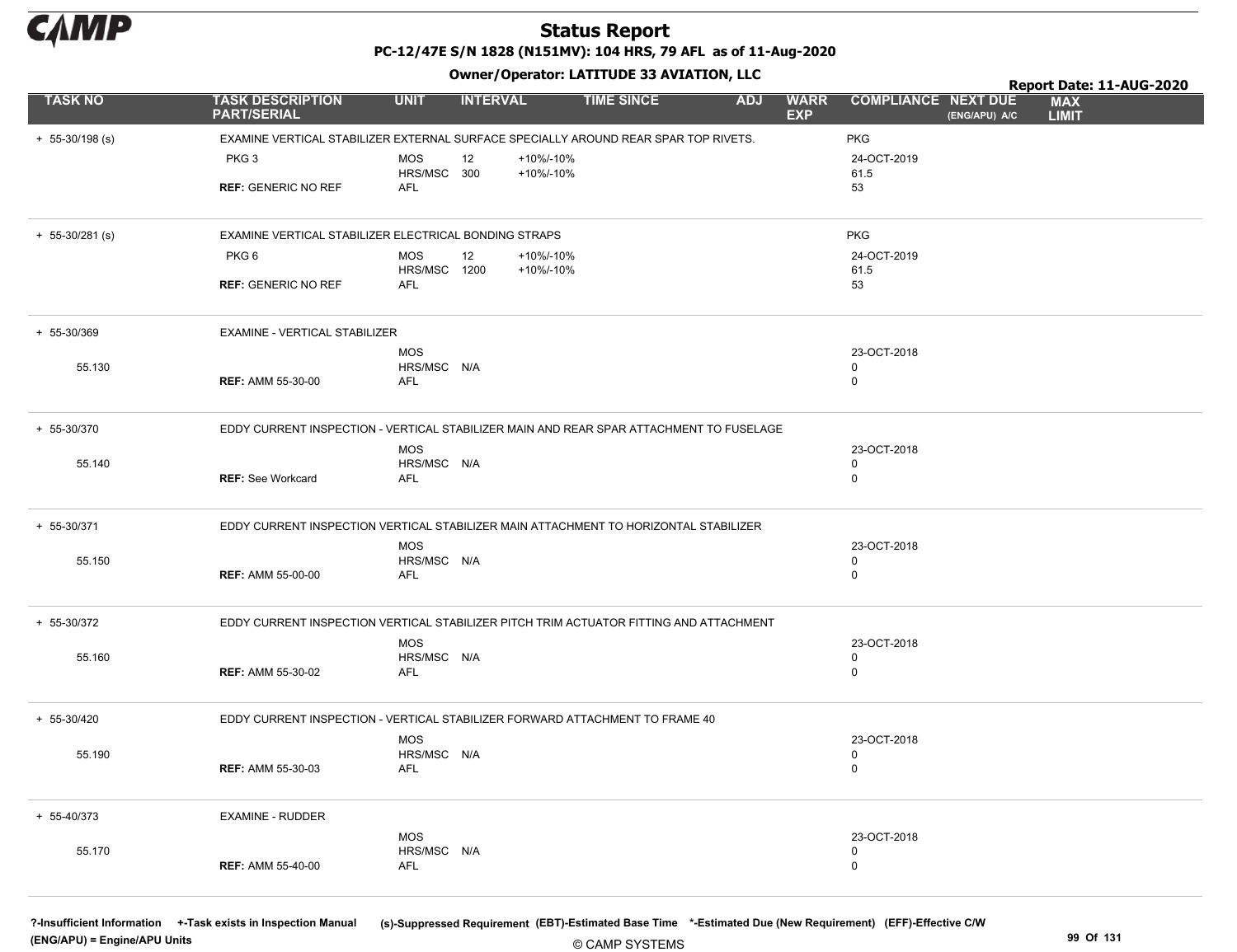

PC-12/47E S/N 1828 (N151MV): 104 HRS, 79 AFL as of 11-Aug-2020

|                      |                                                                                                                                                                      |                                         |                 | Owner/Operator: LATITUDE 33 AVIATION, LLC |            |                           |                                           |               | Report Date: 11-AUG-2020   |  |
|----------------------|----------------------------------------------------------------------------------------------------------------------------------------------------------------------|-----------------------------------------|-----------------|-------------------------------------------|------------|---------------------------|-------------------------------------------|---------------|----------------------------|--|
| <b>TASK NO</b>       | <b>TASK DESCRIPTION</b><br><b>PART/SERIAL</b>                                                                                                                        | <b>UNIT</b>                             | <b>INTERVAL</b> | <b>TIME SINCE</b>                         | <b>ADJ</b> | <b>WARR</b><br><b>EXP</b> | <b>COMPLIANCE NEXT DUE</b>                | (ENG/APU) A/C | <b>MAX</b><br><b>LIMIT</b> |  |
| + 55-40/377          | EDDY CURRENT INSPECTION - RUDDER HINGES                                                                                                                              |                                         |                 |                                           |            |                           |                                           |               |                            |  |
| 55.180               | <b>REF: AMM 55-40-05</b>                                                                                                                                             | <b>MOS</b><br>HRS/MSC N/A<br><b>AFL</b> |                 |                                           |            |                           | 23-OCT-2018<br>$\mathbf 0$<br>$\mathbf 0$ |               |                            |  |
| $+ 55 - 40/410$      | EXAMINE - RUDDER TRIM TAB                                                                                                                                            |                                         |                 |                                           |            |                           |                                           |               |                            |  |
| 55.200               | <b>REF: AMM 55-40-04</b>                                                                                                                                             | <b>MOS</b><br>HRS/MSC N/A<br><b>AFL</b> |                 |                                           |            |                           | 23-OCT-2018<br>$\mathbf 0$<br>0           |               |                            |  |
| CHAPTER 56           | <b>WINDOWS</b>                                                                                                                                                       |                                         |                 |                                           |            |                           |                                           |               |                            |  |
| $+ 56-10/200$ (s)    | EXAMINE WINDSHIELD LH AND RH                                                                                                                                         |                                         |                 |                                           |            |                           | <b>PKG</b>                                |               |                            |  |
|                      | PKG <sub>3</sub>                                                                                                                                                     | <b>MOS</b><br>HRS/MSC 300               | 12              | +10%/-10%<br>+10%/-10%                    |            |                           | 24-OCT-2019<br>61.5                       |               |                            |  |
|                      | <b>REF: AMM 56-00-00</b>                                                                                                                                             | AFL                                     |                 |                                           |            |                           | 53                                        |               |                            |  |
| 56-11/12             | COCKPIT OUTER SIDE, DV WINDOWS AND CABIN WINDOWS - REPLACE IF CRACKED                                                                                                |                                         |                 |                                           |            |                           |                                           |               |                            |  |
| 56.020               |                                                                                                                                                                      | <b>MOS</b><br>HRS/MSC A/R               |                 |                                           |            |                           | 23-OCT-2018<br>0                          |               |                            |  |
| <b>AIRWORTHINESS</b> | <b>REF: GENERIC NO REF</b>                                                                                                                                           | <b>AFL</b>                              |                 |                                           |            |                           | $\mathbf 0$                               |               |                            |  |
| 56-11/13             | COCKPIT INNER AND OUTER SIDE, DV WINDOWS AND CABIN WINDOWS- REPLACE IF CHIPPED, CRACKED (ONLY<br>FOR INNER SIDE WINDOWS), CRAZING, SCRATCHED, BUBBLES OR DELAMINATED |                                         |                 |                                           |            |                           |                                           |               |                            |  |
|                      |                                                                                                                                                                      | <b>MOS</b>                              |                 |                                           |            |                           | 23-OCT-2018                               |               |                            |  |
|                      | <b>REF: AMM 56-00-00</b>                                                                                                                                             | HRS/MSC A/R<br>AFL                      |                 |                                           |            |                           | 0<br>0                                    |               |                            |  |
| 56-11/14             | REPLACE LEFT HAND WINDSHIELD ASSY, (LH) (INNER LAMINATION CRACKED)                                                                                                   |                                         |                 |                                           |            |                           |                                           |               |                            |  |
|                      | 959.81.10.109<br>17200H1445                                                                                                                                          | <b>MOS</b><br>HRS/MSC A/R               |                 |                                           |            |                           | 23-OCT-2018<br>0                          |               |                            |  |
|                      | <b>REF: See Workcard</b>                                                                                                                                             | <b>AFL</b>                              |                 |                                           |            |                           | $\mathsf 0$                               |               |                            |  |
| 56-11/14             | REPLACE RIGHT HAND WINDSHIELD ASSY, (LH) (INNER LAMINATION CRACKED)                                                                                                  |                                         |                 |                                           |            |                           |                                           |               |                            |  |
|                      | 959.81.10.110                                                                                                                                                        | <b>MOS</b>                              |                 |                                           |            |                           | 23-OCT-2018                               |               |                            |  |
|                      | 17208H2144<br>REF: See Workcard                                                                                                                                      | HRS/MSC A/R<br><b>AFL</b>               |                 |                                           |            |                           | 0<br>$\mathbf 0$                          |               |                            |  |
|                      |                                                                                                                                                                      |                                         |                 |                                           |            |                           |                                           |               |                            |  |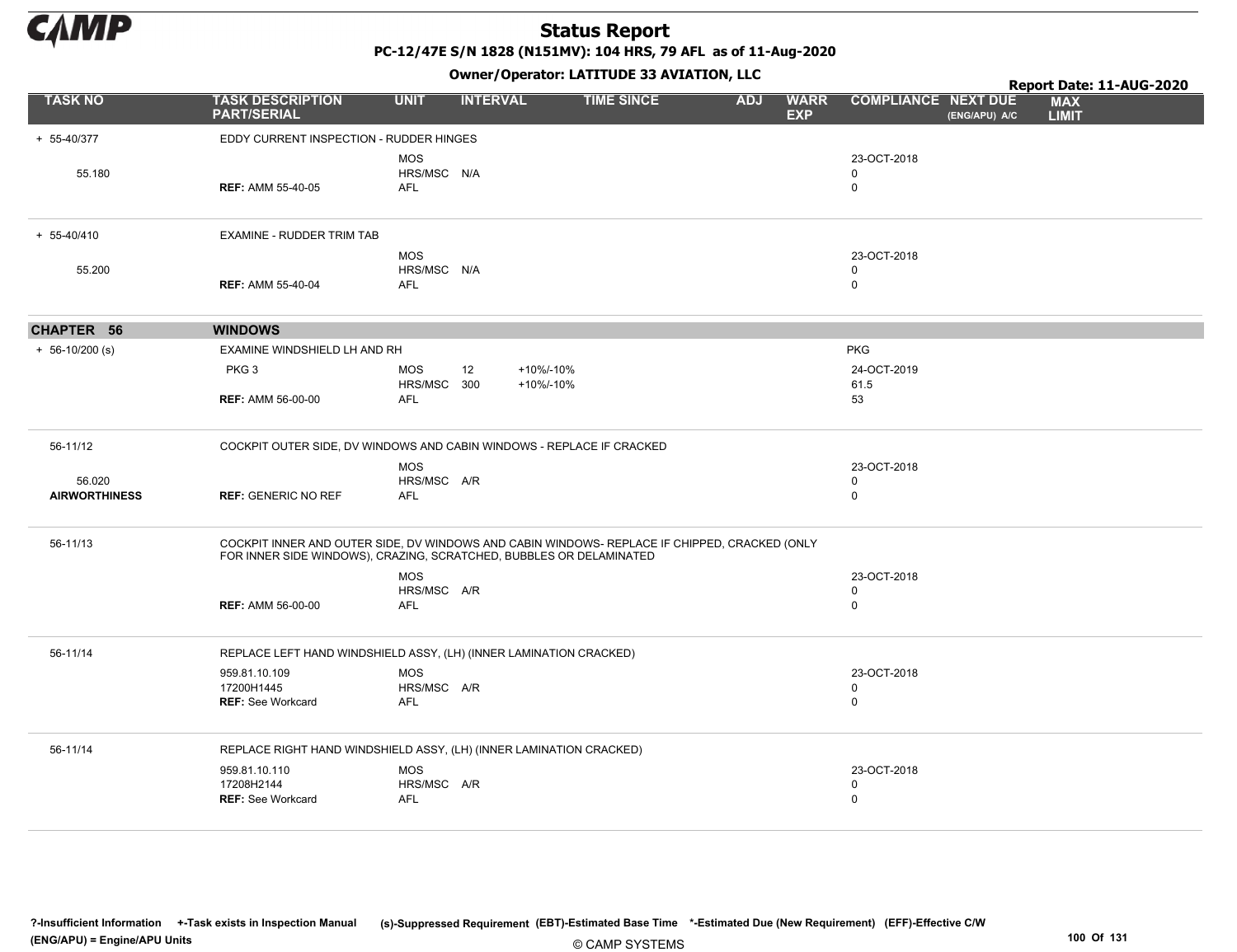

PC-12/47E S/N 1828 (N151MV): 104 HRS, 79 AFL as of 11-Aug-2020

|                     |                                                                                                                                                                                  |                                           |                 |                         | Owner / Operator. EATITODE 33 AVIATION, LLC |            |                           |                                           |                      | Report Date: 11-AUG-2020   |
|---------------------|----------------------------------------------------------------------------------------------------------------------------------------------------------------------------------|-------------------------------------------|-----------------|-------------------------|---------------------------------------------|------------|---------------------------|-------------------------------------------|----------------------|----------------------------|
| <b>TASK NO</b>      | <b>TASK DESCRIPTION</b><br><b>PART/SERIAL</b>                                                                                                                                    | <b>UNIT</b>                               | <b>INTERVAL</b> |                         | <b>TIME SINCE</b>                           | <b>ADJ</b> | <b>WARR</b><br><b>EXP</b> | <b>COMPLIANCE NEXT DUE</b>                | (ENG/APU) A/C        | <b>MAX</b><br><b>LIMIT</b> |
| 56-11/15            | LEFT HAND WINDSHIELD ONLY UNPRESSURIZED FLIGHT IS PERMITTED UP TO THE NEXT SCHEDULED INSPECTION<br>PROVIDING IT DOES NOT CAUSE VISUAL PROBLEMS (IF CRACKED IN OUTER LAMINATION)  |                                           |                 |                         |                                             |            |                           |                                           |                      |                            |
|                     | 959.81.10.109<br>17200H1445<br><b>REF: GENERIC NO REF</b>                                                                                                                        | <b>MOS</b><br>HRS/MSC A/R<br><b>AFL</b>   |                 |                         |                                             |            |                           | 23-OCT-2018<br>$\mathbf 0$<br>$\mathbf 0$ |                      |                            |
| 56-11/15            | RIGHT HAND WINDSHIELD ONLY UNPRESSURIZED FLIGHT IS PERMITTED UP TO THE NEXT SCHEDULED<br>INSPECTION PROVIDING IT DOES NOT CAUSE VISUAL PROBLEMS (IF CRACKED IN OUTER LAMINATION) |                                           |                 |                         |                                             |            |                           |                                           |                      |                            |
|                     | 959.81.10.110<br>17208H2144<br><b>REF: GENERIC NO REF</b>                                                                                                                        | <b>MOS</b><br>HRS/MSC A/R<br>AFL          |                 |                         |                                             |            |                           | 23-OCT-2018<br>$\mathbf 0$<br>$\mathbf 0$ |                      |                            |
| $+ 56 - 11/332$     | INSPECTION/CHECK COCKPIT SIDE WINDOWS                                                                                                                                            |                                           |                 |                         |                                             |            |                           |                                           |                      |                            |
| 56.100              | <b>REF: AMM 56-11-02</b>                                                                                                                                                         | <b>MOS</b><br><b>HRS/MSC 11000</b><br>AFL | 120             | $+6m/6m$<br>$+500/-500$ |                                             |            |                           | 23-OCT-2018<br>$\mathbf 0$<br>$\mathbf 0$ | 31-OCT-2028<br>11000 | 23-APR-2029<br>11500       |
| $+ 56 - 11/378$     | WINDSHIELD LH AND RH AND COCKPIT SIDE WINDOWS - EXAMINE WITH WIND-SHIELD AND SIDE WINDOWS<br><b>REMOVED</b>                                                                      |                                           |                 |                         |                                             |            |                           |                                           |                      |                            |
| 56.110              | <b>REF: See Workcard</b>                                                                                                                                                         | MOS<br>HRS/MSC N/A<br><b>AFL</b>          |                 |                         |                                             |            |                           | 23-OCT-2018<br>$\mathbf 0$<br>$\mathbf 0$ |                      |                            |
| $+ 56 - 20/201$ (s) | EXAMINE COCKPIT AND CABIN WINDOWS                                                                                                                                                |                                           |                 |                         |                                             |            |                           | <b>PKG</b>                                |                      |                            |
|                     | PKG <sub>3</sub>                                                                                                                                                                 | <b>MOS</b><br>HRS/MSC 300                 | 12              | +10%/-10%<br>+10%/-10%  |                                             |            |                           | 24-OCT-2019<br>61.5                       |                      |                            |
|                     | <b>REF: AMM 56-00-00</b>                                                                                                                                                         | <b>AFL</b>                                |                 |                         |                                             |            |                           | 53                                        |                      |                            |
| 560015              | SIDE, LH WINDOW                                                                                                                                                                  |                                           |                 |                         |                                             |            |                           |                                           |                      |                            |
| 56.090              | 959.81.10.111<br>17184H0137<br><b>REF: AMM 56-11-02</b>                                                                                                                          | <b>MOS</b><br>HRS/MSC O/C<br><b>AFL</b>   |                 |                         | N:0<br>N:0<br>N:0                           |            |                           | 23-OCT-2018<br>0<br>$\mathbf 0$           |                      |                            |
| 560020              | SIDE, RH WINDOW                                                                                                                                                                  |                                           |                 |                         |                                             |            |                           |                                           |                      |                            |
| 56.090              | 959.81.10.112<br>17228H4023<br><b>REF: AMM 56-11-02</b>                                                                                                                          | <b>MOS</b><br>HRS/MSC O/C<br>AFL          |                 |                         | N:0<br>N:0<br>N:0                           |            |                           | 23-OCT-2018<br>$\mathbf 0$<br>$\pmb{0}$   |                      |                            |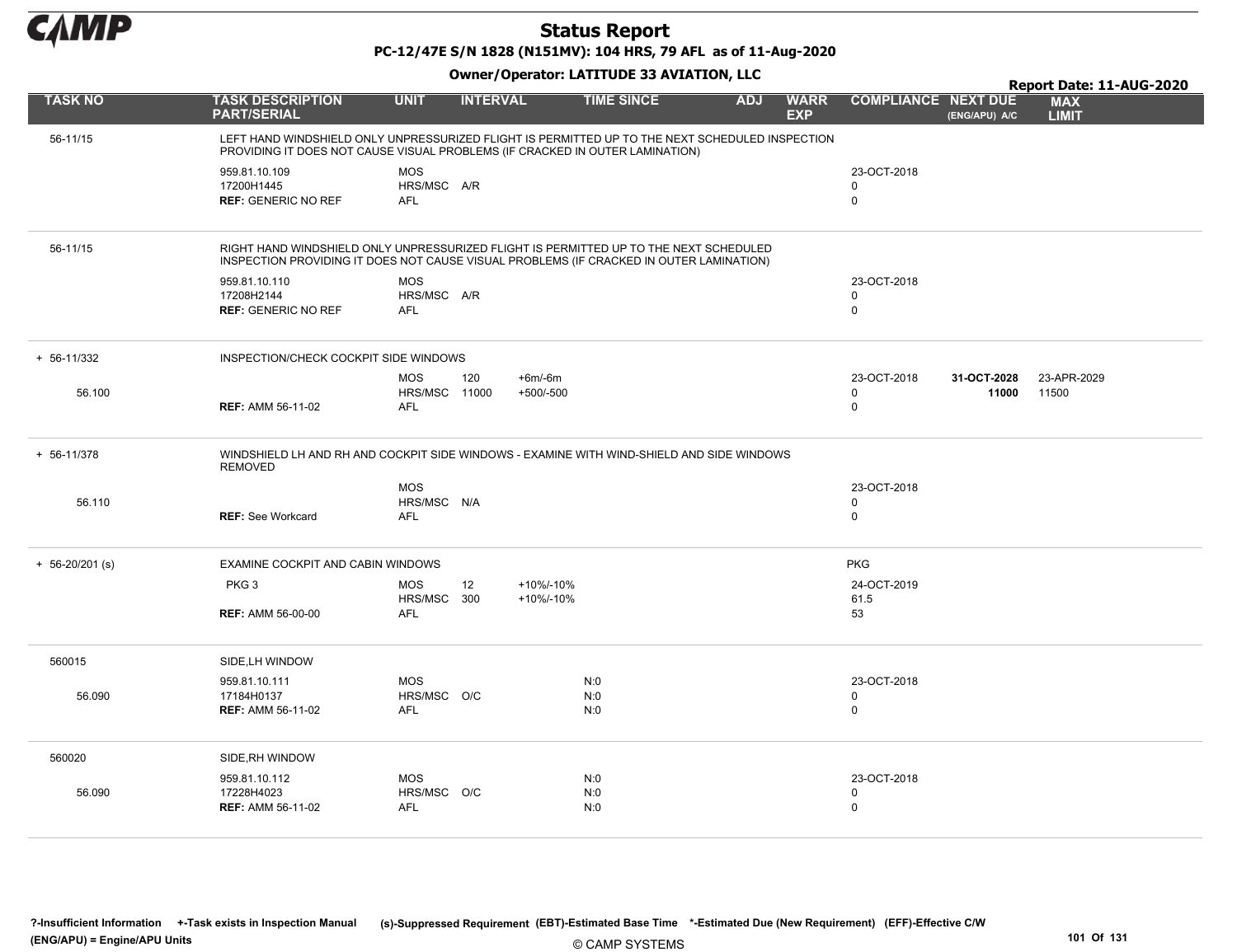

Owner/Operator: LATITUDE 33 AVIATION, LLC

|                |                                                             |                                         | .               |                   |                                         |                                             | Report Date: 11-AUG-2020   |
|----------------|-------------------------------------------------------------|-----------------------------------------|-----------------|-------------------|-----------------------------------------|---------------------------------------------|----------------------------|
| <b>TASK NO</b> | <b>TASK DESCRIPTION</b><br><b>PART/SERIAL</b>               | <b>UNIT</b>                             | <b>INTERVAL</b> | <b>TIME SINCE</b> | <b>WARR</b><br><b>ADJ</b><br><b>EXP</b> | <b>COMPLIANCE NEXT DUE</b><br>(ENG/APU) A/C | <b>MAX</b><br><b>LIMIT</b> |
| 560025         | RH NO 1 CABIN WINDOW                                        |                                         |                 |                   |                                         |                                             |                            |
| 56.060         | 556.20.12.029<br>0002848190-012<br><b>REF: AMM 56-20-01</b> | <b>MOS</b><br>HRS/MSC O/C<br>AFL        |                 | N:0<br>N:0<br>N:0 |                                         | 23-OCT-2018<br>$\mathbf 0$<br>$\pmb{0}$     |                            |
| 560030         | RH NO 2 CABIN WINDOW                                        |                                         |                 |                   |                                         |                                             |                            |
| 56.060         | 556.20.12.029<br>0002848192-004<br><b>REF: AMM 56-20-01</b> | MOS<br>HRS/MSC O/C<br>AFL               |                 | N:0<br>N:0<br>N:0 |                                         | 23-OCT-2018<br>$\pmb{0}$<br>$\mathbf 0$     |                            |
| 560035         | RH NO 3 CABIN WINDOW                                        |                                         |                 |                   |                                         |                                             |                            |
| 56.070         | 556.20.12.029<br>0002848192-005<br><b>REF: AMM 56-20-01</b> | MOS<br>HRS/MSC O/C<br>AFL               |                 | N:0<br>N:0<br>N:0 |                                         | 23-OCT-2018<br>$\mathbf 0$<br>$\pmb{0}$     |                            |
| 560040         | RH NO 4 CABIN WINDOW                                        |                                         |                 |                   |                                         |                                             |                            |
| 56.070         | 556.20.12.029<br>0002848192-010<br><b>REF: AMM 56-20-01</b> | <b>MOS</b><br>HRS/MSC O/C<br>AFL        |                 | N:0<br>N:0<br>N:0 |                                         | 23-OCT-2018<br>$\pmb{0}$<br>$\mathbf 0$     |                            |
| 560045         | RH NO 5 CABIN WINDOW                                        |                                         |                 |                   |                                         |                                             |                            |
| 56.080         | 556.20.12.029<br>0002848192-009<br><b>REF: AMM 56-20-01</b> | MOS<br>HRS/MSC O/C<br><b>AFL</b>        |                 | N:0<br>N:0<br>N:0 |                                         | 23-OCT-2018<br>$\mathsf 0$<br>$\mathsf 0$   |                            |
| 560050         | LH NO 1 CABIN WINDOW                                        |                                         |                 |                   |                                         |                                             |                            |
| 56.040         | 556.20.12.029<br>0002848190-011<br><b>REF: AMM 56-20-01</b> | <b>MOS</b><br>HRS/MSC O/C<br>AFL        |                 | N:0<br>N:0<br>N:0 |                                         | 23-OCT-2018<br>$\mathbf 0$<br>$\mathsf 0$   |                            |
| 560055         | LH NO 2 CABIN WINDOW                                        |                                         |                 |                   |                                         |                                             |                            |
| 56.040         | 556.20.12.029<br>0002848190-010<br><b>REF: AMM 56-20-01</b> | <b>MOS</b><br>HRS/MSC O/C<br>AFL        |                 | N:0<br>N:0<br>N:0 |                                         | 23-OCT-2018<br>$\mathsf 0$<br>$\mathbf 0$   |                            |
| 560060         | LH NO 3 CABIN WINDOW                                        |                                         |                 |                   |                                         |                                             |                            |
| 56.050         | 556.20.12.029<br>0002848190-006<br><b>REF: AMM 56-20-01</b> | <b>MOS</b><br>HRS/MSC O/C<br><b>AFL</b> |                 | N:0<br>N:0<br>N:0 |                                         | 23-OCT-2018<br>0<br>$\mathbf 0$             |                            |

(ENG/APU) = Engine/APU Units 102 Of 131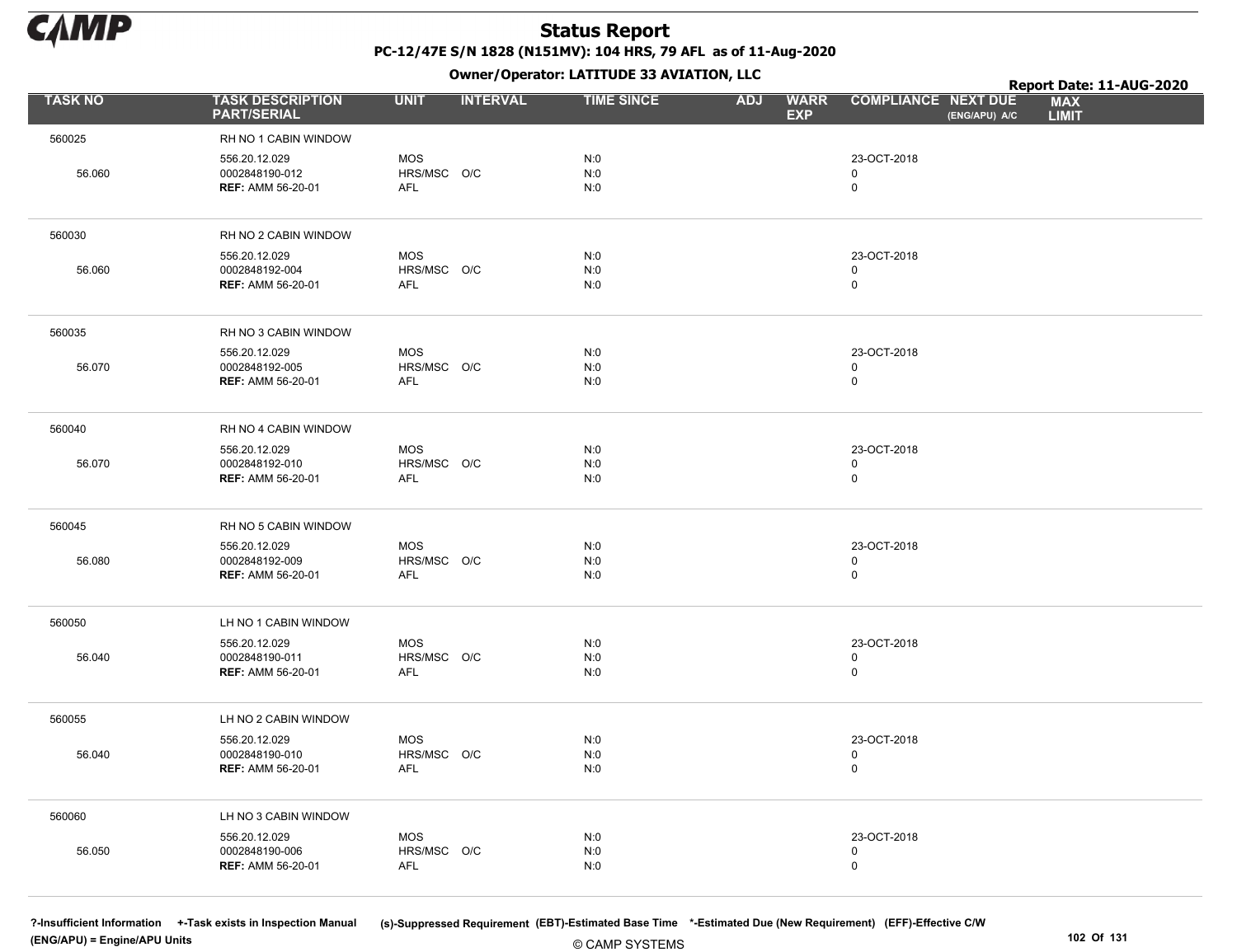

|                                |                                                                                                                        |                                         |                 |                        | Owner / Operator. EATITODE 33 AVIATION, LLC |            |                           |                                           |               | Report Date: 11-AUG-2020   |  |
|--------------------------------|------------------------------------------------------------------------------------------------------------------------|-----------------------------------------|-----------------|------------------------|---------------------------------------------|------------|---------------------------|-------------------------------------------|---------------|----------------------------|--|
| <b>TASK NO</b>                 | <b>TASK DESCRIPTION</b><br><b>PART/SERIAL</b>                                                                          | <b>UNIT</b>                             | <b>INTERVAL</b> |                        | <b>TIME SINCE</b>                           | <b>ADJ</b> | <b>WARR</b><br><b>EXP</b> | <b>COMPLIANCE NEXT DUE</b>                | (ENG/APU) A/C | <b>MAX</b><br><b>LIMIT</b> |  |
| 560065                         | LH NO 4 CABIN WINDOW                                                                                                   |                                         |                 |                        |                                             |            |                           |                                           |               |                            |  |
| 56.050                         | 556.20.12.029<br>0002848186-005<br><b>REF: AMM 56-20-01</b>                                                            | <b>MOS</b><br>HRS/MSC O/C<br>AFL        |                 |                        | N:0<br>N:0<br>N:0                           |            |                           | 23-OCT-2018<br>$\mathbf 0$<br>$\mathbf 0$ |               |                            |  |
| 560070                         | DV-WINDOW ASSY                                                                                                         |                                         |                 |                        |                                             |            |                           |                                           |               |                            |  |
| 56.030                         | 556.14.12.099<br>18114H5129<br><b>REF: AMM 56-14-01</b>                                                                | <b>MOS</b><br>HRS/MSC O/C<br>AFL        |                 |                        | N:0<br>N:0<br>N:0                           |            |                           | 23-OCT-2018<br>$\mathbf 0$<br>$\mathsf 0$ |               |                            |  |
| 561010                         | LEFT HAND WINDSHIELD ASSY, (LH)                                                                                        |                                         |                 |                        |                                             |            |                           |                                           |               |                            |  |
| 56.010<br><b>AIRWORTHINESS</b> | 959.81.10.109<br>17200H1445<br><b>REF: AMM 56-11-01</b>                                                                | <b>MOS</b><br>HRS/MSC O/C<br><b>AFL</b> |                 |                        | N:0<br>N:0<br>N:0                           |            |                           | 23-OCT-2018<br>0<br>$\mathbf 0$           |               |                            |  |
| 561011                         | RIGHT HAND WINDSHIELD ASSY, (LH)                                                                                       |                                         |                 |                        |                                             |            |                           |                                           |               |                            |  |
| 56.010<br><b>AIRWORTHINESS</b> | 959.81.10.110<br>17208H2144<br><b>REF: AMM 56-11-01</b>                                                                | <b>MOS</b><br>HRS/MSC O/C<br><b>AFL</b> |                 |                        | N:0<br>N:0<br>N:0                           |            |                           | 23-OCT-2018<br>$\mathbf 0$<br>$\mathbf 0$ |               |                            |  |
| CHAPTER 57                     | <b>WINGS</b>                                                                                                           |                                         |                 |                        |                                             |            |                           |                                           |               |                            |  |
| $+ 57 - 00/202$ (s)            | EXAMINE WING EXTERNAL SURFACES                                                                                         |                                         |                 |                        |                                             |            |                           | <b>PKG</b>                                |               |                            |  |
|                                | PKG <sub>3</sub><br><b>REF: GENERIC NO REF</b>                                                                         | <b>MOS</b><br>HRS/MSC 300<br>AFL        | 12              | +10%/-10%<br>+10%/-10% |                                             |            |                           | 24-OCT-2019<br>61.5<br>53                 |               |                            |  |
| $+ 57 - 00/282$ (s)            | <b>EXAMINE WING TIP STATIC DISCHARGERS</b>                                                                             |                                         |                 |                        |                                             |            |                           | <b>PKG</b>                                |               |                            |  |
|                                | PKG7<br><b>REF: GENERIC NO REF</b>                                                                                     | <b>MOS</b><br>HRS/MSC 2400<br>AFL       | 24              | +10%/-10%<br>+10%/-10% |                                             |            |                           | 23-OCT-2018<br>$\mathbf 0$<br>$\mathbf 0$ |               |                            |  |
| $+ 57 - 00/283$ (s)            | EXAMINE WING INTERNAL SURFACES AND FLAP COMPARTMENT AS FAR AS POSSIBLE WITH PANELS IN TASK<br>06-00/218 OPENED/REMOVED |                                         |                 |                        |                                             |            |                           | <b>PKG</b>                                |               |                            |  |
|                                | PKG <sub>6</sub><br><b>REF: GENERIC NO REF</b>                                                                         | <b>MOS</b><br>HRS/MSC<br>AFL            | 12<br>1200      | +10%/-10%<br>+10%/-10% |                                             |            |                           | 24-OCT-2019<br>61.5<br>53                 |               |                            |  |
|                                |                                                                                                                        |                                         |                 |                        |                                             |            |                           |                                           |               |                            |  |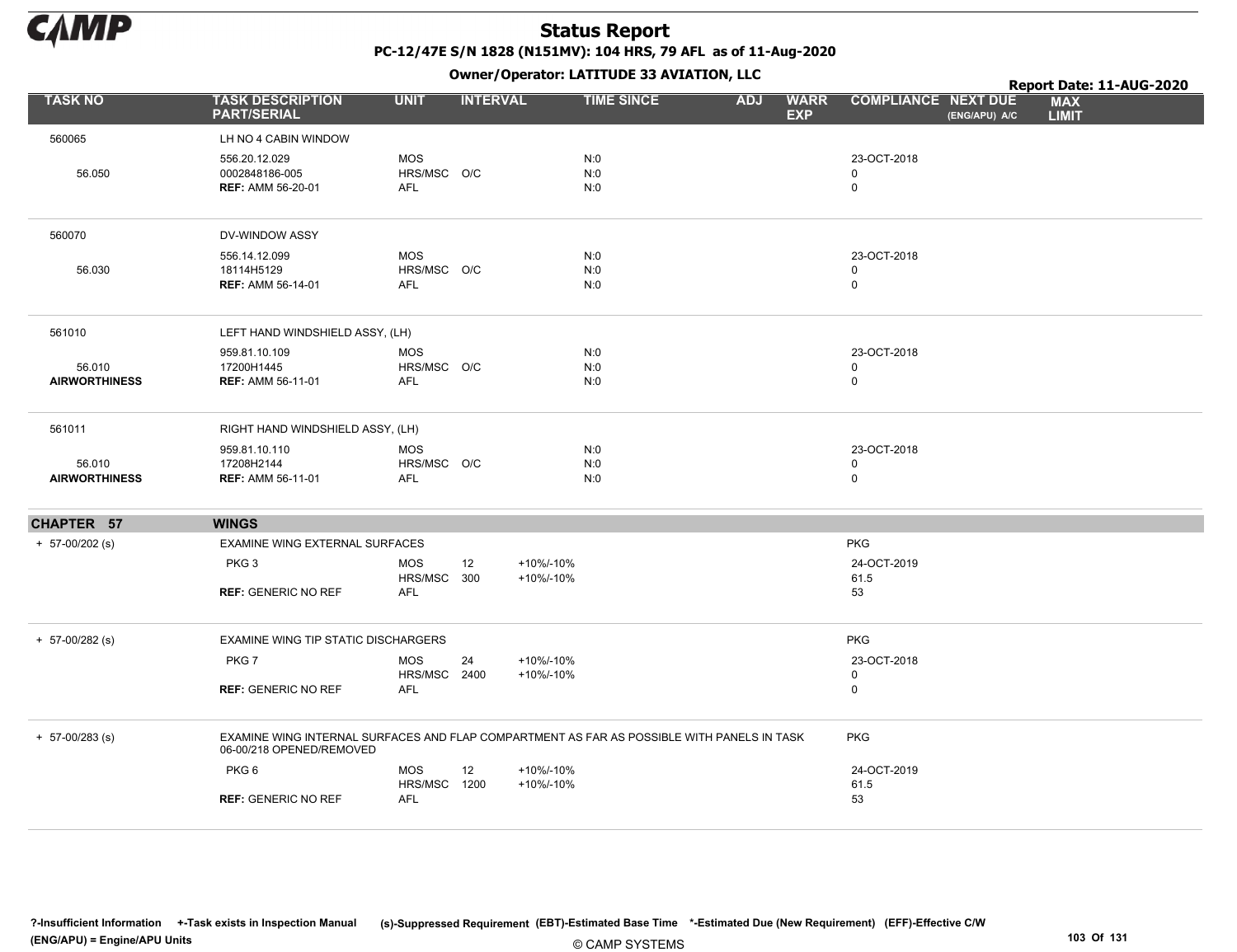

PC-12/47E S/N 1828 (N151MV): 104 HRS, 79 AFL as of 11-Aug-2020

Owner/Operator: LATITUDE 33 AVIATION, LLC

|                      |                                                                             | Owner / Operator. EATITODE 33 AVIATION, LLC |                              | Report Date: 11-AUG-2020 |            |                           |                            |               |                            |
|----------------------|-----------------------------------------------------------------------------|---------------------------------------------|------------------------------|--------------------------|------------|---------------------------|----------------------------|---------------|----------------------------|
| <b>TASK NO</b>       | <b>TASK DESCRIPTION</b><br><b>PART/SERIAL</b>                               | <b>UNIT</b>                                 | <b>INTERVAL</b>              | <b>TIME SINCE</b>        | <b>ADJ</b> | <b>WARR</b><br><b>EXP</b> | <b>COMPLIANCE NEXT DUE</b> | (ENG/APU) A/C | <b>MAX</b><br><b>LIMIT</b> |
| $+ 57 - 00/284$ (s)  | EXAMINE WING TO FUSELAGE ATTACHMENTS AS FAR AS POSSIBLE                     |                                             |                              |                          |            |                           | <b>PKG</b>                 |               |                            |
|                      | PKG <sub>6</sub>                                                            | MOS<br>HRS/MSC 1200                         | +10%/-10%<br>12<br>+10%/-10% |                          |            |                           | 24-OCT-2019<br>61.5        |               |                            |
|                      | <b>REF: GENERIC NO REF</b>                                                  | AFL                                         |                              |                          |            |                           | 53                         |               |                            |
| + 57-00/326          | STRUCTURAL LIMITATION LEFT WING STRUCTURE (POST SB 04-009)                  |                                             |                              |                          |            |                           |                            |               |                            |
|                      |                                                                             | <b>MOS</b><br>HRS/MSC N/A                   |                              |                          |            |                           | 23-OCT-2018<br>0           |               |                            |
| <b>AIRWORTHINESS</b> | <b>REF: GENERIC NO REF</b>                                                  | AFL                                         |                              |                          |            |                           | $\mathbf 0$                |               |                            |
| + 57-00/326          | STRUCTURAL LIMITATION RIGHT WING STRUCTURE (POST SB 04-009)                 |                                             |                              |                          |            |                           |                            |               |                            |
|                      |                                                                             | <b>MOS</b>                                  |                              |                          |            |                           | 23-OCT-2018                |               |                            |
| <b>AIRWORTHINESS</b> | <b>REF: GENERIC NO REF</b>                                                  | HRS/MSC N/A<br>AFL                          |                              |                          |            |                           | 0<br>$\mathbf 0$           |               |                            |
| + 57-00/379          | EXAMINE ALL STRUCTURAL ELEMENTS RIB 1 TO RIB 20 - LEFT WING                 |                                             |                              |                          |            |                           |                            |               |                            |
| 57.100               |                                                                             | <b>MOS</b><br>HRS/MSC N/A                   |                              |                          |            |                           | 23-OCT-2018<br>0           |               |                            |
|                      | <b>REF: AMM 57-00-00</b>                                                    | AFL                                         |                              |                          |            |                           | $\Omega$                   |               |                            |
| + 57-00/379          | EXAMINE ALL STRUCTURAL ELEMENTS RIB 1 TO RIB 20 - RIGHT WING                |                                             |                              |                          |            |                           |                            |               |                            |
|                      |                                                                             | <b>MOS</b><br>HRS/MSC N/A                   |                              |                          |            |                           | 23-OCT-2018<br>0           |               |                            |
|                      | <b>REF: AMM 57-00-00</b>                                                    | AFL                                         |                              |                          |            |                           | 0                          |               |                            |
| + 57-00/380          | WING MAIN AND REAR SPAR TO FUSELAGE ATTACHMENT - EDDY CURRENT INSPECTION    |                                             |                              |                          |            |                           |                            |               |                            |
| 57.110               |                                                                             | <b>MOS</b><br>HRS/MSC N/A                   |                              |                          |            |                           | 23-OCT-2018<br>$\Omega$    |               |                            |
|                      | <b>REF:</b> See Workcard                                                    | <b>AFL</b>                                  |                              |                          |            |                           | $\Omega$                   |               |                            |
| + 57-00/382          | EDDY CURRENT INSPECTION - LEFT WING REAR SPAR AT RIB 8 FLAP ARM ATTACHMENT  |                                             |                              |                          |            |                           |                            |               |                            |
| 57.120               |                                                                             | <b>MOS</b><br>HRS/MSC N/A                   |                              |                          |            |                           | 23-OCT-2018<br>0           |               |                            |
|                      | <b>REF: AMM 57-20-10</b>                                                    | AFL                                         |                              |                          |            |                           | $\mathbf 0$                |               |                            |
| + 57-00/382          | EDDY CURRENT INSPECTION - RIGHT WING REAR SPAR AT RIB 8 FLAP ARM ATTACHMENT |                                             |                              |                          |            |                           |                            |               |                            |
|                      |                                                                             | <b>MOS</b><br>HRS/MSC N/A                   |                              |                          |            |                           | 23-OCT-2018<br>0           |               |                            |
|                      | <b>REF: AMM 57-20-10</b>                                                    | AFL                                         |                              |                          |            |                           | $\mathbf 0$                |               |                            |

(ENG/APU) = Engine/APU Units 104 Of 131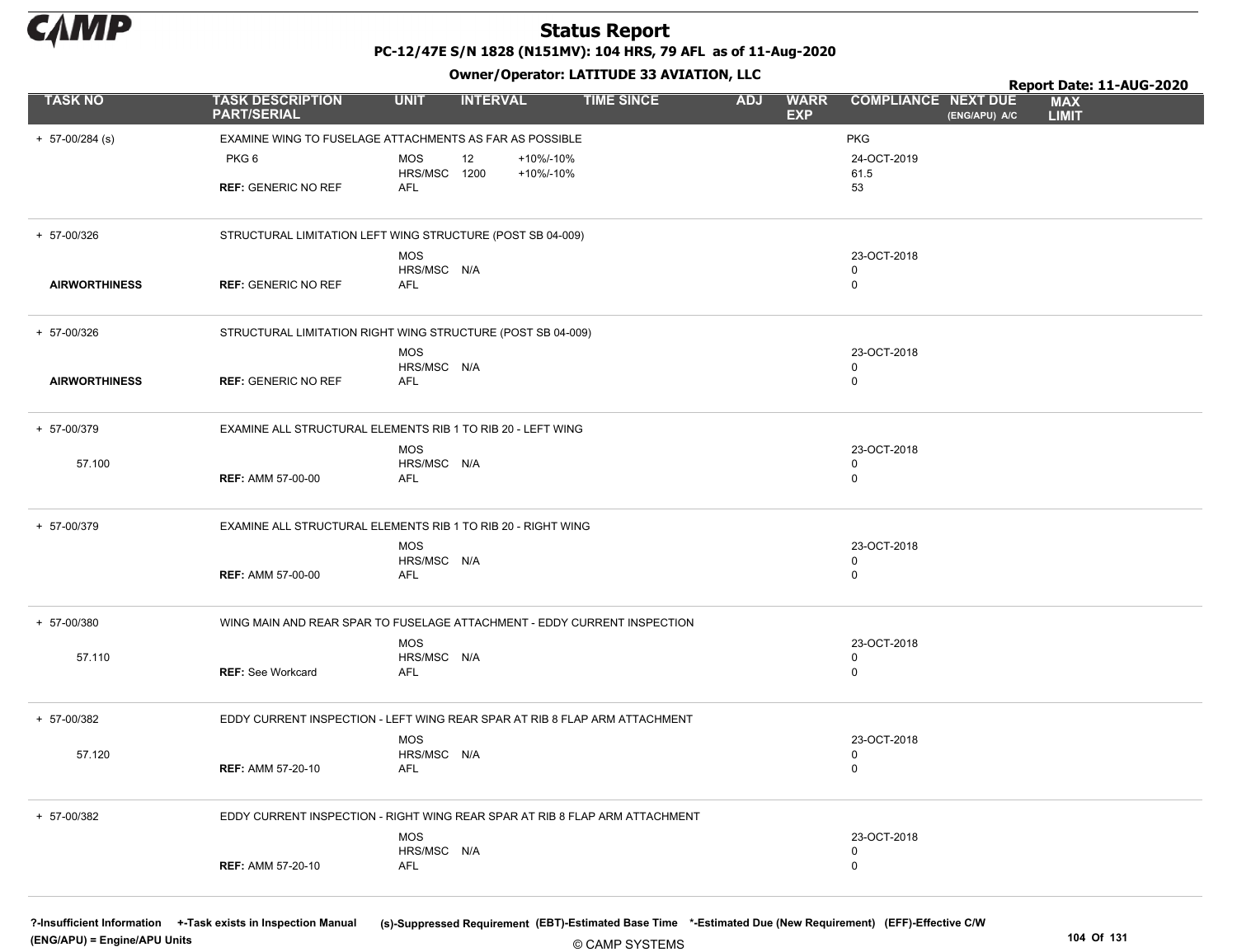

PC-12/47E S/N 1828 (N151MV): 104 HRS, 79 AFL as of 11-Aug-2020

|                |                                                                                                                   |                                         |                 | Owner, Operator. EATITODE 33 AVIATION, LEC |            |                           |                                           |               | Report Date: 11-AUG-2020   |  |
|----------------|-------------------------------------------------------------------------------------------------------------------|-----------------------------------------|-----------------|--------------------------------------------|------------|---------------------------|-------------------------------------------|---------------|----------------------------|--|
| <b>TASK NO</b> | <b>TASK DESCRIPTION</b><br><b>PART/SERIAL</b>                                                                     | <b>UNIT</b>                             | <b>INTERVAL</b> | <b>TIME SINCE</b>                          | <b>ADJ</b> | <b>WARR</b><br><b>EXP</b> | <b>COMPLIANCE NEXT DUE</b>                | (ENG/APU) A/C | <b>MAX</b><br><b>LIMIT</b> |  |
| + 57-00/383    | EDDY CURRENT INSPECTION - LEFT WING MAIN SPAR FASTENER HOLES RIB 1 THRU RIB 6                                     |                                         |                 |                                            |            |                           |                                           |               |                            |  |
| 57.130         | <b>REF: AMM 57-20-10</b>                                                                                          | <b>MOS</b><br>HRS/MSC N/A<br><b>AFL</b> |                 |                                            |            |                           | 23-OCT-2018<br>$\mathbf 0$<br>$\mathbf 0$ |               |                            |  |
| + 57-00/383    | EDDY CURRENT INSPECTION - RIGHT WING MAIN SPAR FASTENER HOLES RIB 1 THRU RIB 6                                    |                                         |                 |                                            |            |                           |                                           |               |                            |  |
|                | <b>REF: AMM 57-20-10</b>                                                                                          | <b>MOS</b><br>HRS/MSC N/A<br><b>AFL</b> |                 |                                            |            |                           | 23-OCT-2018<br>0<br>$\mathbf 0$           |               |                            |  |
| + 57-00/384    | EDDY CURRENT INSPECTION - LEFT WING SPARS AND AUXILIARY STRUCTURE - WING MAIN SPAR FASTENER<br>HOLES STRAP RIB 6  |                                         |                 |                                            |            |                           |                                           |               |                            |  |
| 57.140         | <b>REF: AMM 57-20-05</b>                                                                                          | MOS<br>HRS/MSC N/A<br>AFL               |                 |                                            |            |                           | 23-OCT-2018<br>$\mathbf 0$<br>$\mathbf 0$ |               |                            |  |
| + 57-00/384    | EDDY CURRENT INSPECTION - RIGHT WING SPARS AND AUXILIARY STRUCTURE - WING MAIN SPAR FASTENER<br>HOLES STRAP RIB 6 |                                         |                 |                                            |            |                           |                                           |               |                            |  |
|                | <b>REF: AMM 57-20-05</b>                                                                                          | <b>MOS</b><br>HRS/MSC N/A<br><b>AFL</b> |                 |                                            |            |                           | 23-OCT-2018<br>$\mathbf 0$<br>$\mathbf 0$ |               |                            |  |
| + 57-00/385    | EDDY CURRENT INSPECTION - LEFT WING REAR SPAR FASTENER HOLES RIB 2 THRU RIB 3                                     |                                         |                 |                                            |            |                           |                                           |               |                            |  |
| 57.150         | <b>REF: AMM 57-20-10</b>                                                                                          | <b>MOS</b><br>HRS/MSC N/A<br>AFL        |                 |                                            |            |                           | 23-OCT-2018<br>$\mathbf 0$<br>$\mathbf 0$ |               |                            |  |
| + 57-00/385    | EDDY CURRENT INSPECTION - RIGHT WING REAR SPAR FASTENER HOLES RIB 2 THRU RIB 3                                    |                                         |                 |                                            |            |                           |                                           |               |                            |  |
|                | <b>REF: AMM 57-20-10</b>                                                                                          | <b>MOS</b><br>HRS/MSC N/A<br><b>AFL</b> |                 |                                            |            |                           | 23-OCT-2018<br>$\mathbf 0$<br>$\mathbf 0$ |               |                            |  |
| + 57-00/412    | <b>EXAMINE - WING TIPS</b>                                                                                        |                                         |                 |                                            |            |                           |                                           |               |                            |  |
| 57.170         | <b>REF: AMM 57-33-00</b>                                                                                          | <b>MOS</b><br>HRS/MSC N/A<br><b>AFL</b> |                 |                                            |            |                           | 23-OCT-2018<br>0<br>$\mathbf 0$           |               |                            |  |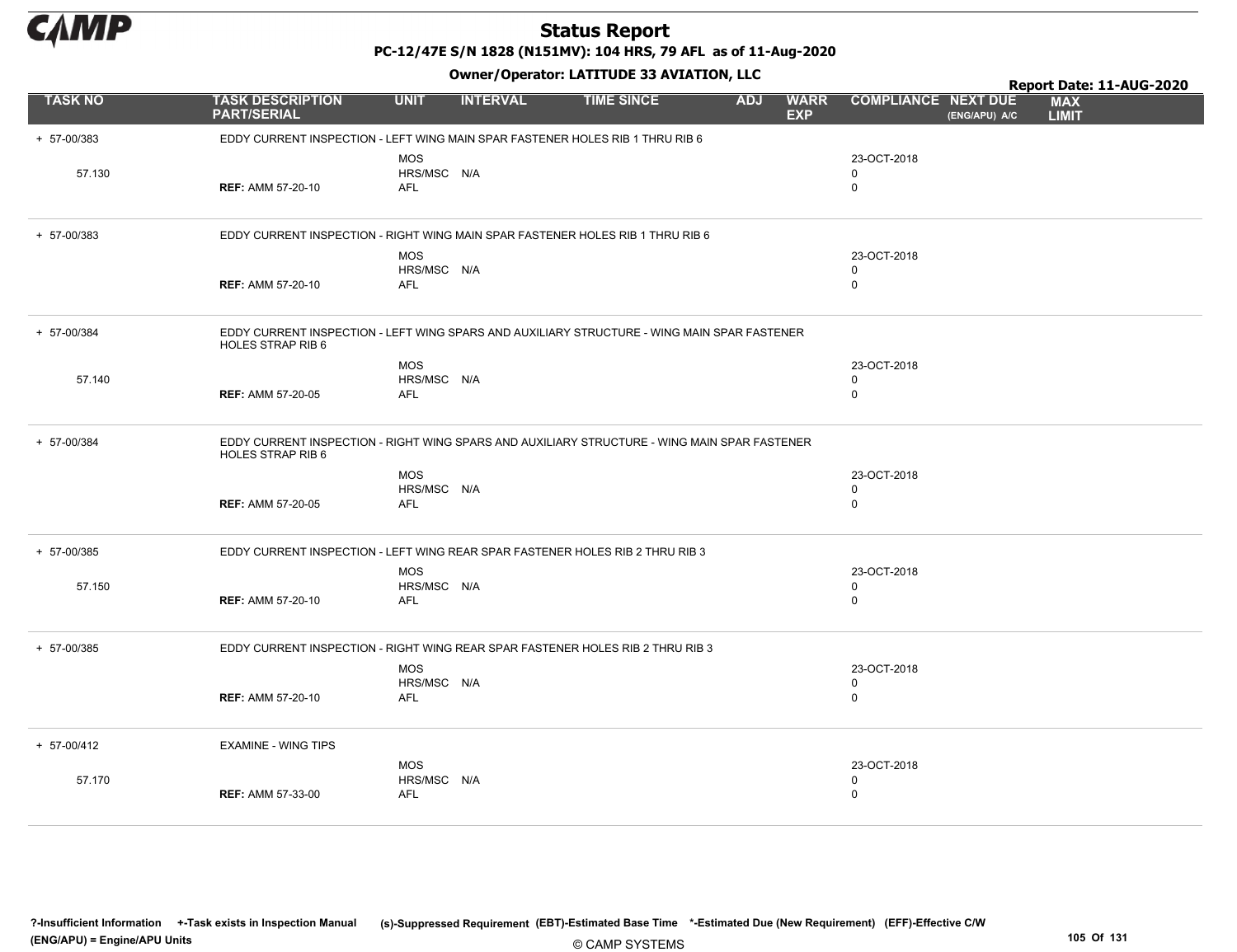

PC-12/47E S/N 1828 (N151MV): 104 HRS, 79 AFL as of 11-Aug-2020

Owner/Operator: LATITUDE 33 AVIATION, LLC

|                      |                                                                                                          |                                           |                 |                        | Owner, Operator. Existingly 33 AVIATION, LLC |            |                           |                            |                      | Report Date: 11-AUG-2020   |
|----------------------|----------------------------------------------------------------------------------------------------------|-------------------------------------------|-----------------|------------------------|----------------------------------------------|------------|---------------------------|----------------------------|----------------------|----------------------------|
| <b>TASK NO</b>       | <b>TASK DESCRIPTION</b><br><b>PART/SERIAL</b>                                                            | <b>UNIT</b>                               | <b>INTERVAL</b> |                        | <b>TIME SINCE</b>                            | <b>ADJ</b> | <b>WARR</b><br><b>EXP</b> | <b>COMPLIANCE NEXT DUE</b> | (ENG/APU) A/C        | <b>MAX</b><br><b>LIMIT</b> |
| + 57-00/413          | EDDY CURRENT INSPECTION - LEFT WING SKIN AROUND DRAIN HOLES                                              |                                           |                 |                        |                                              |            |                           |                            |                      |                            |
| 57.180               | <b>REF: AMM 57-20-01</b>                                                                                 | <b>MOS</b><br>HRS/MSC N/A<br><b>AFL</b>   |                 |                        |                                              |            |                           | 23-OCT-2018<br>0<br>0      |                      |                            |
| $+ 57 - 00/413$      | EDDY CURRENT INSPECTION - RIGHT WING SKIN AROUND DRAIN HOLES                                             |                                           |                 |                        |                                              |            |                           |                            |                      |                            |
|                      | <b>REF: AMM 57-20-01</b>                                                                                 | <b>MOS</b><br>HRS/MSC N/A<br>AFL          |                 |                        |                                              |            |                           | 23-OCT-2018<br>0<br>0      |                      |                            |
| + 57-00/427          | EDDY CURRENT INSPECTION - LEFT WING MAIN SPAR FASTENER HOLES STRAP RIB 6                                 |                                           |                 |                        |                                              |            |                           |                            |                      |                            |
|                      |                                                                                                          | <b>MOS</b>                                |                 |                        |                                              |            |                           | 23-OCT-2018                |                      |                            |
| <b>AIRWORTHINESS</b> | <b>REF: AMM 57-20-10</b>                                                                                 | <b>HRS/MSC 16000</b><br>AFL               | 22500           |                        |                                              |            |                           | 0<br>0                     | 16000<br>22500       |                            |
| + 57-00/427          | EDDY CURRENT INSPECTION - RIGHT WING MAIN SPAR FASTENER HOLES STRAP RIB 6                                |                                           |                 |                        |                                              |            |                           |                            |                      |                            |
|                      |                                                                                                          | <b>MOS</b><br><b>HRS/MSC 16000</b>        |                 |                        |                                              |            |                           | 23-OCT-2018<br>0           | 16000                |                            |
| <b>AIRWORTHINESS</b> | <b>REF: AMM 57-20-10</b>                                                                                 | AFL                                       | 22500           |                        |                                              |            |                           | 0                          | 22500                |                            |
| + 57-00/97           | EXAMINE WING INTERNAL SURFACES AND FLAP COMPARTMENT (AS FAR AS POSSIBLE WITH ALL WING PANELS<br>REMOVED) |                                           |                 |                        |                                              |            |                           |                            |                      |                            |
| 57.020               | <b>REF: GENERIC NO REF</b>                                                                               | <b>MOS</b><br>HRS/MSC 4000<br>AFL         | 48              | +10%/-10%<br>+10%/-10% |                                              |            |                           | 31-OCT-2018<br>0           | 31-OCT-2022<br>4000  | 22-MAR-2023<br>4400        |
| + 57-00/98           | EXAMINE LANDING GEAR COMPARTMENTS (ESPECIALLY MAIN AND REAR SPAR PARTS)                                  |                                           |                 |                        |                                              |            |                           |                            |                      |                            |
| 57.030               | <b>REF: GENERIC NO REF</b>                                                                               | <b>MOS</b><br>HRS/MSC 4000<br>AFL         | 48              | +10%/-10%<br>+10%/-10% |                                              |            |                           | 31-OCT-2018<br>0           | 31-OCT-2022<br>4000  | 22-MAR-2023<br>4400        |
| + 57-00/99           | EXAMINE WING TO FUSELAGE ATTACHMENT FITTINGS WITH WINGS REMOVED                                          |                                           |                 |                        |                                              |            |                           |                            |                      |                            |
| 57.040               | <b>REF: AMM 57-00-00</b>                                                                                 | MOS<br><b>HRS/MSC 11000</b><br><b>AFL</b> | 120             | +6m/-6m<br>+500/-500   |                                              |            |                           | 23-OCT-2018<br>0<br>0      | 31-OCT-2028<br>11000 | 23-APR-2029<br>11500       |
| + 57-60/393          | EXAMINE - RIGHT WING AILERON                                                                             |                                           |                 |                        |                                              |            |                           |                            |                      |                            |
|                      | <b>REF: AMM 57-60-00</b>                                                                                 | <b>MOS</b><br>HRS/MSC N/A<br><b>AFL</b>   |                 |                        |                                              |            |                           | 23-OCT-2018<br>0<br>0      |                      |                            |

© CAMP SYSTEMS ?-Insufficient Information +-Task exists in Inspection Manual (s)-Suppressed Requirement (EBT)-Estimated Base Time \*-Estimated Due (New Requirement) (EFF)-Effective C/W (ENG/APU) = Engine/APU Units 106 Of 131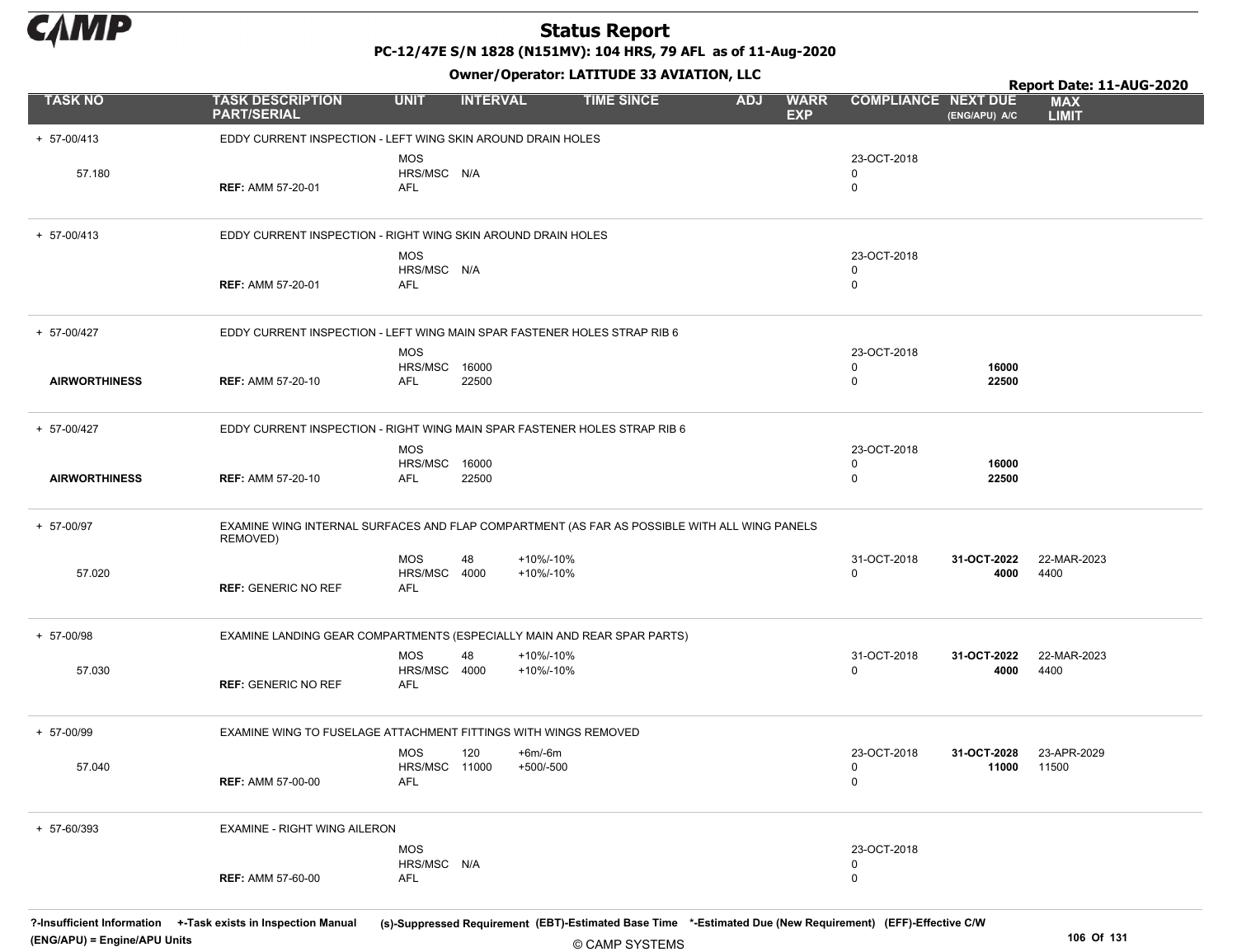

PC-12/47E S/N 1828 (N151MV): 104 HRS, 79 AFL as of 11-Aug-2020

|                     |                                                                  |                            |                 | Owner, Operator. EATITODE 33 AVIATION, LECT |            |                           |                            |               | Report Date: 11-AUG-2020   |
|---------------------|------------------------------------------------------------------|----------------------------|-----------------|---------------------------------------------|------------|---------------------------|----------------------------|---------------|----------------------------|
| <b>TASK NO</b>      | <b>TASK DESCRIPTION</b><br><b>PART/SERIAL</b>                    | <b>UNIT</b>                | <b>INTERVAL</b> | <b>TIME SINCE</b>                           | <b>ADJ</b> | <b>WARR</b><br><b>EXP</b> | <b>COMPLIANCE NEXT DUE</b> | (ENG/APU) A/C | <b>MAX</b><br><b>LIMIT</b> |
| + 57-60/393         | EXAMINE -LEFT WING AILERON                                       |                            |                 |                                             |            |                           |                            |               |                            |
|                     |                                                                  | <b>MOS</b>                 |                 |                                             |            |                           | 23-OCT-2018                |               |                            |
| 57.160              | <b>REF: AMM 57-60-00</b>                                         | HRS/MSC N/A<br><b>AFL</b>  |                 |                                             |            |                           | $\mathbf 0$<br>$\mathbf 0$ |               |                            |
|                     |                                                                  |                            |                 |                                             |            |                           |                            |               |                            |
| + 57-60/411         | EXAMINE - AILERON TRIM TAB                                       |                            |                 |                                             |            |                           |                            |               |                            |
| 57.190              |                                                                  | <b>MOS</b><br>HRS/MSC N/A  |                 |                                             |            |                           | 23-OCT-2018<br>$\mathbf 0$ |               |                            |
|                     | <b>REF: AMM 57-60-04</b>                                         | <b>AFL</b>                 |                 |                                             |            |                           | $\mathbf 0$                |               |                            |
|                     |                                                                  |                            |                 |                                             |            |                           |                            |               |                            |
| 570005              | AILERON LH 10A SERIE ASSY                                        |                            |                 |                                             |            |                           |                            |               |                            |
|                     | 557.60.12.371                                                    | <b>MOS</b>                 |                 | N:0                                         |            |                           | 23-OCT-2018                |               |                            |
| 57.050              | 3493<br><b>REF: AMM 57-60-02</b>                                 | HRS/MSC O/C<br>AFL         |                 | N:0<br>N:0                                  |            |                           | 0<br>$\mathbf 0$           |               |                            |
|                     |                                                                  |                            |                 |                                             |            |                           |                            |               |                            |
| 570010              | AILERON RH 10A SERIE ASSY                                        |                            |                 |                                             |            |                           |                            |               |                            |
|                     | 557.60.12.372                                                    | <b>MOS</b>                 |                 | N:0                                         |            |                           | 23-OCT-2018<br>$\mathbf 0$ |               |                            |
| 57.050              | 3493<br><b>REF: AMM 57-60-02</b>                                 | HRS/MSC O/C<br><b>AFL</b>  |                 | N:0<br>N:0                                  |            |                           | $\mathbf 0$                |               |                            |
|                     |                                                                  |                            |                 |                                             |            |                           |                            |               |                            |
| 570050              | L/H WING                                                         |                            |                 |                                             |            |                           |                            |               |                            |
|                     | 557.05.12.049                                                    | <b>MOS</b>                 |                 | N:0                                         |            |                           | 23-OCT-2018                |               |                            |
| 57.080              | 1494M<br><b>REF: See Workcard</b>                                | HRS/MSC O/C<br>AFL         |                 | N:0<br>N:0                                  |            |                           | 0<br>$\mathbf 0$           |               |                            |
|                     |                                                                  |                            |                 |                                             |            |                           |                            |               |                            |
| 570055              | <b>R/H WING</b>                                                  |                            |                 |                                             |            |                           |                            |               |                            |
|                     | 557.05.12.050                                                    | <b>MOS</b>                 |                 | N:0                                         |            |                           | 23-OCT-2018                |               |                            |
| 57.090              | 1494M<br><b>REF: See Workcard</b>                                | HRS/MSC O/C<br><b>AFL</b>  |                 | N:0<br>N:0                                  |            |                           | 0<br>$\mathbf 0$           |               |                            |
|                     |                                                                  |                            |                 |                                             |            |                           |                            |               |                            |
| CHAPTER 61          | PROPELLERS/PROPULSORS                                            |                            |                 |                                             |            |                           |                            |               |                            |
| $+ 61 - 20/286$ (s) | EXAMINE PROPELLER GOVERNOR, OVERSPEED GOVERNOR AND BETA CONTROLS |                            |                 |                                             |            |                           | <b>PKG</b>                 |               |                            |
|                     | PKG6                                                             | <b>MOS</b>                 | +10%/-10%<br>12 |                                             |            |                           | 24-OCT-2019                |               |                            |
|                     | <b>REF: GENERIC NO REF</b>                                       | HRS/MSC 1200<br><b>AFL</b> | +10%/-10%       |                                             |            |                           | 61.5<br>53                 |               |                            |
|                     |                                                                  |                            |                 |                                             |            |                           |                            |               |                            |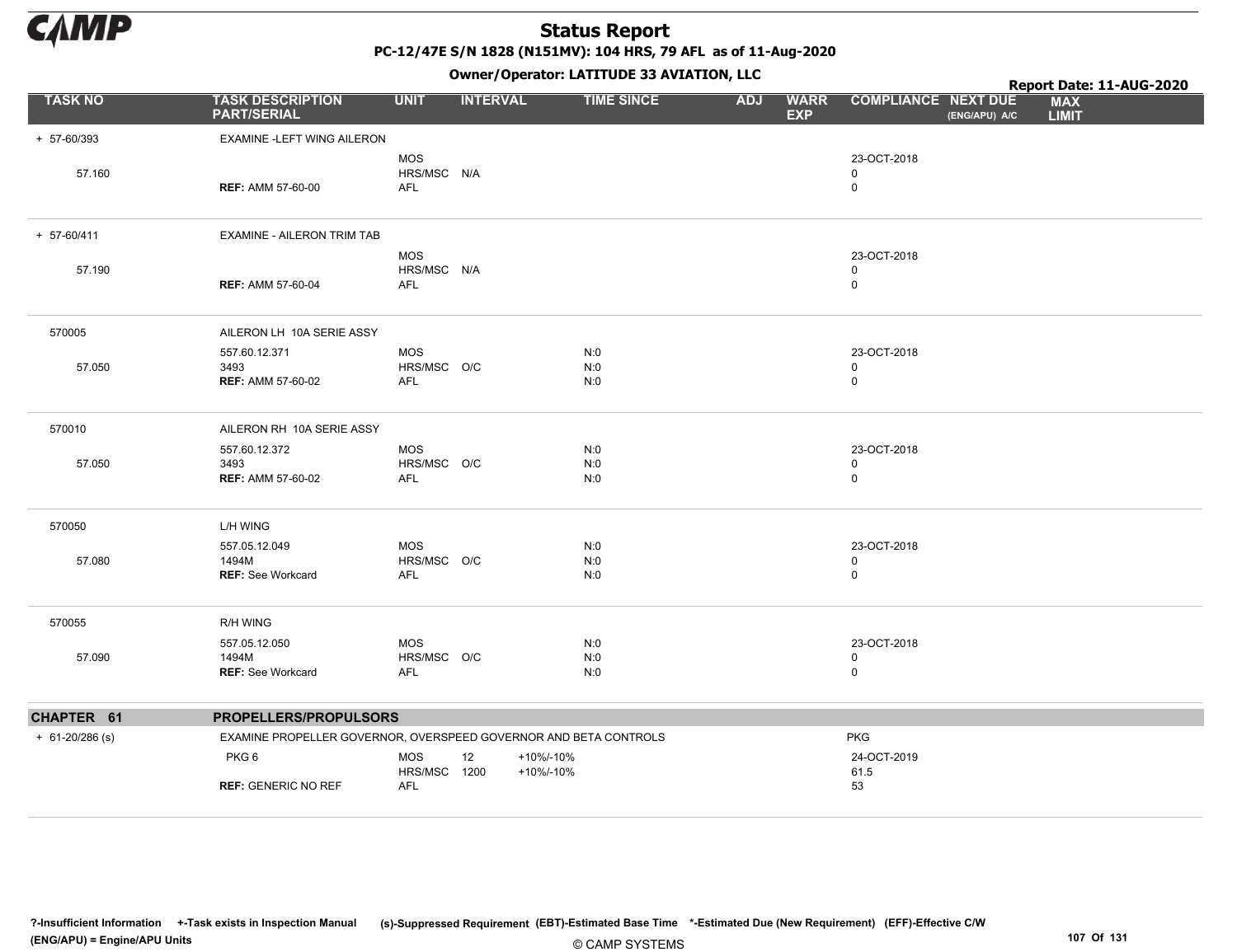#### ENGINE#1: S/N PCE-RY0904 104 HRS, 79 ENC

PC-12/47E S/N 1828 (N151MV): 104 HRS, 79 AFL as of 11-Aug-2020

|                 |                                                      |                                          |                   |        | Owner, Operator. EATITODE 33 AVIATION, LEC |            |                           |                                           |                                | Report Date: 11-AUG-2020   |
|-----------------|------------------------------------------------------|------------------------------------------|-------------------|--------|--------------------------------------------|------------|---------------------------|-------------------------------------------|--------------------------------|----------------------------|
| <b>TASK NO</b>  | <b>TASK DESCRIPTION</b><br><b>PART/SERIAL</b>        | <b>UNIT</b>                              | <b>INTERVAL</b>   |        | <b>TIME SINCE</b>                          | <b>ADJ</b> | <b>WARR</b><br><b>EXP</b> | <b>COMPLIANCE NEXT DUE</b>                | (ENG/APU) A/C                  | <b>MAX</b><br><b>LIMIT</b> |
| 61PR1           | NO. 1 PROPELLER                                      |                                          |                   |        |                                            |            |                           |                                           |                                |                            |
| 61.PR1          | HC-E5A-3A<br>SA338<br><b>REF: See Workcard</b>       | <b>MOS</b><br>HRS/MSC PP/C<br><b>AFL</b> |                   |        |                                            |            |                           |                                           |                                |                            |
|                 | ENGINE NO. 1 Model: PT6A-67P Serial # PCE-RY0904     |                                          | Part # 3072955-01 |        |                                            |            |                           |                                           |                                |                            |
| $+ 612010$      | NO. 1 ENGINE - PROPELLER GOVERNOR                    |                                          |                   |        |                                            |            |                           |                                           |                                |                            |
| <b>OVERHAUL</b> | 3049558-01<br>21351950<br><b>REF: EMM 61-20-00</b>   | <b>MOS</b><br>HRS/MSC 3500<br><b>ENC</b> |                   | $+500$ | N:0<br>N:0<br>N:0                          |            |                           | 25-JUL-2018<br>$\mathbf 0$<br>$\mathsf 0$ | (3500) 3500                    | 4000                       |
| + 612020        | NO. 1 ENGINE - OVERSPEED GOVERNOR                    |                                          |                   |        |                                            |            |                           |                                           |                                |                            |
| <b>OVERHAUL</b> | 3079148-01<br>21281148<br><b>REF: GENERIC NO REF</b> | <b>MOS</b><br>HRS/MSC 3500<br><b>ENC</b> |                   | $+500$ | N:0<br>N:0<br>N:0                          |            |                           | 25-JUL-2018<br>$\mathbf 0$<br>$\mathbf 0$ | (3500) 3500                    | 4000                       |
|                 | PROPELLER NO. 1 Model: HC-E5A-3A Serial # SA338      |                                          | Part # HC-E5A-3A  |        |                                            |            |                           |                                           |                                |                            |
| + 610004        | NO. 1 PROPELLER - INSPECTION OF THE DE-ICE SYSTEM    |                                          |                   |        |                                            |            |                           |                                           |                                |                            |
|                 | <b>REF: CMM 30-61-80</b>                             | <b>MOS</b><br>HRS/MSC 600                | 12                |        |                                            |            |                           | 01-SEP-2019<br>50.5                       | 30-SEP-2020<br>(650.5) 650.5   |                            |
| $+ 610010$      | NO. 1 PROPELLER - OVERHAUL                           |                                          |                   |        |                                            |            |                           |                                           |                                |                            |
| <b>OVERHAUL</b> | <b>REF: GENERIC NO REF</b>                           | <b>MOS</b><br>HRS/MSC                    | 72<br>4000        |        |                                            |            |                           | 24-AUG-2018<br>$\mathbf 0$                | 31-AUG-2024<br>(4000) 4000     |                            |
| + 610020        | NO. 1 PROPELLER - ACCOMPLISH A DETAIL INSPECTION     |                                          |                   |        |                                            |            |                           |                                           |                                |                            |
|                 | <b>REF: POM 61-00-47</b>                             | <b>MOS</b><br>HRS/MSC 400                | 12                |        |                                            |            |                           | 24-OCT-2019<br>61.5                       | 31-OCT-2020<br>$(461.5)$ 461.5 |                            |
| + 610030        | NO. 1 PROPELLER - LUBRICATE PROPELLER                | <b>MOS</b><br>HRS/MSC 400                | 12                |        |                                            |            |                           | 24-OCT-2019<br>61.5                       | 31-OCT-2020<br>$(461.5)$ 461.5 |                            |
|                 | <b>REF: POM 61-00-47</b>                             |                                          |                   |        |                                            |            |                           |                                           |                                |                            |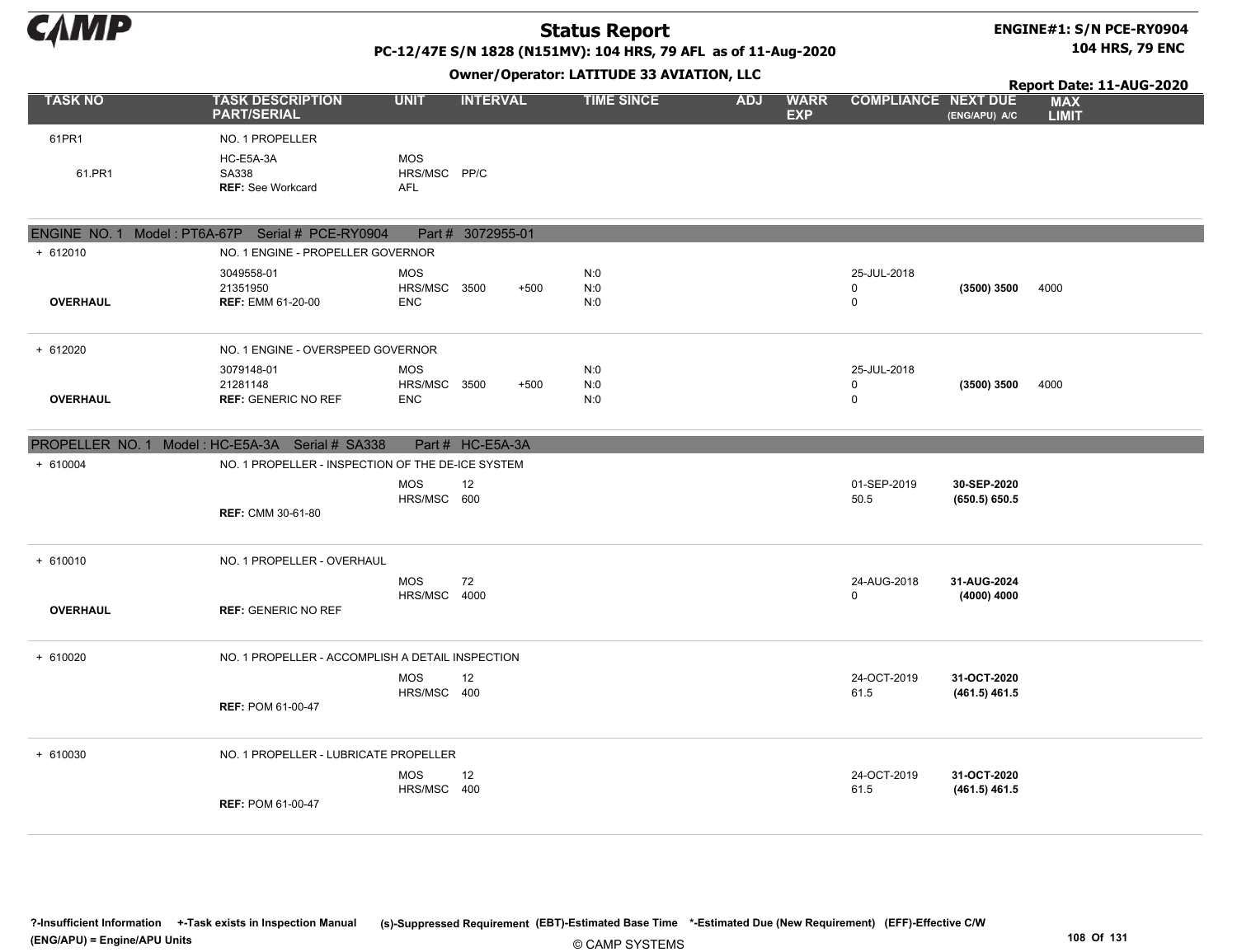#### PROP.#1: S/N SA338 104 HRS

PC-12/47E S/N 1828 (N151MV): 104 HRS, 79 AFL as of 11-Aug-2020

|                |                                                         |                           |                 | Owner, Operator. EATITODE 33 AVIATION, LECT |            |                           | Report Date: 11-AUG-2020   |               |                            |
|----------------|---------------------------------------------------------|---------------------------|-----------------|---------------------------------------------|------------|---------------------------|----------------------------|---------------|----------------------------|
| <b>TASK NO</b> | <b>TASK DESCRIPTION</b><br><b>PART/SERIAL</b>           | <b>UNIT</b>               | <b>INTERVAL</b> | <b>TIME SINCE</b>                           | <b>ADJ</b> | <b>WARR</b><br><b>EXP</b> | <b>COMPLIANCE NEXT DUE</b> | (ENG/APU) A/C | <b>MAX</b><br><b>LIMIT</b> |
| $+ 610050$     | NO. 1 PROPELLER - INSPECT BLADE USING COIN-TAP          |                           |                 |                                             |            |                           |                            |               |                            |
|                |                                                         | <b>MOS</b>                |                 |                                             |            |                           | 24-AUG-2018                |               |                            |
|                | <b>REF: RMM 61-13-70</b>                                | <b>HRS/MSC 1200</b>       |                 |                                             |            |                           | $\mathbf 0$                | (1200) 1200   |                            |
|                |                                                         |                           |                 |                                             |            |                           |                            |               |                            |
| $+ 610060$     | NO. 1 PROPELLER - INSPECT EROSION SHIELD USING COIN-TAP |                           |                 |                                             |            |                           |                            |               |                            |
|                |                                                         | <b>MOS</b>                |                 |                                             |            |                           | 24-AUG-2018<br>$\mathbf 0$ |               |                            |
|                | <b>REF: RMM 61-13-70</b>                                | HRS/MSC 600               |                 |                                             |            |                           |                            | (600) 600     |                            |
|                |                                                         |                           |                 |                                             |            |                           |                            |               |                            |
| 611501         | NO. 1 PROPELLER - NO. 1 BLADE                           |                           |                 |                                             |            |                           |                            |               |                            |
|                | <b>NC10245B</b>                                         | <b>MOS</b>                |                 | N:0                                         |            |                           | 24-AUG-2018                |               |                            |
|                | B8747<br><b>REF: GENERIC NO REF</b>                     | HRS/MSC O/C               |                 | N:0                                         |            |                           | $\mathbf 0$                |               |                            |
|                |                                                         |                           |                 |                                             |            |                           |                            |               |                            |
| 611502         | NO. 1 PROPELLER - NO. 2 BLADE                           |                           |                 |                                             |            |                           |                            |               |                            |
|                | <b>NC10245B</b><br>B8388                                | <b>MOS</b><br>HRS/MSC O/C |                 | N:0<br>N:0                                  |            |                           | 24-AUG-2018<br>$\Omega$    |               |                            |
|                | <b>REF: GENERIC NO REF</b>                              |                           |                 |                                             |            |                           |                            |               |                            |
|                |                                                         |                           |                 |                                             |            |                           |                            |               |                            |
| 611503         | NO. 1 PROPELLER - NO. 3 BLADE                           |                           |                 |                                             |            |                           |                            |               |                            |
|                | <b>NC10245B</b><br>B8764                                | MOS<br>HRS/MSC O/C        |                 | N:0<br>N:0                                  |            |                           | 24-AUG-2018<br>$\mathbf 0$ |               |                            |
|                | <b>REF: GENERIC NO REF</b>                              |                           |                 |                                             |            |                           |                            |               |                            |
|                |                                                         |                           |                 |                                             |            |                           |                            |               |                            |
| 611504         | NO. 1 PROPELLER - NO. 4 BLADE                           |                           |                 |                                             |            |                           |                            |               |                            |
|                | <b>NC10245B</b>                                         | <b>MOS</b>                |                 | N:0                                         |            |                           | 24-AUG-2018<br>$\mathbf 0$ |               |                            |
|                | B8762<br><b>REF: GENERIC NO REF</b>                     | HRS/MSC O/C               |                 | N:0                                         |            |                           |                            |               |                            |
|                |                                                         |                           |                 |                                             |            |                           |                            |               |                            |
| 611505         | NO. 1 PROPELLER - NO. 5 BLADE                           |                           |                 |                                             |            |                           |                            |               |                            |
|                | <b>NC10245B</b><br>B8387                                | <b>MOS</b><br>HRS/MSC O/C |                 | N:0<br>N:0                                  |            |                           | 24-AUG-2018<br>$\mathbf 0$ |               |                            |
|                | <b>REF: GENERIC NO REF</b>                              |                           |                 |                                             |            |                           |                            |               |                            |
|                |                                                         |                           |                 |                                             |            |                           |                            |               |                            |
| CHAPTER 71     | <b>POWER PLANT</b>                                      |                           |                 |                                             |            |                           |                            |               |                            |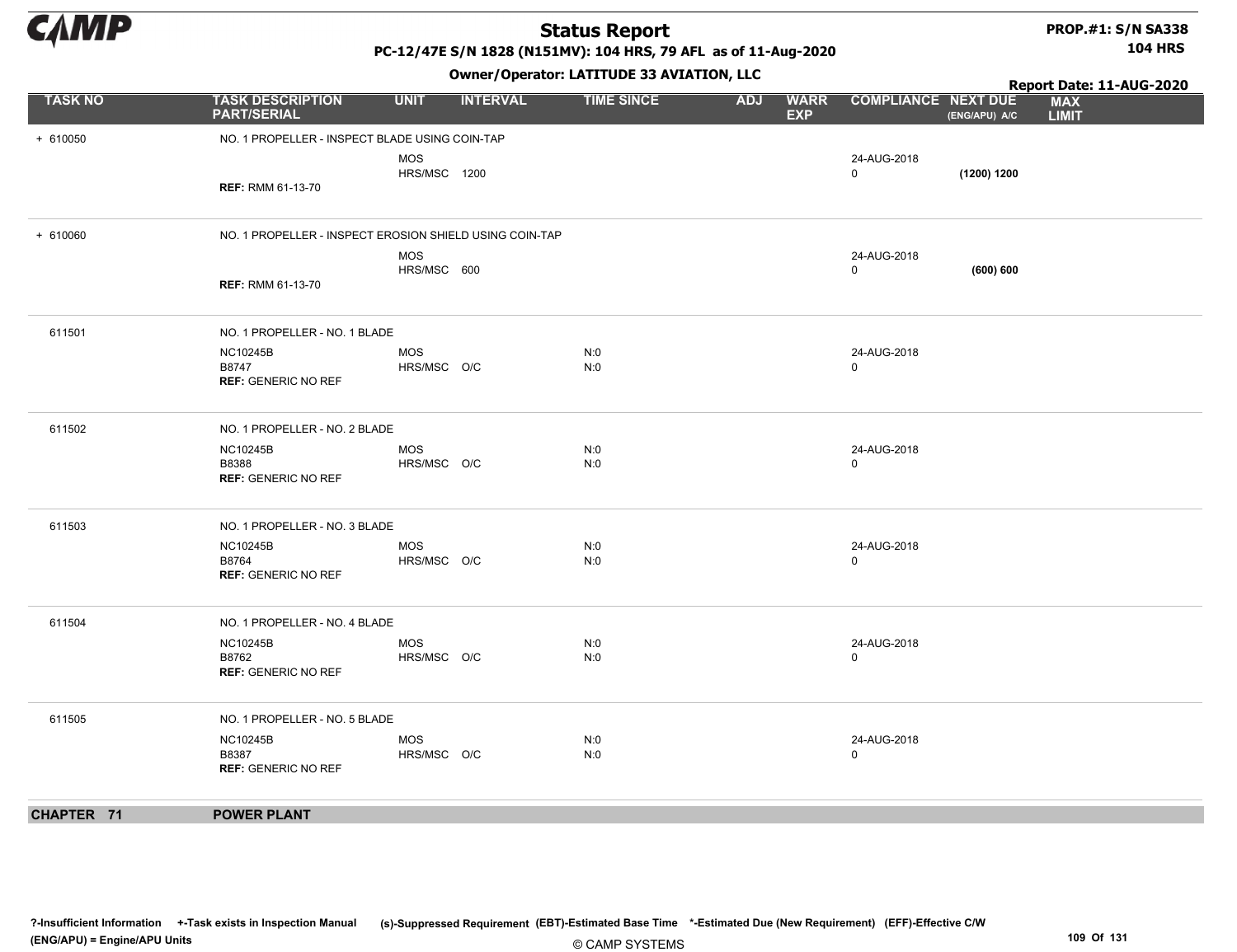

### Status Report PC-12/47E S/N 1828 (N151MV): 104 HRS, 79 AFL as of 11-Aug-2020

Owner/Operator: LATITUDE 33 AVIATION, LLC

|                                |                                                                               |                                    | - - -           |           |                   |            |                            |                            |                | Report Date: 11-AUG-2020   |  |
|--------------------------------|-------------------------------------------------------------------------------|------------------------------------|-----------------|-----------|-------------------|------------|----------------------------|----------------------------|----------------|----------------------------|--|
| <b>TASK NO</b>                 | <b>TASK DESCRIPTION</b><br><b>PART/SERIAL</b>                                 | <b>UNIT</b>                        | <b>INTERVAL</b> |           | <b>TIME SINCE</b> | <b>ADJ</b> | <b>WARR</b><br><b>EXP</b>  | <b>COMPLIANCE NEXT DUE</b> | (ENG/APU) A/C  | <b>MAX</b><br><b>LIMIT</b> |  |
| $+ 71-00/101$ (s)              | OPERATIONAL TEST POWER PLANT TORQUE LIMITER                                   |                                    |                 |           |                   |            |                            | <b>PKG</b>                 |                |                            |  |
|                                | PKG <sub>5</sub>                                                              | <b>MOS</b>                         | 12              | +10%/-10% |                   |            |                            | 24-OCT-2019                |                |                            |  |
| 71.010                         |                                                                               | HRS/MSC 600                        |                 | +10%/-10% |                   |            |                            | 61.5                       |                |                            |  |
|                                | <b>REF: AMM 71-00-00</b>                                                      | AFL                                |                 |           |                   |            |                            | 53                         |                |                            |  |
| $+ 71-00/102$ (s)              | OPERATIONAL TEST POWER PLANT PERFORMANCE                                      |                                    |                 |           |                   |            |                            | <b>PKG</b>                 |                |                            |  |
|                                | PKG <sub>5</sub>                                                              | <b>MOS</b>                         | 12              | +10%/-10% |                   |            |                            | 24-OCT-2019                |                |                            |  |
|                                | <b>REF: AMM 71-00-00</b>                                                      | HRS/MSC 600<br><b>AFL</b>          |                 | +10%/-10% |                   |            |                            | 61.5<br>53                 |                |                            |  |
|                                |                                                                               |                                    |                 |           |                   |            |                            |                            |                |                            |  |
| $+ 71 - 00/103$                | PERFORM COMPRESSOR PERFORMANCE RECOVERY WASH                                  |                                    |                 |           |                   |            |                            |                            |                |                            |  |
|                                |                                                                               | <b>MOS</b>                         |                 |           |                   |            |                            | 23-OCT-2018                |                |                            |  |
| 71.040                         | <b>REF: AMM 71-00-00</b>                                                      | HRS/MSC A/R<br>AFL                 |                 |           |                   |            | $\mathbf 0$<br>$\mathbf 0$ |                            |                |                            |  |
|                                |                                                                               |                                    |                 |           |                   |            |                            |                            |                |                            |  |
| + 71-00/104                    | PERFORM COMPRESSOR DESALINATION WASH                                          |                                    |                 |           |                   |            |                            |                            |                |                            |  |
|                                |                                                                               | <b>MOS</b>                         |                 |           |                   |            |                            | 17-FEB-2020                |                |                            |  |
|                                | <b>REF: AMM 71-00-00</b>                                                      | HRS/MSC A/R<br>AFL                 |                 |           |                   |            |                            | 94.8<br>70                 |                |                            |  |
|                                |                                                                               |                                    |                 |           |                   |            |                            |                            |                |                            |  |
| + 71-00/105                    | PERFORM TURBINE WASH                                                          |                                    |                 |           |                   |            |                            |                            |                |                            |  |
|                                |                                                                               | <b>MOS</b>                         |                 |           |                   |            |                            | 24-OCT-2019                |                |                            |  |
|                                | <b>REF: AMM 71-00-00</b>                                                      | HRS/MSC A/R<br><b>AFL</b>          |                 |           |                   |            |                            | 61.5<br>53                 |                |                            |  |
|                                |                                                                               |                                    |                 |           |                   |            |                            |                            |                |                            |  |
| $+ 71-00/107$ (s)              | CLEAN ENGINE TORQUE AND STICK PUSHER TORQUE TRANSDUCERS ELECTRICAL CONNECTORS |                                    |                 |           |                   |            |                            | <b>PKG</b>                 |                |                            |  |
|                                | PKG <sub>5</sub>                                                              | <b>MOS</b>                         | 12              | +10%/-10% |                   |            |                            | 24-OCT-2019                |                |                            |  |
| 71.030                         | <b>REF: AMM 71-00-03</b>                                                      | HRS/MSC 600<br>AFL                 |                 | +10%/-10% |                   |            |                            | 61.5<br>53                 |                |                            |  |
|                                |                                                                               |                                    |                 |           |                   |            |                            |                            |                |                            |  |
| $+ 71 - 00/16$                 | ENGINE (PRE SB 04-009) MOUNTING FRAME                                         |                                    |                 |           |                   |            |                            |                            |                |                            |  |
|                                | PN                                                                            | <b>MOS</b>                         |                 |           | N:0               |            |                            | 23-OCT-2018                |                |                            |  |
| 71.050<br><b>AIRWORTHINESS</b> | SN-UNKNOWN<br><b>REF: AMM 71-00-05</b>                                        | HRS/MSC 20000<br>AFL               | 27000           |           | N:0<br>N:0        |            | $\pmb{0}$<br>$\mathbf 0$   |                            | 20000<br>27000 |                            |  |
|                                |                                                                               |                                    |                 |           |                   |            |                            |                            |                |                            |  |
| + 71-00/17                     | REPLACE ENGINE MOUNTING FRAME BOLTS, WASHERS AND NUTS                         |                                    |                 |           |                   |            |                            |                            |                |                            |  |
|                                |                                                                               | <b>MOS</b>                         |                 |           |                   |            |                            | 23-OCT-2018                |                |                            |  |
| 71.050<br><b>AIRWORTHINESS</b> | <b>REF: GENERIC NO REF</b>                                                    | <b>HRS/MSC 11000</b><br><b>AFL</b> |                 |           |                   |            | $\mathbf 0$<br>$\mathbf 0$ |                            | 11000          |                            |  |
|                                |                                                                               |                                    |                 |           |                   |            |                            |                            |                |                            |  |

(ENG/APU) = Engine/APU Units 110 Of 131

?-Insufficient Information +-Task exists in Inspection Manual (s)-Suppressed Requirement (EBT)-Estimated Base Time \*-Estimated Due (New Requirement) (EFF)-Effective C/W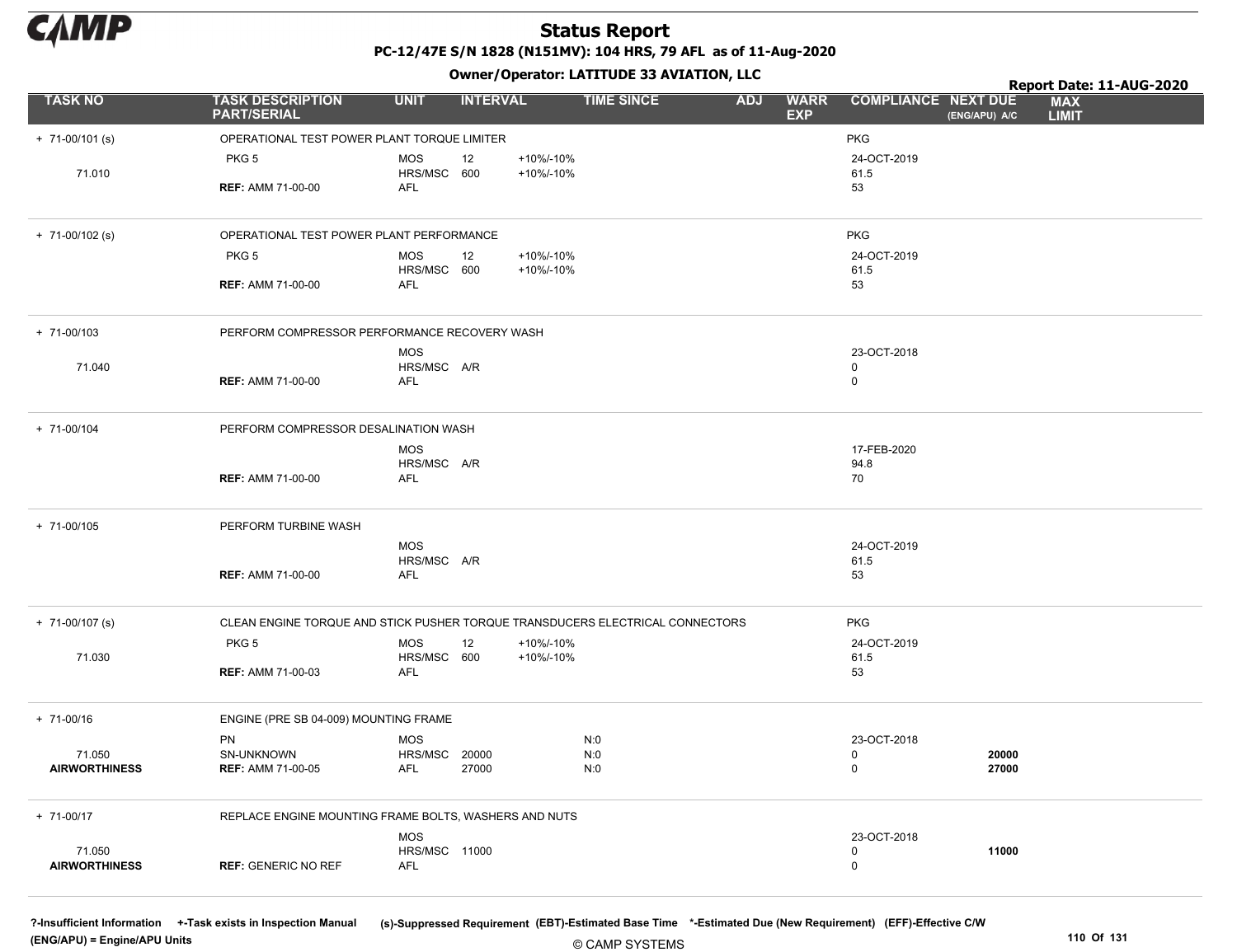

PC-12/47E S/N 1828 (N151MV): 104 HRS, 79 AFL as of 11-Aug-2020

Owner/Operator: LATITUDE 33 AVIATION, LLC

|                           |                                                                                                                                                                    |                            |                 |                        | Owner / Operator. EATTTODE 33 AVIATION, LLC | Report Date: 11-AUG-2020 |                           |                            |               |                            |
|---------------------------|--------------------------------------------------------------------------------------------------------------------------------------------------------------------|----------------------------|-----------------|------------------------|---------------------------------------------|--------------------------|---------------------------|----------------------------|---------------|----------------------------|
| <b>TASK NO</b>            | <b>TASK DESCRIPTION</b><br><b>PART/SERIAL</b>                                                                                                                      | <b>UNIT</b>                | <b>INTERVAL</b> |                        | <b>TIME SINCE</b>                           | <b>ADJ</b>               | <b>WARR</b><br><b>EXP</b> | <b>COMPLIANCE NEXT DUE</b> | (ENG/APU) A/C | <b>MAX</b><br><b>LIMIT</b> |
| + 71-00/204               | PERFORM POWER PLANT - POST INSPECTION GROUND RUN TESTS AS NECESSARY TO CLOSE UP INSPECTION                                                                         |                            |                 |                        |                                             |                          |                           | <b>PKG</b>                 |               |                            |
|                           | PKG 1, 2, 3, 4, 5, 6, 7                                                                                                                                            | <b>MOS</b><br>HRS/MSC A/R  |                 |                        |                                             |                          |                           | 24-OCT-2019<br>61.5        |               |                            |
|                           | <b>REF: AMM 71-00-00</b>                                                                                                                                           | <b>AFL</b>                 |                 |                        |                                             |                          |                           | 53                         |               |                            |
| $+ 71 - 00/205$ (s)       | EXAMINE ENGINE TUBULAR MOUNTING FRAME AND SHOCKMOUNTS. REPLACE SHOCKMOUNT IF CRACKS IN<br>ELASTOMER ARE MORE THAN 1 IN (25,4 MM) LONG AND/OR 0.06 IN (1,5 MM) DEEP |                            |                 |                        |                                             |                          |                           | <b>PKG</b>                 |               |                            |
|                           | PKG7                                                                                                                                                               | <b>MOS</b><br>HRS/MSC 2400 | 24              | +10%/-10%<br>+10%/-10% |                                             |                          |                           | 23-OCT-2018<br>0           |               |                            |
|                           | <b>REF: GENERIC NO REF</b>                                                                                                                                         | AFL                        |                 |                        |                                             |                          |                           | $\mathbf 0$                |               |                            |
| $+ 71 - 00/206$ (s)       | EXAMINE POWER PLANT AND ACCESSORIES. REFER TO P&WC EMM 72-00-00 PERIODIC INSPECTION AND DO THE<br>100 HOUR AND MINOR INSPECTION ITEMS                              |                            |                 |                        |                                             |                          |                           | <b>PKG</b>                 |               |                            |
|                           | PKG 1, 2, 3, 4, 5, 6, 7                                                                                                                                            | <b>MOS</b><br>HRS/MSC A/R  |                 |                        |                                             |                          |                           | 24-OCT-2019<br>61.5        |               |                            |
|                           | <b>REF: GENERIC NO REF</b>                                                                                                                                         | <b>AFL</b>                 |                 |                        |                                             |                          |                           | 53                         |               |                            |
| $+ 71 - 00/209$ (s)       | EXAMINE ENGINE DRAIN MAST AND TANK FOR FUEL LEAKS (NO LEAKS PERMITTED) AND DRAIN (NO EXCESSIVE<br>LEAKS)                                                           |                            |                 |                        |                                             |                          |                           | <b>PKG</b>                 |               |                            |
|                           | PKG <sub>3</sub>                                                                                                                                                   | <b>MOS</b><br>HRS/MSC 300  | 12              | +10%/-10%<br>+10%/-10% |                                             |                          |                           | 24-OCT-2019<br>61.5        |               |                            |
|                           | <b>REF: GENERIC NO REF</b>                                                                                                                                         | <b>AFL</b>                 |                 |                        |                                             |                          |                           | 53                         |               |                            |
| + 71-00/287               | PERFORM POWER PLANT - INSPECTION GROUND RUN - NOTE DEFECTS.                                                                                                        |                            |                 |                        |                                             |                          |                           | <b>PKG</b>                 |               |                            |
|                           | PKG 1, 2, 3, 4, 5, 6, 7                                                                                                                                            | <b>MOS</b><br>HRS/MSC A/R  |                 |                        |                                             |                          |                           | 24-OCT-2019<br>61.5        |               |                            |
|                           | <b>REF: AMM 71-00-00</b>                                                                                                                                           | <b>AFL</b>                 |                 |                        |                                             |                          |                           | 53                         |               |                            |
| $+ 71 - 00/301$ (s)       | EXAMINE ENGINE TUBULAR MOUNTING FRAME FIREWALL ATTACHMENT FITTINGS WITH FIREWALL INSULATION<br>BLANKET REMOVED AS NECESSARY.                                       |                            |                 |                        |                                             |                          |                           | <b>PKG</b>                 |               |                            |
|                           | PKG7                                                                                                                                                               | <b>MOS</b><br>HRS/MSC 2400 | 24              | +10%/-10%<br>+10%/-10% |                                             |                          |                           | 23-OCT-2018<br>$\mathbf 0$ |               |                            |
|                           | REF:                                                                                                                                                               | <b>AFL</b>                 |                 |                        |                                             |                          |                           | $\mathbf 0$                |               |                            |
| $+ 71 - 00/38$            | LOWER LEFT ENGINE SHOCK MOUNT ASSEMBLY                                                                                                                             |                            |                 |                        |                                             |                          |                           |                            |               |                            |
|                           | 944.81.21.409                                                                                                                                                      | <b>MOS</b>                 |                 |                        | N:0                                         |                          |                           | 23-OCT-2018                |               |                            |
| 71.063<br><b>OVERHAUL</b> | 10954<br><b>REF: AMM 71-00-00</b>                                                                                                                                  | HRS/MSC 3500<br><b>AFL</b> |                 | +10%/-10% N:0          | N:0                                         |                          |                           | $\mathbf 0$<br>$\Omega$    | 3500          | 3850                       |
|                           |                                                                                                                                                                    |                            |                 |                        |                                             |                          |                           |                            |               |                            |

© CAMP SYSTEMS ?-Insufficient Information +-Task exists in Inspection Manual (s)-Suppressed Requirement (EBT)-Estimated Base Time \*-Estimated Due (New Requirement) (EFF)-Effective C/W (ENG/APU) = Engine/APU Units 111 Of 131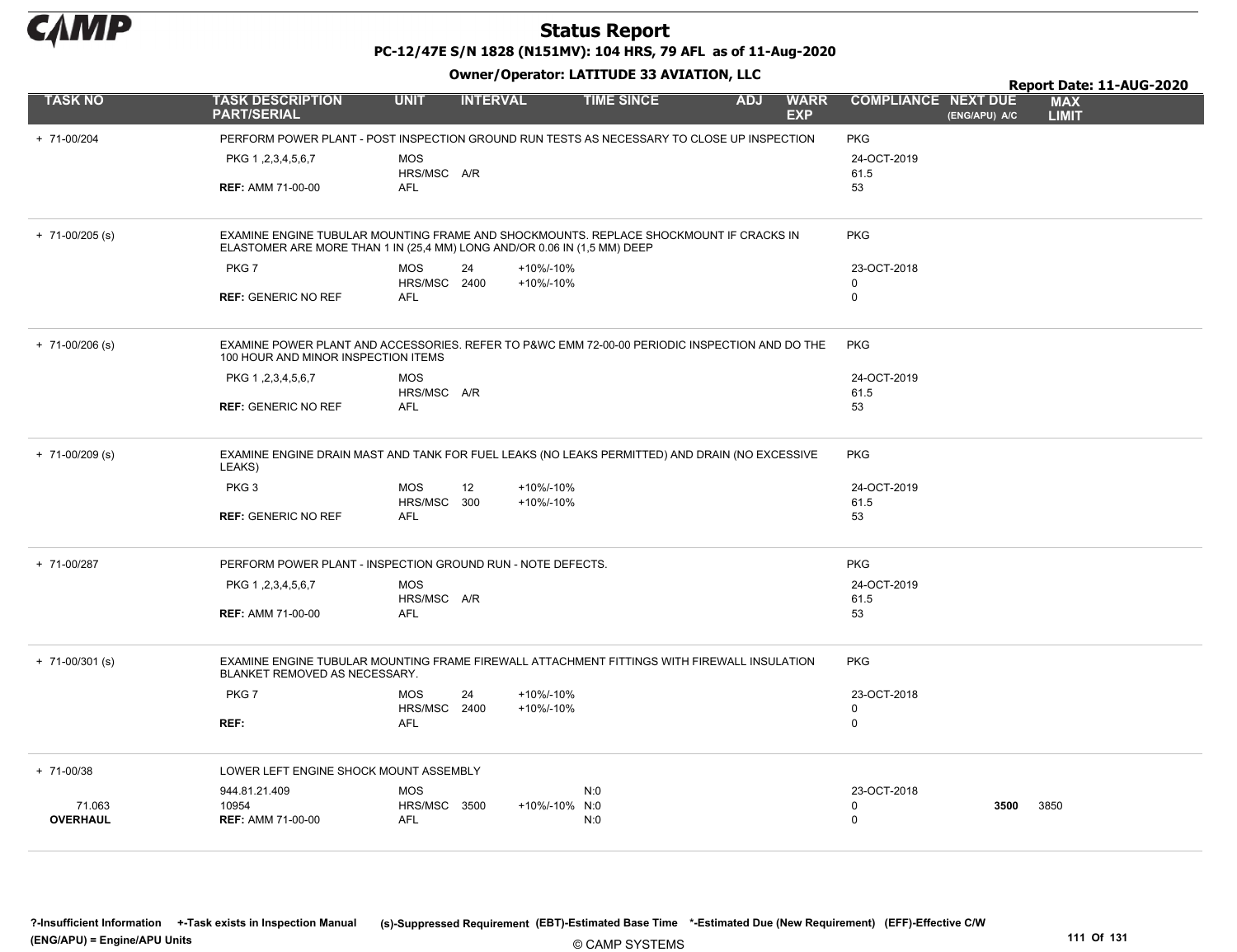

### Status Report PC-12/47E S/N 1828 (N151MV): 104 HRS, 79 AFL as of 11-Aug-2020

Owner/Operator: LATITUDE 33 AVIATION, LLC

|                           |                                                       |                                          | .               |                                                                                                                                                                                                 |                                             | Report Date: 11-AUG-2020   |
|---------------------------|-------------------------------------------------------|------------------------------------------|-----------------|-------------------------------------------------------------------------------------------------------------------------------------------------------------------------------------------------|---------------------------------------------|----------------------------|
| <b>TASK NO</b>            | <b>TASK DESCRIPTION</b><br><b>PART/SERIAL</b>         | <b>UNIT</b>                              | <b>INTERVAL</b> | <b>TIME SINCE</b><br><b>ADJ</b><br><b>WARR</b><br><b>EXP</b>                                                                                                                                    | <b>COMPLIANCE NEXT DUE</b><br>(ENG/APU) A/C | <b>MAX</b><br><b>LIMIT</b> |
| + 71-00/38                | LOWER RIGHT ENGINE SHOCK MOUNT ASSEMBLY               |                                          |                 |                                                                                                                                                                                                 |                                             |                            |
| 71.064<br><b>OVERHAUL</b> | 944.81.21.409<br>10963<br><b>REF: AMM 71-00-00</b>    | MOS<br>HRS/MSC 3500<br>AFL               | +10%/-10% N:0   | N:0<br>N:0                                                                                                                                                                                      | 23-OCT-2018<br>3500<br>0<br>0               | 3850                       |
| + 71-00/38                | UPPER CENTER ENGINE SHOCK MOUNT ASSEMBLY              |                                          |                 |                                                                                                                                                                                                 |                                             |                            |
| 71.061<br><b>OVERHAUL</b> | 944.81.21.409<br>10957<br><b>REF: AMM 71-00-00</b>    | <b>MOS</b><br><b>HRS/MSC 3500</b><br>AFL | +10%/-10% N:0   | N:0<br>N:0                                                                                                                                                                                      | 23-OCT-2018<br>3500<br>0<br>0               | 3850                       |
| + 71-00/38                | UPPER LEFT ENGINE SHOCK MOUNT ASSEMBLY                |                                          |                 |                                                                                                                                                                                                 |                                             |                            |
| 71.060<br><b>OVERHAUL</b> | 944.81.21.409<br>10956<br><b>REF: AMM 71-00-00</b>    | <b>MOS</b><br>HRS/MSC 3500<br>AFL        | +10%/-10% N:0   | N:0<br>N:0                                                                                                                                                                                      | 23-OCT-2018<br>3500<br>0<br>0               | 3850                       |
| + 71-00/38                | UPPER RIGHT ENGINE SHOCK MOUNT ASSEMBLY               |                                          |                 |                                                                                                                                                                                                 |                                             |                            |
| 71.062<br>OVERHAUL        | 944.81.21.409<br>10962<br><b>REF: AMM 71-00-00</b>    | <b>MOS</b><br>HRS/MSC 3500<br>AFL        | +10%/-10% N:0   | N:0<br>N:0                                                                                                                                                                                      | 23-OCT-2018<br>3500<br>0<br>$\mathbf 0$     | 3850                       |
| + 71-00/401               | ENGINE MOUNT - MAGNETIC PARTICLE INSPECTION           |                                          |                 |                                                                                                                                                                                                 |                                             |                            |
| 71.130                    | <b>REF: AMM 71-00-05</b>                              | MOS<br>HRS/MSC N/A<br>AFL                |                 |                                                                                                                                                                                                 | 23-OCT-2018<br>0<br>0                       |                            |
| 71-00/476 (s)             |                                                       |                                          |                 | REVIEW AND COMPLY WITH P&WC AIRWORTHINESS DIRECTIVES AND SERVICE BULLETINS AS NECESSARY                                                                                                         | <b>PKG</b>                                  |                            |
|                           | PKG 1, 2, 3, 4, 5, 6, 7<br><b>REF: GENERIC NO REF</b> | <b>MOS</b><br>HRS/MSC A/R<br>AFL         |                 |                                                                                                                                                                                                 | 24-OCT-2019<br>61.5<br>53                   |                            |
| $+ 71-10/207$ (s)         |                                                       |                                          |                 | OPEN AND EXAMINE, ENGINE COWLINGS ENG 43AL AND ENG 43AR AND EXAMINE, PARTICULARLY FOR CONDITION PKG<br>OF RUBBING STRIPS AND FASTENERS. LUBRICATE THE HINGES WITH A MINIMUM OF MATERIAL P10-001 |                                             |                            |
|                           | PKG 1, 2, 3, 4, 5, 6, 7                               | <b>MOS</b><br>HRS/MSC A/R                |                 |                                                                                                                                                                                                 | 24-OCT-2019<br>61.5                         |                            |
|                           | <b>REF: GENERIC NO REF</b>                            | AFL                                      |                 |                                                                                                                                                                                                 | 53                                          |                            |
| + 71-10/208               | CLOSE ENGINE COWLINGS ENG 43AL AND ENG 43AR           |                                          |                 |                                                                                                                                                                                                 | <b>PKG</b>                                  |                            |
|                           | PKG 1, 2, 3, 4, 5, 6, 7                               | <b>MOS</b><br>HRS/MSC A/R                |                 |                                                                                                                                                                                                 | 24-OCT-2019<br>61.5                         |                            |
|                           | <b>REF: GENERIC NO REF</b>                            | AFL                                      |                 |                                                                                                                                                                                                 | 53                                          |                            |

© CAMP SYSTEMS ?-Insufficient Information +-Task exists in Inspection Manual (s)-Suppressed Requirement (EBT)-Estimated Base Time \*-Estimated Due (New Requirement) (EFF)-Effective C/W (ENG/APU) = Engine/APU Units 112 Of 131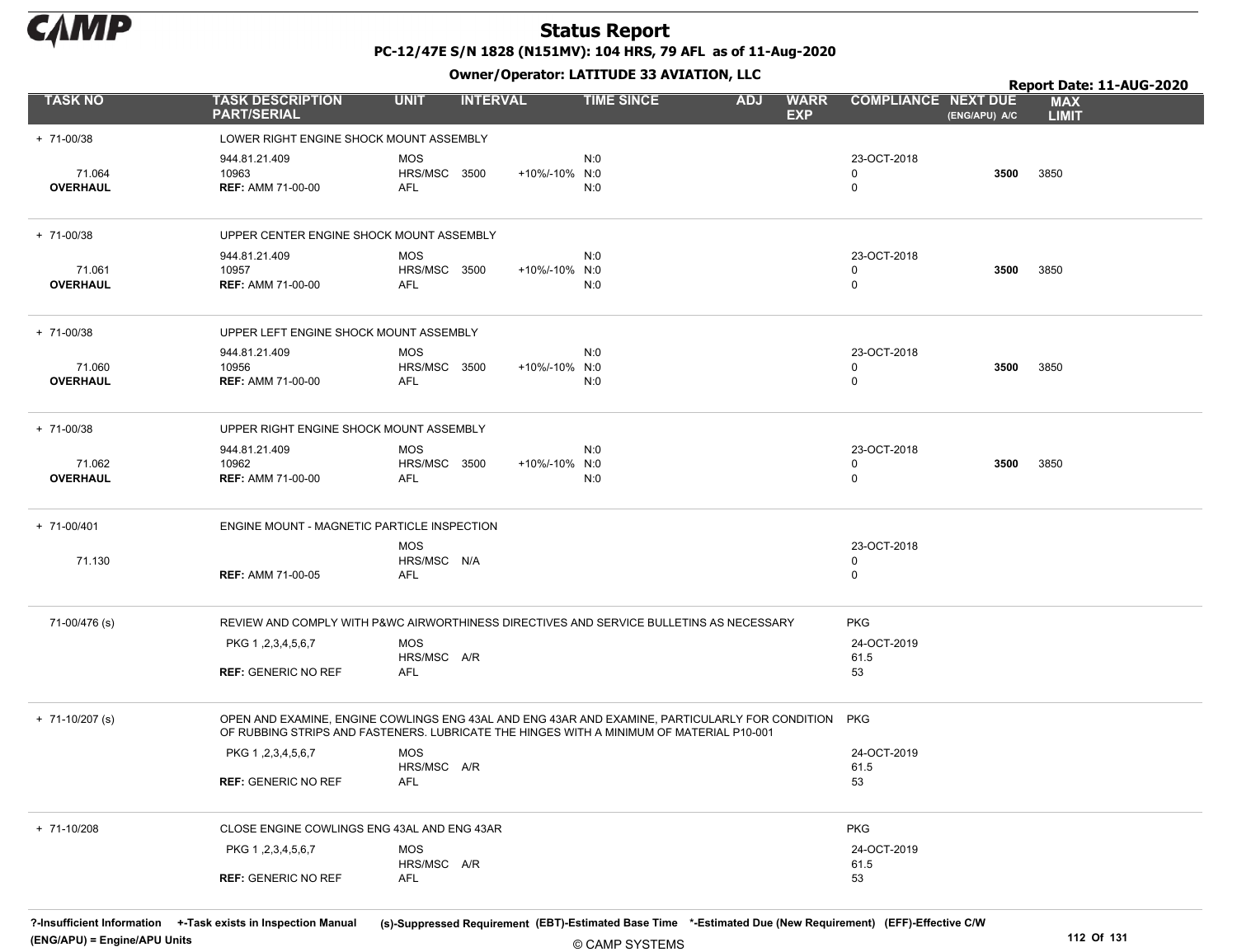

PC-12/47E S/N 1828 (N151MV): 104 HRS, 79 AFL as of 11-Aug-2020

|                 |                                                                                                                 |                                   |                   |           | Owner/Operator. EATITODE 33 AVIATION, LLC |            |                           |                            |               | Report Date: 11-AUG-2020   |
|-----------------|-----------------------------------------------------------------------------------------------------------------|-----------------------------------|-------------------|-----------|-------------------------------------------|------------|---------------------------|----------------------------|---------------|----------------------------|
| <b>TASK NO</b>  | <b>TASK DESCRIPTION</b><br><b>PART/SERIAL</b>                                                                   | <b>UNIT</b>                       | <b>INTERVAL</b>   |           | <b>TIME SINCE</b>                         | <b>ADJ</b> | <b>WARR</b><br><b>EXP</b> | <b>COMPLIANCE NEXT DUE</b> | (ENG/APU) A/C | <b>MAX</b><br><b>LIMIT</b> |
| 710050          | (WELDED) ENGINE MOUNT                                                                                           |                                   |                   |           |                                           |            |                           |                            |               |                            |
|                 | 571.20.12.037                                                                                                   | <b>MOS</b>                        |                   |           | N:0                                       |            |                           | 23-OCT-2018                |               |                            |
| 71.120          | 159<br><b>REF: AMM 71-00-05</b>                                                                                 | HRS/MSC O/C<br><b>AFL</b>         |                   |           | N:0<br>N:0                                |            |                           | 0<br>$\mathbf 0$           |               |                            |
|                 |                                                                                                                 |                                   |                   |           |                                           |            |                           |                            |               |                            |
| 71EN1           | NO. 1 ENGINE                                                                                                    |                                   |                   |           |                                           |            |                           |                            |               |                            |
|                 | PT6A-67P                                                                                                        | <b>MOS</b>                        |                   |           |                                           |            |                           |                            |               |                            |
| 71.EN1          | PCE-RY0904<br><b>REF: AMM 71-00-00</b>                                                                          | HRS/MSC E/C<br><b>AFL</b>         |                   |           |                                           |            |                           |                            |               |                            |
|                 |                                                                                                                 |                                   |                   |           |                                           |            |                           |                            |               |                            |
|                 | ENGINE NO. 1 Model: PT6A-67P Serial # PCE-RY0904                                                                |                                   | Part # 3072955-01 |           |                                           |            |                           |                            |               |                            |
| + 710011        | NO. 1 ENGINE - OVERHAUL                                                                                         |                                   |                   |           |                                           |            |                           |                            |               |                            |
|                 |                                                                                                                 | <b>MOS</b>                        |                   |           |                                           |            |                           | 25-JUL-2018                |               |                            |
| <b>OVERHAUL</b> | <b>REF: GENERIC NO REF</b>                                                                                      | HRS/MSC 3500<br><b>ENC</b>        |                   | $+200$    |                                           |            |                           | 0<br>$\mathbf 0$           | (3500) 3500   | 3700                       |
|                 |                                                                                                                 |                                   |                   |           |                                           |            |                           |                            |               |                            |
| $+ 710019(s)$   | NO. 1 ENGINE - DO A VISUAL INSPECTION OF THE FIRST-STAGE COMPESSOR ROTOR WITH A MIRROR OR A<br><b>BORESCOPE</b> |                                   |                   |           |                                           |            |                           | <b>PKG</b>                 |               |                            |
|                 | PKG <sub>2</sub>                                                                                                | MOS                               |                   |           |                                           |            |                           | 24-OCT-2019                |               |                            |
|                 | <b>REF: EMM 72-30-05</b>                                                                                        | HRS/MSC 300<br><b>ENC</b>         |                   | +10%/-10% |                                           |            |                           | 61.5<br>53                 |               |                            |
|                 |                                                                                                                 |                                   |                   |           |                                           |            |                           |                            |               |                            |
| + 710021        | NO. 1 ENGINE - HOT SECTION INSPECTION                                                                           |                                   |                   |           |                                           |            |                           |                            |               |                            |
|                 |                                                                                                                 | MOS                               |                   |           |                                           |            |                           | 25-JUL-2018                |               |                            |
|                 | <b>REF: EMM 72-00-00</b>                                                                                        | <b>HRS/MSC 1750</b><br><b>ENC</b> |                   | $+250$    |                                           |            |                           | 0<br>$\mathbf 0$           | (1750) 1750   | 2000                       |
|                 |                                                                                                                 |                                   |                   |           |                                           |            |                           |                            |               |                            |
| + 710031        | NO. 1 ENGINE - BORESCOPE HOT SECTION                                                                            |                                   |                   |           |                                           |            |                           |                            |               |                            |
|                 |                                                                                                                 | <b>MOS</b>                        |                   |           |                                           |            |                           | 25-JUL-2018                |               |                            |
|                 | <b>REF: EMM 72-00-00</b>                                                                                        | HRS/MSC 400<br><b>ENC</b>         |                   | +10%/-10% |                                           |            |                           | $\mathbf 0$<br>$\mathbf 0$ | $(400)$ 400   | 440                        |
|                 |                                                                                                                 |                                   |                   |           |                                           |            |                           |                            |               |                            |
| + 710041        | NO. 1 ENGINE - INSPECT POWER TURBINE BLADES                                                                     |                                   |                   |           |                                           |            |                           |                            |               |                            |
|                 |                                                                                                                 | <b>MOS</b>                        |                   |           |                                           |            |                           | 25-JUL-2018                |               |                            |
|                 | <b>REF: EMM 72-00-00</b>                                                                                        | HRS/MSC N/A<br><b>ENC</b>         |                   |           |                                           |            |                           | 0<br>$\mathbf 0$           |               |                            |
|                 |                                                                                                                 |                                   |                   |           |                                           |            |                           |                            |               |                            |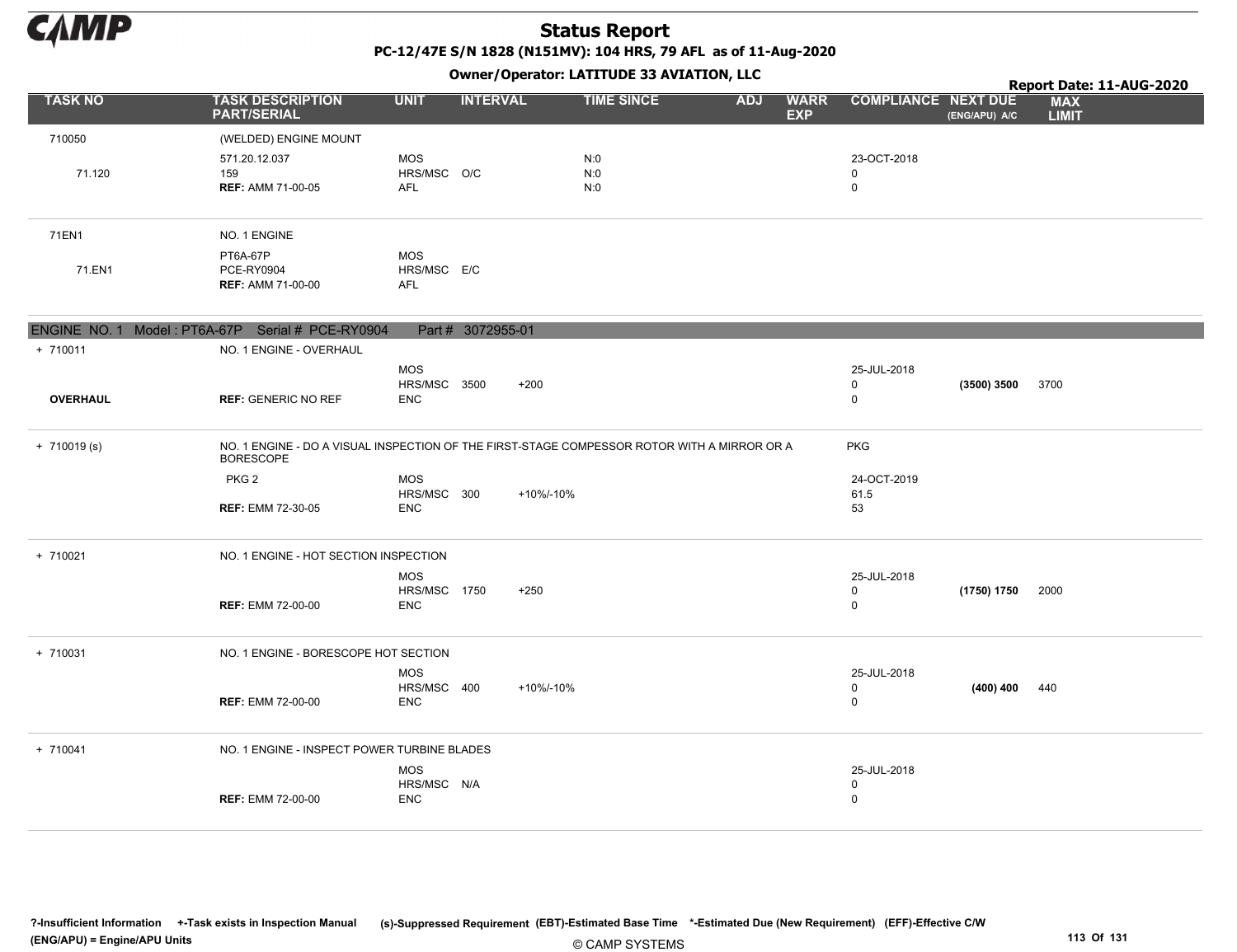

# ENGINE#1: S/N PCE-RY0904

PC-12/47E S/N 1828 (N151MV): 104 HRS, 79 AFL as of 11-Aug-2020

Owner/Operator: LATITUDE 33 AVIATION, LLC

104 HRS, 79 ENC

|                                                  |                                                                             |                                          |                   |           | Owner / Operator. EATITODE 33 AVIATION, LLC |            |                           |                                 | Report Date: 11-AUG-2020 |                            |
|--------------------------------------------------|-----------------------------------------------------------------------------|------------------------------------------|-------------------|-----------|---------------------------------------------|------------|---------------------------|---------------------------------|--------------------------|----------------------------|
| <b>TASK NO</b>                                   | <b>TASK DESCRIPTION</b><br><b>PART/SERIAL</b>                               | <b>UNIT</b>                              | <b>INTERVAL</b>   |           | <b>TIME SINCE</b>                           | <b>ADJ</b> | <b>WARR</b><br><b>EXP</b> | <b>COMPLIANCE NEXT DUE</b>      | (ENG/APU) A/C            | <b>MAX</b><br><b>LIMIT</b> |
| + 710051                                         | NO. 1 ENGINE - COMPRESSOR WASH PERFORMANCE RECOVERY AND DESALINATION        |                                          |                   |           |                                             |            |                           |                                 |                          |                            |
|                                                  | <b>REF: See Workcard</b>                                                    | <b>MOS</b><br>HRS/MSC 100<br><b>ENC</b>  |                   | +10%/-10% |                                             | 5.2        |                           | 17-FEB-2020<br>94.8<br>70       | $(200) 200$ 210          |                            |
| + 710061                                         | NO. 1 ENGINE - PERFORM ENGINE CONDITION TREND MONITORING (ECTM)             |                                          |                   |           |                                             |            |                           |                                 |                          |                            |
|                                                  | <b>REF: EMM 72-00-00</b>                                                    | <b>MOS</b><br>HRS/MSC 100<br><b>ENC</b>  |                   |           |                                             |            |                           | 24-OCT-2019<br>61.5<br>53       | (161.5) 161.5            |                            |
| $+ 710070$ (s)                                   | NO. 1 ENGINE - CHECK FCU MANUAL OVERRIDE SYSTEM FOR STATIC OPERATION        |                                          |                   |           |                                             |            |                           | <b>PKG</b>                      |                          |                            |
|                                                  | PKG <sub>2</sub>                                                            | <b>MOS</b><br>HRS/MSC 300                |                   | +10%/-10% |                                             |            |                           | 24-OCT-2019<br>61.5             |                          |                            |
|                                                  | <b>REF: EMM 71-00-00</b>                                                    | <b>ENC</b>                               |                   |           |                                             |            |                           | 53                              |                          |                            |
| 710100                                           | NO. 1 ENGINE - PERFORM CORROSION INHIBITION PROCEDURE                       |                                          |                   |           |                                             |            |                           |                                 |                          |                            |
|                                                  | <b>REF: EMM 72-00-00</b>                                                    | <b>MOS</b><br>HRS/MSC A/R<br><b>ENC</b>  |                   |           |                                             |            |                           | 25-JUL-2018<br>0<br>0           |                          |                            |
| CHAPTER 72                                       | <b>ENGINE</b>                                                               |                                          |                   |           |                                             |            |                           |                                 |                          |                            |
| ENGINE NO. 1 Model: PT6A-67P Serial # PCE-RY0904 |                                                                             |                                          | Part # 3072955-01 |           |                                             |            |                           |                                 |                          |                            |
| + 720010                                         | NO. 1 ENGINE - GAS GENERATOR MODULE                                         |                                          |                   |           |                                             |            |                           |                                 |                          |                            |
| <b>OVERHAUL</b>                                  | PN<br>SN-UNKNOWN<br><b>REF:</b> See Workcard                                | <b>MOS</b><br>HRS/MSC 3500<br><b>ENC</b> |                   | $+500$    | N:0<br>N:0<br>N:0                           |            |                           | 25-JUL-2018<br>0<br>$\mathbf 0$ | (3500) 3500              | 4000                       |
| + 720012                                         | NO. 1 ENGINE - CHIP DETECTOR CIRCUIT COMPLETION AND/OR DEBRIS IN OIL FILTER |                                          |                   |           |                                             |            |                           |                                 |                          |                            |
|                                                  | <b>REF: EMM 72-00-00</b>                                                    | <b>MOS</b><br>HRS/MSC A/R<br><b>ENC</b>  |                   |           |                                             |            |                           | 25-JUL-2018<br>0<br>0           |                          |                            |
| + 720022                                         | NO. 1 ENGINE - OIL SYSTEM - CHECK OIL LEVEL                                 |                                          |                   |           |                                             |            |                           |                                 |                          |                            |
|                                                  | <b>REF: EMM 72-00-00</b>                                                    | <b>MOS</b><br>HRS/MSC BF/F<br><b>ENC</b> |                   |           |                                             |            |                           | 25-JUL-2018<br>0<br>0           |                          |                            |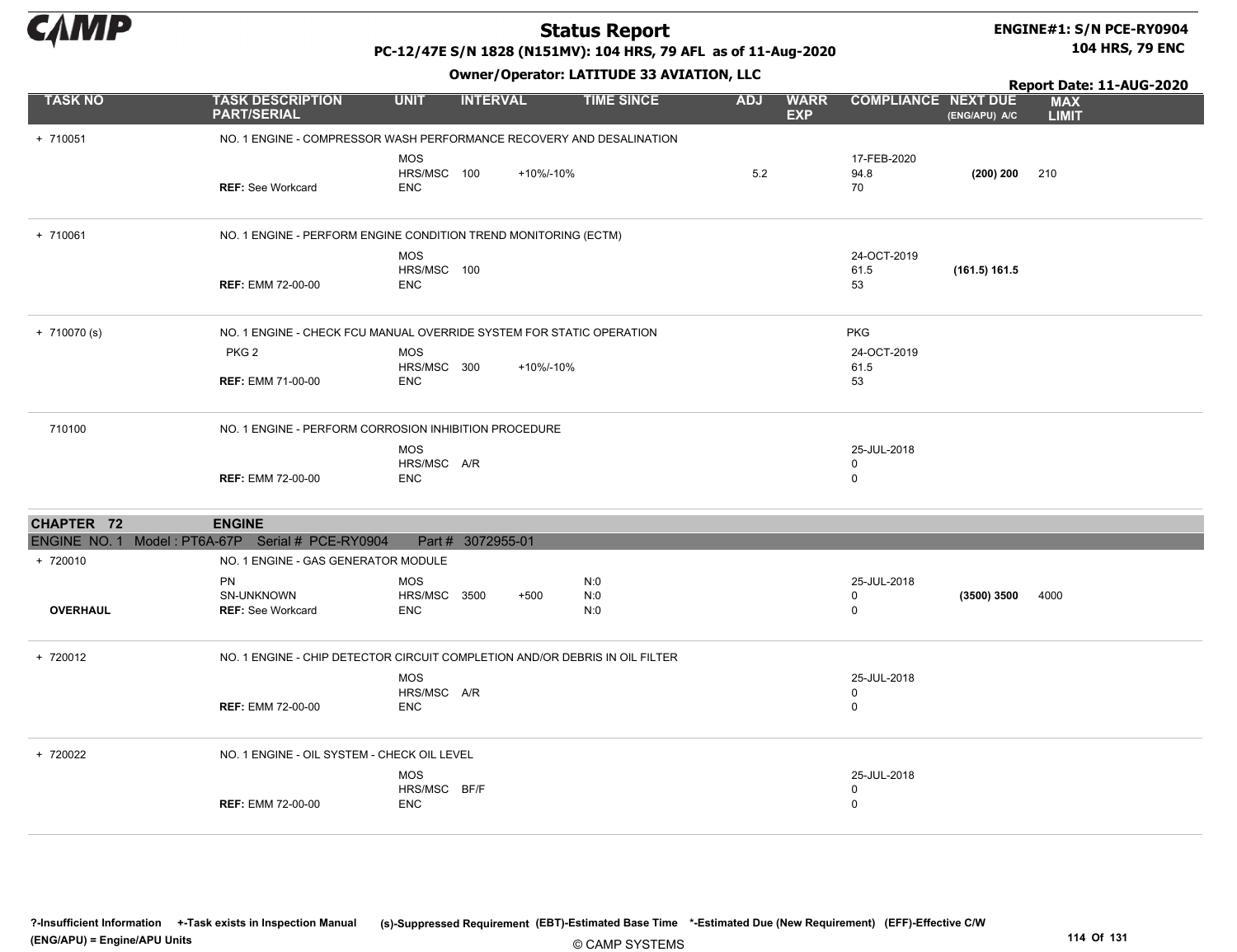

#### ENGINE#1: S/N PCE-RY0904 104 HRS, 79 ENC

PC-12/47E S/N 1828 (N151MV): 104 HRS, 79 AFL as of 11-Aug-2020

Owner/Operator: LATITUDE 33 AVIATION, LLC

+ 720023 NO. 1 ENGINE - CHECK CONDITION AND LOCKING OF OIL FILLER CAP REF: EMM 72-60-00 0 MOS HRS/MSC BF/F ENC 25-JUL-2018 0 + 720025 NO. 1 ENGINE - OVERTEMPERATURE REF: EMM 72-00-00 0 MOS HRS/MSC A/R ENC 25-JUL-2018 0 + 720030 (s) NO. 1 ENGINE - CHECK ALL ACCESSIBLE CONNECTIONS, CLAMPS AND BRACKETS FOR ATTACHMENT PKG PKG 2 REF: GENERIC NO REF 53 MOS HRS/MSC 300 ENC 24-OCT-2019 61.5 +10%/-10% + 720035 NO. 1 ENGINE - OVERTORQUE REF: EMM 72-00-00 0 MOS HRS/MSC A/R ENC 25-JUL-2018 0 + 720040 (s) NO. 1 ENGINE - CHECK CLAMPS, BRACKETS, TUBES/LINES, LINKAGES FOR CHAFING, CRACKS AND CORROSION PKG PKG 2 REF: GENERIC NO REF 53 MOS HRS/MSC 300 ENC 24-OCT-2019 61.5 +10%/-10% + 720045 NO. 1 ENGINE - HEAVY/HARD LANDING REF: EMM 72-00-00 0 MOS HRS/MSC A/R ENC 25-JUL-2018 0 + 720050 (s) NO. 1 ENGINE - CHECK ACCESSORIES ATTACHMENT AND LINKAGES, AIR, OIL AND FUEL LINES PKG PKG 2 REF: GENERIC NO REF 53 MOS HRS/MSC 300 ENC 24-OCT-2019 61.5 +10%/-10% + 720055 NO. 1 ENGINE - AUDIBLE RUBBING, BINDING OR SCRAPING REF: EMM 72-00-00 0 MOS HRS/MSC A/R ENC 25-JUL-2018 0 TASK NO TASK DESCRIPTION UNIT INTERVAL TIME SINCE ADJ WARR EXP ADJ WARR COMPLIANCE NEXT DUE MAX LIMIT Report Date: 11-AUG-2020 PART/SERIAL (ENG/APU) A/C

(ENG/APU) = Engine/APU Units 115 Of 131

?-Insufficient Information +-Task exists in Inspection Manual (s)-Suppressed Requirement (EBT)-Estimated Base Time \*-Estimated Due (New Requirement) (EFF)-Effective C/W

© CAMP SYSTEMS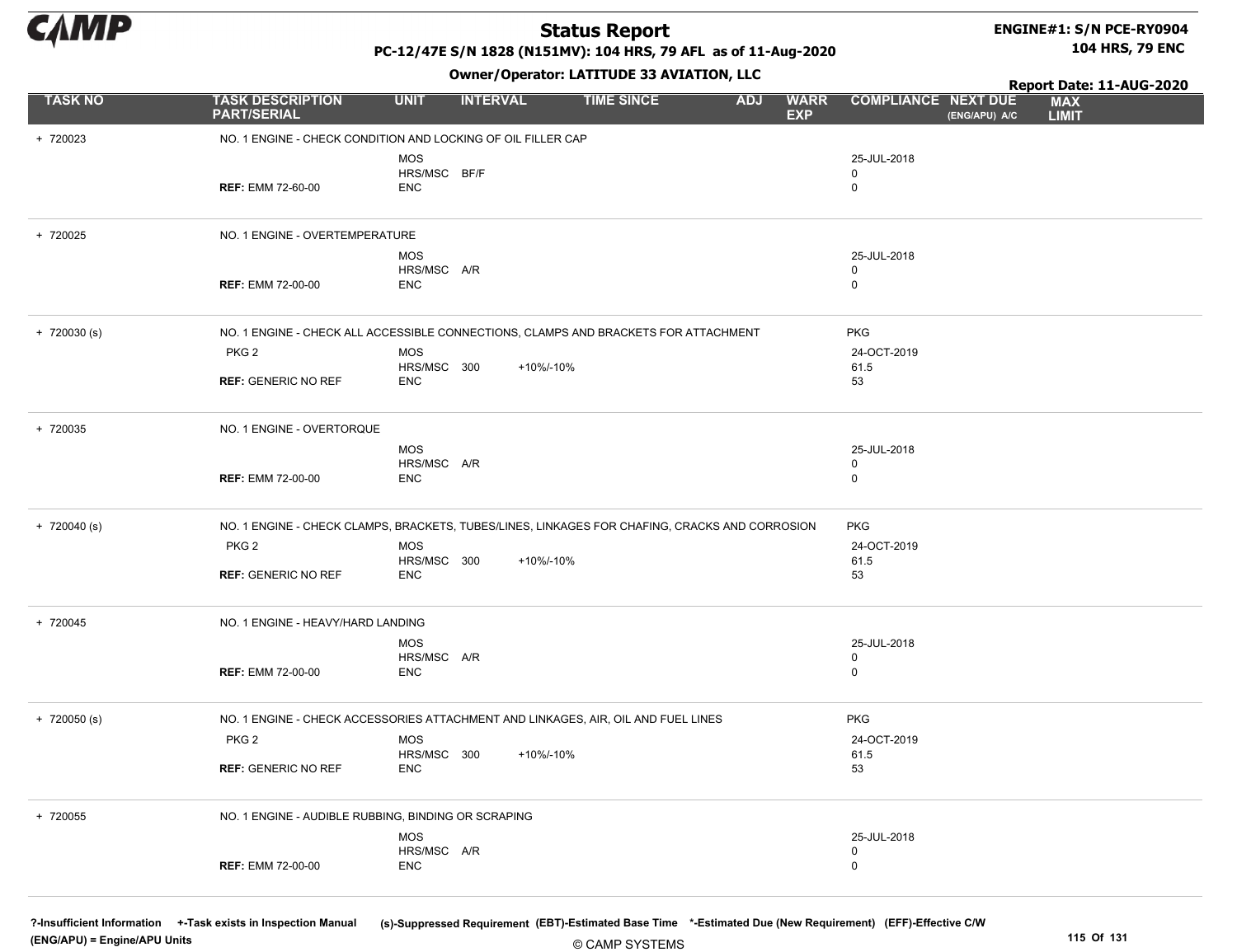

# ENGINE#1: S/N PCE-RY0904

PC-12/47E S/N 1828 (N151MV): 104 HRS, 79 AFL as of 11-Aug-2020

Owner/Operator: LATITUDE 33 AVIATION, LLC

104 HRS, 79 ENC

|                |                                                                        |                            |                 | <b>SMICH</b> , Sperator: EAT21852 55 AT2A12011, EEG |            |                           | Report Date: 11-AUG-2020   |               |                            |  |
|----------------|------------------------------------------------------------------------|----------------------------|-----------------|-----------------------------------------------------|------------|---------------------------|----------------------------|---------------|----------------------------|--|
| <b>TASK NO</b> | <b>TASK DESCRIPTION</b><br><b>PART/SERIAL</b>                          | <b>UNIT</b>                | <b>INTERVAL</b> | <b>TIME SINCE</b>                                   | <b>ADJ</b> | <b>WARR</b><br><b>EXP</b> | <b>COMPLIANCE NEXT DUE</b> | (ENG/APU) A/C | <b>MAX</b><br><b>LIMIT</b> |  |
| $+ 720070$ (s) | NO. 1 ENGINE - INSPECT FOR OIL AND FUEL LEAKS AS APPLICABLE            |                            |                 |                                                     |            |                           | <b>PKG</b>                 |               |                            |  |
|                | PKG <sub>2</sub>                                                       | <b>MOS</b><br>HRS/MSC 300  | +10%/-10%       |                                                     |            |                           | 24-OCT-2019<br>61.5        |               |                            |  |
|                | <b>REF: GENERIC NO REF</b>                                             | ENC                        |                 |                                                     |            |                           | 53                         |               |                            |  |
| + 721015       | NO. 1 ENGINE - INADVERTENT CUT-OFF AND RELIGHT DURING TAXI             |                            |                 |                                                     |            |                           |                            |               |                            |  |
|                |                                                                        | <b>MOS</b>                 |                 |                                                     |            |                           | 25-JUL-2018                |               |                            |  |
|                |                                                                        | HRS/MSC A/R                |                 |                                                     |            |                           | 0                          |               |                            |  |
|                | <b>REF: EMM 72-00-00</b>                                               | <b>ENC</b>                 |                 |                                                     |            |                           | 0                          |               |                            |  |
| + 721020       | NO. 1 ENGINE - CONTAMINATION OF OIL WITH NON-METALLIC FOREIGN MATERIAL |                            |                 |                                                     |            |                           |                            |               |                            |  |
|                |                                                                        | <b>MOS</b>                 |                 |                                                     |            |                           | 25-JUL-2018                |               |                            |  |
|                | <b>REF: EMM 72-00-00</b>                                               | HRS/MSC A/R<br><b>ENC</b>  |                 |                                                     |            |                           | 0<br>0                     |               |                            |  |
|                |                                                                        |                            |                 |                                                     |            |                           |                            |               |                            |  |
| + 721060       | NO. 1 ENGINE - STARTER-GENERATOR REPLACEMENT                           |                            |                 |                                                     |            |                           |                            |               |                            |  |
|                |                                                                        | <b>MOS</b>                 |                 |                                                     |            |                           | 25-JUL-2018                |               |                            |  |
|                | <b>REF: EMM 72-00-00</b>                                               | HRS/MSC A/R<br><b>ENC</b>  |                 |                                                     |            |                           | 0<br>0                     |               |                            |  |
|                |                                                                        |                            |                 |                                                     |            |                           |                            |               |                            |  |
| + 721100       | NO. 1 ENGINE - PROPELLER SHAFT SEAL - CHECK FOR OIL LEAKS              |                            |                 |                                                     |            |                           |                            |               |                            |  |
|                |                                                                        | <b>MOS</b>                 |                 |                                                     |            |                           | 25-JUL-2018                |               |                            |  |
|                | <b>REF: EMM 72-11-00</b>                                               | HRS/MSC BF/F<br><b>ENC</b> |                 |                                                     |            |                           | 0<br>0                     |               |                            |  |
|                |                                                                        |                            |                 |                                                     |            |                           |                            |               |                            |  |
| $+ 722010(s)$  | NO. 1 ENGINE - INSPECT THE AIR INLET SCREEN FOR CLEANLINESS            |                            |                 |                                                     |            |                           | <b>PKG</b>                 |               |                            |  |
|                | PKG <sub>2</sub>                                                       | <b>MOS</b>                 |                 |                                                     |            |                           | 24-OCT-2019                |               |                            |  |
|                | <b>REF: See Workcard</b>                                               | HRS/MSC 300<br><b>ENC</b>  | +10%/-10%       |                                                     |            |                           | 61.5<br>53                 |               |                            |  |
|                |                                                                        |                            |                 |                                                     |            |                           |                            |               |                            |  |
| + 722011       | NO. 1 ENGINE - NO. 1 SECOND STAGE REDUCTION PLANET GEAR                |                            |                 |                                                     |            |                           |                            |               |                            |  |
|                | 3037719                                                                | <b>MOS</b>                 |                 | N:0                                                 |            |                           | 25-JUL-2018                |               |                            |  |
|                | SN-UNKNOWN<br><b>REF: GENERIC NO REF</b>                               | HRS/MSC O/C<br><b>ENC</b>  |                 | N:0<br>N:0                                          |            |                           | 0<br>$\mathbf 0$           |               |                            |  |
|                |                                                                        |                            |                 |                                                     |            |                           |                            |               |                            |  |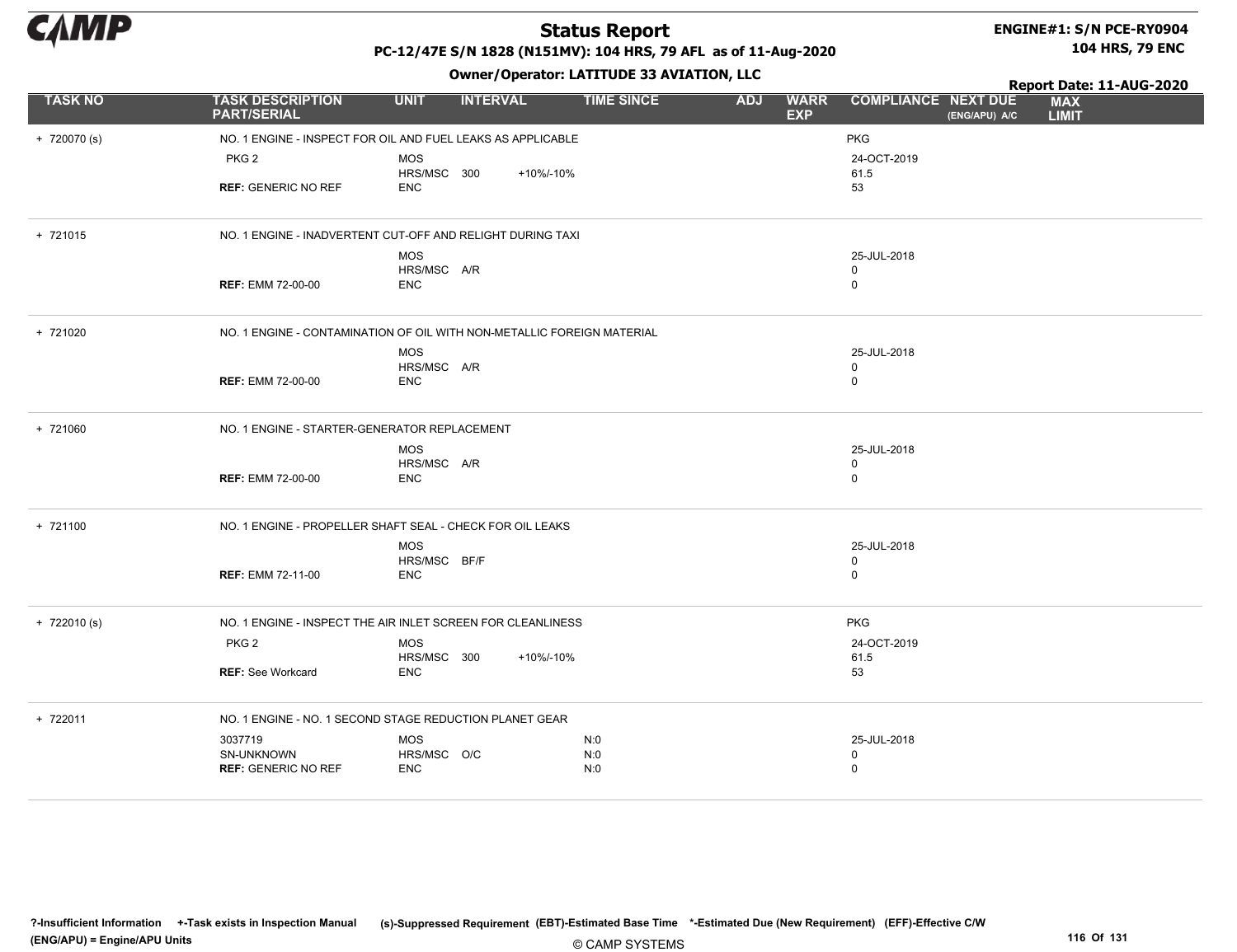

#### ENGINE#1: S/N PCE-RY0904 104 HRS, 79 ENC

### PC-12/47E S/N 1828 (N151MV): 104 HRS, 79 AFL as of 11-Aug-2020

|                   |                                                                                                                                                              |                              |                 | Owner/Operator: LATITUDE 33 AVIATION, LLC |                                         |                            |               | Report Date: 11-AUG-2020   |
|-------------------|--------------------------------------------------------------------------------------------------------------------------------------------------------------|------------------------------|-----------------|-------------------------------------------|-----------------------------------------|----------------------------|---------------|----------------------------|
| <b>TASK NO</b>    | <b>TASK DESCRIPTION</b><br><b>PART/SERIAL</b>                                                                                                                | <b>UNIT</b>                  | <b>INTERVAL</b> | <b>TIME SINCE</b>                         | <b>ADJ</b><br><b>WARR</b><br><b>EXP</b> | <b>COMPLIANCE NEXT DUE</b> | (ENG/APU) A/C | <b>MAX</b><br><b>LIMIT</b> |
| $+ 722020 (s)$    | NO. 1 ENGINE - WITH INLET SCREEN REMOVED OR ALTERNATIVELY WITH<br>BORESCOPE, INSPECT COMPRESSOR INLET CASE OVERALL SURFACE<br>AREAS AND STRUTS FOR CORROSION |                              |                 |                                           |                                         | <b>PKG</b>                 |               |                            |
|                   | PKG <sub>2</sub>                                                                                                                                             | <b>MOS</b>                   |                 |                                           |                                         | 24-OCT-2019                |               |                            |
|                   | <b>REF: EMM 72-20-00</b>                                                                                                                                     | HRS/MSC 300<br><b>ENC</b>    | +10%/-10%       |                                           |                                         | 61.5<br>53                 |               |                            |
| + 722025          | NO. 1 ENGINE - BIRD STRIKE/SOFT MATERIAL INGESTION                                                                                                           |                              |                 |                                           |                                         |                            |               |                            |
|                   |                                                                                                                                                              | <b>MOS</b>                   |                 |                                           |                                         | 25-JUL-2018                |               |                            |
|                   | <b>REF: EMM 72-00-00</b>                                                                                                                                     | HRS/MSC A/R<br><b>ENC</b>    |                 |                                           |                                         | 0<br>0                     |               |                            |
| + 722030          | NO. 1 ENGINE - IMMERSION IN WATER                                                                                                                            |                              |                 |                                           |                                         |                            |               |                            |
|                   |                                                                                                                                                              | <b>MOS</b>                   |                 |                                           |                                         | 25-JUL-2018                |               |                            |
|                   | <b>REF: EMM 72-00-00</b>                                                                                                                                     | HRS/MSC A/R<br><b>ENC</b>    |                 |                                           |                                         | 0<br>0                     |               |                            |
|                   |                                                                                                                                                              |                              |                 |                                           |                                         |                            |               |                            |
| + 723010          | NO. 1 ENGINE - 1ST-STAGE COMPRESSOR ROTOR                                                                                                                    |                              |                 |                                           |                                         |                            |               |                            |
|                   | 3042701<br>MCAKAXTX031                                                                                                                                       | <b>MOS</b><br>HRS/MSC        |                 | N:0<br>N:0                                |                                         | 25-JUL-2018<br>$\mathbf 0$ |               |                            |
| <b>LIFE LIMIT</b> | <b>REF: GENERIC NO REF</b>                                                                                                                                   | <b>ENC</b>                   | 24000           | N:0                                       |                                         | 0                          | (24000) 24000 |                            |
| + 723020          | NO. 1 ENGINE - COMPRESSOR ROTOR SHAFT                                                                                                                        |                              |                 |                                           |                                         |                            |               |                            |
|                   | 3043063                                                                                                                                                      | <b>MOS</b>                   |                 | N:0                                       |                                         | 25-JUL-2018                |               |                            |
| <b>LIFE LIMIT</b> | PKAAA766971<br><b>REF: GENERIC NO REF</b>                                                                                                                    | HRS/MSC<br><b>ENC</b>        | 24000           | N:0<br>N:0                                |                                         | 0<br>0                     | (24000) 24000 |                            |
|                   |                                                                                                                                                              |                              |                 |                                           |                                         |                            |               |                            |
| $+ 723026$ (s)    | NO. 1 ENGINE - INSPECTION/CHECK GAS GENERATOR CASE EXTERNAL SURFACES, AND FIRESEAL MOUNT RING<br>BRACKETS FOR CRACKS, DISTORTION, AND CORROSION              |                              |                 |                                           |                                         | <b>PKG</b>                 |               |                            |
|                   | PKG <sub>2</sub>                                                                                                                                             | <b>MOS</b>                   |                 |                                           |                                         | 24-OCT-2019                |               |                            |
|                   | <b>REF: EMM 72-30-04</b>                                                                                                                                     | HRS/MSC 300<br><b>ENC</b>    | +10%/-10%       |                                           |                                         | 61.5<br>53                 |               |                            |
|                   |                                                                                                                                                              |                              |                 |                                           |                                         |                            |               |                            |
| + 723030          | NO. 1 ENGINE - 2ND-STAGE COMPRESSOR ROTOR                                                                                                                    |                              |                 |                                           |                                         |                            |               |                            |
|                   | 3040942                                                                                                                                                      | <b>MOS</b>                   |                 | N:0                                       |                                         | 25-JUL-2018                |               |                            |
| <b>LIFE LIMIT</b> | MCAKAXTR045<br><b>REF: GENERIC NO REF</b>                                                                                                                    | <b>HRS/MSC</b><br><b>ENC</b> | 24000           | N:0<br>N:0                                |                                         | 0<br>$\Omega$              | (24000) 24000 |                            |
|                   |                                                                                                                                                              |                              |                 |                                           |                                         |                            |               |                            |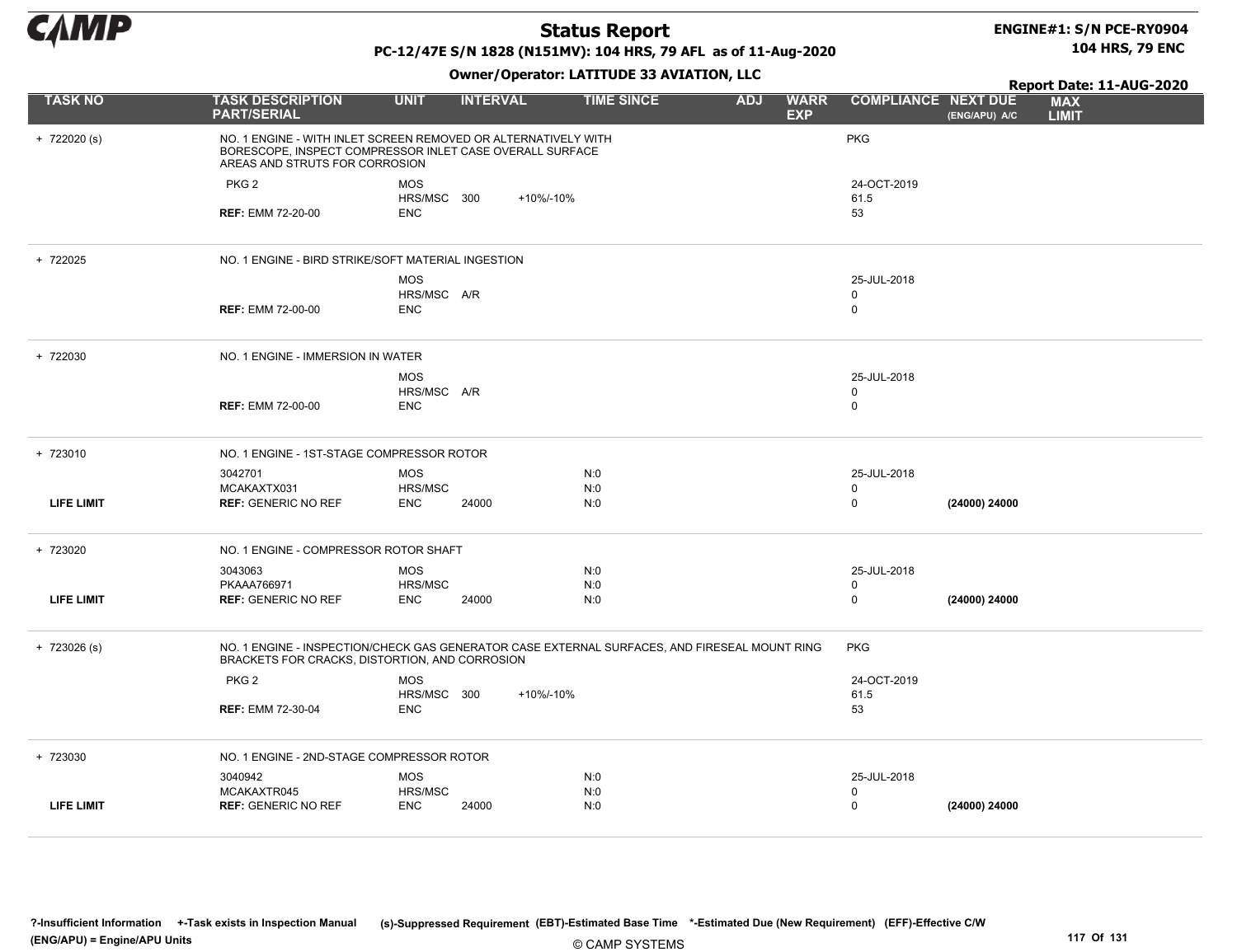

# ENGINE#1: S/N PCE-RY0904

PC-12/47E S/N 1828 (N151MV): 104 HRS, 79 AFL as of 11-Aug-2020

104 HRS, 79 ENC

|                                                |                                                                                                                |                                         |                 | Owner/Operator: LATITUDE 33 AVIATION, LLC |                                         |                                           | Report Date: 11-AUG-2020 |                            |
|------------------------------------------------|----------------------------------------------------------------------------------------------------------------|-----------------------------------------|-----------------|-------------------------------------------|-----------------------------------------|-------------------------------------------|--------------------------|----------------------------|
| <b>TASK NO</b>                                 | <b>TASK DESCRIPTION</b><br><b>PART/SERIAL</b>                                                                  | <b>UNIT</b>                             | <b>INTERVAL</b> | <b>TIME SINCE</b>                         | <b>WARR</b><br><b>ADJ</b><br><b>EXP</b> | <b>COMPLIANCE NEXT DUE</b>                | (ENG/APU) A/C            | <b>MAX</b><br><b>LIMIT</b> |
| + 723035                                       | NO. 1 ENGINE - AIRCRAFT FLOWN THROUGH VOLCANIC ASH OR SMOKE                                                    |                                         |                 |                                           |                                         |                                           |                          |                            |
|                                                | <b>REF: EMM 72-00-00</b>                                                                                       | <b>MOS</b><br>HRS/MSC A/R<br><b>ENC</b> |                 |                                           |                                         | 25-JUL-2018<br>0<br>$\mathbf 0$           |                          |                            |
| $+ 723036 (s)$                                 | NO. 1 ENGINE - INSPECTION/CHECK FIRESEAL MOUNT RINGS FOR CRACKS AND ATTACHMENT OF BRACKETS AND<br><b>SEALS</b> |                                         |                 |                                           |                                         | <b>PKG</b>                                |                          |                            |
|                                                | PKG <sub>2</sub>                                                                                               | <b>MOS</b>                              |                 |                                           |                                         | 24-OCT-2019                               |                          |                            |
|                                                | <b>REF: See Workcard</b>                                                                                       | HRS/MSC 300<br><b>ENC</b>               | +10%/-10%       |                                           |                                         | 61.5<br>53                                |                          |                            |
| + 723040                                       | NO. 1 ENGINE - 3RD-STAGE COMPRESSOR ROTOR                                                                      |                                         |                 |                                           |                                         |                                           |                          |                            |
|                                                | 3040933                                                                                                        | <b>MOS</b>                              |                 | N:0                                       |                                         | 25-JUL-2018                               |                          |                            |
| <b>LIFE LIMIT</b>                              | FRAEPWPD35<br><b>REF: GENERIC NO REF</b>                                                                       | HRS/MSC<br><b>ENC</b>                   | 24000           | N:0<br>N:0                                |                                         | 0<br>$\mathsf 0$                          | (24000) 24000            |                            |
| + 723050                                       | NO. 1 ENGINE - 4TH-STAGE COMPRESSOR ROTOR                                                                      |                                         |                 |                                           |                                         |                                           |                          |                            |
| <b>LIFE LIMIT</b>                              | 3040944<br>EAAE000L889<br><b>REF: GENERIC NO REF</b>                                                           | <b>MOS</b><br>HRS/MSC<br><b>ENC</b>     | 24000           | N:0<br>N:0<br>N:0                         |                                         | 25-JUL-2018<br>0<br>$\mathbf 0$           | (24000) 24000            |                            |
| + 723060                                       | NO. 1 ENGINE - CENTRIFUGAL IMPELLER                                                                            |                                         |                 |                                           |                                         |                                           |                          |                            |
|                                                | 3036898                                                                                                        | MOS                                     |                 | N:0                                       |                                         | 25-JUL-2018                               |                          |                            |
| <b>LIFE LIMIT</b>                              | CRAZAFGE001<br><b>REF: GENERIC NO REF</b>                                                                      | HRS/MSC<br><b>ENC</b>                   | 24000           | N:0<br>N:0                                |                                         | 0<br>$\mathbf 0$                          | (24000) 24000            |                            |
| + 723070                                       | NO. 1 ENGINE - PERFORMANCE DETERIORATION                                                                       |                                         |                 |                                           |                                         |                                           |                          |                            |
| <b>UNSCHEDULED</b><br><b>MAINTENANCE CHECK</b> | <b>REF: See Workcard</b>                                                                                       | <b>MOS</b><br>HRS/MSC A/R<br><b>ENC</b> |                 |                                           |                                         | 25-JUL-2018<br>$\mathbf 0$<br>$\mathbf 0$ |                          |                            |
| + 724010                                       | NO. 1 ENGINE - SUSTAINED RUNNING AT OIL TEMPERATURE OUTSIDE LIMITS                                             |                                         |                 |                                           |                                         |                                           |                          |                            |
|                                                | <b>REF: EMM 72-00-00</b>                                                                                       | <b>MOS</b><br>HRS/MSC A/R<br><b>ENC</b> |                 |                                           |                                         | 25-JUL-2018<br>0<br>0                     |                          |                            |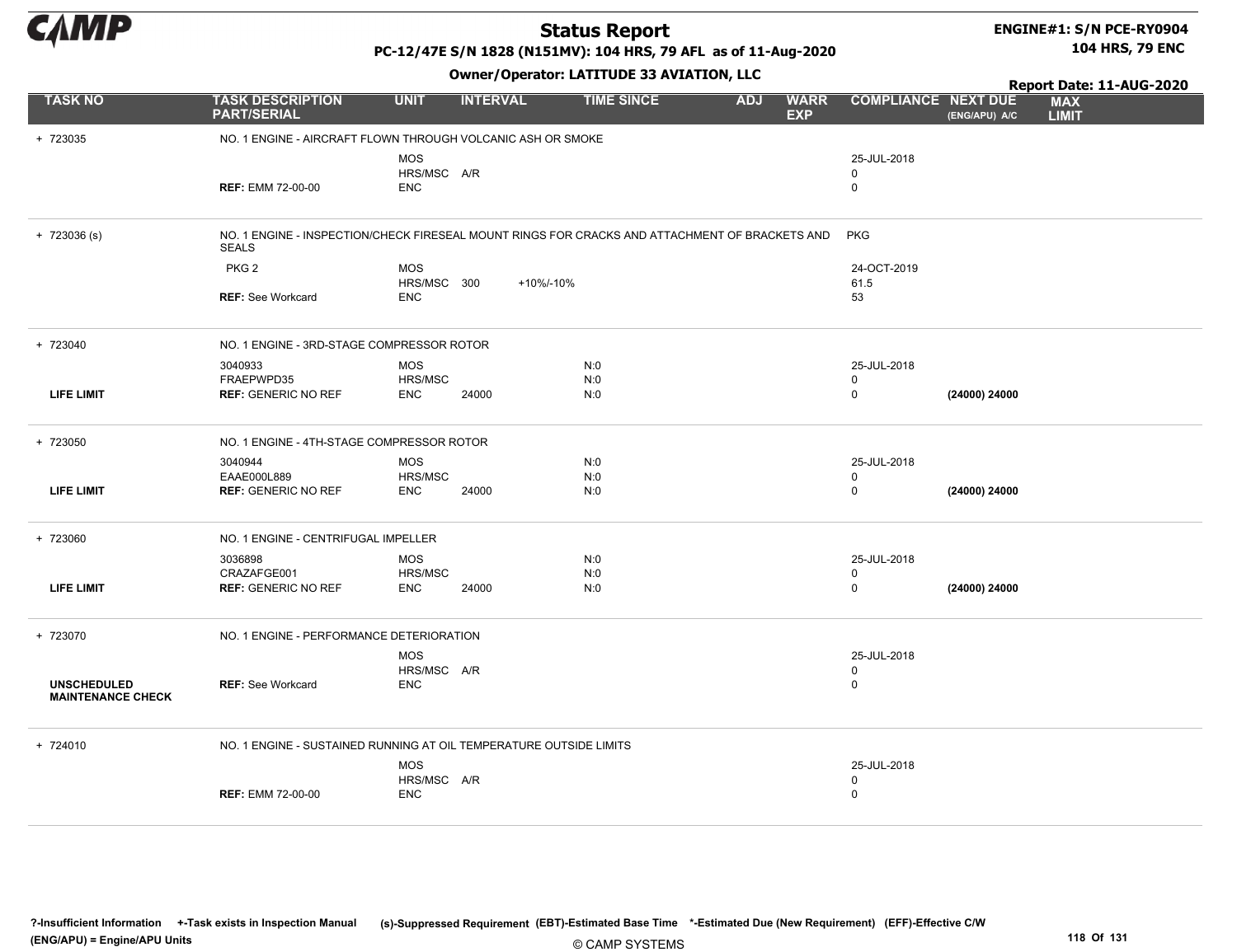

+ 724015 NO. 1 ENGINE - LOSS OF OIL/OIL PRESSURE OR LOW OIL PRESSURE

+ 724020 NO. 1 ENGINE - HIGH OIL PRESSURE

PART/SERIAL

MOS

ENC

MOS

ENC

ENC

HRS/MSC A/R

HRS/MSC A/R

### Status Report

#### ENGINE#1: S/N PCE-RY0904 104 HRS, 79 ENC

PC-12/47E S/N 1828 (N151MV): 104 HRS, 79 AFL as of 11-Aug-2020

Owner/Operator: LATITUDE 33 AVIATION, LLC

REF: EMM 72-00-00 0 25-JUL-2018 0 REF: EMM 72-00-00 0 25-JUL-2018 0 TASK NO TASK DESCRIPTION UNIT INTERVAL TIME SINCE WARR COMPLIANCE **EXP** ADJ WARR COMPLIANCE NEXT DUE MAX LIMIT Report Date: 11-AUG-2020<br>E MAX (ENG/APU) A/C

| + 724025 |                                   | NO. 1 ENGINE - CONTAMINATION BY FIRE EXTINGUISHING AGENTS |                  |  |
|----------|-----------------------------------|-----------------------------------------------------------|------------------|--|
|          | <b>REF: EMM 72-00-00</b>          | MOS<br>HRS/MSC A/R<br>ENC                                 | 25-JUL-2018<br>0 |  |
| + 724030 |                                   | NO. 1 ENGINE - DROPPED ENGINE OR COMPONENT                |                  |  |
|          |                                   | MOS<br>HRS/MSC A/R                                        | 25-JUL-2018      |  |
|          | <b>REF: EMM 72-00-00</b>          | ENC                                                       | <b>U</b>         |  |
| + 724050 | NO. 1 ENGINE - MATERIAL INGESTION |                                                           |                  |  |
|          |                                   | MOS<br>HRS/MSC A/R                                        | 25-JUL-2018<br>0 |  |

| + 724055 |                          | NO. 1 ENGINE - TEAR OR OPENING FOUND ON MAIN OIL FILTER SECONDARY SCREEN |             |
|----------|--------------------------|--------------------------------------------------------------------------|-------------|
|          |                          | MOS<br>HRS/MSC A/R                                                       | 25-JUL-2018 |
|          | <b>REF: EMM 72-00-00</b> | ENC                                                                      |             |
|          |                          |                                                                          |             |
| + 725003 | NO. 1 ENGINE - OVERSPEED |                                                                          |             |
|          |                          | <b>MOS</b><br>HRS/MSC A/R                                                | 25-JUL-2018 |
|          | <b>REF: EMM 72-00-00</b> | ENC                                                                      |             |
|          |                          |                                                                          |             |

REF: EMM 72-00-00 0

| + 725010   | NO. 1 ENGINE - COMPRESSOR TURBINE DISK                  |                                             |                   |                            |  |
|------------|---------------------------------------------------------|---------------------------------------------|-------------------|----------------------------|--|
| LIFE LIMIT | 3053740-01<br>YUAB001L518<br><b>REF: GENERIC NO REF</b> | <b>MOS</b><br>HRS/MSC<br><b>ENC</b><br>8000 | N:0<br>N:0<br>N:0 | 25-JUL-2018<br>(8000) 8000 |  |

© CAMP SYSTEMS ?-Insufficient Information +-Task exists in Inspection Manual (s)-Suppressed Requirement (EBT)-Estimated Base Time \*-Estimated Due (New Requirement) (EFF)-Effective C/W (ENG/APU) = Engine/APU Units 119 Of 131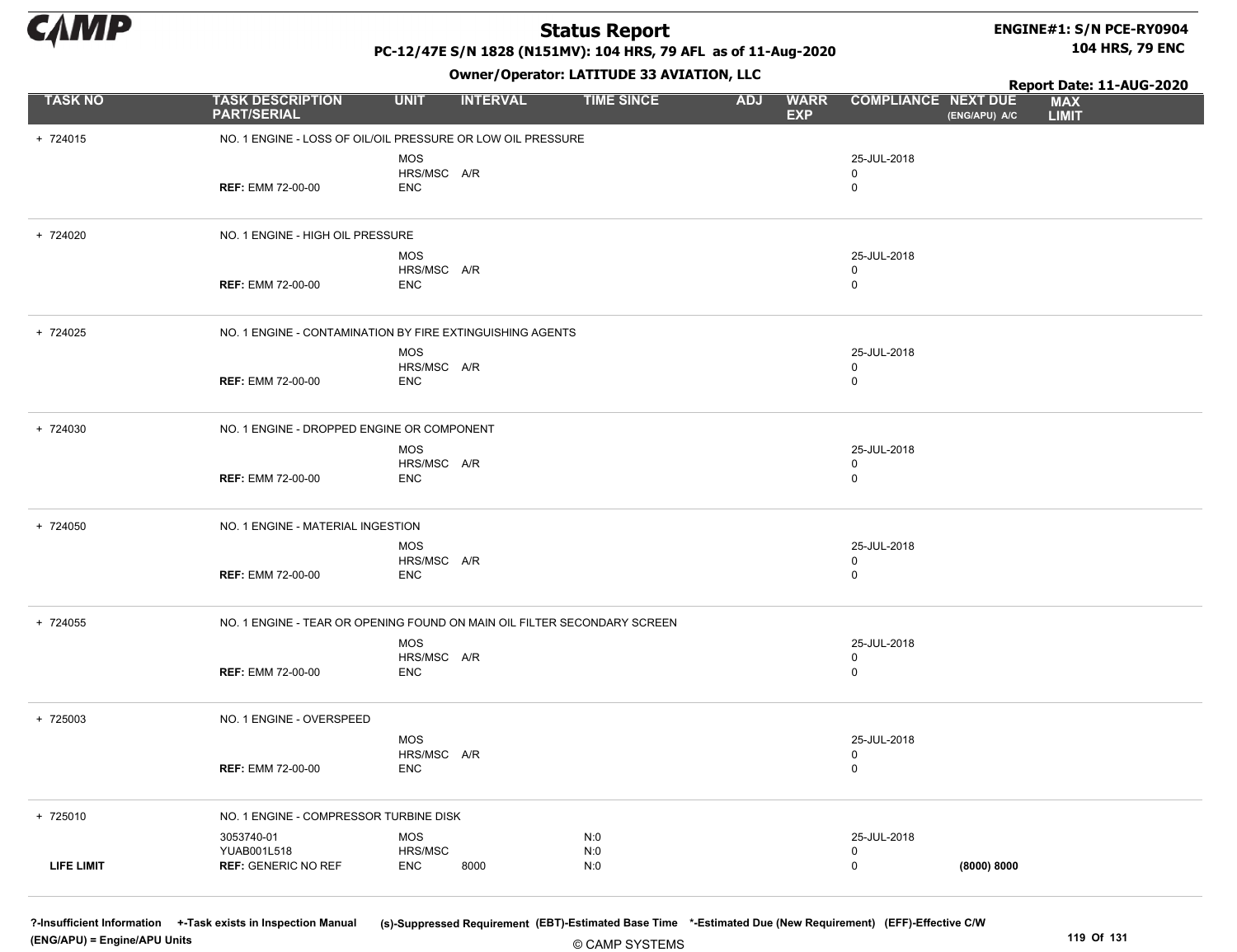

# ENGINE#1: S/N PCE-RY0904

PC-12/47E S/N 1828 (N151MV): 104 HRS, 79 AFL as of 11-Aug-2020

Owner/Operator: LATITUDE 33 AVIATION, LLC

104 HRS, 79 ENC

|                   |                                                                           |                                          |                 | Switch Sperator Extra 1996 59 AVIATION, LEC |                   |            |                           |                                           | Report Date: 11-AUG-2020 |                            |  |
|-------------------|---------------------------------------------------------------------------|------------------------------------------|-----------------|---------------------------------------------|-------------------|------------|---------------------------|-------------------------------------------|--------------------------|----------------------------|--|
| <b>TASK NO</b>    | <b>TASK DESCRIPTION</b><br><b>PART/SERIAL</b>                             | <b>UNIT</b>                              | <b>INTERVAL</b> |                                             | <b>TIME SINCE</b> | <b>ADJ</b> | <b>WARR</b><br><b>EXP</b> | <b>COMPLIANCE NEXT DUE</b>                | (ENG/APU) A/C            | <b>MAX</b><br><b>LIMIT</b> |  |
| + 725020          | NO. 1 ENGINE - REPLACE 2ND STAGE POWER TURBINE (3RD STAGE TURBINE) BLADES |                                          |                 |                                             |                   |            |                           |                                           |                          |                            |  |
| <b>LIFE LIMIT</b> | <b>REF: GENERIC NO REF</b>                                                | <b>MOS</b><br>HRS/MSC 5000<br><b>ENC</b> |                 |                                             |                   |            |                           | 25-JUL-2018<br>$\mathbf 0$<br>$\mathbf 0$ | (5000) 5000              |                            |  |
| $+ 725026$ (s)    | NO. 1 ENGINE - INSPECTION/CHECK EXHAUST DUCT FOR CRACKS AND DISTORTION    |                                          |                 |                                             |                   |            |                           | <b>PKG</b>                                |                          |                            |  |
|                   | PKG <sub>2</sub><br><b>REF: EMM 72-50-05</b>                              | <b>MOS</b><br>HRS/MSC 300<br><b>ENC</b>  |                 | +10%/-10%                                   |                   |            |                           | 24-OCT-2019<br>61.5<br>53                 |                          |                            |  |
|                   |                                                                           |                                          |                 |                                             |                   |            |                           |                                           |                          |                            |  |
| + 725030          | NO. 1 ENGINE - 1ST-STAGE POWER TURBINE DISK                               |                                          |                 |                                             |                   |            |                           |                                           |                          |                            |  |
|                   | 3037312                                                                   | <b>MOS</b>                               |                 |                                             | N:0               |            |                           | 25-JUL-2018                               |                          |                            |  |
| <b>LIFE LIMIT</b> | A0049ATF<br><b>REF: GENERIC NO REF</b>                                    | HRS/MSC<br><b>ENC</b>                    | 15000           |                                             | N:0<br>N:0        |            |                           | $\mathbf 0$<br>$\mathbf 0$                | (15000) 15000            |                            |  |
|                   |                                                                           |                                          |                 |                                             |                   |            |                           |                                           |                          |                            |  |
| + 725040          | NO. 1 ENGINE - 2ND-STAGE POWER TURBINE DISK                               |                                          |                 |                                             |                   |            |                           |                                           |                          |                            |  |
|                   | 3037313                                                                   | <b>MOS</b>                               |                 |                                             | N:0               |            |                           | 25-JUL-2018                               |                          |                            |  |
|                   | YUAB001L061                                                               | HRS/MSC                                  |                 |                                             | N:0               |            |                           | $\mathbf 0$                               |                          |                            |  |
| <b>LIFE LIMIT</b> | <b>REF: GENERIC NO REF</b>                                                | <b>ENC</b>                               | 15000           |                                             | N:0               |            |                           | $\mathbf 0$                               | (15000) 15000            |                            |  |
| 725122            | NO. 1 ENGINE - NO. 1 2ND STAGE POWER TURBINE (3RD STAGE TURBINE) BLADE    |                                          |                 |                                             |                   |            |                           |                                           |                          |                            |  |
|                   | PN                                                                        | <b>MOS</b>                               |                 |                                             | N:0               |            |                           | 25-JUL-2018                               |                          |                            |  |
|                   | SN-UNKNOWN                                                                | HRS/MSC H/T                              |                 |                                             | N:0               |            |                           | $\mathbf 0$                               |                          |                            |  |
|                   | <b>REF: GENERIC NO REF</b>                                                | <b>ENC</b>                               |                 |                                             | N:0               |            |                           | $\mathbf 0$                               |                          |                            |  |
| 726010            | NO. 1 ENGINE - ACCESSORY GEARBOX                                          |                                          |                 |                                             |                   |            |                           |                                           |                          |                            |  |
|                   | 3059343-01                                                                | MOS                                      |                 |                                             | N:0               |            |                           | 25-JUL-2018                               |                          |                            |  |
|                   | PKAAA764649                                                               | HRS/MSC O/C                              |                 |                                             | N:0               |            |                           | $\mathbf 0$                               |                          |                            |  |
|                   | <b>REF: GENERIC NO REF</b>                                                | <b>ENC</b>                               |                 |                                             | N:0               |            |                           | $\mathbf 0$                               |                          |                            |  |
| + 726020          | NO. 1 ENGINE - POWER SECTION MODULE                                       |                                          |                 |                                             |                   |            |                           |                                           |                          |                            |  |
|                   | PN                                                                        | <b>MOS</b>                               |                 |                                             | N:0               |            |                           | 25-JUL-2018                               |                          |                            |  |
|                   | SN-UNKNOWN                                                                | HRS/MSC 3500                             |                 | $+500$                                      | N:0               |            |                           | $\mathbf 0$                               | (3500) 3500              | 4000                       |  |
| <b>OVERHAUL</b>   | <b>REF: GENERIC NO REF</b>                                                | <b>ENC</b>                               |                 |                                             | N:0               |            |                           | $\mathbf 0$                               |                          |                            |  |
| + 726100          | NO. 1 ENGINE - PROPELLER SUDDEN STOPPAGE OR STRIKE                        |                                          |                 |                                             |                   |            |                           |                                           |                          |                            |  |
|                   |                                                                           | <b>MOS</b>                               |                 |                                             |                   |            |                           | 25-JUL-2018                               |                          |                            |  |
|                   |                                                                           | HRS/MSC A/R                              |                 |                                             |                   |            |                           | $\mathbf 0$                               |                          |                            |  |
|                   | <b>REF: EMM 72-00-00</b>                                                  | <b>ENC</b>                               |                 |                                             |                   |            |                           | $\mathbf 0$                               |                          |                            |  |

(ENG/APU) = Engine/APU Units 120 Of 131

?-Insufficient Information +-Task exists in Inspection Manual (s)-Suppressed Requirement (EBT)-Estimated Base Time \*-Estimated Due (New Requirement) (EFF)-Effective C/W

© CAMP SYSTEMS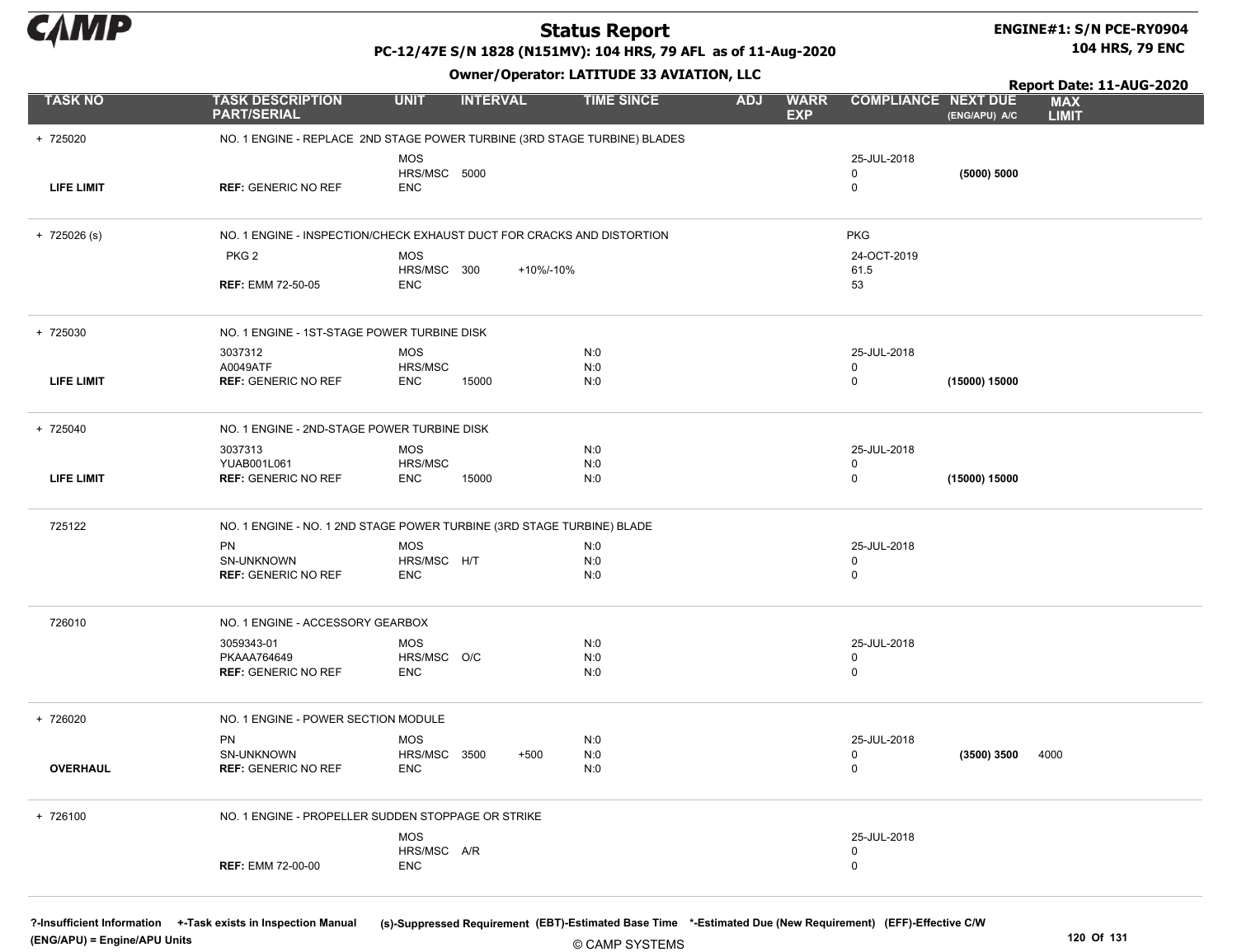

#### ENGINE#1: S/N PCE-RY0904 104 HRS, 79 ENC

PC-12/47E S/N 1828 (N151MV): 104 HRS, 79 AFL as of 11-Aug-2020

|                                                  |                                                                                                                                      |                                                 | .                 |                   |            |                           |                              |               | Report Date: 11-AUG-2020   |
|--------------------------------------------------|--------------------------------------------------------------------------------------------------------------------------------------|-------------------------------------------------|-------------------|-------------------|------------|---------------------------|------------------------------|---------------|----------------------------|
| <b>TASK NO</b>                                   | <b>TASK DESCRIPTION</b><br><b>PART/SERIAL</b>                                                                                        | <b>UNIT</b>                                     | <b>INTERVAL</b>   | <b>TIME SINCE</b> | <b>ADJ</b> | <b>WARR</b><br><b>EXP</b> | <b>COMPLIANCE NEXT DUE</b>   | (ENG/APU) A/C | <b>MAX</b><br><b>LIMIT</b> |
| + 726120                                         | NO. 1 ENGINE - PROPELLER LIGHTNING STRIKE                                                                                            |                                                 |                   |                   |            |                           |                              |               |                            |
|                                                  | <b>REF: EMM 72-00-00</b>                                                                                                             | <b>MOS</b><br>HRS/MSC A/R<br><b>ENC</b>         |                   |                   |            |                           | 25-JUL-2018<br>0<br>0        |               |                            |
| + 726130                                         | NO. 1 ENGINE - PROPELLER ELECTRICAL LEADS SHORTING                                                                                   |                                                 |                   |                   |            |                           |                              |               |                            |
|                                                  | <b>REF: EMM 72-00-00</b>                                                                                                             | <b>MOS</b><br>HRS/MSC A/R<br><b>ENC</b>         |                   |                   |            |                           | 25-JUL-2018<br>$\Omega$<br>0 |               |                            |
| + 726160                                         | NO. 1 ENGINE - PROPELLER WINDMILLING AFTER IN-FLIGHT SHUTDOWN                                                                        |                                                 |                   |                   |            |                           |                              |               |                            |
|                                                  | <b>REF: EMM 72-00-00</b>                                                                                                             | MOS<br>HRS/MSC A/R<br><b>ENC</b>                |                   |                   |            |                           | 25-JUL-2018<br>0<br>0        |               |                            |
| CHAPTER 73                                       | <b>ENGINE FUEL AND CONTROL</b>                                                                                                       |                                                 |                   |                   |            |                           |                              |               |                            |
| ENGINE NO. 1 Model: PT6A-67P Serial # PCE-RY0904 |                                                                                                                                      |                                                 | Part # 3072955-01 |                   |            |                           |                              |               |                            |
| + 731010                                         | NO. 1 ENGINE - FUEL PUMP                                                                                                             |                                                 |                   |                   |            |                           |                              |               |                            |
| <b>OVERHAUL</b>                                  | 3040760<br>016166<br><b>REF: EMM 73-10-02</b>                                                                                        | <b>MOS</b><br><b>HRS/MSC 3500</b><br><b>ENC</b> |                   | N:0<br>N:0<br>N:0 |            |                           | 25-JUL-2018<br>0<br>0        | (3500) 3500   |                            |
| + 731015                                         | NO. 1 ENGINE - LEAK/FUNCTIONAL TEST FUEL MANIFOLD ADAPTER AND NOZZLE ASSEMBLIES (ENGINE ON FUEL<br>NOZZLE IN-SITU CLEANING PROGRAM)  |                                                 |                   |                   |            |                           |                              |               |                            |
|                                                  | <b>REF: See Workcard</b>                                                                                                             | <b>MOS</b><br>HRS/MSC 400<br><b>ENC</b>         | +10%/-10%         |                   |            |                           | 25-JUL-2018<br>0<br>$\Omega$ | (400) 400     | 440                        |
| + 731025                                         | NO. 1 ENGINE - LEAK/FUNCTIONAL TEST FUEL MANIFOLD ADAPTER AND NOZZLE ASSEMBLIES (ENGINE NOT ON FUEL NOZZLE IN-SITU CLEANING PROGRAM) |                                                 |                   |                   |            |                           |                              |               |                            |
|                                                  | <b>REF: EMM 73-11-05</b>                                                                                                             | <b>MOS</b><br>HRS/MSC 400<br><b>ENC</b>         | +10%/-10%         |                   |            |                           | 25-JUL-2018<br>$\Omega$<br>0 | (400) 400     | 440                        |
| + 731030                                         | NO. 1 ENGINE - OVERTORQUE LIMITER                                                                                                    |                                                 |                   |                   |            |                           |                              |               |                            |
| <b>OVERHAUL</b>                                  | 3055748-01<br>C51819<br><b>REF: GENERIC NO REF</b>                                                                                   | MOS<br>HRS/MSC 3500<br><b>ENC</b>               | $+500$            | N:0<br>N:0<br>N:0 |            |                           | 25-JUL-2018<br>0<br>$\Omega$ | (3500) 3500   | 4000                       |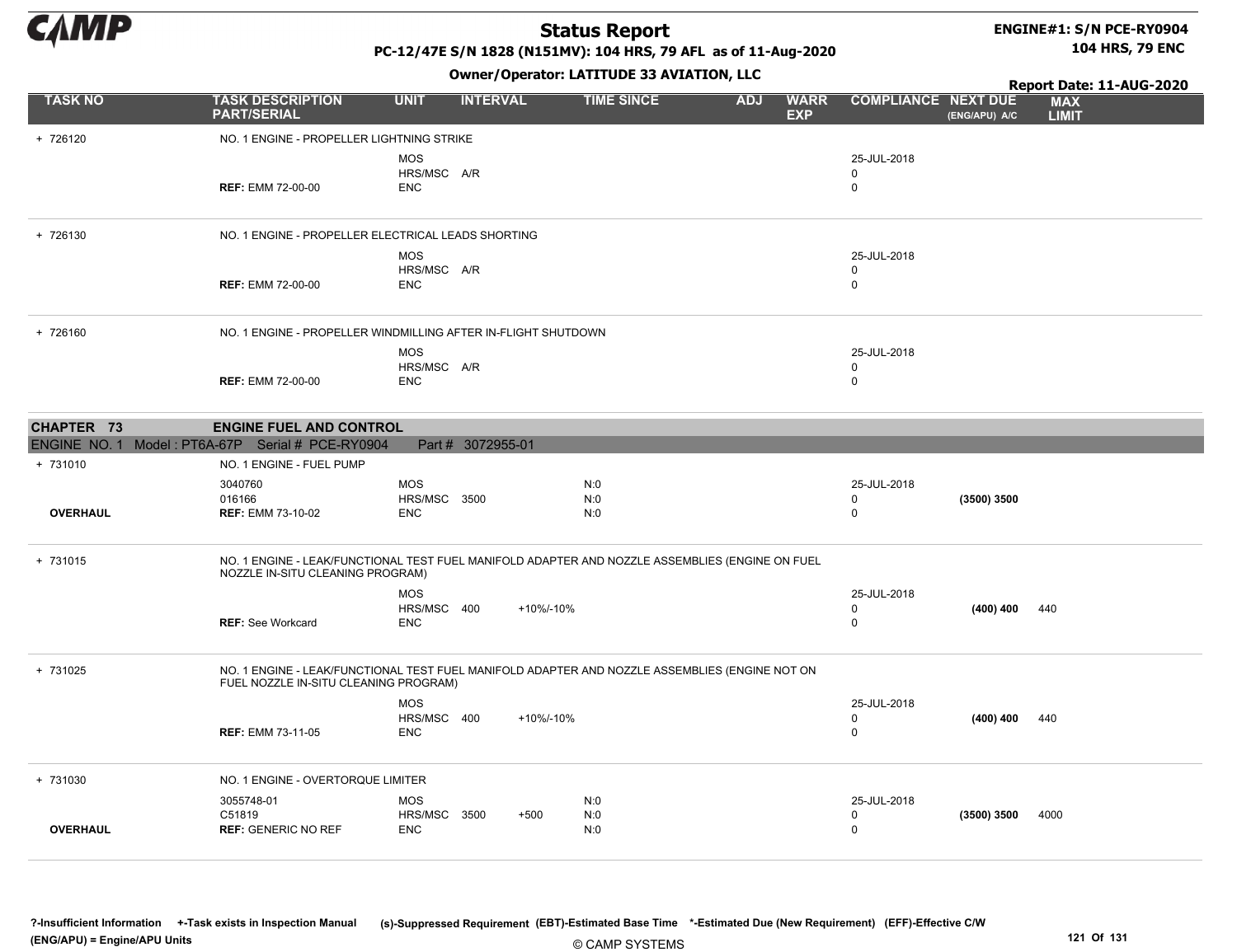

#### ENGINE#1: S/N PCE-RY0904 104 HRS, 79 ENC

PC-12/47E S/N 1828 (N151MV): 104 HRS, 79 AFL as of 11-Aug-2020

| <b>Owner/Operator: LATITUDE 33 AVIATION, LLC</b><br>Report Date: 11-AUG-2020 |                                                                                                                                                                                                                                          |                                                 |                 |           |                   |            |                           |                                           |                       |                            |
|------------------------------------------------------------------------------|------------------------------------------------------------------------------------------------------------------------------------------------------------------------------------------------------------------------------------------|-------------------------------------------------|-----------------|-----------|-------------------|------------|---------------------------|-------------------------------------------|-----------------------|----------------------------|
| <b>TASK NO</b>                                                               | <b>TASK DESCRIPTION</b><br><b>PART/SERIAL</b>                                                                                                                                                                                            | <b>UNIT</b>                                     | <b>INTERVAL</b> |           | <b>TIME SINCE</b> | <b>ADJ</b> | <b>WARR</b><br><b>EXP</b> | <b>COMPLIANCE NEXT DUE</b>                | (ENG/APU) A/C         | <b>MAX</b><br><b>LIMIT</b> |
| $+ 731031 (s)$                                                               | NO. 1 ENGINE - DO A CHECK OF THE FUEL PUMP (IN-SITU INSPECTION ONLY) FOR INSTALLATION AND LEAKAGE                                                                                                                                        |                                                 |                 |           |                   |            |                           | <b>PKG</b>                                |                       |                            |
|                                                                              | PKG <sub>2</sub><br><b>REF: EMM 73-10-02</b>                                                                                                                                                                                             | <b>MOS</b><br>HRS/MSC 300<br><b>ENC</b>         |                 | +10%/-10% |                   |            |                           | 24-OCT-2019<br>61.5<br>53                 |                       |                            |
| + 731035                                                                     | NO. 1 ENGINE - VISUAL INSPECTION FUEL PUMP TO AGB COVER INTERFACE FOR OIL LEAKAGE AND /OR GASKET<br><b>MIGRATION</b>                                                                                                                     |                                                 |                 |           |                   |            |                           |                                           |                       |                            |
|                                                                              | <b>REF: EMM 73-10-02</b>                                                                                                                                                                                                                 | <b>MOS</b><br><b>HRS/MSC 1750</b><br><b>ENC</b> |                 |           |                   |            |                           | 25-JUL-2018<br>$\mathbf 0$<br>$\Omega$    | (1750) 1750           |                            |
| + 731040                                                                     | NO. 1 ENGINE - CHECK FUEL PUMP FUEL INLET SCREEN FOR FOREIGN MATTER OR DISTORTION, CLEAN AND<br>REINSTALL, OR INSTALL NEW SCREEN                                                                                                         |                                                 |                 |           |                   |            |                           |                                           |                       |                            |
|                                                                              | 3040760<br>016166<br><b>REF: EMM 73-10-02</b>                                                                                                                                                                                            | <b>MOS</b><br>HRS/MSC 600<br><b>ENC</b>         |                 | +10%/-10% |                   |            |                           | 25-JUL-2018<br>0<br>$\mathbf 0$           | (600) 600             | 660                        |
| $+ 731045$ (s)                                                               | NO. 1 ENGINE - DO A CHECK OF THE OIL-TO-FUEL HEATER (IN-SITU INSPECTION ONLY) FOR INSTALLATION                                                                                                                                           |                                                 |                 |           |                   |            |                           | <b>PKG</b>                                |                       |                            |
|                                                                              | PKG <sub>2</sub><br><b>REF: EMM 73-10-01</b>                                                                                                                                                                                             | <b>MOS</b><br>HRS/MSC 300<br><b>ENC</b>         |                 | +10%/-10% |                   |            |                           | 24-OCT-2019<br>61.5<br>53                 |                       |                            |
| + 731050                                                                     | NO. 1 ENGINE - CHECK FUEL PUMP COUPLING IN-SITU FOR FRETTING AND CORROSION                                                                                                                                                               |                                                 |                 |           |                   |            |                           |                                           |                       |                            |
|                                                                              | 3040760<br>016166<br><b>REF: EMM 73-10-02</b>                                                                                                                                                                                            | <b>MOS</b><br>HRS/MSC N/A<br><b>ENC</b>         |                 |           |                   |            |                           | 25-JUL-2018<br>0<br>$\mathbf 0$           |                       |                            |
| + 731052                                                                     | NO. 1 ENGINE - REMOVE FUEL PUMP AND INSPECT THE DRIVE COUPLING AREA AND COVER ACCESSORY<br>GEARBOX SIDE FOR SIGNS OF REDDISH-BROWN (IRON OXIDE) STAINS. IF STAINS ARE OBSERVED RETURN THE<br>FUEL PUMP TO AN APPROVED OVERHAUL FACILITY. |                                                 |                 |           |                   |            |                           |                                           |                       |                            |
|                                                                              | <b>REF: EMM 73-10-02</b>                                                                                                                                                                                                                 | <b>MOS</b><br>HRS/MSC N/A<br><b>ENC</b>         |                 |           |                   |            |                           | 25-JUL-2018<br>$\mathbf 0$<br>$\mathbf 0$ |                       |                            |
| + 731055                                                                     | NO. 1 ENGINE - REPLACE NO. 1 FUEL PUMP OUTLET FILTER                                                                                                                                                                                     |                                                 |                 |           |                   |            |                           |                                           |                       |                            |
| <b>REPLACE</b>                                                               | PN-UNKNOWN<br>SN-UNKNOWN<br><b>REF: EMM 73-10-02</b>                                                                                                                                                                                     | MOS<br>HRS/MSC 600<br>ENC                       |                 | +10%/-10% |                   |            |                           | 24-OCT-2019<br>61.5<br>53                 | $(661.5) 661.5$ 721.5 |                            |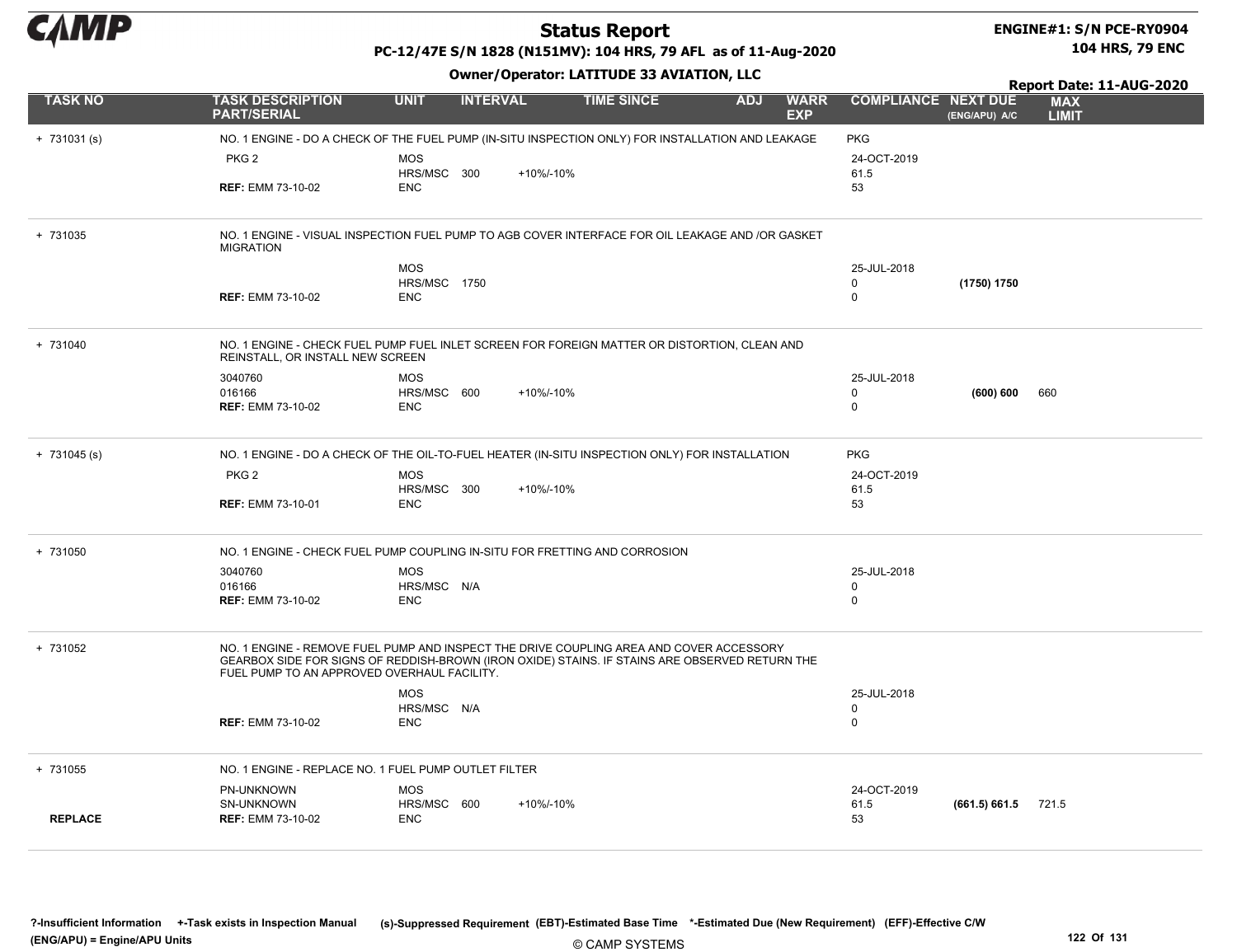

#### ENGINE#1: S/N PCE-RY0904 104 HRS, 79 ENC

Report Date: 11-AUG-2020

### PC-12/47E S/N 1828 (N151MV): 104 HRS, 79 AFL as of 11-Aug-2020

Owner/Operator: LATITUDE 33 AVIATION, LLC

| <b>TASK NO</b>    | <b>TASK DESCRIPTION</b><br><b>PART/SERIAL</b>                                                                        | <b>UNIT</b>                | <b>INTERVAL</b> |           | <b>TIME SINCE</b> | <b>ADJ</b> | <b>WARR</b><br><b>EXP</b> | <b>COMPLIANCE NEXT DUE</b> | (ENG/APU) A/C | <b>MAX</b><br><b>LIMIT</b> |
|-------------------|----------------------------------------------------------------------------------------------------------------------|----------------------------|-----------------|-----------|-------------------|------------|---------------------------|----------------------------|---------------|----------------------------|
| $+ 731056$ (s)    | NO. 1 ENGINE - INSPECT PNEUMATIC TUBES AND LINES FOR CRACKS AND DAMAGES ESPECIALLY AT THE END<br>FITTINGS AND JOINTS |                            |                 |           |                   |            |                           | <b>PKG</b>                 |               |                            |
|                   | PKG <sub>2</sub>                                                                                                     | <b>MOS</b>                 |                 |           |                   |            |                           | 24-OCT-2019                |               |                            |
|                   | <b>REF: GENERIC NO REF</b>                                                                                           | HRS/MSC 300<br>ENC         |                 | +10%/-10% |                   |            |                           | 61.5<br>53                 |               |                            |
|                   |                                                                                                                      |                            |                 |           |                   |            |                           |                            |               |                            |
| + 731060          | NO. 1 ENGINE - OIL TO FUEL HEATER                                                                                    |                            |                 |           |                   |            |                           |                            |               |                            |
|                   | 3057249-01                                                                                                           | <b>MOS</b>                 |                 |           | N:0               |            |                           | 25-JUL-2018                |               |                            |
|                   | WA57676<br><b>REF: EMM 73-10-01</b>                                                                                  | HRS/MSC 3500<br><b>ENC</b> |                 | $+500$    | N:0<br>N:0        |            |                           | 0<br>0                     | $(3500)$ 3500 | 4000                       |
|                   |                                                                                                                      |                            |                 |           |                   |            |                           |                            |               |                            |
| + 731065          | NO. 1 ENGINE - EXAMINE FILTER BOWL                                                                                   |                            |                 |           |                   |            |                           |                            |               |                            |
|                   |                                                                                                                      | <b>MOS</b>                 |                 |           |                   |            |                           | 25-JUL-2018                |               |                            |
|                   | <b>REF: GENERIC NO REF</b>                                                                                           | HRS/MSC 300<br>ENC         |                 | $+10%$    |                   |            |                           | 0<br>0                     | (300) 300     | 330                        |
|                   |                                                                                                                      |                            |                 |           |                   |            |                           |                            |               |                            |
| + 731070          | NO. 1 ENGINE - FLOW DIVIDER/PURGE VALVE                                                                              |                            |                 |           |                   |            |                           |                            |               |                            |
|                   | 3038472                                                                                                              | <b>MOS</b>                 |                 |           | N:0               |            |                           | 25-JUL-2018                |               |                            |
|                   | U0933<br><b>REF: EMM 73-10-04</b>                                                                                    | HRS/MSC 3500<br>ENC        |                 | $+500$    | N:0<br>N:0        |            |                           | 0<br>$\mathbf 0$           | (3500) 3500   | 4000                       |
|                   |                                                                                                                      |                            |                 |           |                   |            |                           |                            |               |                            |
| $+ 731085 (s)$    | NO. 1 ENGINE - DO A CHECK OF THE DRAIN VALVE (IN-SITU INSPECTION ONLY) OF INSTALLATION AND LEAKAGE                   |                            |                 |           |                   |            |                           | <b>PKG</b>                 |               |                            |
|                   | PKG <sub>2</sub>                                                                                                     | <b>MOS</b>                 |                 |           |                   |            |                           | 24-OCT-2019                |               |                            |
|                   | <b>REF: EMM 73-10-06</b>                                                                                             | HRS/MSC 300<br><b>ENC</b>  |                 | +10%/-10% |                   |            |                           | 61.5<br>53                 |               |                            |
|                   |                                                                                                                      |                            |                 |           |                   |            |                           |                            |               |                            |
| + 731090          | NO. 1 ENGINE - FUEL CONTROL UNIT                                                                                     |                            |                 |           |                   |            |                           |                            |               |                            |
|                   | 3119892-10                                                                                                           | <b>MOS</b>                 |                 |           | N:0               |            |                           | 25-JUL-2018                |               |                            |
| <b>OVERHAUL</b>   | 21320128<br><b>REF: EMM 73-20-00</b>                                                                                 | HRS/MSC 3500<br><b>ENC</b> |                 | $+500$    | N:0<br>N:0        |            |                           | 0<br>0                     | (3500) 3500   | 4000                       |
|                   |                                                                                                                      |                            |                 |           |                   |            |                           |                            |               |                            |
| $+ 731091 (s)$    | NO. 1 ENGINE - DO A CHECK OF THE FLOW DIVIDER (IN-SITU INSPECTION ONLY) FOR INSTALLATION AND LEAKAGE                 |                            |                 |           |                   |            |                           | PKG                        |               |                            |
|                   | PKG <sub>2</sub>                                                                                                     | <b>MOS</b>                 |                 |           |                   |            |                           | 24-OCT-2019                |               |                            |
|                   | <b>REF: EMM 73-10-04</b>                                                                                             | HRS/MSC 300<br>ENC         |                 | +10%/-10% |                   |            |                           | 61.5<br>53                 |               |                            |
|                   |                                                                                                                      |                            |                 |           |                   |            |                           |                            |               |                            |
| + 731095          | NO. 1 ENGINE - FUEL CONTROL UNIT (FCU) BELLOWS                                                                       |                            |                 |           |                   |            |                           |                            |               |                            |
|                   | <b>PN</b>                                                                                                            | <b>MOS</b>                 |                 |           | N:0               |            |                           | 25-JUL-2018                |               |                            |
| <b>LIFE LIMIT</b> | SN-UNKNOWN<br><b>REF: GENERIC NO REF</b>                                                                             | HRS/MSC 4000<br><b>ENC</b> |                 |           | N:0<br>N:0        |            |                           | 0<br>$\mathbf 0$           | (4000) 4000   |                            |
|                   |                                                                                                                      |                            |                 |           |                   |            |                           |                            |               |                            |
|                   |                                                                                                                      |                            |                 |           |                   |            |                           |                            |               |                            |

?-Insufficient Information +-Task exists in Inspection Manual (s)-Suppressed Requirement (EBT)-Estimated Base Time \*-Estimated Due (New Requirement) (EFF)-Effective C/W (ENG/APU) = Engine/APU Units 123 Of 131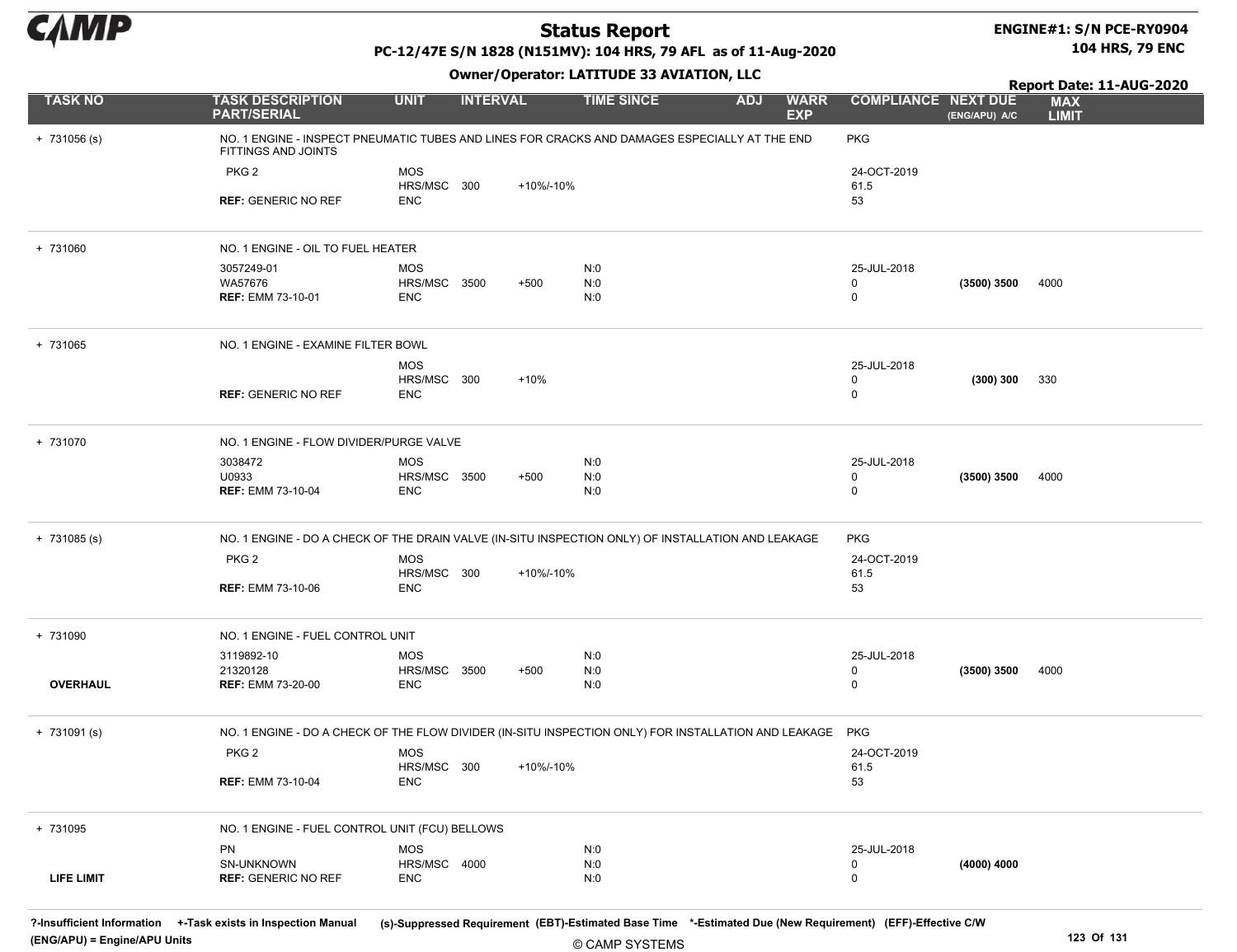

#### ENGINE#1: S/N PCE-RY0904 104 HRS, 79 ENC

PC-12/47E S/N 1828 (N151MV): 104 HRS, 79 AFL as of 11-Aug-2020

Owner/Operator: LATITUDE 33 AVIATION, LLC

+ 731100 NO. 1 ENGINE - CLEAN P3 FILTER REF: EMM 73-10-07 MOS HRS/MSC 300 ENC 24-OCT-2019 61.5 53 (361.5) 361.5 +10%/-10% 391.5 + 731150 (s) NO. 1 ENGINE - CHECK OUTLET FILTER FOR FOREIGN MATTER OR DISTORTION PKG PKG 2 REF: EMM 73-10-02 53 MOS HRS/MSC 300 ENC 24-OCT-2019 61.5 +10%/-10% + 731155 NO. 1 ENGINE - FUEL PUMP OUTLET FILTER PN-UNKNOWN SN-UNKNOWN REF: EMM 73-10-02 53 MOS HRS/MSC H/T ENC 24-OCT-2019 61.5 + 732020 (s) NO. 1 ENGINE - CHECK FCU FOR INSTALLATION, LINKAGES AND PNEUMATIC LINES PKG PKG 2 REF: EMM 73-20-00 53 MOS HRS/MSC 300 ENC 24-OCT-2019 61.5 +10%/-10% + 733020 NO. 1 ENGINE - REPLACE P3 FILTER REF: EMM 73-10-07 MOS HRS/MSC 900 ENC 25-JUL-2018 0 0 (900) 900 +10%/-10% 990 + 733070 NO. 1 ENGINE - CLEAN AND INSPECT P3 FILTER DRAIN VALVE HOUSING ASSEMBLY REF: See Workcard MOS HRS/MSC 300 ENC 25-JUL-2018 0 0 (300) 300 +10%/-10% 330 CHAPTER 74 IGNITION + 74-00/288 (s) OPERATIONAL TEST IGNITION SYSTEM PKG PKG 3 REF: AMM 74-00-00 53 MOS HRS/MSC AFL 12 300 24-OCT-2019 61.5 +10%/-10% +10%/-10% TASK NO TASK DESCRIPTION UNIT INTERVAL TIME SINCE WARR COMPLIANCE EXP ADJ WARR COMPLIANCE NEXT DUE MAX LIMIT Report Date: 11-AUG-2020 PART/SERIAL (ENG/APU) A/C

ENGINE NO. 1 Model : PT6A-67P Serial # PCE-RY0904 Part # 3072955-01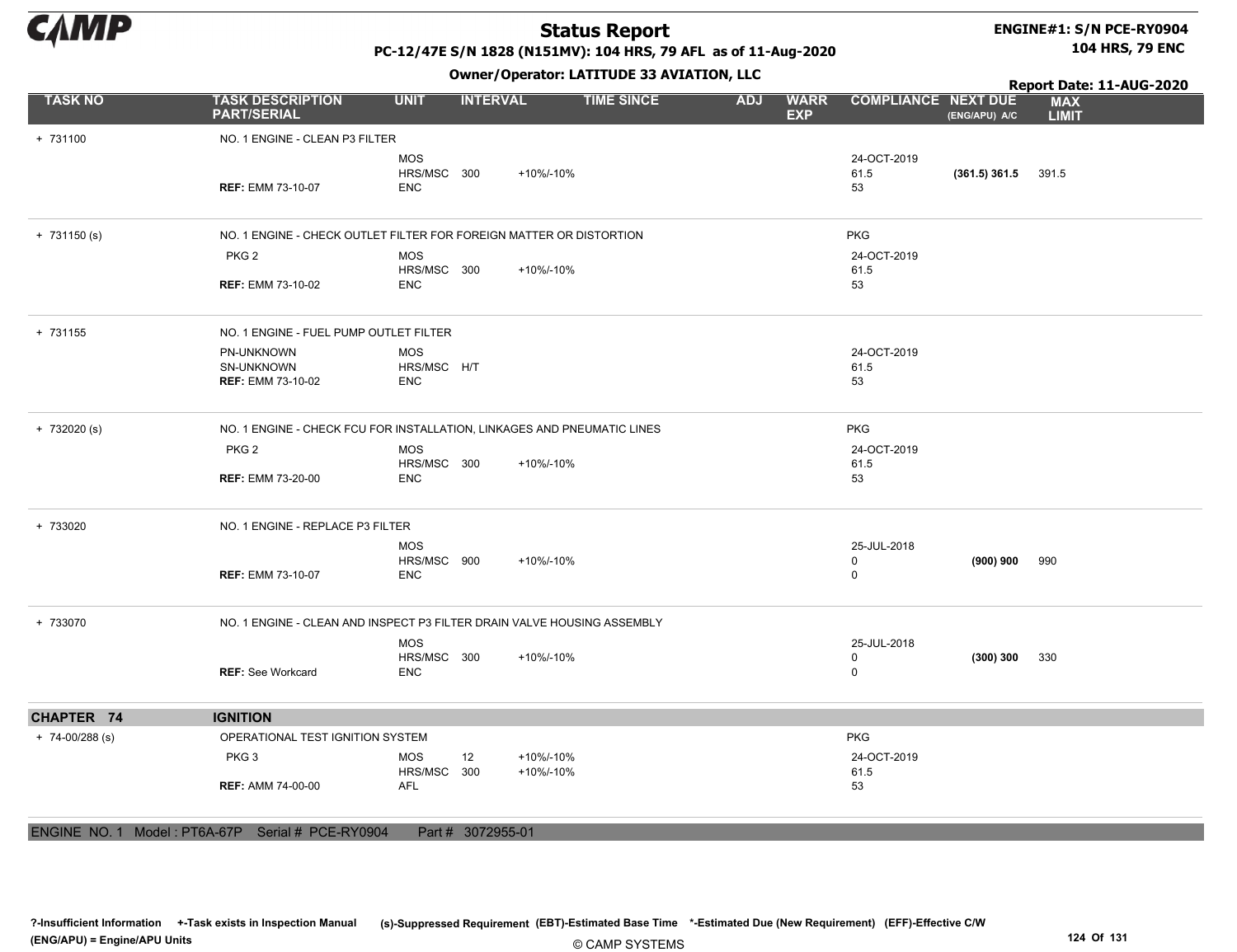

#### ENGINE#1: S/N PCE-RY0904 104 HRS, 79 ENC

PC-12/47E S/N 1828 (N151MV): 104 HRS, 79 AFL as of 11-Aug-2020

|                     |                                                                                    |                                          |                   |                        |                   |            |                           |                                        | Report Date: 11-AUG-2020 |                            |  |
|---------------------|------------------------------------------------------------------------------------|------------------------------------------|-------------------|------------------------|-------------------|------------|---------------------------|----------------------------------------|--------------------------|----------------------------|--|
| <b>TASK NO</b>      | <b>TASK DESCRIPTION</b><br><b>PART/SERIAL</b>                                      | <b>UNIT</b>                              | <b>INTERVAL</b>   |                        | <b>TIME SINCE</b> | <b>ADJ</b> | <b>WARR</b><br><b>EXP</b> | <b>COMPLIANCE NEXT DUE</b>             | (ENG/APU) A/C            | <b>MAX</b><br><b>LIMIT</b> |  |
| + 740010            | NO. 1 ENGINE - IGNITION EXCITER                                                    |                                          |                   |                        |                   |            |                           |                                        |                          |                            |  |
|                     | 3035889<br>NNA18250348<br><b>REF: EMM 74-10-00</b>                                 | <b>MOS</b><br>HRS/MSC 3500<br><b>ENC</b> |                   | $+500$                 | N:0<br>N:0<br>N:0 |            |                           | 25-JUL-2018<br>$\mathbf 0$<br>$\Omega$ | (3500) 3500              | 4000                       |  |
| + 740015            | NO. 1 ENGINE - CHECK IGNITION EXCITER FOR INSTALLATION AND CONDITION               |                                          |                   |                        |                   |            |                           |                                        |                          |                            |  |
|                     | <b>REF: EMM 74-10-00</b>                                                           | <b>MOS</b><br>HRS/MSC 400<br><b>ENC</b>  |                   | +10%/-10%              |                   |            |                           | 24-OCT-2019<br>61.5<br>53              | $(461.5)$ 461.5 501.5    |                            |  |
| + 740025            | NO. 1 ENGINE - CHECK SPARK IGNITERS FOR CLEANLINESS AND EROSION. CHECK FUNCTION    |                                          |                   |                        |                   |            |                           |                                        |                          |                            |  |
|                     | <b>REF: EMM 74-20-00</b>                                                           | <b>MOS</b><br>HRS/MSC 400<br><b>ENC</b>  |                   | +10%/-10%              |                   |            |                           | 24-OCT-2019<br>61.5<br>53              | $(461.5)$ 461.5 501.5    |                            |  |
| + 742010            | NO. 1 ENGINE - CHECK IGNITION CABLES FOR CHAFING, WEAR AND INSTALLATION            |                                          |                   |                        |                   |            |                           |                                        |                          |                            |  |
|                     | <b>REF: EMM 74-20-00</b>                                                           | <b>MOS</b><br>HRS/MSC 400<br><b>ENC</b>  |                   | +10%/-10%              |                   |            |                           | 24-OCT-2019<br>61.5<br>53              | $(461.5)$ 461.5 501.5    |                            |  |
| CHAPTER 75          | <b>AIR</b>                                                                         |                                          |                   |                        |                   |            |                           |                                        |                          |                            |  |
|                     | ENGINE NO. 1 Model: PT6A-67P Serial # PCE-RY0904                                   |                                          | Part # 3072955-01 |                        |                   |            |                           |                                        |                          |                            |  |
| + 750010            | NO. 1 ENGINE - COMPRESSOR BLEED VALVE                                              |                                          |                   |                        |                   |            |                           |                                        |                          |                            |  |
|                     | 3059835-01<br>AHX1001457<br><b>REF: EMM 75-30-00</b>                               | <b>MOS</b><br>HRS/MSC 3500<br><b>ENC</b> |                   | $+500$                 | N:0<br>N:0<br>N:0 |            |                           | 25-JUL-2018<br>$\mathbf 0$<br>$\Omega$ | (3500) 3500              | 4000                       |  |
| CHAPTER 76          | <b>ENGINE CONTROLS</b>                                                             |                                          |                   |                        |                   |            |                           |                                        |                          |                            |  |
| $+ 76 - 00/210$ (s) | EXAMINE ENGINE CONTROLS IN ENGINE COMPARTMENT                                      |                                          |                   |                        |                   |            |                           | <b>PKG</b>                             |                          |                            |  |
|                     | PKG <sub>5</sub>                                                                   | <b>MOS</b><br>HRS/MSC 600                | 12                | +10%/-10%<br>+10%/-10% |                   |            |                           | 24-OCT-2019<br>61.5                    |                          |                            |  |
|                     | <b>REF: GENERIC NO REF</b>                                                         | AFL                                      |                   |                        |                   |            |                           | 53                                     |                          |                            |  |
| $+ 76 - 00/211$ (s) | CHECK BETA SLIP RING CARBON BLOCK - MAKE SURE GAP IS NOT MORE THAN 0.01IN (0.25MM) |                                          |                   |                        |                   |            |                           | <b>PKG</b>                             |                          |                            |  |
|                     | PKG <sub>3</sub>                                                                   | <b>MOS</b><br>HRS/MSC 300                | 12                | +10%/-10%<br>+10%/-10% |                   |            |                           | 24-OCT-2019<br>61.5                    |                          |                            |  |
|                     | <b>REF: GENERIC NO REF</b>                                                         | <b>AFL</b>                               |                   |                        |                   |            |                           | 53                                     |                          |                            |  |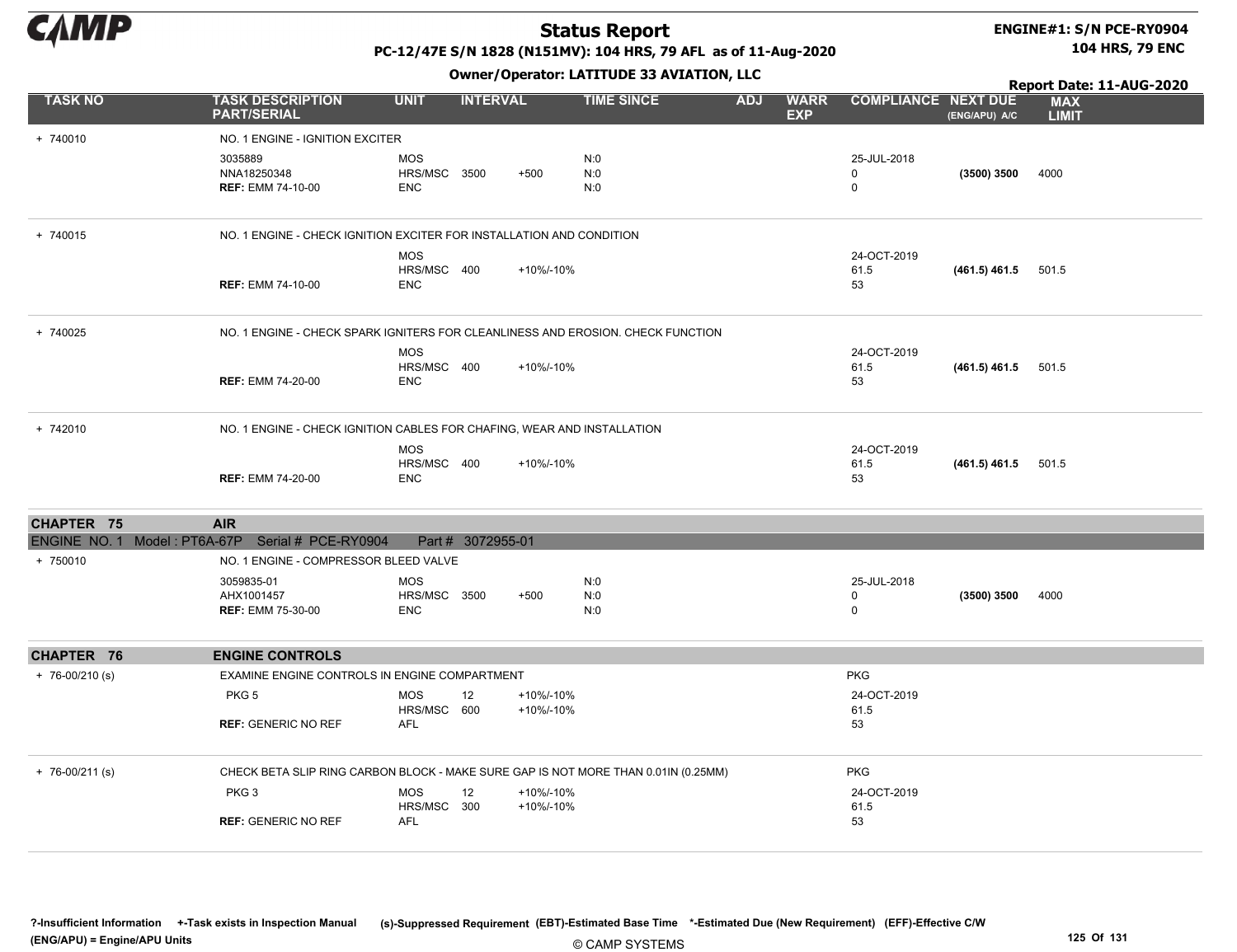

### Status Report PC-12/47E S/N 1828 (N151MV): 104 HRS, 79 AFL as of 11-Aug-2020

#### Owner/Operator: LATITUDE 33 AVIATION, LLC

|                     |                                                                                                                                                                                                                                                                                                               |                                          | .                 |                        |                   |                |                           |                            |                       | Report Date: 11-AUG-2020   |
|---------------------|---------------------------------------------------------------------------------------------------------------------------------------------------------------------------------------------------------------------------------------------------------------------------------------------------------------|------------------------------------------|-------------------|------------------------|-------------------|----------------|---------------------------|----------------------------|-----------------------|----------------------------|
| <b>TASK NO</b>      | <b>TASK DESCRIPTION</b><br><b>PART/SERIAL</b>                                                                                                                                                                                                                                                                 | <b>UNIT</b>                              | <b>INTERVAL</b>   |                        | <b>TIME SINCE</b> | <b>ADJ</b>     | <b>WARR</b><br><b>EXP</b> | <b>COMPLIANCE NEXT DUE</b> | (ENG/APU) A/C         | <b>MAX</b><br><b>LIMIT</b> |
| $+ 76 - 00/212$ (s) | OPERATIONAL TEST COCKPIT CONTROL QUADRANT- CAUTION - DO NOT MOVE PCL INTO THE REVERSE RANGE-<br>PCL- MOVE BETWEEN IDLE AND MAX AND MAKE SURE MOVEMENT FULL AND FREE. CONDITION LEVER- DO THE<br>OPERATIONAL TEST. MANUAL OVERRIDE LEVER- MOVE BETWEEN OFF AND MAX AND MAKE SURE MOVEMENT IS<br>FULL AND FREE. |                                          |                   |                        |                   |                |                           | <b>PKG</b>                 |                       |                            |
|                     | PKG <sub>2</sub>                                                                                                                                                                                                                                                                                              | MOS                                      |                   |                        |                   |                |                           | 24-OCT-2019                |                       |                            |
|                     |                                                                                                                                                                                                                                                                                                               | HRS/MSC 300                              |                   | +10%/-10%              |                   |                |                           | 61.5                       |                       |                            |
|                     | <b>REF: AMM 76-10-00</b>                                                                                                                                                                                                                                                                                      | <b>AFL</b>                               |                   |                        |                   |                |                           | 53                         |                       |                            |
| $+ 76 - 00/303$ (s) | OPERATIONAL TEST COCKPIT CONTROL QUADRANT - POWER CONTROL, MANUAL OVERRIDE                                                                                                                                                                                                                                    |                                          |                   |                        |                   |                |                           | <b>PKG</b>                 |                       |                            |
|                     | PKG <sub>6</sub>                                                                                                                                                                                                                                                                                              | <b>MOS</b>                               | 12                | +10%/-10%              |                   |                |                           | 24-OCT-2019                |                       |                            |
|                     |                                                                                                                                                                                                                                                                                                               | HRS/MSC 1200                             |                   | +10%/-10%              |                   |                |                           | 61.5                       |                       |                            |
|                     | <b>REF: See Workcard</b>                                                                                                                                                                                                                                                                                      | AFL                                      |                   |                        |                   |                |                           | 53                         |                       |                            |
| $+ 76 - 00/304$ (s) | EXAMINE COCKPIT CONTROL QUADRANT                                                                                                                                                                                                                                                                              |                                          |                   |                        |                   |                |                           | <b>PKG</b>                 |                       |                            |
|                     | PKG <sub>3</sub>                                                                                                                                                                                                                                                                                              | <b>MOS</b>                               | 12                | +10%/-10%              |                   |                |                           | 24-OCT-2019                |                       |                            |
|                     | <b>REF: GENERIC NO REF</b>                                                                                                                                                                                                                                                                                    | HRS/MSC 300<br><b>AFL</b>                |                   | +10%/-10%              |                   |                |                           | 61.5<br>53                 |                       |                            |
|                     |                                                                                                                                                                                                                                                                                                               |                                          |                   |                        |                   |                |                           |                            |                       |                            |
| + 76-10/117         | FUNCTIONAL TEST PROPELLER FEATHERING MICROSWITCHES                                                                                                                                                                                                                                                            |                                          |                   |                        |                   |                |                           |                            |                       |                            |
| 76.010              | <b>REF: AMM 76-10-02</b>                                                                                                                                                                                                                                                                                      | <b>MOS</b><br>HRS/MSC 3000<br><b>AFL</b> | 12                | +10%/-10%<br>+10%/-10% |                   | $\overline{7}$ |                           | 24-OCT-2019<br>61.5<br>53  | 31-OCT-2020<br>3061.5 | 06-DEC-2020<br>3361.5      |
| 760015              | MANUAL OVERRIDE CABLE ASSY.                                                                                                                                                                                                                                                                                   |                                          |                   |                        |                   |                |                           |                            |                       |                            |
|                     | 941.94.11.417                                                                                                                                                                                                                                                                                                 | <b>MOS</b>                               |                   |                        | N:0               |                |                           | 23-OCT-2018                |                       |                            |
| 76.020              | 00216                                                                                                                                                                                                                                                                                                         | HRS/MSC O/C                              |                   |                        | N:0               |                |                           | $\mathbf 0$                |                       |                            |
|                     | <b>REF: AMM 76-20-00</b>                                                                                                                                                                                                                                                                                      | <b>AFL</b>                               |                   |                        | N:0               |                |                           | $\mathbf 0$                |                       |                            |
| 760020              | <b>CONDITION CABLE ASSY.</b>                                                                                                                                                                                                                                                                                  |                                          |                   |                        |                   |                |                           |                            |                       |                            |
|                     | 941.94.11.418                                                                                                                                                                                                                                                                                                 | <b>MOS</b>                               |                   |                        | N:0               |                |                           | 23-OCT-2018                |                       |                            |
| 76.030              | 00234                                                                                                                                                                                                                                                                                                         | HRS/MSC O/C                              |                   |                        | N:0               |                |                           | $\mathbf 0$                |                       |                            |
|                     | <b>REF: GENERIC NO REF</b>                                                                                                                                                                                                                                                                                    | <b>AFL</b>                               |                   |                        | N:0               |                |                           | $\mathbf 0$                |                       |                            |
| 760025              | POWER CONTROL CABLE ASSY.                                                                                                                                                                                                                                                                                     |                                          |                   |                        |                   |                |                           |                            |                       |                            |
|                     | 941.94.11.419                                                                                                                                                                                                                                                                                                 | <b>MOS</b>                               |                   |                        | N:0               |                |                           | 23-OCT-2018                |                       |                            |
| 76.040              | 00230                                                                                                                                                                                                                                                                                                         | HRS/MSC O/C                              |                   |                        | N:0               |                |                           | $\mathsf 0$                |                       |                            |
|                     | <b>REF: AMM 76-10-04</b>                                                                                                                                                                                                                                                                                      | AFL                                      |                   |                        | N:0               |                |                           | $\mathbf 0$                |                       |                            |
|                     |                                                                                                                                                                                                                                                                                                               |                                          |                   |                        |                   |                |                           |                            |                       |                            |
|                     | ENGINE NO. 1 Model: PT6A-67P Serial # PCE-RY0904                                                                                                                                                                                                                                                              |                                          | Part # 3072955-01 |                        |                   |                |                           |                            |                       |                            |

© CAMP SYSTEMS ?-Insufficient Information +-Task exists in Inspection Manual (s)-Suppressed Requirement (EBT)-Estimated Base Time \*-Estimated Due (New Requirement) (EFF)-Effective C/W (ENG/APU) = Engine/APU Units 126 Of 131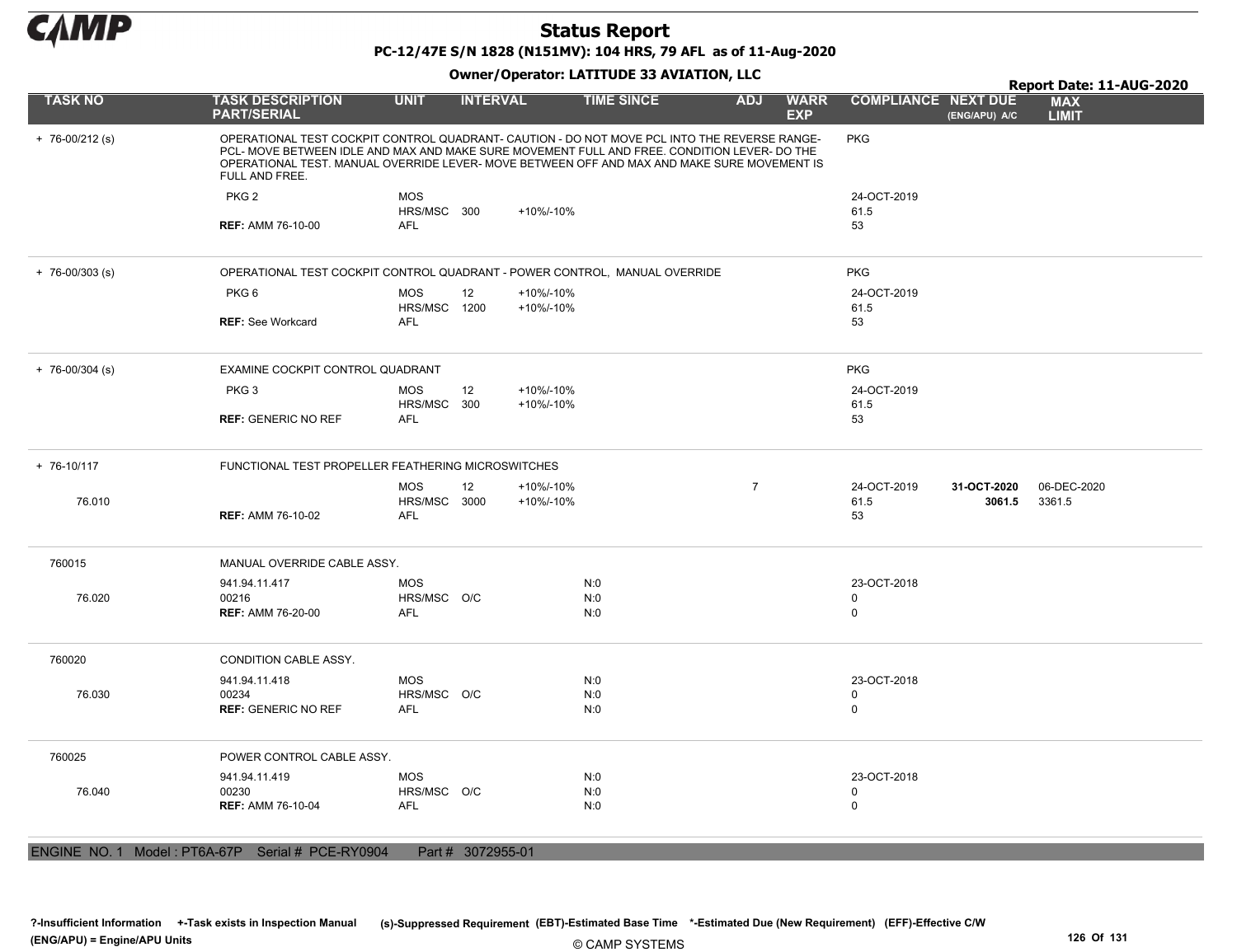

PC-12/47E S/N 1828 (N151MV): 104 HRS, 79 AFL as of 11-Aug-2020

Owner/Operator: LATITUDE 33 AVIATION, LLC

|                     |                                                                             |                                               |                        | Owner, Operator: EATITODE 33 AVIATION, LEC |            |                           |                                           |                                | Report Date: 11-AUG-2020   |  |  |
|---------------------|-----------------------------------------------------------------------------|-----------------------------------------------|------------------------|--------------------------------------------|------------|---------------------------|-------------------------------------------|--------------------------------|----------------------------|--|--|
| <b>TASK NO</b>      | <b>TASK DESCRIPTION</b><br><b>PART/SERIAL</b>                               | <b>UNIT</b>                                   | <b>INTERVAL</b>        | <b>TIME SINCE</b>                          | <b>ADJ</b> | <b>WARR</b><br><b>EXP</b> | <b>COMPLIANCE NEXT DUE</b>                | (ENG/APU) A/C                  | <b>MAX</b><br><b>LIMIT</b> |  |  |
| + 761011            | NO. 1 ENGINE - INSPECT ENGINE CONTROL LINKAGES                              |                                               |                        |                                            |            |                           |                                           |                                |                            |  |  |
|                     | <b>REF: EMM 72-00-00</b>                                                    | <b>MOS</b><br>12<br>HRS/MSC 300<br><b>ENC</b> | +30d/-10%<br>+10%/-10% |                                            |            |                           | 24-OCT-2019<br>61.5                       | 31-OCT-2020<br>$(361.5)$ 361.5 | 371.5                      |  |  |
| CHAPTER 77          | <b>ENGINE INDICATING</b>                                                    |                                               |                        |                                            |            |                           |                                           |                                |                            |  |  |
| 770005              | TRQ, IPT-51DFP-1000-70D TRANSDUCER                                          |                                               |                        |                                            |            |                           |                                           |                                |                            |  |  |
| 77.010              | 975.21.15.206<br>8475-4-284<br><b>REF: AMM 77-40-03</b>                     | <b>MOS</b><br>HRS/MSC O/C<br><b>AFL</b>       |                        | N:0<br>N:0<br>N:0                          |            |                           | 23-OCT-2018<br>0<br>$\mathbf 0$           |                                |                            |  |  |
| 770025              | DIFFERENTIAL PRESSURE TRANSDUCER                                            |                                               |                        |                                            |            |                           |                                           |                                |                            |  |  |
|                     | 975.21.15.219<br>10908055<br><b>REF: GENERIC NO REF</b>                     | <b>MOS</b><br>HRS/MSC O/C<br>AFL              |                        | N:0<br>N:0<br>N:0                          |            |                           | 23-OCT-2018<br>$\mathbf 0$<br>$\mathbf 0$ |                                |                            |  |  |
|                     | ENGINE NO. 1 Model: PT6A-67P Serial # PCE-RY0904                            | Part # 3072955-01                             |                        |                                            |            |                           |                                           |                                |                            |  |  |
| 771010              | NO. 1 ENGINE - T5 THERMOCOUPLE WIRING HARNESS                               |                                               |                        |                                            |            |                           |                                           |                                |                            |  |  |
|                     | 3043825-01<br>NRA103891<br><b>REF: EMM 77-20-01</b>                         | <b>MOS</b><br>HRS/MSC O/C<br><b>ENC</b>       |                        | N:0<br>N:0<br>N:0                          |            |                           | 25-JUL-2018<br>$\mathbf 0$<br>$\mathbf 0$ |                                |                            |  |  |
| CHAPTER 78          | <b>EXHAUST</b>                                                              |                                               |                        |                                            |            |                           |                                           |                                |                            |  |  |
| $+ 78 - 00/214$ (s) | <b>EXAMINE EXHAUST STUBS</b>                                                |                                               |                        |                                            |            |                           | <b>PKG</b>                                |                                |                            |  |  |
|                     | PKG <sub>3</sub><br><b>REF: GENERIC NO REF</b>                              | <b>MOS</b><br>12<br>HRS/MSC 300<br>AFL        | +10%/-10%<br>+10%/-10% |                                            |            |                           | 24-OCT-2019<br>61.5<br>53                 |                                |                            |  |  |
| CHAPTER 79          | <b>OIL</b>                                                                  |                                               |                        |                                            |            |                           |                                           |                                |                            |  |  |
| $+ 79 - 00/422$ (s) | OPERATIONAL TEST OIL FILLER CAP / DIPSTICK                                  |                                               |                        |                                            |            |                           | <b>PKG</b>                                |                                |                            |  |  |
|                     | PKG <sub>5</sub>                                                            | <b>MOS</b><br>12<br>HRS/MSC 600               | +10%/-10%<br>+10%/-10% |                                            |            |                           | 24-OCT-2019<br>61.5                       |                                |                            |  |  |
|                     | <b>REF: AMM 79-30-06</b>                                                    | <b>AFL</b>                                    |                        |                                            |            |                           | 53                                        |                                |                            |  |  |
| $+ 79-20/289$ (s)   | EXAMINE ENGINE OIL COOLER. MAKE SURE OUTLET DOOR HAS FULL AND FREE MOVEMENT |                                               |                        |                                            |            |                           | <b>PKG</b>                                |                                |                            |  |  |
|                     | PKG6                                                                        | <b>MOS</b><br>12<br>HRS/MSC 1200              | +10%/-10%<br>+10%/-10% |                                            |            |                           | 24-OCT-2019<br>61.5                       |                                |                            |  |  |
|                     | <b>REF: GENERIC NO REF</b>                                                  | <b>AFL</b>                                    |                        |                                            |            |                           | 53                                        |                                |                            |  |  |

?-Insufficient Information +-Task exists in Inspection Manual (s)-Suppressed Requirement (EBT)-Estimated Base Time \*-Estimated Due (New Requirement) (EFF)-Effective C/W (ENG/APU) = Engine/APU Units 127 Of 131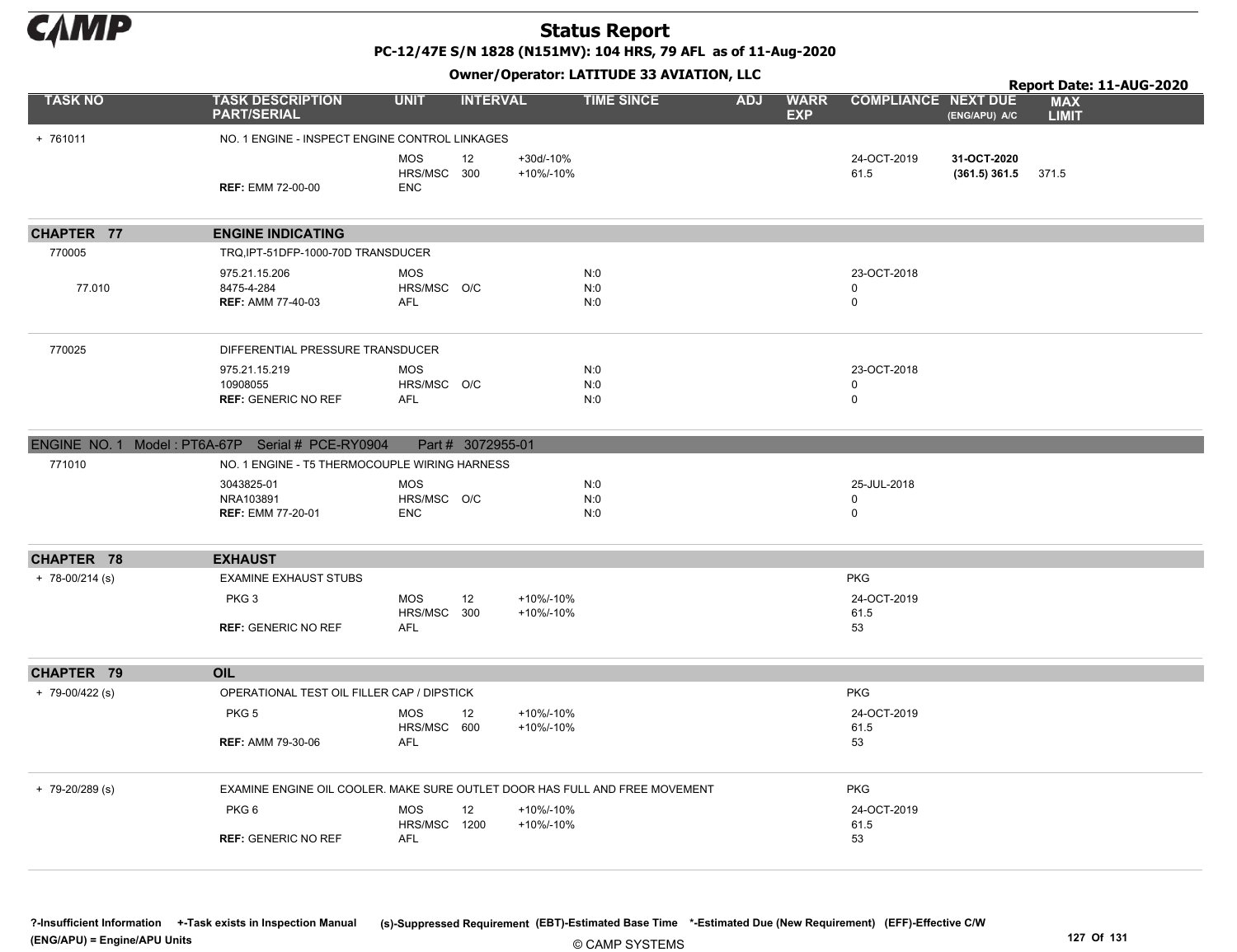

### Status Report PC-12/47E S/N 1828 (N151MV): 104 HRS, 79 AFL as of 11-Aug-2020

|                   |                                                                       |                           | - - -             |                        |                   |            |                           |                                             |      | Report Date: 11-AUG-2020   |
|-------------------|-----------------------------------------------------------------------|---------------------------|-------------------|------------------------|-------------------|------------|---------------------------|---------------------------------------------|------|----------------------------|
| <b>TASK NO</b>    | <b>TASK DESCRIPTION</b><br><b>PART/SERIAL</b>                         | <b>UNIT</b>               | <b>INTERVAL</b>   |                        | <b>TIME SINCE</b> | <b>ADJ</b> | <b>WARR</b><br><b>EXP</b> | <b>COMPLIANCE NEXT DUE</b><br>(ENG/APU) A/C |      | <b>MAX</b><br><b>LIMIT</b> |
| $+ 79-20/290$ (s) | OPERATIONAL TEST OIL SYSTEM CHIP DETECTOR INDICATION SYSTEM           |                           |                   |                        |                   |            |                           | <b>PKG</b>                                  |      |                            |
|                   | PKG <sub>3</sub>                                                      | <b>MOS</b><br>HRS/MSC 300 | 12                | +10%/-10%<br>+10%/-10% |                   |            |                           | 24-OCT-2019<br>61.5                         |      |                            |
|                   | <b>REF: AMM 79-30-01</b>                                              | AFL                       |                   |                        |                   |            |                           | 53                                          |      |                            |
| + 79-20/43        | OIL COOLER                                                            |                           |                   |                        |                   |            |                           |                                             |      |                            |
|                   | 968.32.14.102                                                         | <b>MOS</b>                |                   |                        | N:0               |            |                           | 23-OCT-2018                                 |      |                            |
| 79.010            | T1855                                                                 | HRS/MSC 3500              |                   | +10%/-10% N:0          |                   |            |                           | $\mathbf 0$                                 | 3500 | 3850                       |
| <b>OVERHAUL</b>   | <b>REF: AMM 79-20-02</b>                                              | <b>AFL</b>                |                   |                        | N:0               |            |                           | $\mathbf 0$                                 |      |                            |
| 790005            | <b>TEMPERATURE BULB</b>                                               |                           |                   |                        |                   |            |                           |                                             |      |                            |
|                   | 975.11.20.101                                                         | <b>MOS</b>                |                   |                        | N:0               |            |                           | 23-OCT-2018                                 |      |                            |
| 79.020            | 237287                                                                | HRS/MSC O/C               |                   |                        | N:0               |            |                           | $\mathbf 0$                                 |      |                            |
|                   | <b>REF: GENERIC NO REF</b>                                            | AFL                       |                   |                        | N:0               |            |                           | $\mathbf 0$                                 |      |                            |
| 790020            | PRESSURE, GAGE SWITCH                                                 |                           |                   |                        |                   |            |                           |                                             |      |                            |
|                   | 973.81.14.305                                                         | <b>MOS</b>                |                   |                        | N:0               |            |                           | 23-OCT-2018                                 |      |                            |
| 79.030            | 1773                                                                  | HRS/MSC O/C               |                   |                        | N:0               |            |                           | $\pmb{0}$                                   |      |                            |
|                   | <b>REF: AMM 79-30-04</b>                                              | AFL                       |                   |                        | N:0               |            |                           | $\mathbf 0$                                 |      |                            |
| 790025            | THERMAL ACTUATOR                                                      |                           |                   |                        |                   |            |                           |                                             |      |                            |
|                   | 978.73.01.002                                                         | <b>MOS</b>                |                   |                        | N:0               |            |                           | 23-OCT-2018                                 |      |                            |
| 79.040            | 2093                                                                  | HRS/MSC O/C               |                   |                        | N:0               |            |                           | $\pmb{0}$                                   |      |                            |
|                   | <b>REF: GENERIC NO REF</b>                                            | AFL                       |                   |                        | N:0               |            |                           | $\mathbf 0$                                 |      |                            |
|                   | ENGINE NO. 1 Model: PT6A-67P Serial # PCE-RY0904                      |                           | Part # 3072955-01 |                        |                   |            |                           |                                             |      |                            |
| 701020            | NO. 1 ENGINE - CONTAMINATION OF OILWITH NON-METALLIC FOREIGN MATERIAL |                           |                   |                        |                   |            |                           |                                             |      |                            |
|                   |                                                                       | <b>MOS</b>                |                   |                        |                   |            |                           | 25-JUL-2018                                 |      |                            |
|                   |                                                                       | HRS/MSC A/R               |                   |                        |                   |            |                           | 0                                           |      |                            |
|                   | <b>REF: GENERIC NO REF</b>                                            | <b>ENC</b>                |                   |                        |                   |            |                           | $\mathbf 0$                                 |      |                            |
| 790021            | NO. 1 ENGINE - SERVICING OF OIL SYSTEM                                |                           |                   |                        |                   |            |                           |                                             |      |                            |
|                   |                                                                       | <b>MOS</b>                |                   |                        |                   |            |                           | 25-JUL-2018                                 |      |                            |
|                   |                                                                       | HRS/MSC A/R               |                   |                        |                   |            |                           | 0                                           |      |                            |
| <b>DISCARD</b>    | <b>REF: GENERIC NO REF</b>                                            | <b>ENC</b>                |                   |                        |                   |            |                           | $\mathbf 0$                                 |      |                            |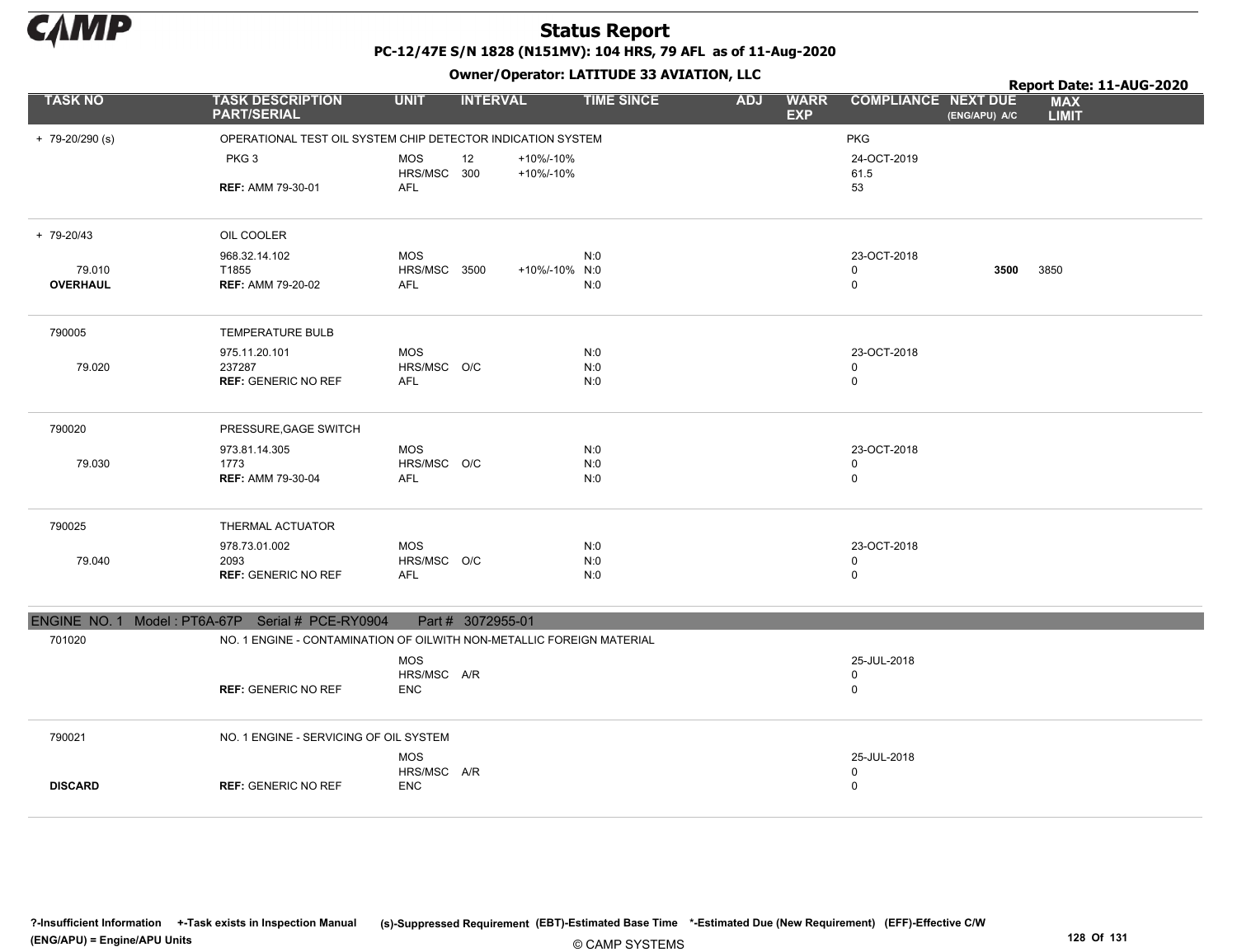

# ENGINE#1: S/N PCE-RY0904

PC-12/47E S/N 1828 (N151MV): 104 HRS, 79 AFL as of 11-Aug-2020

Owner/Operator: LATITUDE 33 AVIATION, LLC

104 HRS, 79 ENC

|                |                                                         |                                               | Report Date: 11-AUG-2020                                             |                                         |                            |                                |                            |
|----------------|---------------------------------------------------------|-----------------------------------------------|----------------------------------------------------------------------|-----------------------------------------|----------------------------|--------------------------------|----------------------------|
| <b>TASK NO</b> | <b>TASK DESCRIPTION</b><br><b>PART/SERIAL</b>           | <b>UNIT</b><br><b>INTERVAL</b>                | <b>TIME SINCE</b>                                                    | <b>ADJ</b><br><b>WARR</b><br><b>EXP</b> | <b>COMPLIANCE NEXT DUE</b> | (ENG/APU) A/C                  | <b>MAX</b><br><b>LIMIT</b> |
| + 790031       | NO. 1 ENGINE - CHECK MAGNETIC CHIP DETECTOR             |                                               |                                                                      |                                         |                            |                                |                            |
|                | <b>REF: EMM 79-20-02</b>                                | <b>MOS</b><br>12<br>HRS/MSC 300<br>ENC        | +30d/-10%<br>+10%/-10%                                               |                                         | 24-OCT-2019<br>61.5<br>53  | 31-OCT-2020<br>$(361.5)$ 361.5 | 23-NOV-2020<br>391.5       |
| + 790040       | NO. 1 ENGINE - BRIDGE CHECK MAGNETIC CHIP DETECTOR      |                                               |                                                                      |                                         |                            |                                |                            |
|                | <b>REF: EMM 79-20-02</b>                                | <b>MOS</b><br>12<br>HRS/MSC 600<br><b>ENC</b> | $+1m/1m$<br>+10%/-10%                                                | $-1$                                    | 24-OCT-2019<br>61.5<br>53  | 31-OCT-2020<br>(661.5) 661.5   | 23-NOV-2020<br>721.5       |
| + 790050       | NO. 1 ENGINE - REPLACE OIL FILTER ELEMENT               |                                               |                                                                      |                                         |                            |                                |                            |
|                | <b>REF: EMM 79-20-02</b>                                | <b>MOS</b><br>HRS/MSC 900<br><b>ENC</b>       | +10%/-10%                                                            |                                         | 25-JUL-2018<br>0<br>0      | (900) 900                      | 990                        |
| + 790060       |                                                         |                                               | NO. 1 ENGINE - INSPECT CLEAN OIL FILTER ELEMENT AND SECONDARY SCREEN |                                         |                            |                                |                            |
|                | <b>REF: EMM 79-20-02</b>                                | <b>MOS</b><br>HRS/MSC 300<br><b>ENC</b>       |                                                                      |                                         | 24-OCT-2019<br>61.5<br>53  | $(361.5)$ 361.5                |                            |
| + 790070       | NO. 1 ENGINE - CHECK SCAVENGE OIL PUMP INLET SCREEN     |                                               |                                                                      |                                         |                            |                                |                            |
|                | <b>REF: EMM 72-60-00</b>                                | <b>MOS</b><br>HRS/MSC 1000<br><b>ENC</b>      | +10%/-10%                                                            |                                         | 25-JUL-2018<br>0<br>0      | (1000) 1000 1100               |                            |
| + 790080       | NO. 1 ENGINE - PERFORM AN OIL SAMPLE                    |                                               |                                                                      |                                         |                            |                                |                            |
|                | <b>REF: EMM 79-20-02</b>                                | <b>MOS</b><br>HRS/MSC N/A<br><b>ENC</b>       |                                                                      |                                         | 25-JUL-2018<br>0<br>0      |                                |                            |
| 790081         | NO. 1 ENGINE - PERFORM OIL ANALYSIS TECHNOLOGY SAMPLING |                                               |                                                                      |                                         |                            |                                |                            |
|                | PKG <sub>2</sub>                                        | <b>MOS</b><br>12<br>HRS/MSC 300               | +10%/-10%                                                            |                                         | 24-OCT-2019<br>61.5        | 31-OCT-2020<br>$(361.5)$ 361.5 | 391.5                      |
|                | <b>REF: EMM 72-00-00</b>                                | <b>ENC</b>                                    |                                                                      |                                         | 53                         |                                |                            |
| $+ 790091$ (s) | NO. 1 ENGINE - INSPECT FUEL AND OIL LINES FOR LEAKS     |                                               |                                                                      |                                         | <b>PKG</b>                 |                                |                            |
|                | PKG <sub>2</sub>                                        | MOS<br>HRS/MSC 300                            | +10%/-10%                                                            |                                         | 24-OCT-2019<br>61.5        |                                |                            |
|                | <b>REF: GENERIC NO REF</b>                              | <b>ENC</b>                                    |                                                                      |                                         | 53                         |                                |                            |

?-Insufficient Information +-Task exists in Inspection Manual (s)-Suppressed Requirement (EBT)-Estimated Base Time \*-Estimated Due (New Requirement) (EFF)-Effective C/W (ENG/APU) = Engine/APU Units 129 Of 131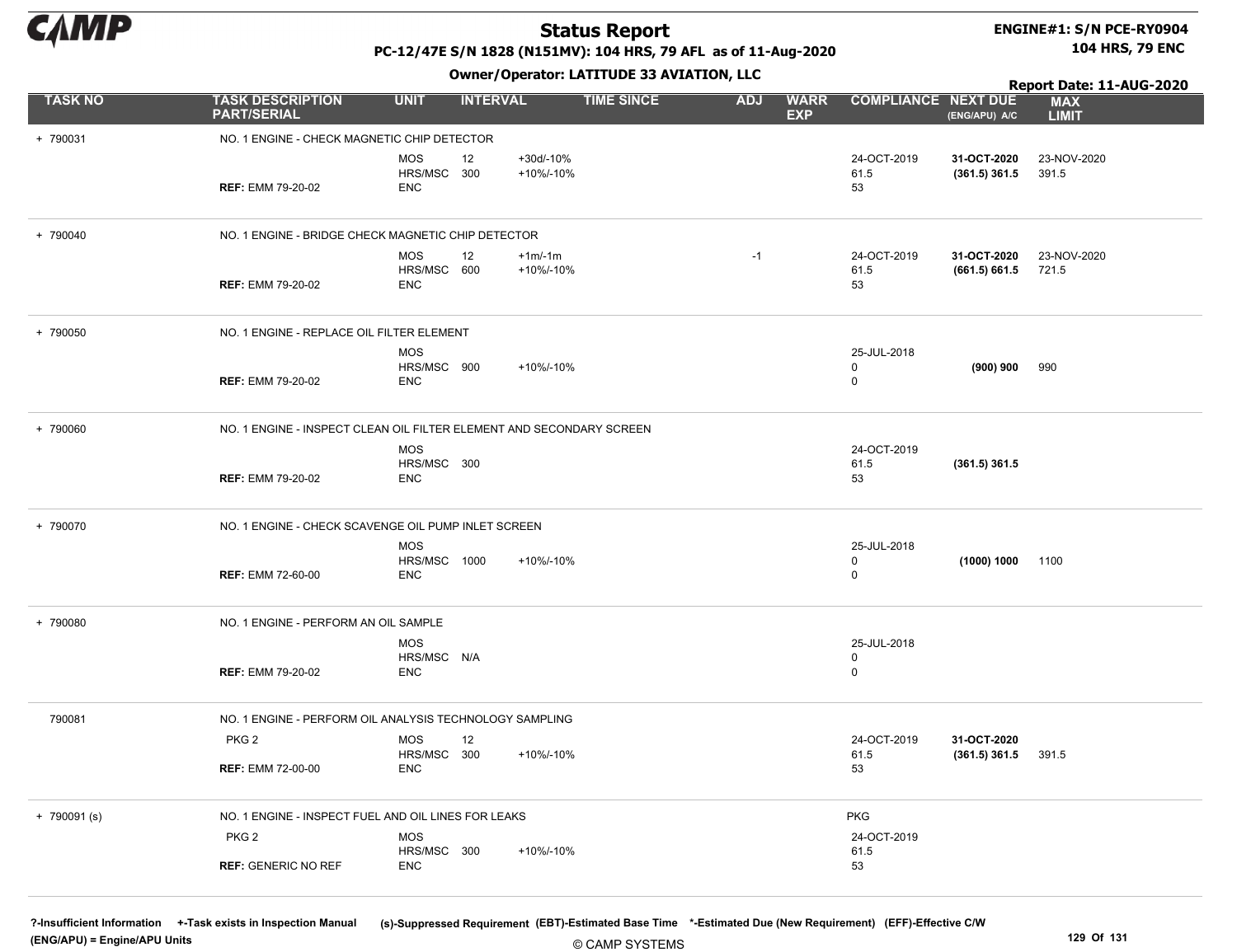

CHAPTER 91 -

90.005

90.015

### Status Report

#### ENGINE#1: S/N PCE-RY0904 104 HRS, 79 ENC

PC-12/47E S/N 1828 (N151MV): 104 HRS, 79 AFL as of 11-Aug-2020

+ 790093 (s) NO. 1 ENGINE - CHECK SCAVENGE OIL PUMP HOUSING FOR LEAKS PKG PKG 2 REF: GENERIC NO REF 53 MOS HRS/MSC 300 ENC 24-OCT-2019 61.5 +10%/-10% 792030 NO. 1 ENGINE - OIL PRESSURE TRANSDUCER 975.21.15.214 8389-7-617 REF: GENERIC NO REF 0 MOS HRS/MSC O/C ENC N:0 N:0 N:0 25-JUL-2018 0 240120 BATTERY EXT POWER JUNCTION BOX 974.03.38.152 1120 REF: GENERIC NO REF 0 MOS HRS/MSC O/C AFL N:0 N:0 N:0 23-OCT-2018 0 910010 LEFT HD POWER JCT BOX 974.03.38.144 1114 REF: GENERIC NO REF 0 MOS HRS/MSC O/C AFL N:0 N:0 N:0 23-OCT-2018 0 910015 KBT 300 TTP BUS RES, A-157 TERMINAL 985.99.12.117 KBT300-4745 REF: GENERIC NO REF 0 MOS HRS/MSC O/C AFL N:0 N:0 N:0 23-OCT-2018 0 910020 KBT 300 TTP BUS RES, A-175 TERMINAL TASK NO TASK DESCRIPTION UNIT INTERVAL TIME SINCE WARR COMPLIANCE EXP ADJ WARR COMPLIANCE NEXT DUE MAX LIMIT Report Date: 11-AUG-2020 PART/SERIAL Owner/Operator: LATITUDE 33 AVIATION, LLC (ENG/APU) A/C

| 90.025 | 985.99.12.117<br>KBT300-4747<br><b>REF: GENERIC NO REF</b> | MOS<br>HRS/MSC O/C<br>AFL        | N:0<br>N:0<br>N:0 | 23-OCT-2018 |  |
|--------|------------------------------------------------------------|----------------------------------|-------------------|-------------|--|
| 910025 | KBT 300 TTP BUS RES, A-174 TERMINAL                        |                                  |                   |             |  |
| 90.020 | 985.99.12.117<br>KBT300-4755<br><b>REF: GENERIC NO REF</b> | <b>MOS</b><br>HRS/MSC O/C<br>AFL | N:0<br>N:0<br>N:0 | 23-OCT-2018 |  |

© CAMP SYSTEMS